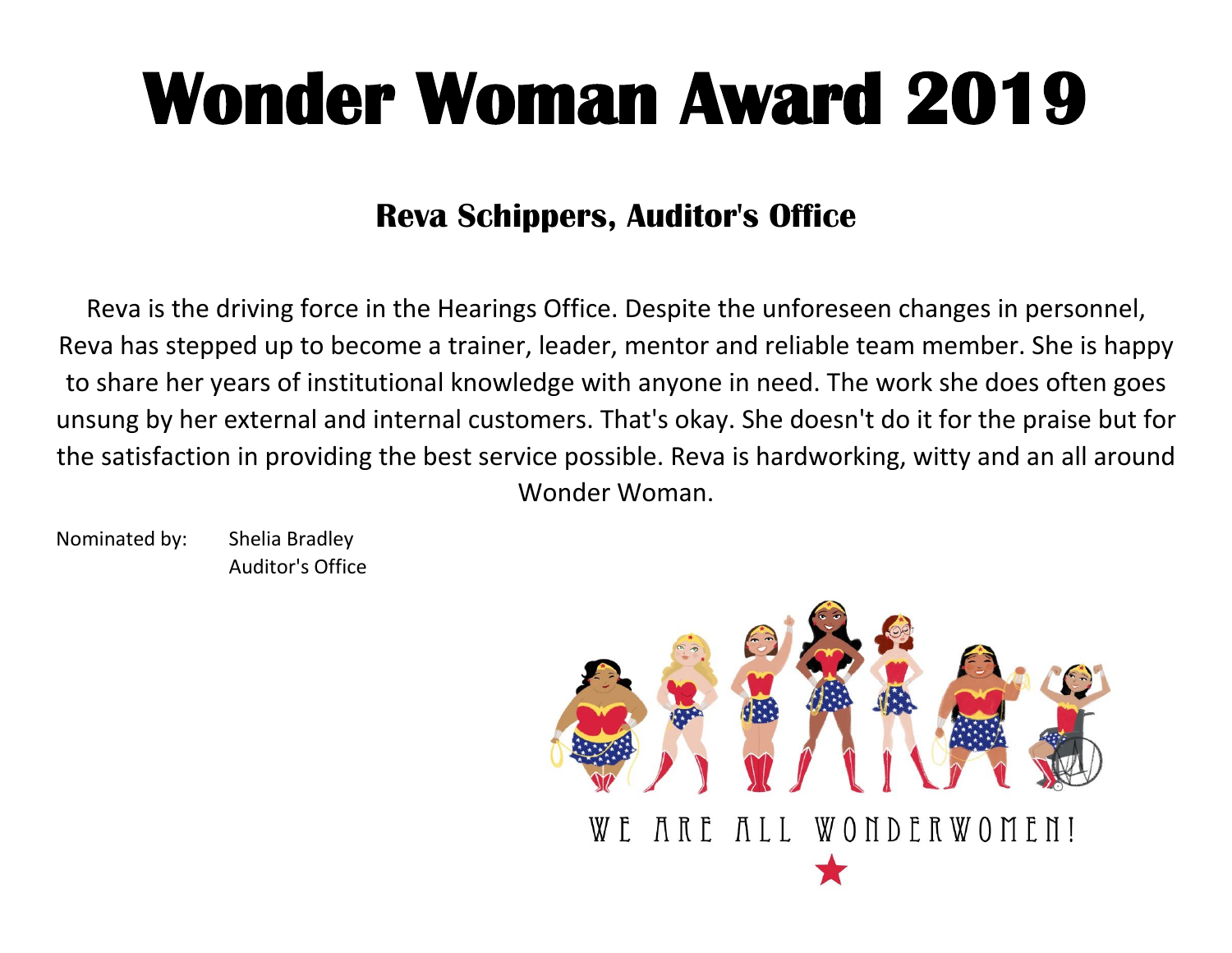#### **Kirstin Ackerman, BDS**

She is a wonderful sounding board when I need her and hopefully I reciprocate enough! And she always has a smile when I need it

Nominated by: Claire Redfearn Development Services

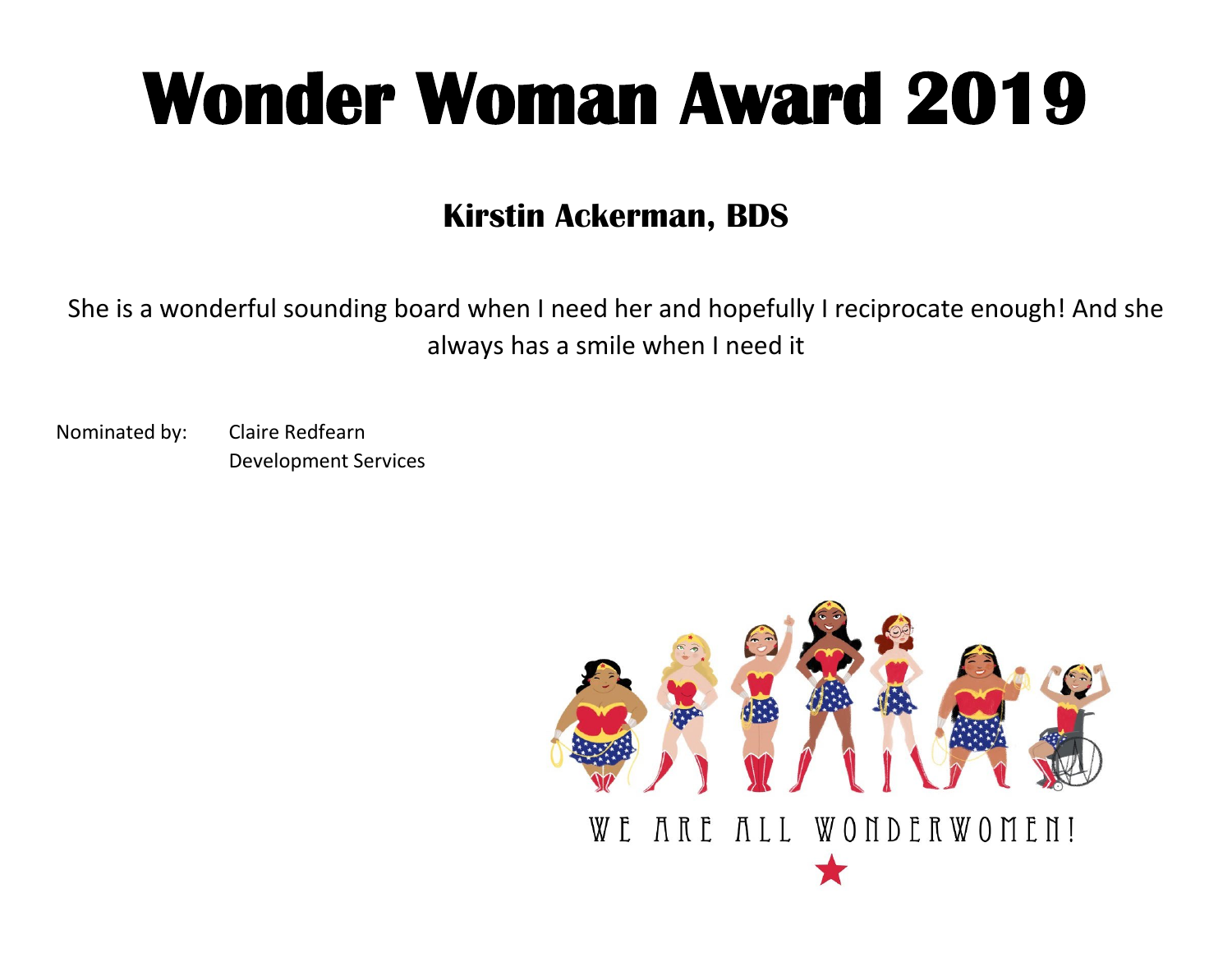#### **Hillary Adam, BDS**

Hillary is a thoughtful, thorough, and passionate advocate for historic resource preservation in the city. Her intelligence, wit, keen eye for detail, and no-nonsense approach help make her an invaluable team member and respected member of the preservation community.

Nominated by: Art Graves, Ben Nielsen, Tim Heron Bureau of Development Services

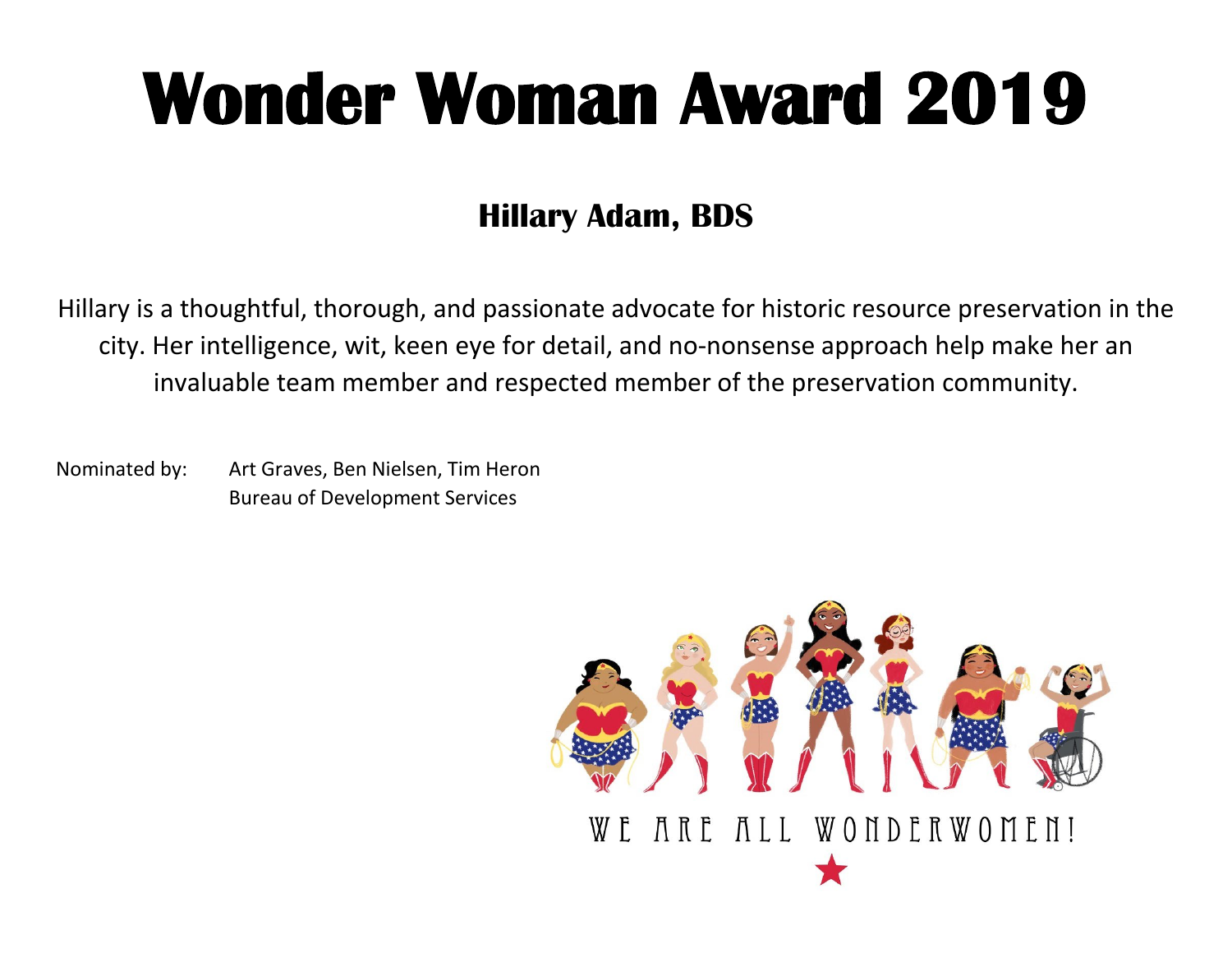#### **Chandra Alvey, BDS**

She is wonderful at her job and an asset to any team that she is on.

Nominated by: Claire Redfearn BDS

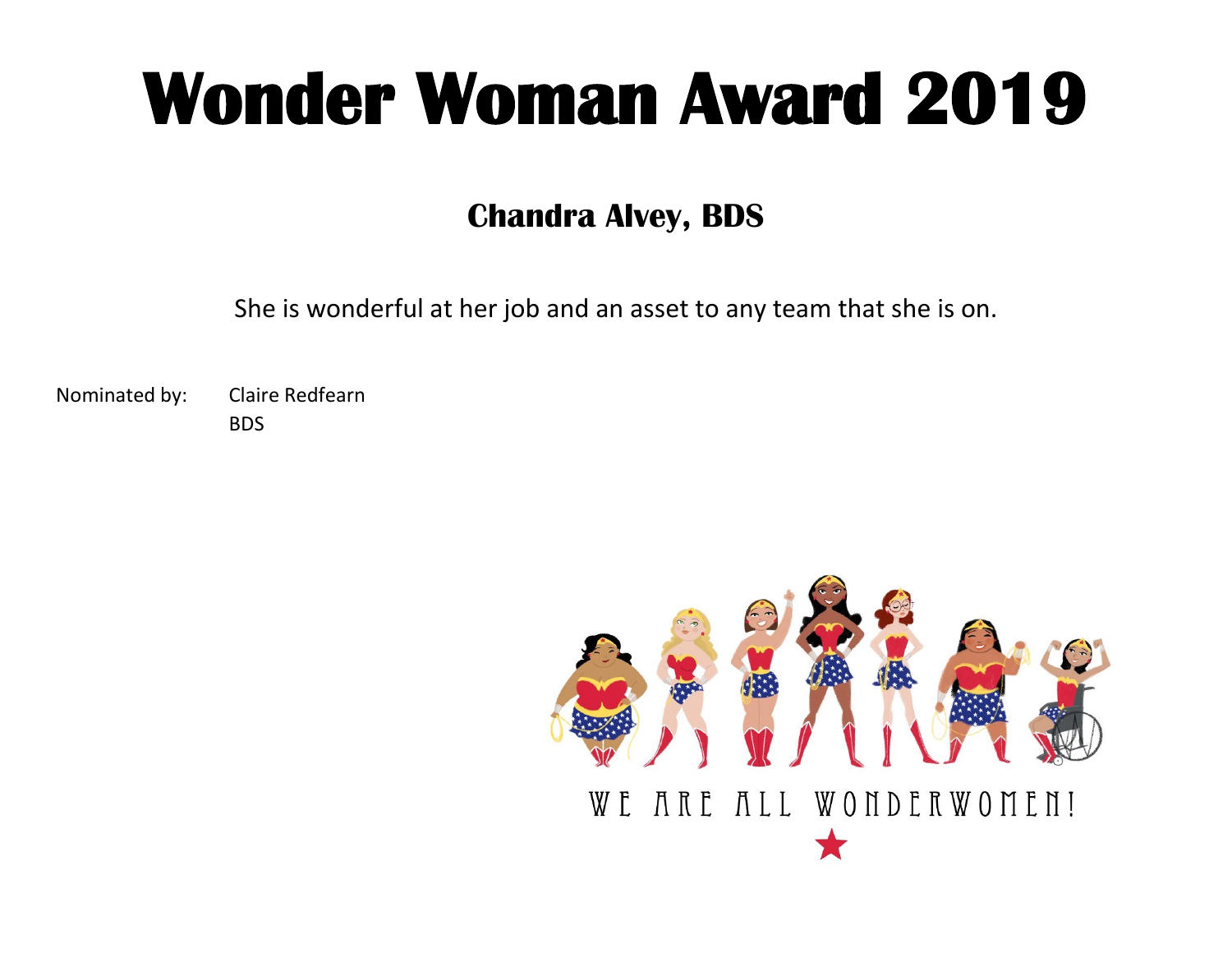#### **Archanaa Ananda, BDS**

Archanaa is kind in the face of adversity. She entered into a technical field, when her family did not think she should. She moved to Portland and started a new life. We are so grateful to have her as part of POPS!

Nominated by: Angie Tomlinson BDS POPS

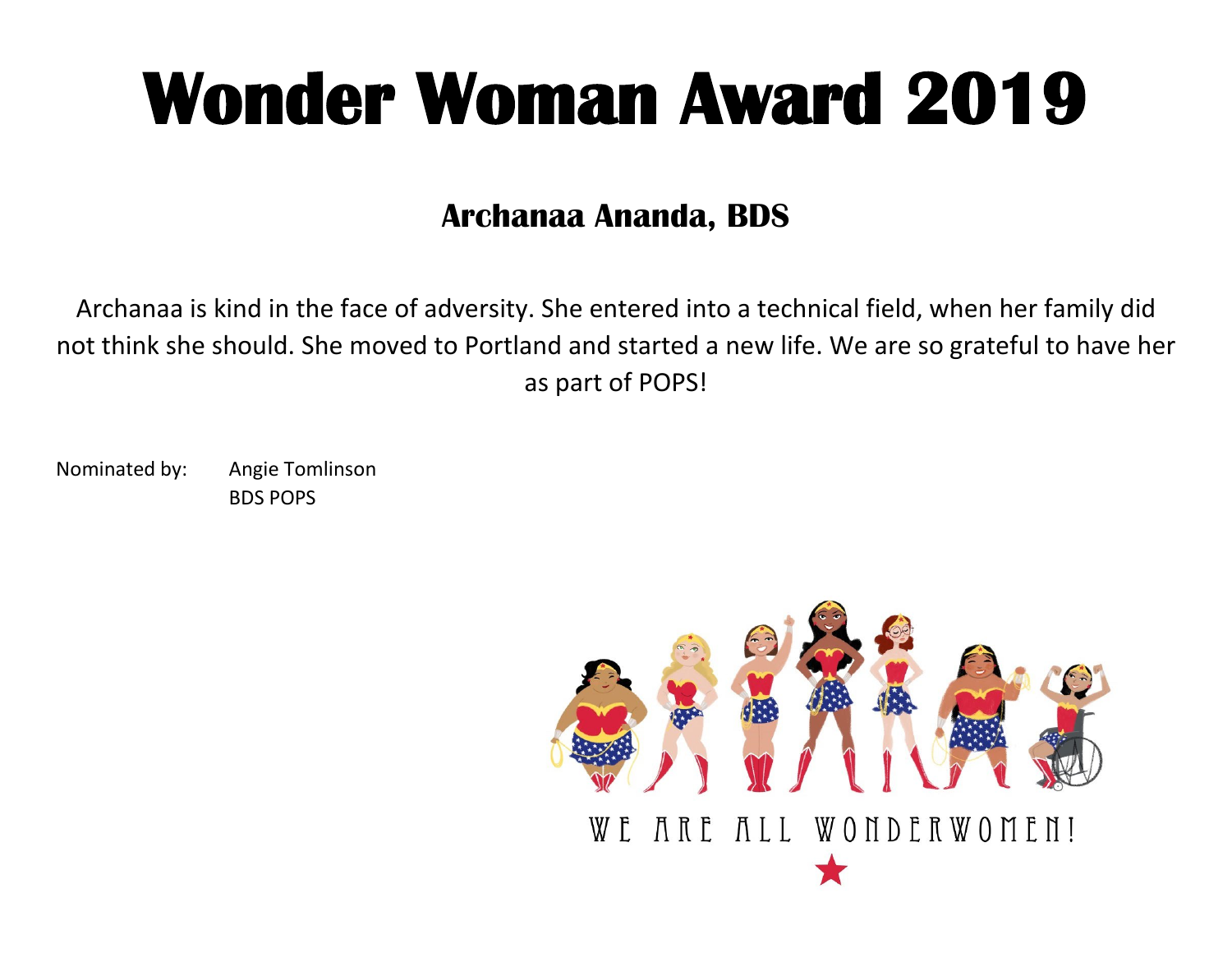#### **Stephanie Beckman, BDS**

Great leadership, giver of helpful feedback, understanding of life's problems

Nominated by: Leah Dawkins BDS

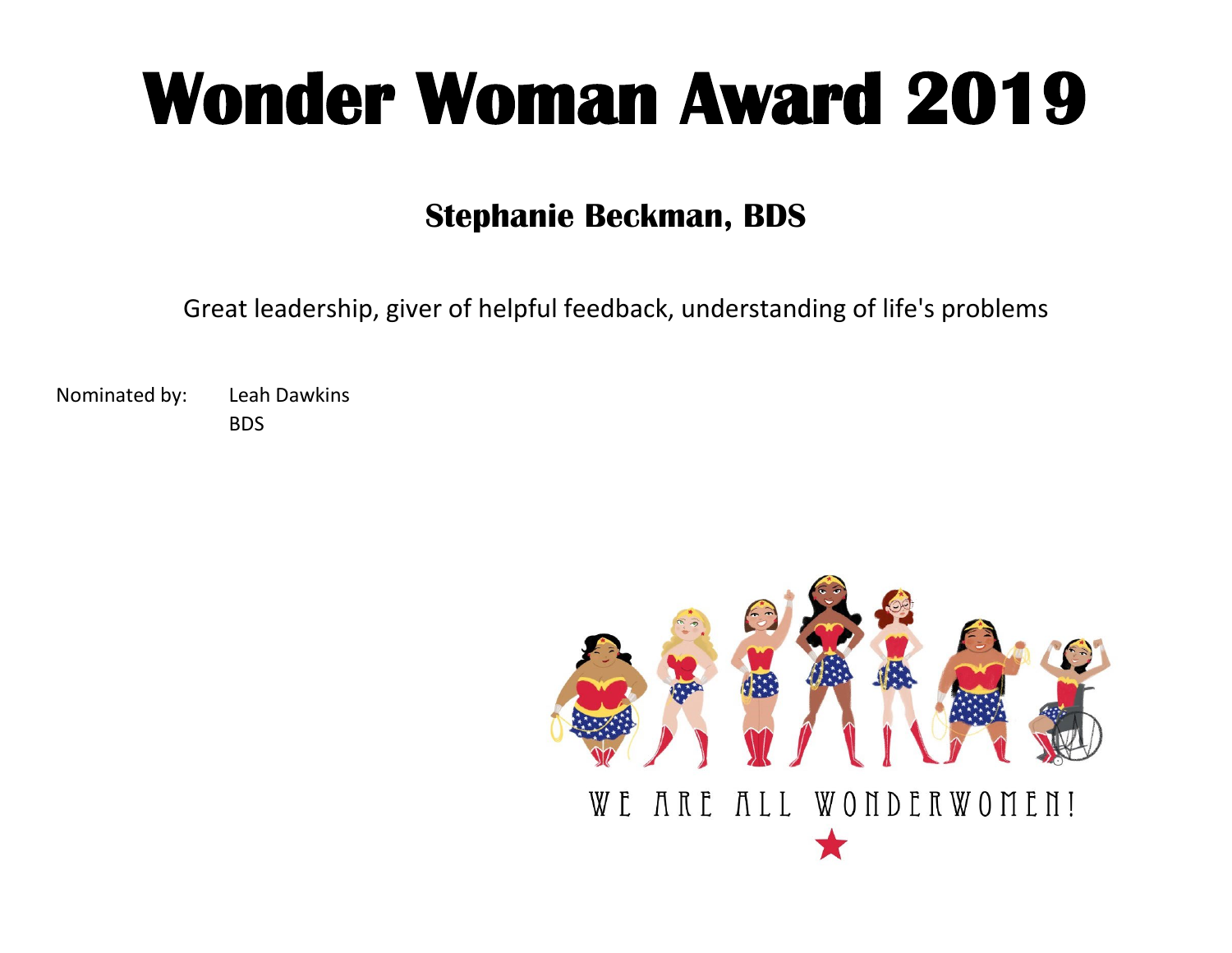### **Puja Bhutani, BDS**

Puja is a brilliant, creative thinker who is not afraid to stand up for what she believes in. Her words and presence continuously impact me.

Nominated by: Anonymous

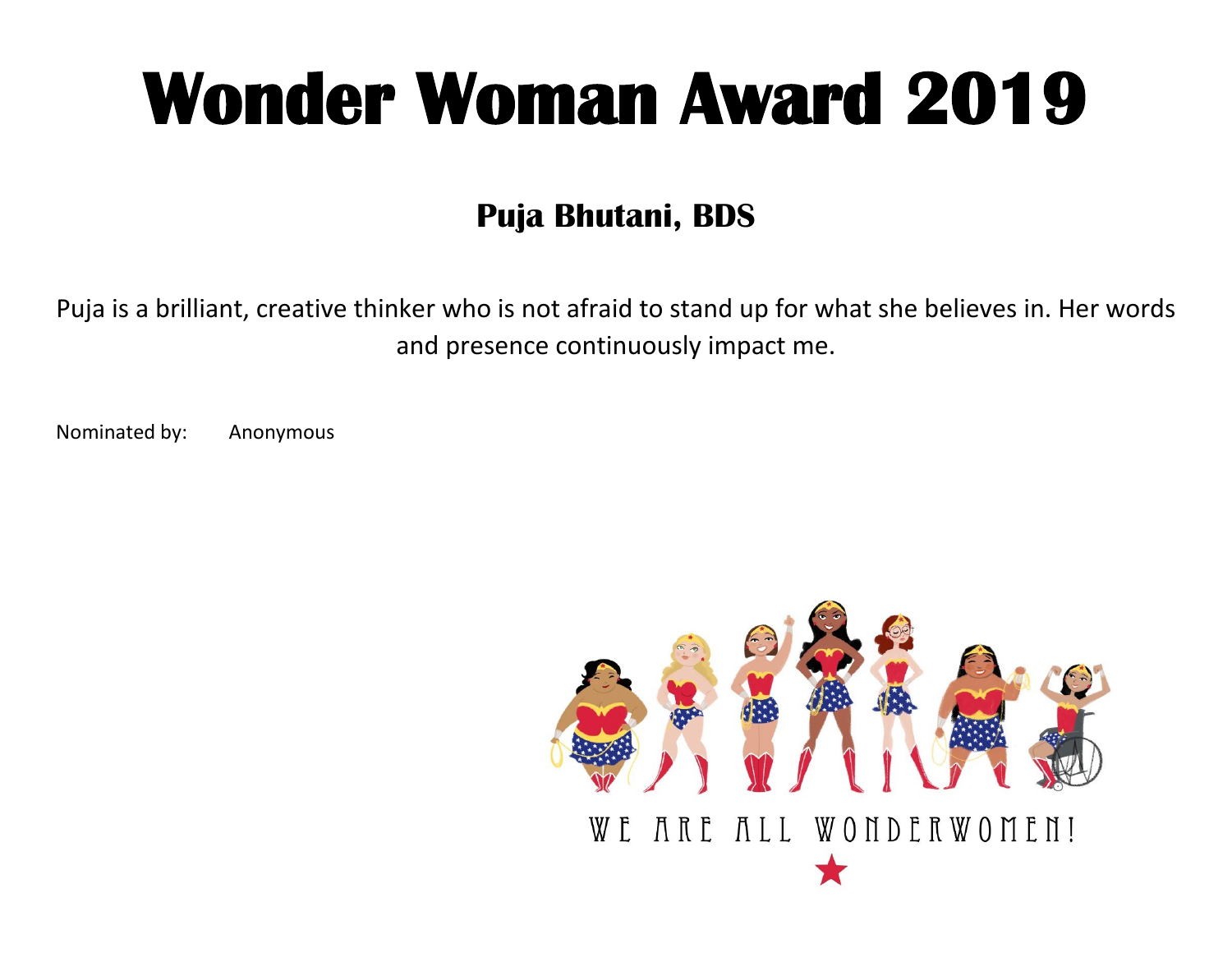#### **Jennifer Bildersee, BDS**

Jenn is a role model for other women to working to be the best person they can be. She recently took a week off of work to volunteer in California boarder towns assisting assylum seekers to better understand the situation.

Nominated by: Angie Tomlinson BDS

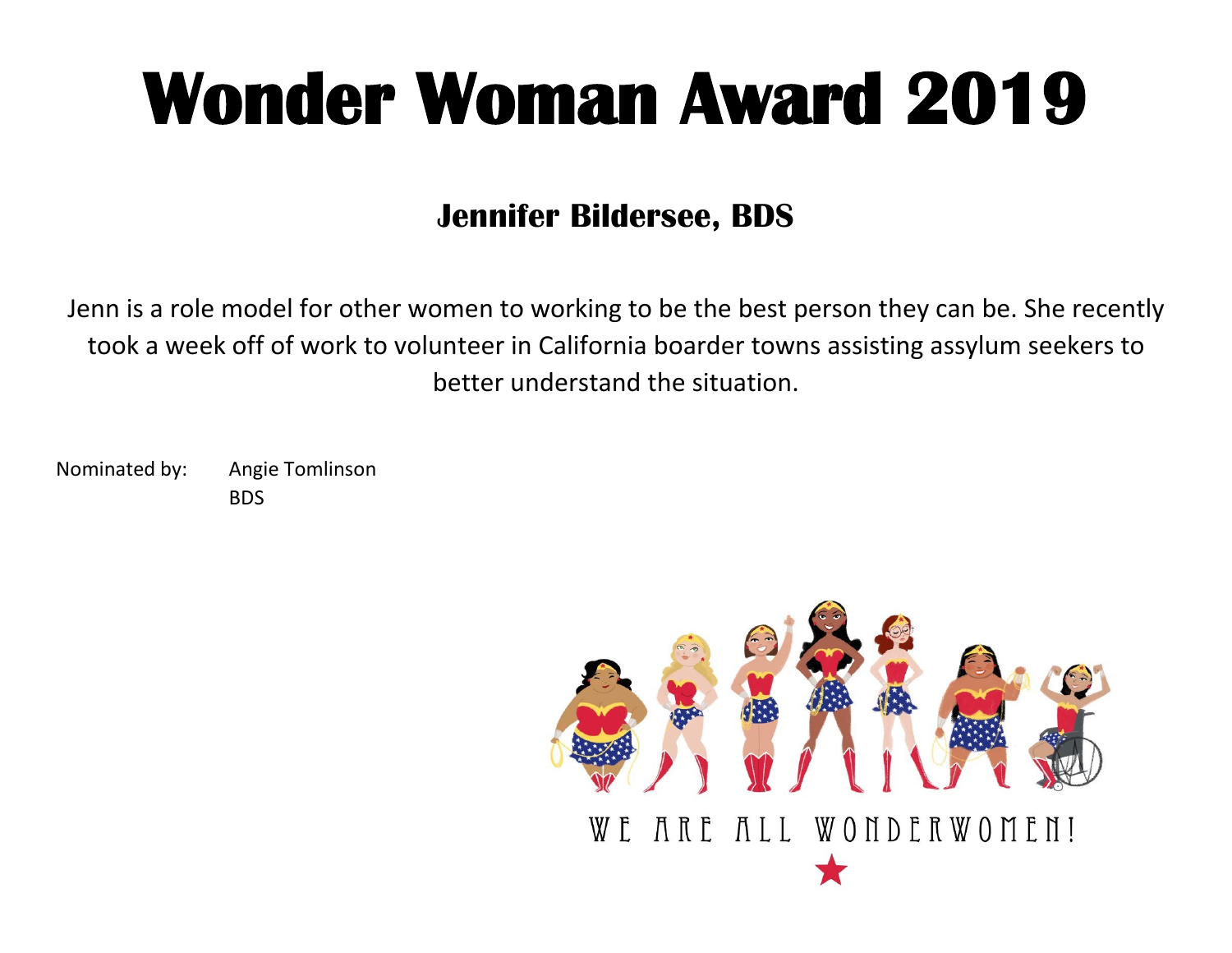### **Hannah Bryant, BDS**

Hannah is poised under pressure, always positive, and brings a caring spirit to her work and the greater community. She conveys difficult messages to customers with a pleasant demeanor and a measure of empathy.

Nominated by: Art Graves, Ben Nielsen, Tim Heron Bureau of Development Services

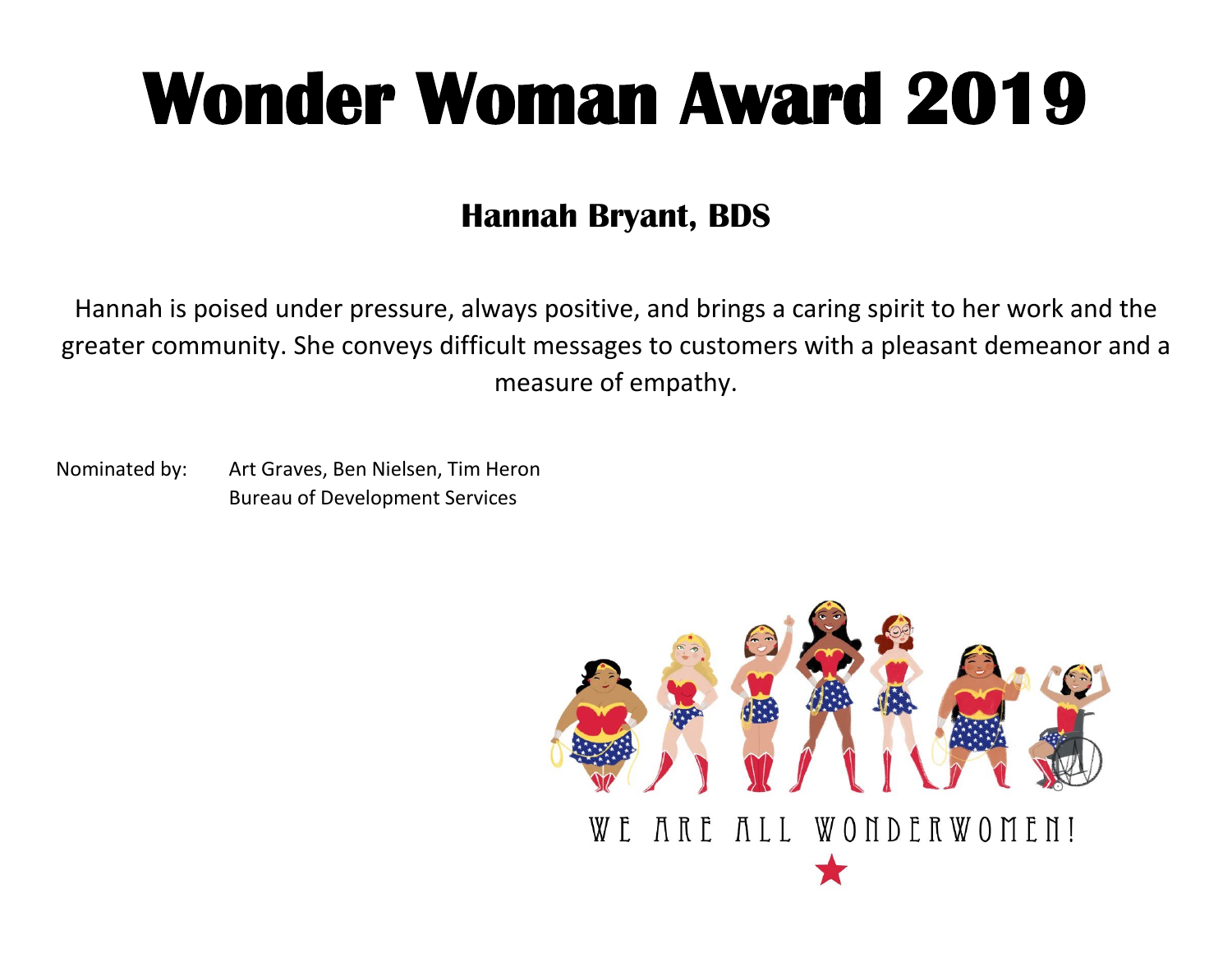#### **Lisa Chin, BDS**

Her enthusiasm is contagious! YAY 2 minute videos!!!

Nominated by: Claire Redfearn Development Services

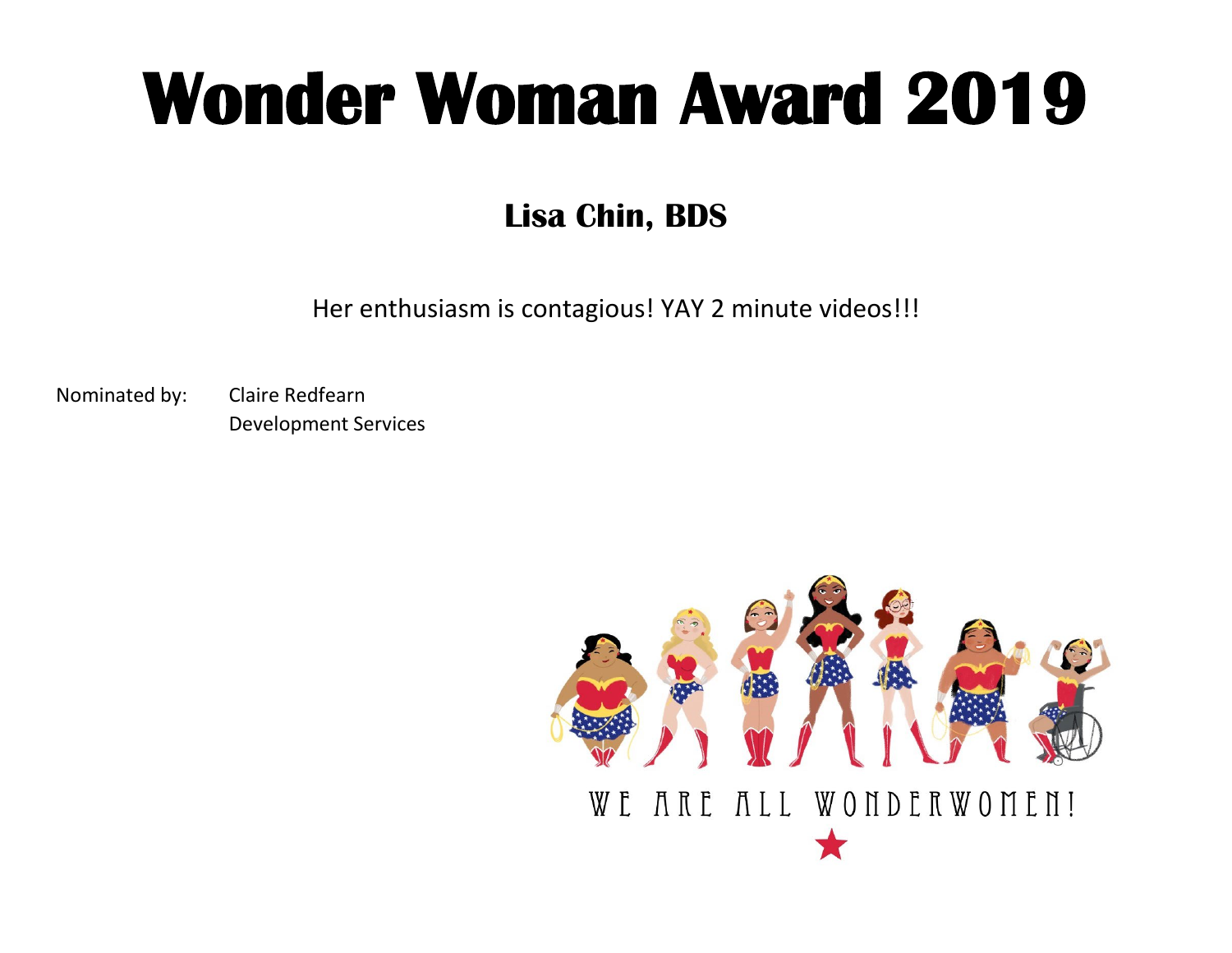#### **Crystle Cowen, BDS**

Crystle is someone I look up to both personally and professionaly. She is smart as a whip, eager to learn, has an incredibly postive attitude and a warm heart. Her customer service skills are out of this world. She inspires me every day to dig deeper, be more positive and work harder to be a better person. Outside of work, Crystle is a fantastic mother to her son, Cam. She is a just a joy all around and I'm so glad she joined the Process Management team this year because I get to experience her infectious spirit of positivity and generosity every work day!

Nominated by: Alice Nielsen BDS Process Management

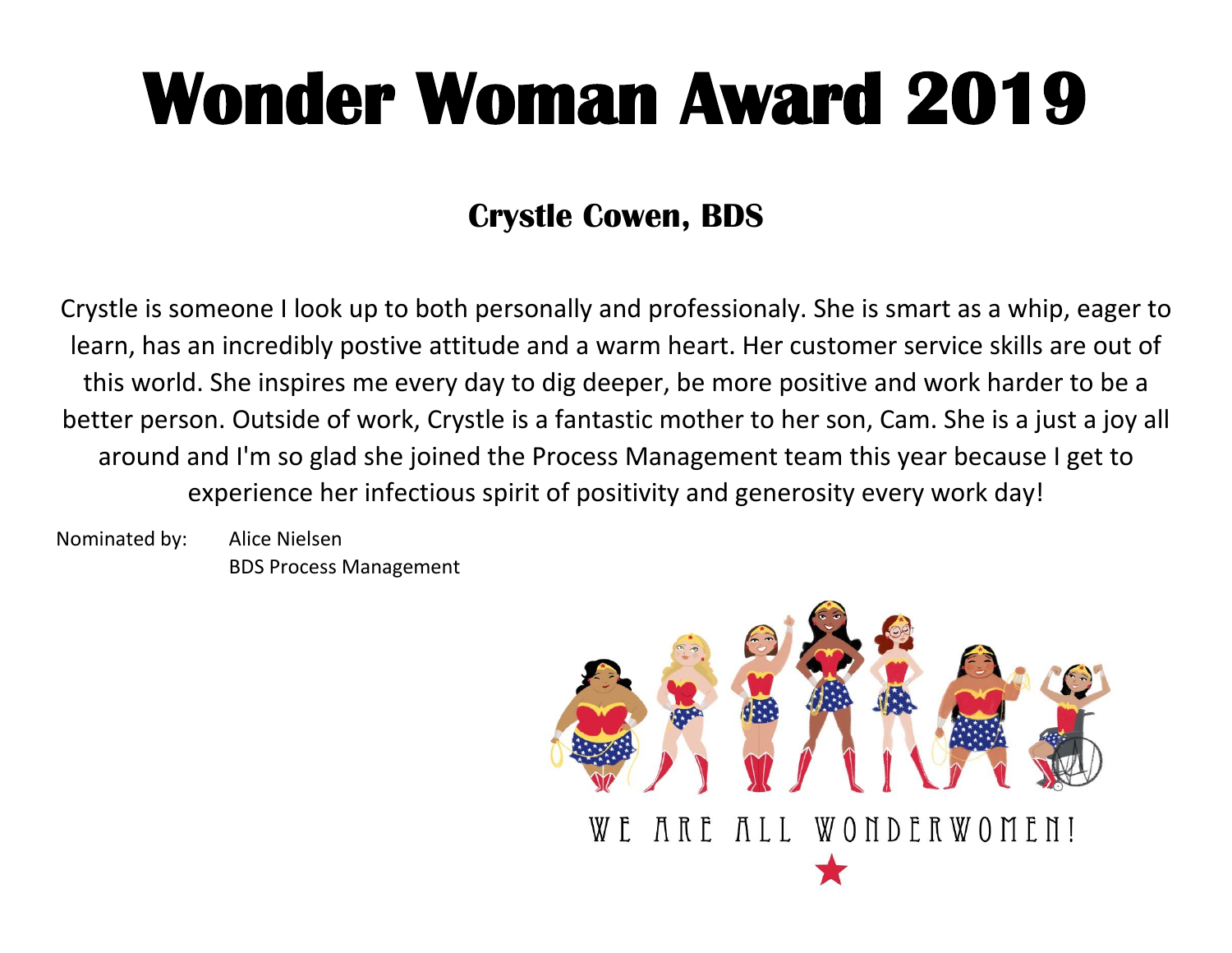### **Lisa Dibert, BDS**

Lisa works tirelessly to keep our section up and running. Operations would grind to a halt without her. She is always there to help and I'm not sure how she does it. In addition to all her current duties she is also heavily involved in the POPS Program and future planning for BDS. Her breadth of knowledge regarding our past, present, and future operations is unmatched and she is a true resource. I'm really thankful she is part of our team.

Nominated by: Kevin Gummer BDS Compliance

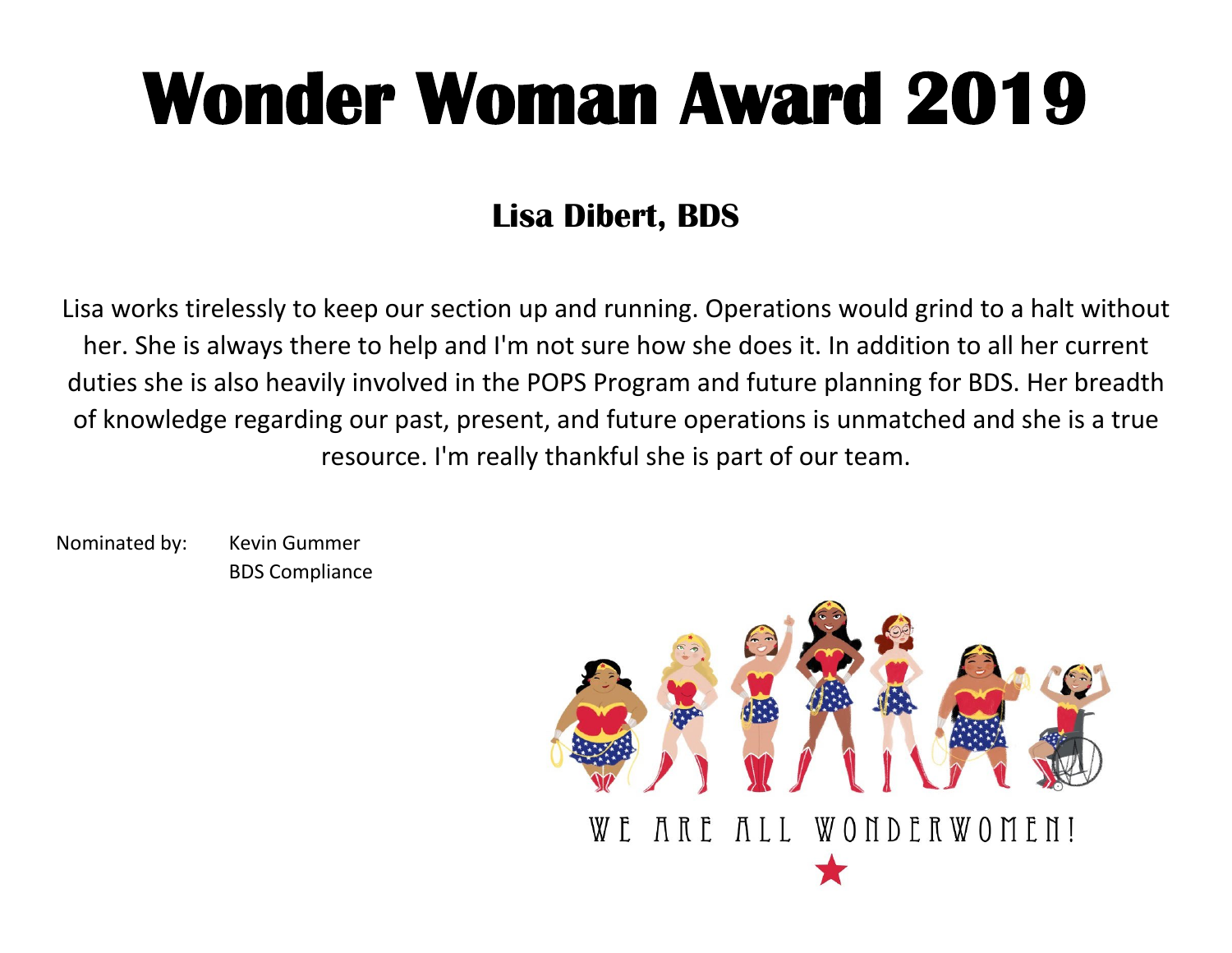### **MaiThy Do, BDS**

MaiThy is the consistent lighthouse to our workgroup. She constantly makes herself available to train us, educate us on business processes and technology, and especially during this trying time of change that my workgroup is going through, she is the most consistent factor and provider of information, knowledge, and patience. MaiThy is one of the strongest people I've ever known (in the top 5 for sure!). Thank you, MaiThy, for all that you do. You're a Wonder Woman!

Nominated by: Anonymous

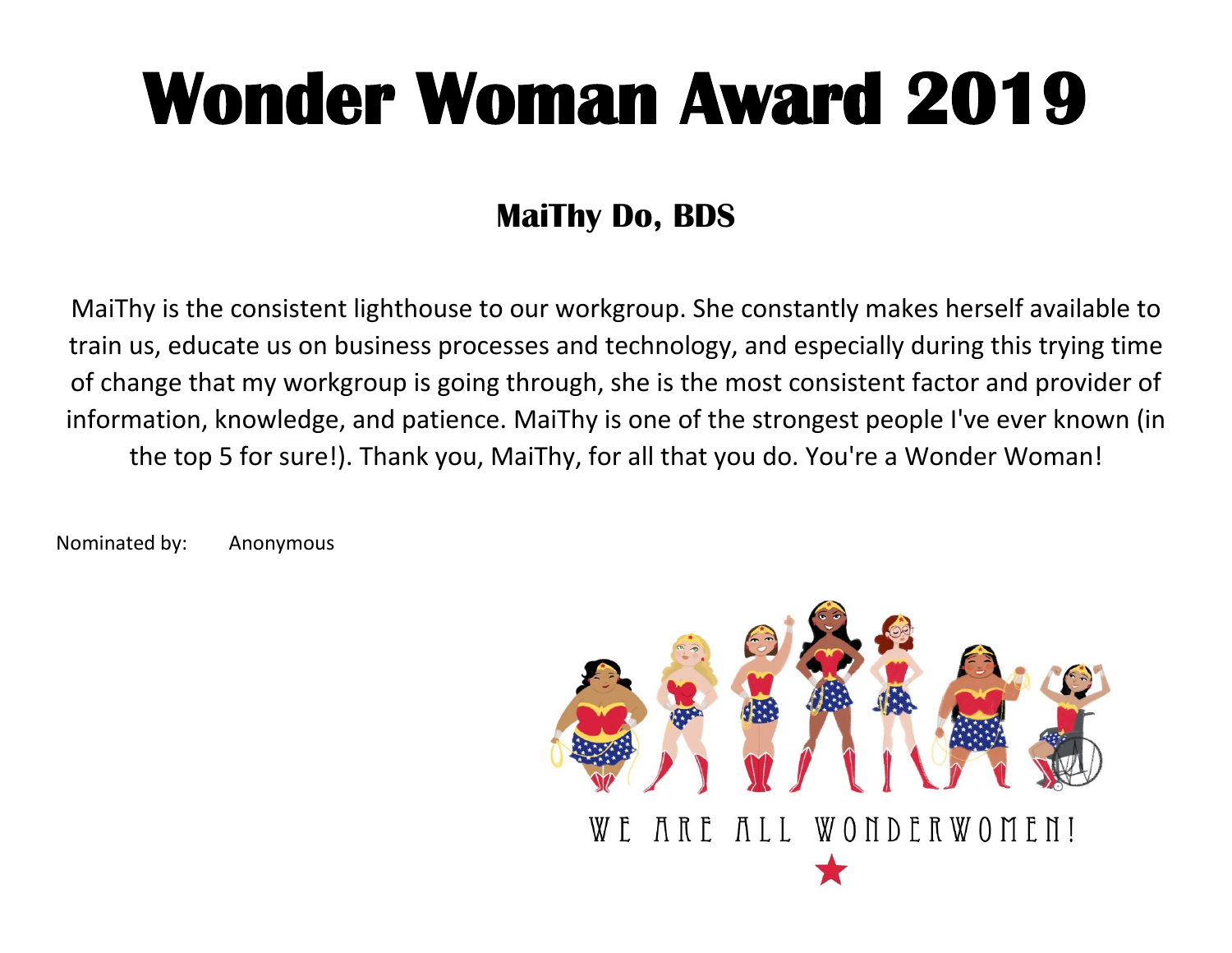### **MaiThy Do, BDS**

MaiThy is such a strong woman that has overcome amazing odds to be where she is today. Immigrating to the US as a refugee to surviving cancer, she is an amazing woman that accomplishes so much work for the City of Portland.

Nominated by: Angie Tomlinson BDS POPS

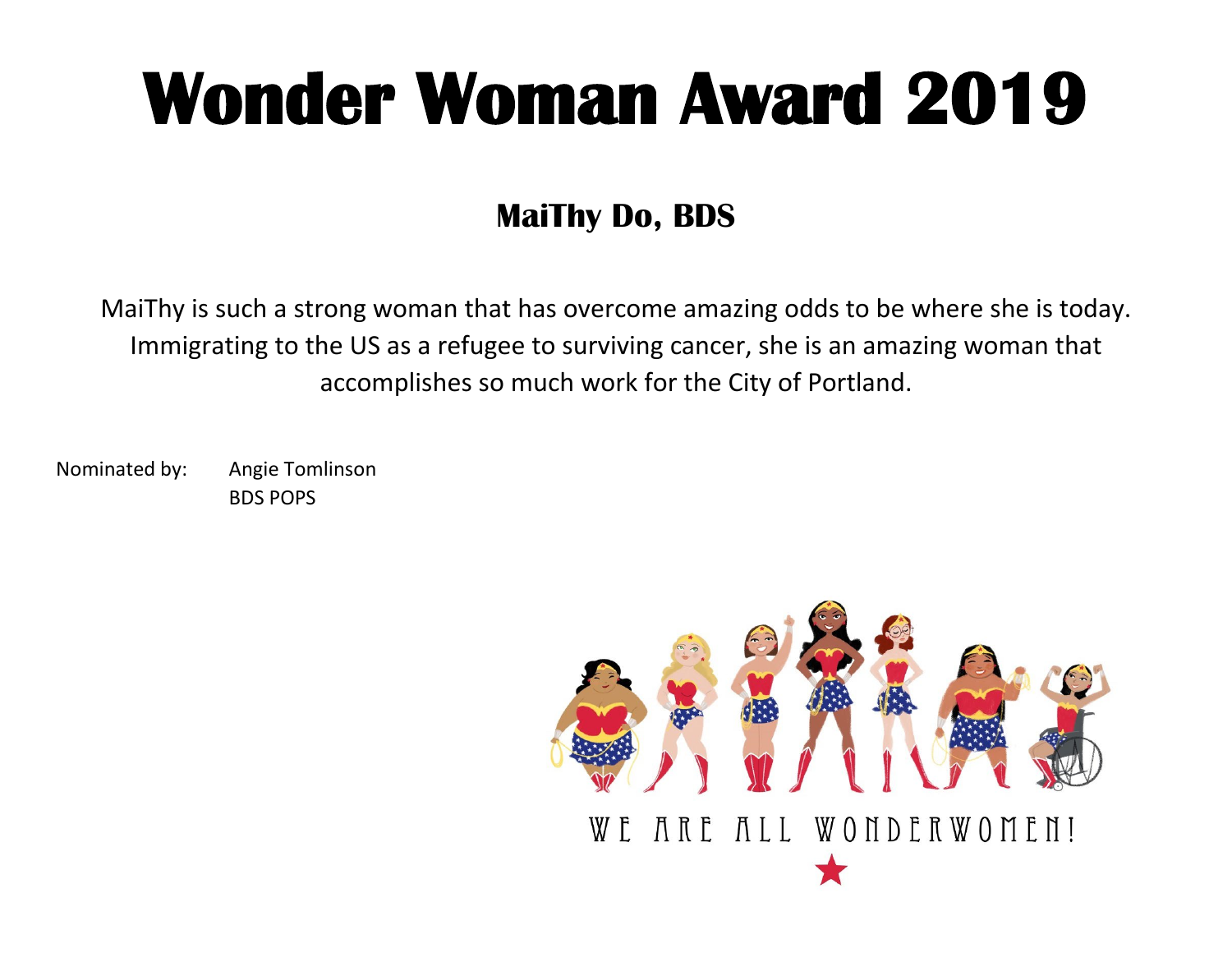#### **Laura Duvall, BDS**

Laura Duvall is a champion. Last year, when her supervisor went on paternity leave for 2 months, Laura stepped up to become the acting supervisor. She successfully navigated resolving team conflicts and responding to demanding city planners. Laura ensured that her team stayed motivated and received positive reinforcement. With her wonderful personality, charm and awesome smile, Laura is an amazing role model, mentor and leader. She is the real deal. Shine on Rainbow Brite !

Nominated by: Shelia Bradley Auditor's Office

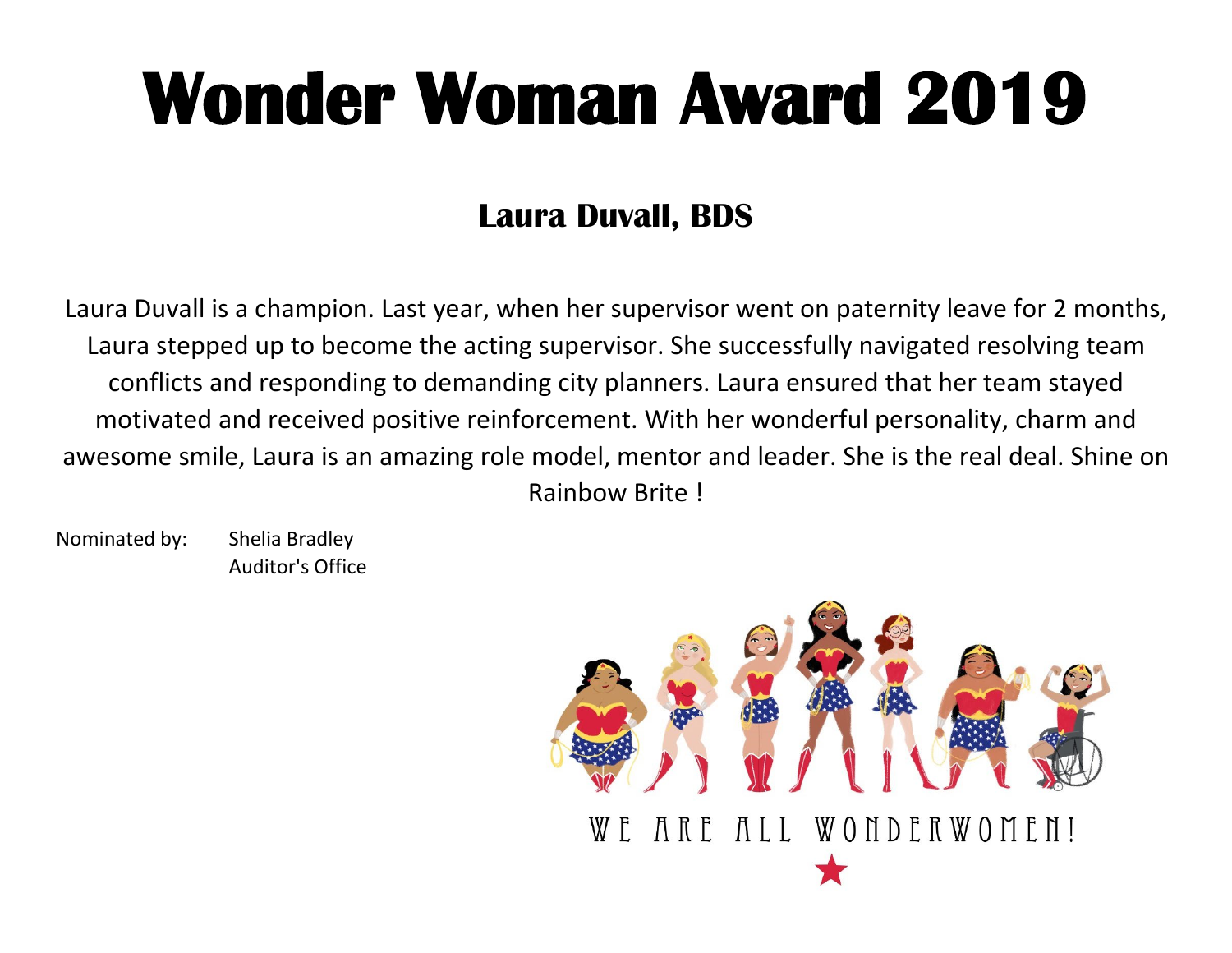#### **Laura DuVall, BDS**

Laura is a an outstanding employee who sets the standard for professionalism in the workplace!

Nominated by: Ross Jonak Development Services

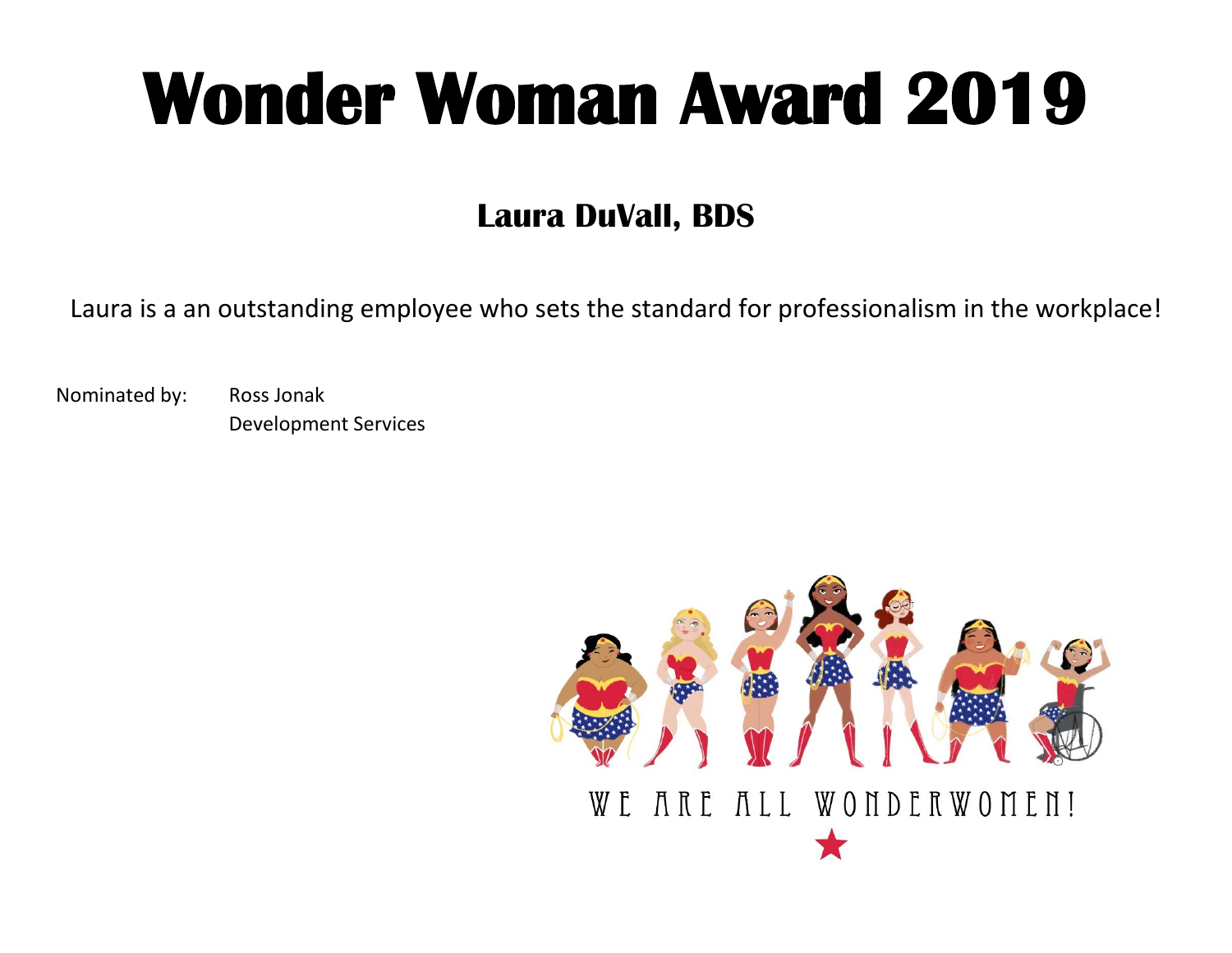#### **Rebecca Esau, BDS**

Rebecca Esau is a role model for all in her ability to lead the Bureau of Development Services. Rebecca's success is in part based on her great dedication to customers, employees and partners. Rebecca calms the seas and inspires confidence in those around her to perform at a higher level.

Nominated by: Dan Bauer **BTS** 

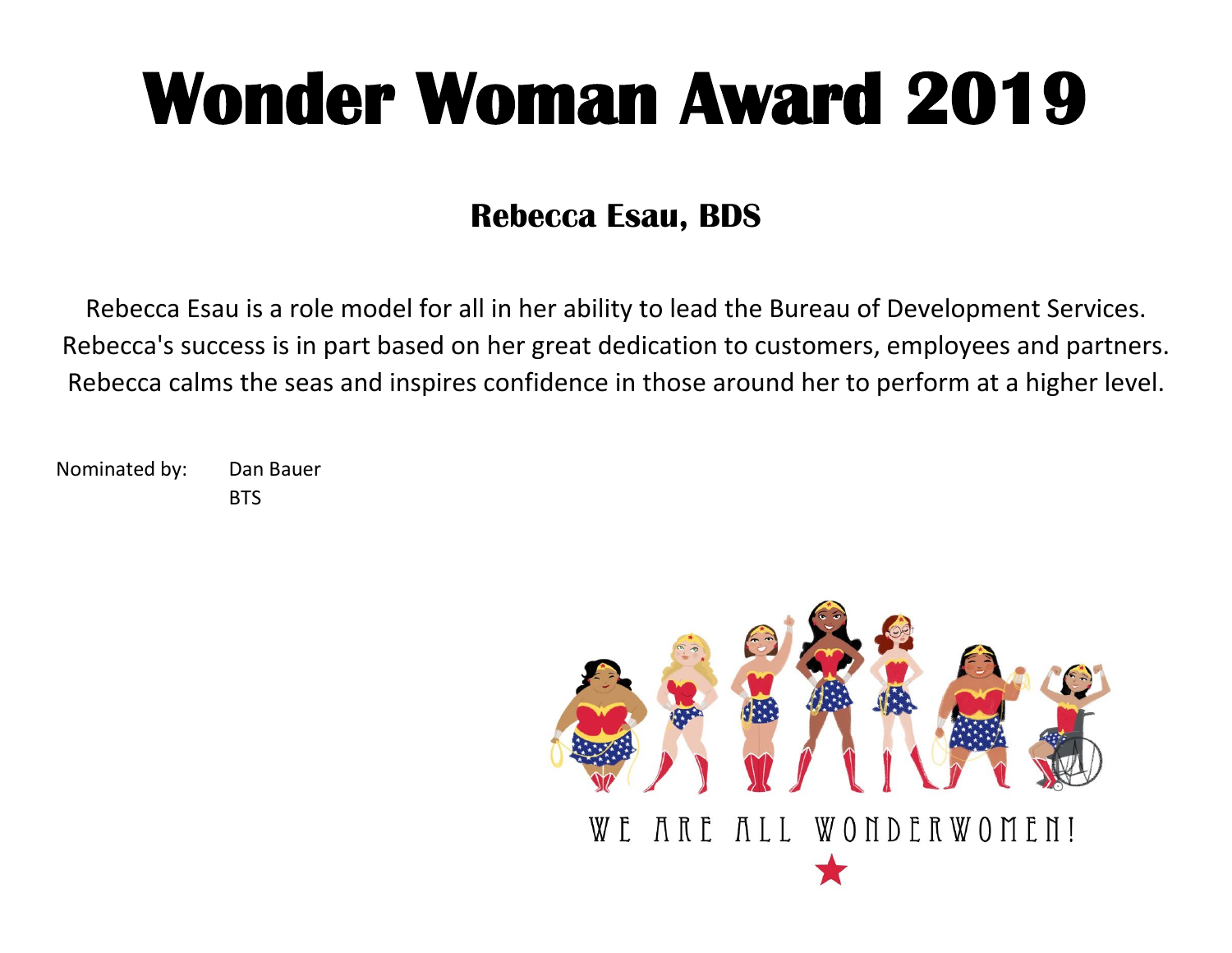#### **Kara Fioravanti, BDS**

Kara is a respected, tireless, and fierce leader, both within BDS and the outside community. Her particular strengths as a leader are passion, grace, and courage, which she conveys to her team and customers daily.

Nominated by: Art Graves, Ben Nielsen, Tim Heron BDS LUS

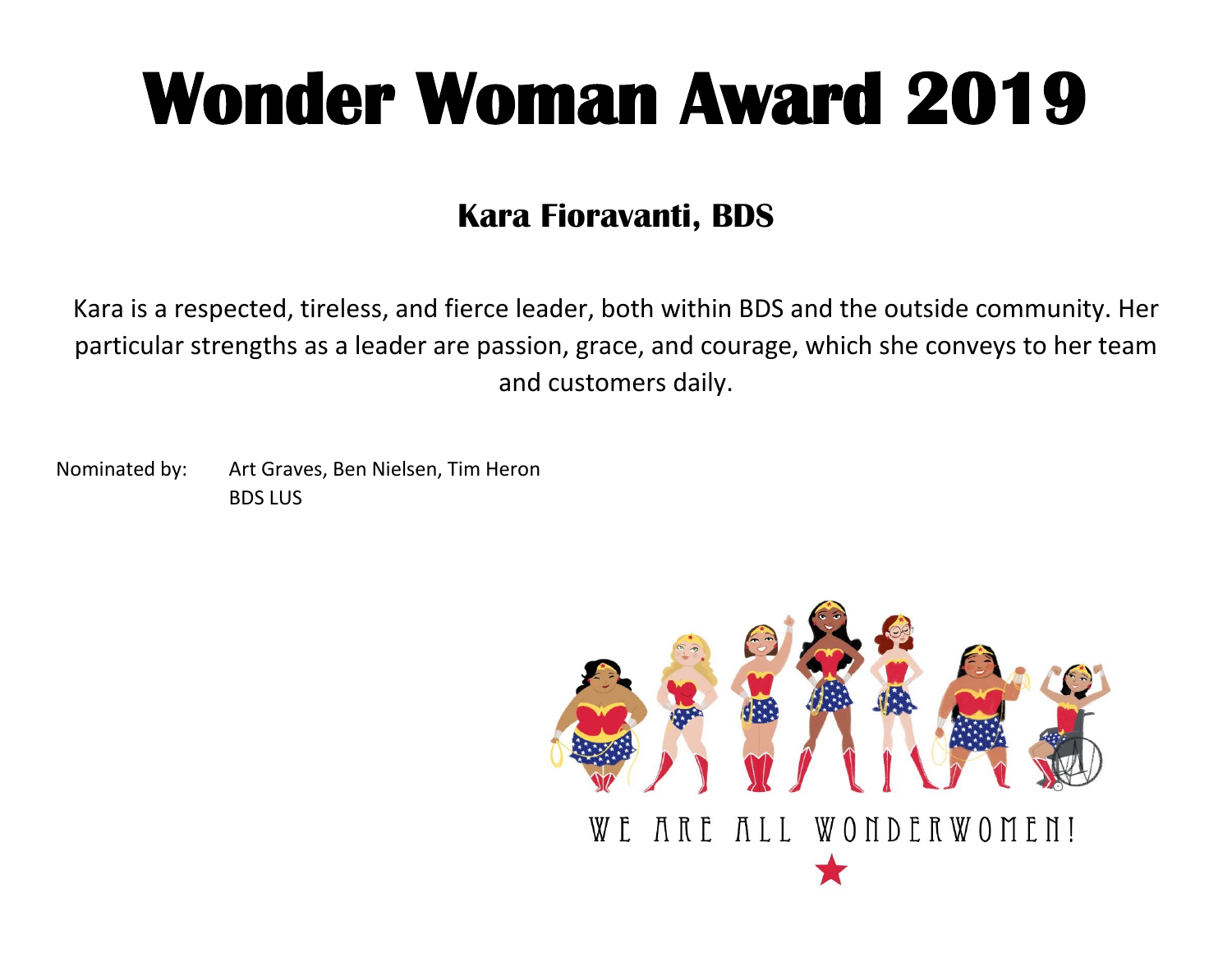### **Ami Fitzgerald, BDS**

Ami started with BDS last fall in the difficult role of assisting disadvantaged people in legalizing work previously done without permit. Often the work was performed by a previous owner, and the applicant doesn't have the resources to hire a professional to  $\hat{a} \in \hat{c}$  this issue. Although in her position only a few months, Ami has quickly mastered details that are intrinsic to helping applicants. Ami has embraced this work, taking this assistance to new levels of service. Thank you Ami for bringing your experience, ethics, and determination to the City of Portland!

Nominated by: Crystle Cowen Bureau of Development Services

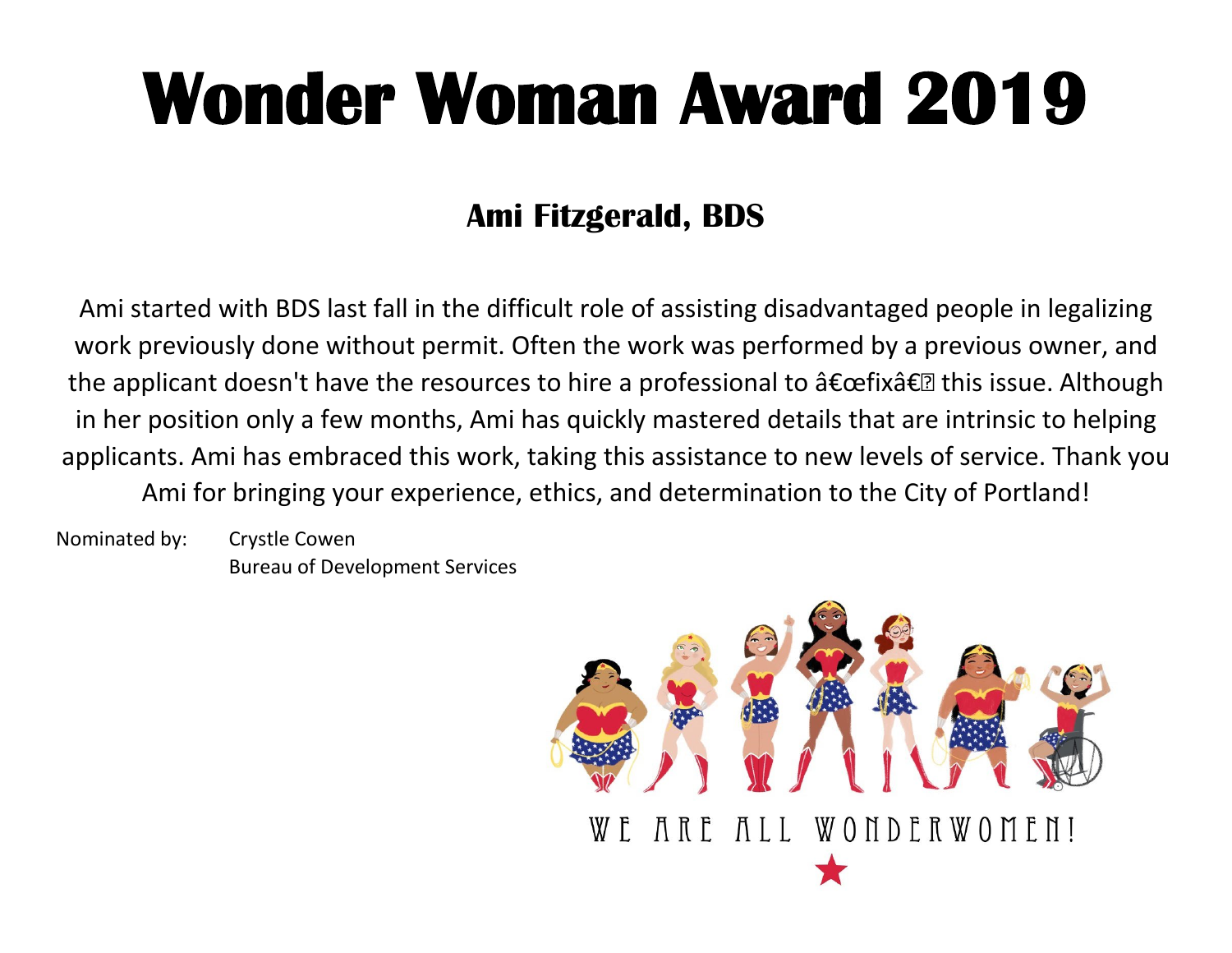#### **Shakhlan Garane, BDS**

I belive that Shakhlan should be recognized for her exceptional communication and customer education abilities in a highly contentious program (erosion and sediment control/ Demolition inspections). As a young woman of color,Shakhlan has been able to maintain her positive and confident demeanor while establishing her authority as a Site Inspector II. In an environment that is highly dominated by sometimes argumentative and irrational males, I believe that her steadfastness and continued growth as an inspector truly makes her a "Wonder Woman".

Nominated by: Anonymous

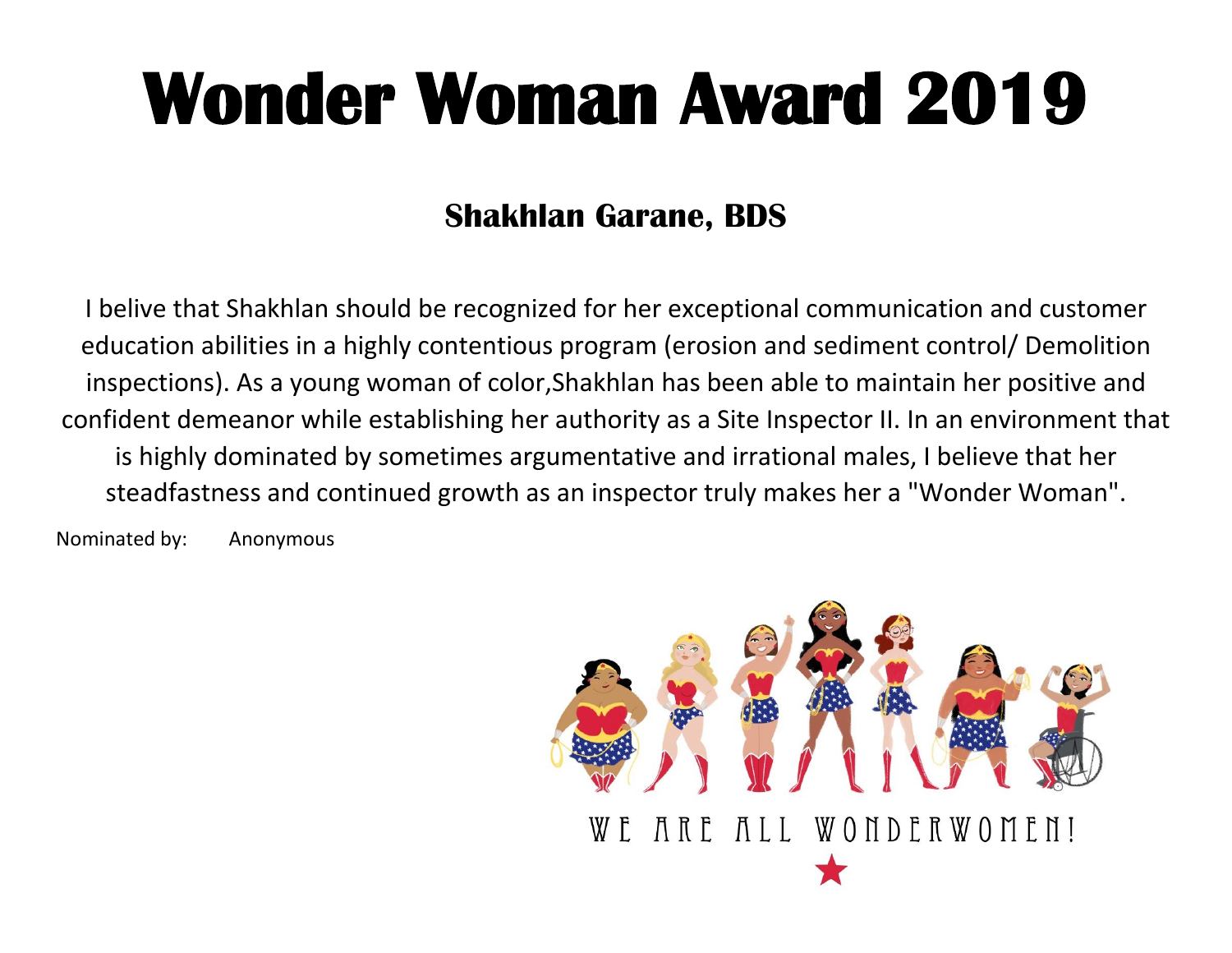### **Lisa Gill, BDS**

Throughout her professional career Lisa has broken down walls and not backed down from uncomfortable, exclusionary situations here at the Bureau of Development Services. Currently Lisa is making another Professional breakthrough as the first female woman of color to supervise in the male dominated field of inspections. Lisa does this with grace, intelligence, and perseverance. This is not an easy role.

Thank you Lisa, for taking this on and standing firm in your supervisory role!

Nominated by: Crystle Cowen Bureau of Development Services

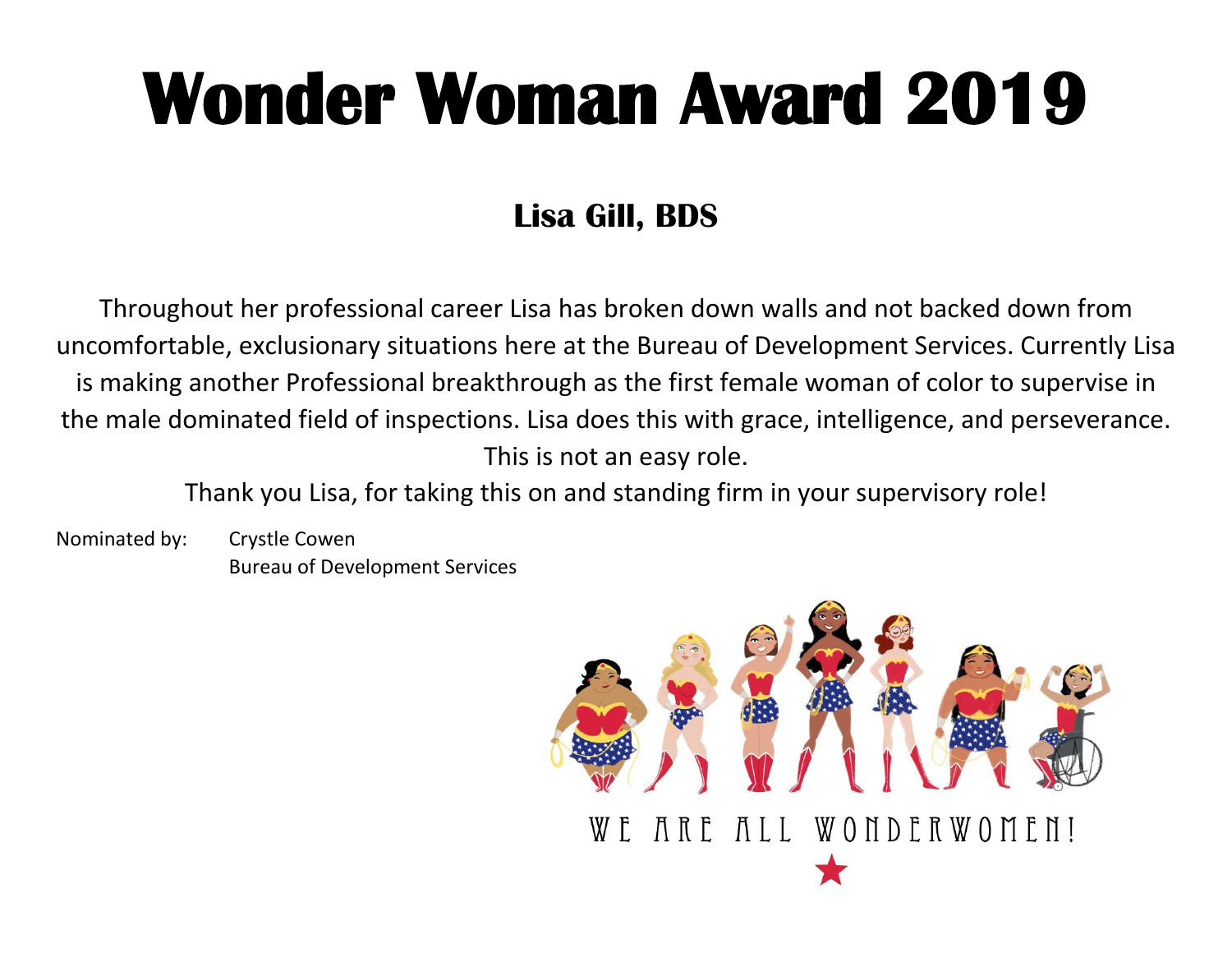### **Lisa Gill, BDS**

Lisa represents the best BDS has to offer. Her work ethic and dedication to our Bureau and each of its team members is beyond reproach. Lisa is kind and compassionate offering her wisdom to anyone in need. She is a dear friend and a trusted confidante.

Nominated by: Chris Pagnotta BDS

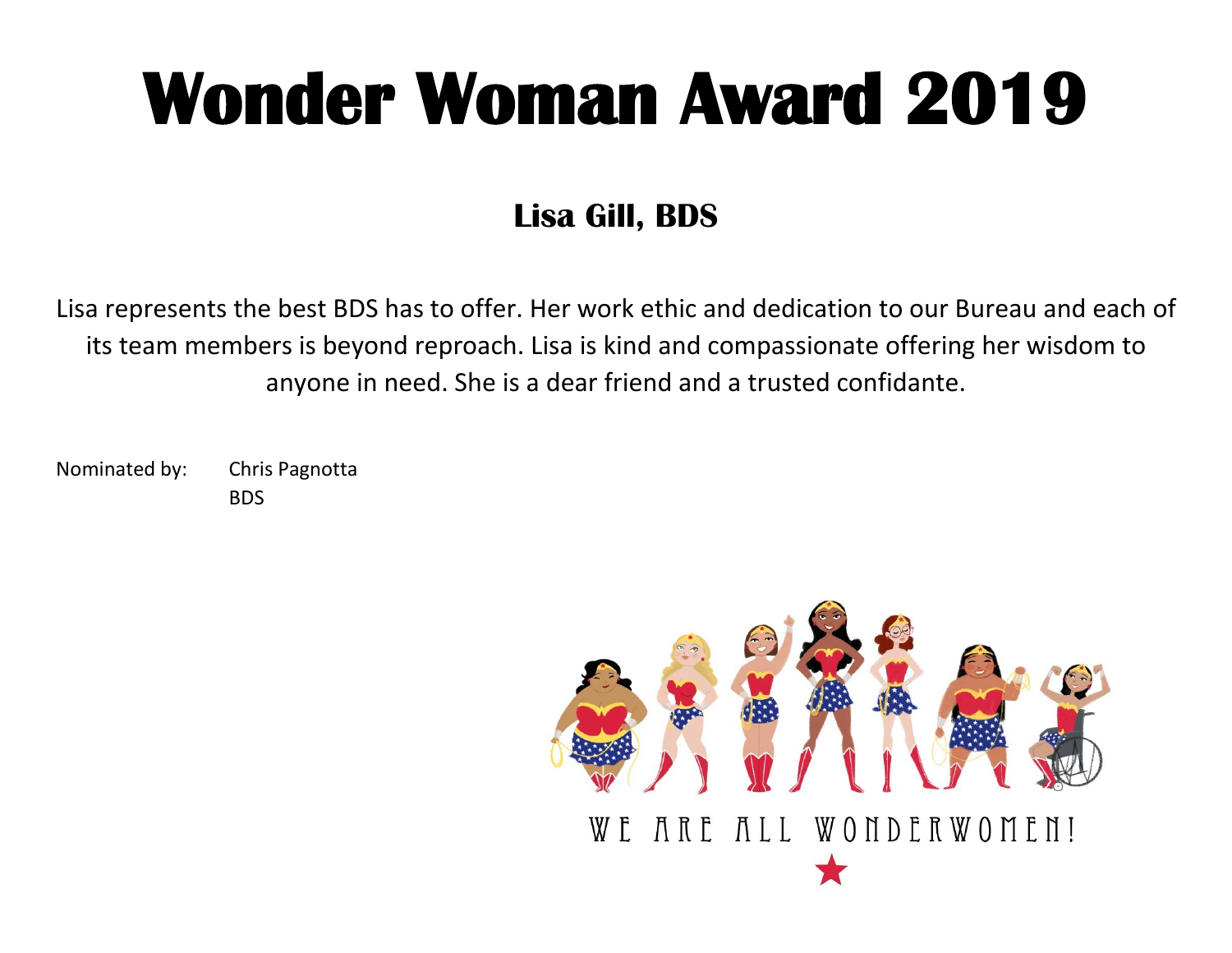### **Lisa Gill, BDS**

Lisa has been a long term, dedicated employee with the City of Portland, working her entire adult life towards civil service. This past year she took on the role of management and was able to transition nicely into the role even though there were a million hurdles in her way. I appreciate her tremendous effort in helping our program succeed, and her willingness to tackle the hard work that a lot of managers tend to ignore.

Nominated by: Brian Quattlebaum BDS - FPP

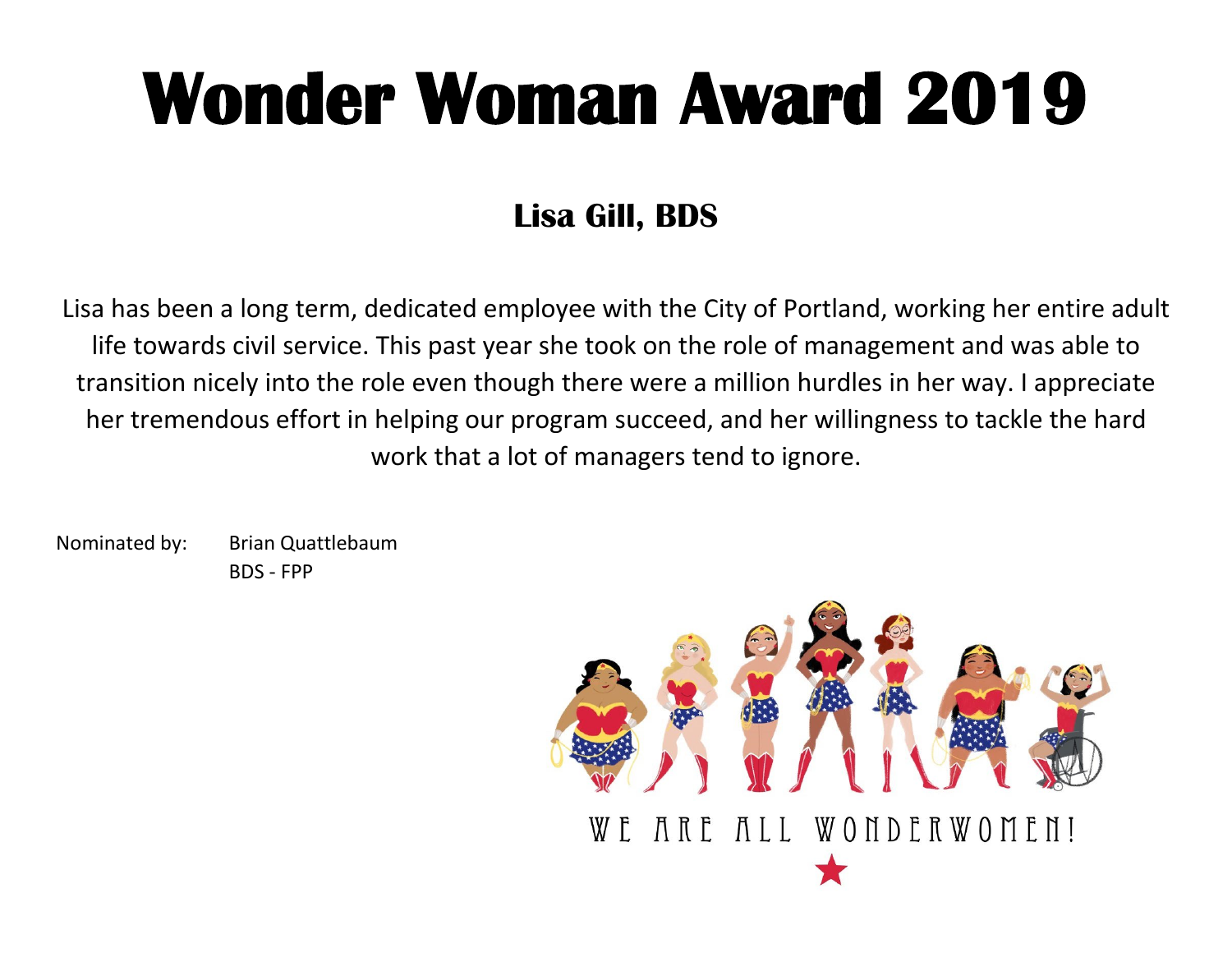#### **April Golden, BDS**

April can lighten the mood in what ever room she walks in. Her genuine smile and laugh are contagious. Everyday, she delivers not only building plans but positive vibes. April is always willing to help out her co workers and take on other duties. Her commitment to excellent customer care are a valuable access to BDS.

Nominated by: Shelia Bradley Auditor's Office

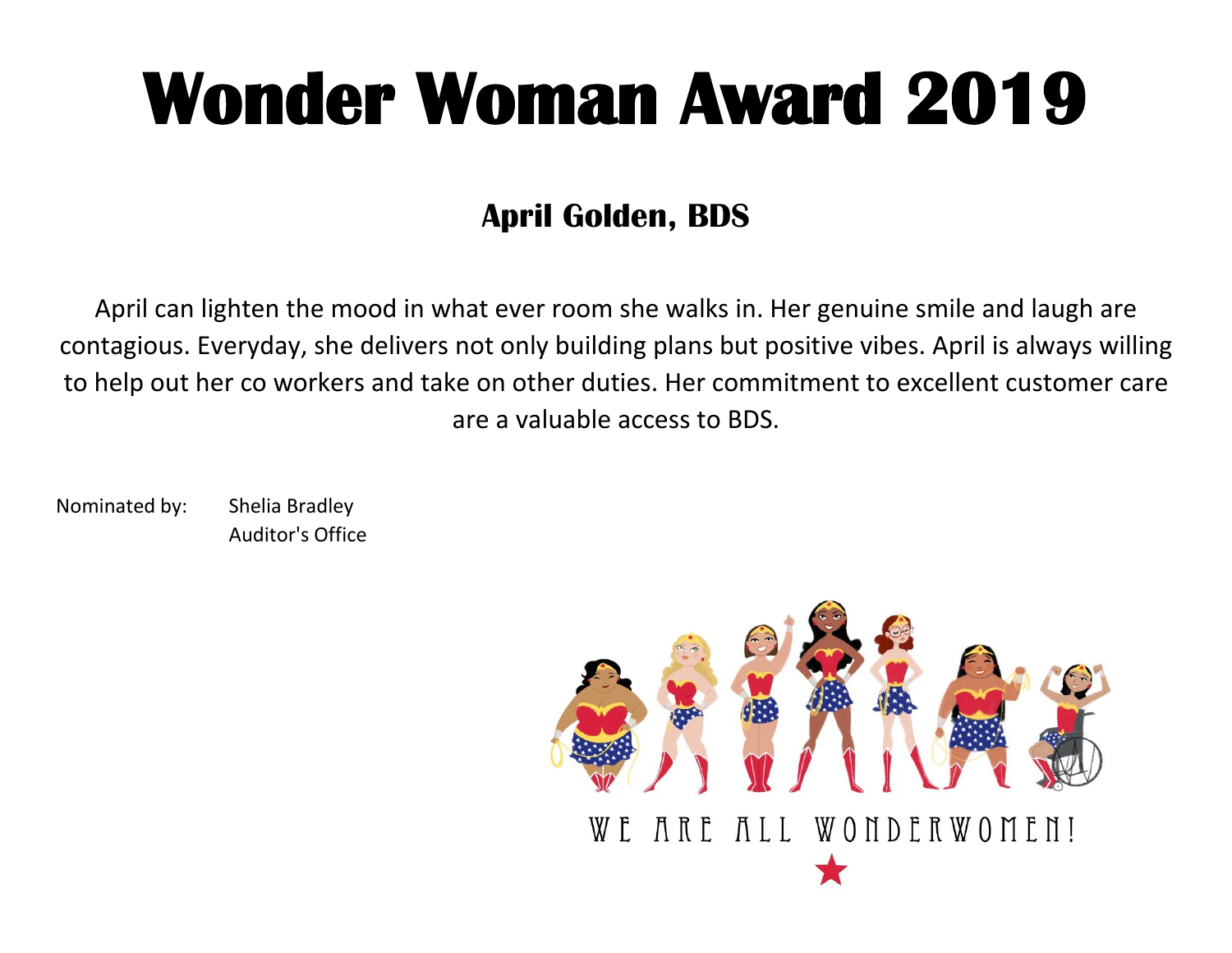#### **Kate Green, BDS**

For the past 5 years, Kate has worked with the ACE Mentor Program where she works work with high school students interested in Architecture, Construction and Engineering (ACE). This is such a great way to inspire children to consider a career in City Planning, Architecture and Engineering!

Nominated by: Stacey Castleberry, Morgan Steele, Diane Hale, Lois Jennings, Brandon Rogers

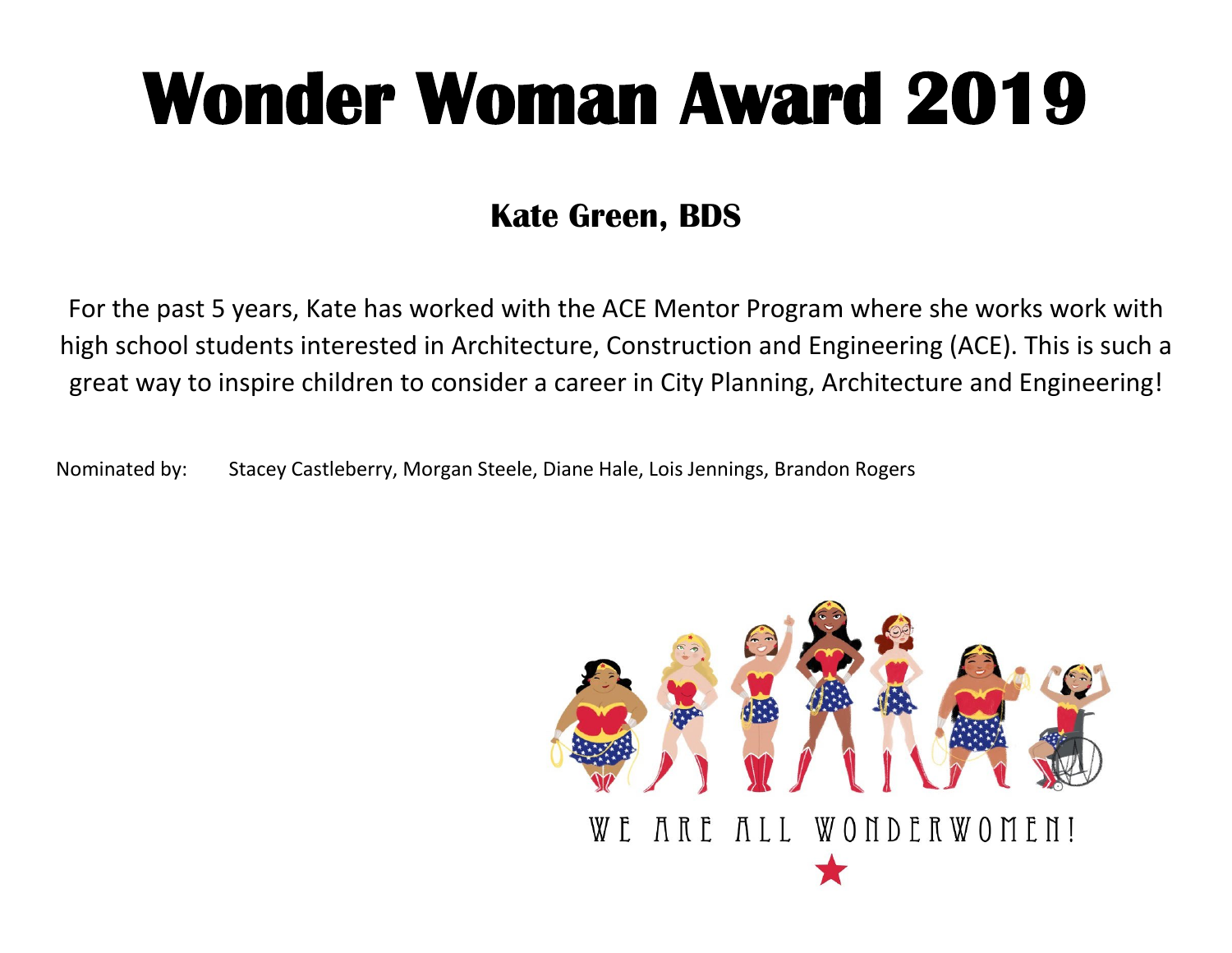#### **Alina Gurung, BDS**

She shares her culture and her holiday and festivals with us! I love it so much!!!! Thanks for being you!!!

Nominated by: Claire Redfearn Development Services

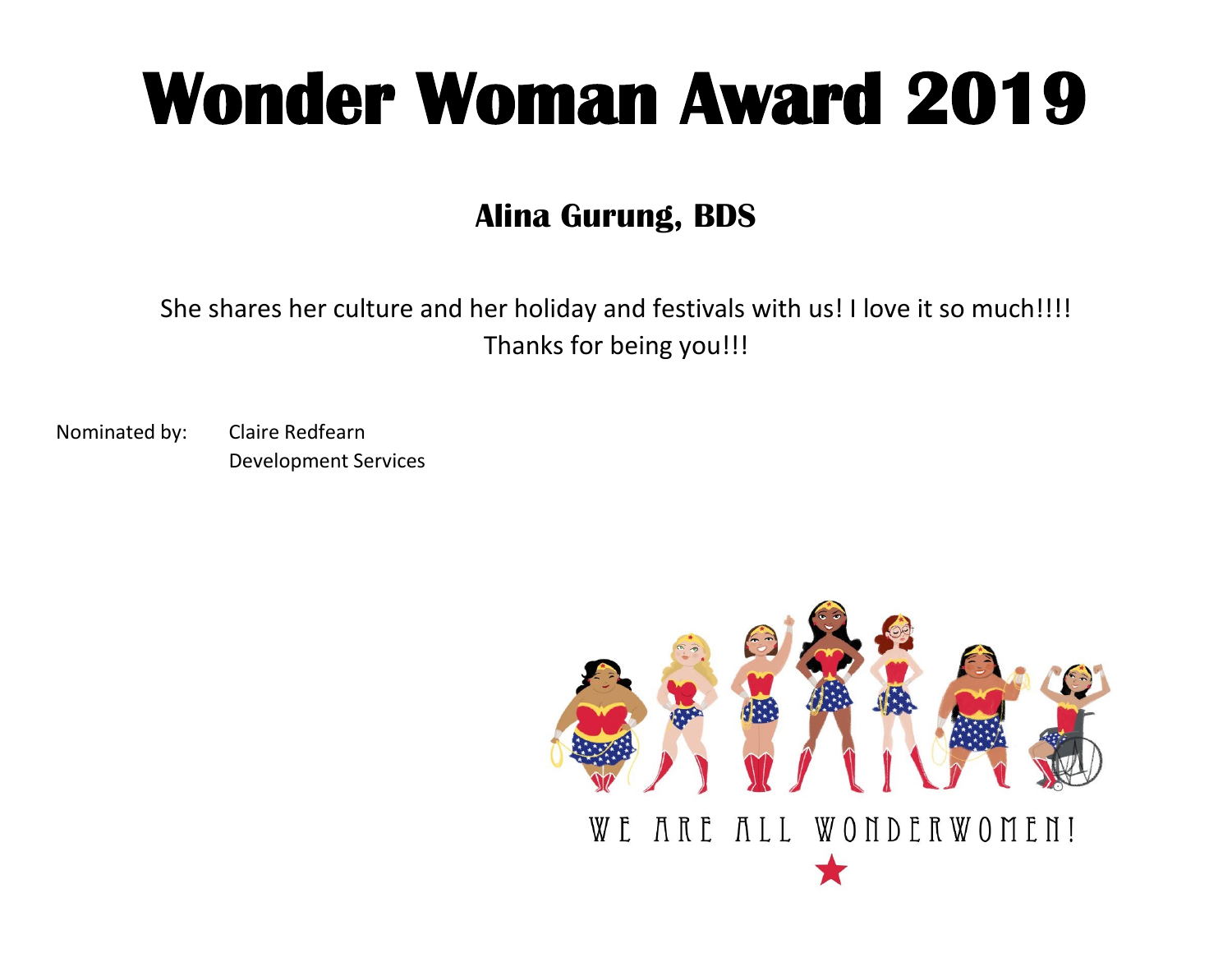#### **Diane Hale, BDS**

Diane is smart, extremely competent, kind, and understanding.

Nominated by: Leah Dawkins BDS

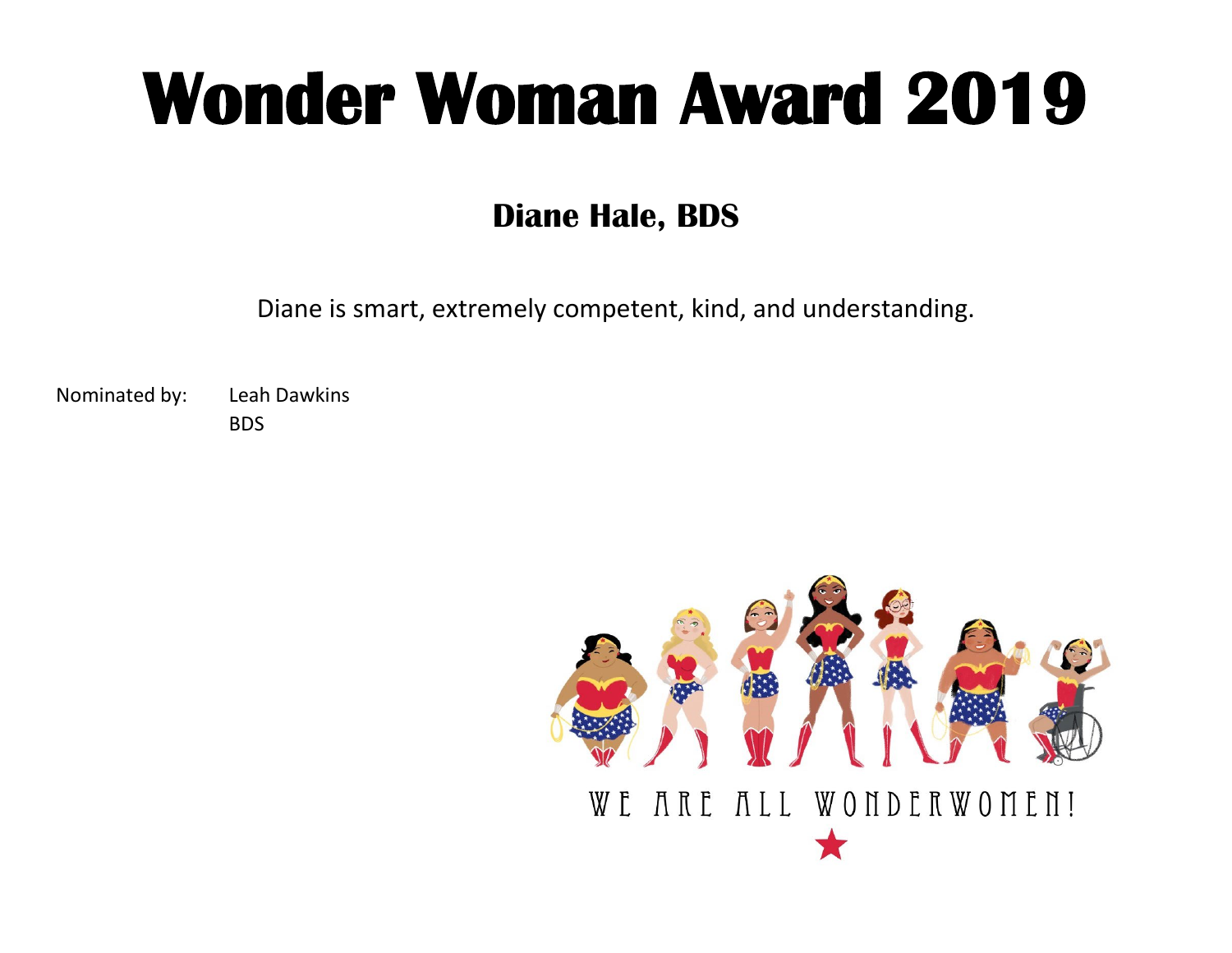#### **Carrie Heimann, BDS**

Carrie constantly goes above and beyond in her customer service towards our FPP customers. She has been instrumental in helping our program get back on track and is one of the hardest workers out there. She recently took over as Project Coordinator for our group and has greatly exceeded my expectations and has been a source of inspiration.

Nominated by: Brian Quattlebaum BDS - FPP

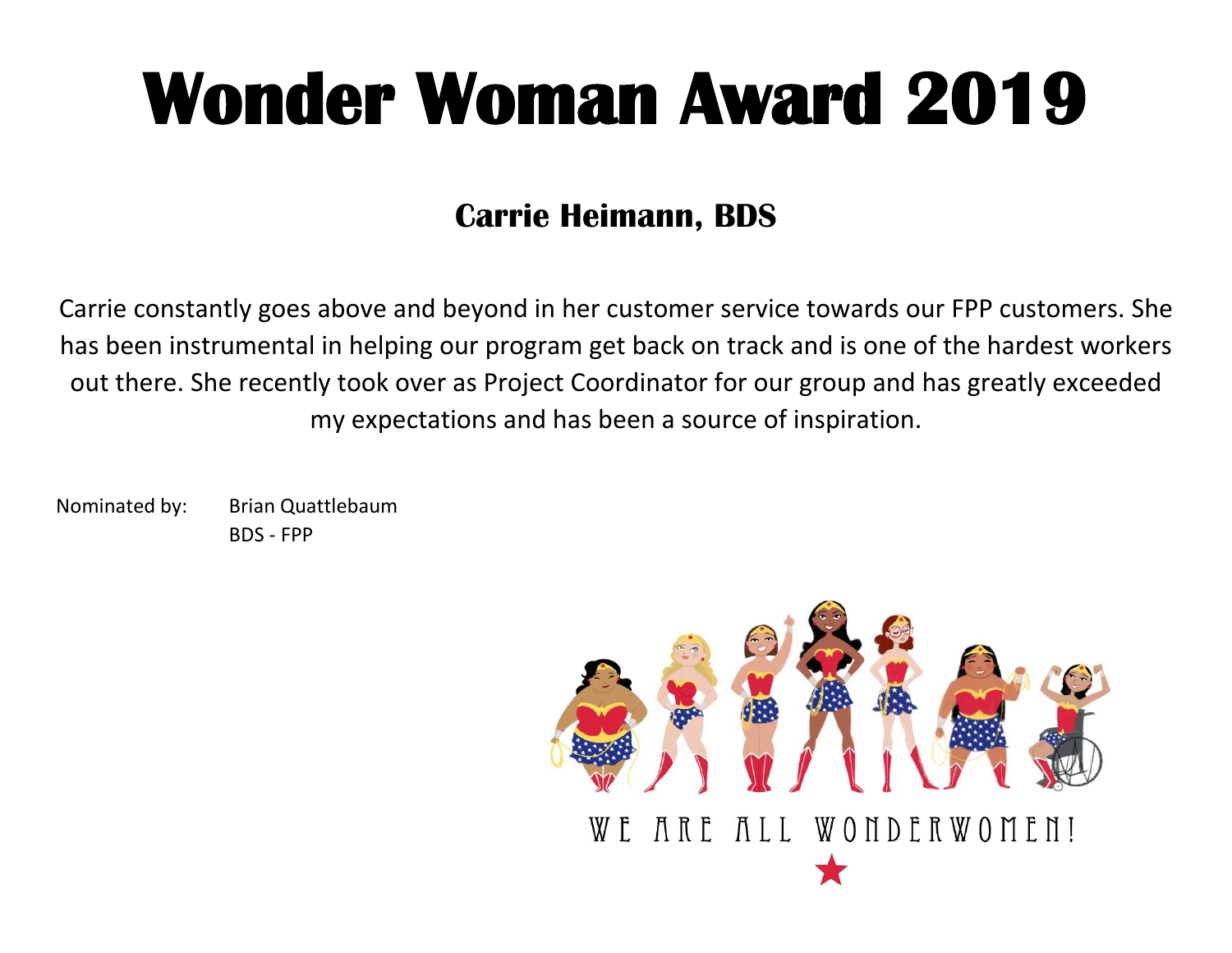#### **Lolita Henderson, BDS**

Lolita has the esteemed accomplishment of becoming the first female of color to become a Residential Building Inspector with the Bureau of Development Services. Congratulations!

Nominated by: Crystle Cowen Bureau of Devleopment Services

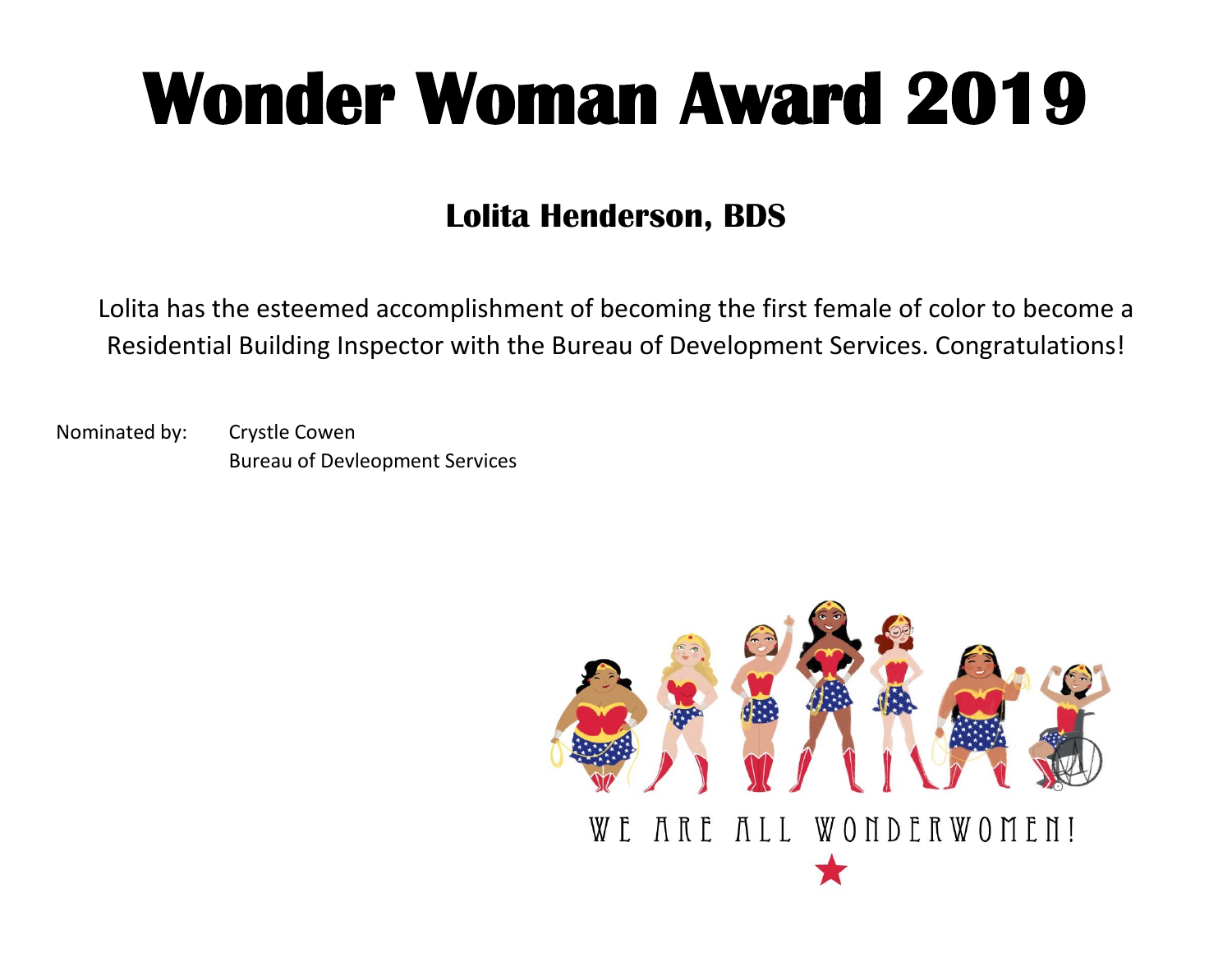#### **Rochelle Hunter-James, BDS**

She is the even-keeled presence that we desperately need in an ever changing sea of code and policy changes

Nominated by: Claire Redfearn Development Services

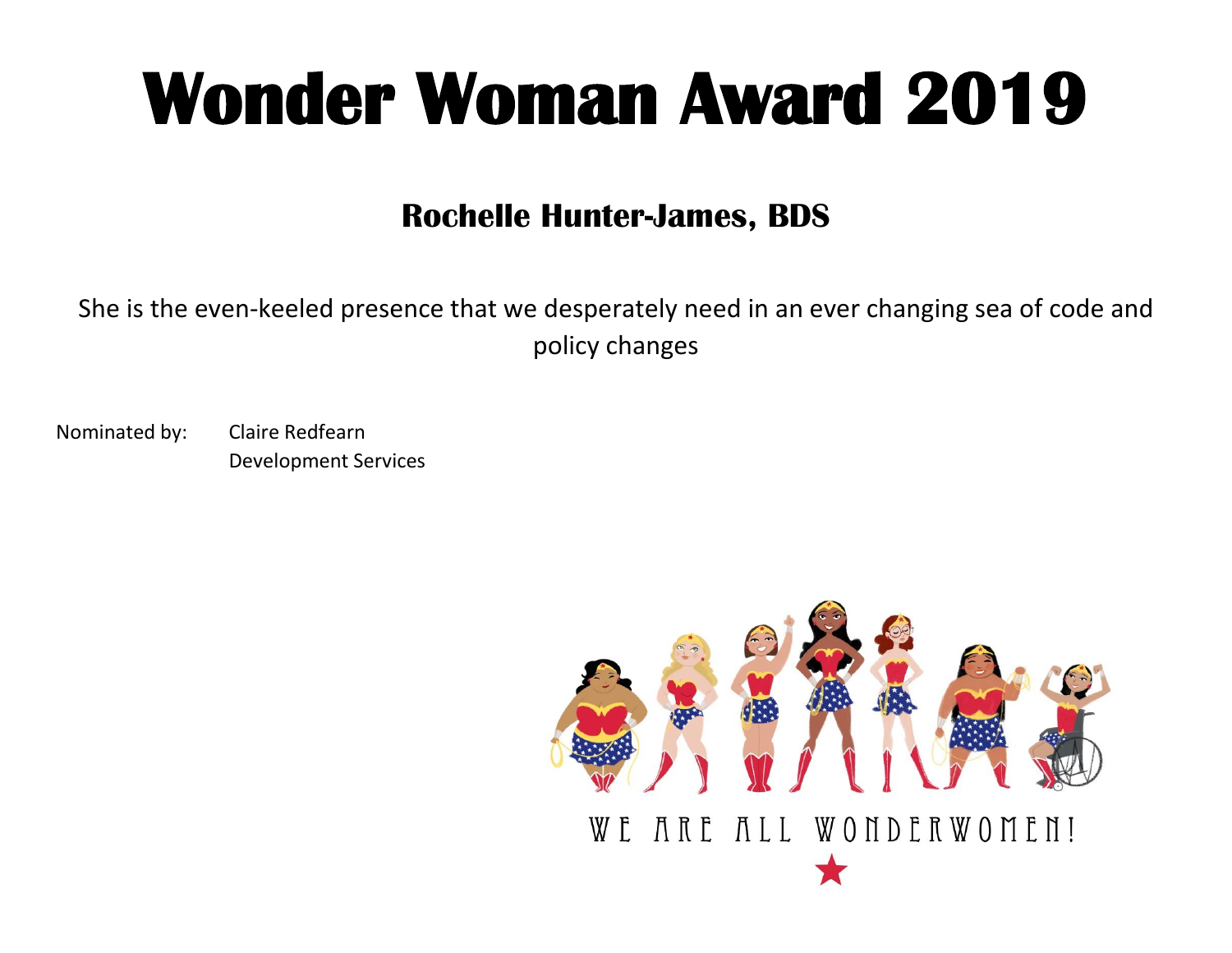#### **Grace Jeffreys, BDS**

Grace brings solid knowledge of building systems and architectural details to her job. She is tireless, feisty, wise, and steady. She manages complex projects and customers with aplomb.

Nominated by: Art, Ben and Tim BDS: Design/Historic

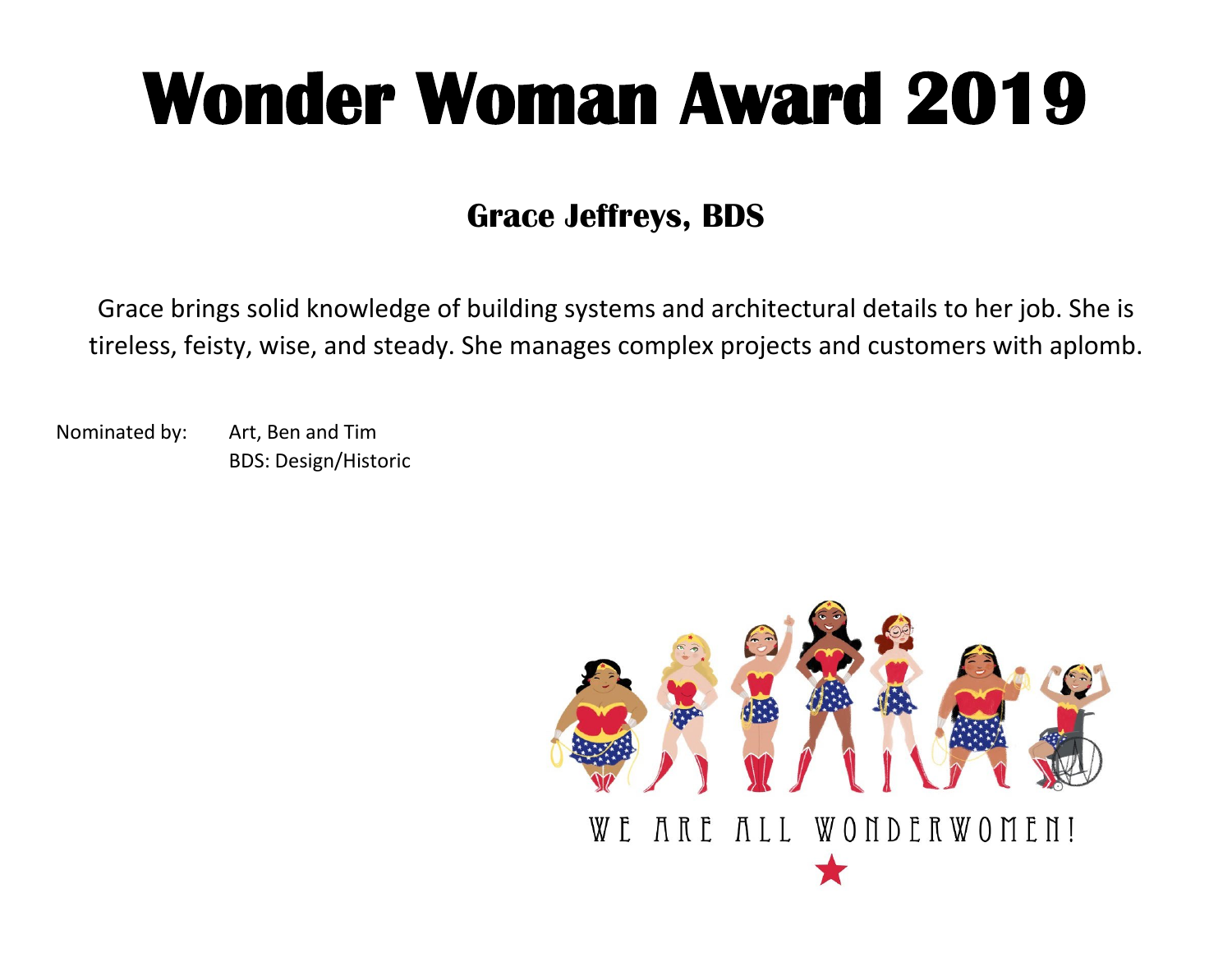#### **Bonnie Lanz, BDS**

She is willing to help her team whenever and wherever she can!

Nominated by: Claire Redfearn Development Services

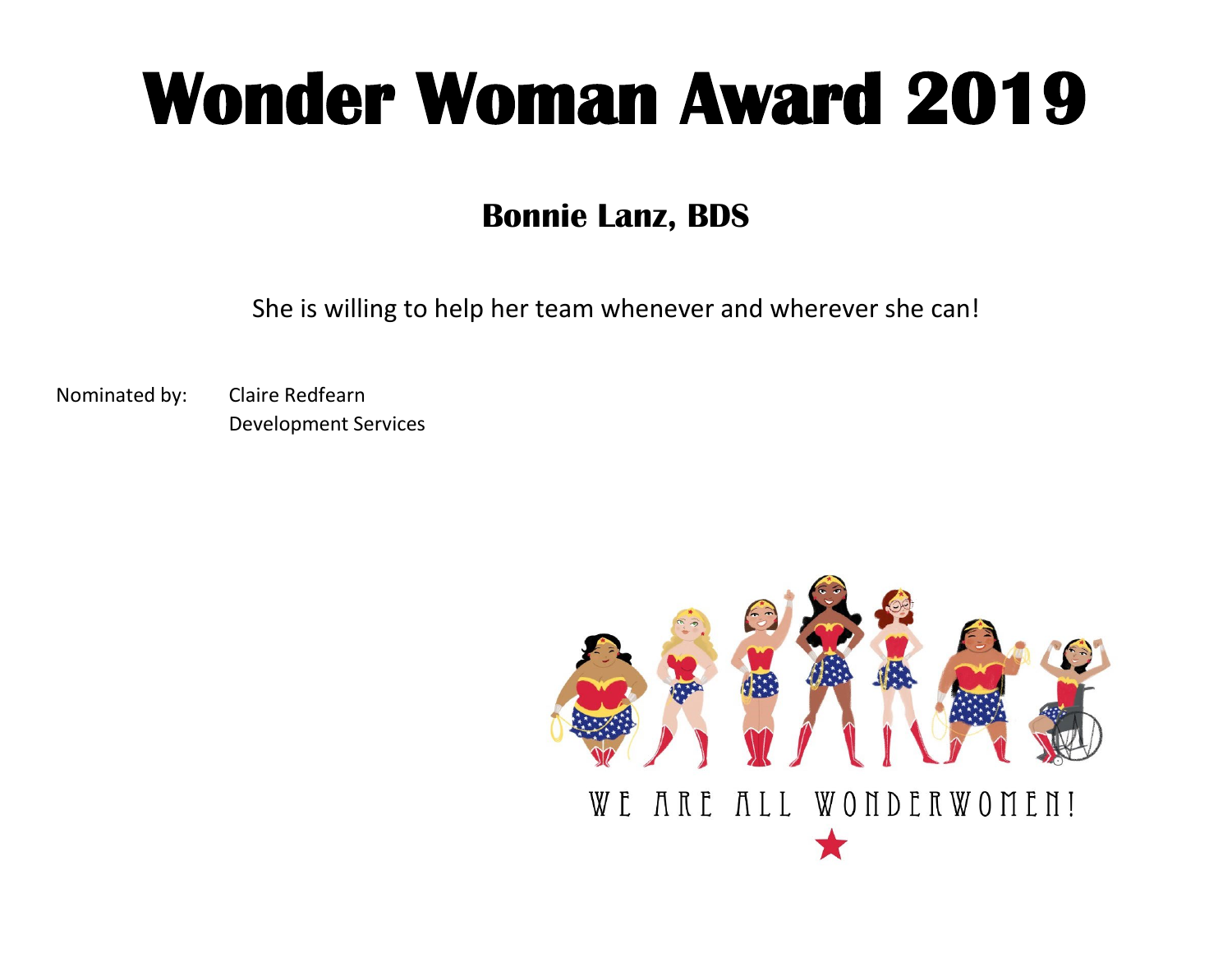#### **Laura Lehman, BDS**

She's just great! She works hard, tries to help customers as much as possible and makes me laugh.

Nominated by: Claire Redfearn Development Services

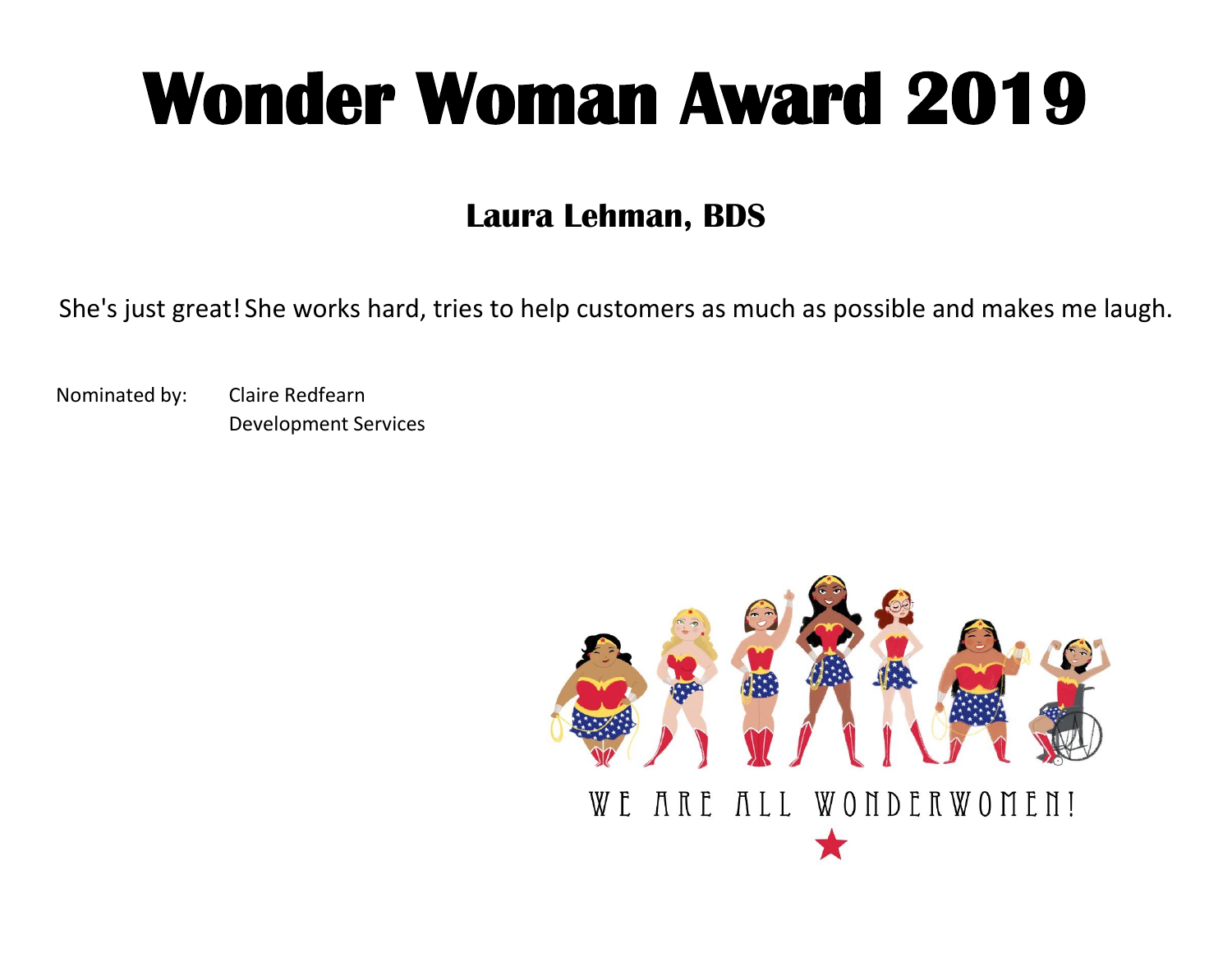#### **Melissa Linehan, BDS**

Melissa is an incredibly intelligent competent woman that is always willing to go the extra mile for the good of the team's success. Electronic plan review would not be the success that it is without her expertise and hard work. Thank you Melissa!

Nominated by: Angie Tomlinson BDS

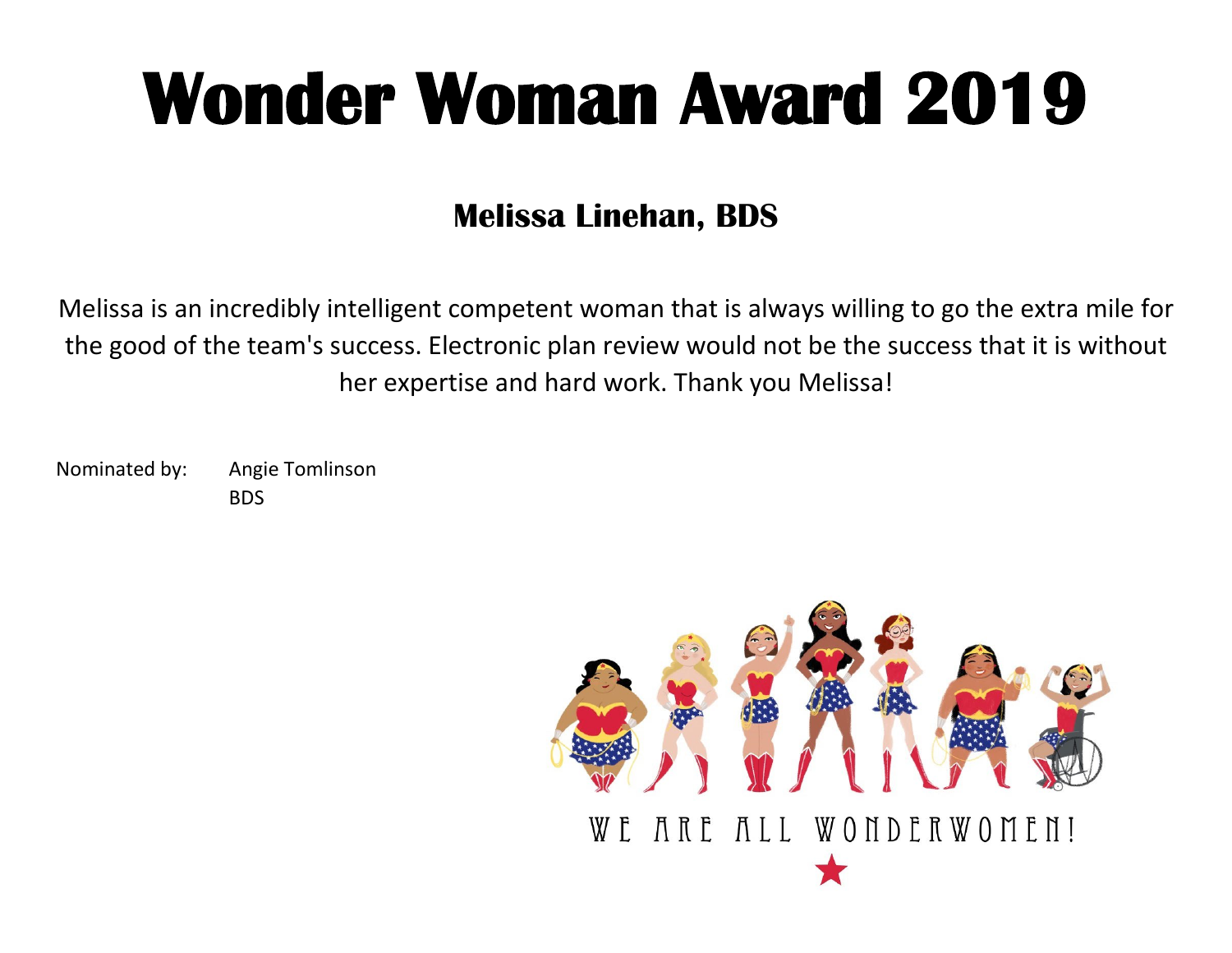### **Staci Monroe, BDS**

Staci is the go to person for help understanding code and process. She is dedicated, pragmatic, compassionate, gracious, courageous, open-hearted, empathetic, and provides steady leadership both to the D/H Team, colleagues, and her customers.

Nominated by: Art, Ben and Tim BDS: Design/Historic

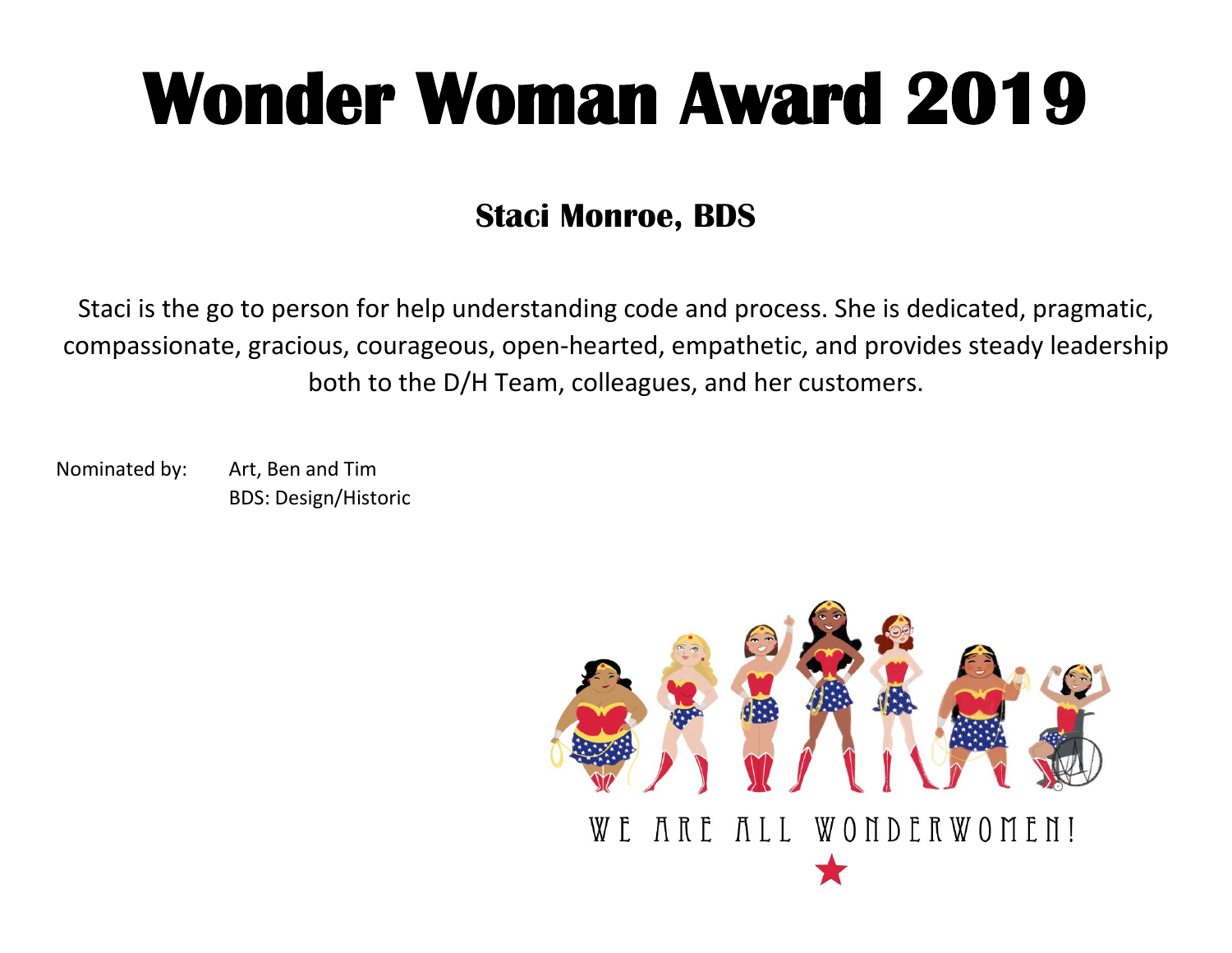#### **Katie Moore, BDS**

She is positive and tries to help her customers get things permitted and to answer questions as best she can :)

Nominated by: Claire Redfearn Development Services

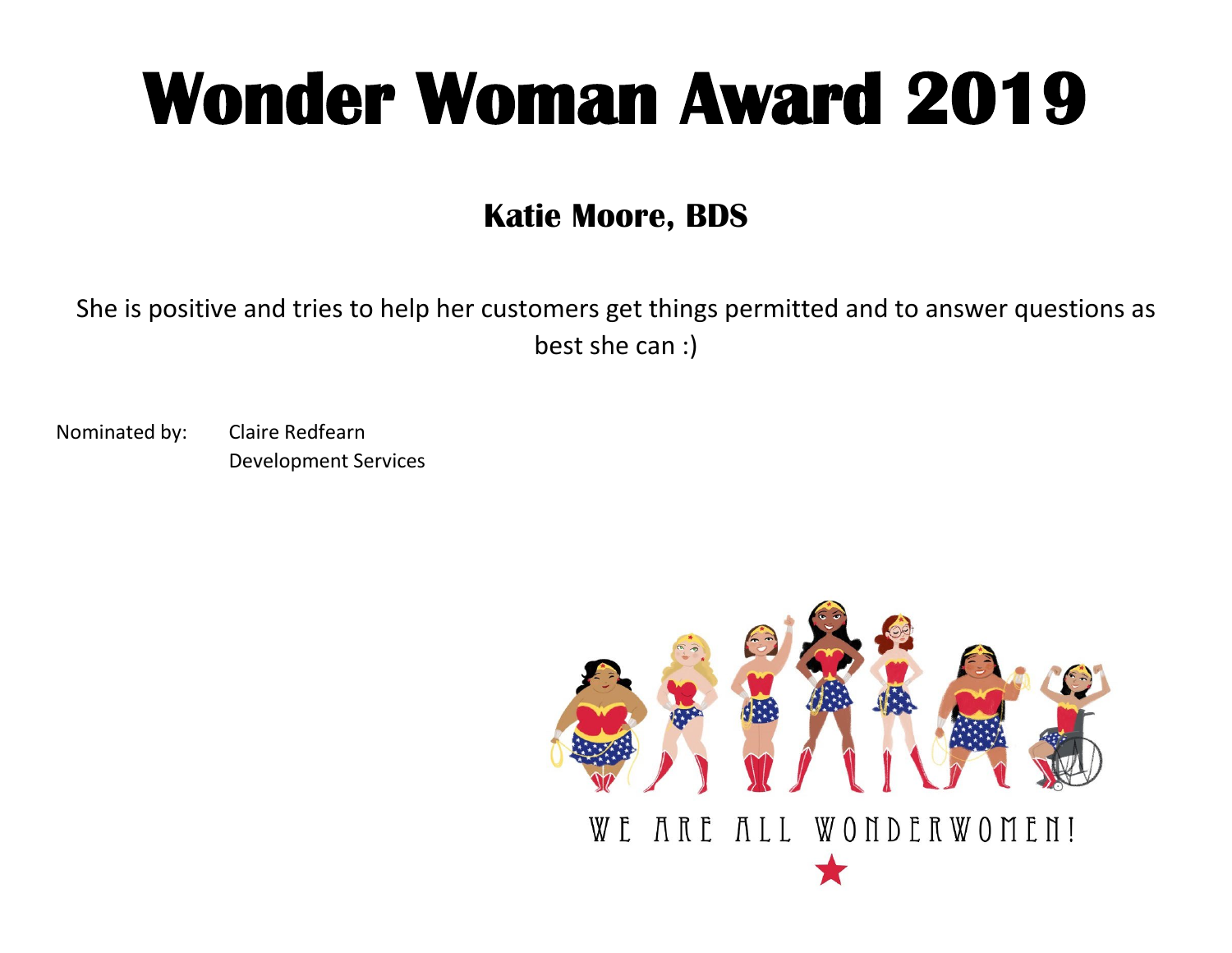### **Alice Nielsen, BDS**

Alice has been called upon to train our sections new staff, including a new manager for multiple months now. She has been gracious and positive while balancing her own large workload with a constant barrage of questions. Thank you Alice for your patience and guidance to the entire Process Management Team!

Nominated by: Crystle Cowen Bureau of Development Services

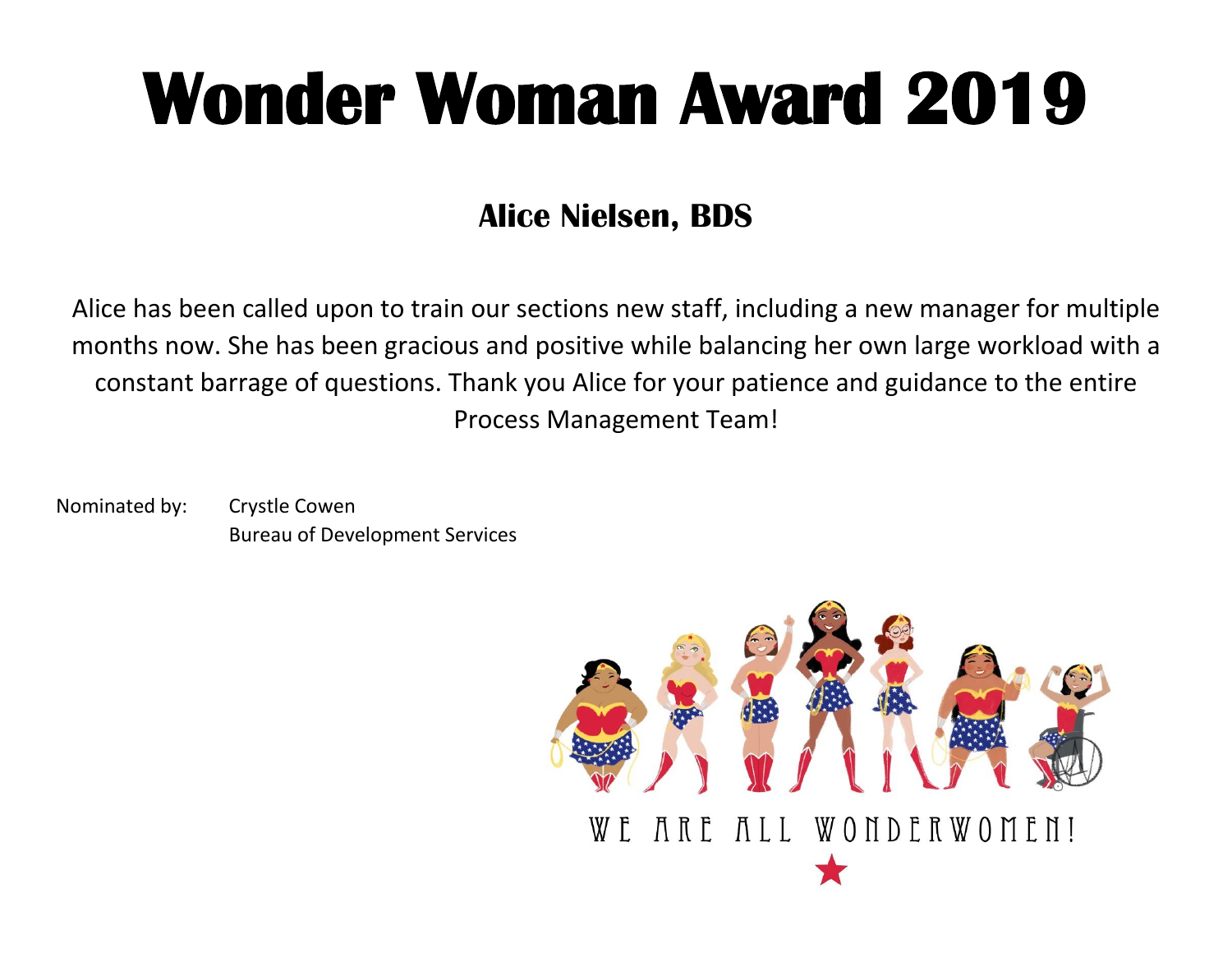#### **Alice Nielsen, BDS**

Alice is a leader of the Process Management group, not by title, but by example. There have been several new employees in that group, including a new manager, and she graciously answers all thier questions. She is so helpful and has also dove head first into Electronic Plan review, while managing several new projects. She's a rockstar and I'm so grateful to work with her!

Nominated by: Melissa Linehan BDS, POPS, PDX ePlans

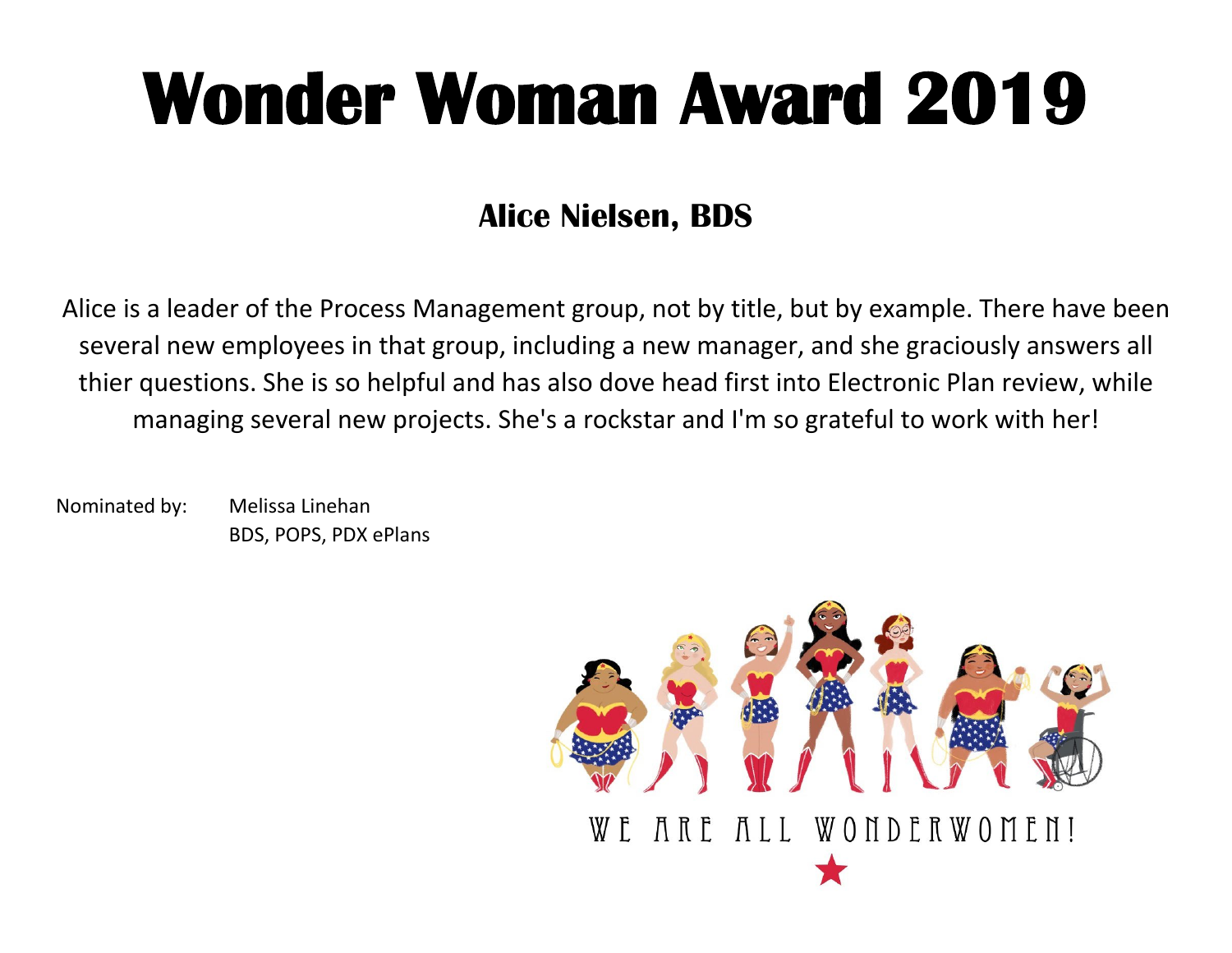#### **Tracy Nistler, BDS**

She's willing to actually help her team and many managers won't. Tracy gets in the trenches with us when we need it and it is greatly appreciated

Nominated by: Claire Redfearn Development Services

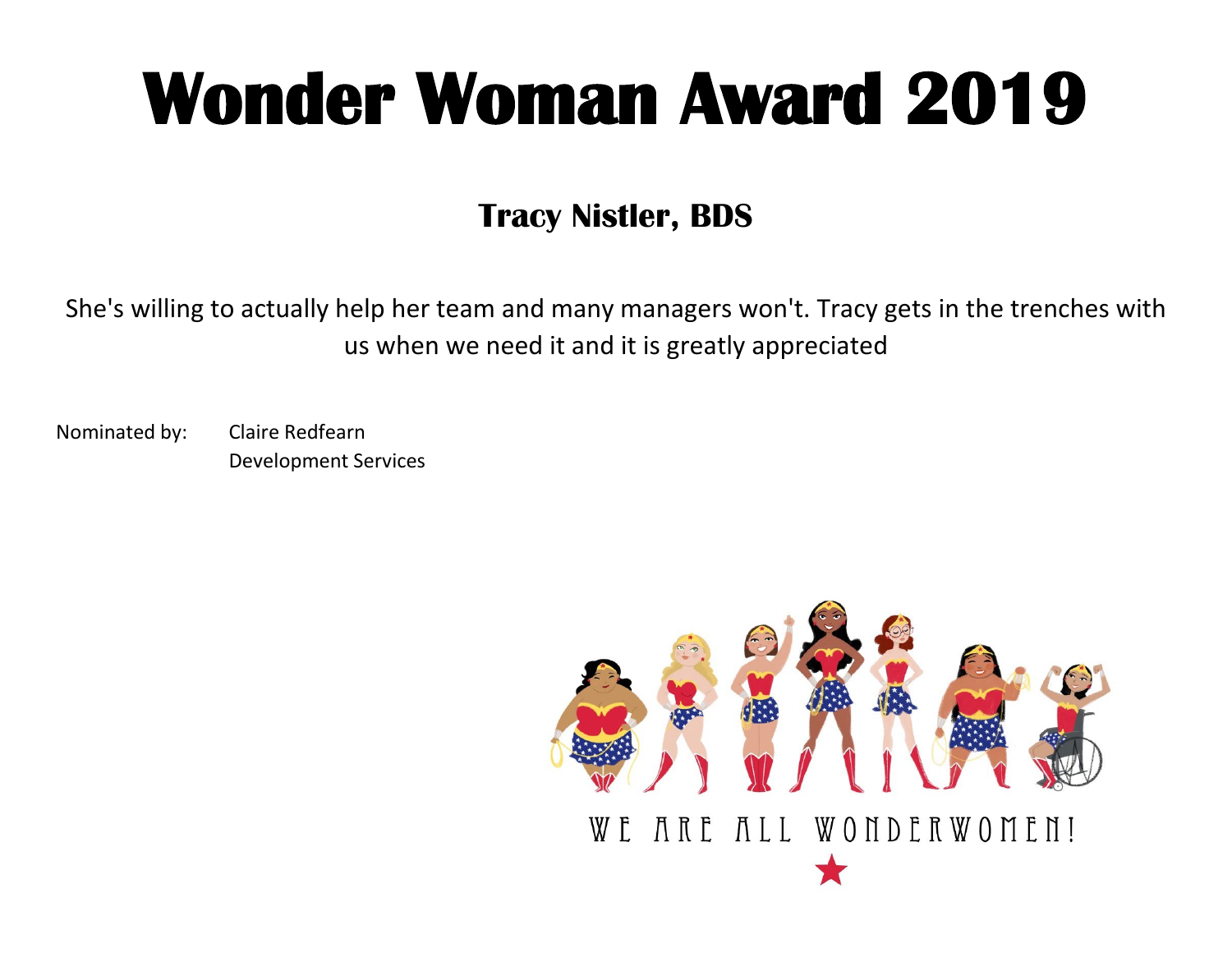### **Jody Orrison, BDS**

Jody is a tremendous resource here at BDS bringing her depth of knowledge and understanding to BDS has greatly impacted the service we are able to provide to our community. Jody is a dedicated mentor and leader in the Life Safety Plan Review team. Jody sets the bar high and is willing to assist everyone in reaching their potential.

Nominated by: Chris Pagnotta BDS

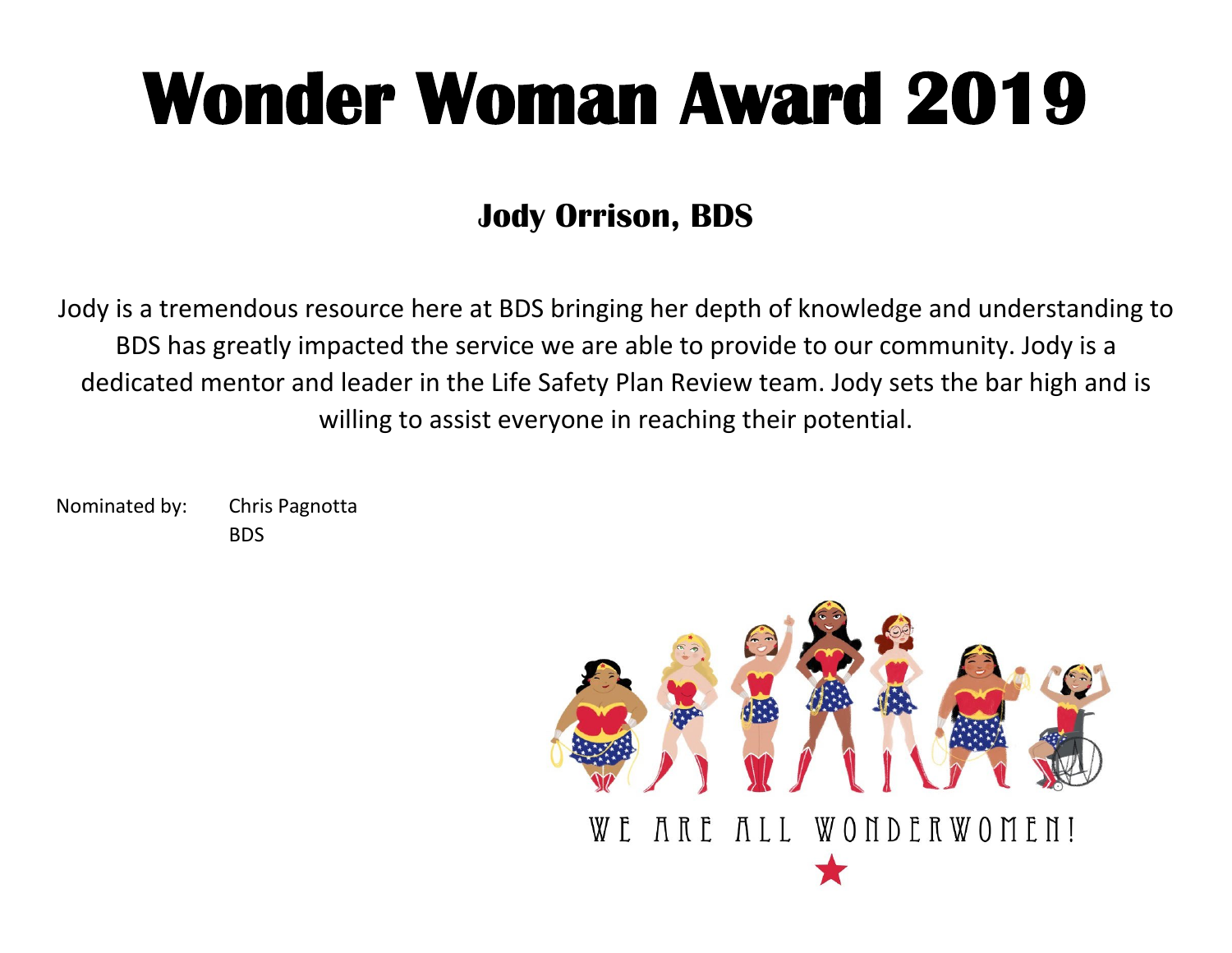### **Tanya Paglia, BDS**

Tanya is extremely thoughtful and thorough regardless of the size or complexity of the case. She consistently offers a fresh perspective, and she thinks outside the box. She is particularly generous with her laughter and smiles.

Nominated by: Art, Ben and Tim BDS: Design/Historic

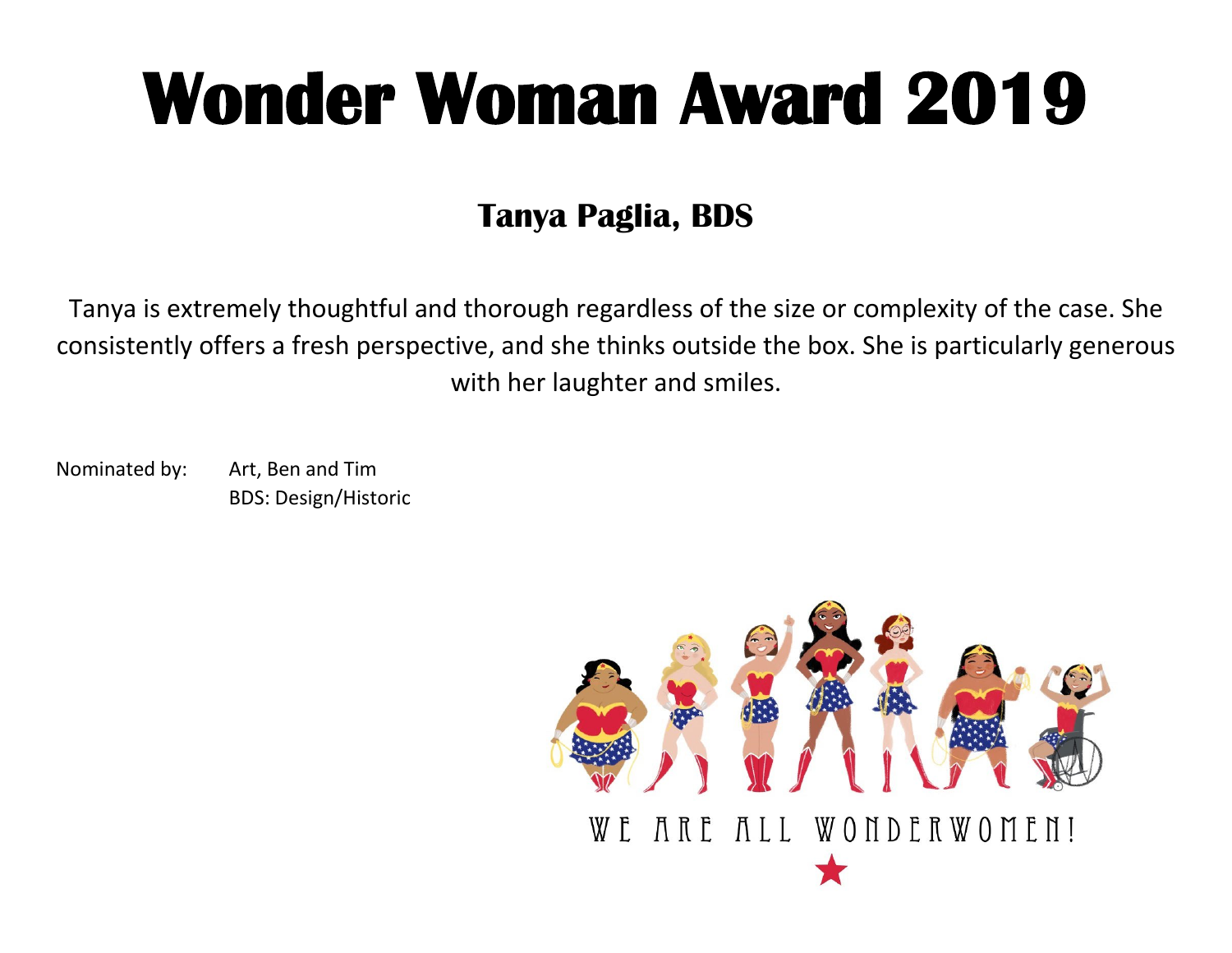### **Diane Parke, BDS**

Diane Parke is a "Wonder"ful woman to work with! Her commitment and drive are also a wonder! Diane manages with respect and appreciation for her team. She goes above and beyond to make co-workers feel special, i.e., planning retirement parties, acknowledging when employees take on extra work and responsibilities, etc. Not every employee can say "I love my boss" but I can proudly! Thanks Diane for keeping us going and making work a happy place!

Nominated by: Natalie Luttrell BDS/FIR

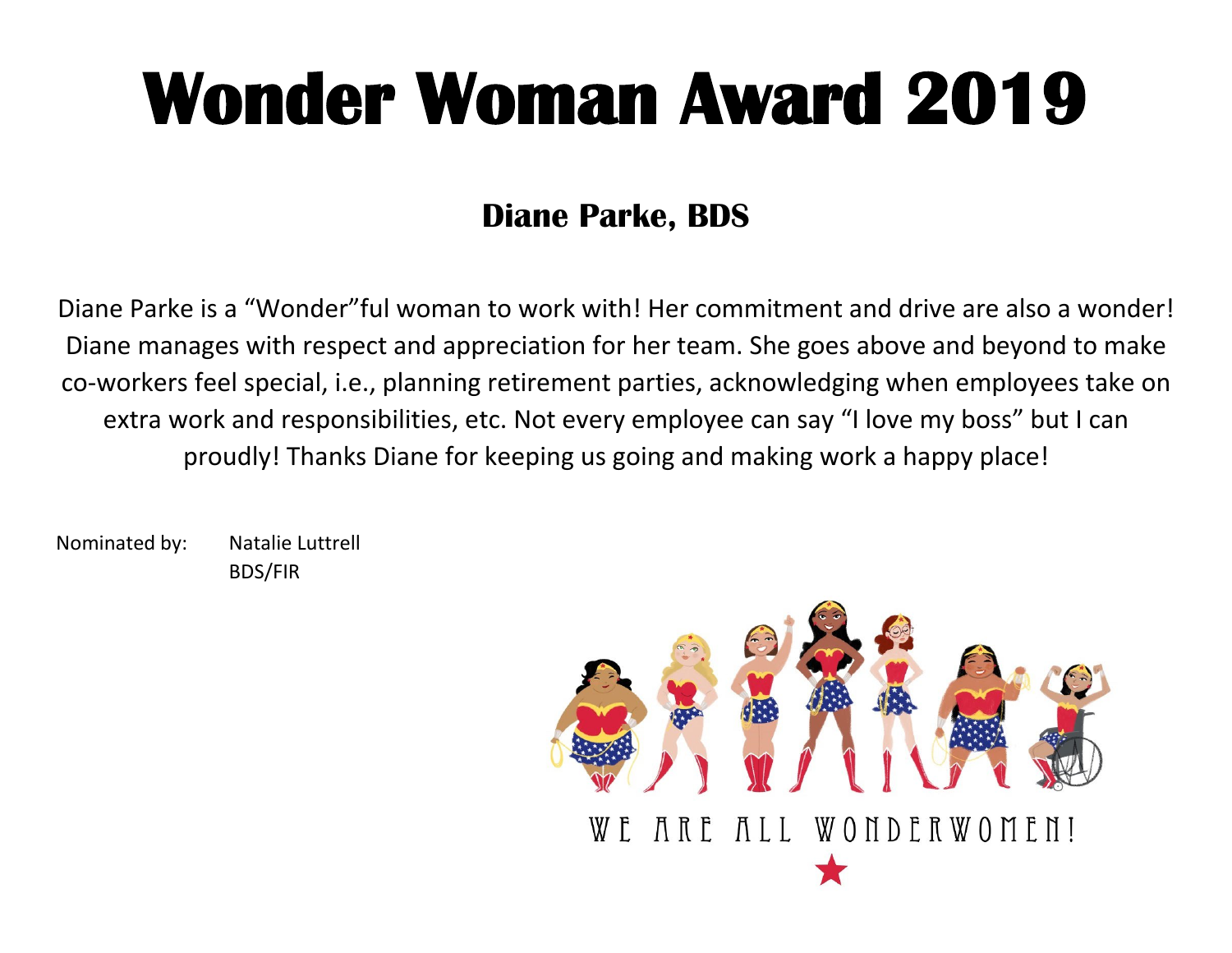#### **Priscilla Partch, BDS**

She really cares about the work that she is doing every day and always tried to fill in where she can.

Nominated by: Claire Redfearn

Development Services

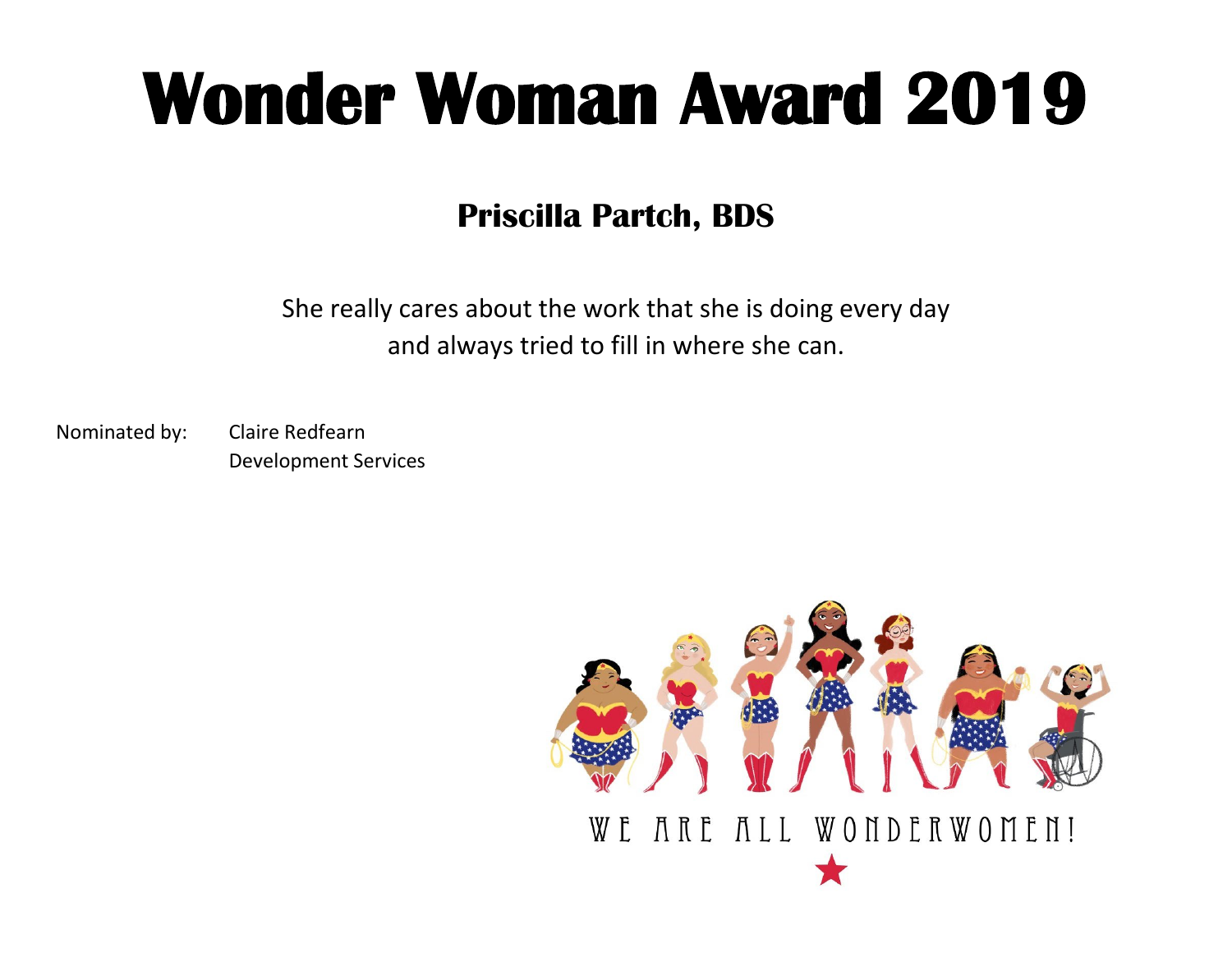### **Priscilla Partch, BDS**

Always knows when to lend a hand. Expert juggler - covering multiple tasks at customer counters and training staff. Honest and straight-forward communicator with customers, coworkers and staff. Fantastic critical thinker and problem solver. Perceptive. Resourceful. Responsible. Trustworthy. Inspiring work ethic. Always making efforts at strengthening our culture.

Nominated by: Rachael Ventura BDS Permitting Services

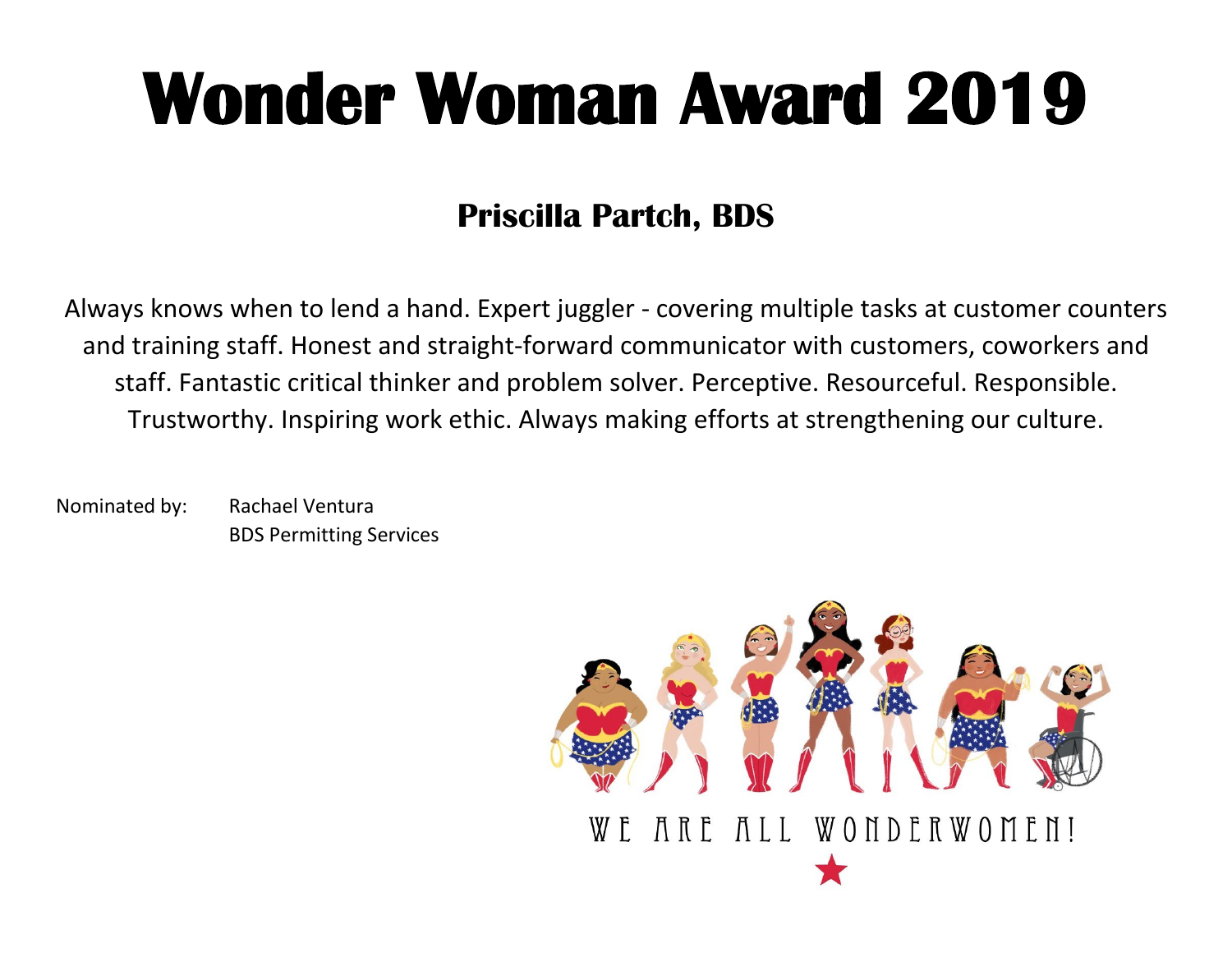### **Priscilla Partch, BDS**

Priscilla is an advocate for all! She acts as a Union Steward, an active participant, chair or co-chair on several committees, a trainer and a support. She listens first and then follows through to the point of reaching a solution. To feel as though you have been heard and valued after speaking with her is what sets Priscilla apart as a Wonder Woman.

Nominated by: Kirstin Ackerman BDS/Permitting Services

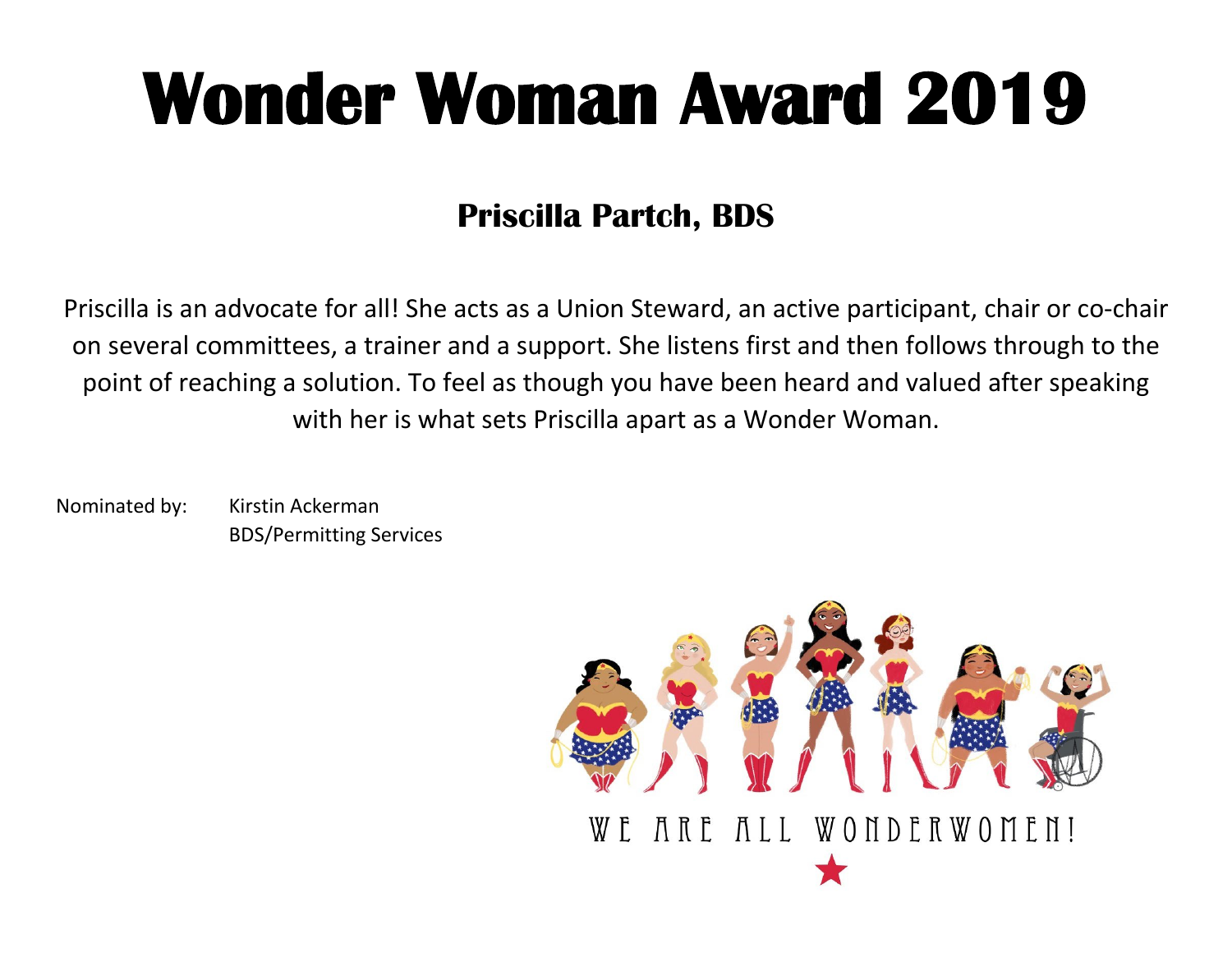#### **Katrina Peers, BDS**

Katrina works tirelessly to make sure that testing for A7 and other applications go as smoothly as possible. Her knowledge and hard work is key for the POPS success.

Nominated by: Angie Tomlinson BDS

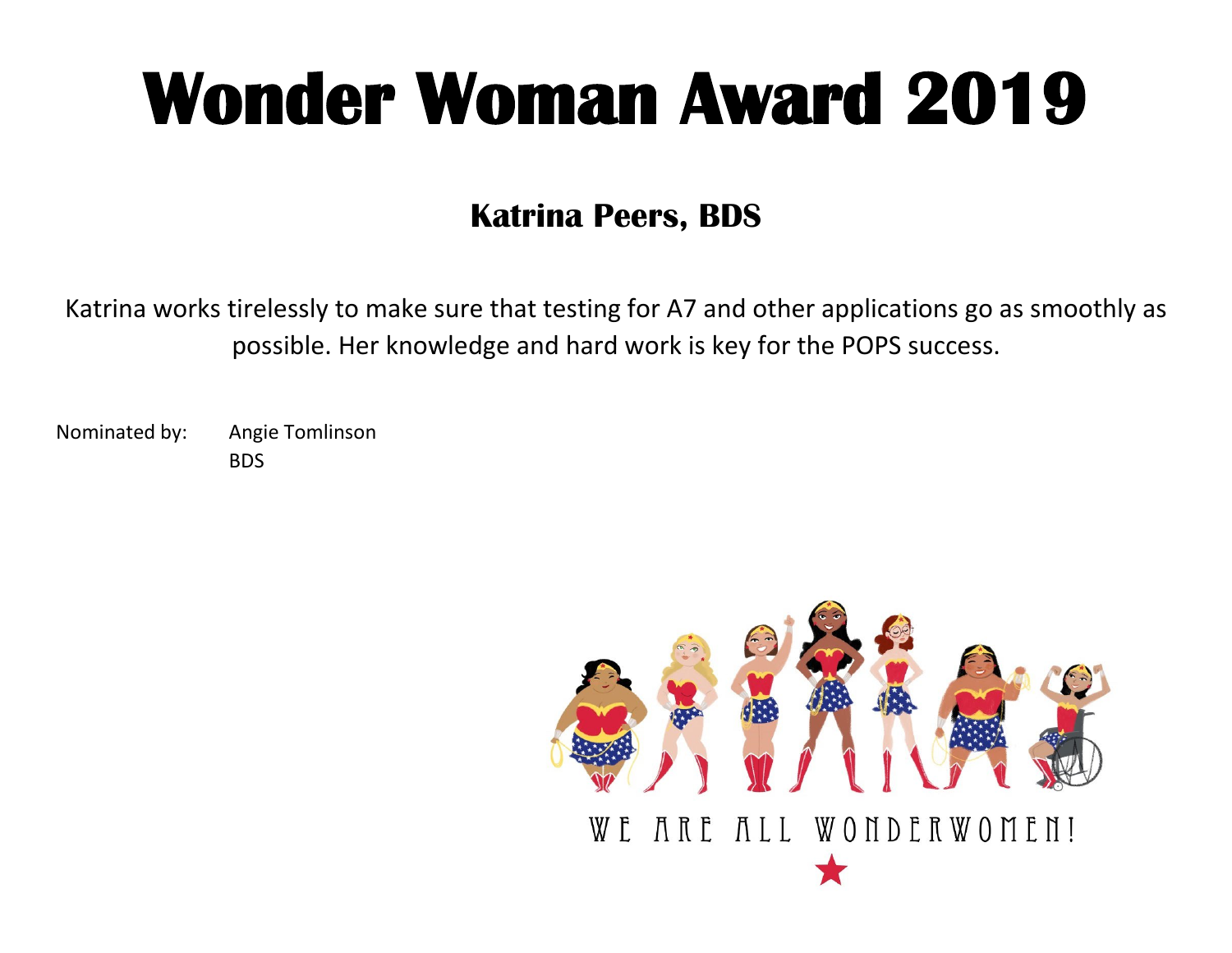#### **Vanessa Pena, BDS**

Ever since she started working for Property Compliance about half a year ago she has had an endless energy every day at work. She never complains about her workload or about anything else and she always has a smile on her face every day at work and is always ready to be friendly to anyone that comes by. She is someone that can always be counted on at work and is always willing to support her coworkers when needed. She goes beyond what is expected of her so that none of her coworkers feel overwhelmed. She is also a quick learner and is never afraid to take on something new. She is someone who makes being at work nicer for everyone due to her hardworking spirit and friendliness. She is a great representative of the City.

Nominated by: Rolando Velasquez

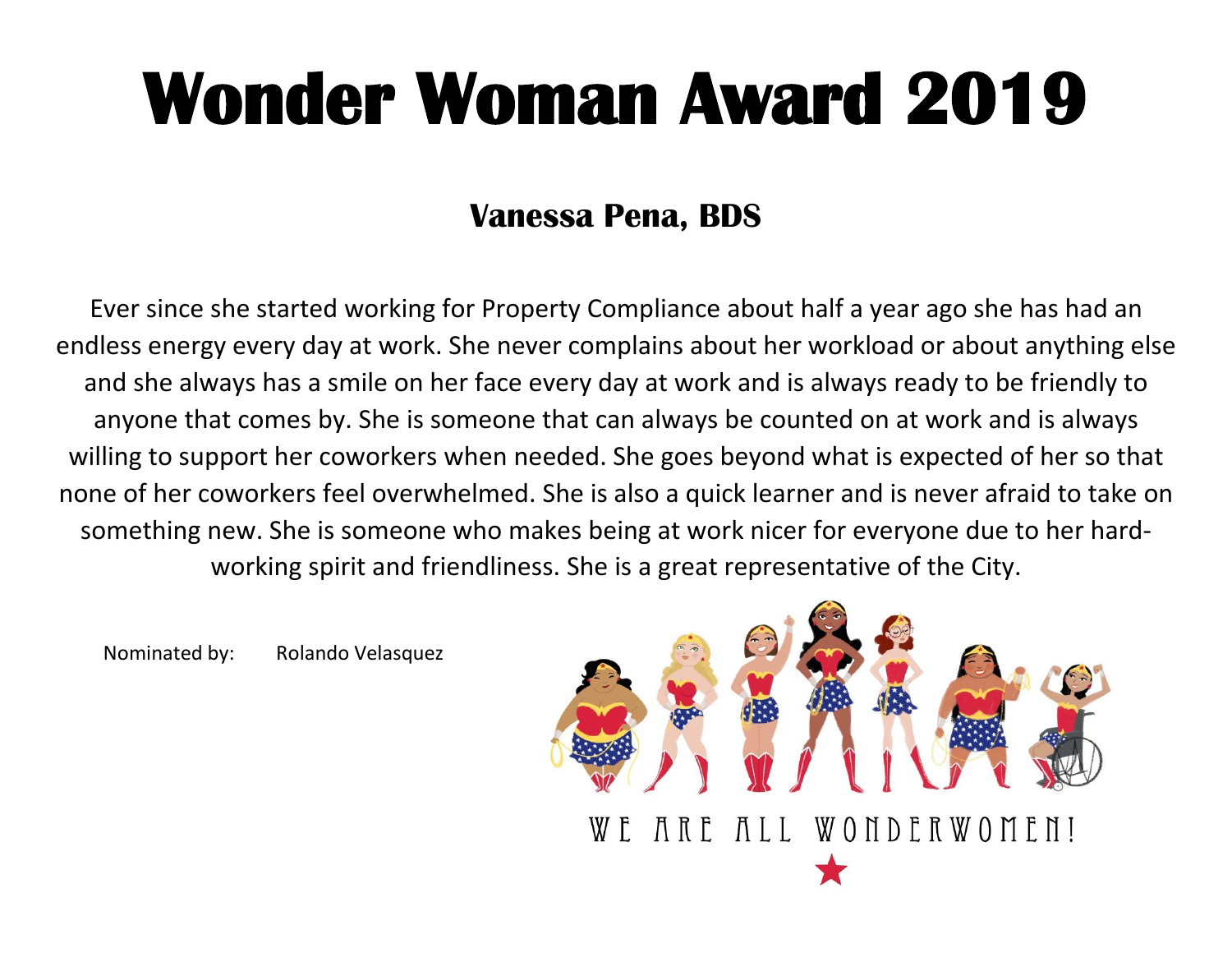#### **Kareen Perkins, BDS**

Kareen genuinely cares about the work done at BDS and creates an essential bridge between business and IT. She is not afraid to speak her mind, even if it might be uncomfortable. She freely lifts up the people around her.

Nominated by: AnDrew Hopkins Development Services POPS

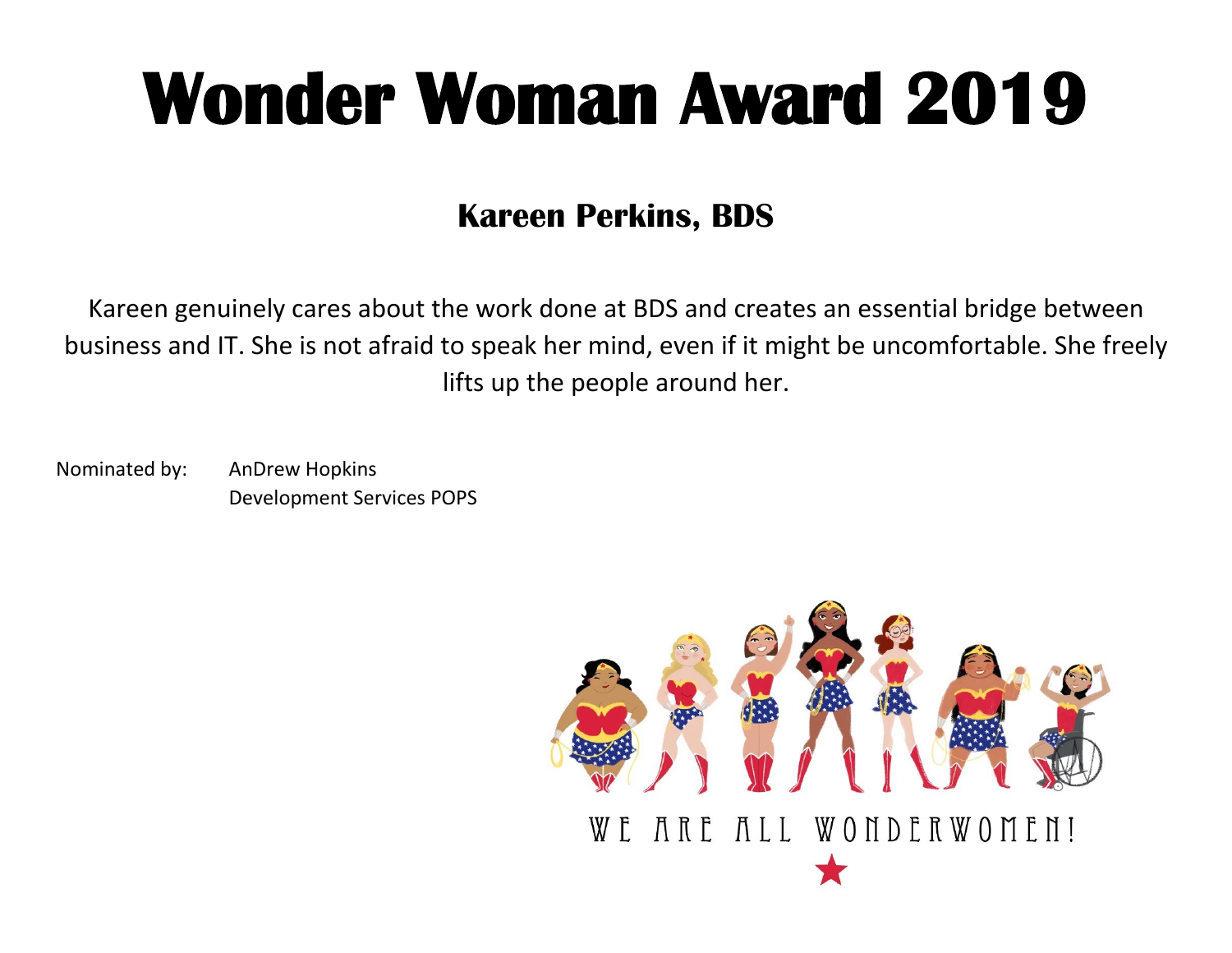### **Dora Perry, BDS**

Dora is my role model, my mentor, my co-conspirator, and my friend. The work that we do would not be possible without Dora. Her thoughtfulness, dedication, and approach serves as a model for her bureau and the City. She has had a significant impact and drives the City towards a more equitable future.

Nominated by: Danielle Brooks OEHR

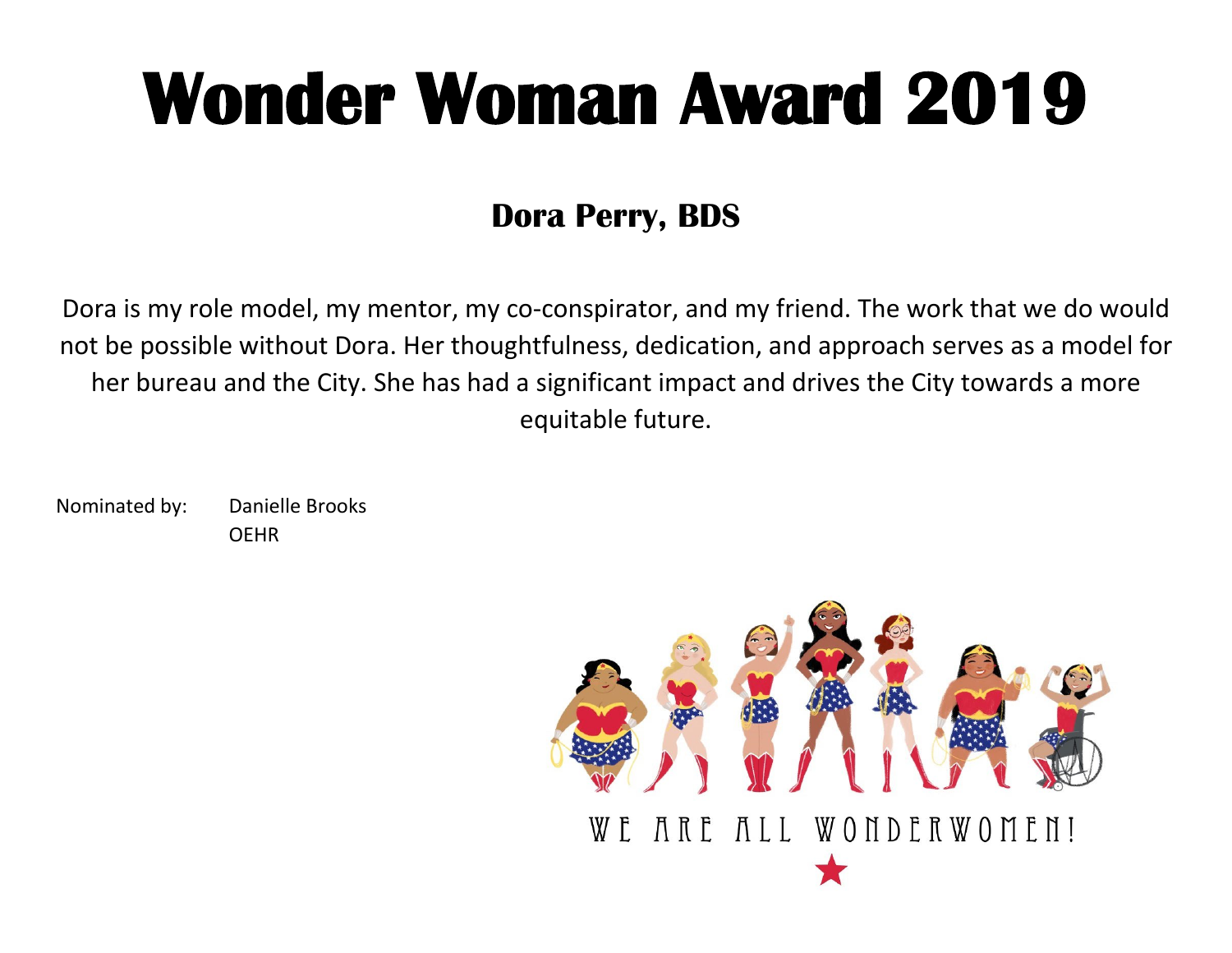#### **Christy & Tracy Team Pierce & Nistler, BDS**

Always collaboratively and carefully weighing decisions to ensure equitable outcomes with integrity. Fantastic sense of humor and sense of humility. Providing direction, instruction, and troubleshooting with empathy and positivity. Amazing abilities with compassionate employee counseling and dispute resolution. Creative and inspiring with motivation and team goals. Empowering. Authentic. Passionate.

Nominated by: Rachael Ventura BDS Permitting Services

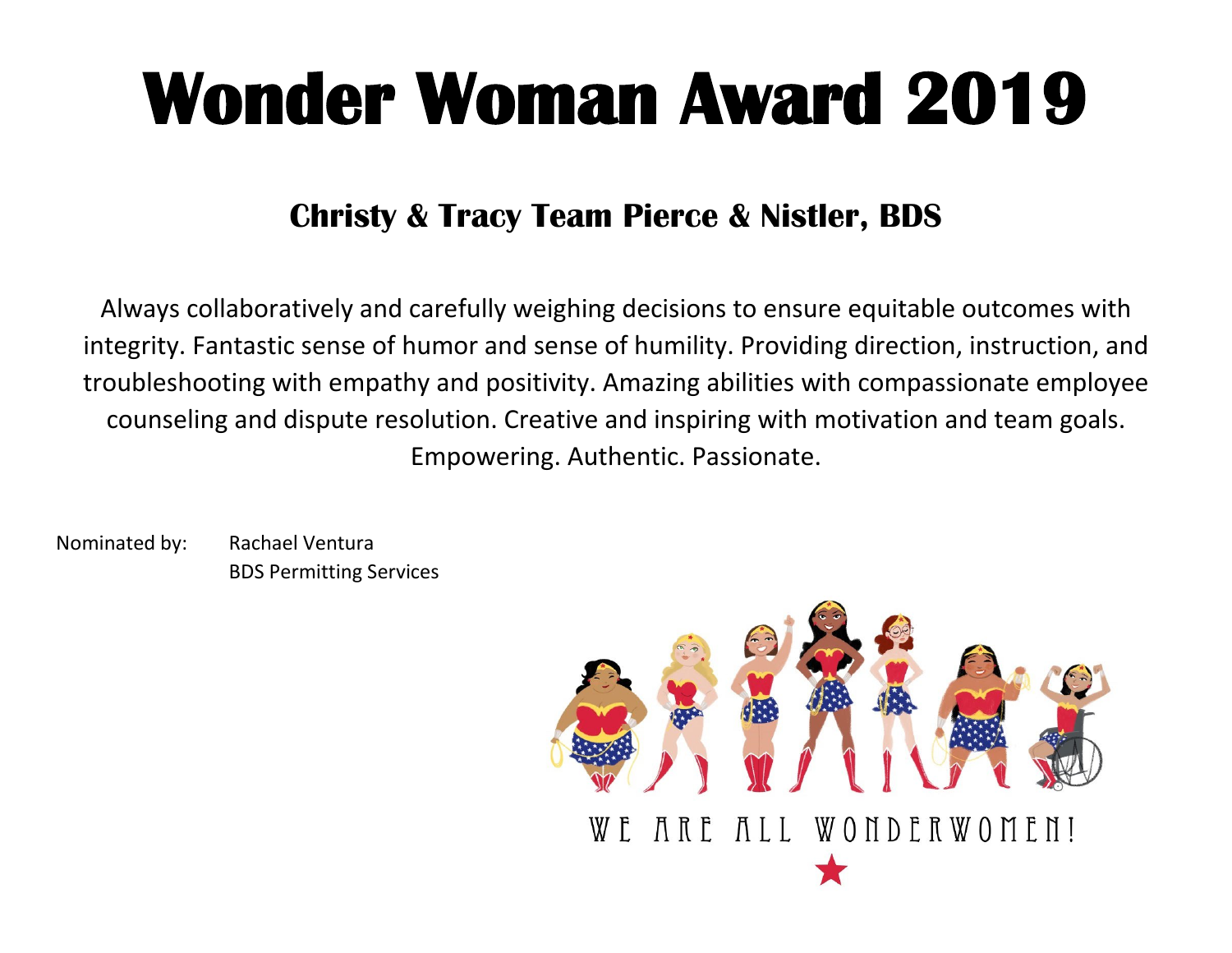### **Janell Piercy, BDS**

She is a female supervisor in a male dominated field. She is not afraid to explore and implement new ideas. She has a relentlessly positive attitude and tremendous courage!

Nominated by: Cynthia Kotaniemi Bureau of Development Services

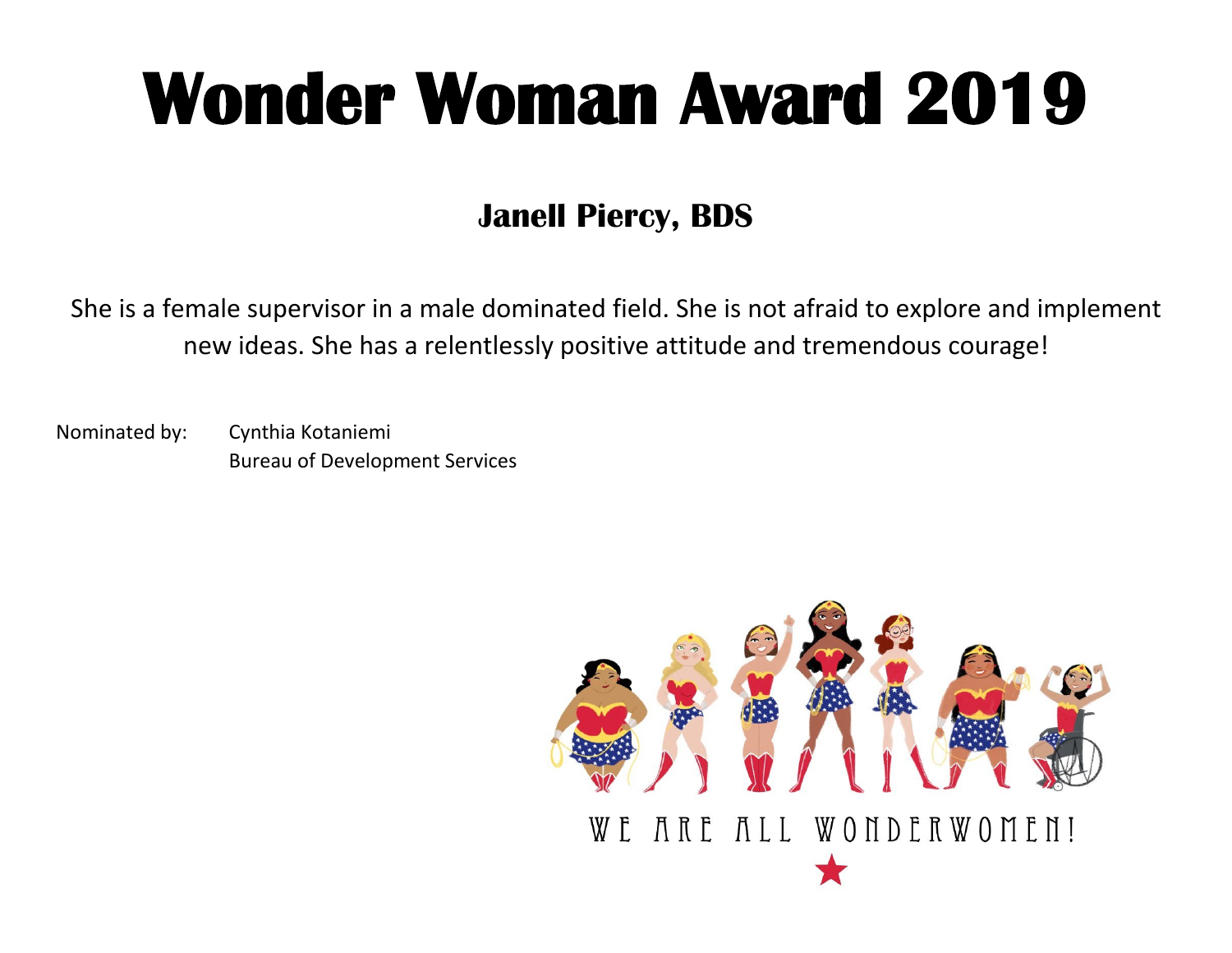#### **Colleen Poole, BDS**

She puts the fun in "fun committee" :)

Nominated by: Claire Redfearn Development Services

WE ARE ALL WONDERWOMEN!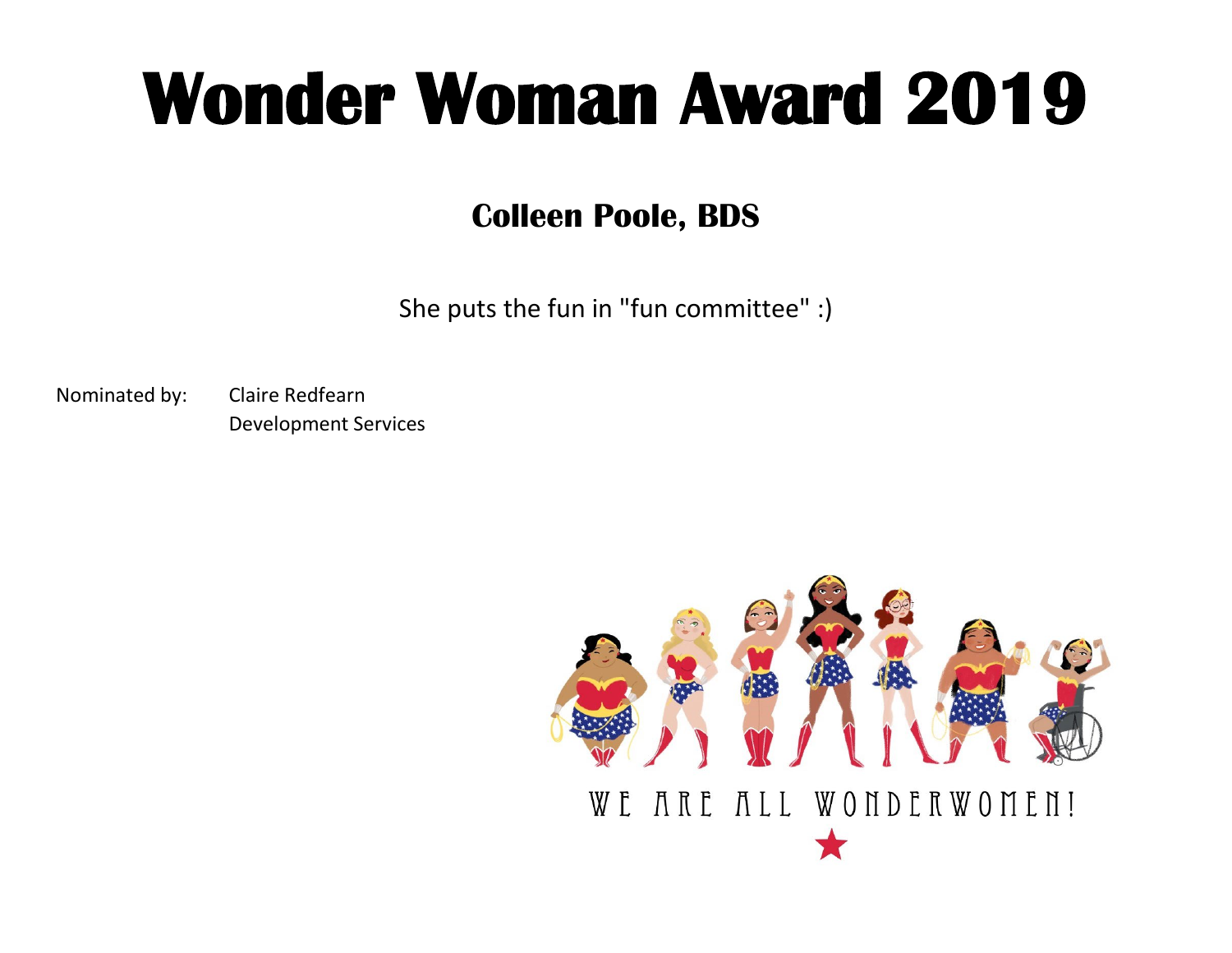### **Leesha Posey, BDS**

The City of Portland and the Bureau of Development Services is so fortunate to have Leesha in the role of Senior Community Outreach & Information for the Small Business and Permitting Solutions Programs! Leesha provides unique understanding and abilities, that enable her to connect with persons who have historically been excluded from the benefits of outreach and been ignored during the development of informational assistance. Thank you, Leesha for taking on this role and all you do!

Nominated by: Crystle Cowen Bureau of Development Services

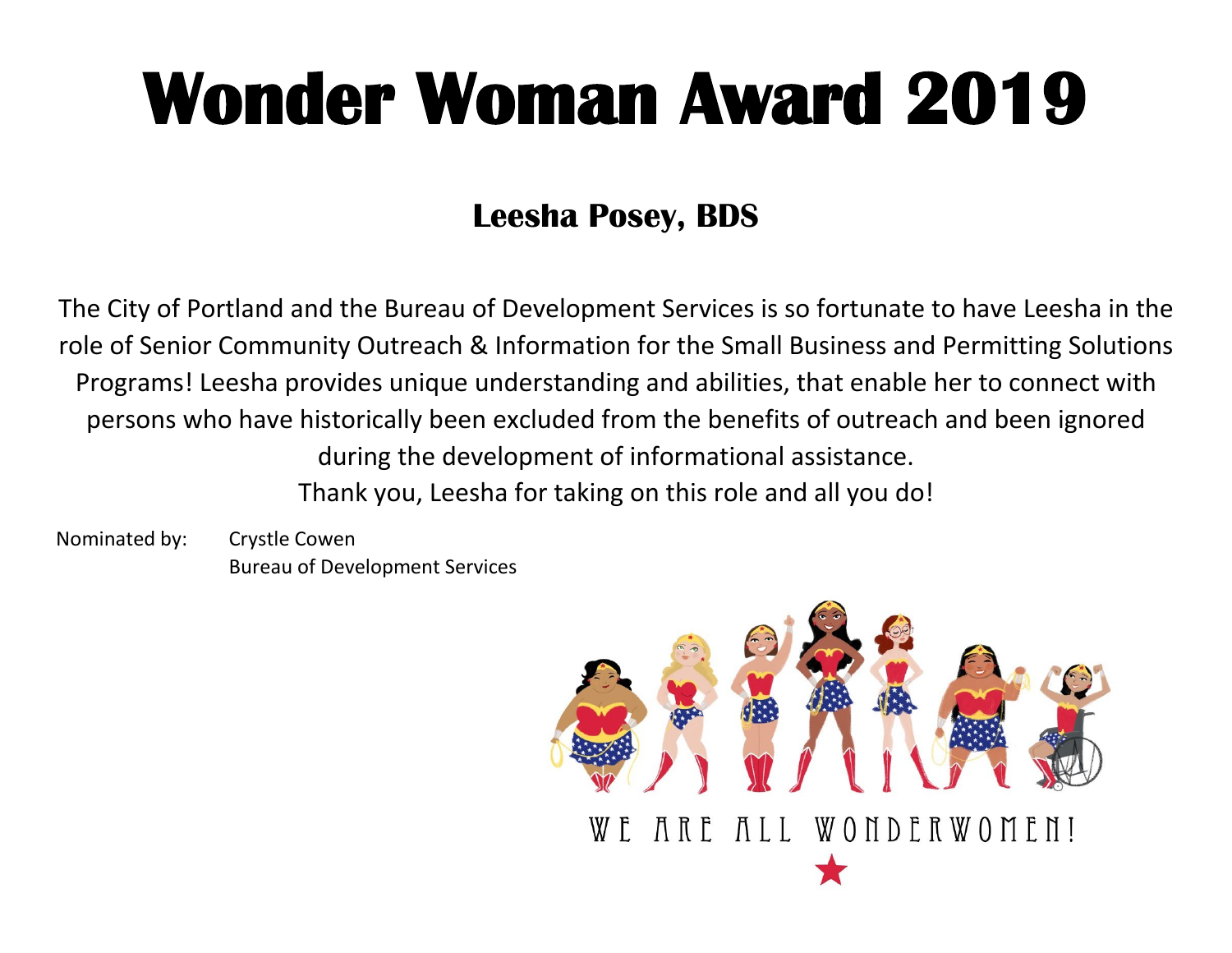#### **Renay Radtke Butts, BDS**

She does her research and truly wants to make the City a safe place! Plus she's fun and makes me smile!

Nominated by: Claire Redfearn Development Services

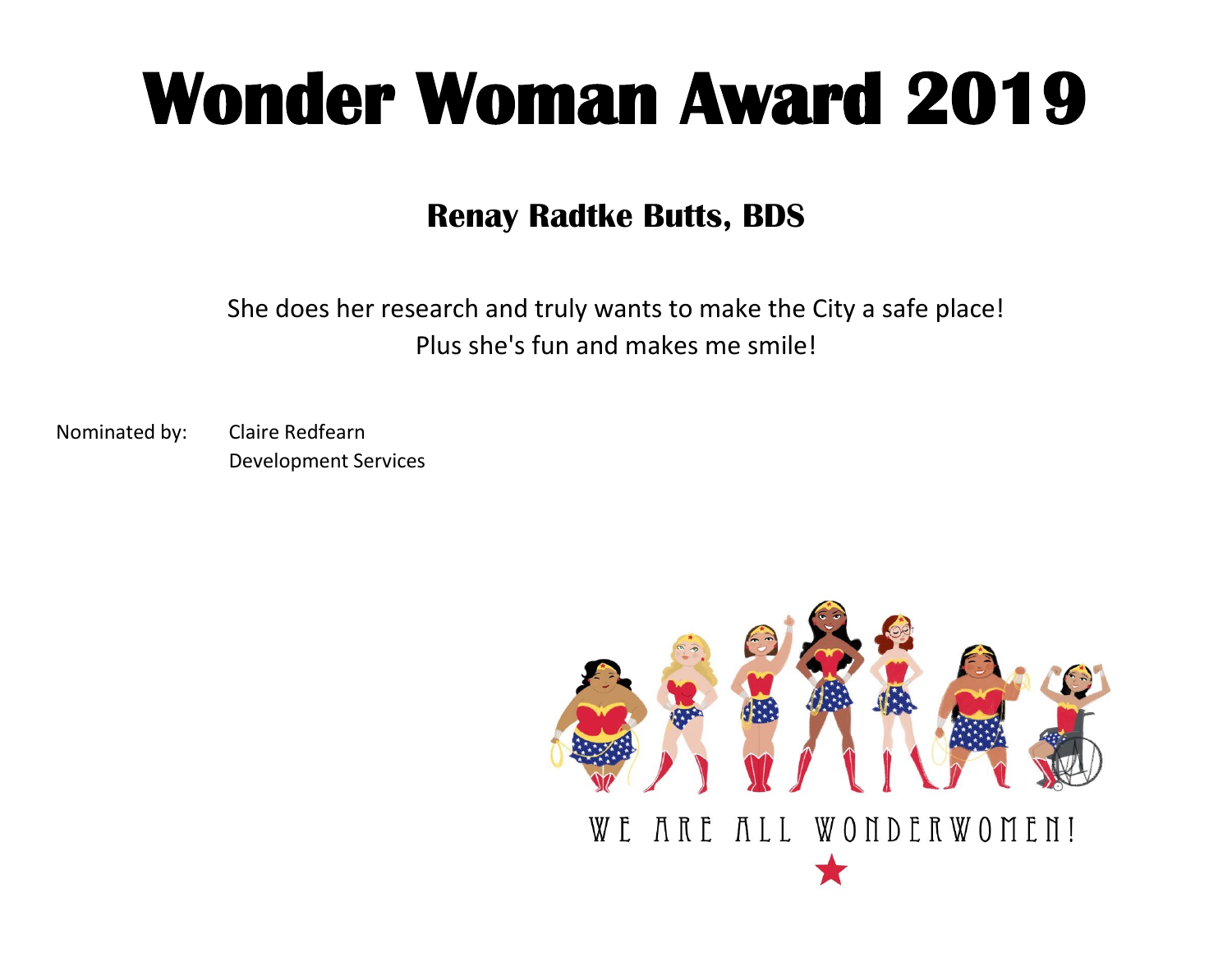#### **Meriam Rahali, BDS**

Meriam is calm under pressure, managing difficult and politically sensitive cases with apparent ease. She is confident, thoughtful, and wise, and she readily shares these gifts with others.

Nominated by: Art Graves, Ben Nielsen, Tim Heron Development Services LUS

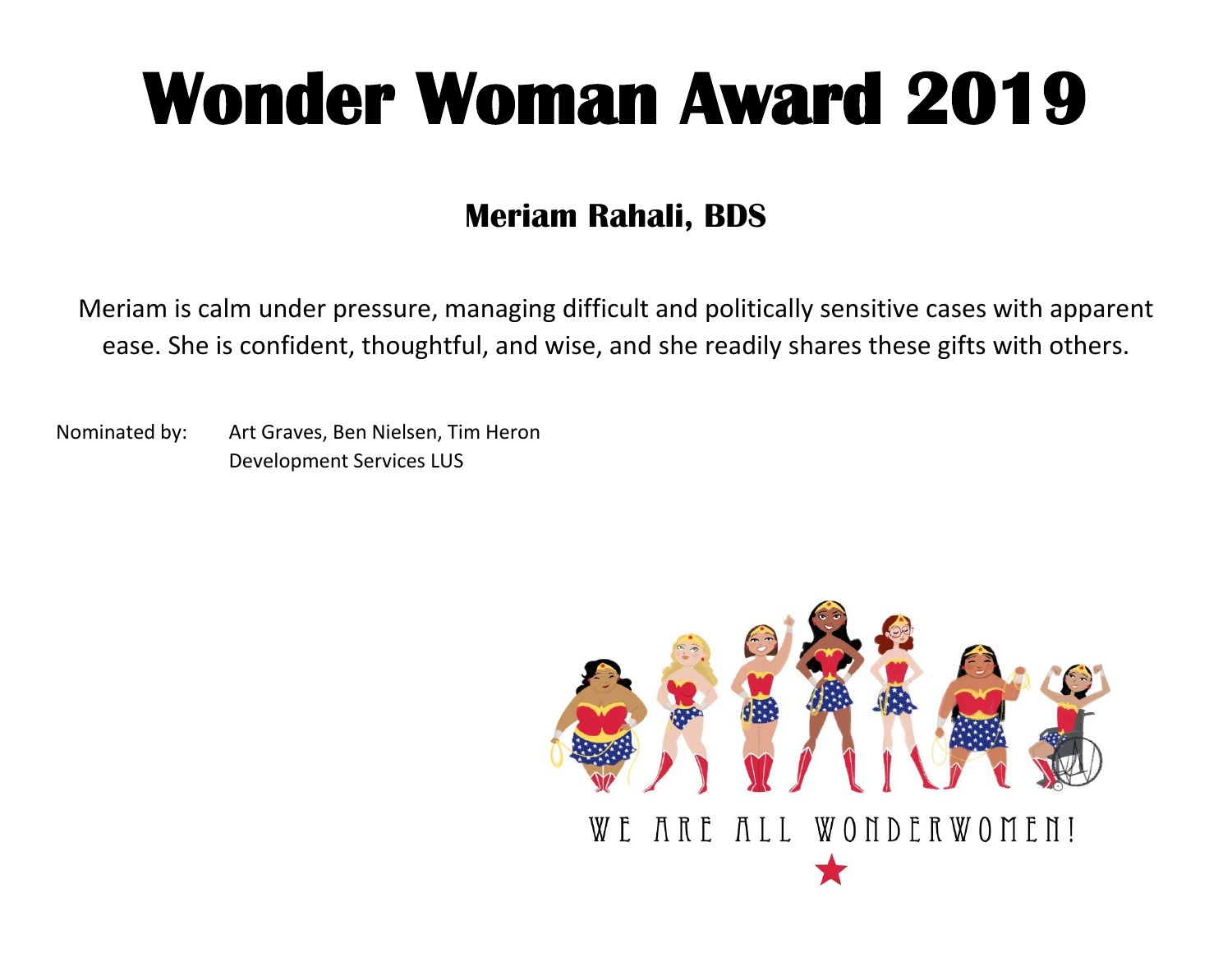### **Dory Robinson, BDS**

Dory started with BDS late last year ready to work! She has embraced the mission of her role, and in her short time with our bureau, already worked hard to improve the outcomes of people of color and historically underserved persons attempting the permit processes. She herself has quickly learned the intricate nuisances of "use and occupancy" along with other commercial building code details, that often stumble applicants. Thank you Dory for bringing your wisdom, perspective, and perseverance to the City of Portland!

Nominated by: Crystle Cowen Bureau of Development Services

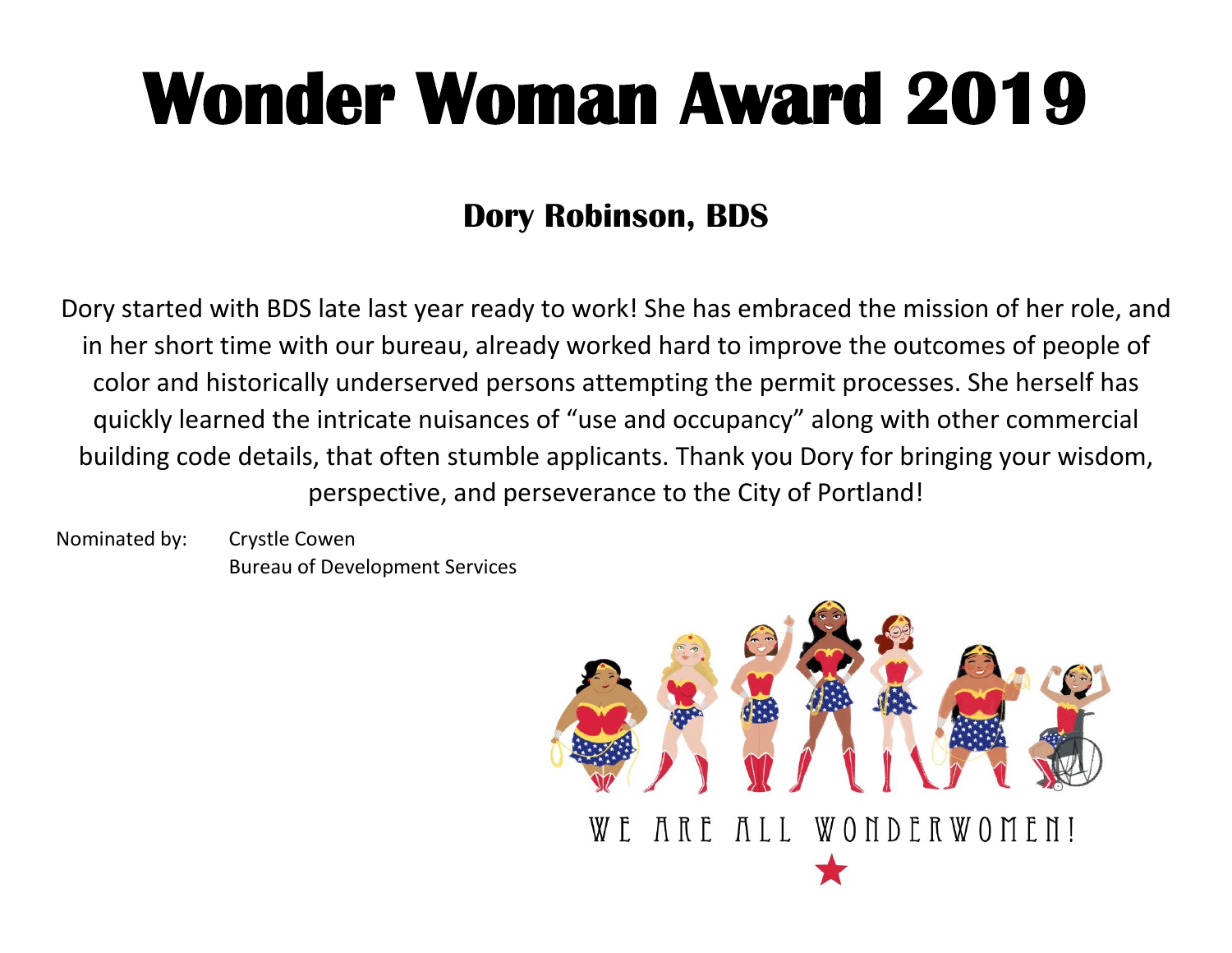### **Dory Robinson, BDS**

Dory is a champion for underrepresented communities here at the city. Her work to help minorityowned businesses navigate the permitting process is truly inspirational. Dory is a lover AND a fighter. Thank you, Dory, for paving your own path in your role.

Nominated by: Anonymous

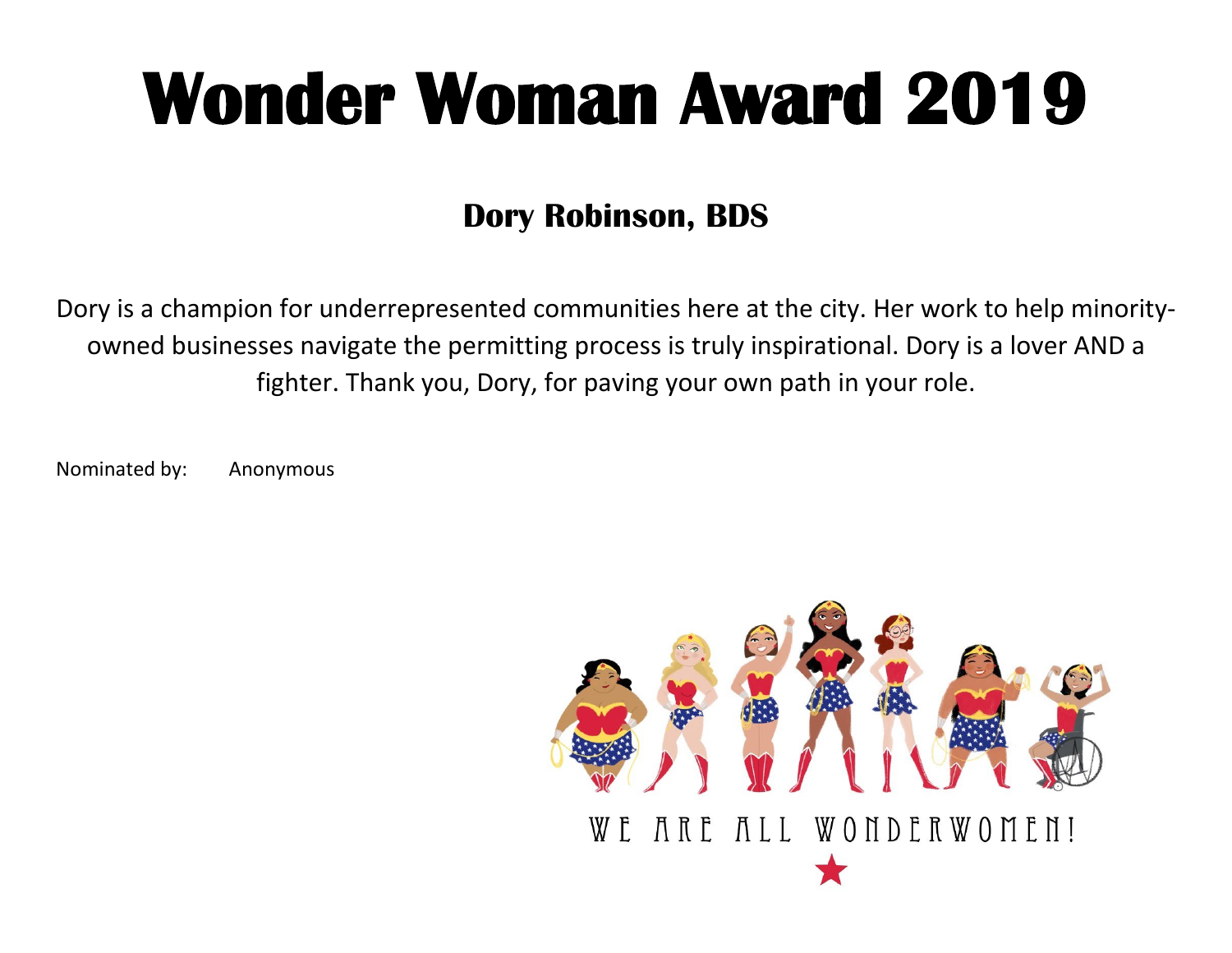#### **Kathy Saunders, BDS**

Kathy uses the equity lens when dealing with every customer, question, or issue that presents itself in her job. She often looks back and analyzes her interactions to find ways to improve the next customer's experience. As a result she is a positive friendly face in city government.

Nominated by: Chris Riley BDS/Permitting Services

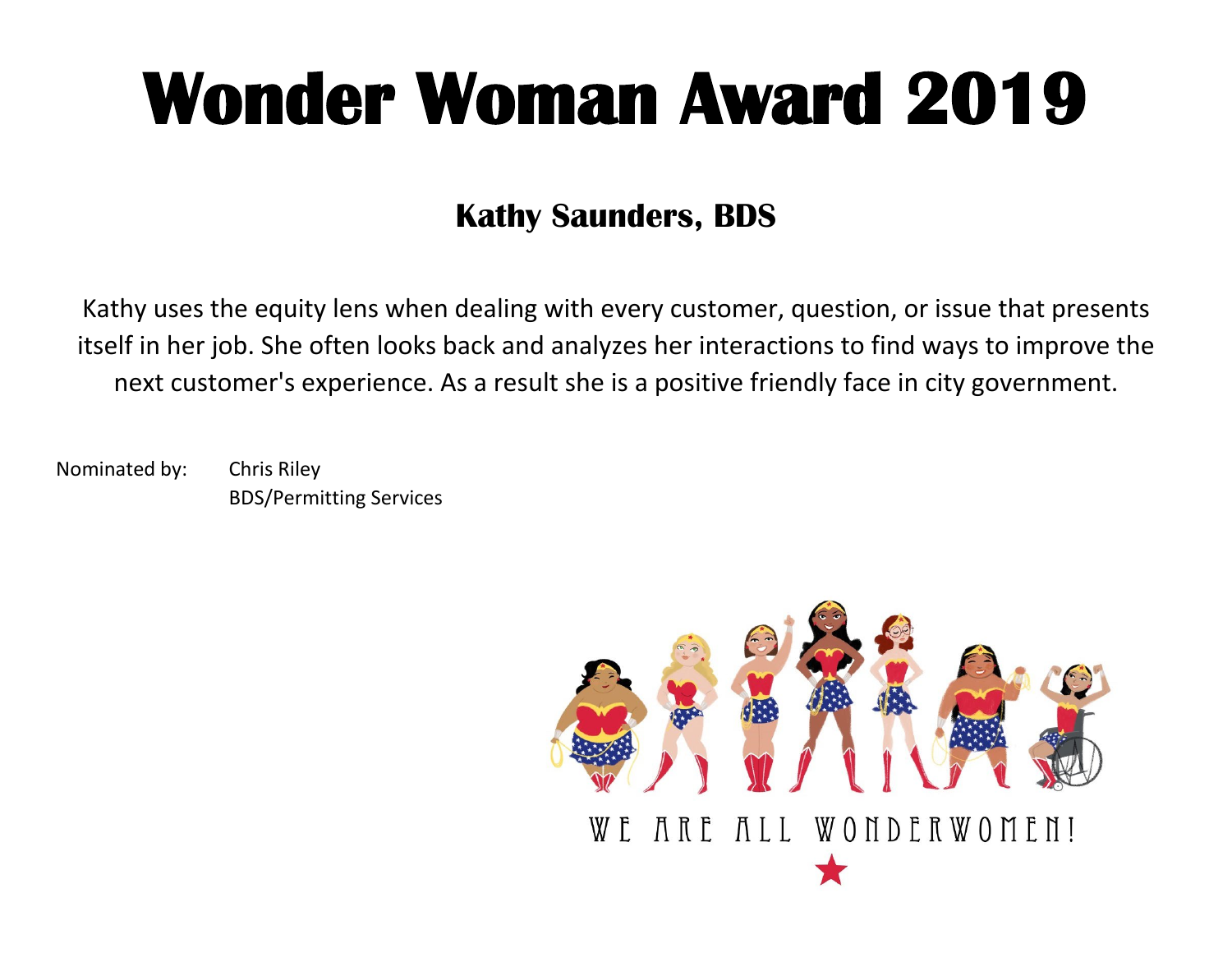#### **Cassandra Scholte, BDS**

She likes efficiency! She is a bright shining star!

Nominated by: Claire Redfearn

Development Services

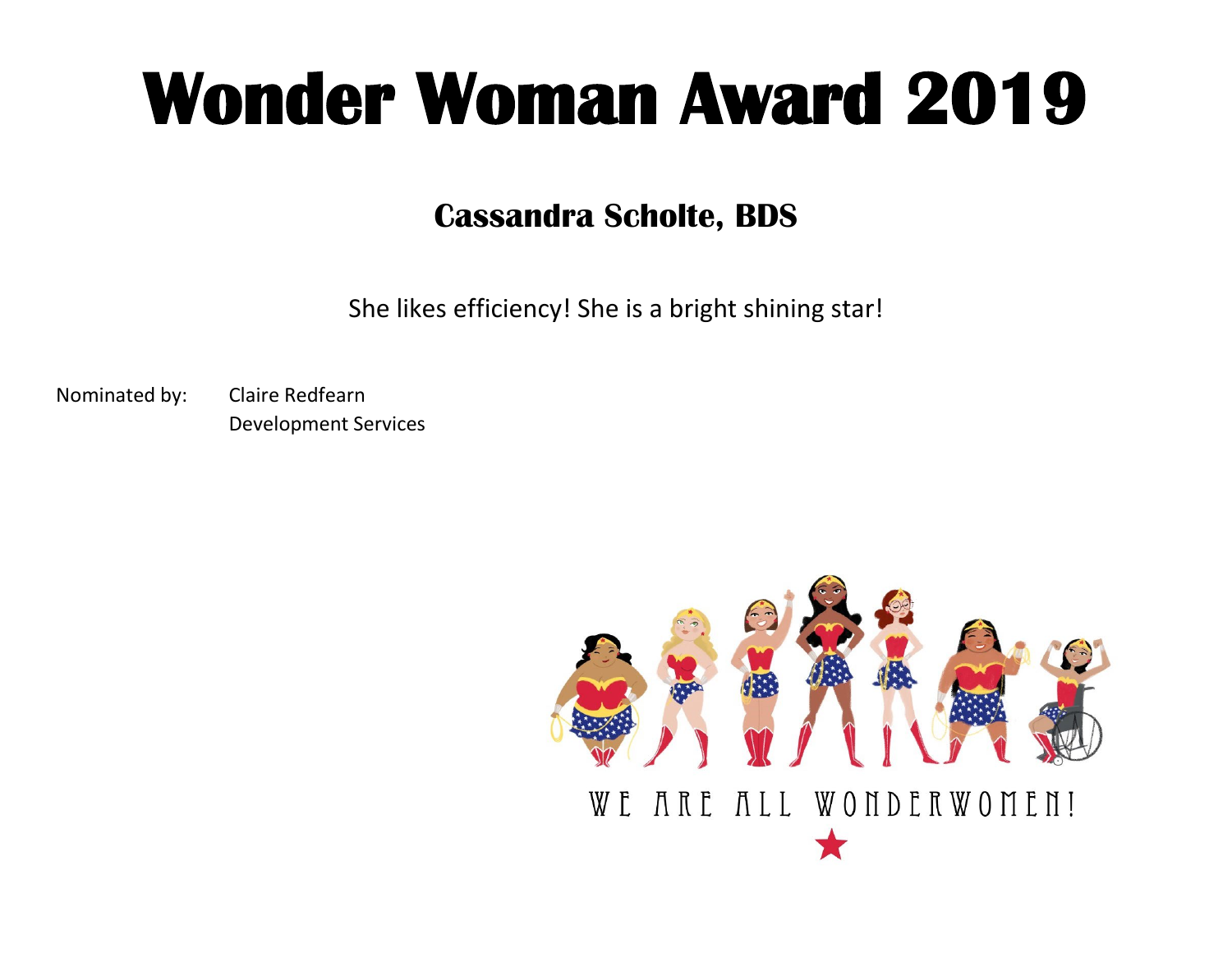#### **Malia Slusarenko, BDS**

She's hilarious and an indivdual and the city is lucky to have her.

Nominated by: Claire Redfearn Development Services

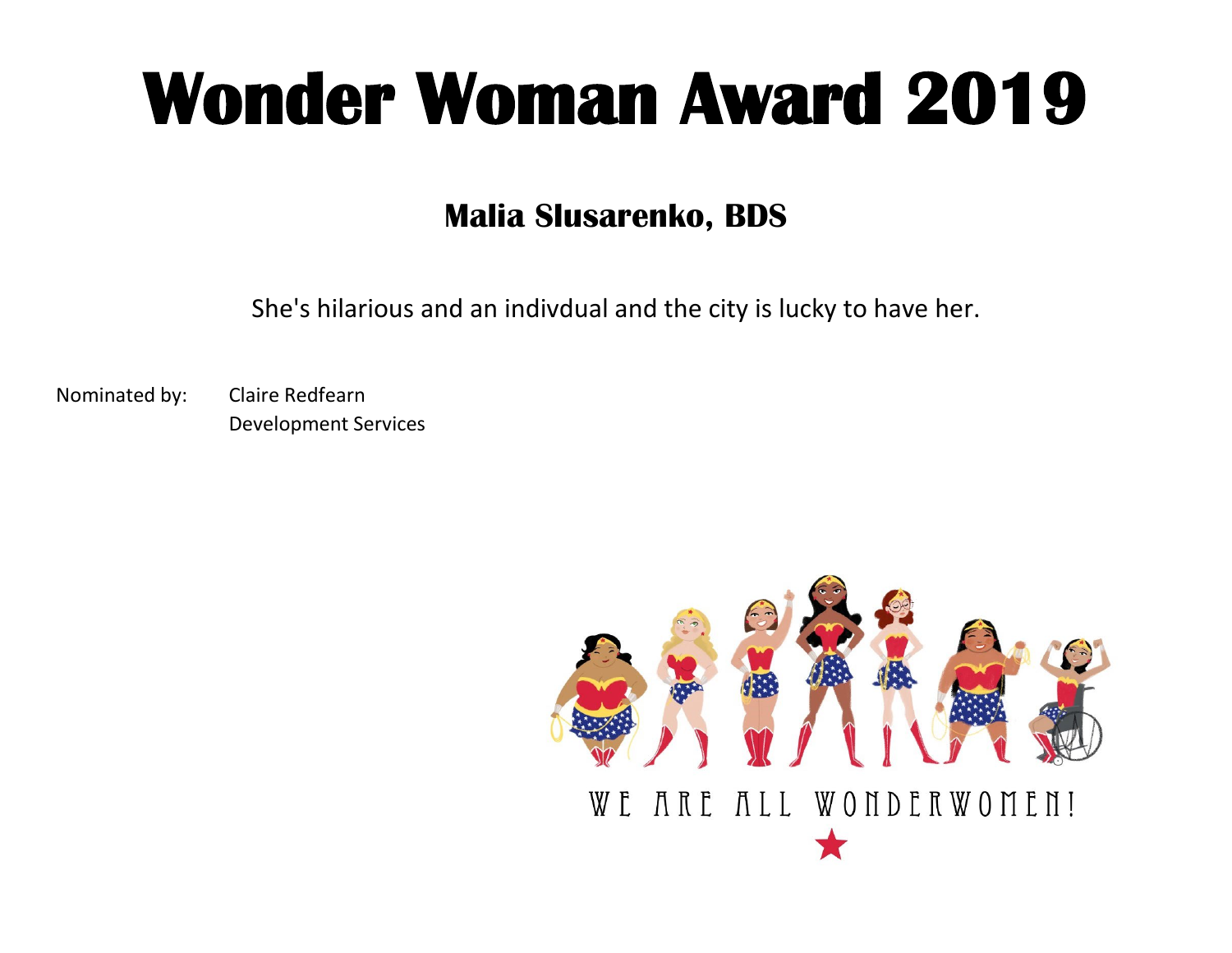### **Anna Sposito, BDS**

Anna is an incredibly intelligent competent woman that is always willing to go the extra mile for the good of the team's success. Electronic plan review would not be the success that it is without her expertise and hard work. Thank you Anna!

Nominated by: Angie Tomlinson BDS

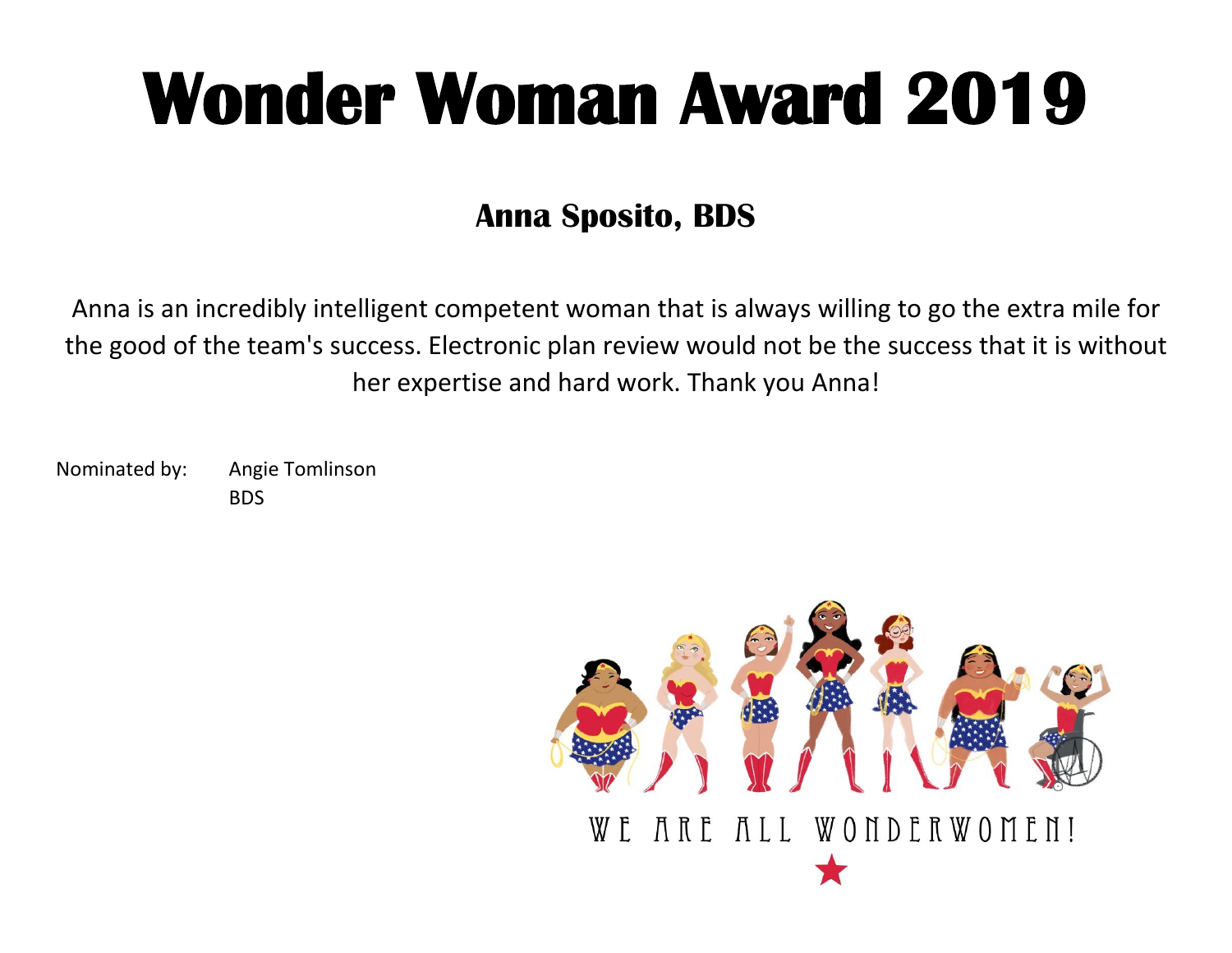### **Anna Sposito, BDS**

Anna is quite literally the smartest person I've ever worked with. She is our technical wizard with ProjectDox, but also acts as the JIRA admin for the rest of the POPS team. She is so knowledgeable and kind to everyone, I adore her!

Nominated by: Melissa Linehan BDS POPS PDX ePlans

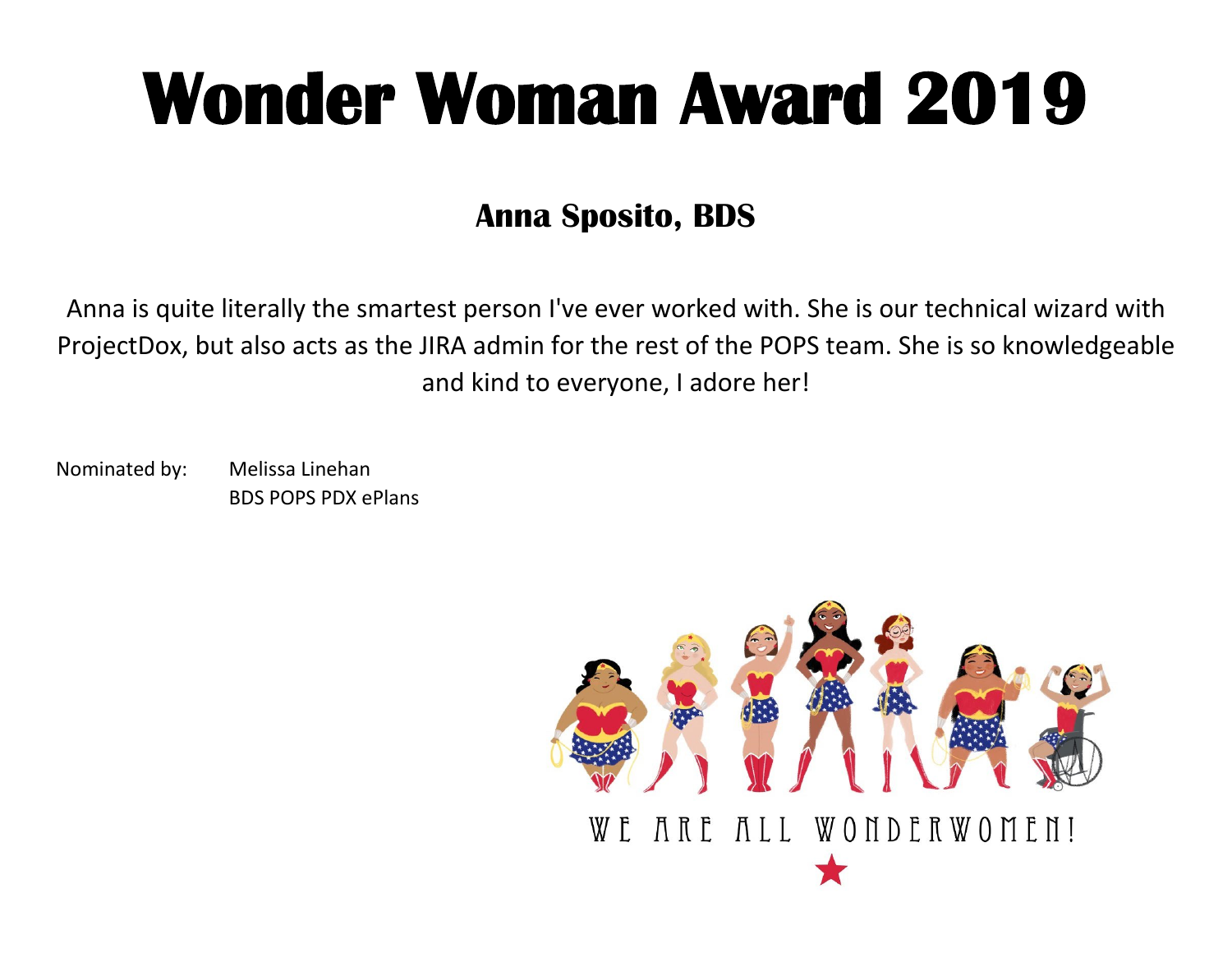#### **Theresa Suico, BDS**

Theresa fights for the voiceless to have a voice. She supports all coworkers in their path to excellence. She is always a happy face that is so appreciated.

Nominated by: Angie Tomlinson BDS POPS

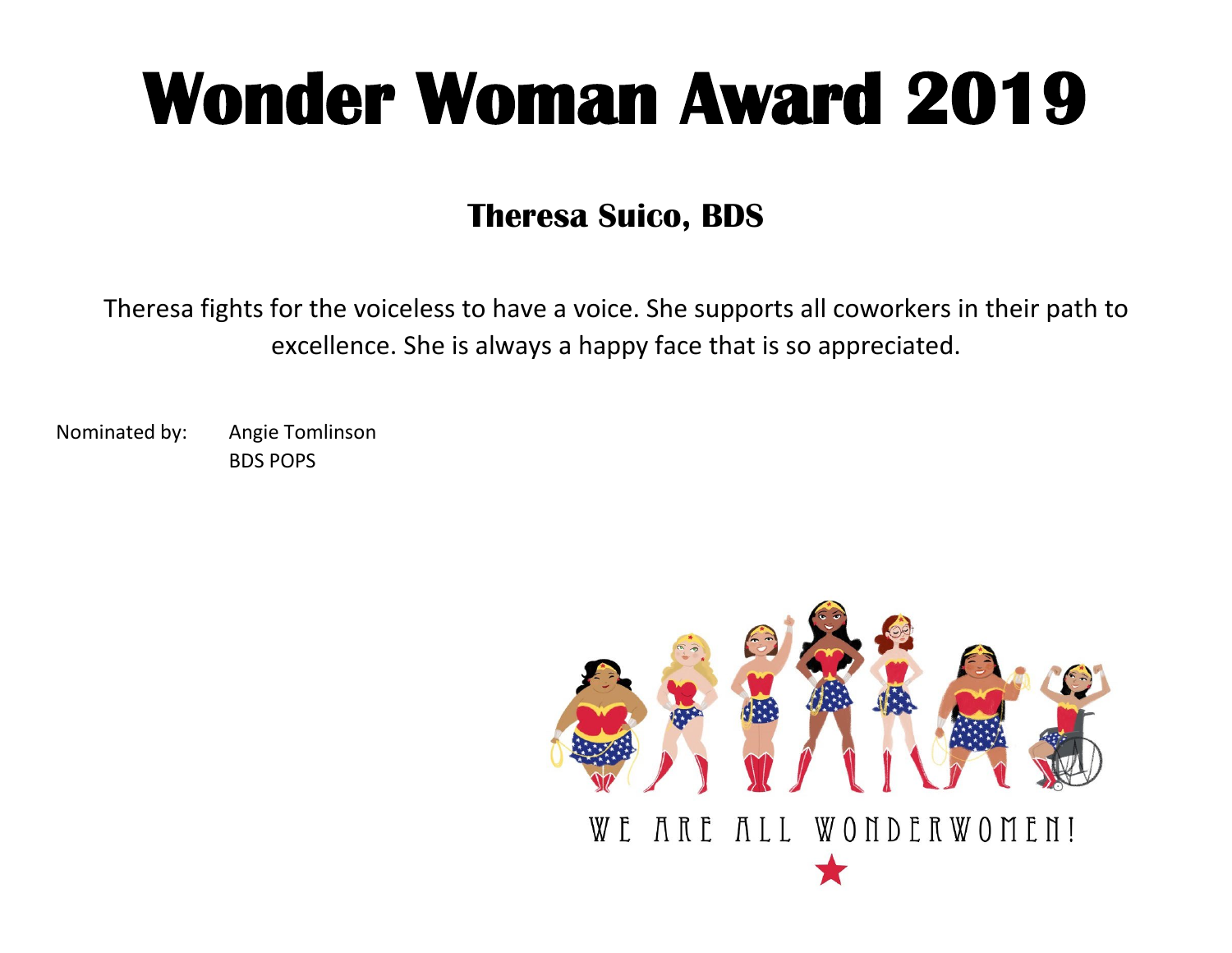#### **Theresa Suico, BDS**

Theresa is an amazing person who is always willing to help others. She is hardworking as well as very passionate about her work. I admire her courage to stand up for what she believes. Theresa is humble and accepts inputs and suggestions from her fellow workers. I feel that Theresa would make a great speaker at an event for women of color.

Nominated by: Anonymous

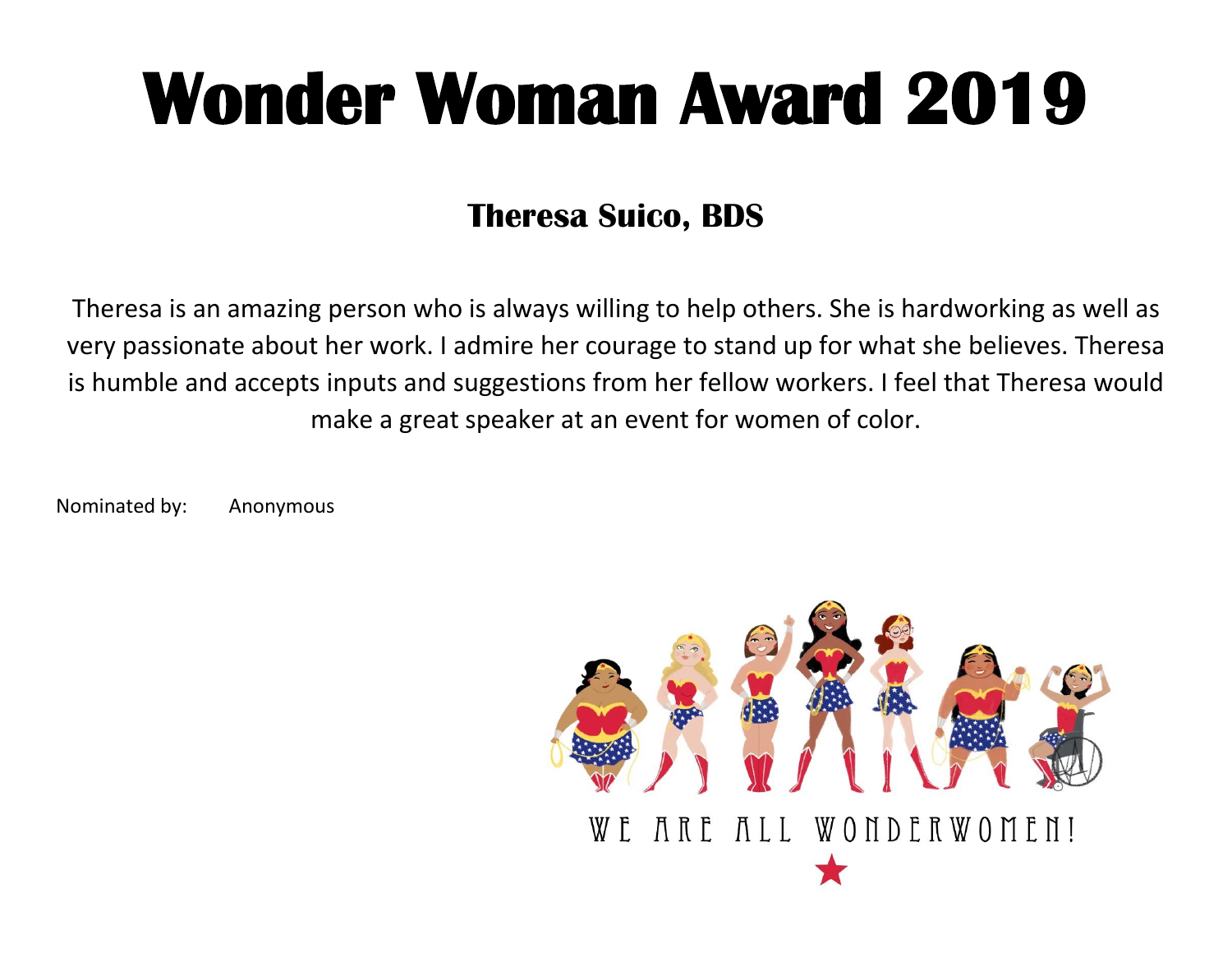#### **Angie Tomlinson, BDS**

Angie is a collaborative leader with focus on team building and delivering top notch customer experience.

Nominated by: Anonymous

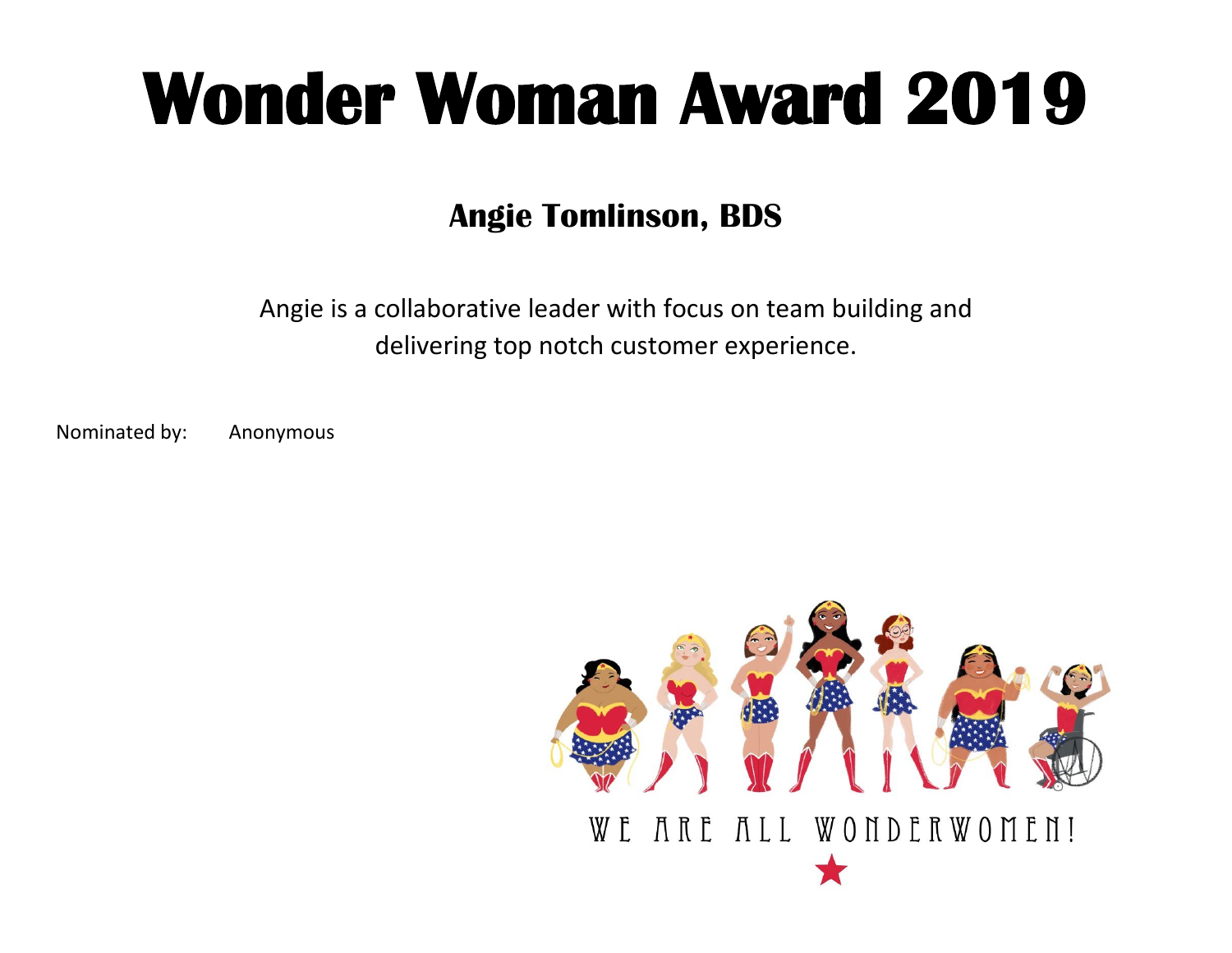#### **Amy Umland, BDS**

Amy works so hard to make Imspector Scheduling a success. She works after hours and most weekend, even though she also very busy caring for her aging mother. She holds the bar very high for the quality of her work, and POS is very lucky to have her on our team.

Nominated by: Angie Tomlinson BDS POPS

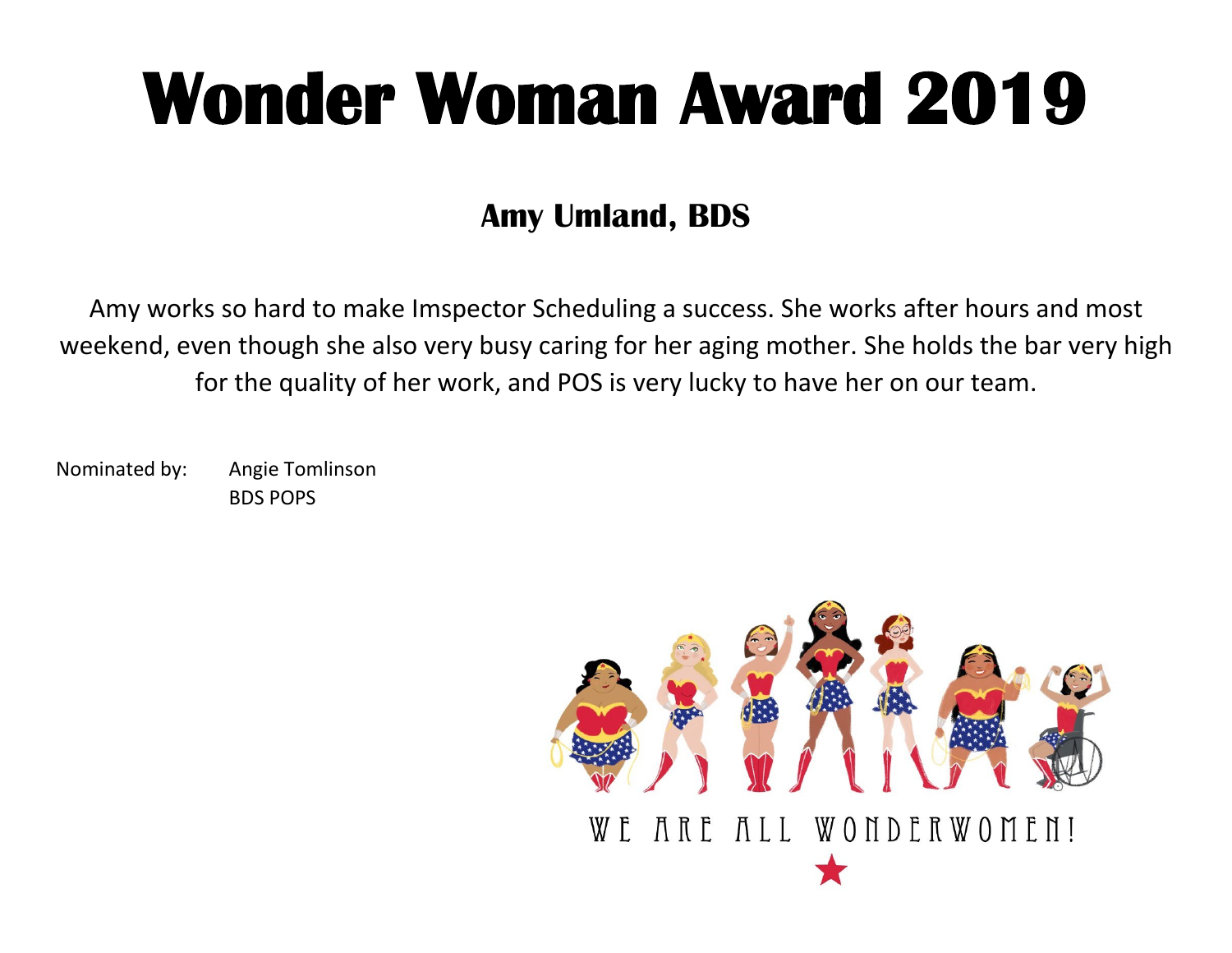#### **Rachael Ventura, BDS**

She is an amazing juggler and has a wonderful smile and brings joy to the office every day.

Nominated by: The BDS Unicorn Development Services

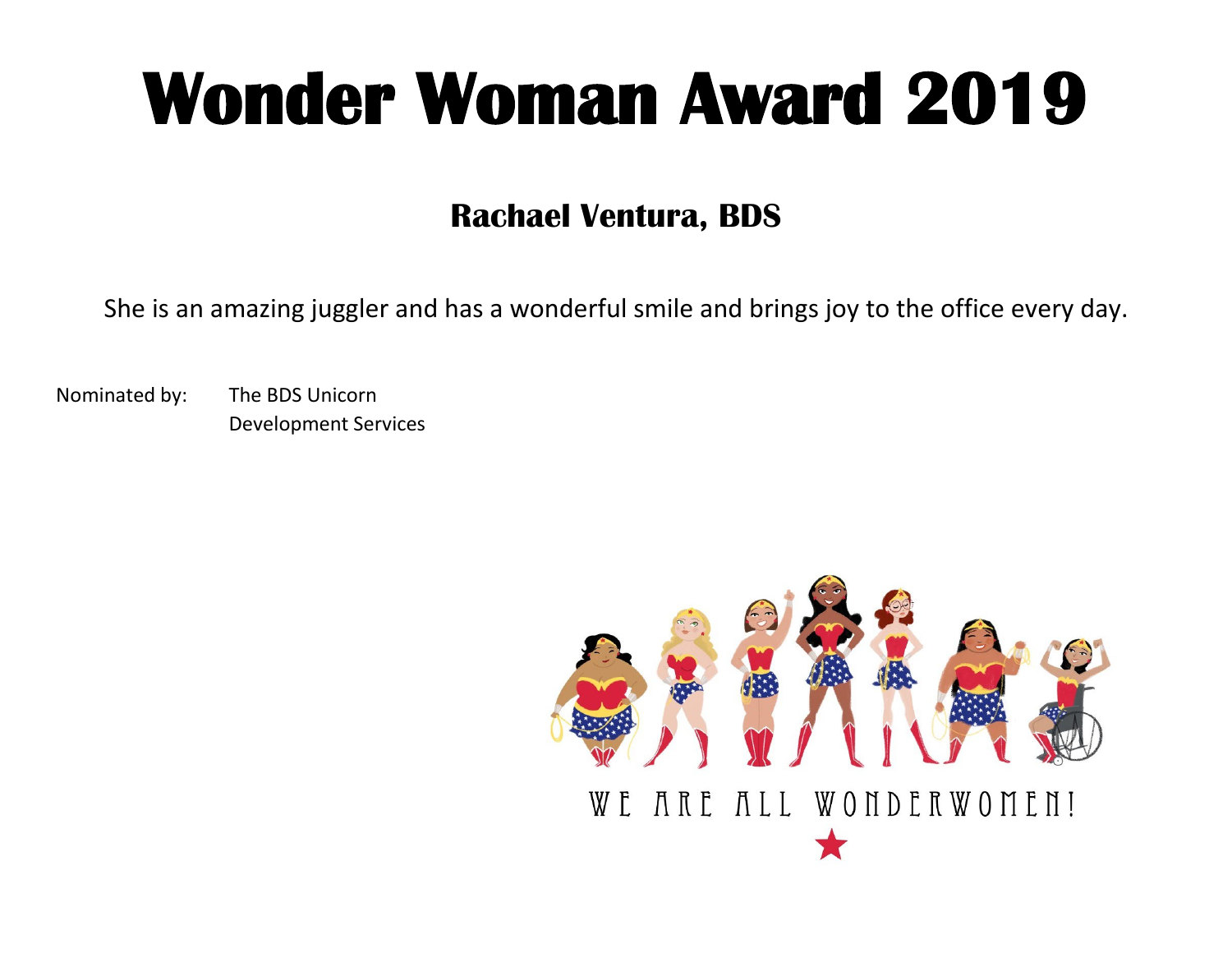#### **Megan Walker, BDS**

Megan brings a wholistic perspective to her job. She has a joyful outlook and an ability to read situations quickly, particularly on tough cases. She is compassionate, sincere, centered, and diligent.

Nominated by: Art Graves, Ben Nielsen, Tim Heron Bureau of Development Services

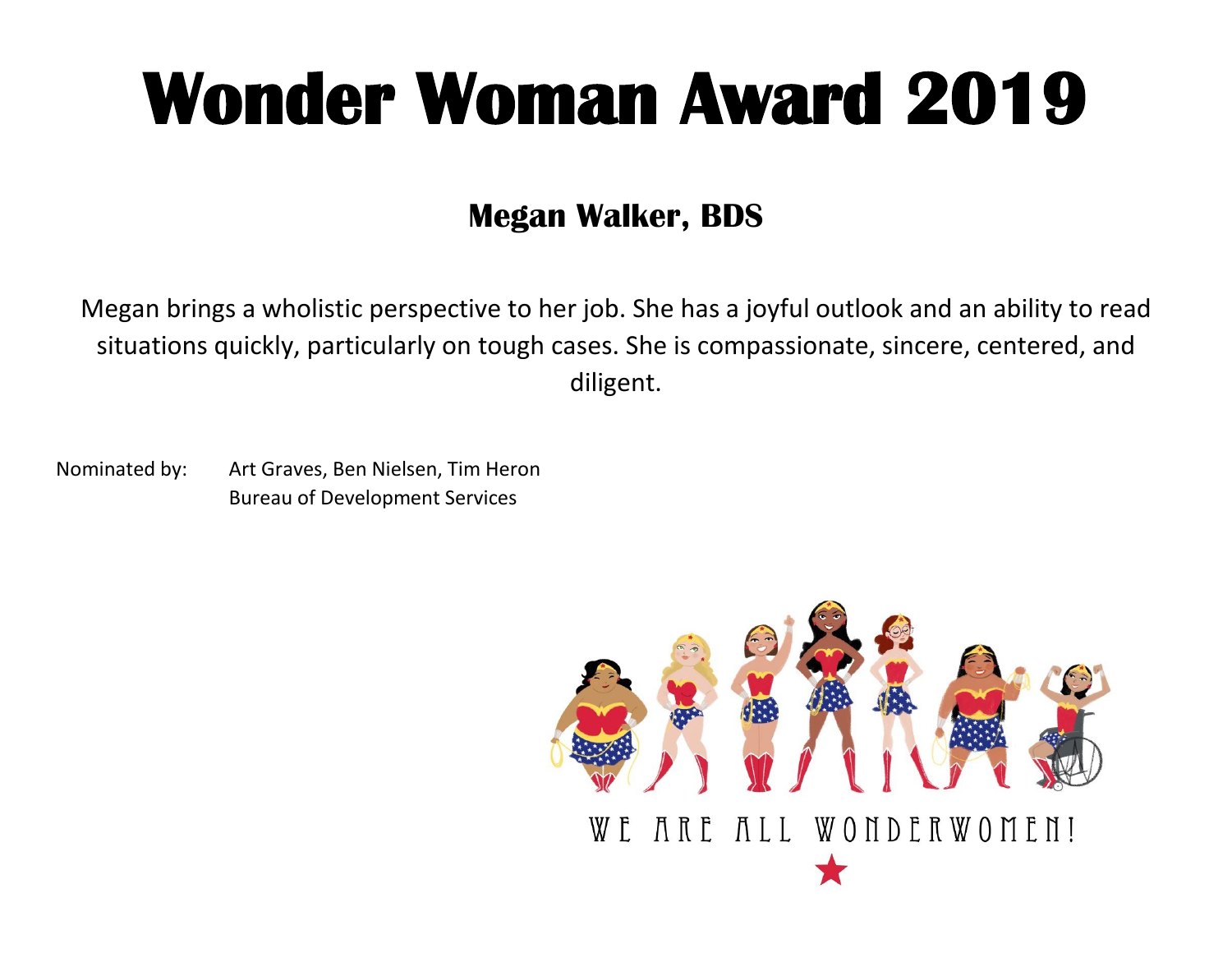#### **Stephanie Yao Long, BDS**

Stephanie Yao Long is AMAZING! Stephanie is such a warm, approachable person! So easy to work with! After only meeting Stephanie for a short time, she made me dinner one night while I was on maternity leave taking care of my son! I will never forget how special that made me feel. Stephanie has been supportive about my involvement with Women's History month and we collaborated on a video for the FIR program! I had such a great time and loved seeing her work! Thanks Stephanie!

Nominated by: Natalie Luttrell BDS/FIR

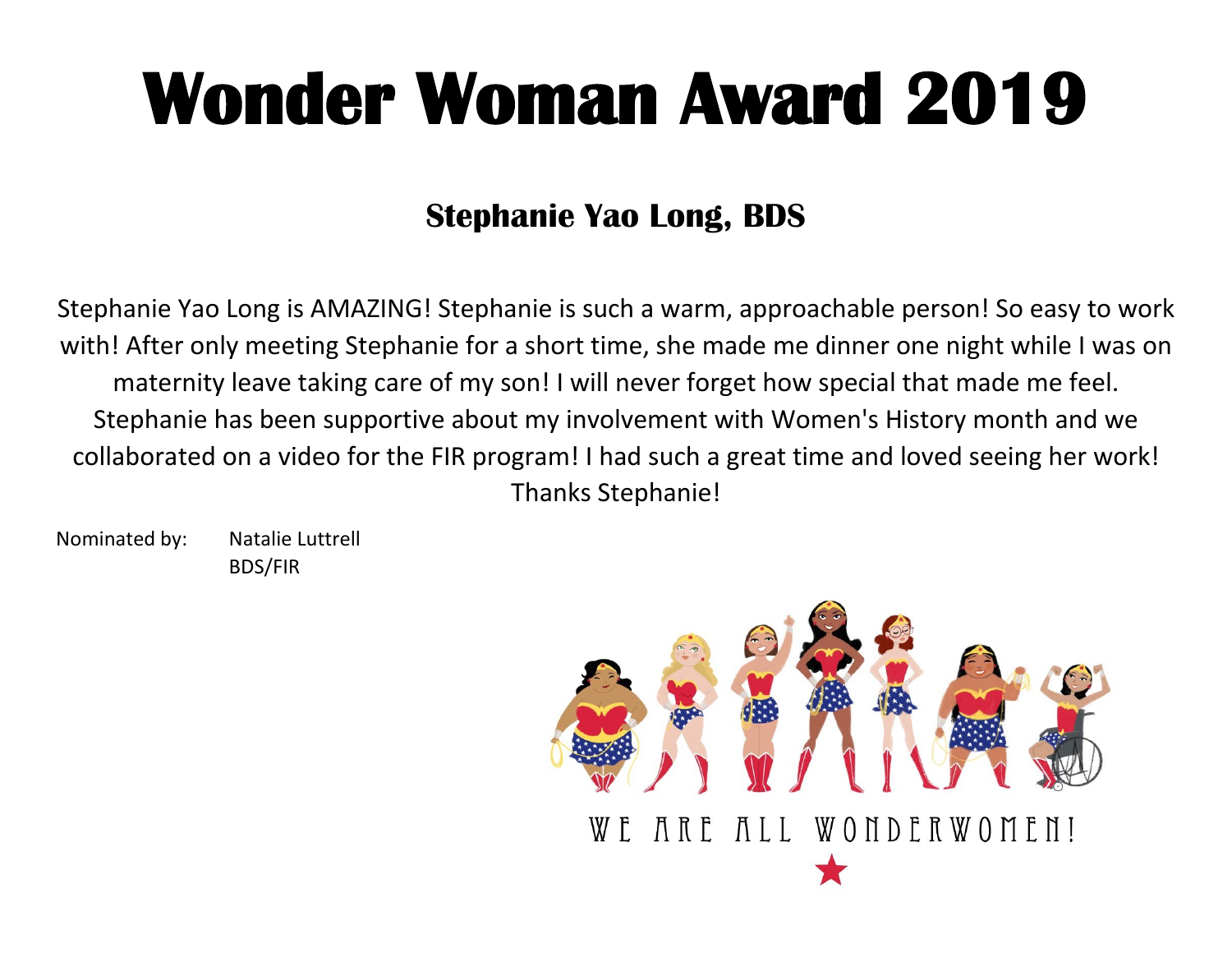### **Ana Brophy, BES**

When it comes to people who care about their workplace and community, I automatically think of Ana. She is a constant resource for her fellow women and minority peers providing resume review, interview preparation, and career advice out of her own time. She is an active member in ALL the committees and truly works to make the workplace a more diverse, inclusive, and supportive place.

Nominated by: Jay Brannon Portland Water Bureau

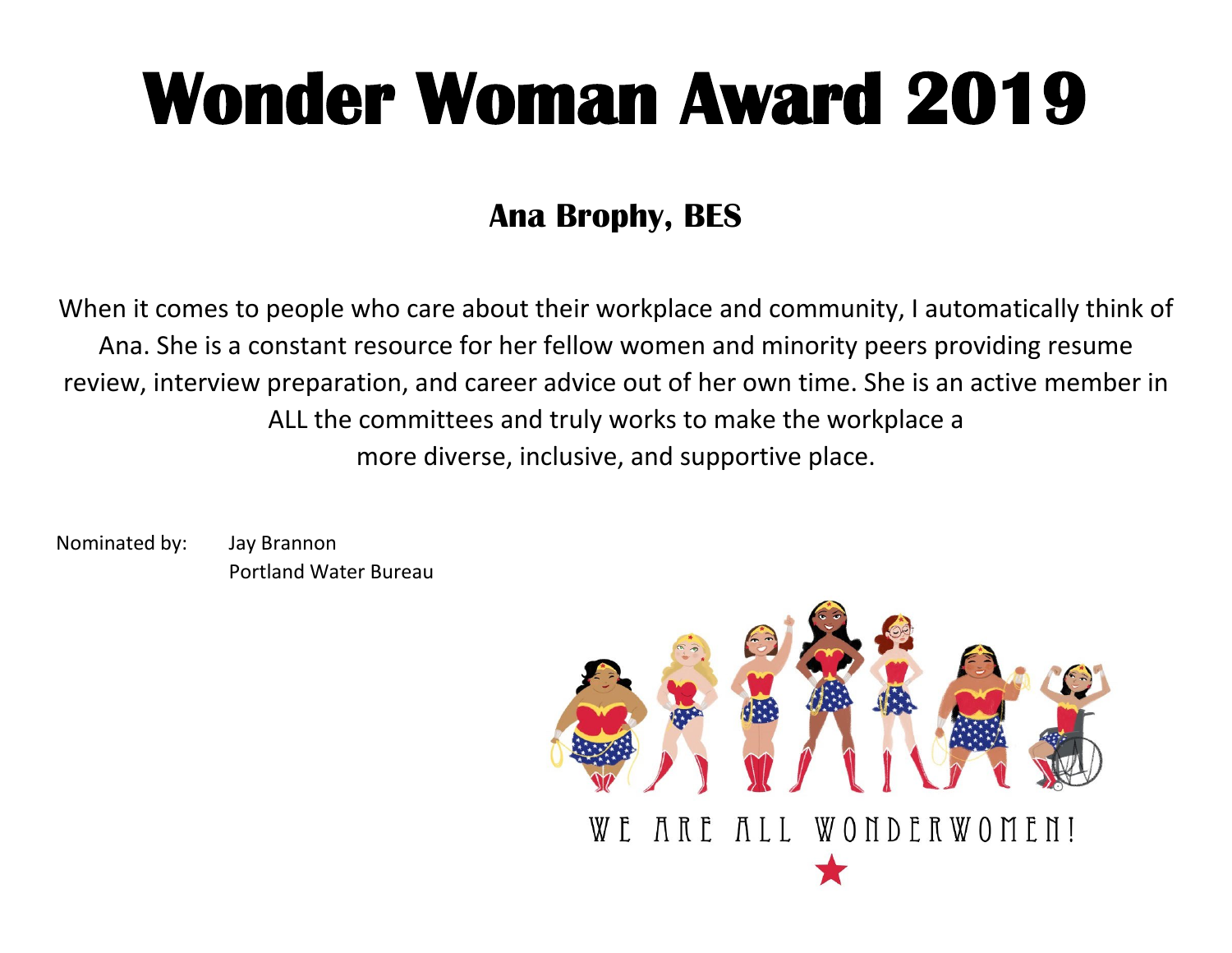### **Ana Brophy, BES**

As a woman working in a male-dominated profession, Ana has been highly effective in forging positive working relationships with everyone she encounters from coworkers to managers to private contractors. A long-time BES Equity Committee member, Ana is personally dedicated to equity. She doesn't shy away from tough conversations, and she pushes others to consider equity in how they carry out their work. She also backs up these conversations with information and resources to support those who are not yet comfortable with equity. Ana works tirelessly to ensure the city is equitable and open to all.

Nominated by: Anonymous

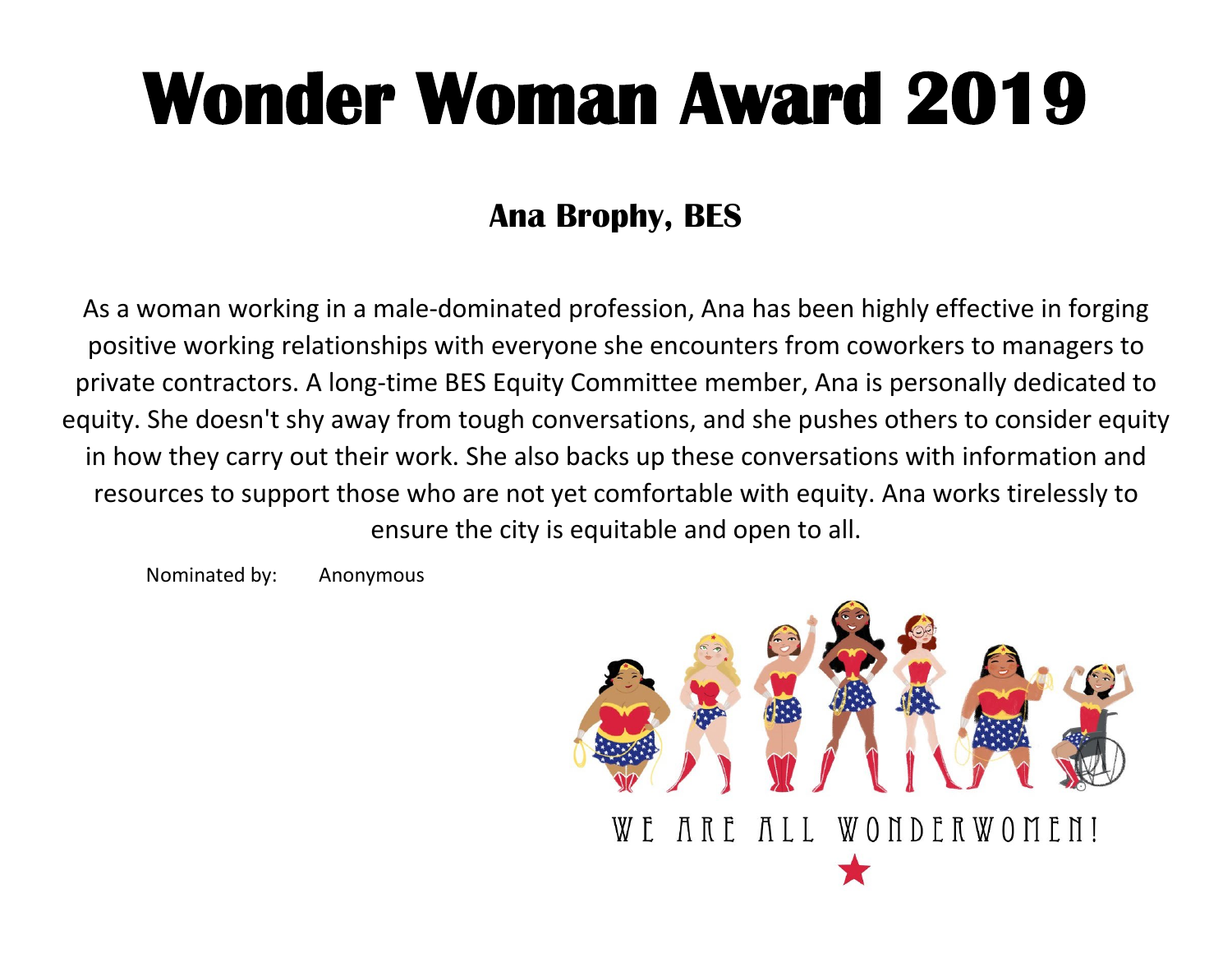#### **Debbie Caselton, BES**

Debbie is a juggler of all things! She keeps us all efficiently humming with her gentle guidance on DEEP. Our success os all due to her innovative ideas, passion and advocacy. Thanks, Debbie for all you do!

Nominated by: Carolyn Quan Lee Portland Parks & Recreation

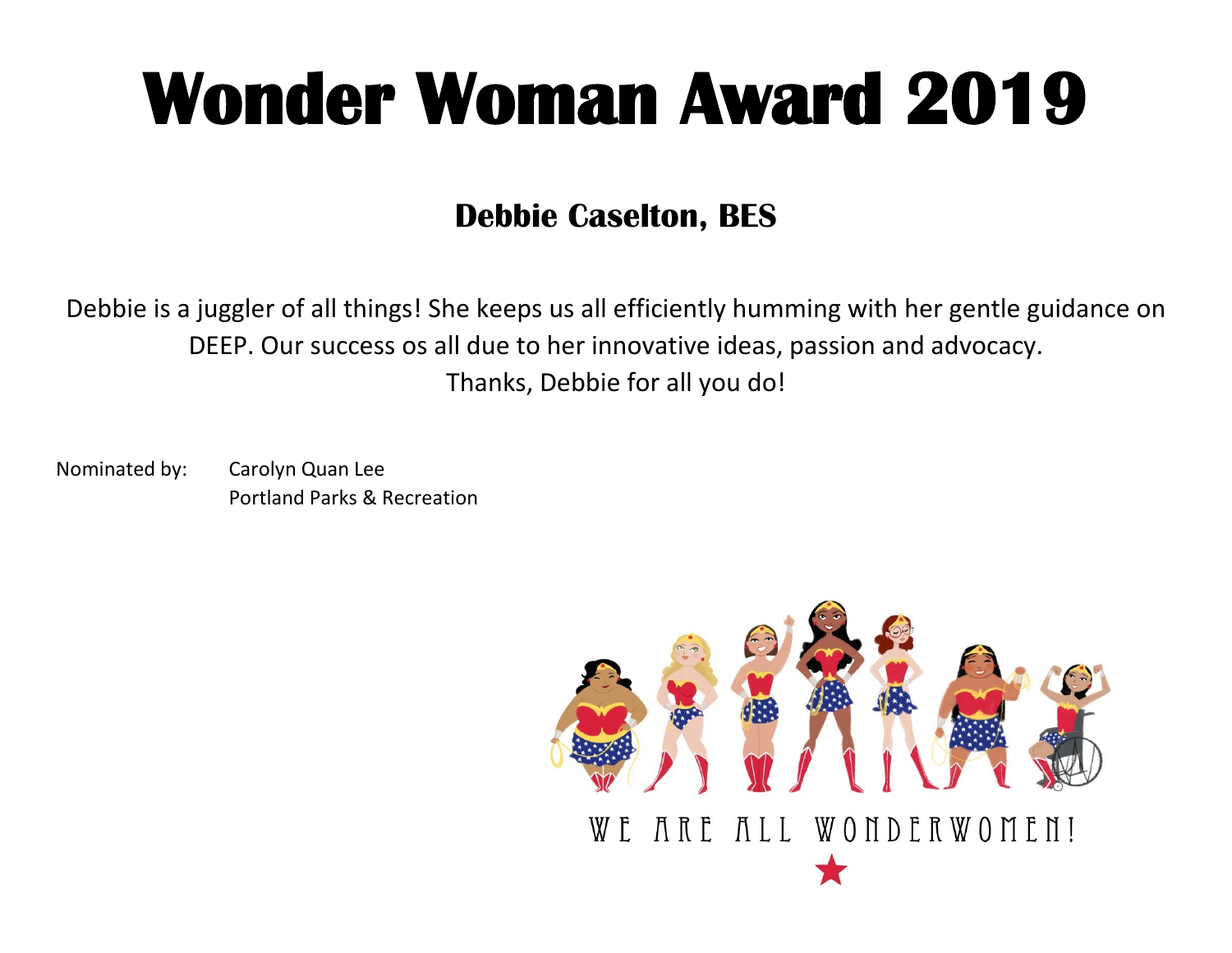#### **Debbie Caselton, BES**

Everyone just loves Debbie because she is one of the coolest, kindest people out there.

Nominated by: Angie Tomlinson BDS POPS

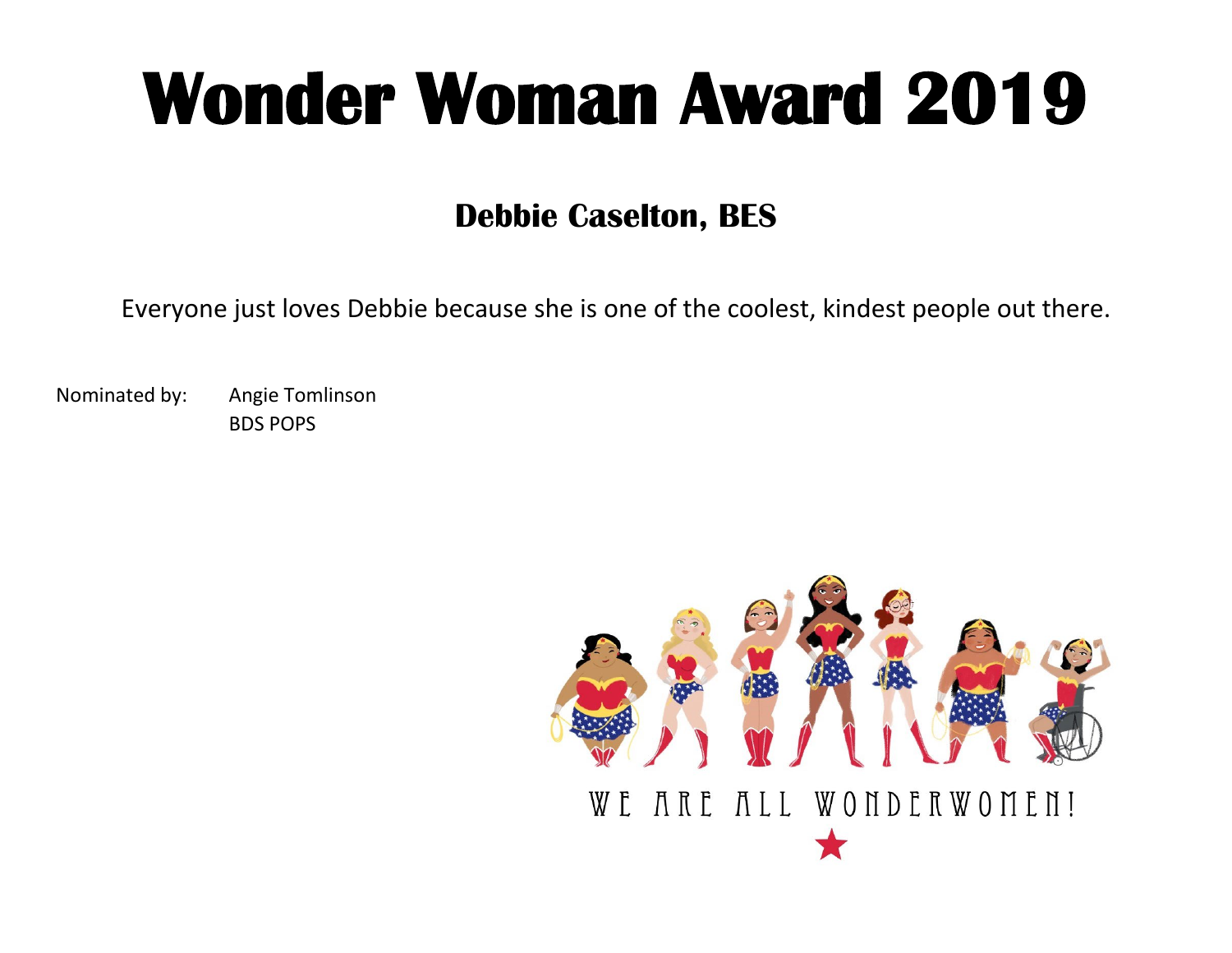## **Maiya Delgoda, BES**

Maiya, is a pioneer charged with leading the Bureau's metrics work. This position requires her to forge into uncharted ground, work through opposition and come ready every day to build capacity within the bureau. This is a job she performs with dedication and fearlessness. Miaya, is definitely a leader, she does her work with grace and compassion. She is dedicated to research best practices and folding this into her initiative. In many ways she is a one stop shop. Miaya, deserves to win this award because she embodies what is means to be a wonder women in the workplace serving our public best interest by being an equity champion for all.

Nominated by: Shyvonne Williams **BES** 

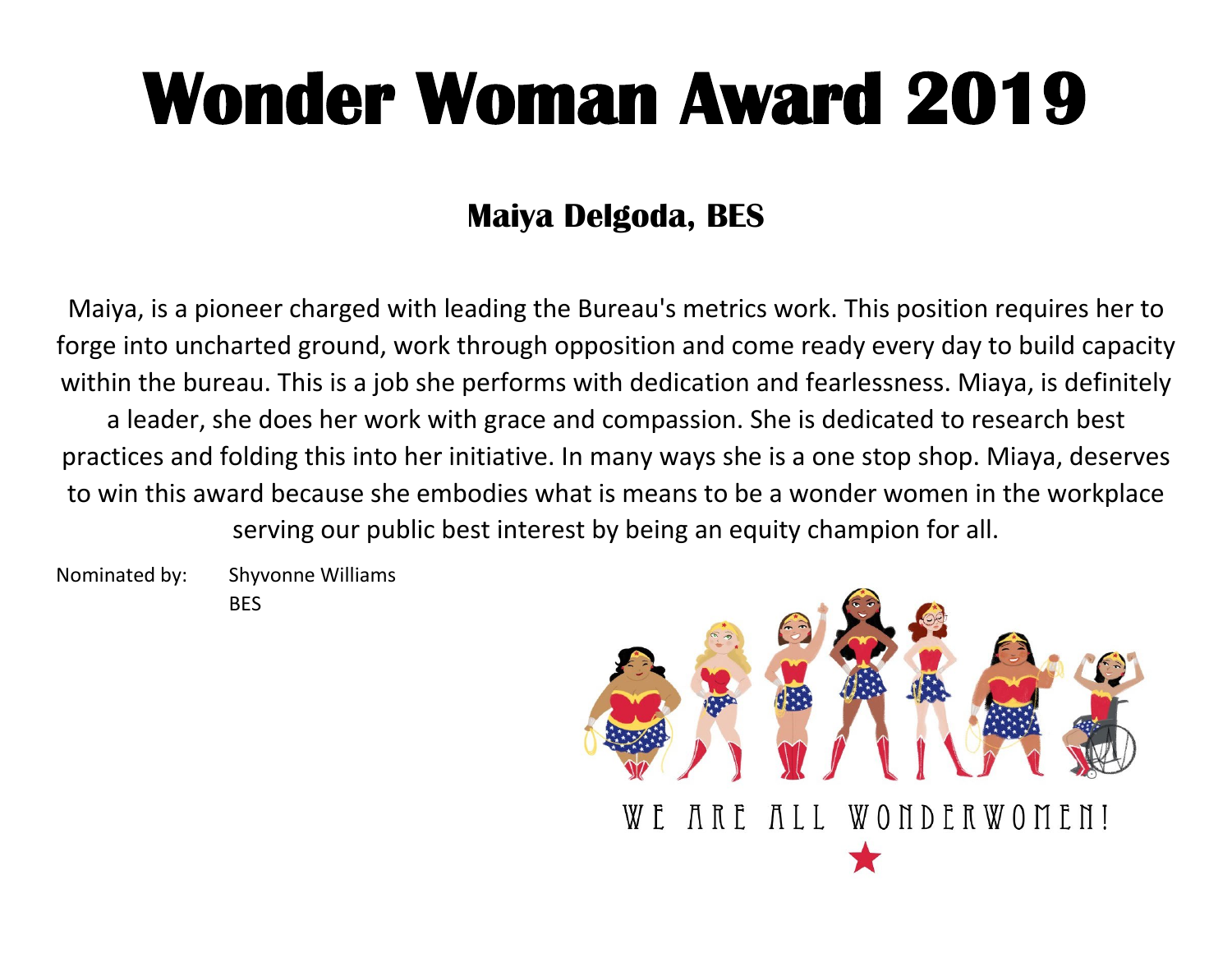## **Maiya Delgoda, BES**

Maiya is an inspiring colleague who has taken on an extremely challenging role at Environmental Services and is navigating that role and her many responsibilites with grace. She goes above and beyond her day to day work to encourage employees to learn, grow, and embrace change.

Nominated by: Taffy Spencer **BFS** 

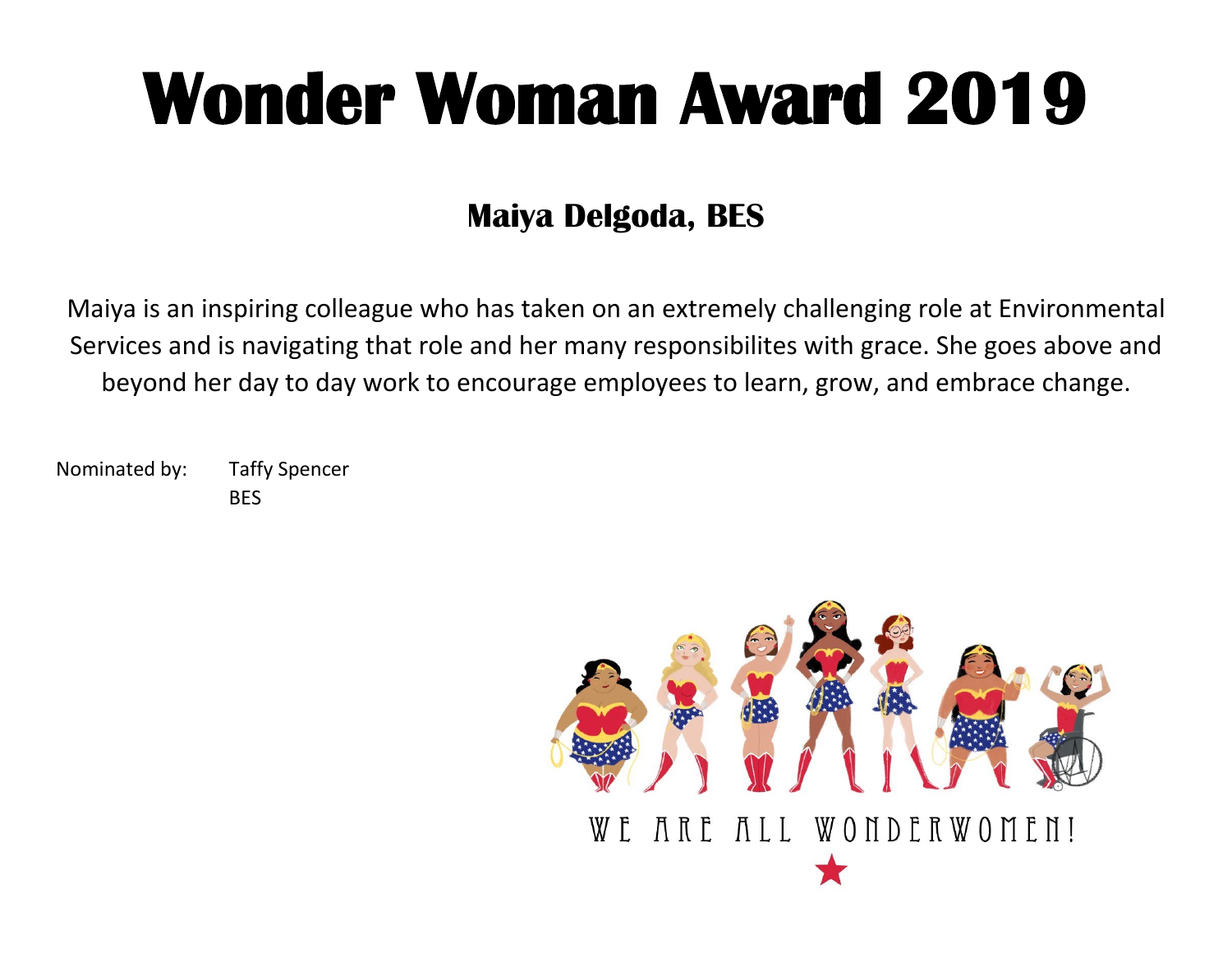### **Diane Dulken, BES**

Diane is Environmental Services Public Information Officer. She has helped change the image of the bureau with her innovative story telling, excitement about the positive aspects of our work and the outcomes. She always asks excellent questions to get the story!

Nominated by: Anonymous

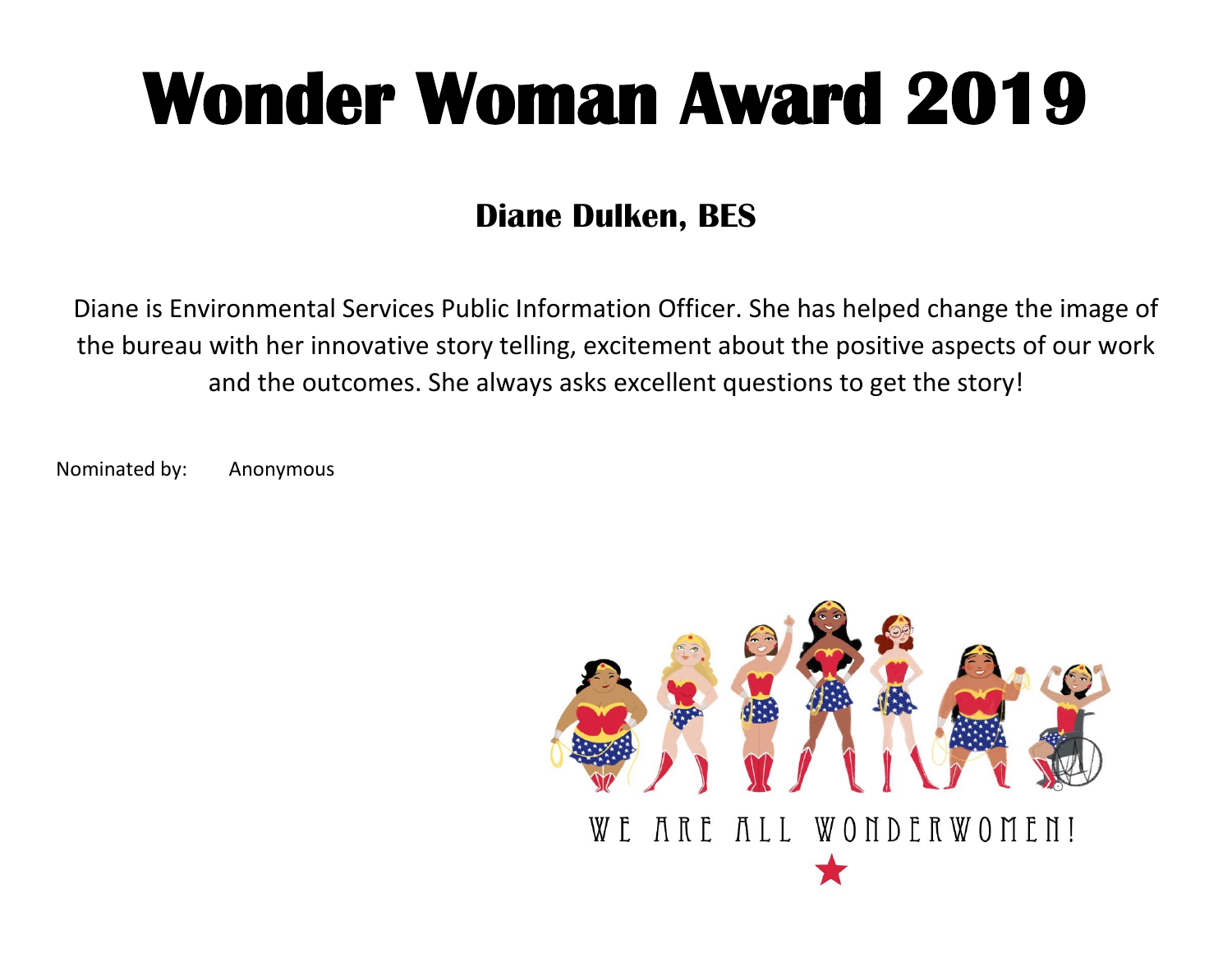#### **Ivy Dunlap, BES**

Ivy genuinely cares about the work she does, and always takes time to connect with and teach others. I worked directly with Ivy for a number of years, assisting her with green infrastructure design projects when she was one of the lead Landscape Architects in the Sustainable Stormwater Division. I had the pleasure of working closely with her on stormwater retrofit projects such as Holman Park, SE Powell Green streets and Laurelhurst School. She always made time to explain her process, patiently mentoring me while I learned my new job. To be a good designer requires some vulnerability; through the process of presenting ideas that may be bold, and hopefully change places for the better, you open yourself up to criticism. It takes courage, and the willingness to continually learn from any minor mistakes to become and continue to be a good designer, as ivy is. Through the ups and downs of initial information gathering, project design, construction, and post-construction evaluation, Ivy is thorough in her commitment to producing designs that make our city a better place. She stays true to her design intent while listening to members of the public and collaborating with staff from multiple city bureaus. We are lucky to have such a dedicated person as part of the SWMM group, updating the Manual that directs much of the stormwater related work executed throughout the city. Thank you, Ivy, for making BES a better place to work. You inspire me!

Nominated by: Kate Hibschman

**BES** 

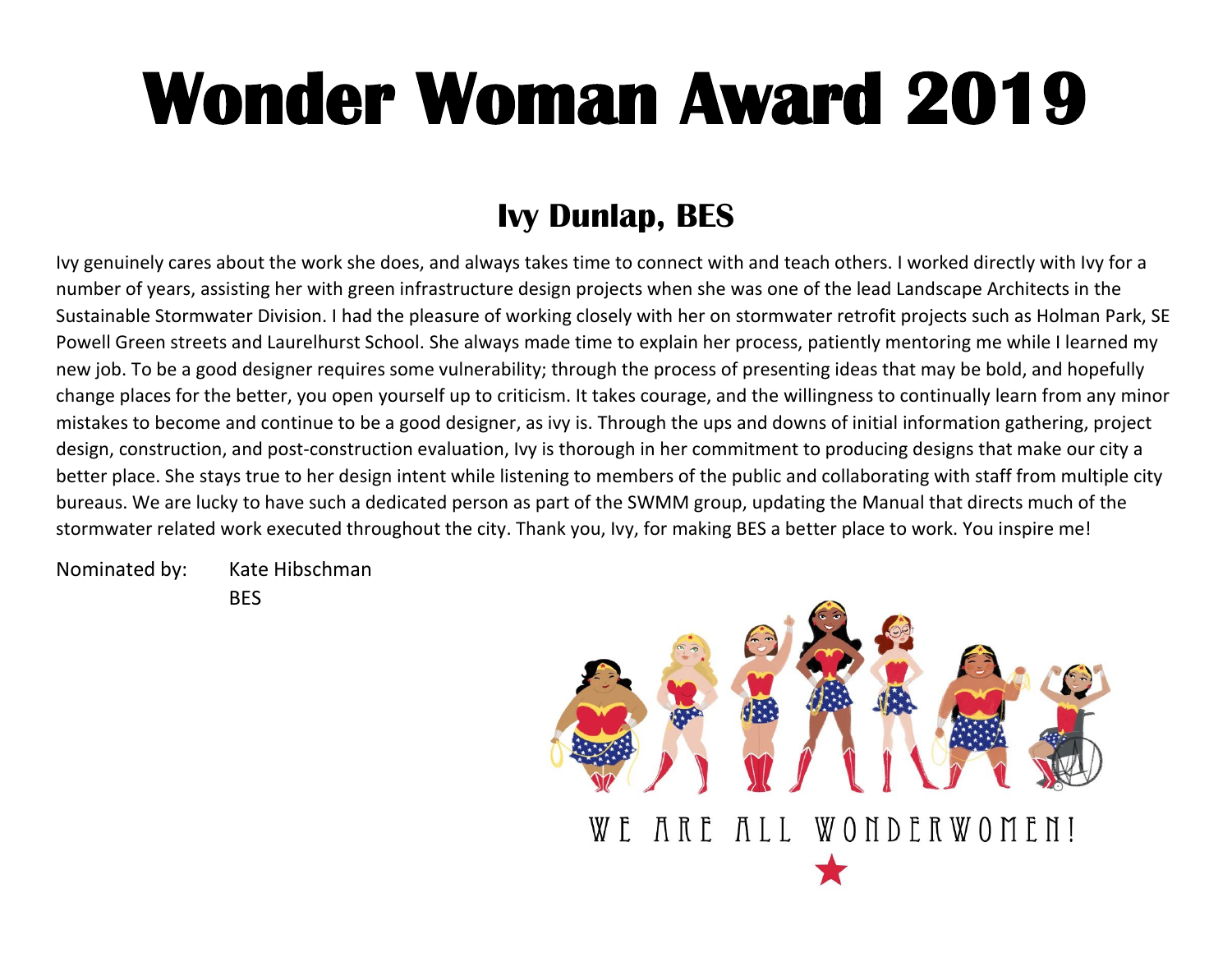### **Veronica Ferguson, BES**

Veronica has done an exceptional job in her new role and is a natural leader. She is actively working for equity in our group and supports her team. She makes me want to come to work and do a good job.

Nominated by: Anonymous

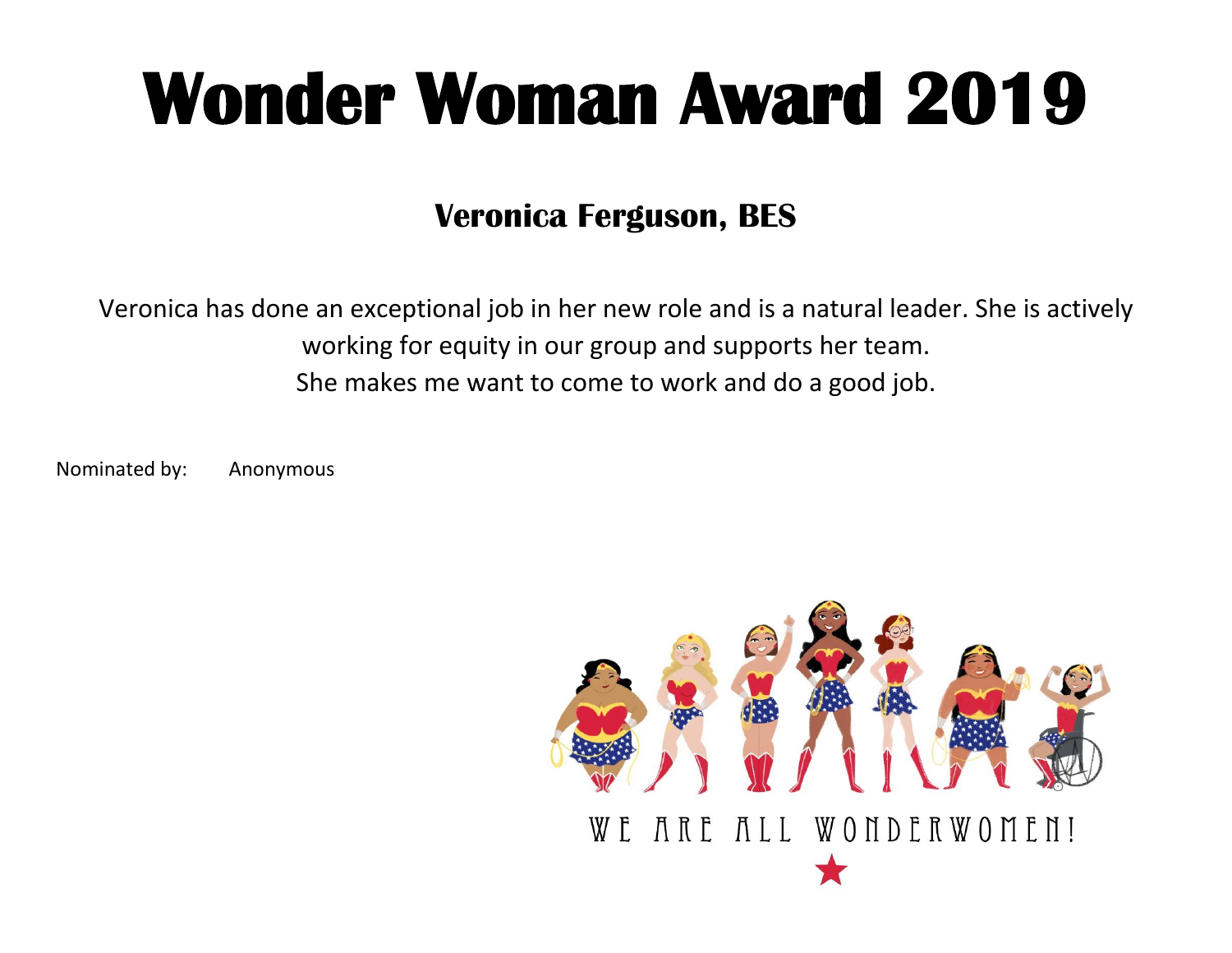### **Brittany Grimes, BES**

Brittany implemented a new regulatory program to about 100 of Portland's Craft Fermented Beverage producers. Brittany was able to acheive a 100% compliance rate with the new program.

Nominated by: D Parnell BES

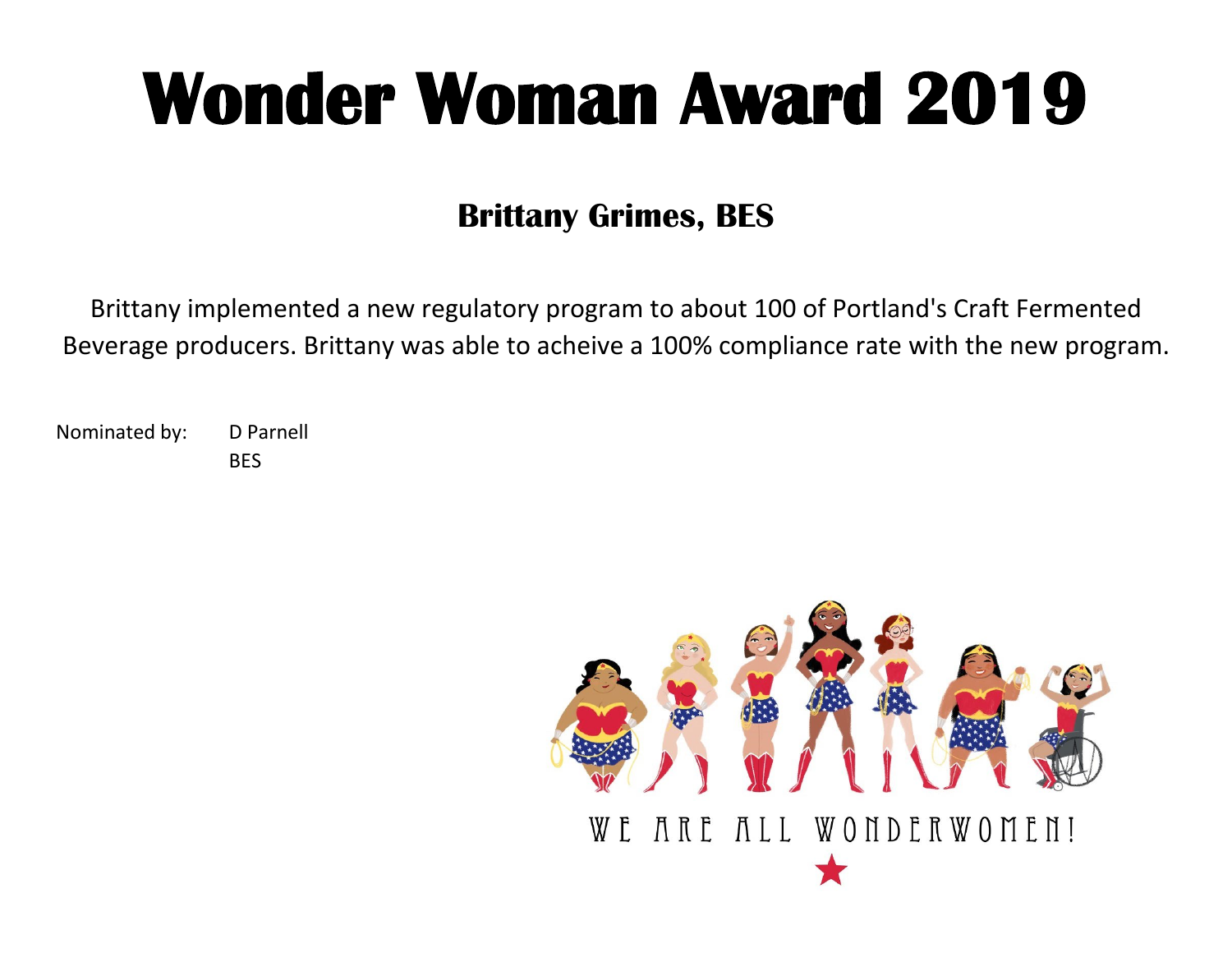### **Lisa Howard, BES**

Lisa exemplifies a spirit of helpfullness, kindness, fun and caring. Seh has coordinated diverity and inclusion events and has shown a particular care and concern for ensuring that satellite locations have been remembered, accomodated and given opportunities. She makes those she works with feel appreciated, celebrated and encouraged. She is a wonder woman because she helps others.

Nominated by: Shannon Milliman **BES** 

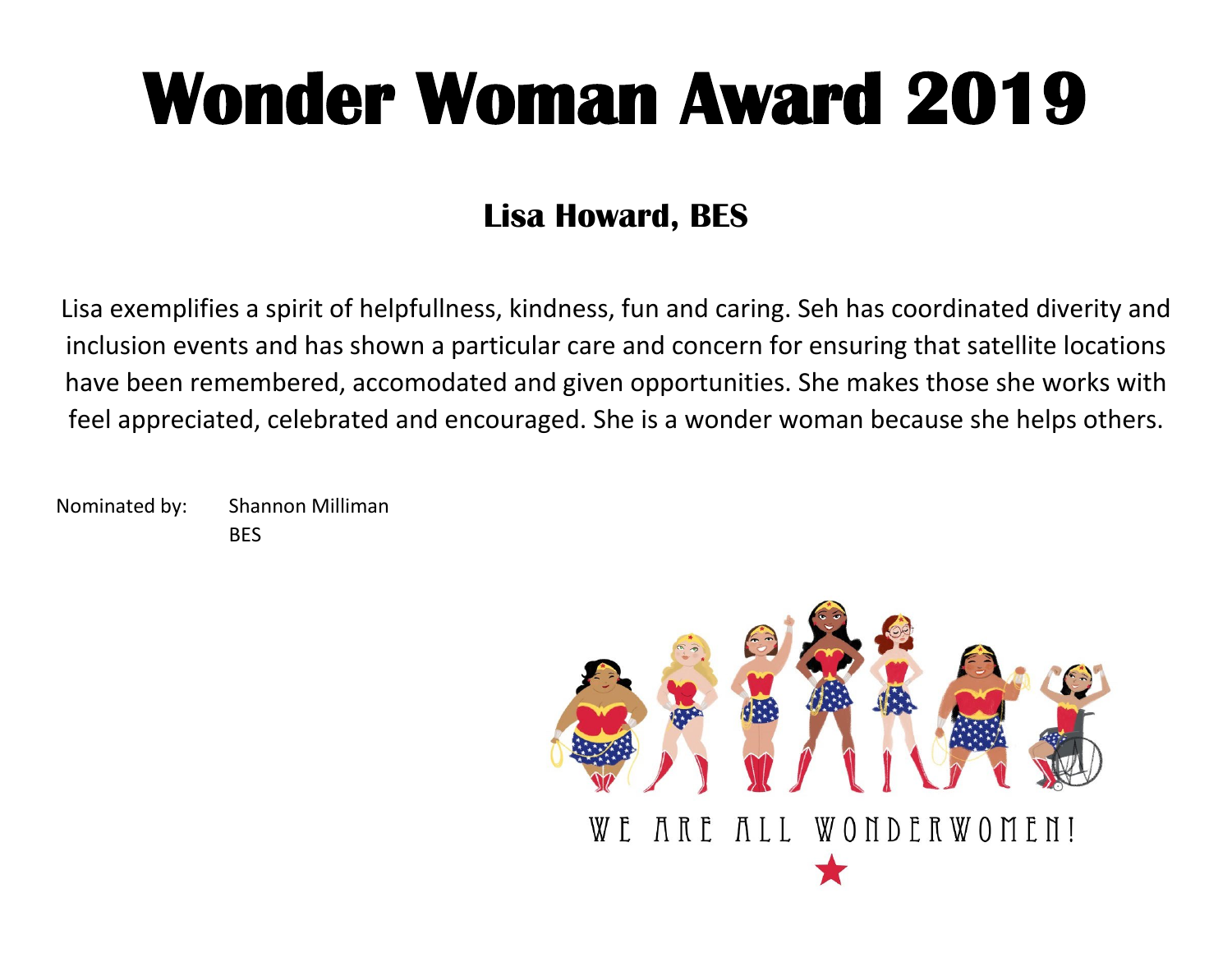### **Brittany Huls, BES**

When Brittany finds issues, she fixes them. And she finds lots of issues and fixes them all, without being asked to.

Nominated by: D. Parnell

BES

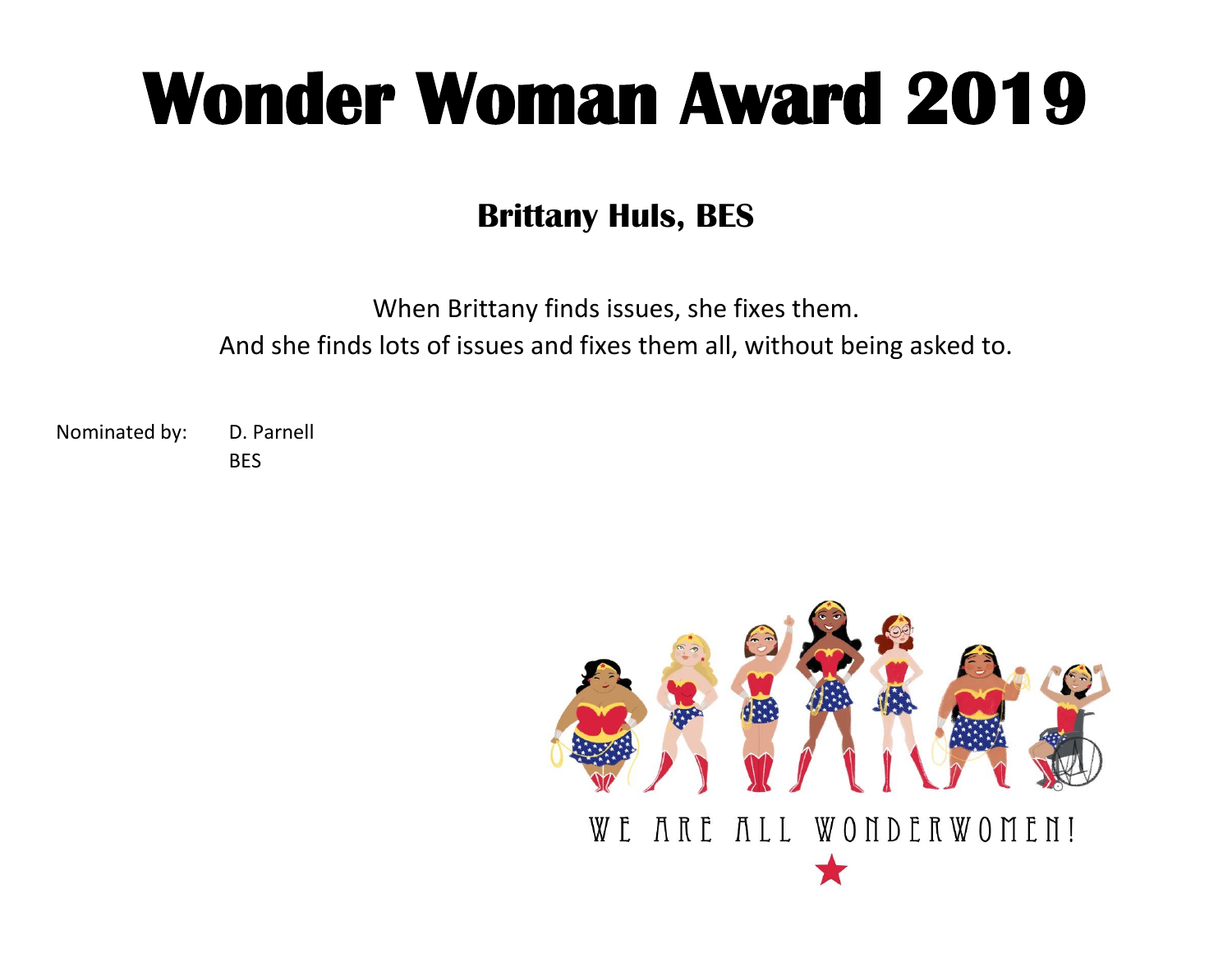### **Jennifer Karps, BES**

Jennifer, a certified arborist, successfully navigates the difficulties women face when working in a male-dominated profession. Her outstanding technical knowledge and skills enable her to be highly effective within a wide range of issues, policies, and program management and implementation. She has a strong commitment to improving the environment in support of protecting human health. She is also an excellent mentor, and guides others with compassion and understanding.

Nominated by: Anonymous

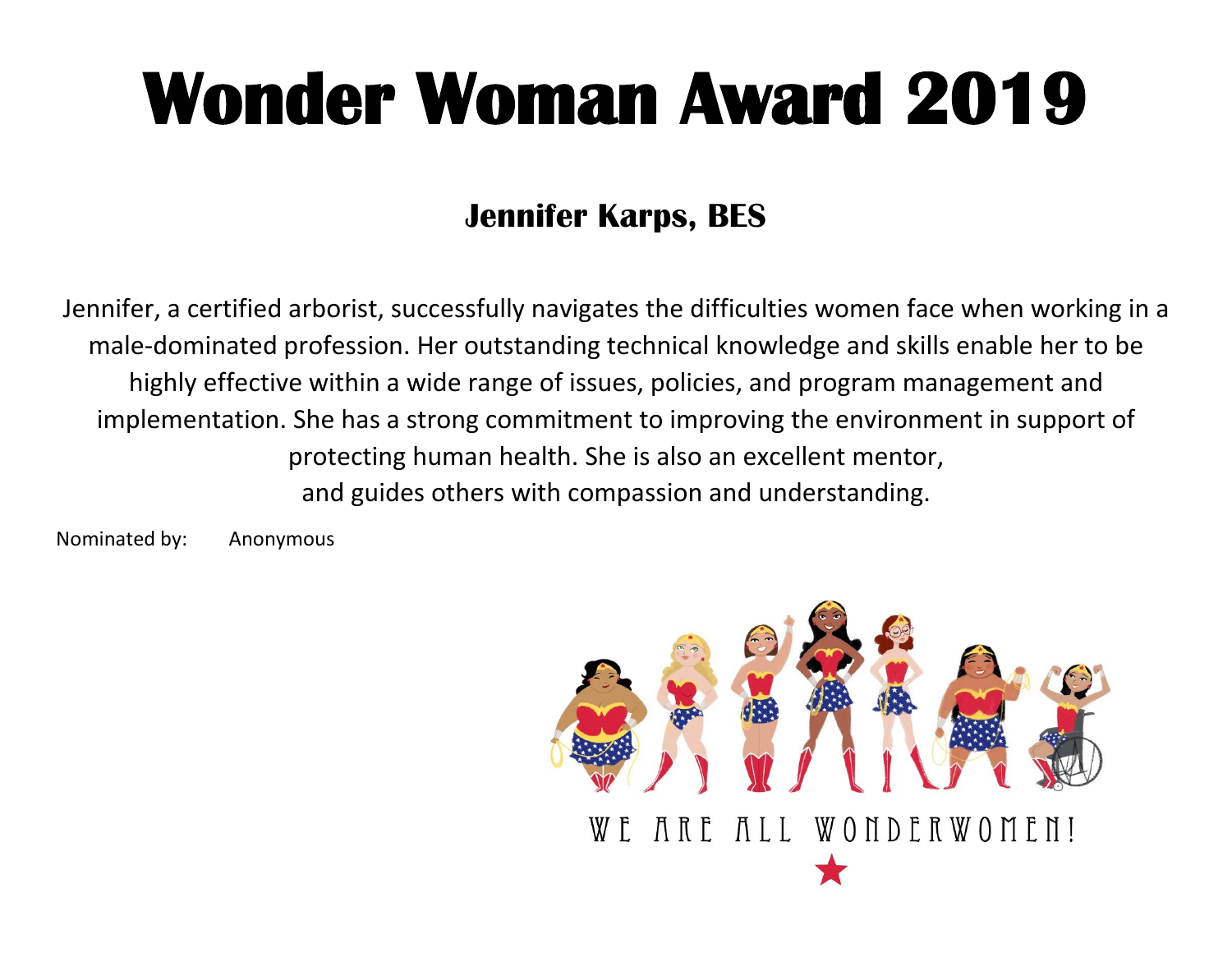### **Heather McKenna, BES**

Christa helps make our Bureau a great place to work by providing positive and knowledgeable leadership. She continuously pushes for progress and optimization at the pump stations and treatment plants. Christa accomplishes so much yet is always personable and invested in everyone she works with.

Nominated by: Christa Overby BES/CBWTP

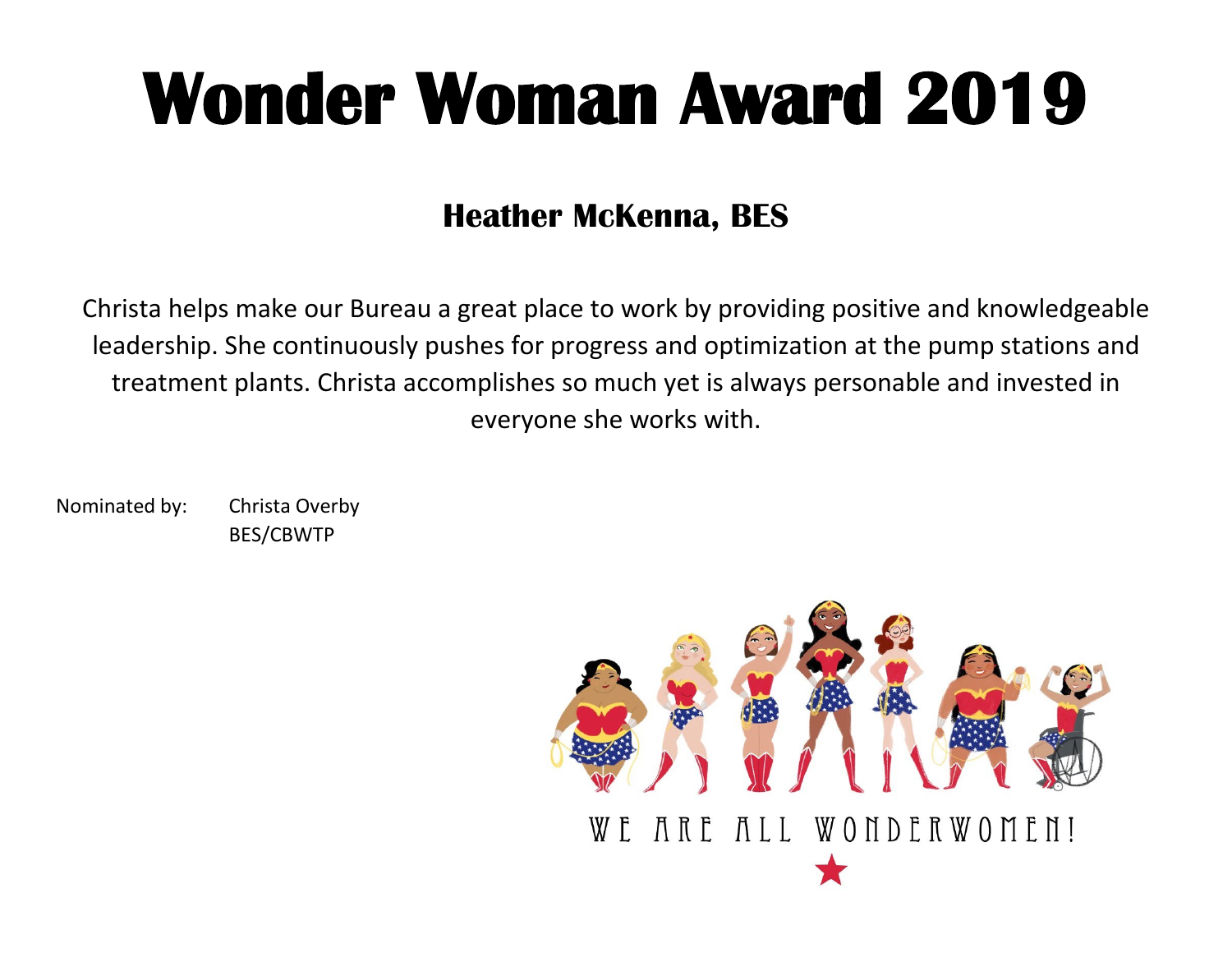#### **Kerry Rubin, BES**

Kerry Rubin is one of those people that that you wonder why she isn't a CEO of a fortune 500 company. Kerry has very a demanding leadership role at BES and manages it with such grace and style. In the short time that she's been at BES, she has developed a reputation of truly exceptional leadership. The last two and a half years, she has done an amazing job managing a division previously marred by ineffective leadership. In the last six months she took an interim role managing a completely different Division and performed incredibly. Once again, she has earned the trust of her teams, supported them, and provided sound leadership. Now she has transitioned to yet another completely different role that will help shape the future of the bureau. She truly represents what it means to be resilient during change, and perform at your utmost best no matter what is asked of you. Despite a results-oriented work ethic, Kerry is approachable, empathetic, and fun. She has a wonderful sense of humor.

Nominated by: Joe Dvorak

**BES** 

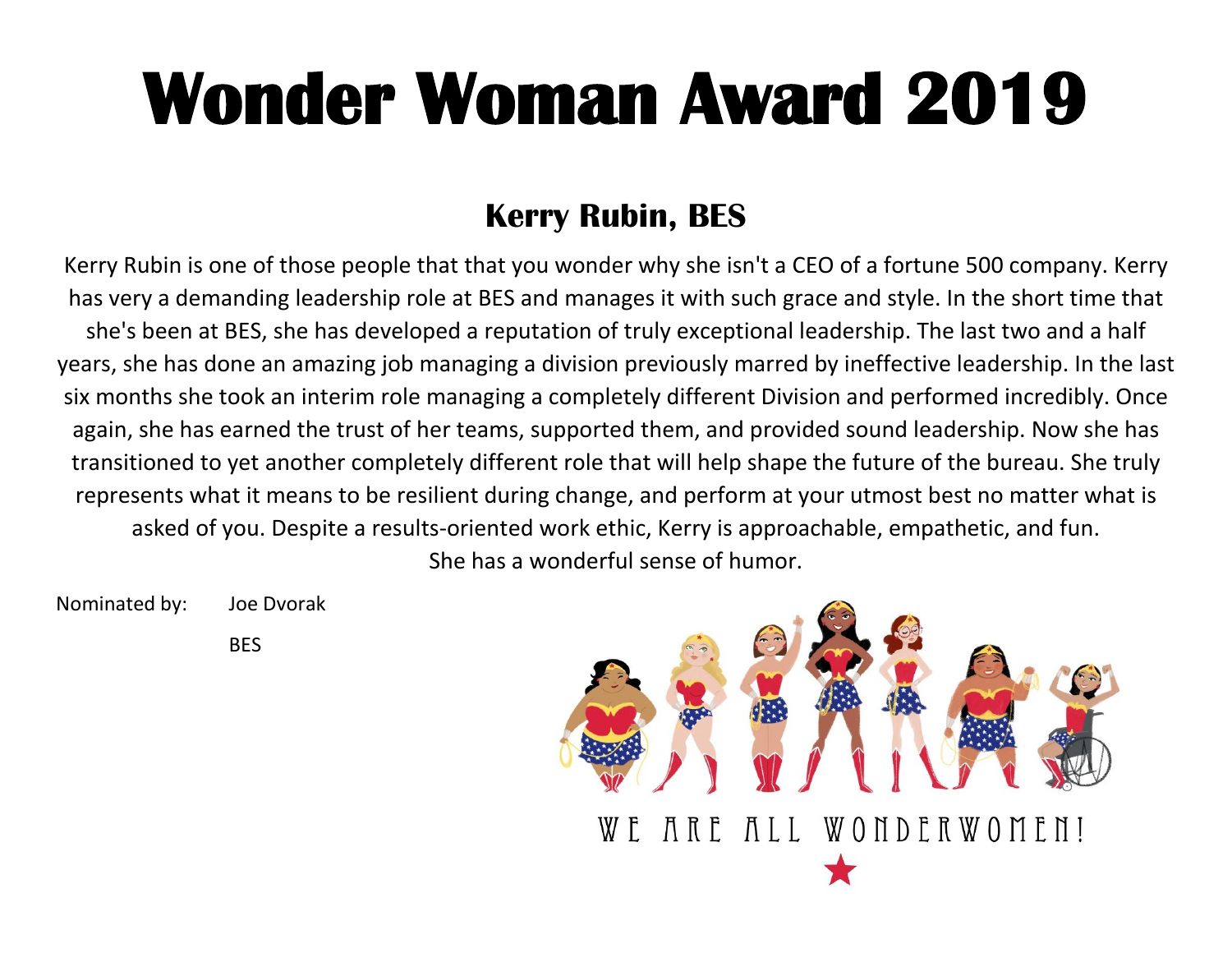### **Tonya Stephens, BES**

Tonya has been with the City for over 20 years. She is a mentor with the City because she believes in helping others be successful. She cares about people and is the epitome of the meaning of "Friendship" to all that she encounters - including me!

Nominated by: Tanya Holmes BHR

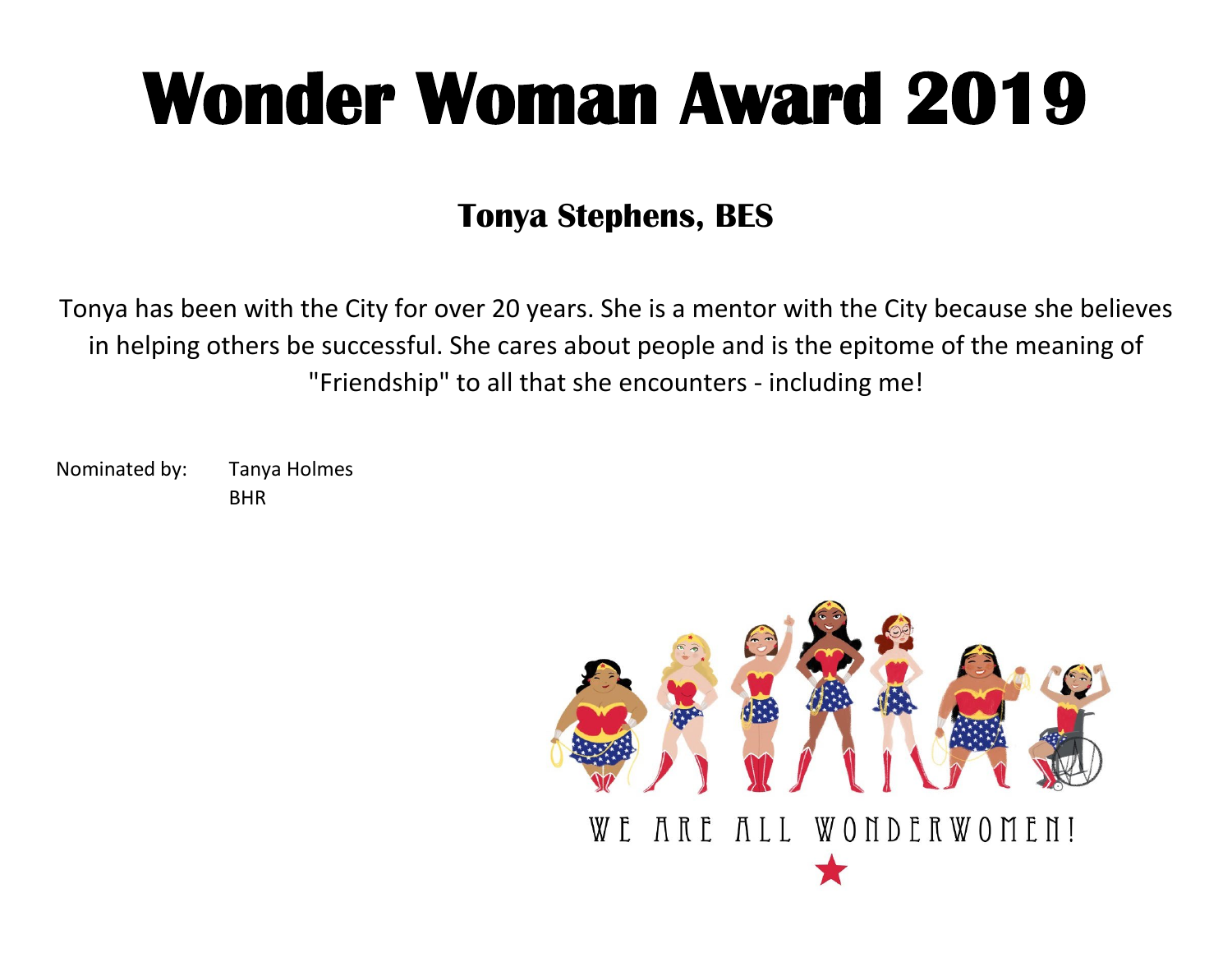#### **Janet Strahl, BES**

What would we do without Janet Strahl? Janet is truly a wonder woman, dominating in the very male dominated world of construction management. It seems with each passing day, she becomes more and more indispensable. In addition to juggling to continuous heavy load of construction problems, she is the glue that holds The Treatment and Pumping Systems Division together. She represents union employees as the shop steward, she encourages those that need encouragement, she serves on committees, she solves problems, she brings people together. She's tough too  $\hat{a}\epsilon$ " insisting on high standards of meticulous organization. Janet Stahl is a jewel, and her value and contributions to the City of Portland run far beyond her job description. I whole heartedly nominate her for the award of Wonder Woman.

Nominated by: Jennifer Coker Environmental Services

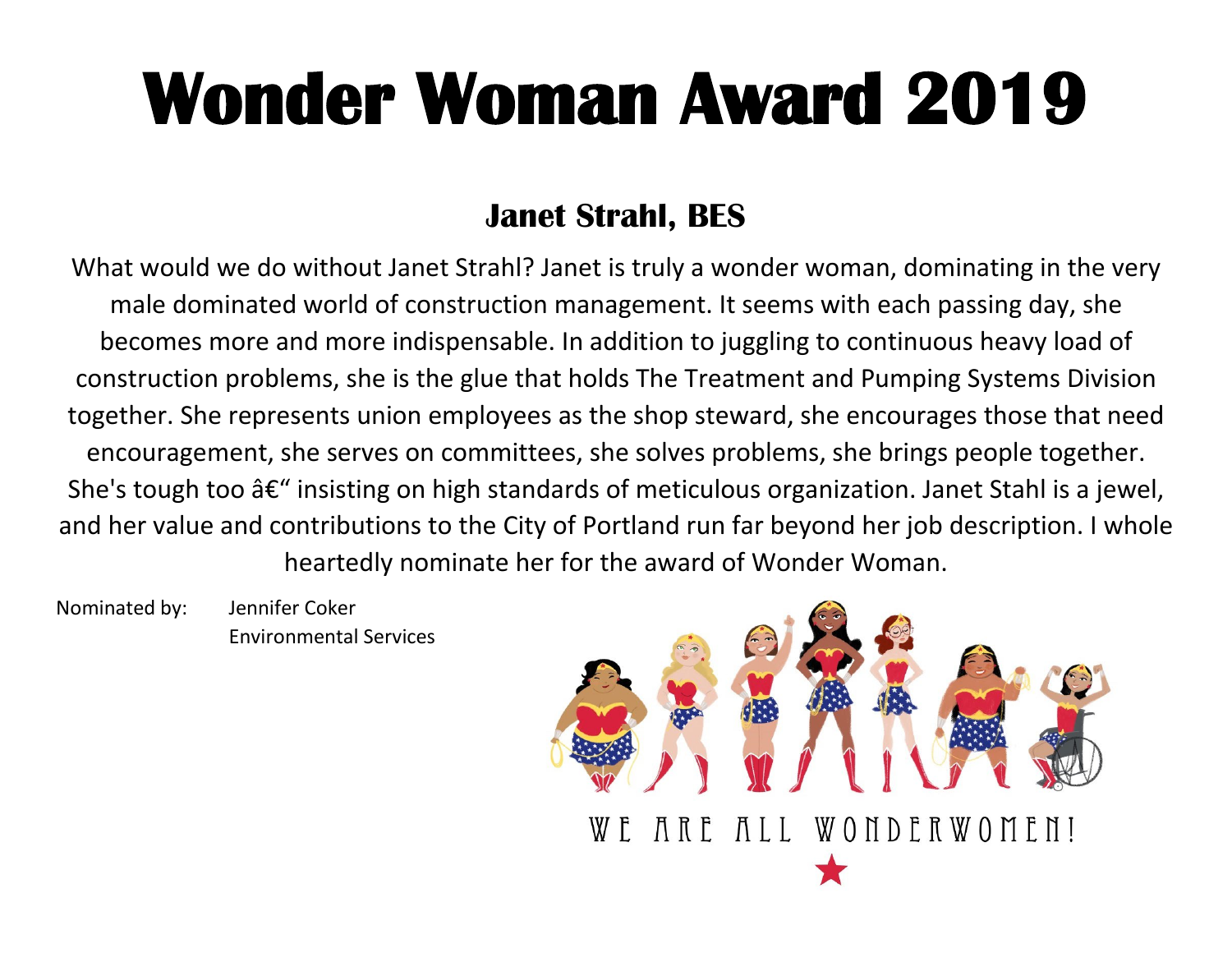### **Jessica Terlikowski, BES**

Jessica stands out as a wonder woman because of her heart to serve community in a way that is responsive to community needs. In addition to her daily duties she participates on PIAC, a further sign of her commitment to the public best interest. She is a champion of equity because she seeks to do what is best for our public.

Nominated by: Shyvonne Williams Enviromental Services

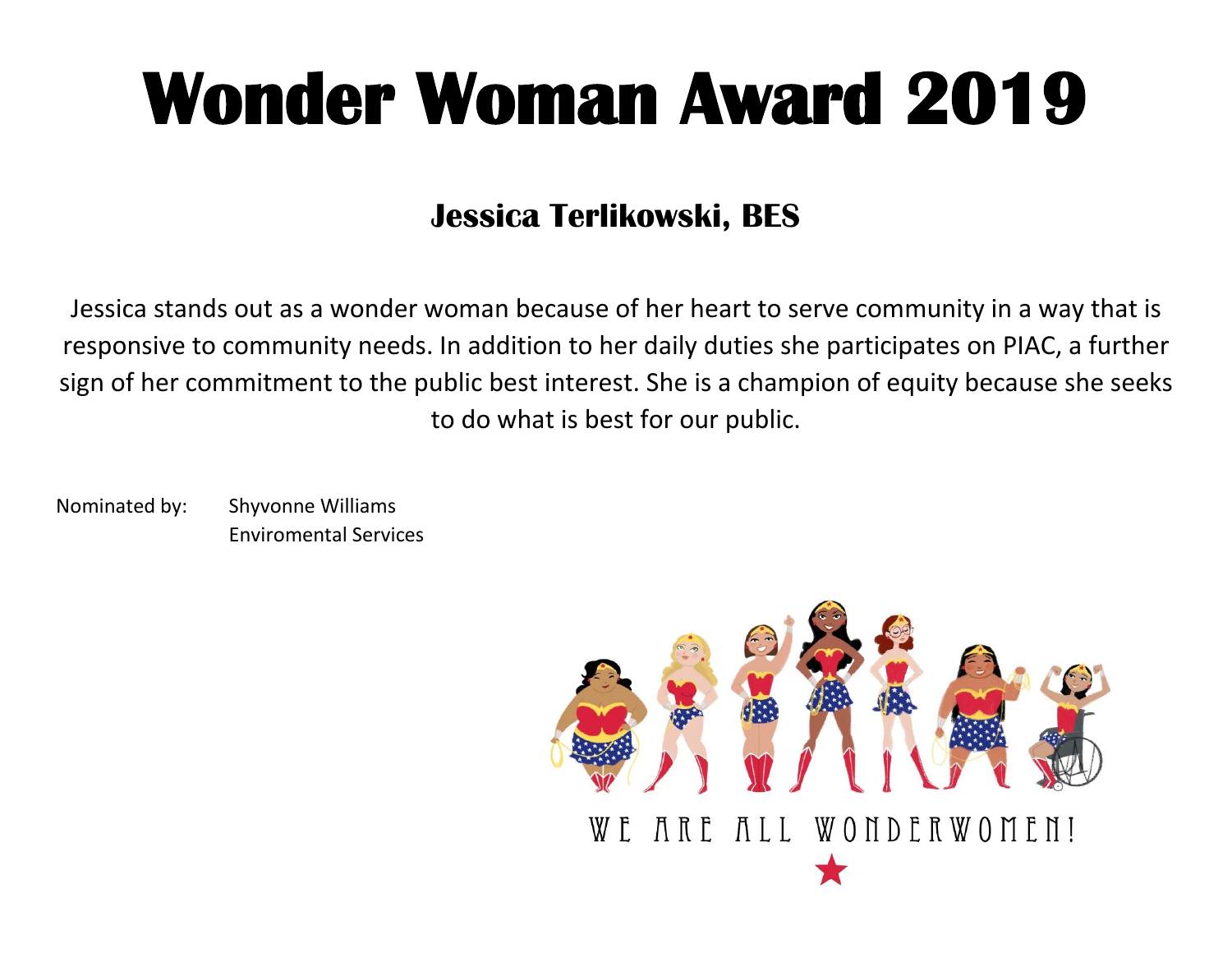## **Cynthia Triplett, BES**

Cynthia is a fun character. She leaves a lasting impression on everybody who ever calls or stops in. Among all our technical quandaries, Cynthia show us the human side of any situation. Big hearted, compassionate, funny, "my sister" are all terms we use to describe her. Cynthia is always a bright light.

Nominated by: Neil Bruesch BES/Materials Testing Lab

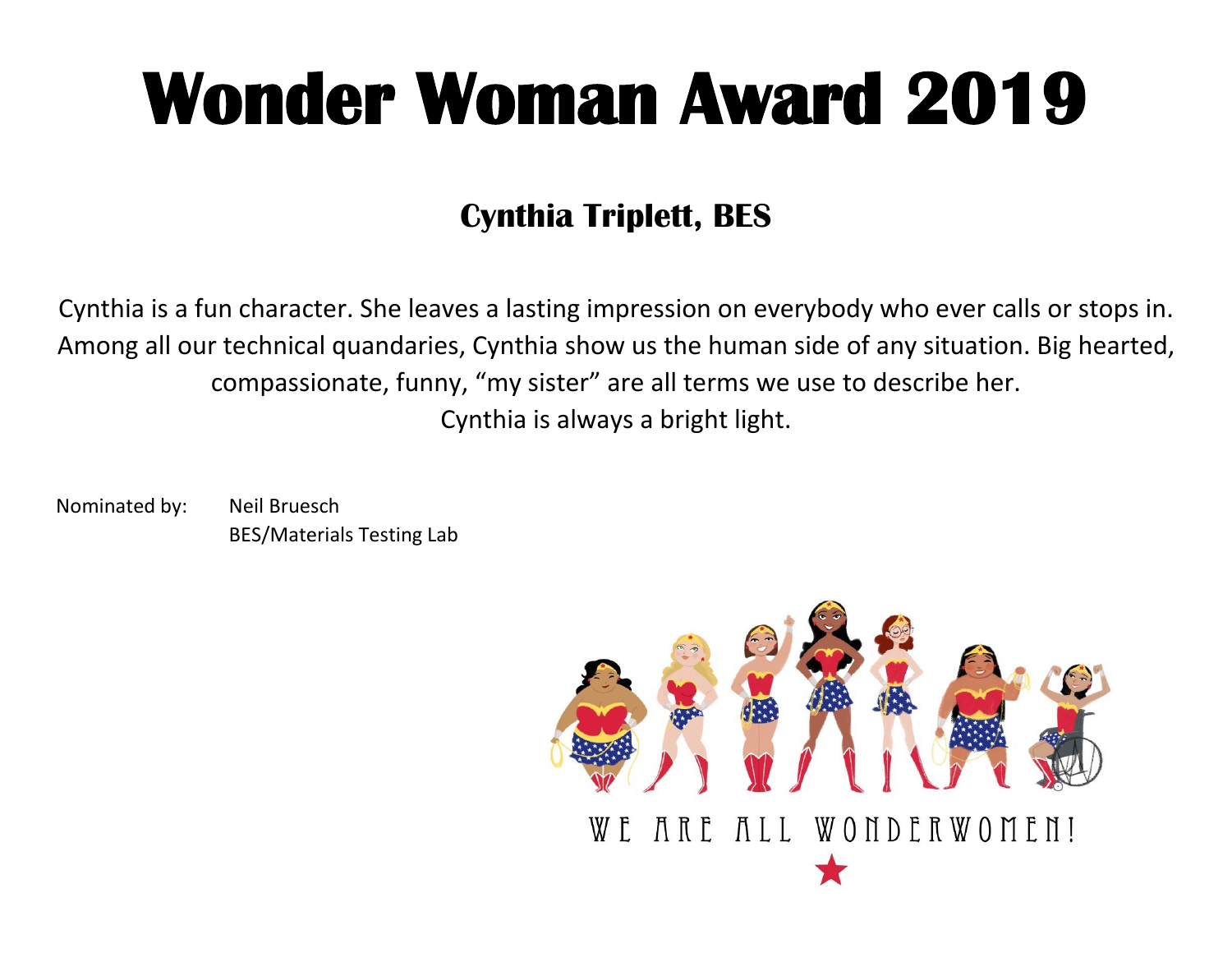### **Jocelynn Tunnard, BES**

Jocelynn came to PMCD in March of 2018. She took on the incredible task of handling all of the recruitment for Engineering Services, managing the temporary staffing contracts and any/all operating budget needs in a time of major organizational change. Her predecessor had gone to half-time and only had a limited amount of time in the day to provide Jocelynn the proper training for her to be successful in her job. Did this stop Jocelynn? Absolutely not. Jocelynn took this challenge head on and did a lot of "winging it" and learning on the job. Jocelynn always has a smile on her face and is an incredible addition to the PMCD team. I don't know what we would do without her. She is doing a great job and deserves recognition for being a BES badass!

Nominated by: Lee Tumminello **BES** 

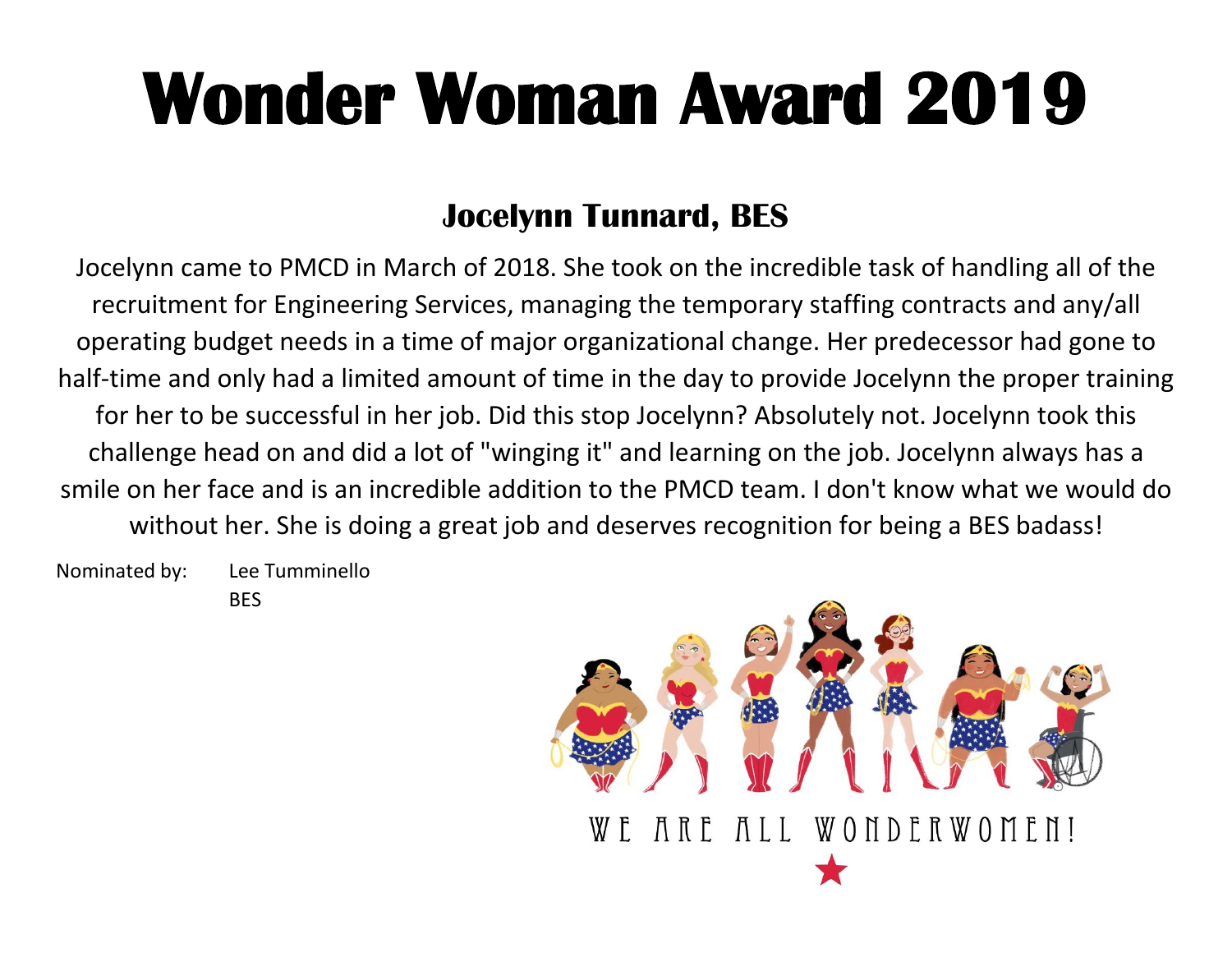## **Dawn Uchiyama, BES**

Dawn is an exceptionally thoughtful and insightful leader. Not only does she posess incredible knowledge and experience about Environmental Services' work, the City, and our industry overall, she leads with grace, compassion, and an impressive amount of patience. She's an inspiring leader and a classy human!

Nominated by: Taffy Spencer **BES** 

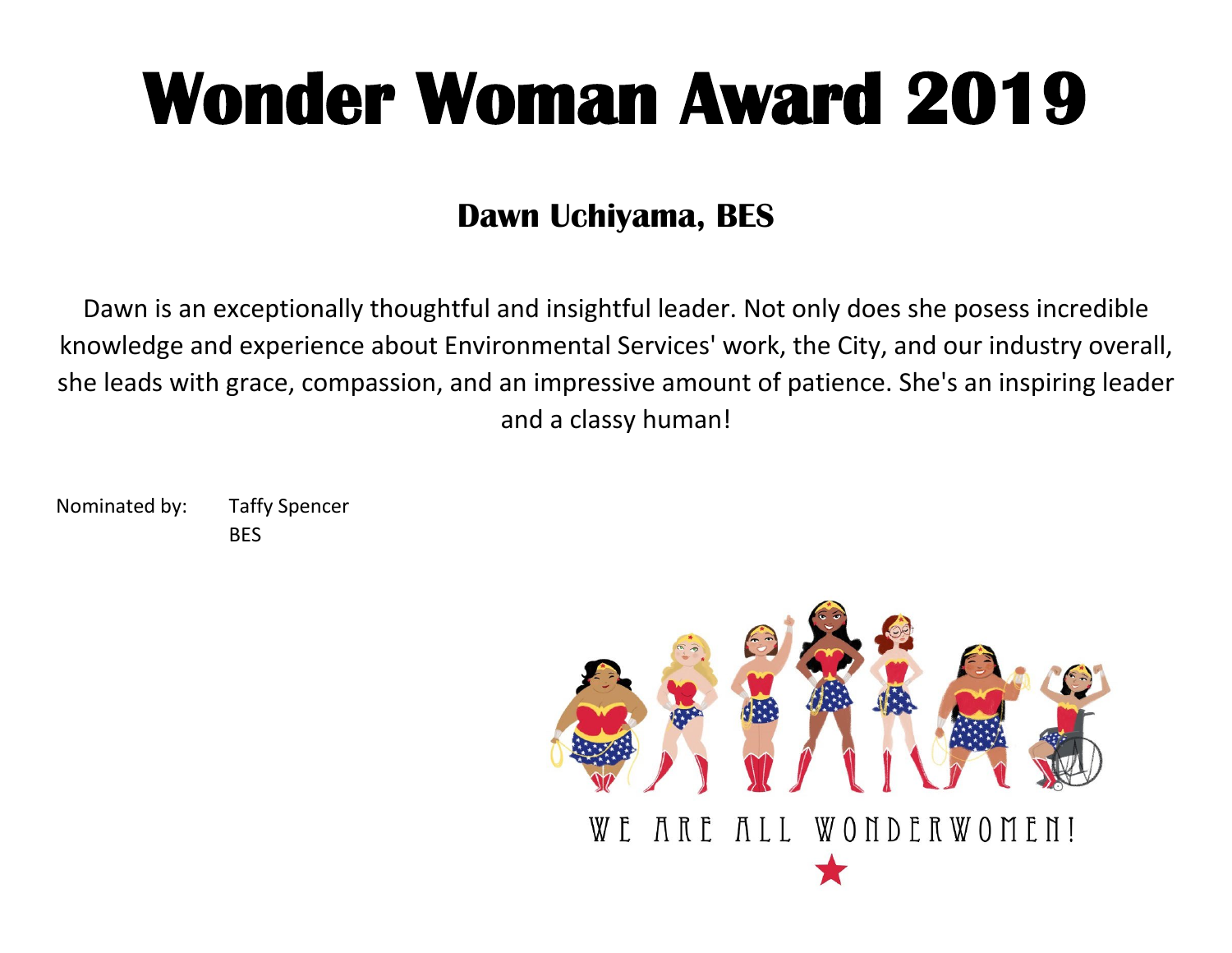### **Dawn Uchiyama, BES**

Dawn is a mighty and powerful force. She shepherds a diverse team of women within environmental services. The power and strength in Dawn's leadership draws out the best from the women on her team. She is a champion, advocate, and supporter of those she leads. She is an ideal candidate for winning this award because she is definitely a wonder woman championing equity within BES.

Nominated by: Shyvonne Williams Environmental Services: Strategy, Innovation & Performance

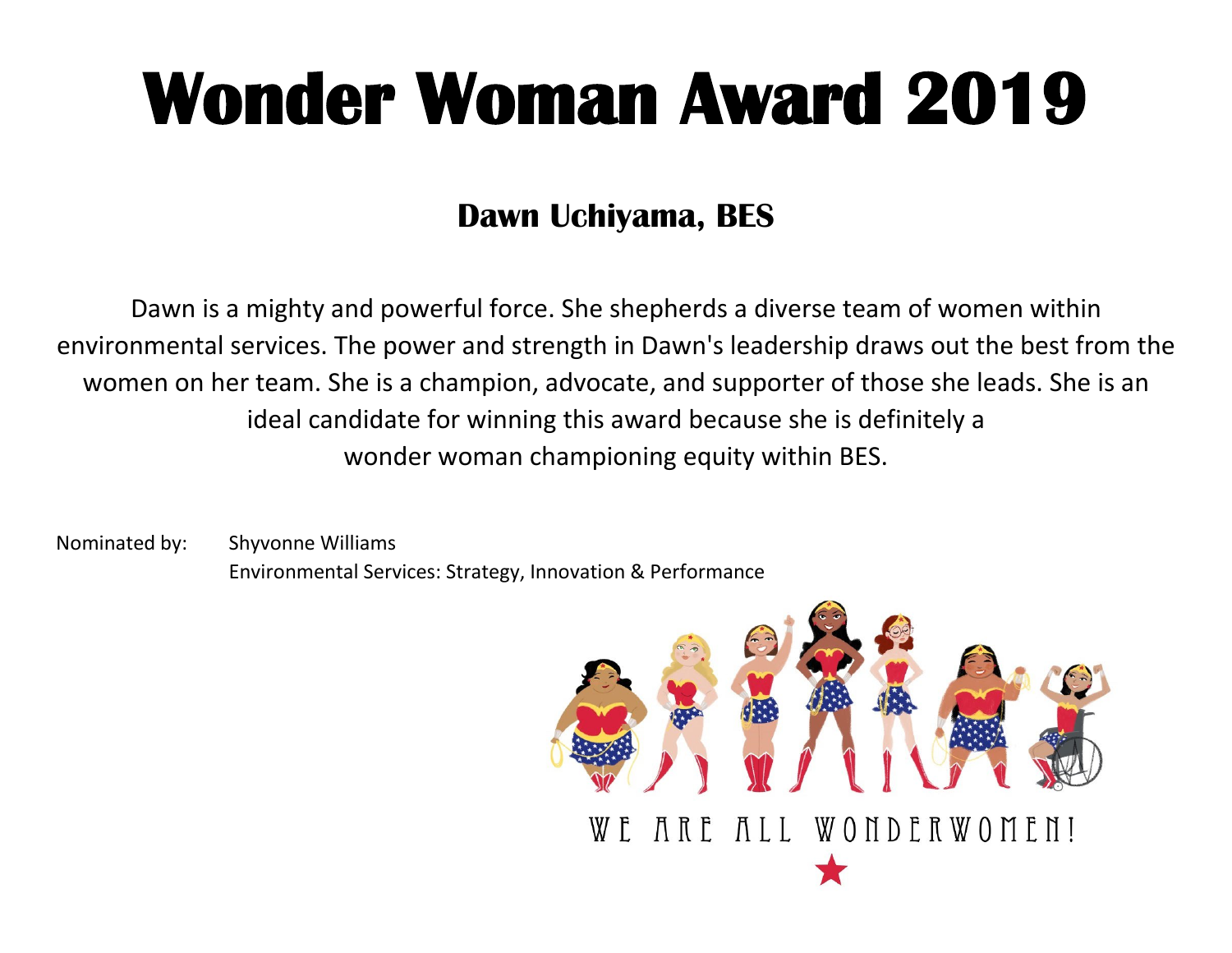## **Rachel Wall, BES**

When a retirement left the Industruial Permitting Section without its lead in developing the DEQ required Pretreatment Annual Report, Rachel jumped in took the reins and led the team to develop and submit an on time report. This was accomplished with a new data managemnt system that had never been used for this purpose before and a relatively inexperienced team.

Nominated by: D Parnell **BES** 

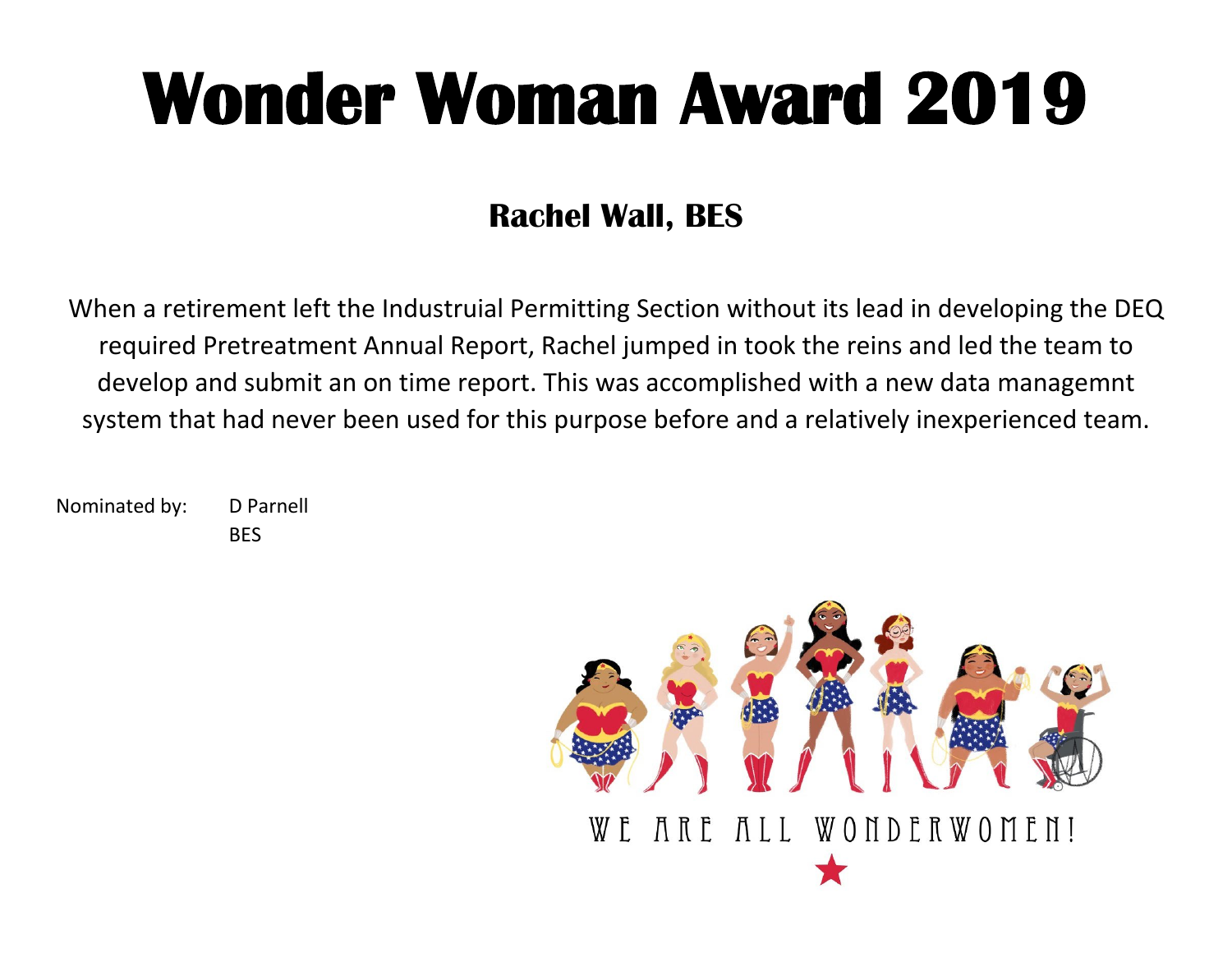### **Pamela Davis, BHR**

Pam comes in every day with a story about her morning adventures with her son Thor, and there is no better way I would like to start my day. She quickly transitions from caring mother to active team member and to put it simply, does magical work for the City of Portland. I repeat, absolute magic. Her calmness and resilience when dealing with high level assignments and issues that require a keen eye, or an attention to detail are second to none. In addition to a thorough mastery of her portfolio she has been an absolute delight to work with. Never one to get angry or upset (and Lord knows we give her plenty reason to) Pam maintains a level head and positive attitude, willing to teach and educate along the way.

Nominated by: Jamaal Anthony

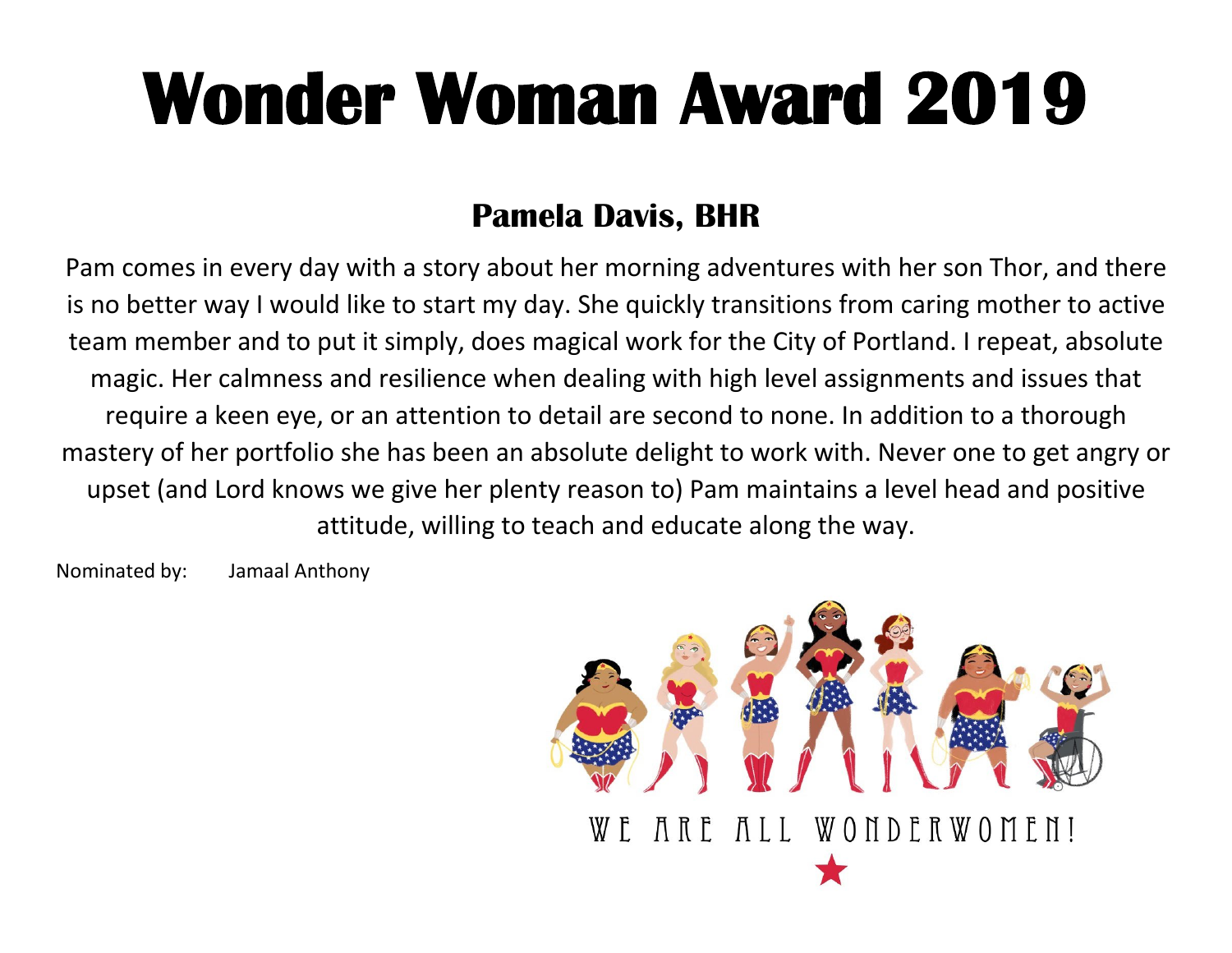### **Anais Keenon, BHR**

Created the City's first Disability and Employment Program. The program develops and sustains equitable employment systems for people with disabilities $\hat{a}\hat{\epsilon}$ "including outreach & recruitment, cultivating workforce culture, identifying opportunities & success, and developing workforce accommodations systems. Since July 2018, the City has hired 23 individuals with disabilities.

Nominated by: Ashlie K Grundy Bureau of Human Resources

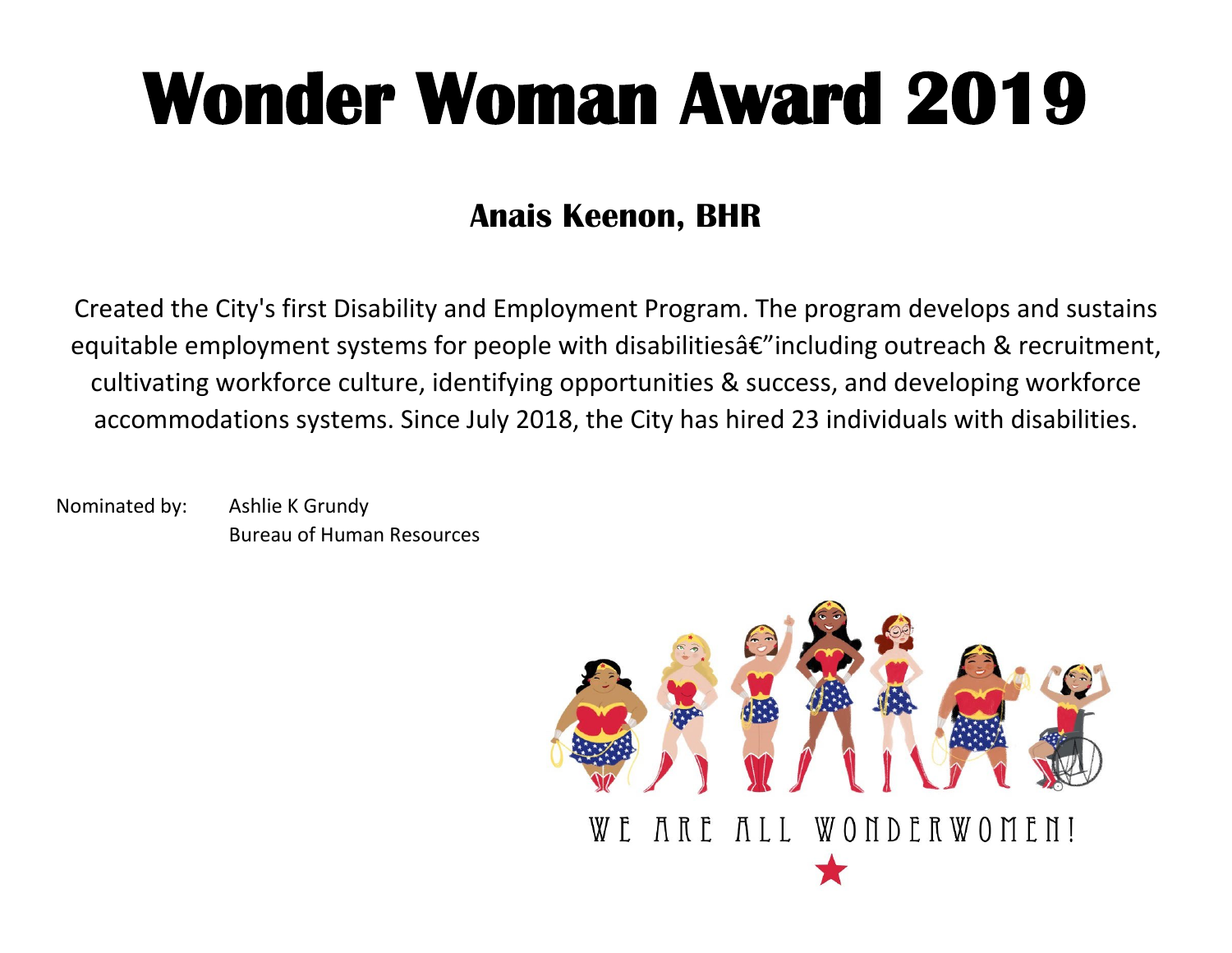### **Emily Mavrganis, BHR**

Emily is an amazing partner and has been both helpful and patient whenever we work together.

Nominated by: Cora Crary PBOT MO

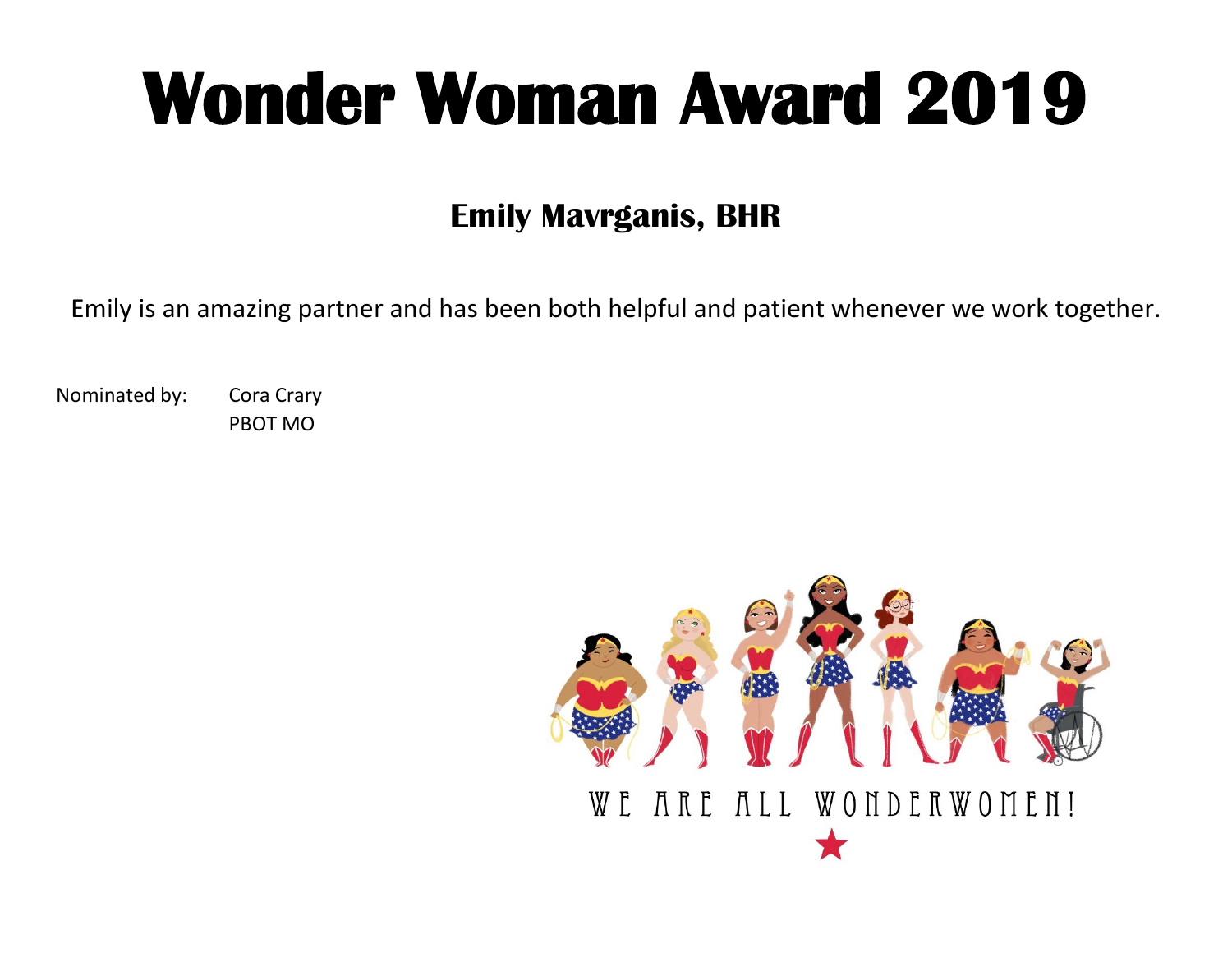## **Mary Mills, BHR**

Mary Mills, CTA extraordinaire! Mary is an excellent teacher. She makes herself available for help when we have questions. Her direction is so thorough that it's impossible to misunderstand. Mary works hard to make sure the job gets done correctly. We appreciate you, Mary Mills!

Nominated by: City Payroll Administrators All

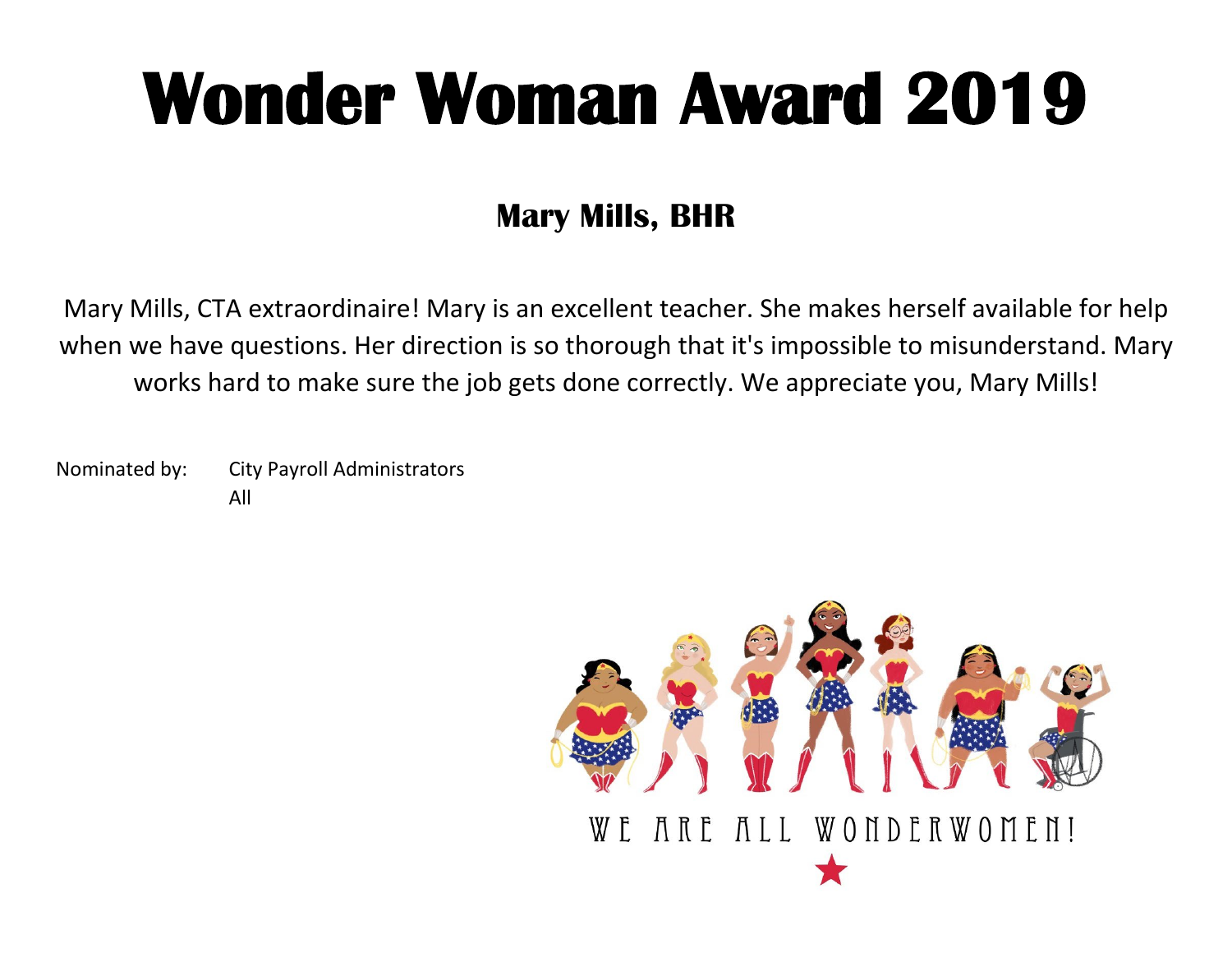#### **Serilda Summers-McGee, BHR**

Serilda has led a transformation of the Bureau of Human Resources over the past year. From recruitment to compliance, Serilda has brought long-standing and challenging projects to conclusion. Her approach to improving the day-to-day experience of all City employees is a much needed change and a strong foundation for us to build upon in the years to come.

Nominated by: Tom Rinehart OMF/CAO

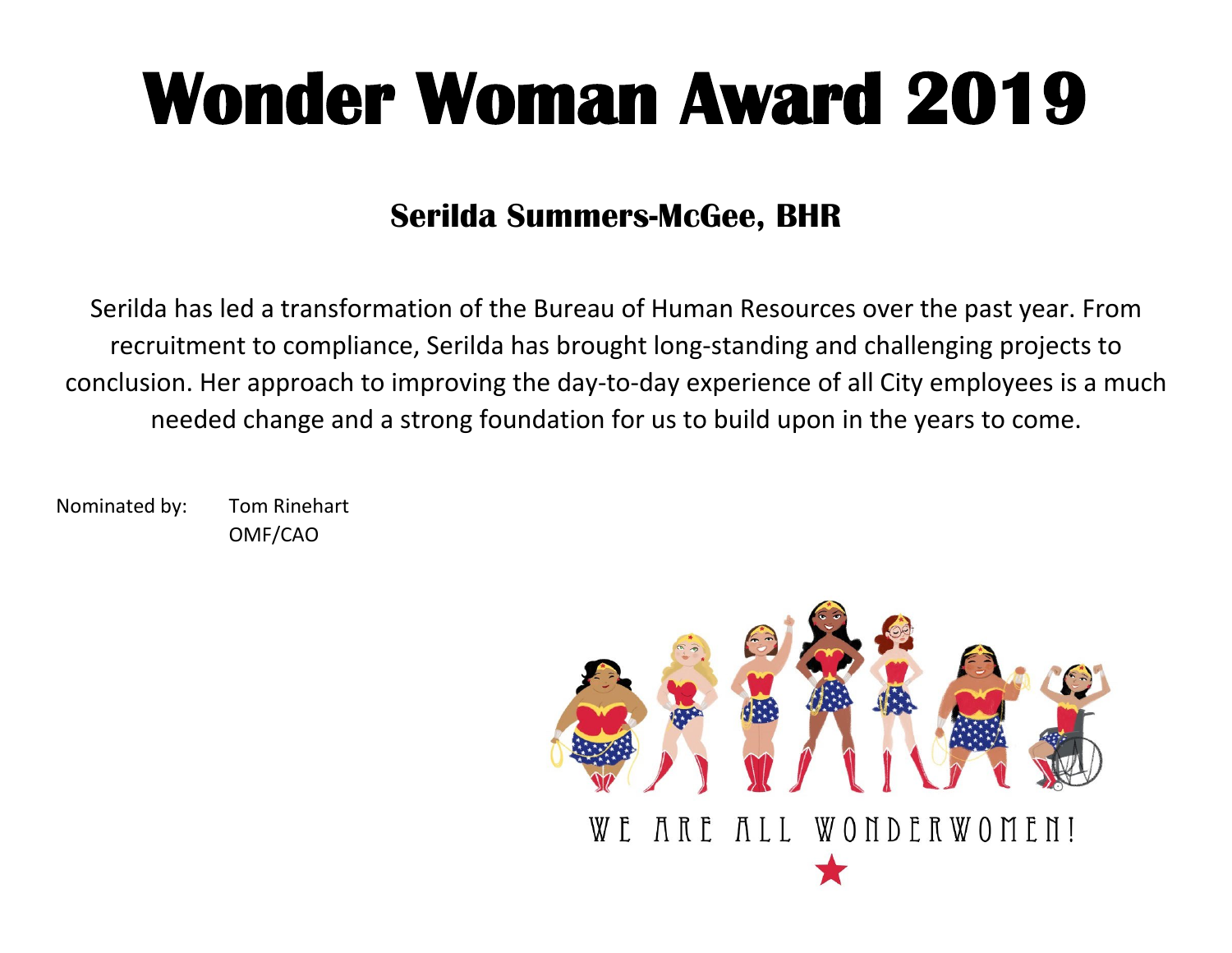#### **Sheila Sylvester, BHR**

Sheila has really responded well to leading the Project Help interns as they have been on board with the Bureau of Human Resources. In addition to her day to day training team assignments she has been a beacon of light for all the interns within BHR leading them and helping on board them with our various policies and procedures and making them to feel parts of the team. Sheila is someone I anxiously look forward to seeing every day when she gets to work, her demeanor, her smile, her calming presence have really meant the world to me as a coworker of hers. I consider it a privilege to work with her and am eternally grateful for her wisdom and kindness…not to mention the cookies she gets for us every other week.

Nominated by: Jamaal Anthony

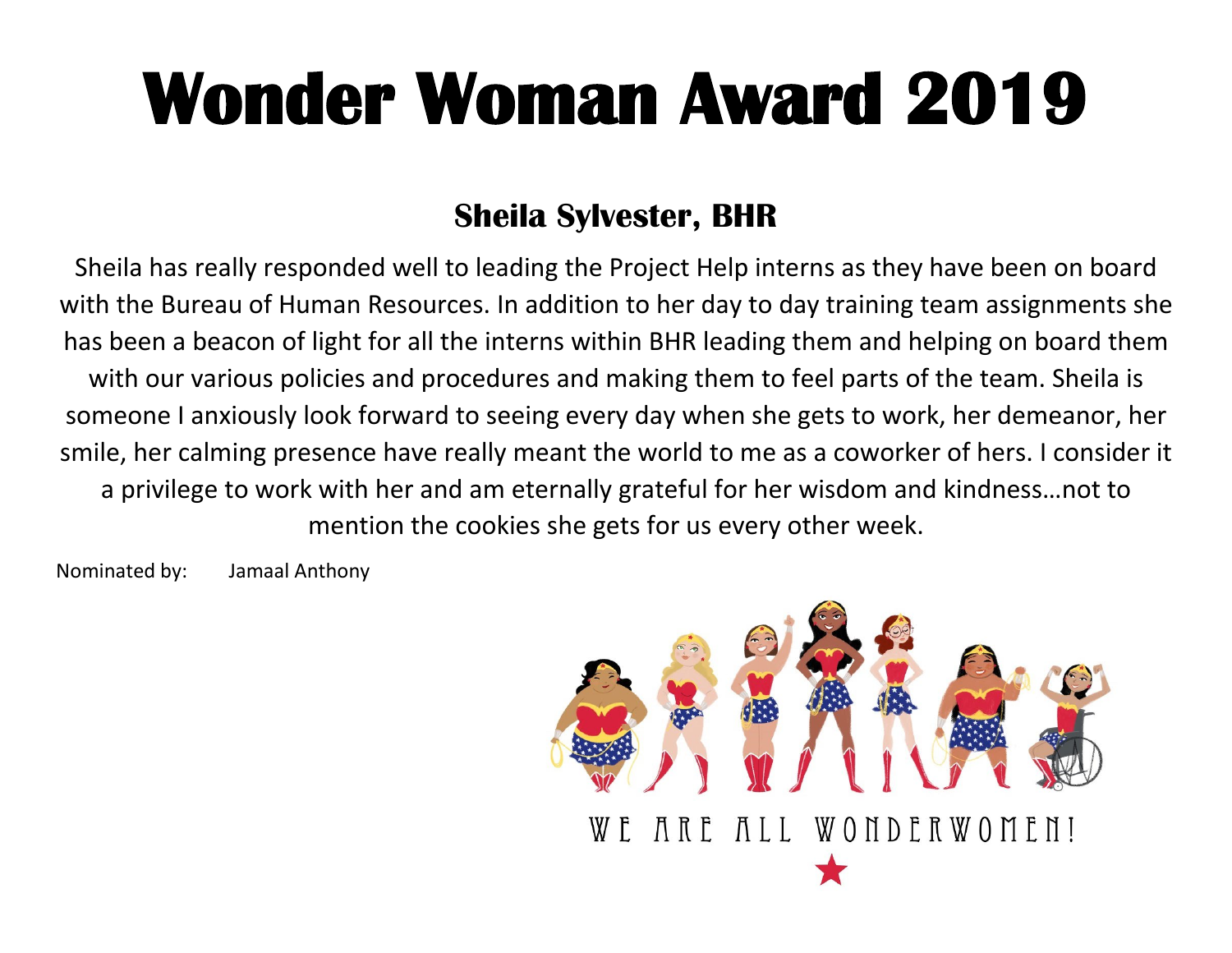### **Marelle Wallace, BHR**

Marelle has been the silent rock of the Labor Relations team within the Bureau of Human Resources, leading on a number of unsung committees and always being more than willing and ready to come in early, or stay late to ensure that projects are done on time, and to make sure the rest of her team is up to speed and current on any and all information that may come their way while dealing with contract negotiations and union communications.

Nominated by: Jamaal Anthony

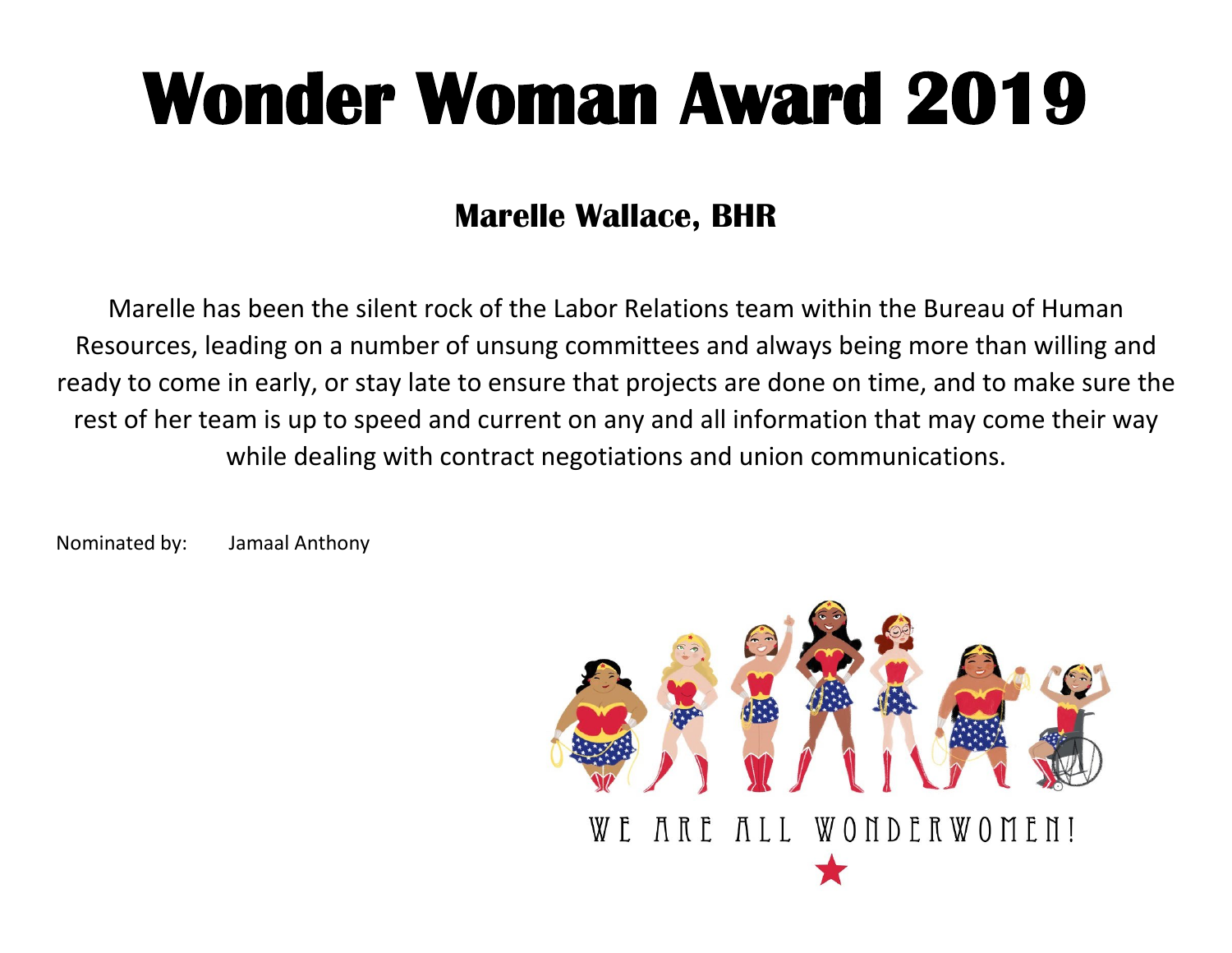### **Angela Tran, BOEC**

Outstanding effort in keeping BOEC timekeeping inline with respect to workload and customer service.

Nominated by: Kidus Yared

BOEC

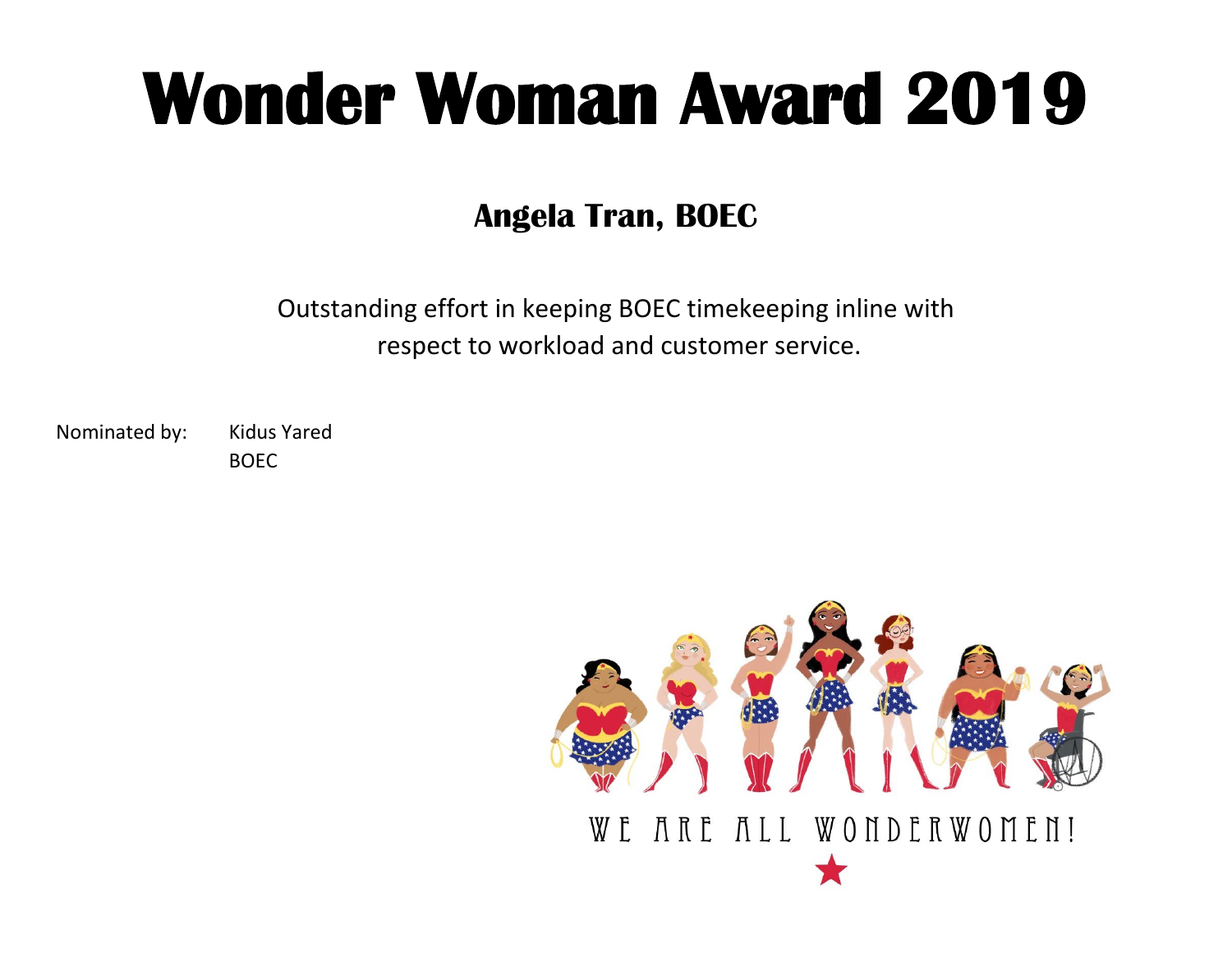### **Cassie Ballew, BPS**

Cassie brings a quiet excellence to her work and team. She handles tough cases with poise and a smile and has tenacity under pressure, not losing momentum with anything that comes her way.

Nominated by: Art Graves, Ben Nielsen, Tim Heron BDS LUS

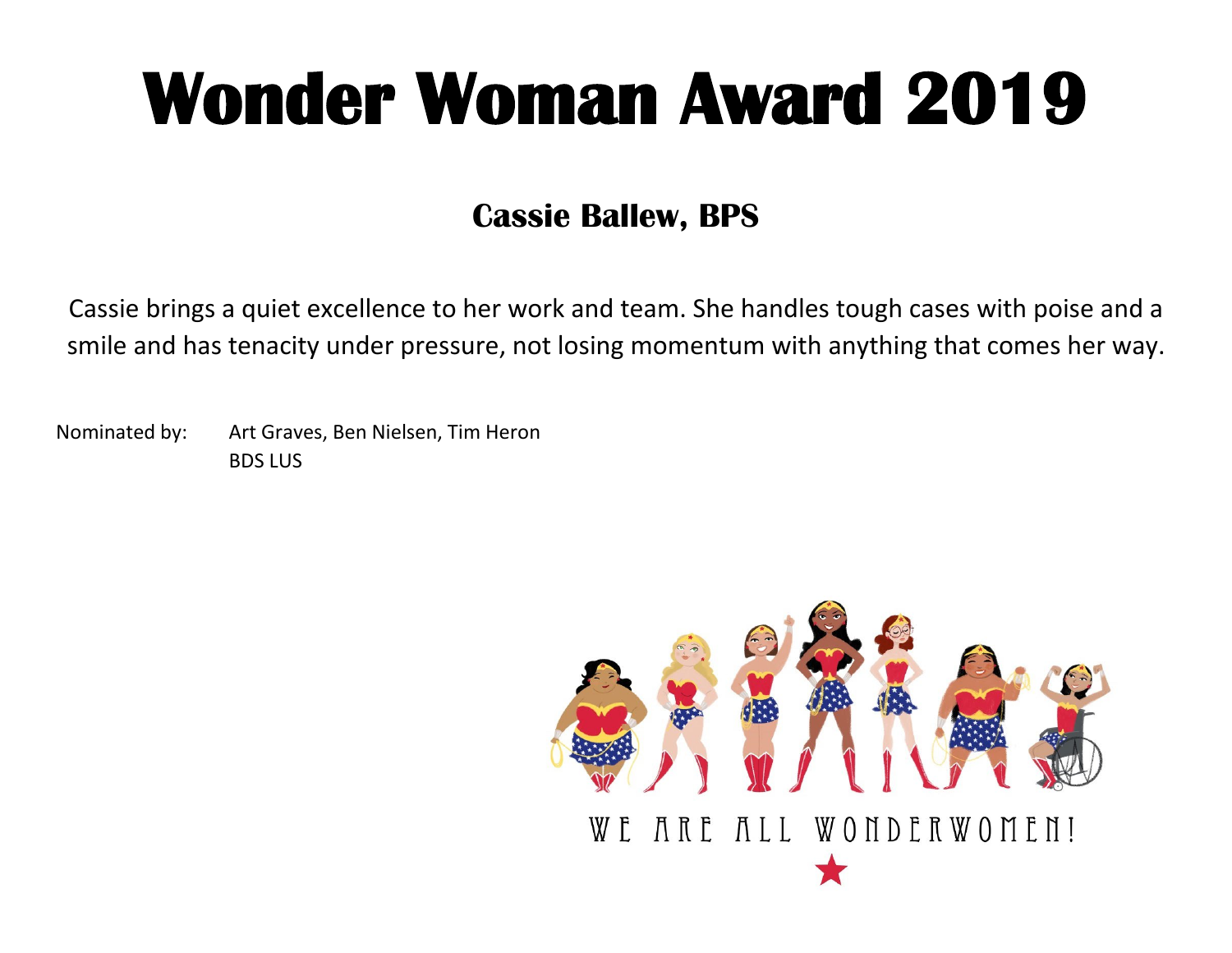#### **Julie Hernandez, BPS**

Julie is a person who makes others around her better! She is clear and direct, though pleasant in her interactions with others! She is a Wonder Woman!

Nominated by: Ida Salazar BTS - Business Solutions Division

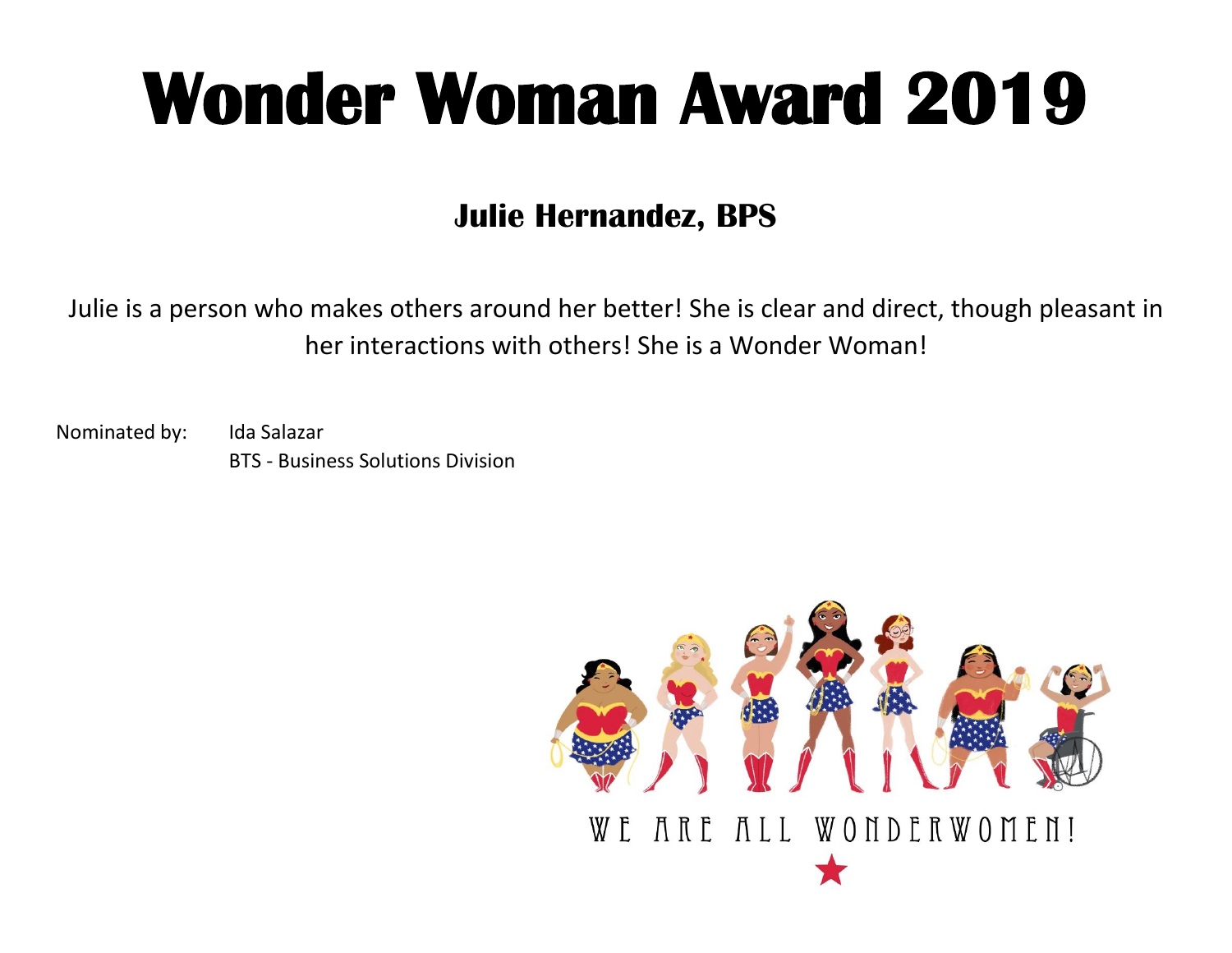#### **Veronica Avila-Serna, BRFS**

Veronica's always willing to lend a hand to those that need it. She's humble, but always willing to step up when needed!

Nominated by: Anonymous

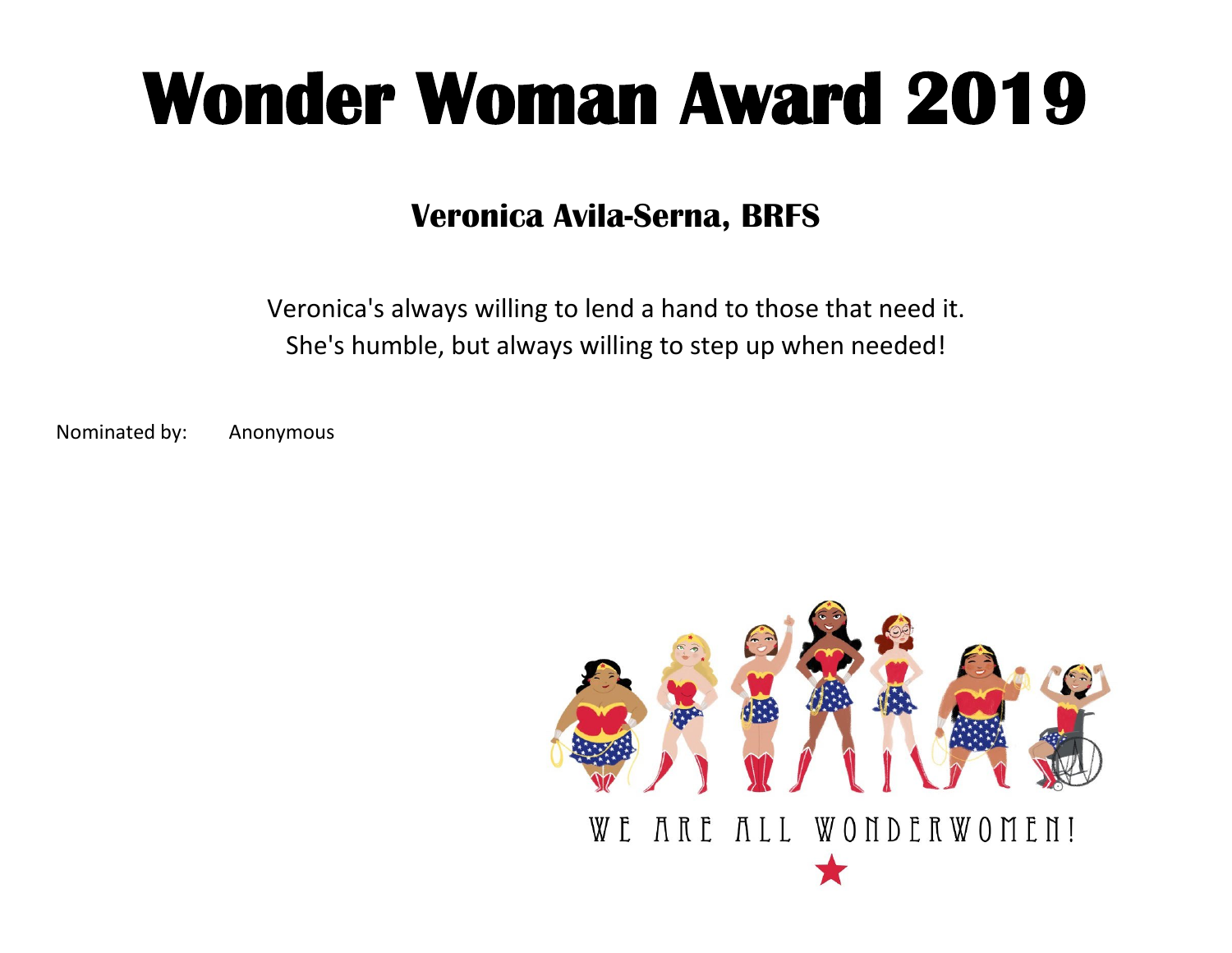### **Norah Beech, BRFS**

Norah has more integrity than anyone I know. She's lived multiple lives, and has been a police officer, a 911 dispatcher, an IRS Liaison, and is now an excellent business systems analyst. She's been through a lot, but you wouldn't know if you met her because she rarely complains. She takes whatever job she's doing seriously while still managing to be personable, humble, and fun to work with. She has an amazing eye and brain for details that others miss. Those of us who know her well are very fortunate, and the City is lucky to have her - she's truly a Wonder Woman.

Nominated by: Kelly Jones OMF-BRFS Revenue

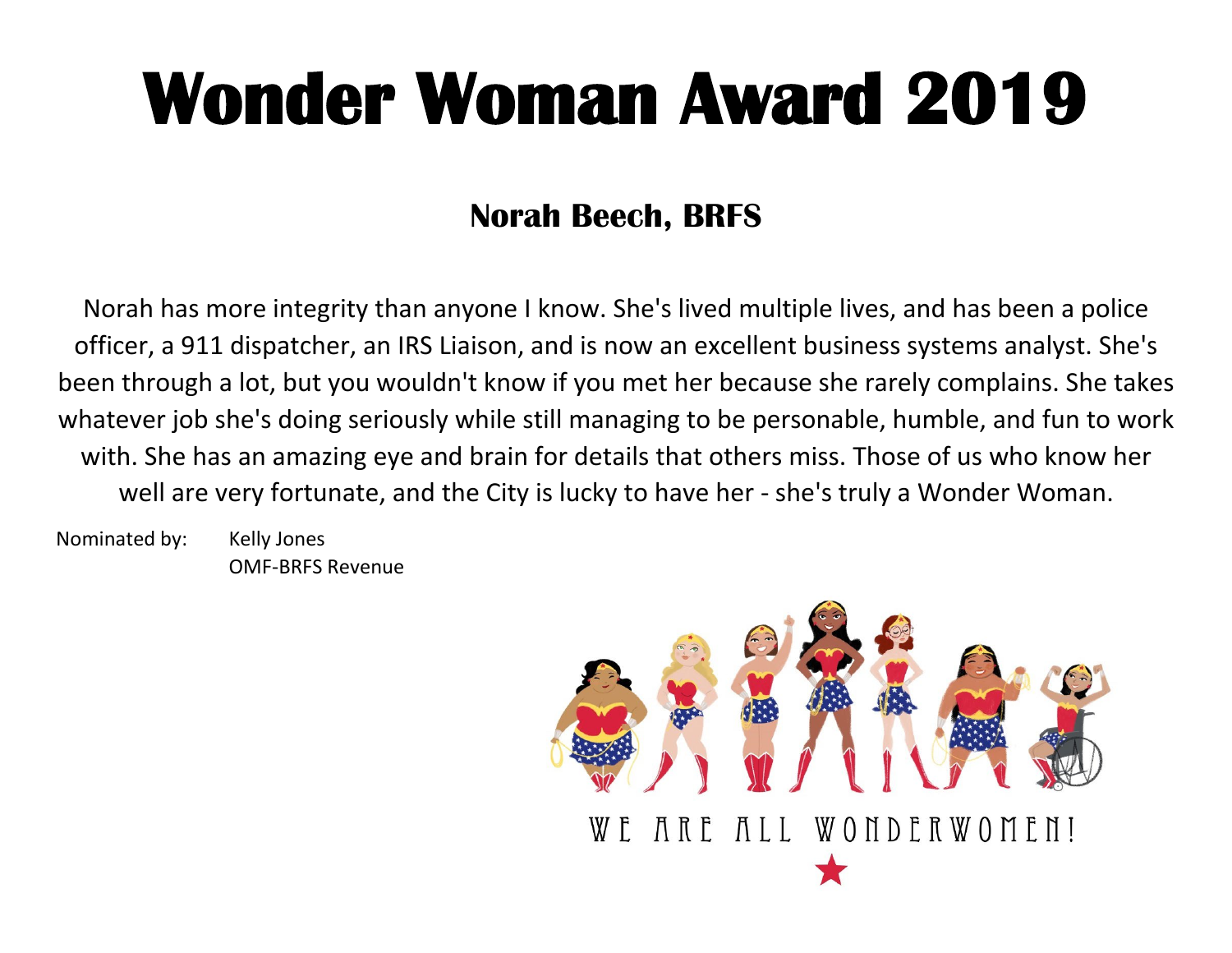### **Norah Beech, BRFS**

Norah is always cheerful and approachable. She is an exceptional business analyst who strives for accuracy, balanced with pragmatism, in her work. She is selfless in capably mentoring new members of our team, while also completing a significant amount of work on short timelines. Her command of details is excellent, and I greatly respect the fact that she is always seeking to explore alternatives. I'm grateful for her presence on our team.

Nominated by: Rachele Gorsegner Revenue

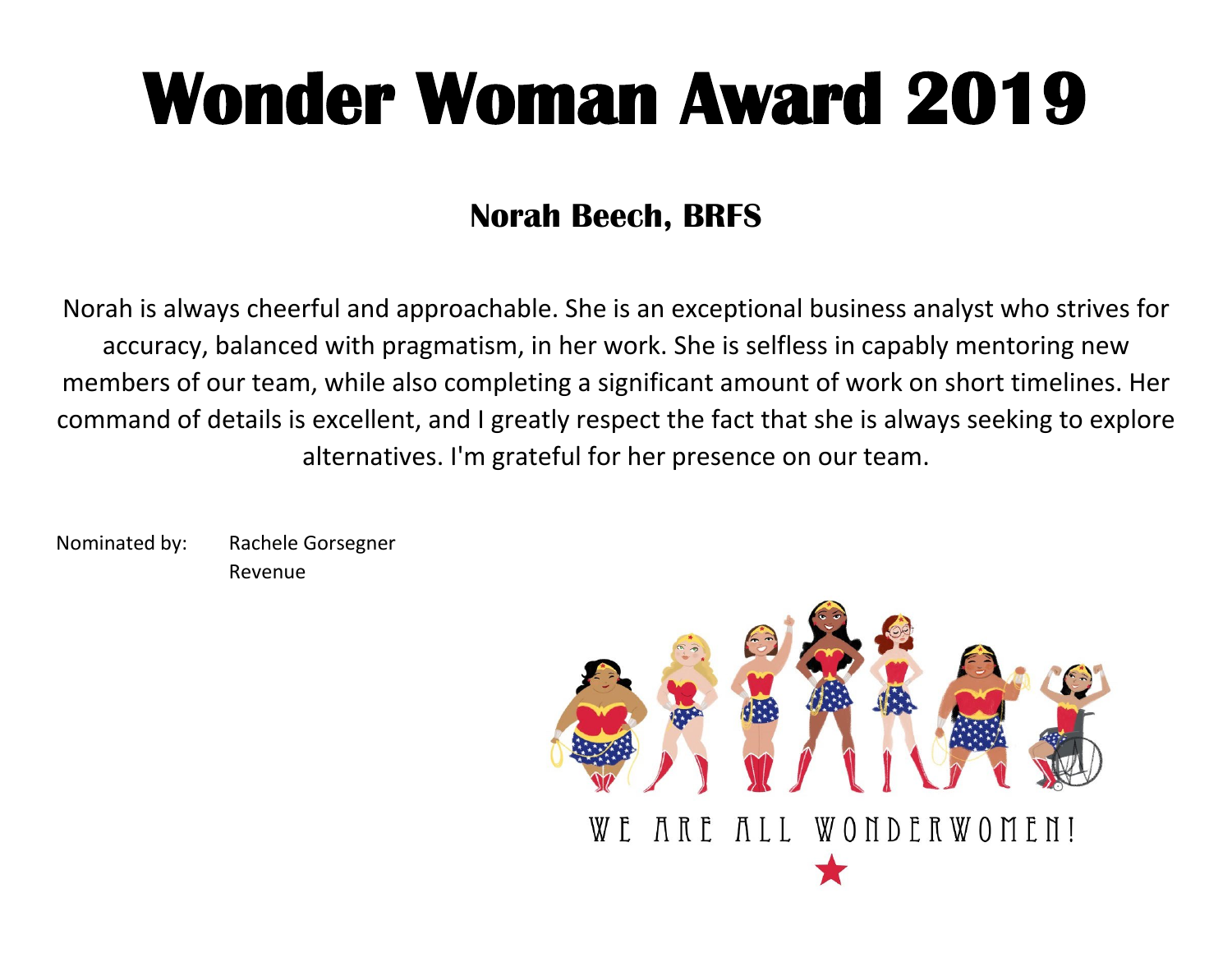#### **Adrienne Brown-Dunn, BRFS**

Adrienne has always been a stand-up individual and is not afraid to be real with the employees she supervises. She's a great asset to the City.

Nominated by: Anonymous

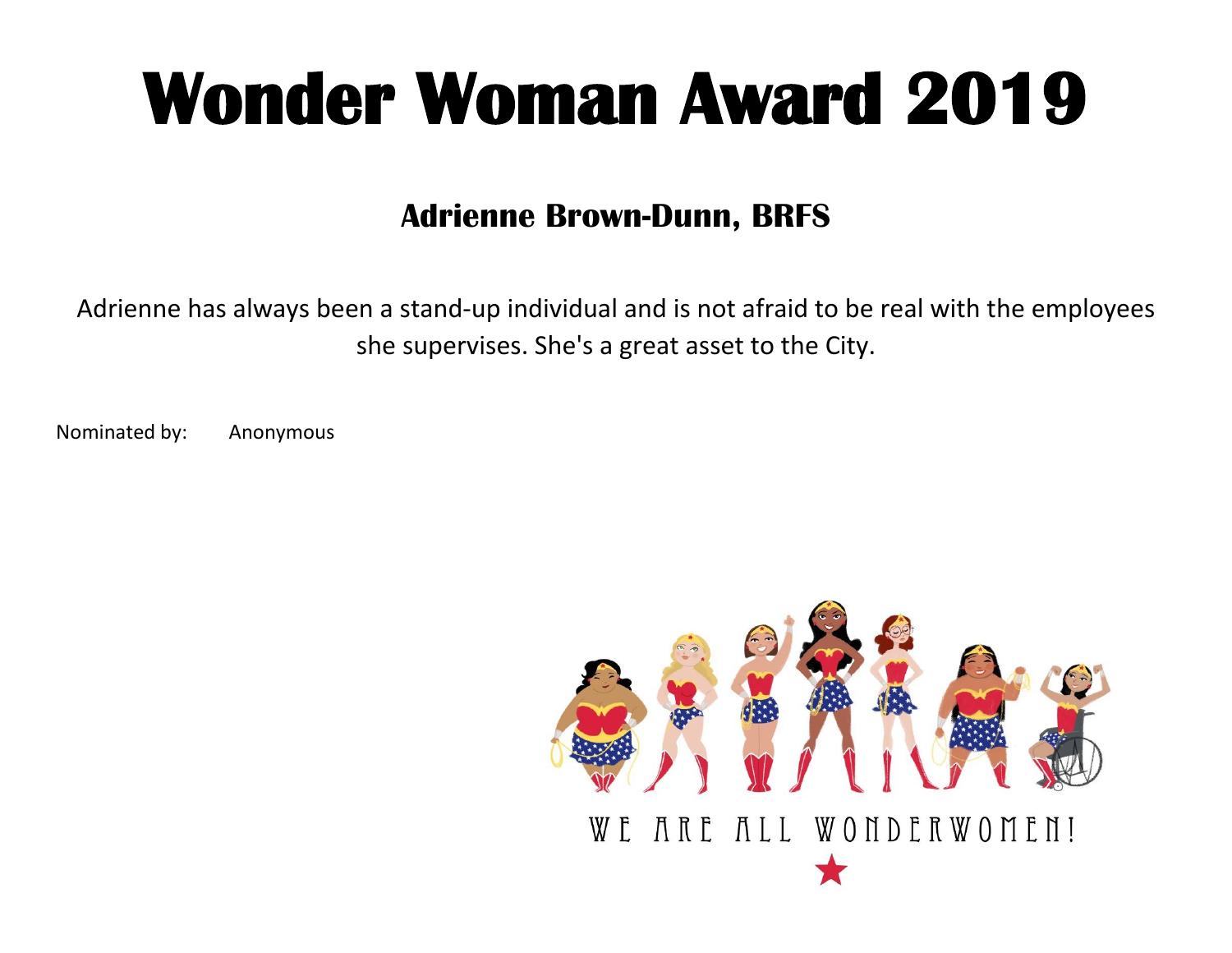#### **Jennifer Cooperman, BRFS**

Jennifer is modernizing large parts of the City's financial management functions, from financial policies to best practices. She successfully recruited key leaders and is leading long-term financial planning for the organization, a much needed improvement that will greatly benefit Portland as we grow into a large city.

Nominated by: Tom Rinehart OMF/CAO

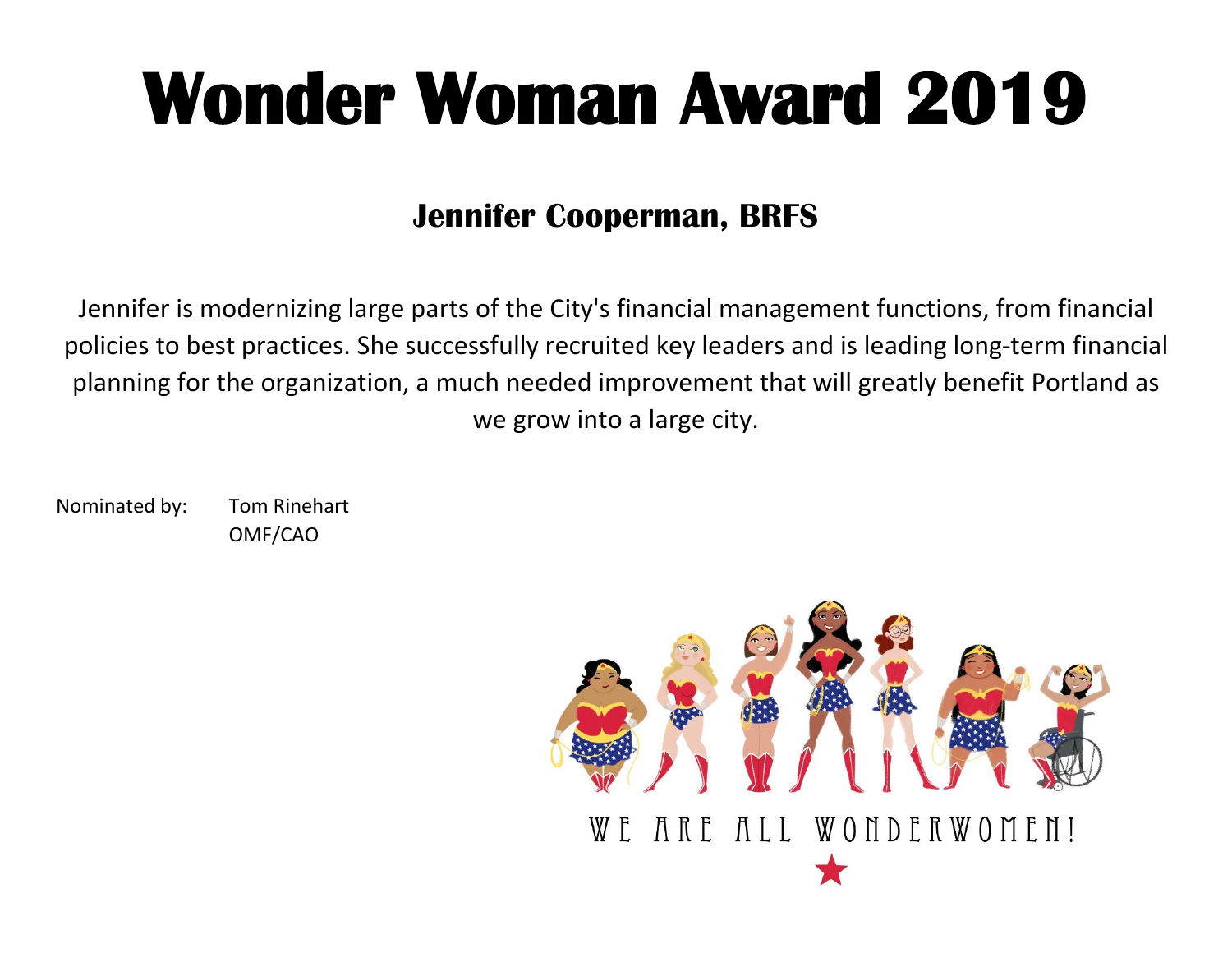#### **Rachele Gorsegner, BRFS**

Rachele is leading the City's procurement of a new Integrated Tax System to replace aging software going out of support. Rachele enthusiastically brings her project management expertise to bear at every turn. New to the City, Rachele does not hesitate to ask for guidance. Her clear and urgent communications on technical issues are critical to everyone's understanding. She is a leader.

Nominated by: Jennifer Cooperman, CFO Bureau of Revenue & Financial Services

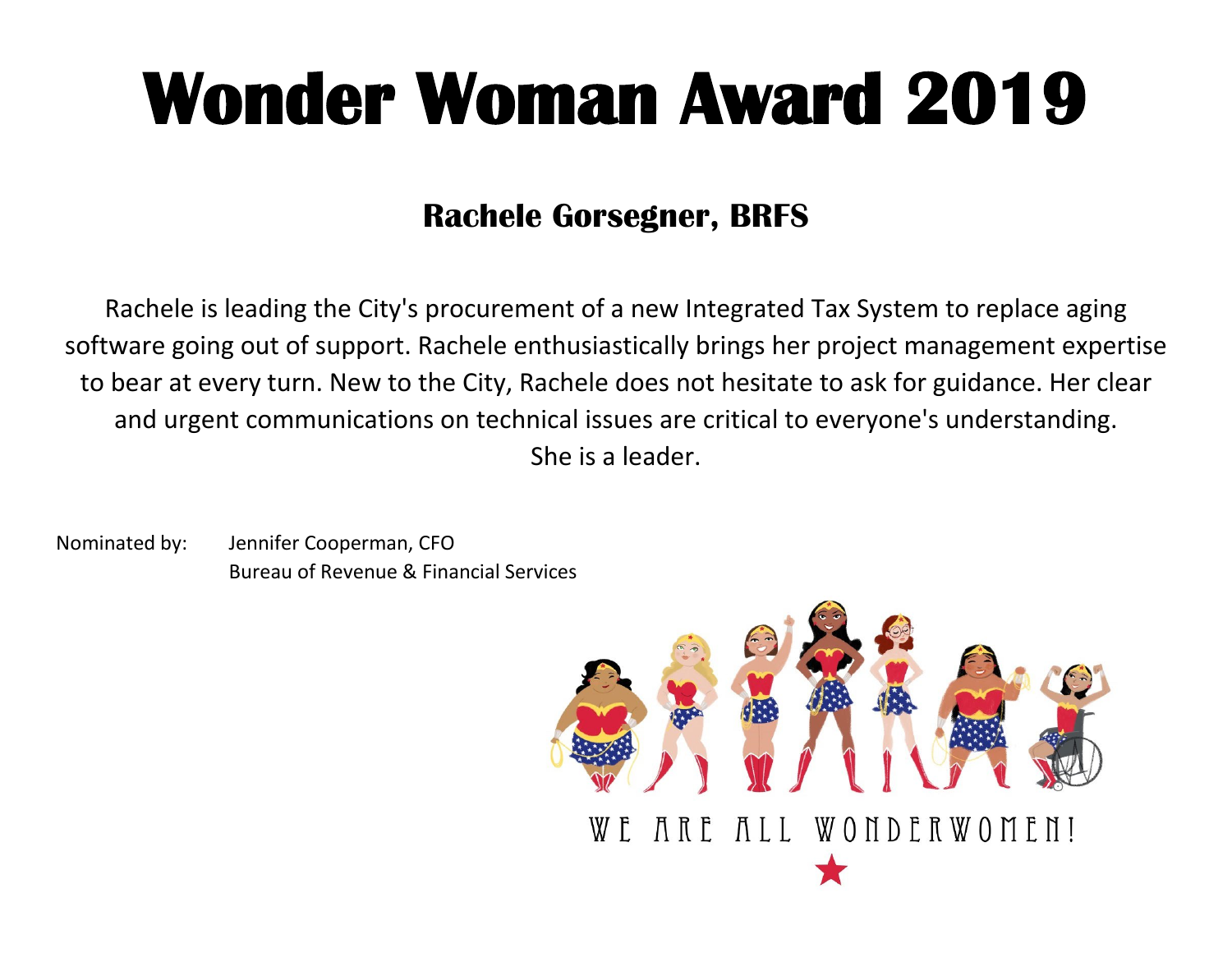#### **Theresa Green, BRFS**

Theresa has been a mentor for me since I had joined the G&S team. Her knowledge and professionalism is of the highest standard and she has been instrumental in developing me into a better buyer, not only by her instruction but also by her work ethic and the values she exudes. She is a leader who understands all facets of this environment and contributes invaluable information not only to her team but to higher level personnel who seek out her suggestions.

Nominated by: Nichelina Almirol-Robbins Revenue and Finance / Procurement Department

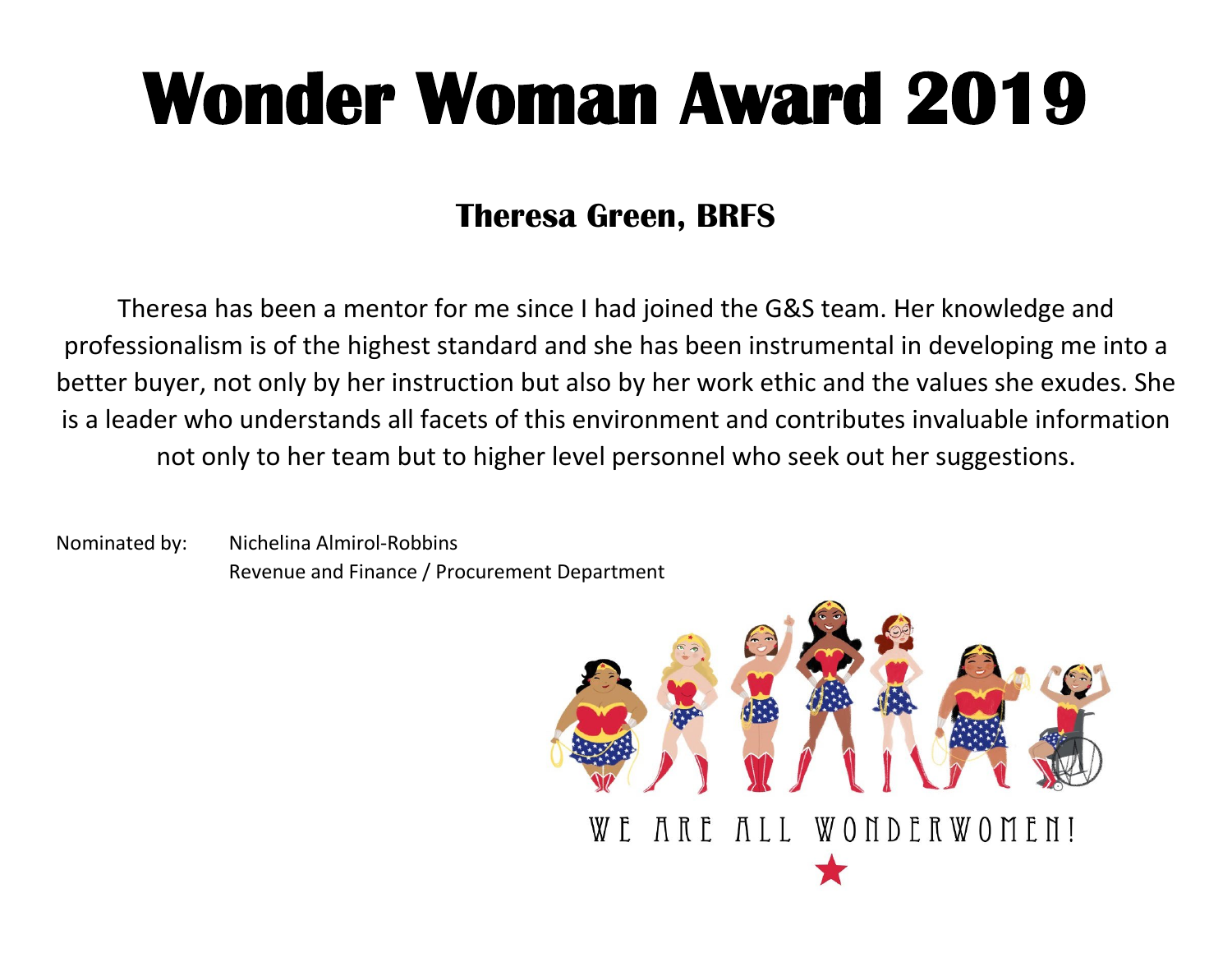### **Celita Holt, BRFS**

Jumped right in to a new position and has become a great support person for those she supervises.

Nominated by: Joan Keiski Revenue and Financial Services/Revenue Division

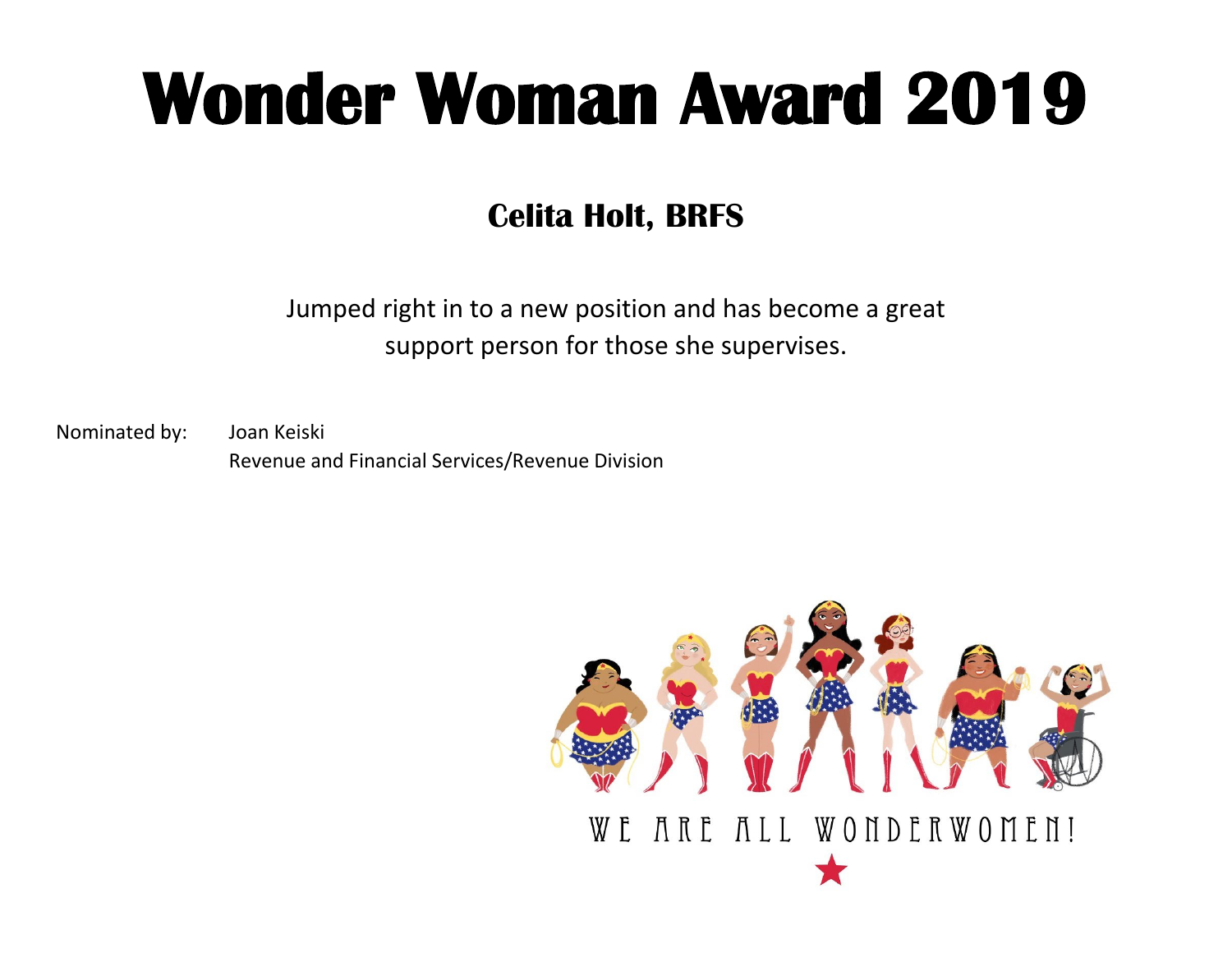#### **Debora Leopold-Hutchins, BRFS**

Debora worked two jobs last year, serving as Interim Risk Manager and as the Loss Prevention Manager. Debora is supportive of other women. She is concientious, supportive and considerate at work and with her family and in her community as well.

Nominated by: Becky Chiao Risk Management BRFS

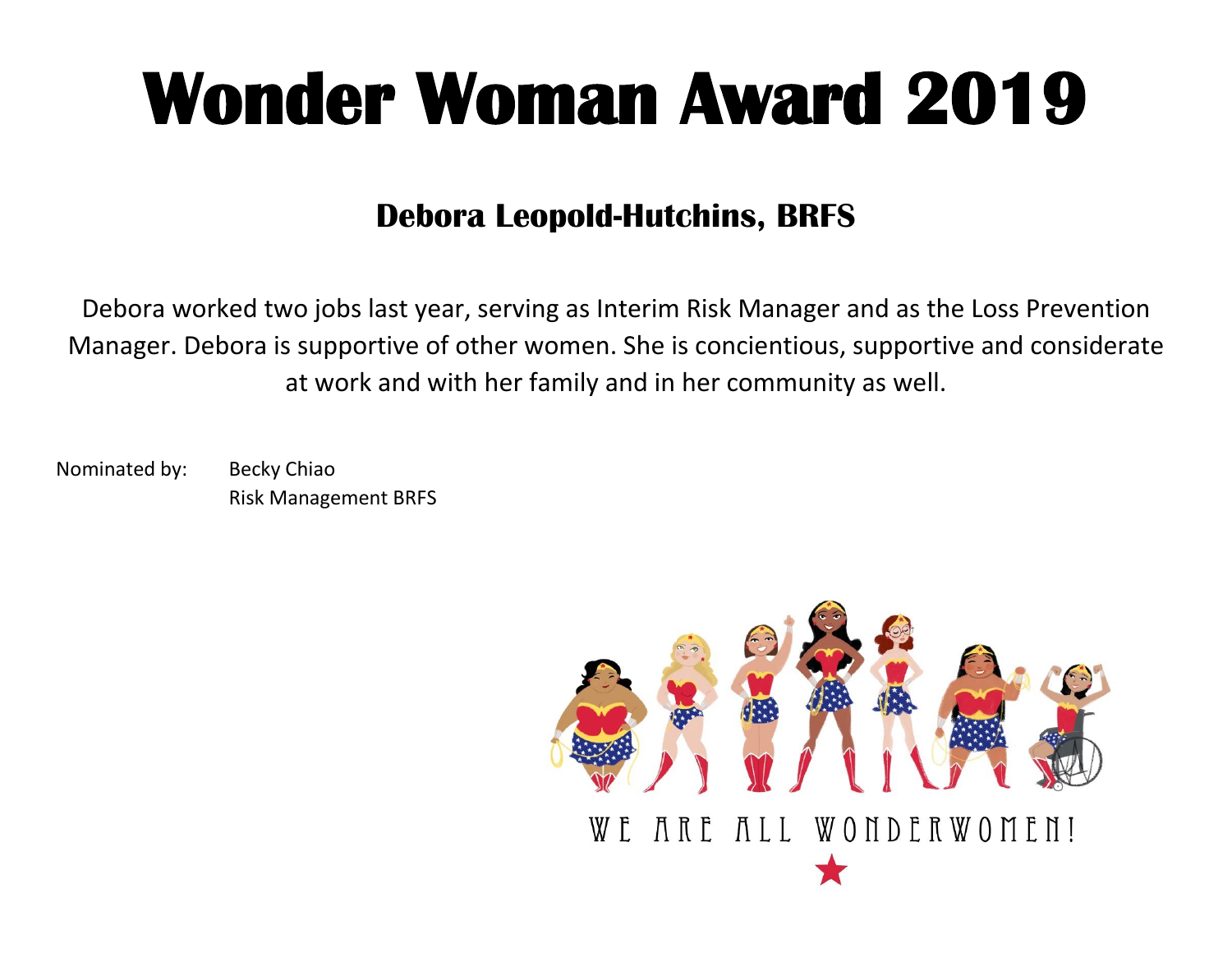#### **Adrien Pacheco, BRFS**

Adrien is completely authentic in her daily personal and professional life. Her conversations spark rich dialogue and she is one of the most personable people I know. Adrien is a gem to know.

Nominated by: Anonymous

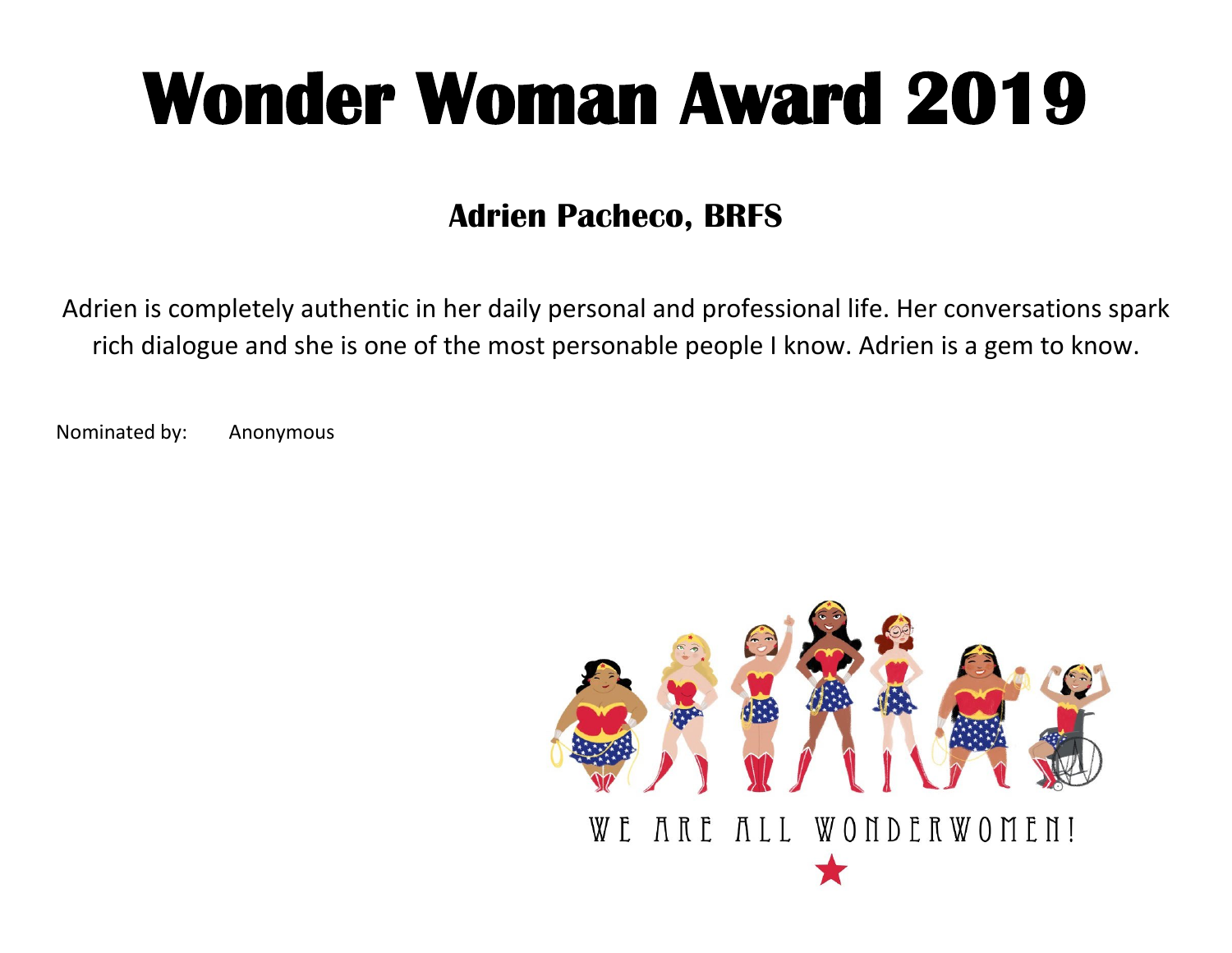### **Melissa Turner, BRFS**

Melissa's attitude is so focused on excellent customer service and it shows. Melissa is always willing to help peers learn why something is done, rather than just how to do it. If she doesn't know how or why to do something, she figures it out and follows up. We really appreciate her can do attitude!

Nominated by: Katy Schnoor OMF- BRFS

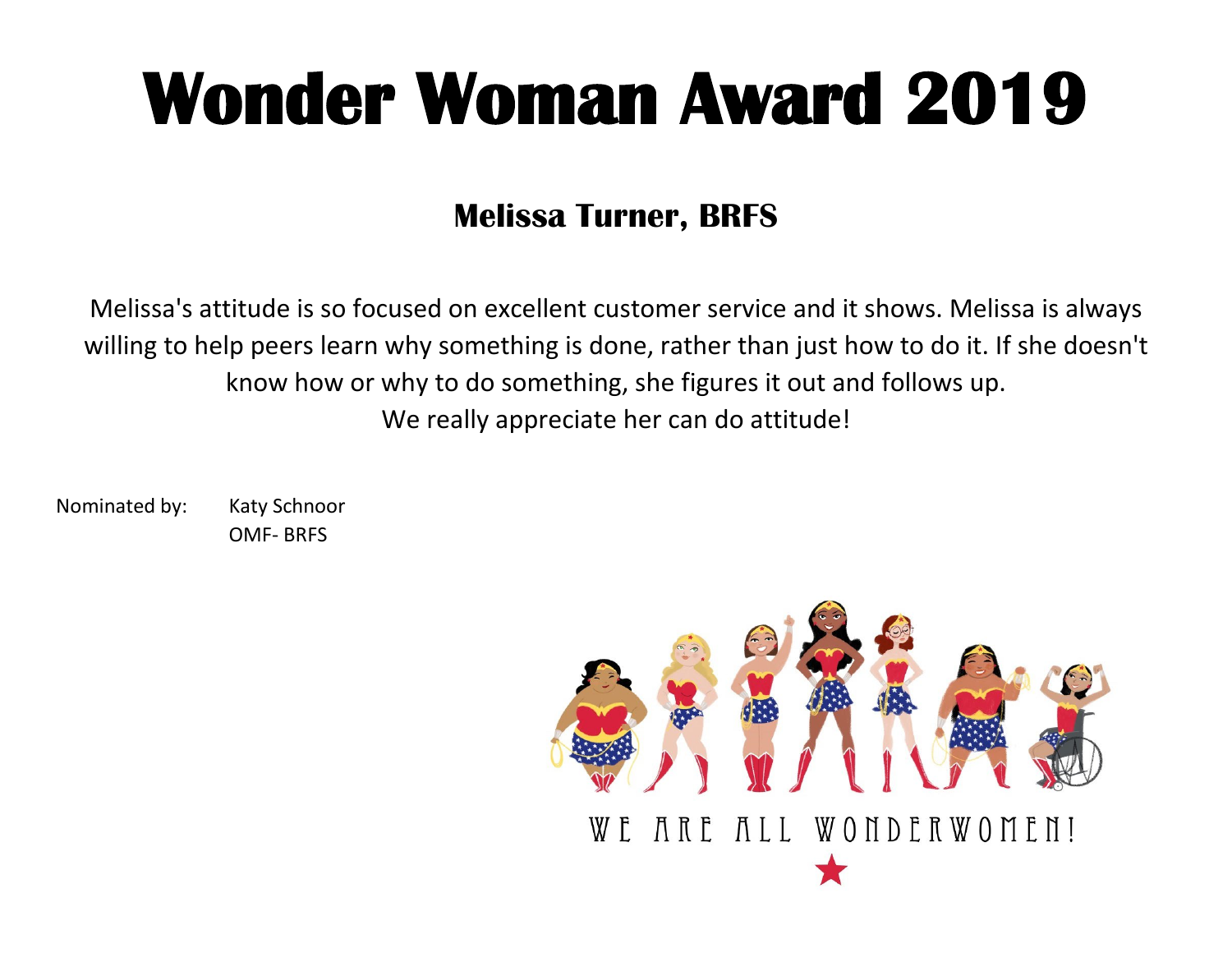### **Michelle Kirby, BRFS**

Michelle has earned the trust of City leadership with her management expertise, common sense, calm demeanor, and substantial accounting knowledge. She is a trusted and sought-after problem solver!

Nominated by: Jennifer Cooperman, CFO Bureau of Revenue & Financial Services

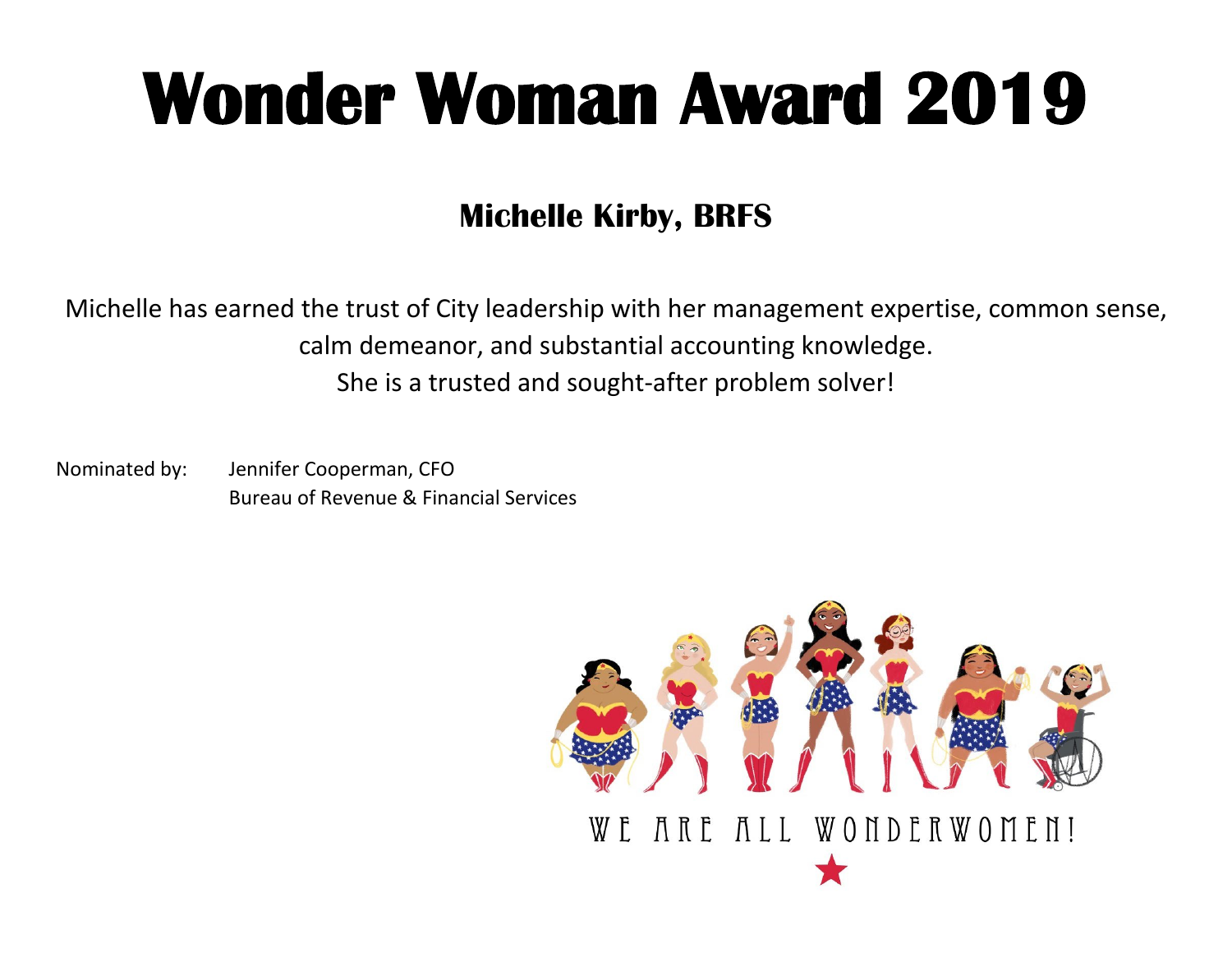#### **Stacey Drake Edwards, BRFS/Procurement Services**

Stacey leads the Prime Contractor Development Program which promotes diversity and equity in construction contracting and has increased to over \$56MM in FY 17/18. Her leadership demonstrates an ability to consider Risk/Reward as the City strives to be inclusive for the benefit of future generations.

Nominated by: Mary Kapelczak BRFS/Procurement Services

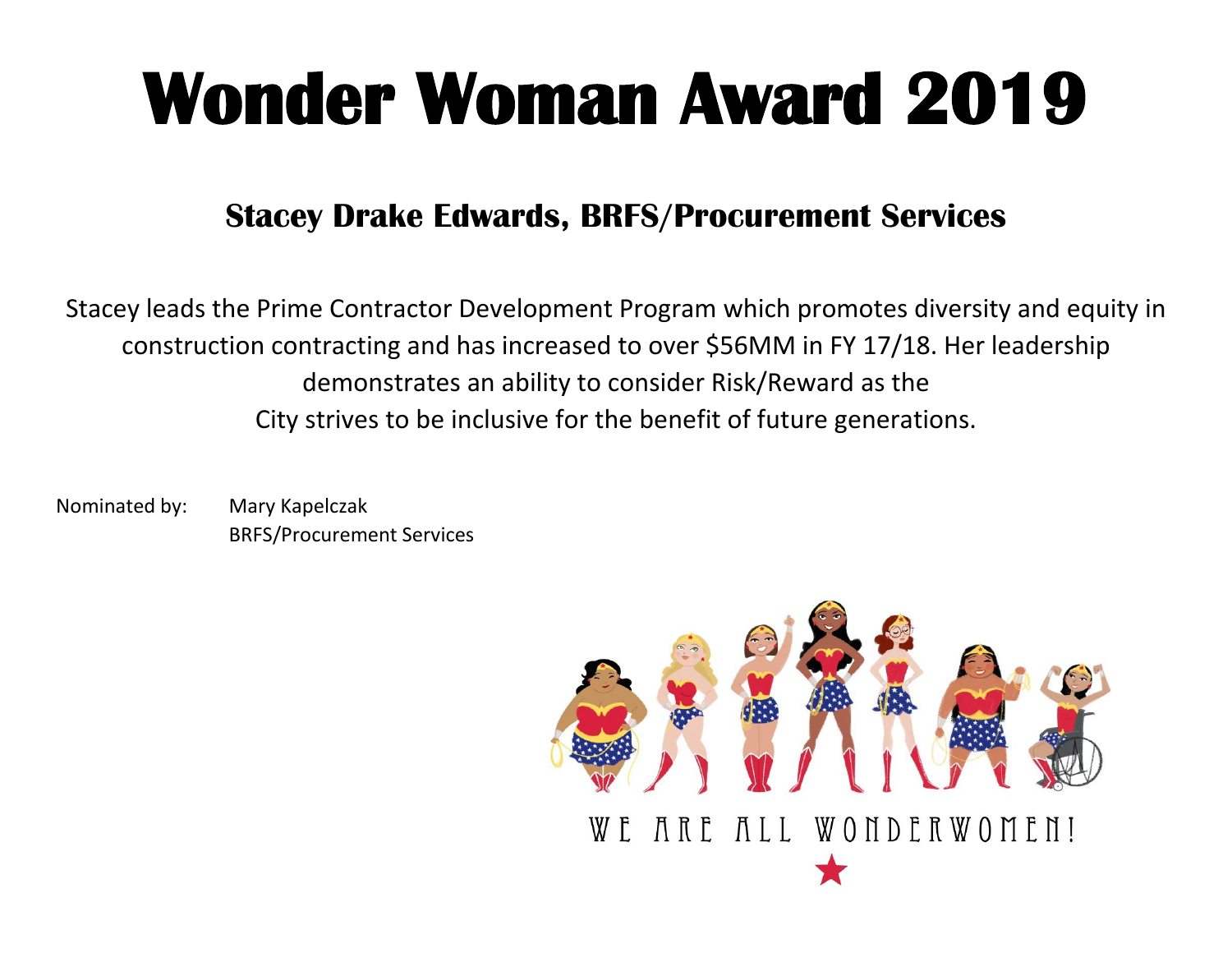### **Diana Allen, BTS**

As manager of the Enterprise Business Solutions division Diana Allen is a mentor for many. Diana's ability to partner with stakeholders to develop 21st century technology solutions is outstanding. Diana is knowledgeable in the multitude of City business processes and can tie all treads together to successfully manage our SAP environment.

Nominated by: Dan Bauer and Jeff Baer **BTS** 

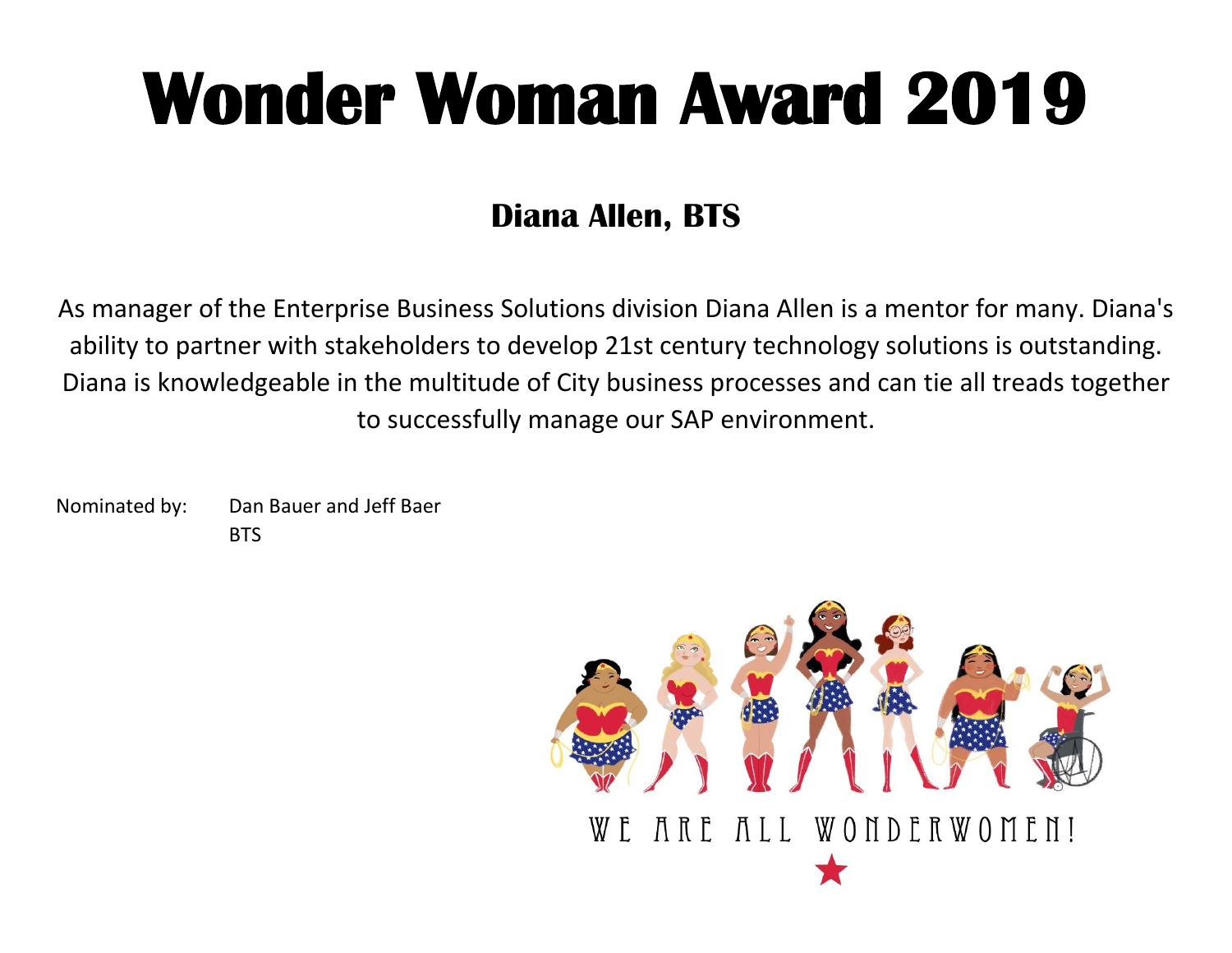### **Lori Baumgarnter, BTS**

Lori Baumgartner is an indispensable team player on the support of the BDS Amanda Platform. Lori's dedication and commitment to excellence ensure that this key system and the hundreds of users who rely on it daily are well supported.

Nominated by: Dan Bauer and Jeff Baer **BTS** 

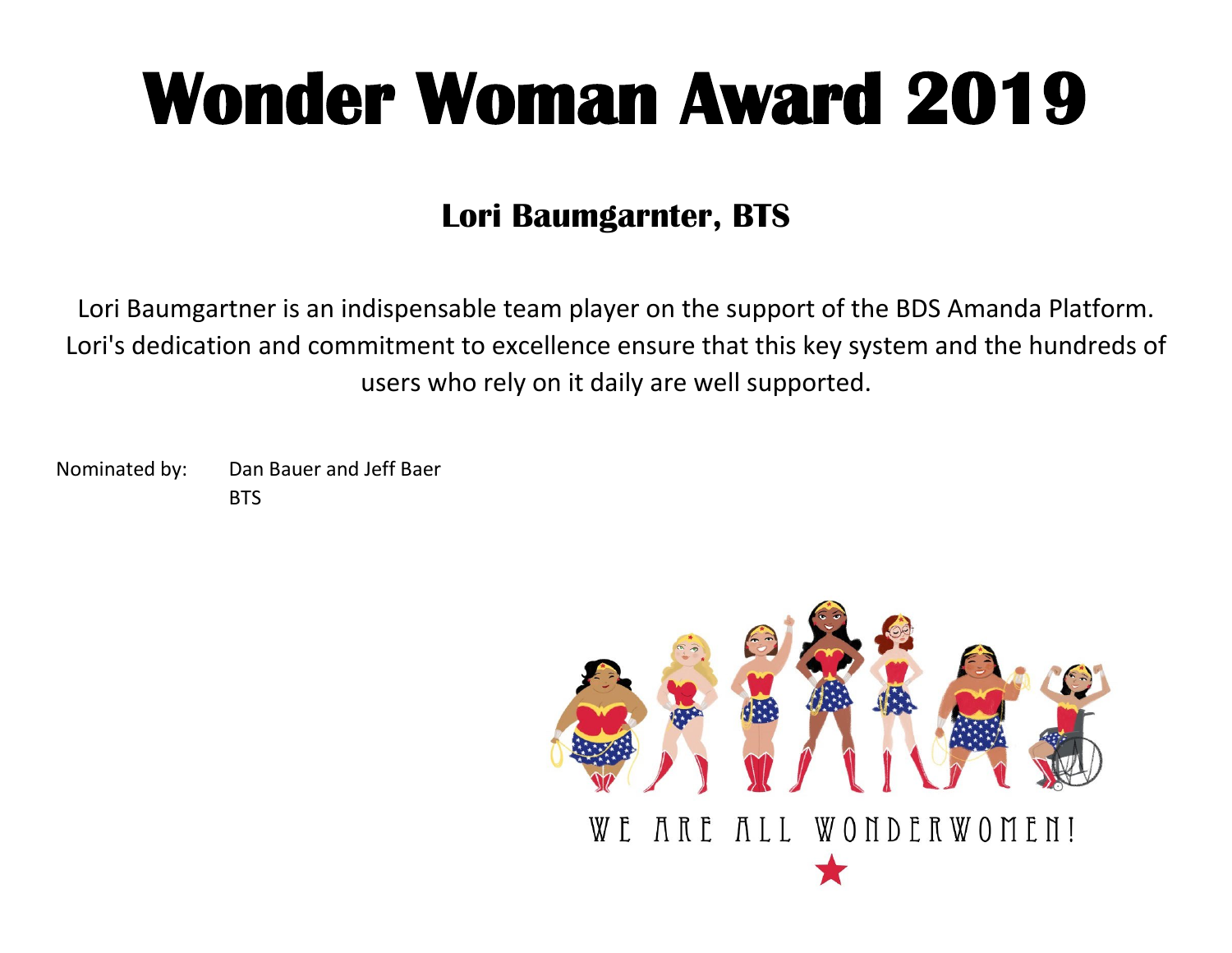#### **Lori Baumgartner, BTS**

Awesome trailblazer who has stepped up everytime!

Nominated by: Anonymous

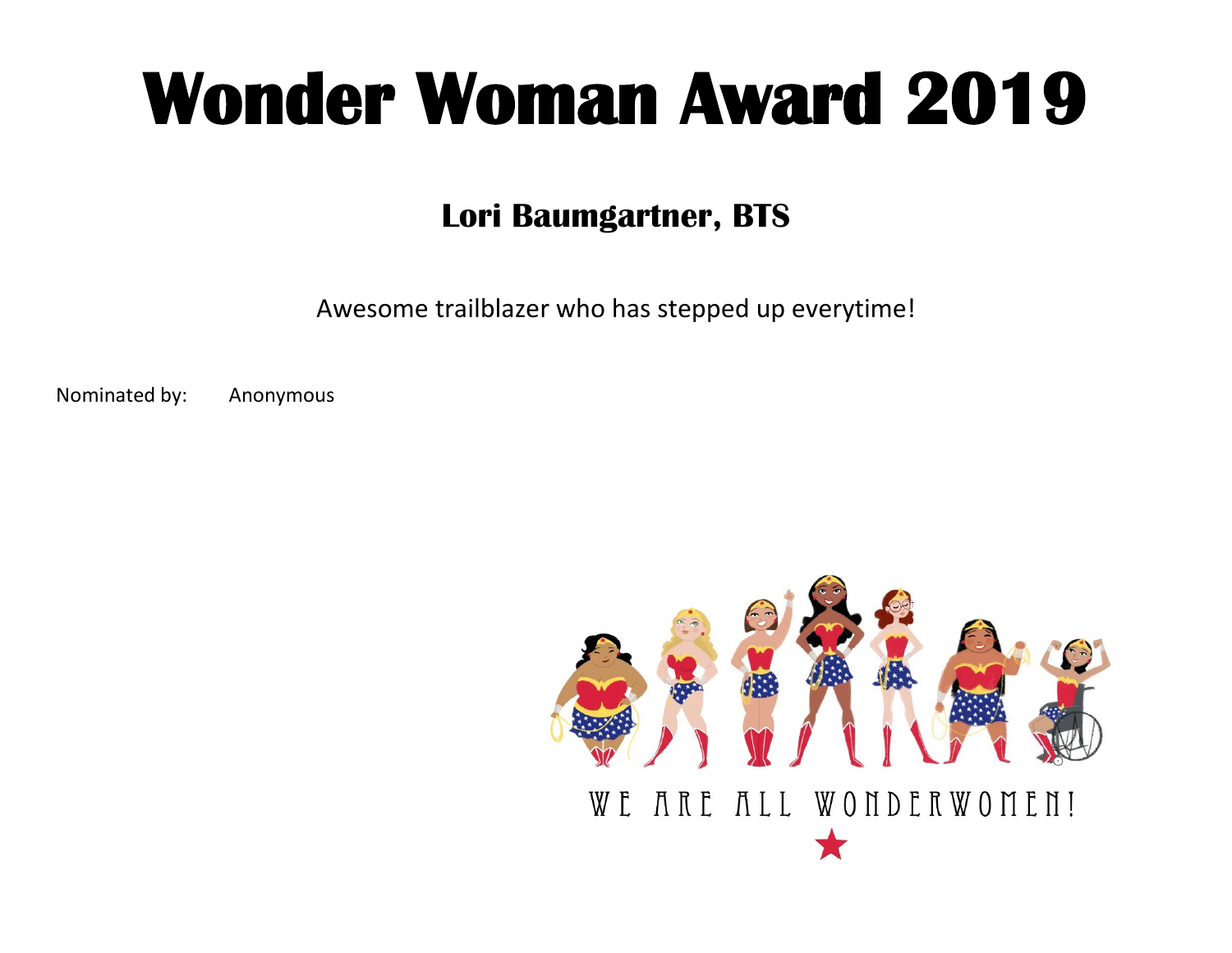### **Lori Baumgartner, BTS**

Lori is a dedicated city employee who is passionate about doing a good job! She will soon be retiring and will be dearly missed both for her immense knowledge of the environment she supports and her interpersonal relationships. You are a super star wonder worman!

Nominated by: Ida Salazar BTS, Business Solutions Division

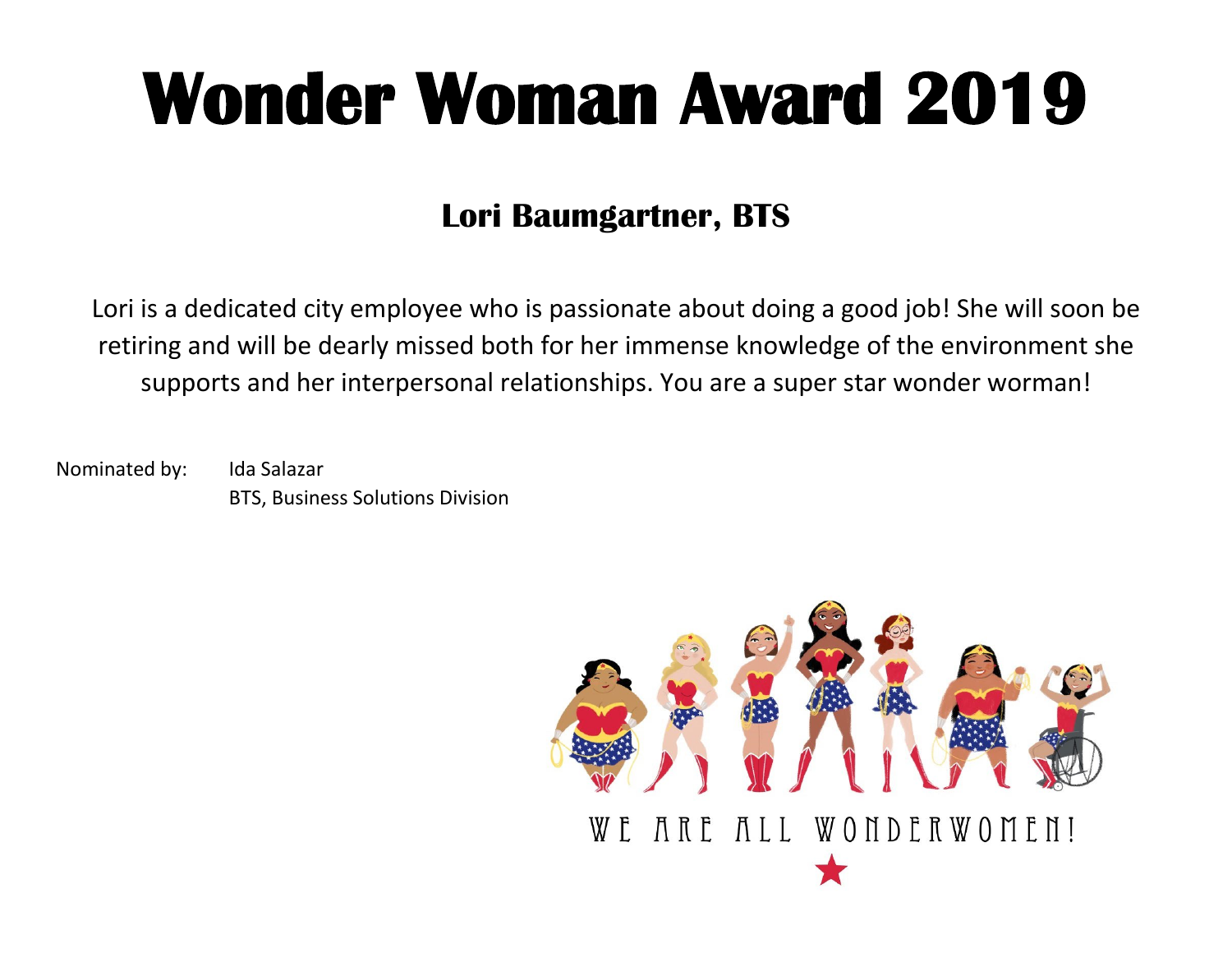### **Lori Baumgartner, BTS**

Lori is the cream of the crop when it comes to hardworking through examples. Lori is always willing to help and never says no when we ask for her assistance. Lori understands the intriquete details of our TRACS systems which makes her knoledge valuable. Lori is amazing, positive and always makes you feel welcomed.

Nominated by: Anonymous

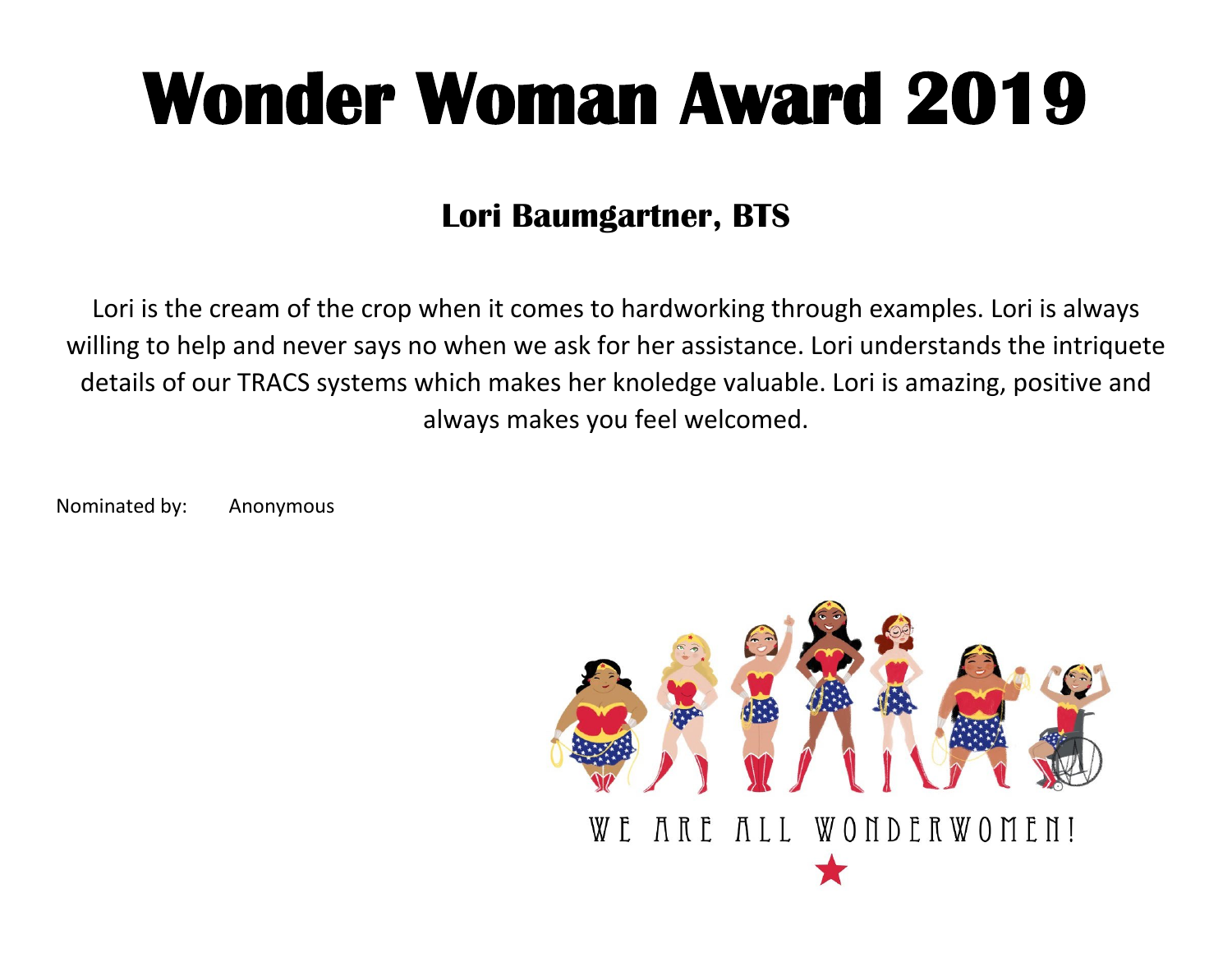#### **Janelle Bentley, BTS**

Janelle ensures that her customers are informed, and can make decisions that impact their budget. She adds value daily!!

Nominated by: Anonymous

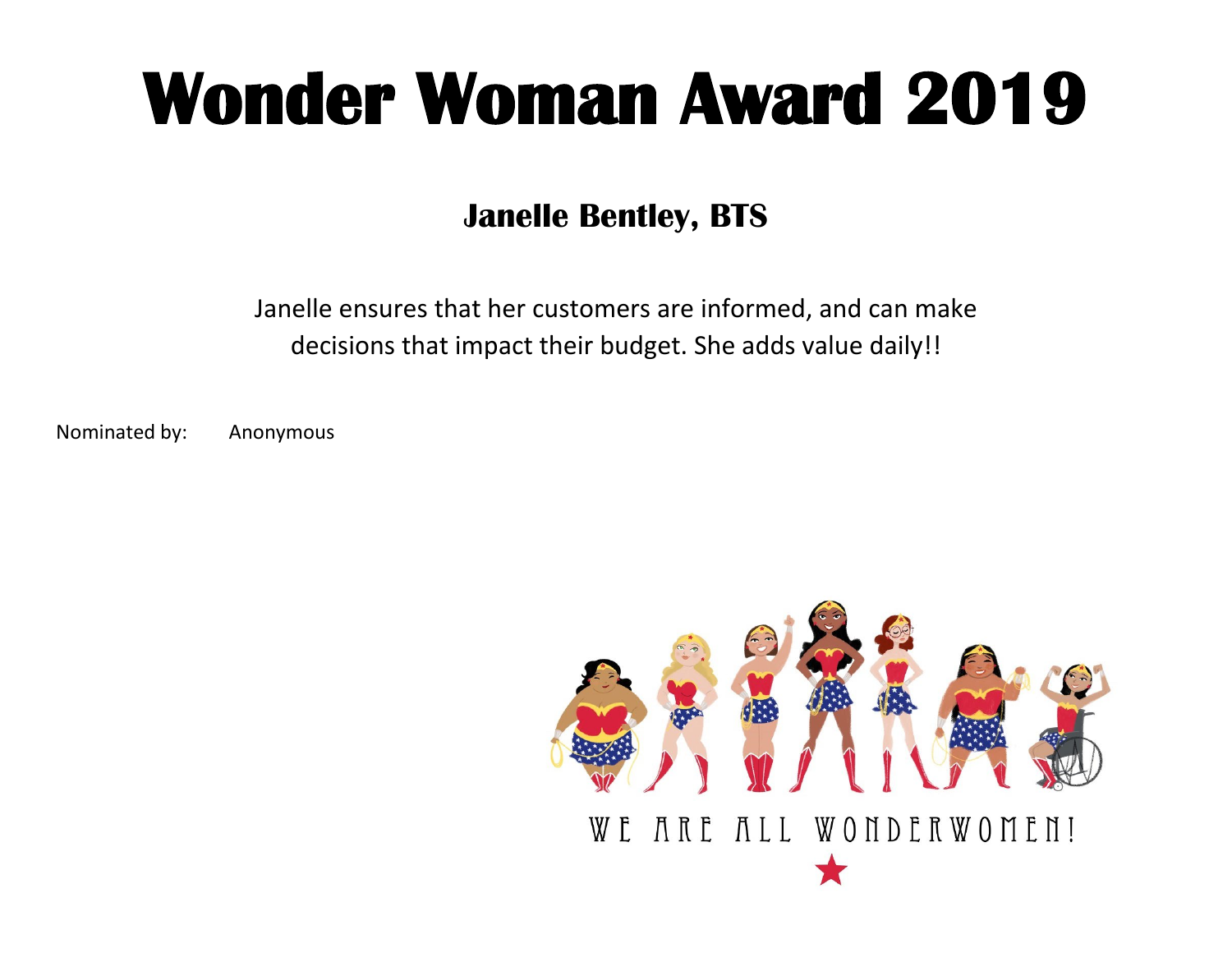#### **Monica Borden-Ooley, BTS**

As a Sr Business Analyst in BTS on the EBS team supporting the SAP system, Monica is a valued member of the team providing outstanding support of multiple HR modules. Her strong leadership skills are critical as the functional lead to implement new SAP functionality for a key HR initiative. Monica exemplifies the qualities deserving of a Wonder Woman Award.

Nominated by: Kate Schmidt and Diana Allen BTS-EBS

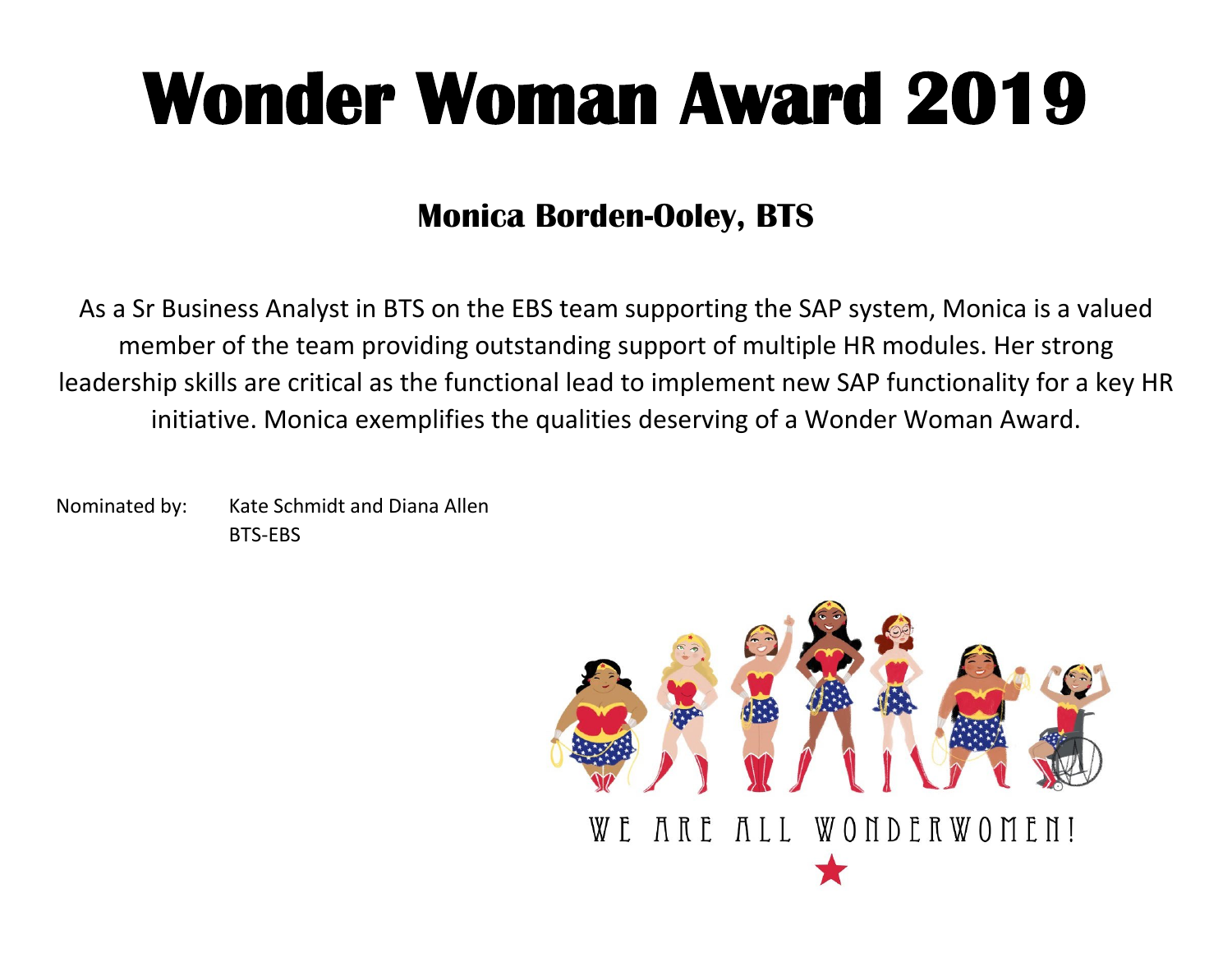### **Elonda Bristol, BTS**

Elonda is an amazing and animated person who brings so much life to any discussion or conversation. I recently got to observe her on a panel discussion -- Elonda not only entertained, she maintained her authenticity and voice as she was doing so. This is quite rare in people, and she has this factor in multitudes. Thank you for setting an example for all of us, Elonda!

Nominated by: Anonymous

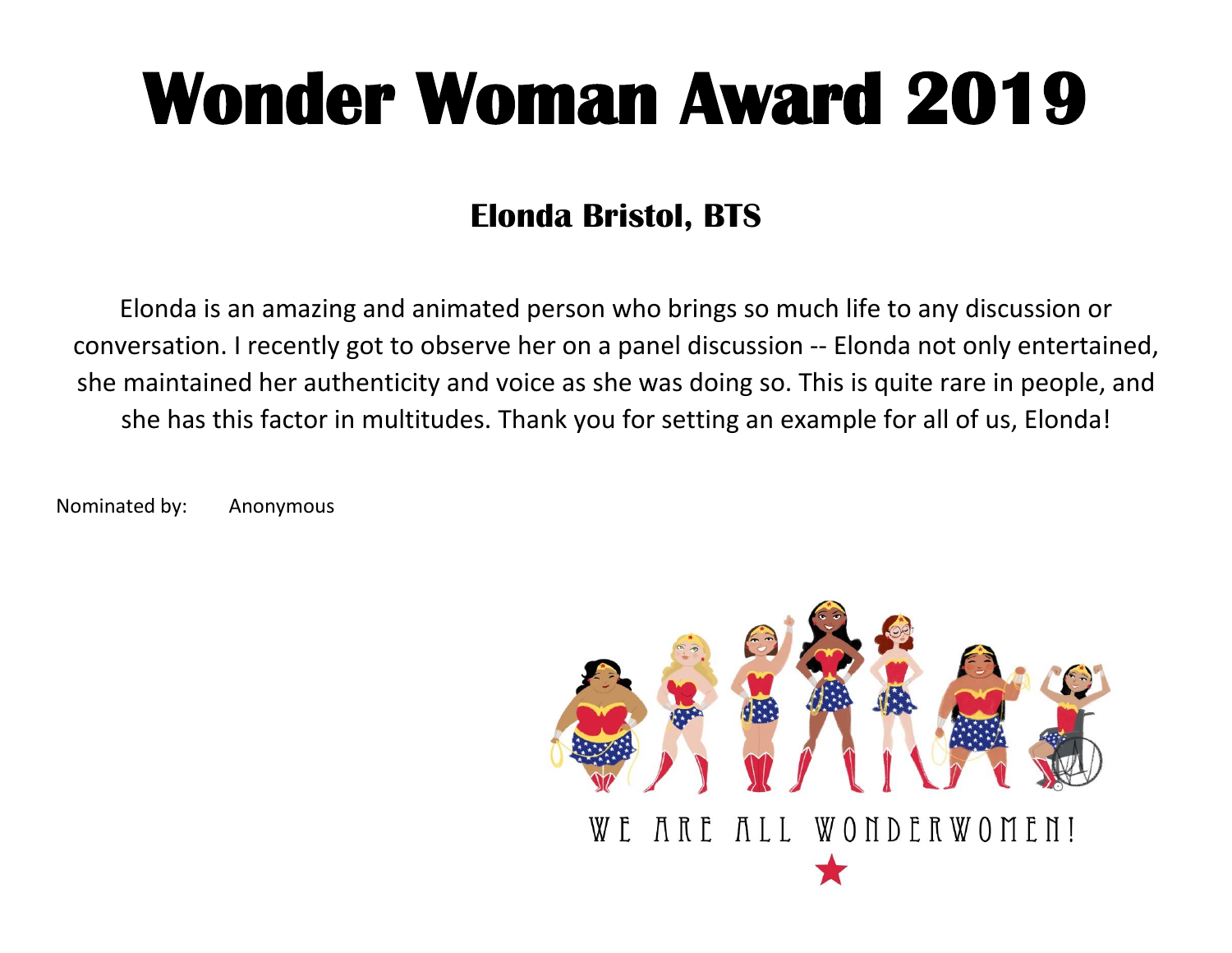### **Elonda Bristol, BTS**

Elonda Bristol excels at ensuring the operations of the CTO's office are planned carried out accordingly. Elonda's collaborative approach and peer to peer leadership skills are a model for effective work across organizational boundaries.

Nominated by: Dan Bauer and Jeff Baer **BTS** 

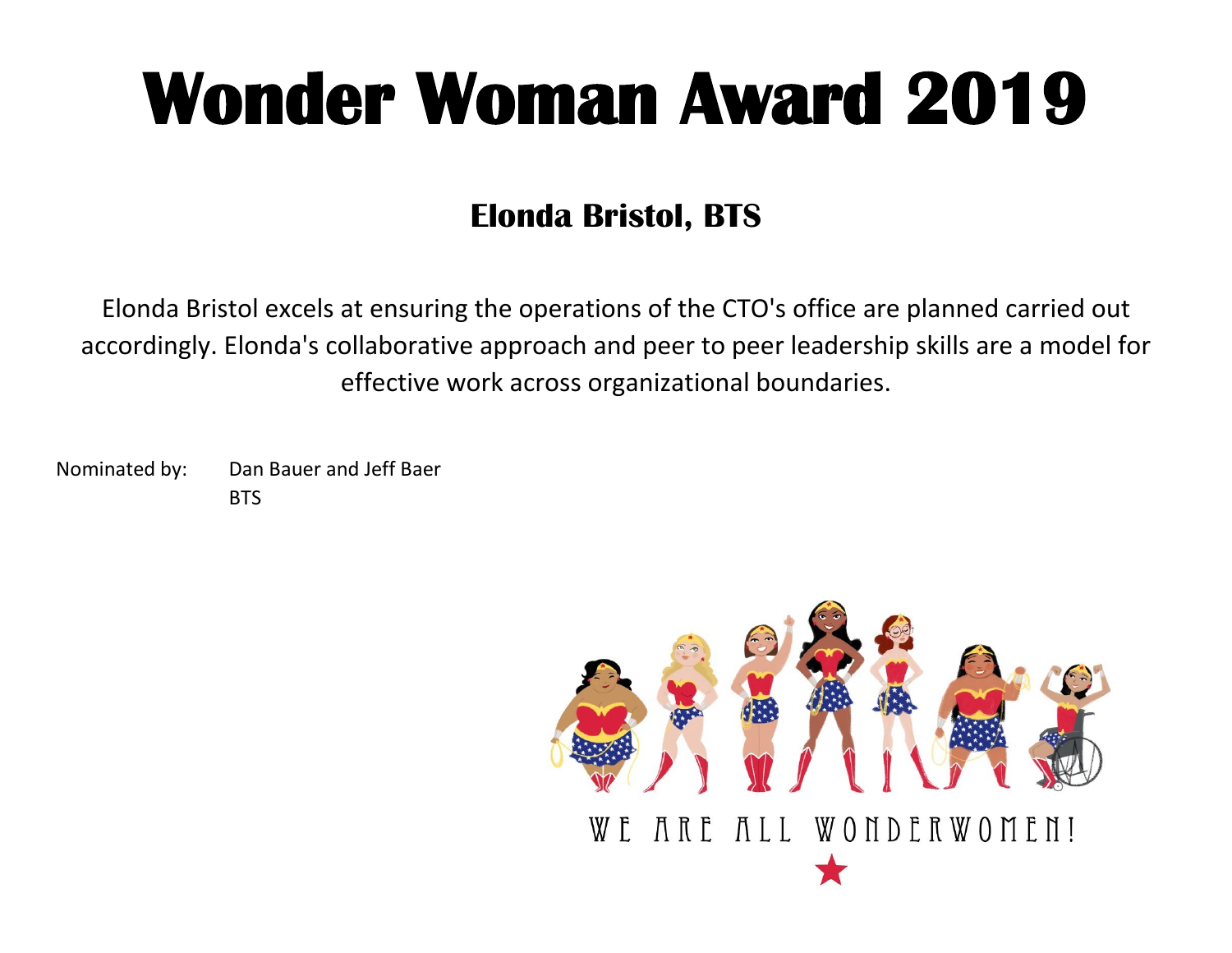### **Amy Cornell, BTS**

As a Sr Business Analyst in BTS on the EBS team supporting the SAP system, Amy is a valued member of the team providing exemplary support for payroll related initiatives/issues. Her detailed knowledge of payroll and SAP is essential to ensure all required HR year end activities are completed. Amy exemplifies the qualities deserving of a Wonder Woman Award.

Nominated by: Kate Schmidt and Diana Allen BTS-EBS

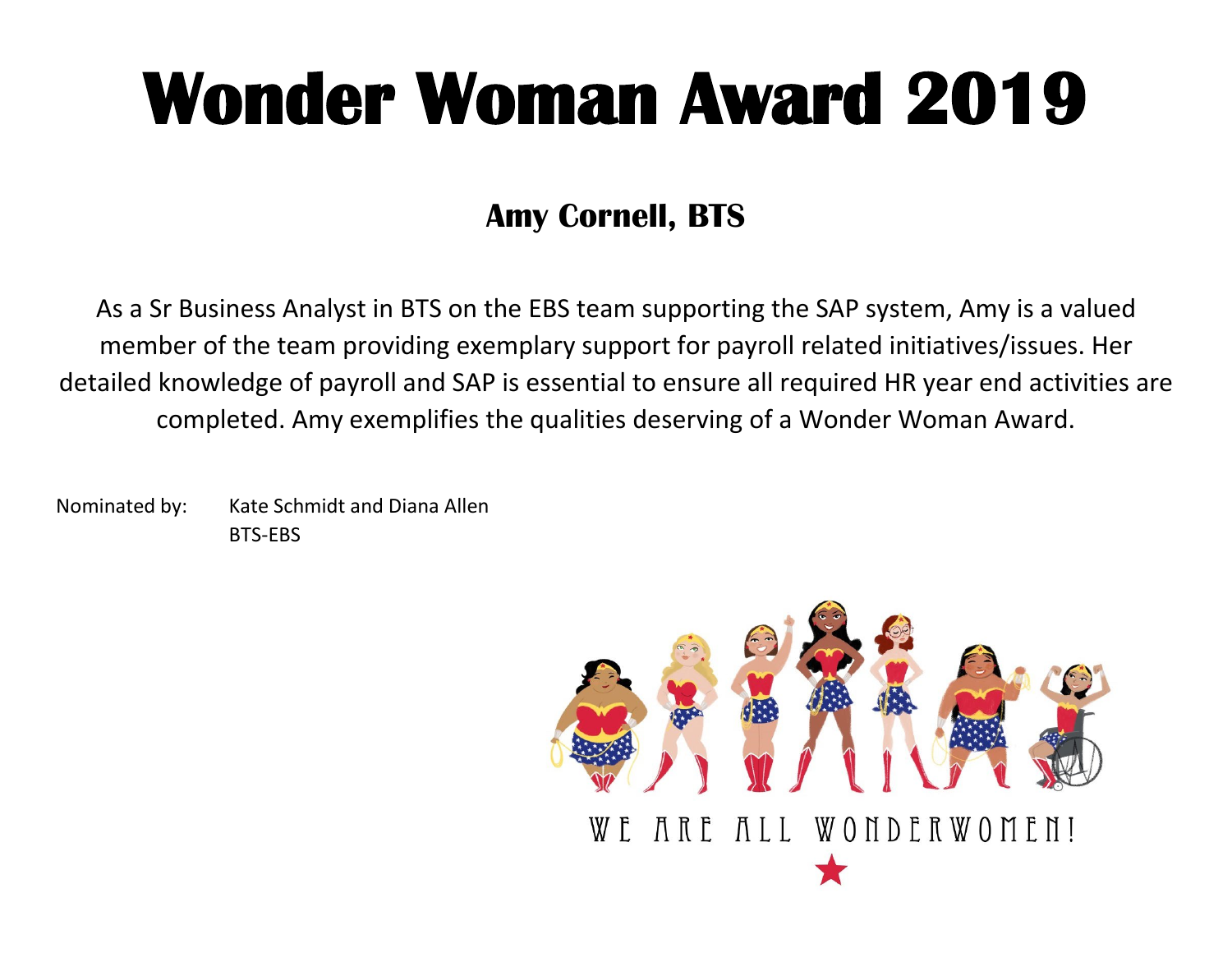#### **Anna Cowen, BTS**

As a Sr Business Analyst in BTS on the EBS team supporting the SAP system, Amy is a valued member of the team providing exemplary support for payroll related initiatives/issues. Her detailed knowledge of payroll and SAP is essential to ensure all required HR year end activities are completed. Amy exemplifies the qualities deserving of a Wonder Woman Award.

Nominated by: Kate Schmidt and Diana Allen BTS-EBS

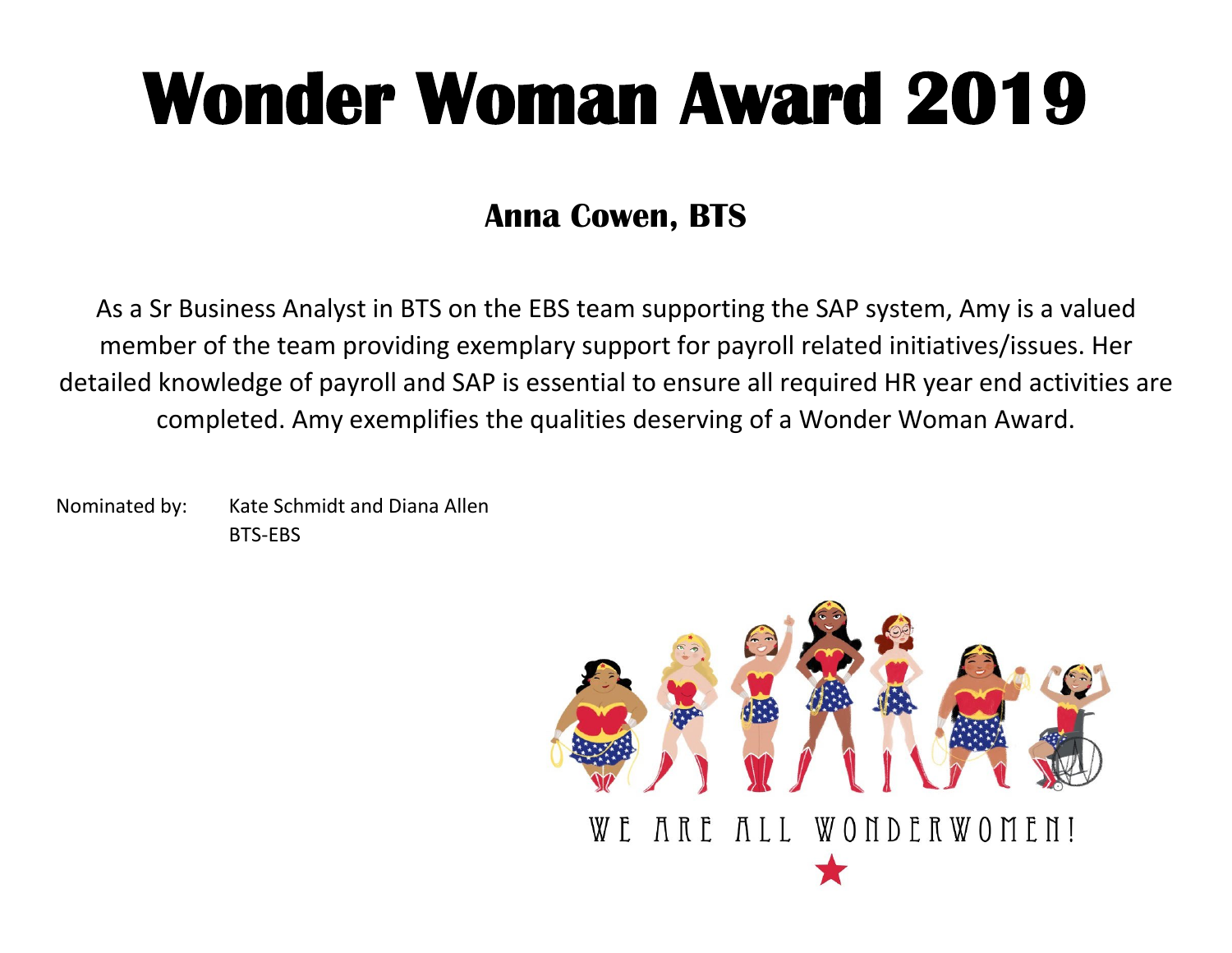### **Cindy Delozier, BTS**

As a Lead Business Analyst in BTS on the EBS team supporting the SAP system, Cindy is a valued member of the team - her strong leadership and financial knowledge are key in leading the FILO team. She promotes collaboration and excellence to ensure we meet the financial needs of the City. Cindy exemplifies the qualities deserving of a Wonder Woman Award.

Nominated by: Diana Allen BTS-EBS

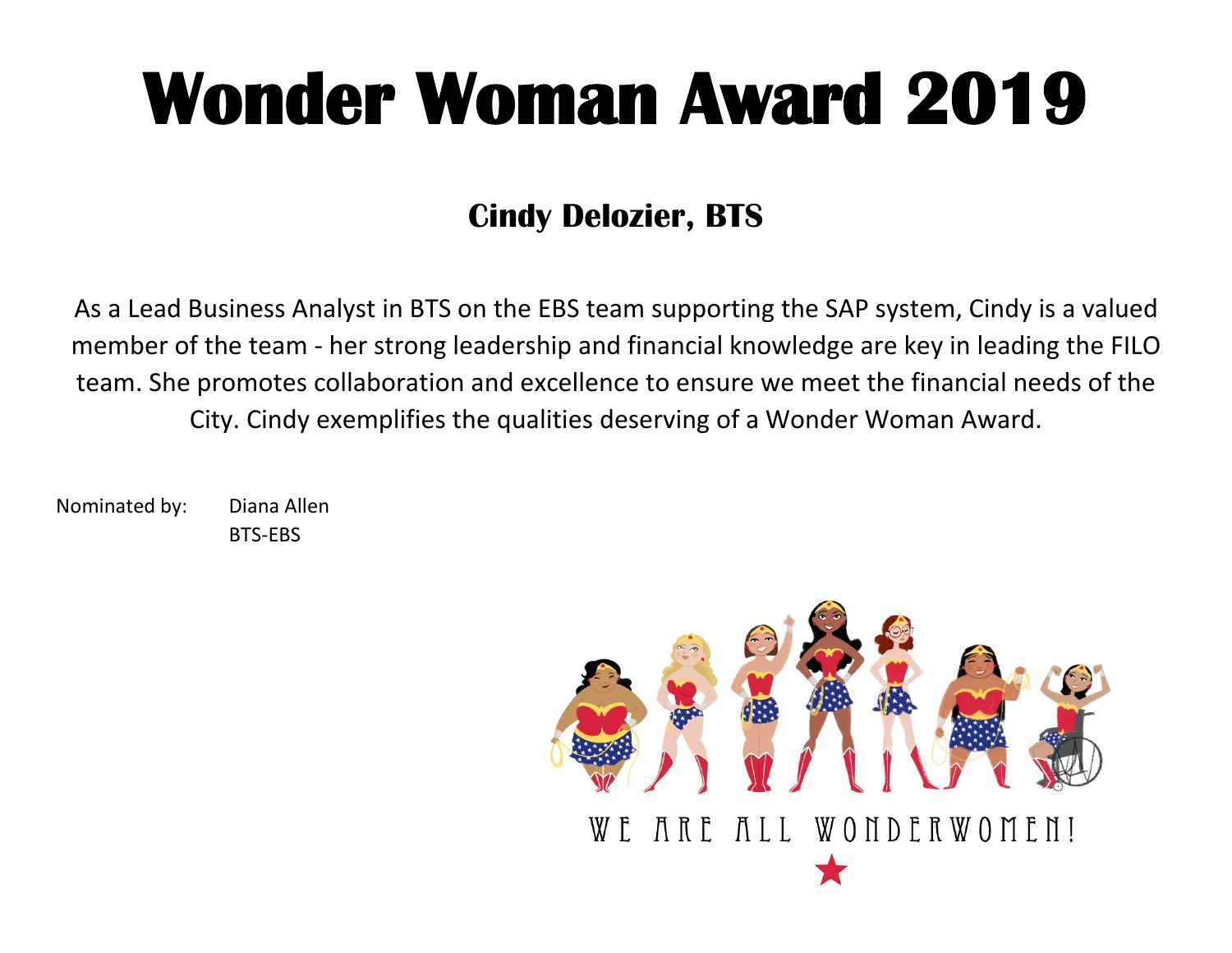### **Tammy Dong, BTS**

Tammy consistently demonstrates her willingness to take on work and see it through to completion. She demonstrates reliability and responsibility in all of her actions.

Nominated by: Ida Salazar BTS - Business Solutions Division

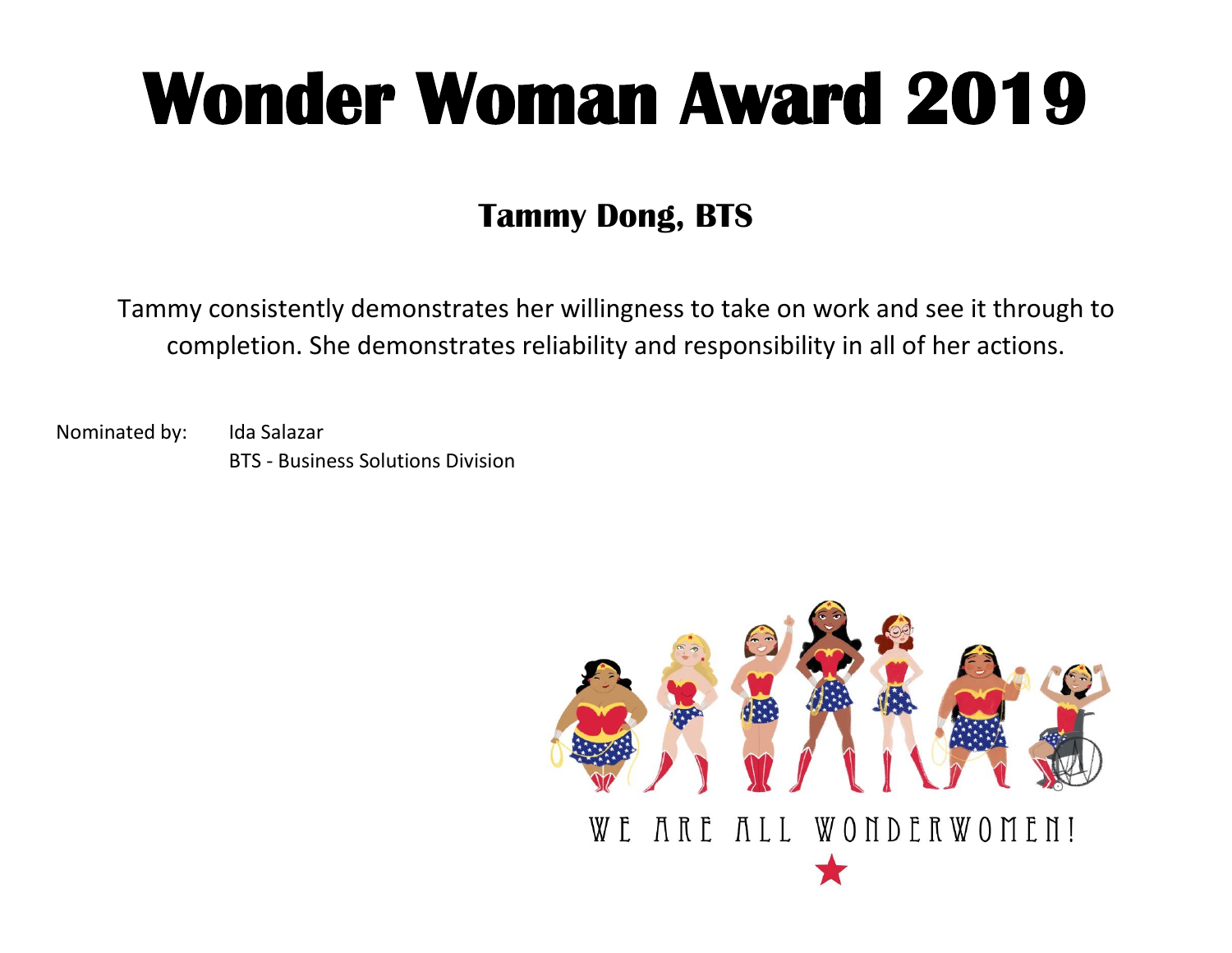### **Beth Fox, BTS**

Beth Fox is collaborative and innovative. Beth seeks to build partnerships and look for new opportunities to make a difference.

Nominated by: Dan Bauer and Jeff Baer **BTS** 

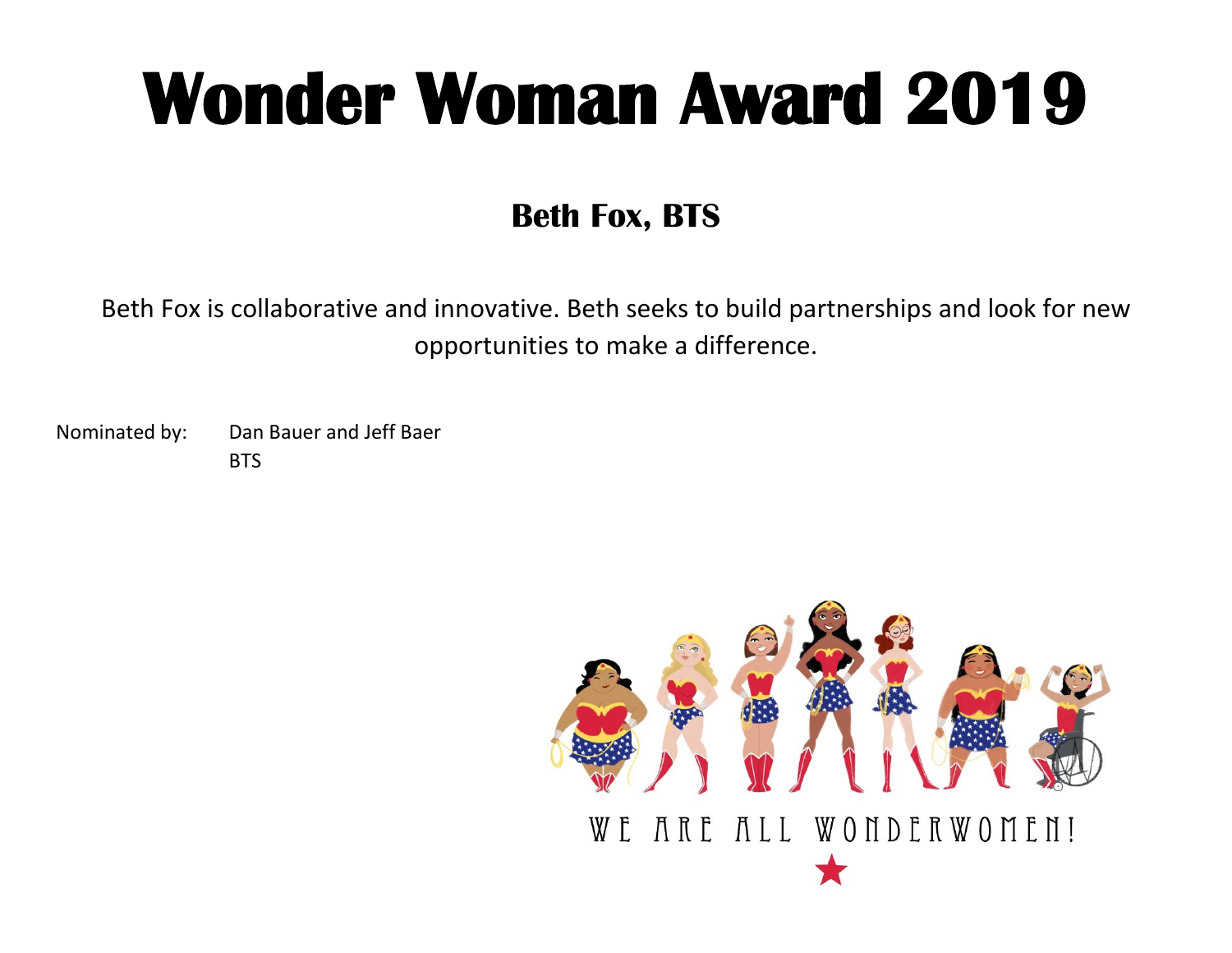### **Carolyn Glass, BTS**

Carolyn Glass is a role model for all. Carolyn provides clear expectations for her teams and partners. Carolyn executes work to the highest standard and builds a culture of trust, accountability and excellence.

Nominated by: Dan Bauer and Jeff Baer **BTS** 

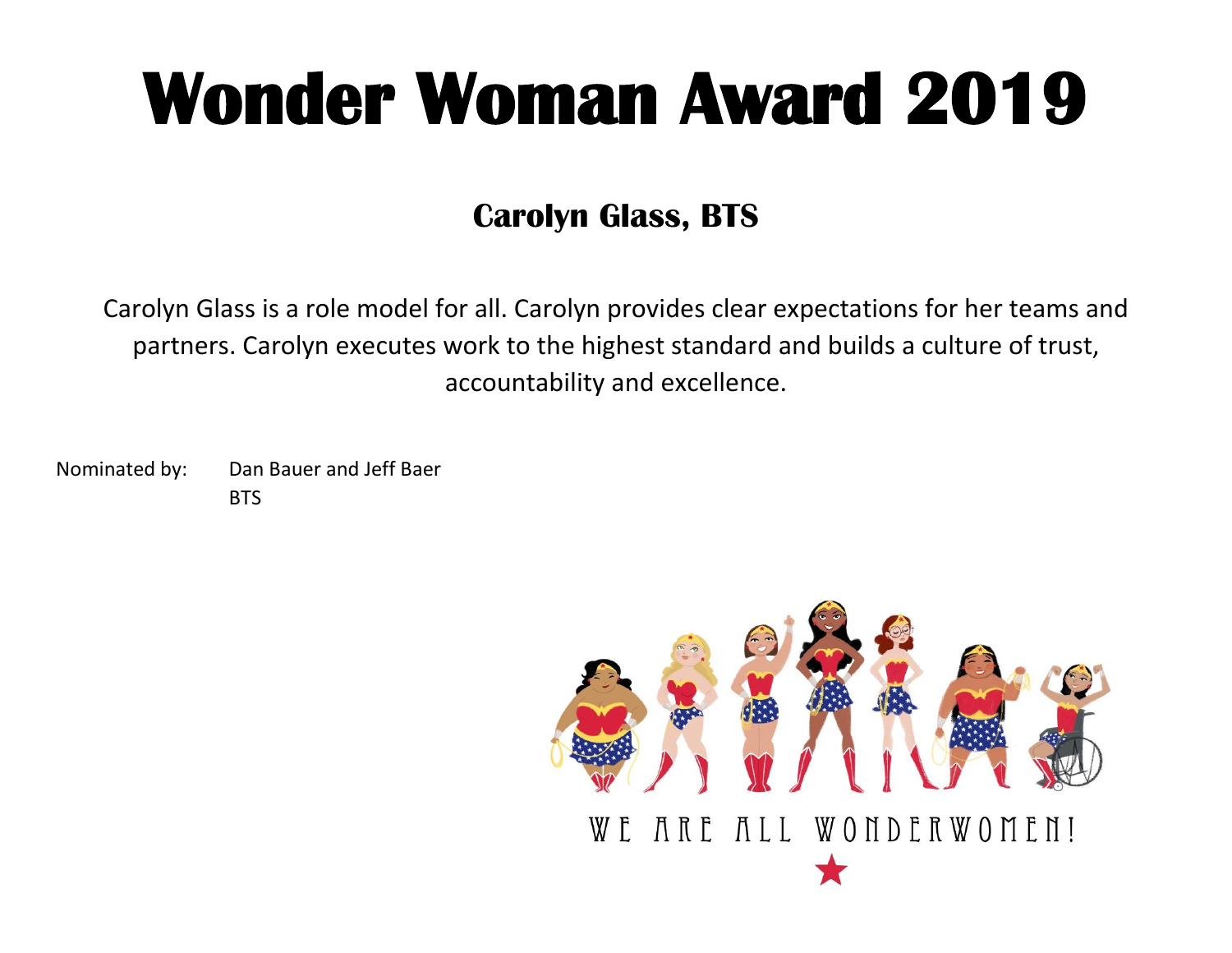### **Kellie Gulden, BTS**

Kellie is always up for a new challenge! She demonstrates her capacity to take on more by learning new GIS technologies as they become available. She is a team player, and is always ready to learn.

Nominated by: Ida Salazar BTS - Business Solutions Division

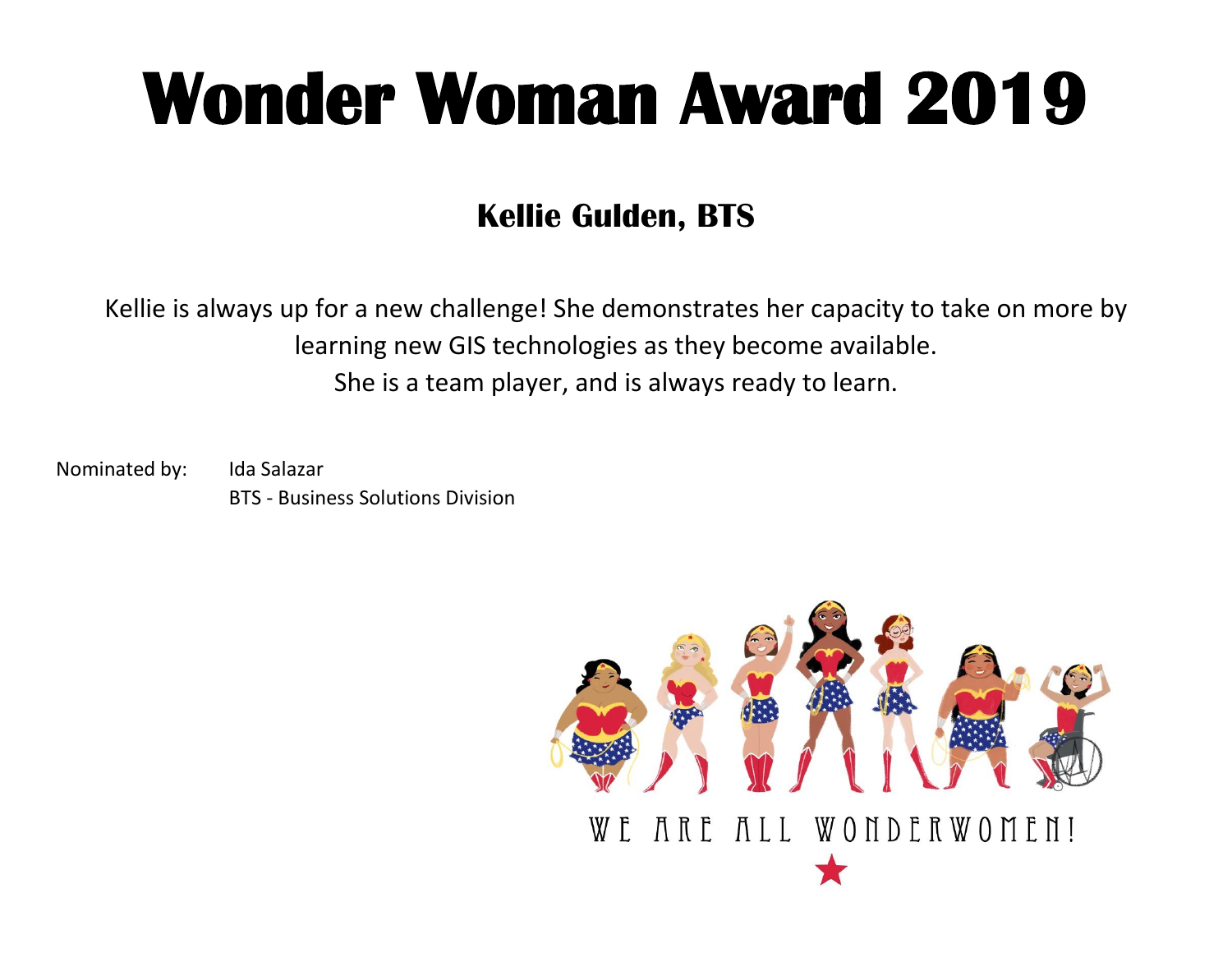#### **De Ann Kamish, BTS**

As a Sr Business Analyst in BTS on the EBS team supporting the SAP system, De Ann is a valued member of the team providing stellar support to HR for OM/PA and Processes/Forms. She demonstrates her dedication working directly with HR to collaborate on projects and managing urgent requests. De Ann exemplifies the qualities deserving of a Wonder Woman Award.

Nominated by: Kate Schmidt and Diana Allen BTS-EBS

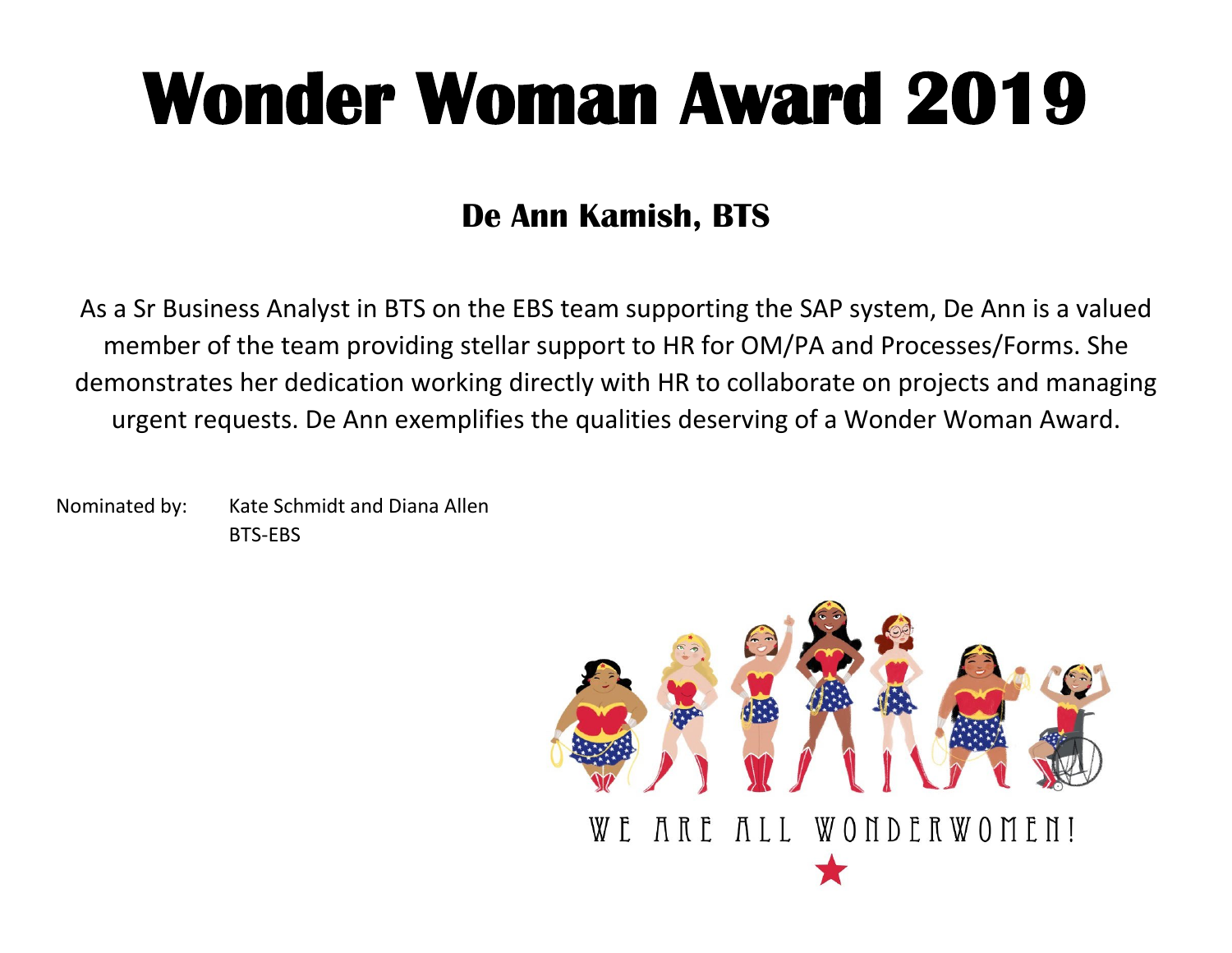### **Elsa Kaufman, BTS**

Elsa Kaufman is indispensable in overseeing our bureaus timekeeping functions. Elsa's attention to detail and dedication to the city are role model behaviors for anyone who interacts with Elsa.

Nominated by: Dan Bauer and Jeff Baer **BTS** 

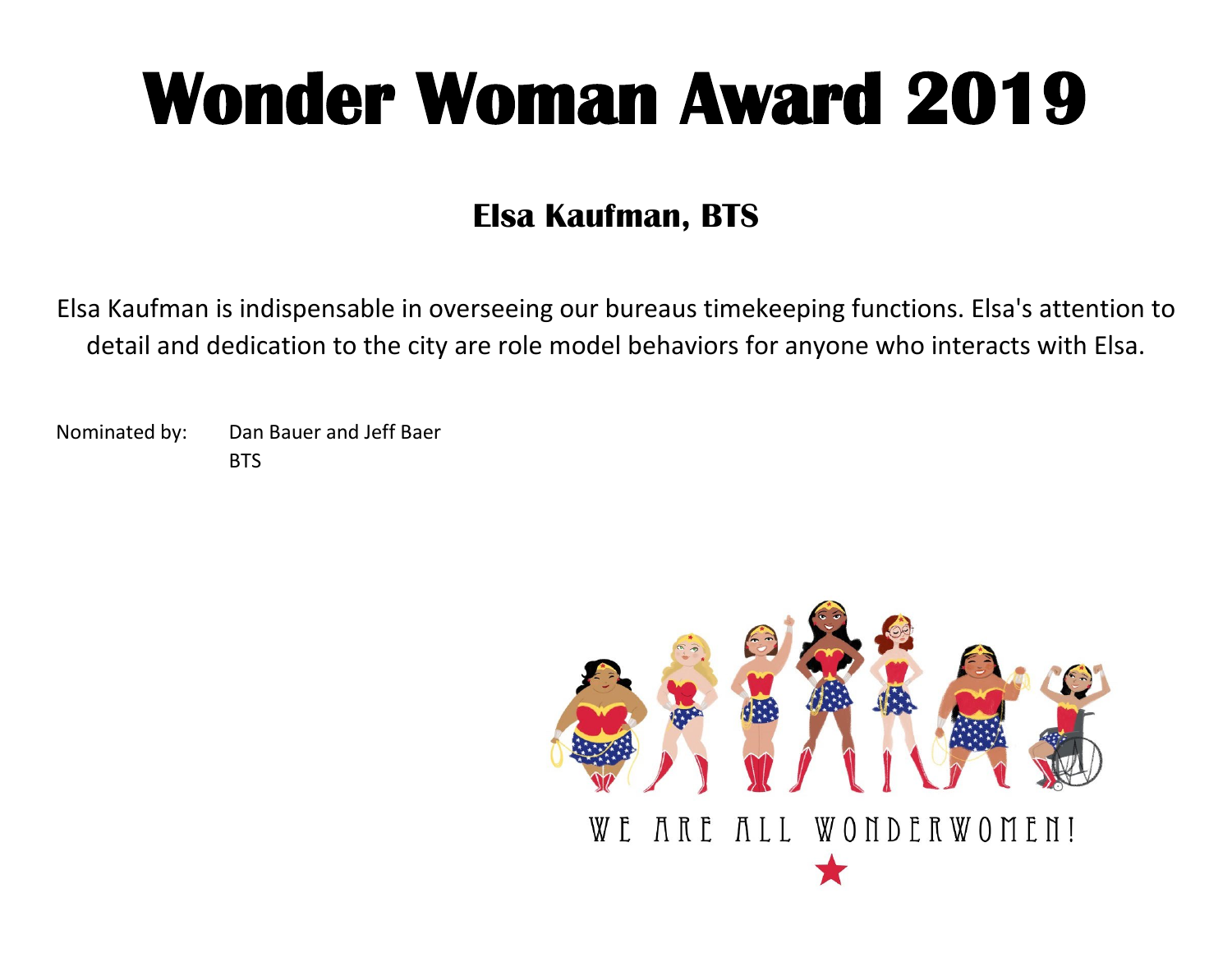### **Elsa Kaufman, BTS**

Elsa's attention to detail and her ability to quickly answer a question, point you in the right direction, is always done with a smile. She is a role model every day of what excellent public service looks like.

Nominated by: Anonymous

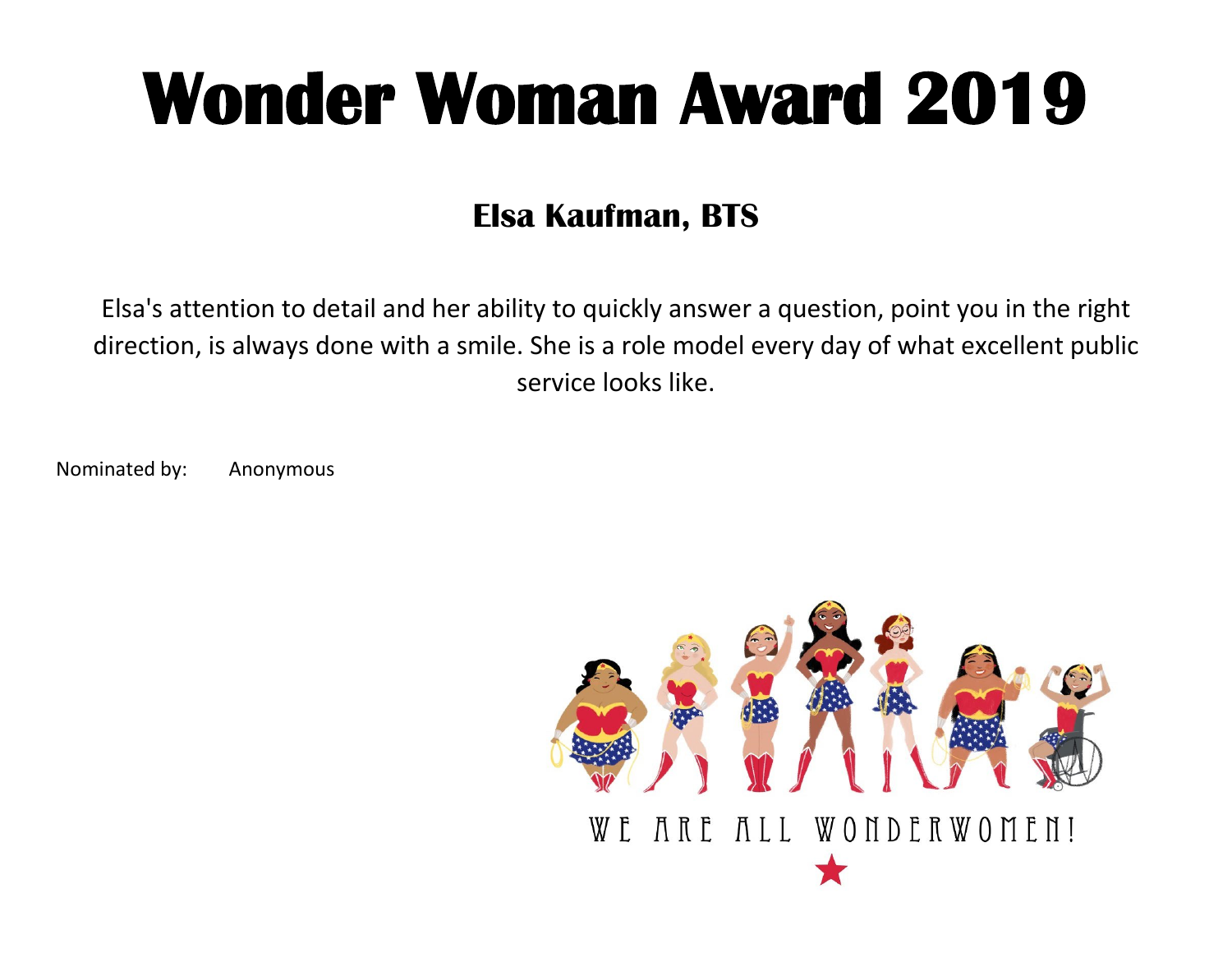### **Tracey Le, BTS**

Tracey is a great person to work with. She is pleasant to be around, her work with customers always brings rave reviews, and she is a great team member!

Nominated by: Ida Salazar BTS - Business Solutions Division

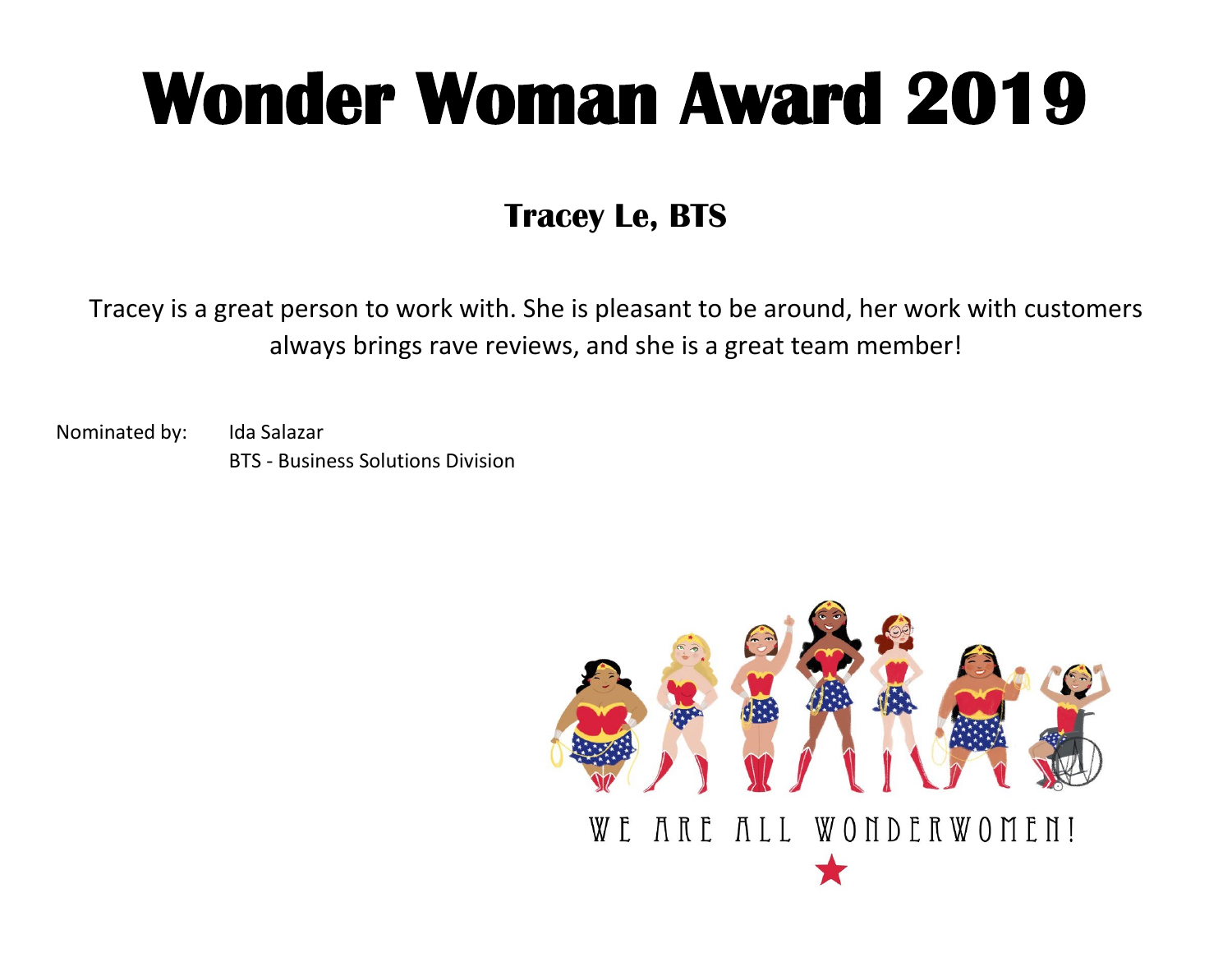### **Valerie Lee, BTS**

Valerie does an outstanding job supporting the Hoursing Bureau's technology needs. She recognizes the imprortant role Housing plays in our community and does all she can to help them meet the communities needs.

Nominated by: Ida Salazar BTS, Business Solutions Division

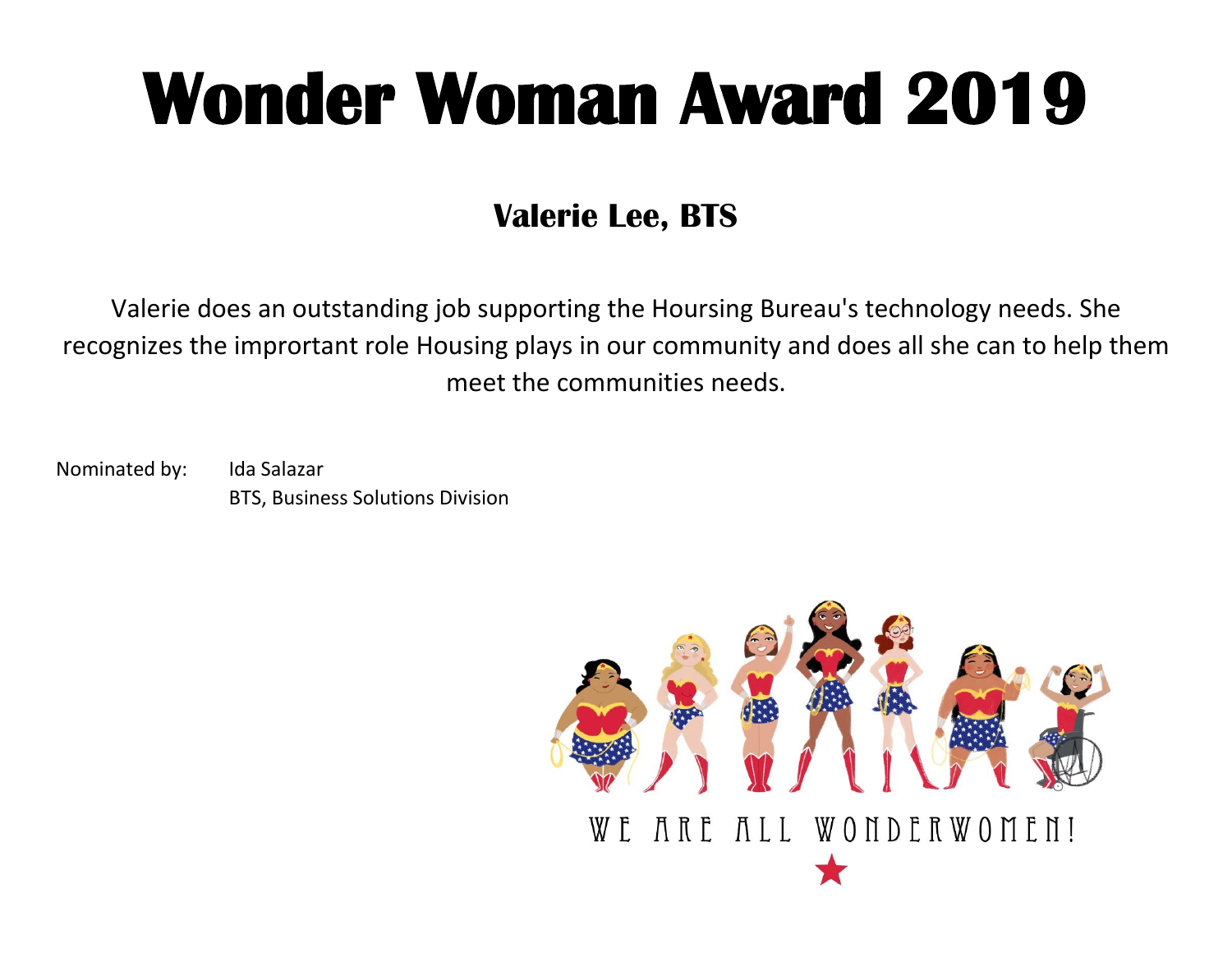### **Laurie Levy, BTS**

Laurie Levy is undaunted by complex challenge. Laurie thrives on making a positive difference. All can look to Laurie as role model for putting your best work forward, sharp focus and perseverance.

Nominated by: Dan Bauer and Jeff Baer **BTS** 

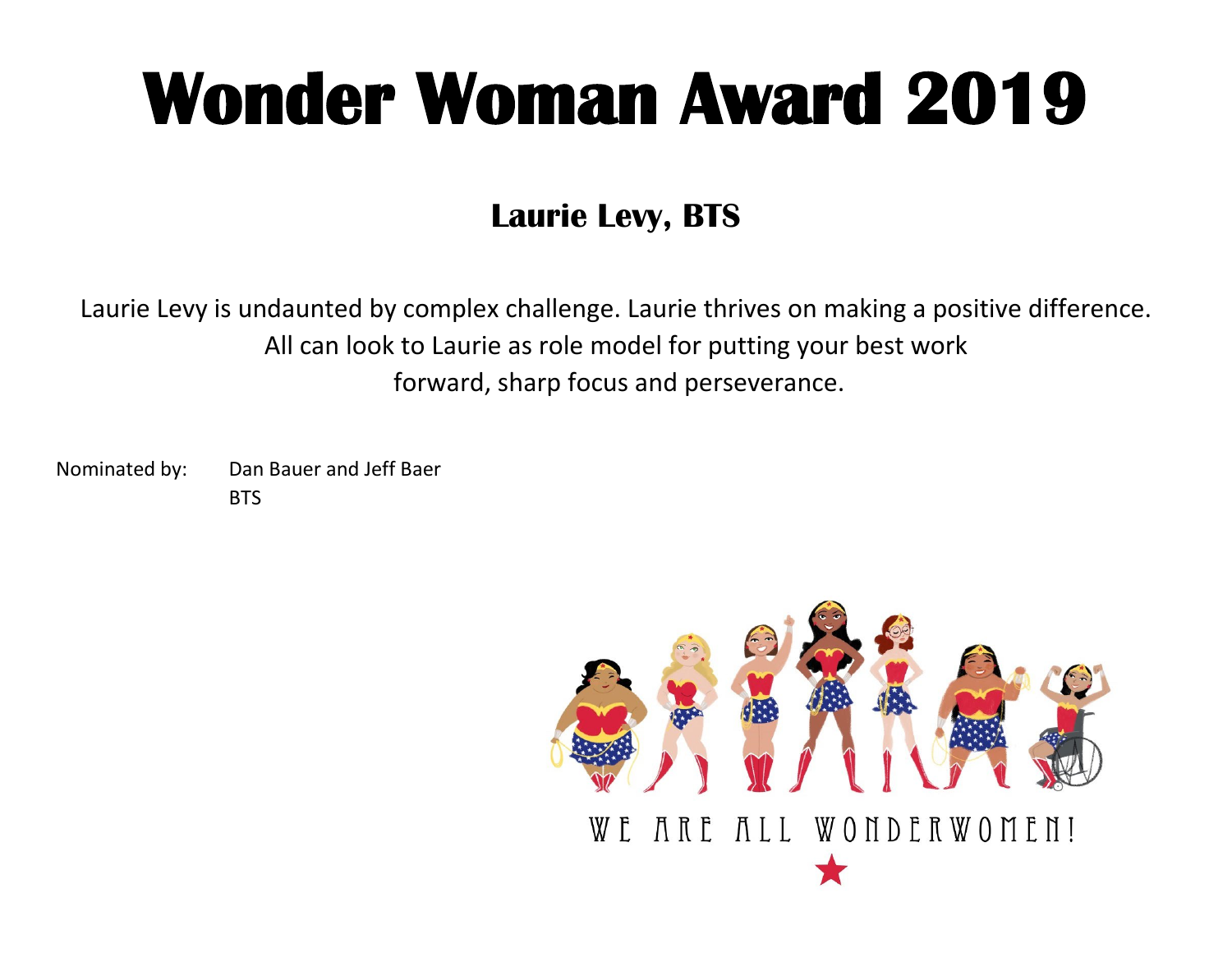### **Laurie Levy, BTS**

Laurie exemplifies inclusion and a personal leadership style. She truly cares for everyone on her team, mentors them and understands their strengths.

Nominated by: Beth Fox **BTS** 

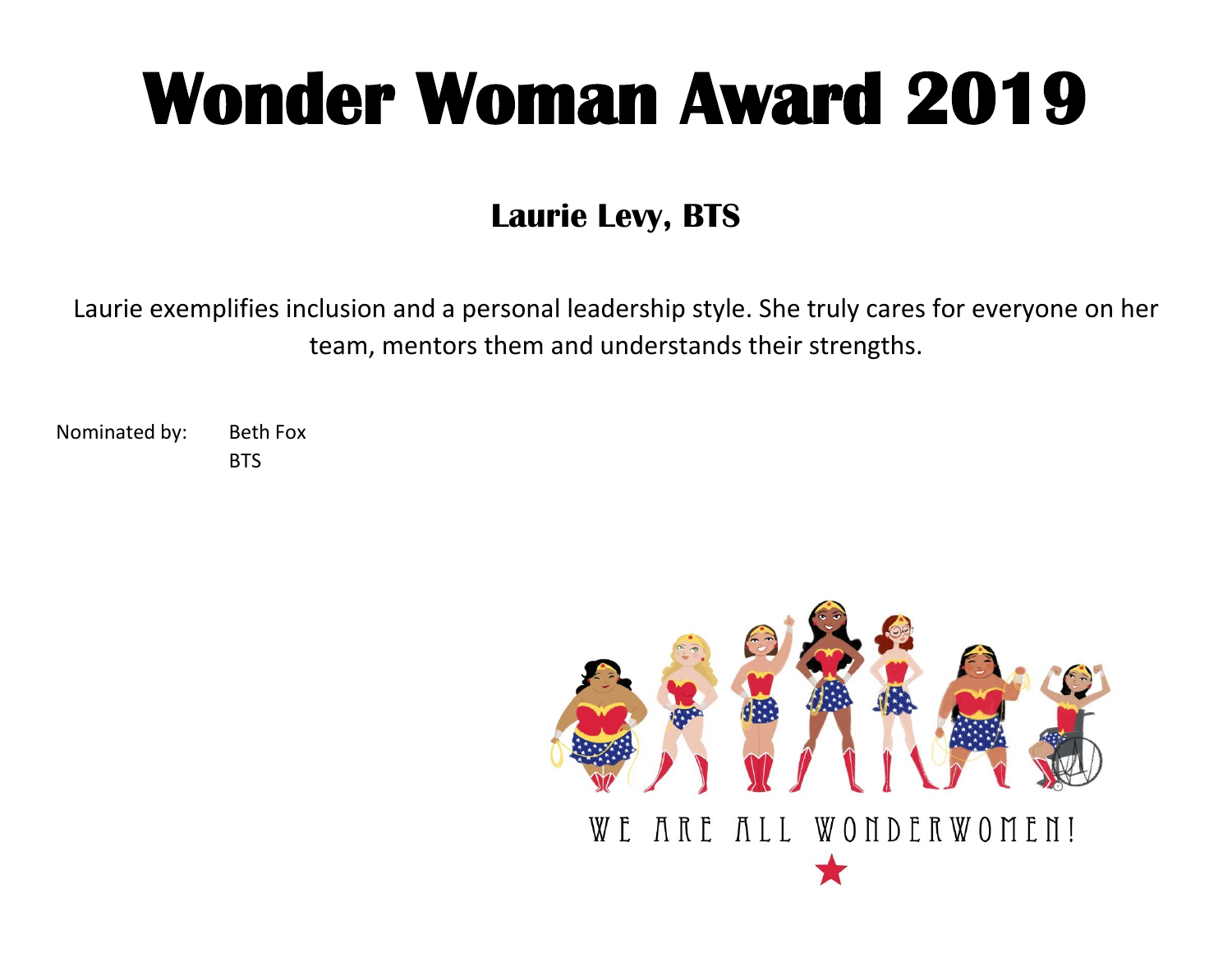### **Laurie Levy, BTS**

Laurie not only works hard to deliver technology projects on time and on budget, but she also takes the long view in improving the overall project delivery process. She is a great partner to work with and truly believes in finding wins for all.

Nominated by: Elyse Rosenberg Bureau of Technology Services

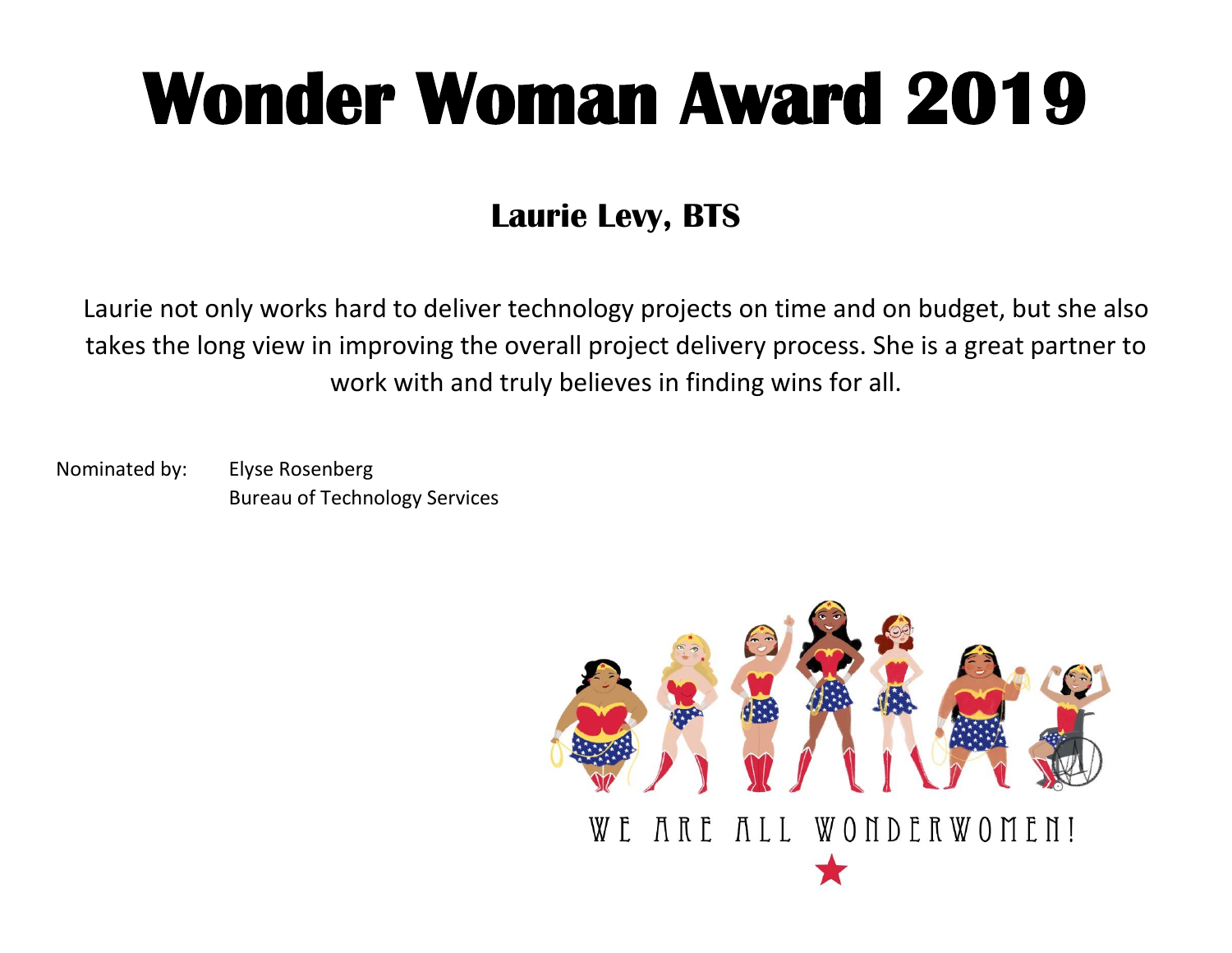#### **Caroline Maringa, BTS**

Watching Caroline at a panel discussion impacted me so much -- her words, demeanor, and presence touched home for me as she told her experiences. Caroline has a unique voice of strength and vulnerability. Thank you, Caroline, for having the grace to educate and be real.

Nominated by: Anonymous

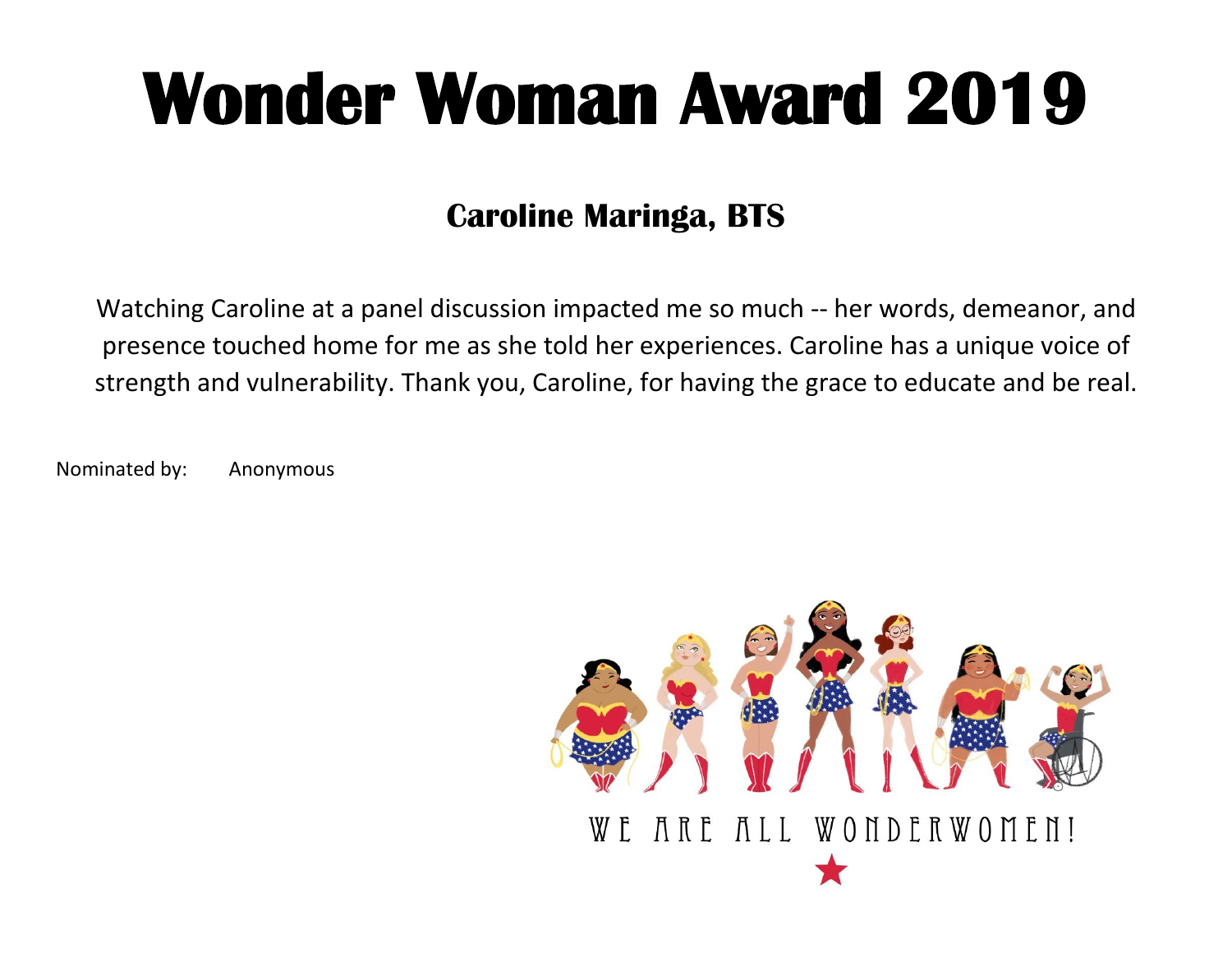### **Joan Martin, BTS**

As a Sr Business Analyst in BTS on the EBS team supporting the SAP system, Joan is a valued member of the team and does an excellent job supporting SAP financial modules. She often mentor's others on the team and provides oversight on projects to ensure we are delivering quality projects. Joan exemplifies the qualities deserving of a Wonder Woman Award.

Nominated by: Cindy Delozier and Diana Allen BTS - EBS

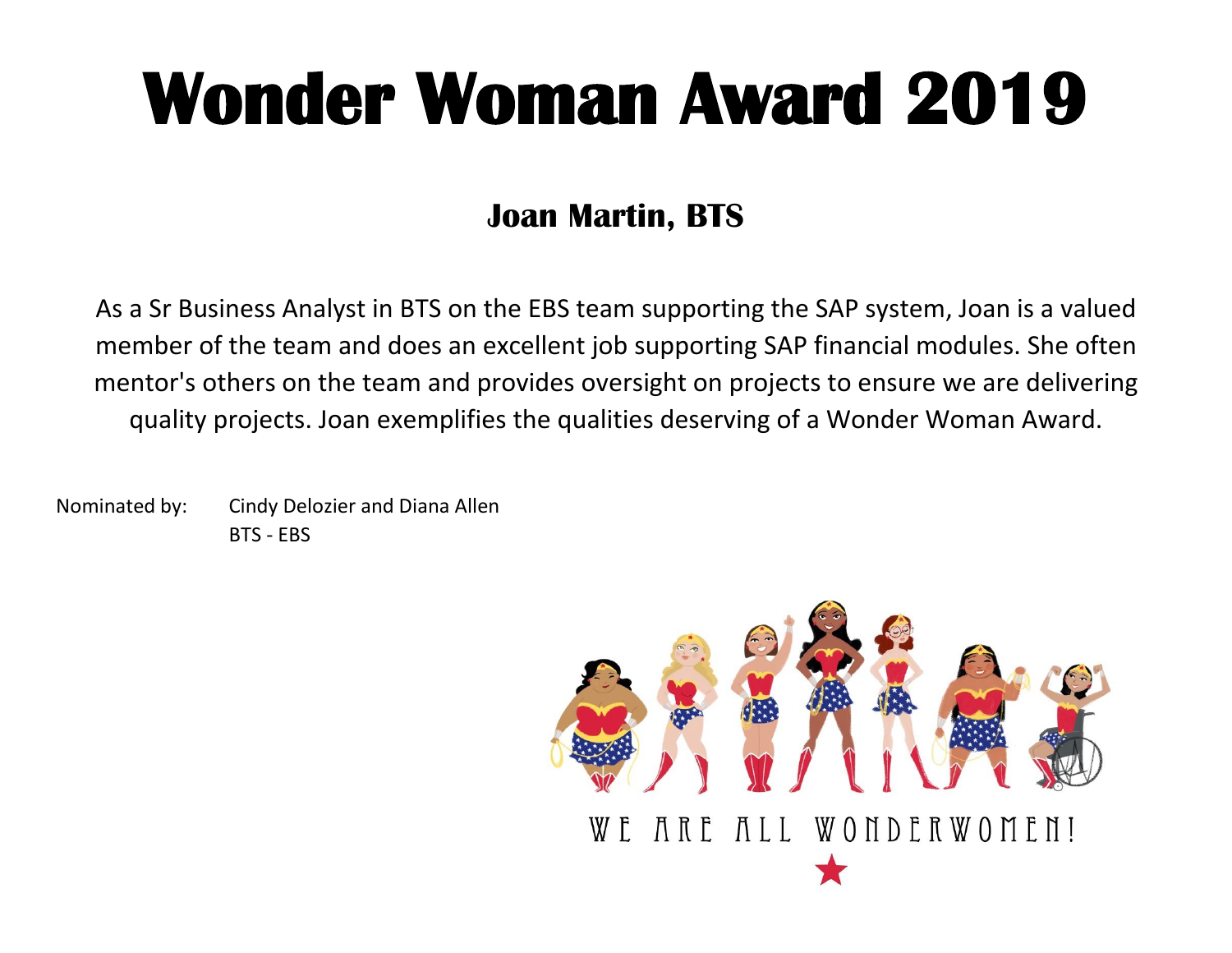### **Liz Mitchell, BTS**

Liz advocates tirelessly for her customers - working to help bridge bureau business needs with technology services.

Nominated by: Elyse Rosenberg Bureau of Technology Services

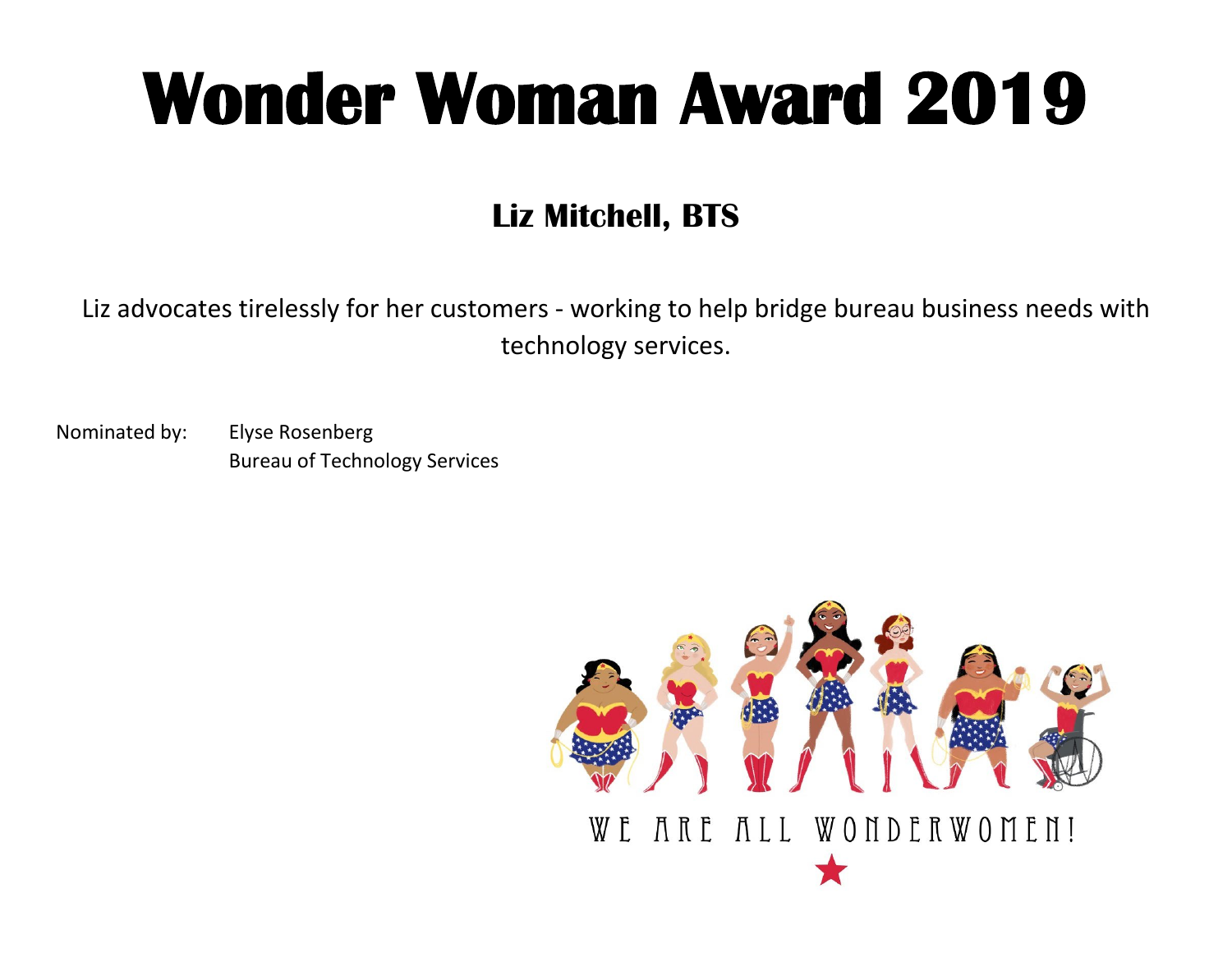#### **Daphea Morrison, BTS**

Daphea can be relied upon to give the best technical support possible for her customer. She is a pleasure to work with and makes everyone she is around better!

Nominated by: Ida Salazar BTS, Business Solutions Division

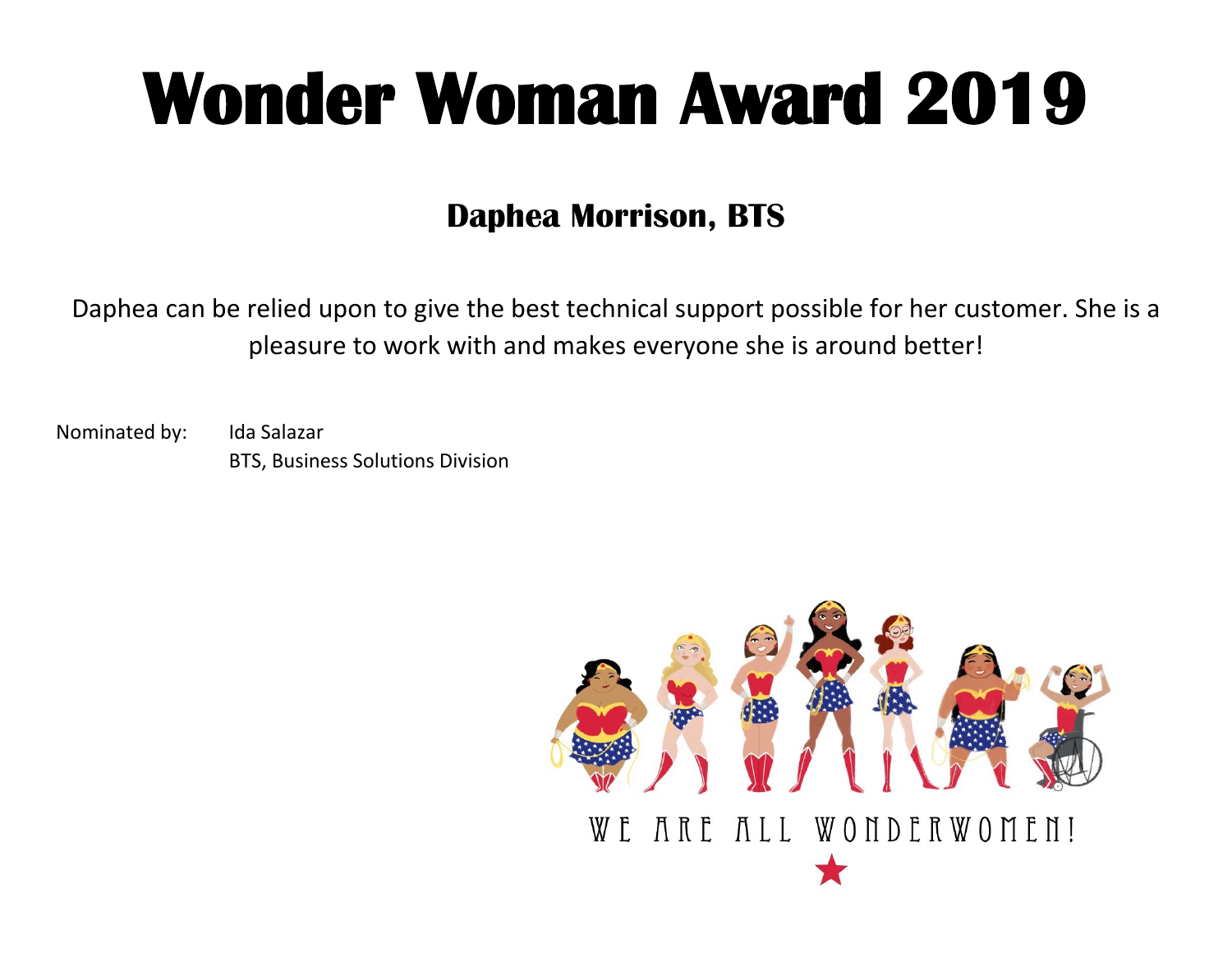### **Hanh Nguyen, BTS**

As a Sr Business Analyst in BTS on the EBS team supporting the SAP system, Hahn is a valued member of the team providing great customer service/support for Cash Management and Treasury. Her strong collaboration skills and  $\hat{a}\hat{\epsilon}$  can do' attitude is demonstrated in the projects she delivers. Hanh exemplifies the qualities deserving of a Wonder Woman Award.

Nominated by: Cindy Delozier and Diana Allen BTS-EBS

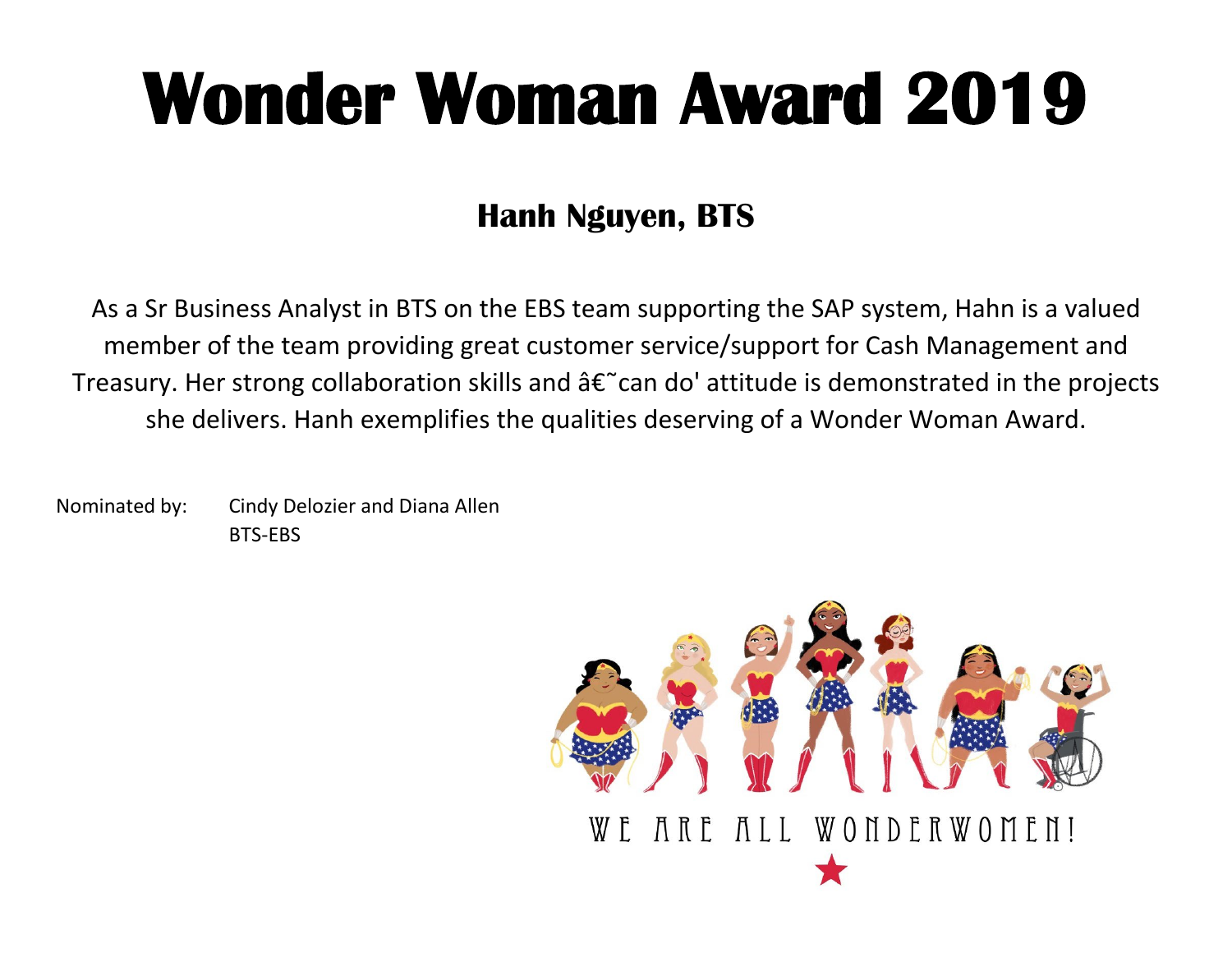### **Jenny Oh, BTS**

Jenny is upbeat and optimistic, deals positively with challenges as they arise. Jenny is committed to supporting PBOT meet the needs of the community.

Nominated by: Ida Salazar BTS - Business Solutions Division

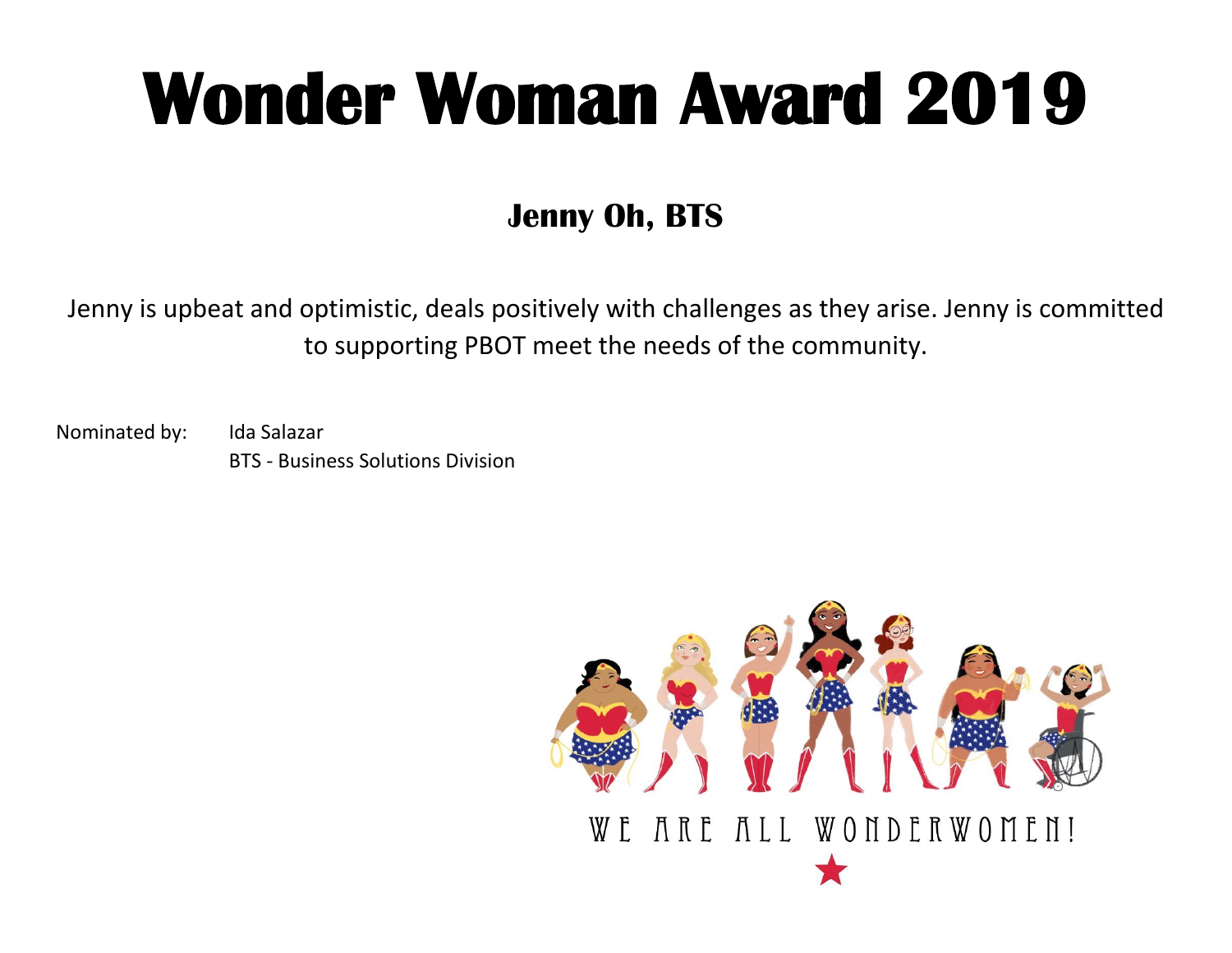#### **Vida Parandvash, BTS**

Vida is an excellent Project Manager with high integrity and commitment for successful execution of projects.

Nominated by: Anonymous

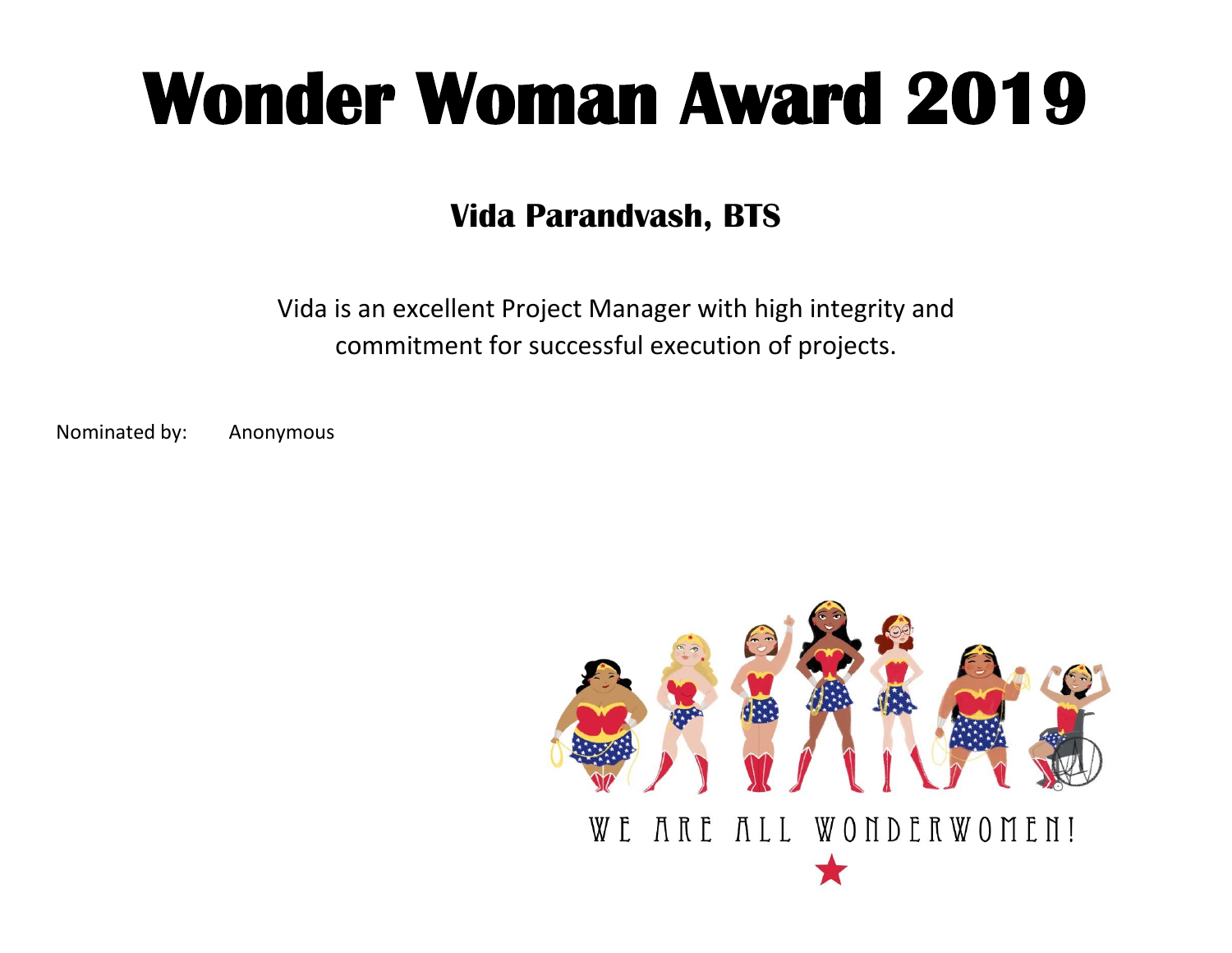### **Erin Poole, BTS**

Erin Poole is a collaborative leader who inspires trust in those around her. Erin is a role model for talking straight and building credibility through providing transparency and honoring commitments.

Nominated by: Dan Bauer and Jeff Baer **BTS** 

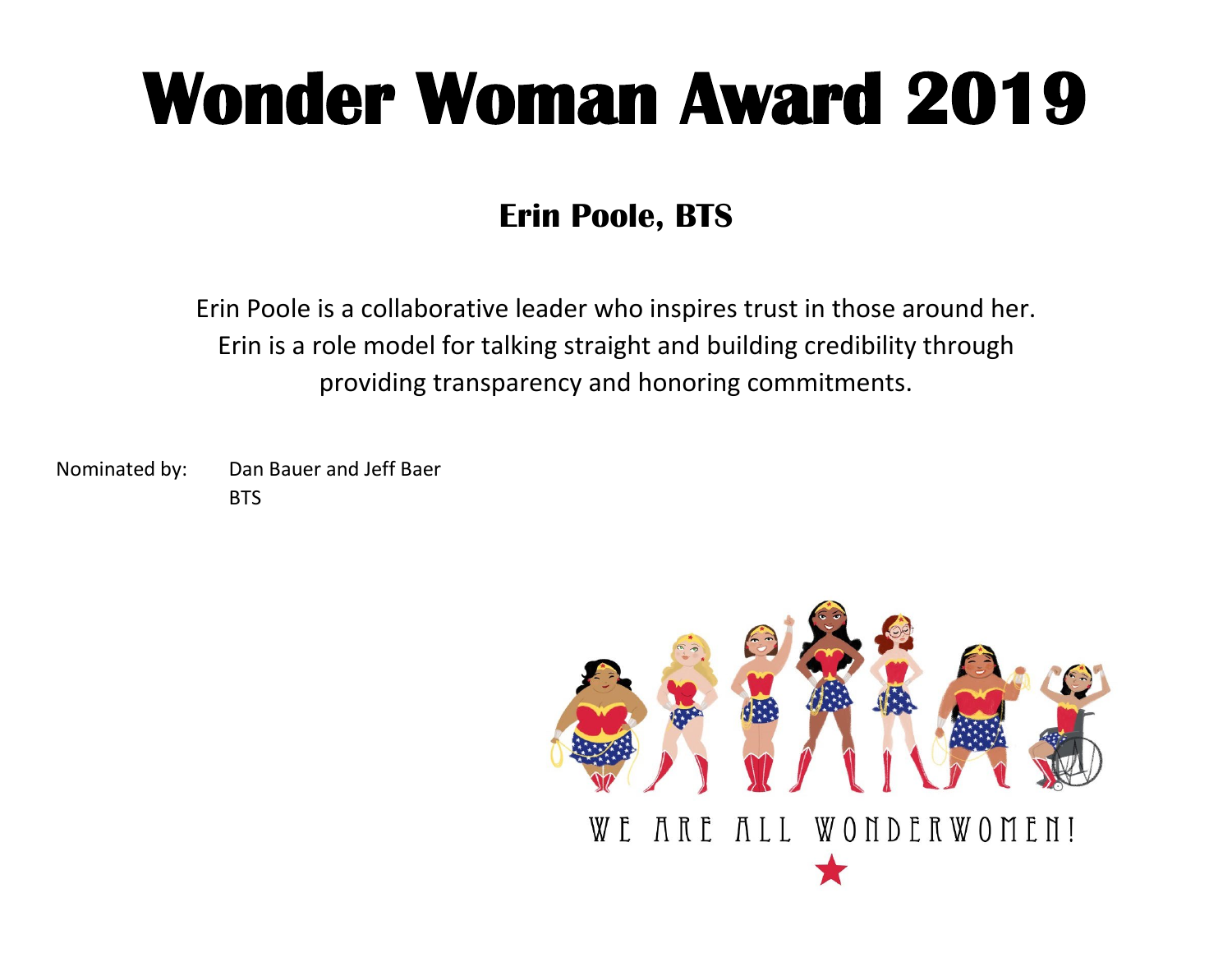### **Erin Poole, BTS**

Erin has many wonderful qualities, particularly as a role model and mentor. She stepped into a difficult situation, and her role has been to be a leader for a group that needed a different direction. She is able to provide leadership, direction, purpose, and value for her employees. She has done this without complaint, and every day she celebrates growth and recognizes potential in her employees. She has truly made a difference in this group!

Nominated by: Laurie Levy (and many others!) BTS PMO

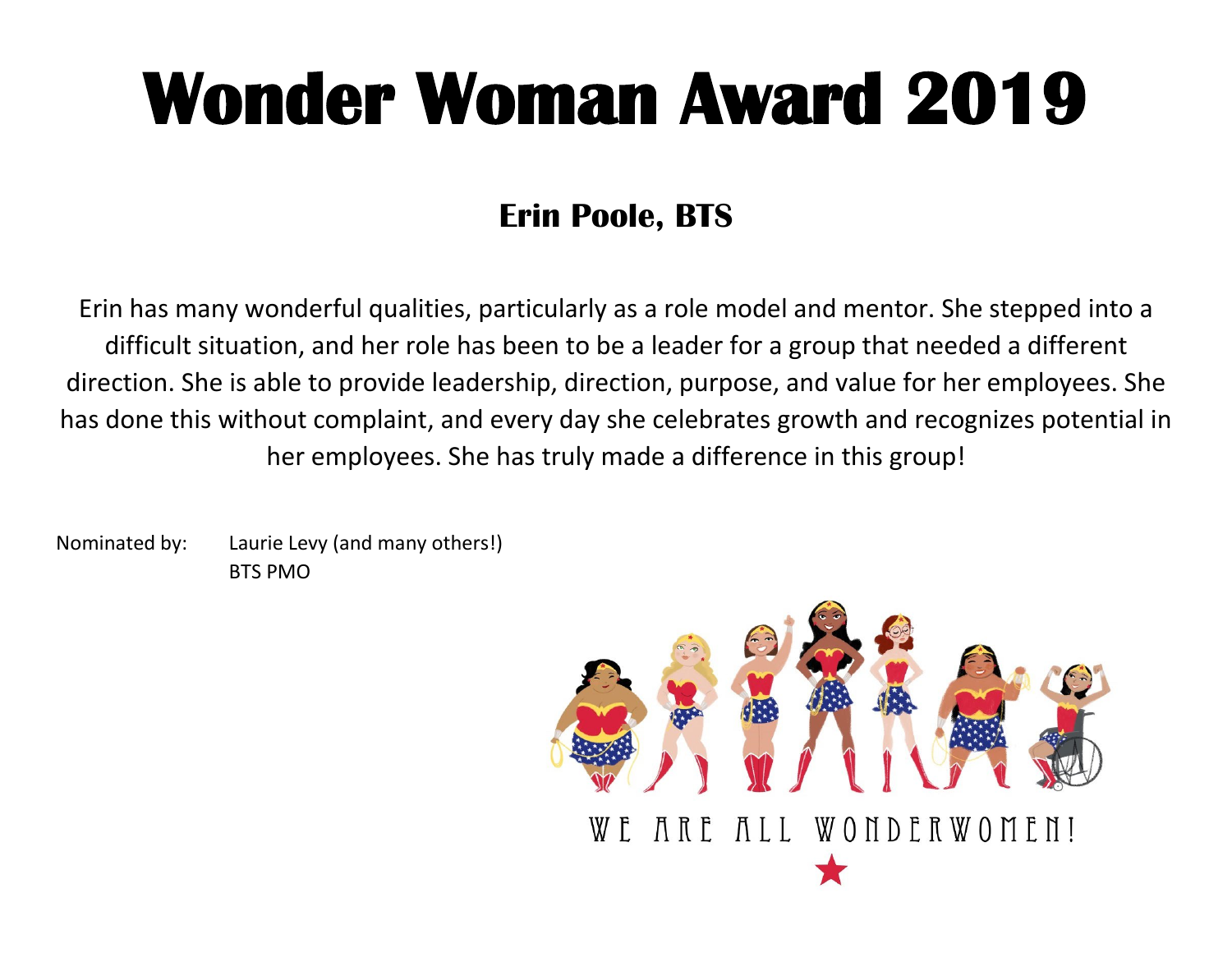### **Erin Poole, BTS**

Erin's leadership style embodies high expectations, patience, grace under pressure, and a strong desire to do what is right for the City. She is a model leader and colleague!

Nominated by: Elyse Rosenberg Bureau of Technology Services

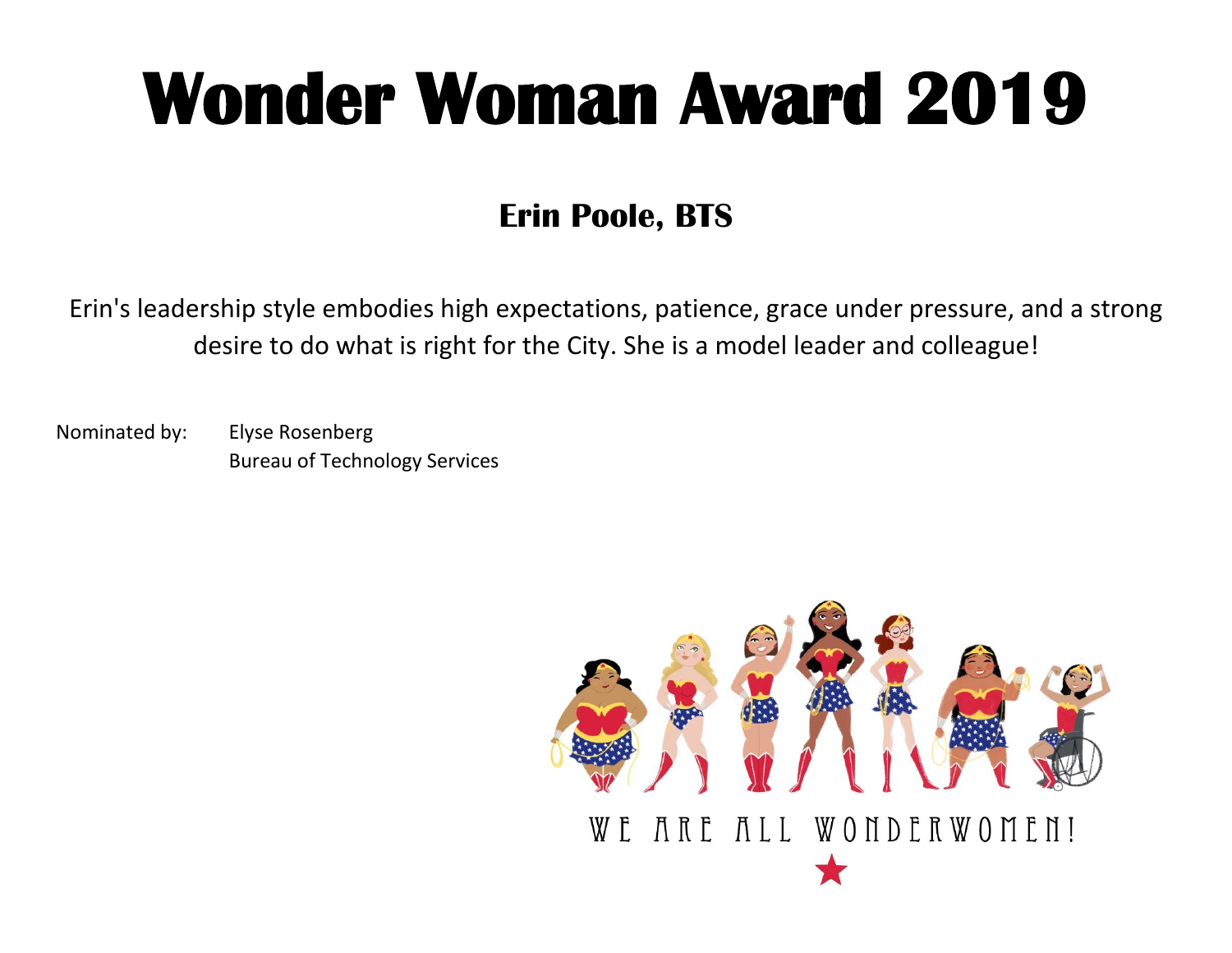### **Jinsong Qiu, BTS**

Jinsong does a great job supporting PBOT's mission through consistently doing her best to support the applications PBOT relies on. She demonstrates reliability and dedication to the work she does.

Nominated by: Ida Salazar BTS - Business Solutions Division

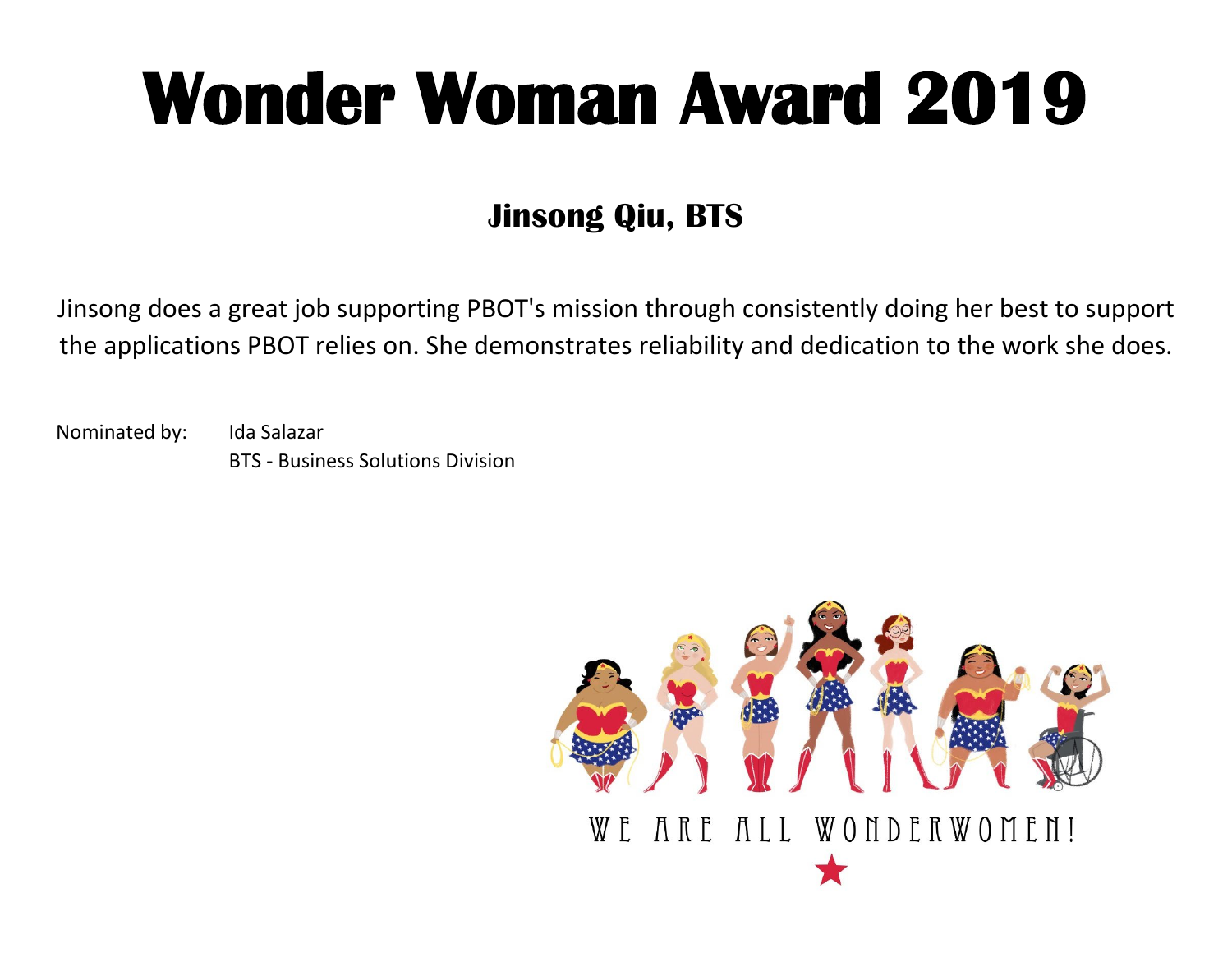### **Vineeta Rawal, BTS**

As a Sr Business Analyst in BTS on the EBS team supporting the SAP system, Vineeta is a valued member of the team with her knowledge and strong leadership skills, successfully implementing new SAP Cloud modules for key HR initiatives. She shares her knowledge mentoring others on the team. Vineeta exemplifies the qualities deserving of a Wonder Woman Award.

Nominated by: Kate Schmidt and Diana Allen BTS-EBS

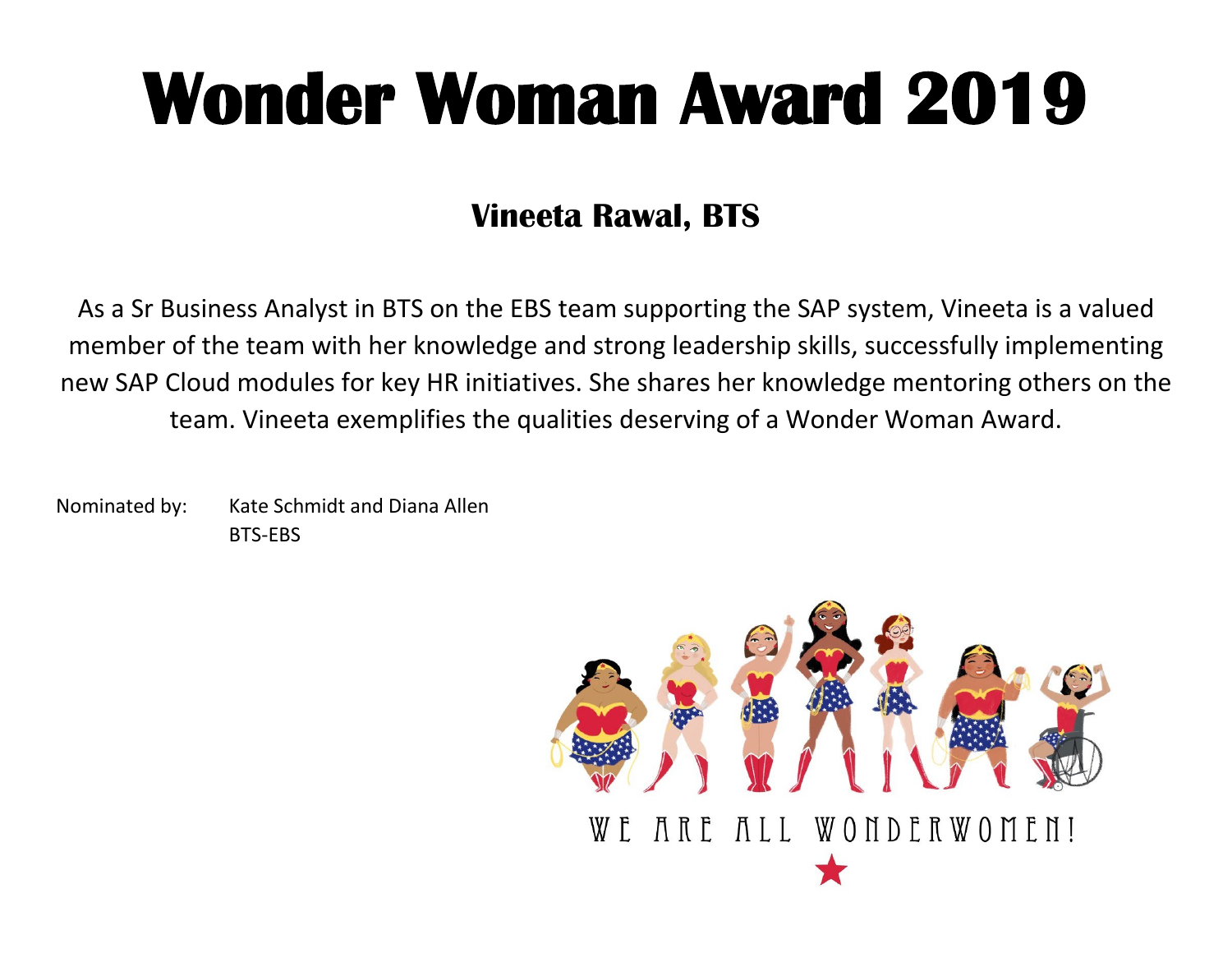### **Vicki Rice, BTS**

As a Sr Business Analyst in BTS on the EBS team supporting the SAP system, Vicki is a valued member of the team demonstrating her dedication by providing excellent customer service supporting SAP's financial modules i.e. procurement. She resolves issues by driving long term solutions. Vicki exemplifies the qualities deserving of a Wonder Woman Award.

Nominated by: Cindy Delozier and Diana Allen BTS - EBS

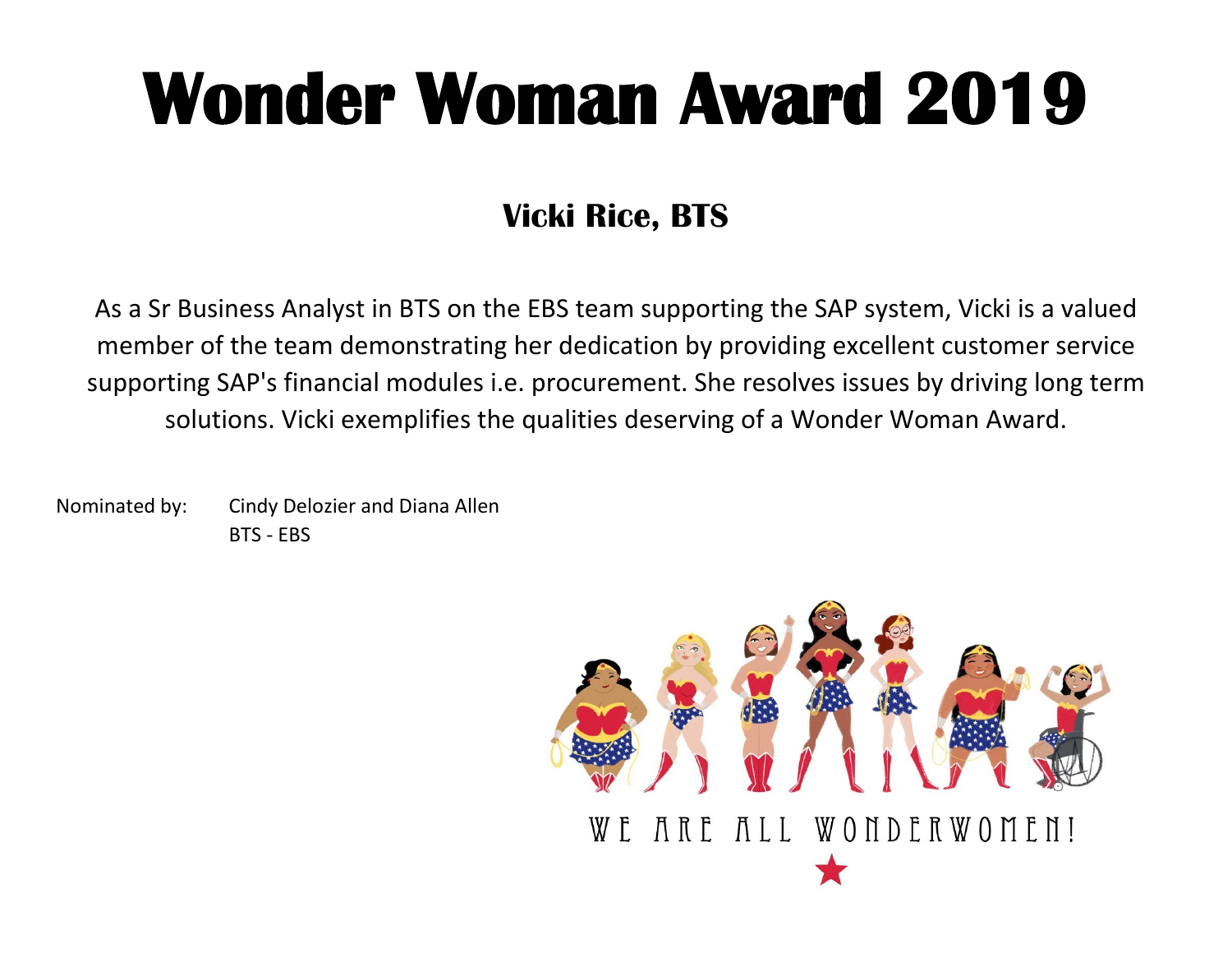### **Elyse Rosenberg, BTS**

Elyse Rosenberg is a relentless champion for the voice of the customer in our bureau. Elyse demonstrates leadership by make sure all voices are heard and all views considered.

Nominated by: Dan Bauer and Jeff Baer **BTS** 

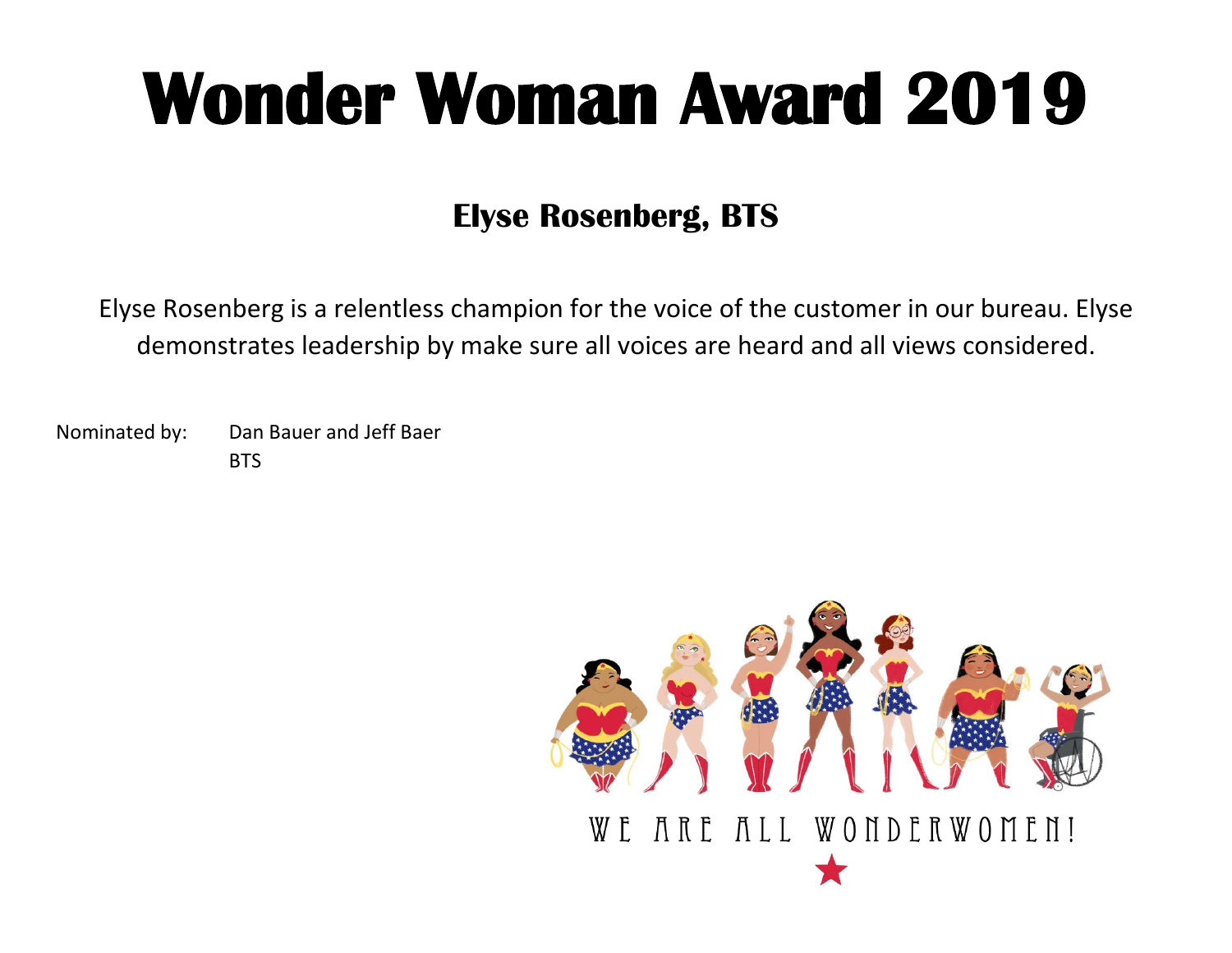### **Elyse Rosenberg, BTS**

Elyse stands out in all three of these categories in the following was: She is the personification of grace under pressure; she continually strives to educate, inform, and mentor her diverse group of employees as well as her peers; and is she is tireless in her efforts to improve customer service and processes in BTS.

Nominated by: Laurie Levy BTS Project Management Office

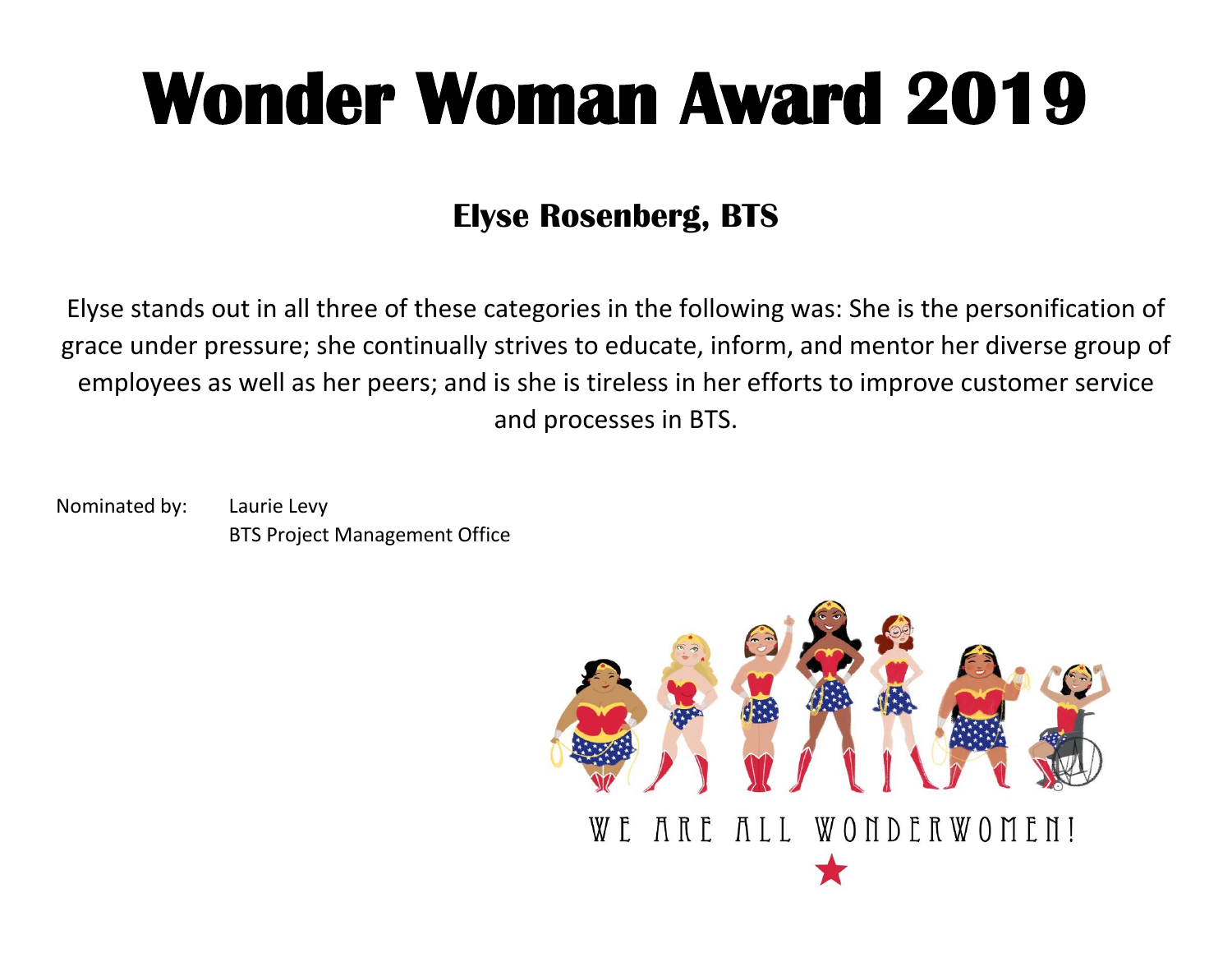### **Ida Salazar, BTS**

Ida Salazar demonstrates leadership by always being willing to step and accept a new challenge up for the good of the bureau. Ida is a mentor for many and always considers things from her teams' perspective.

Nominated by: Dan Bauer and Jeff Baer **BTS** 

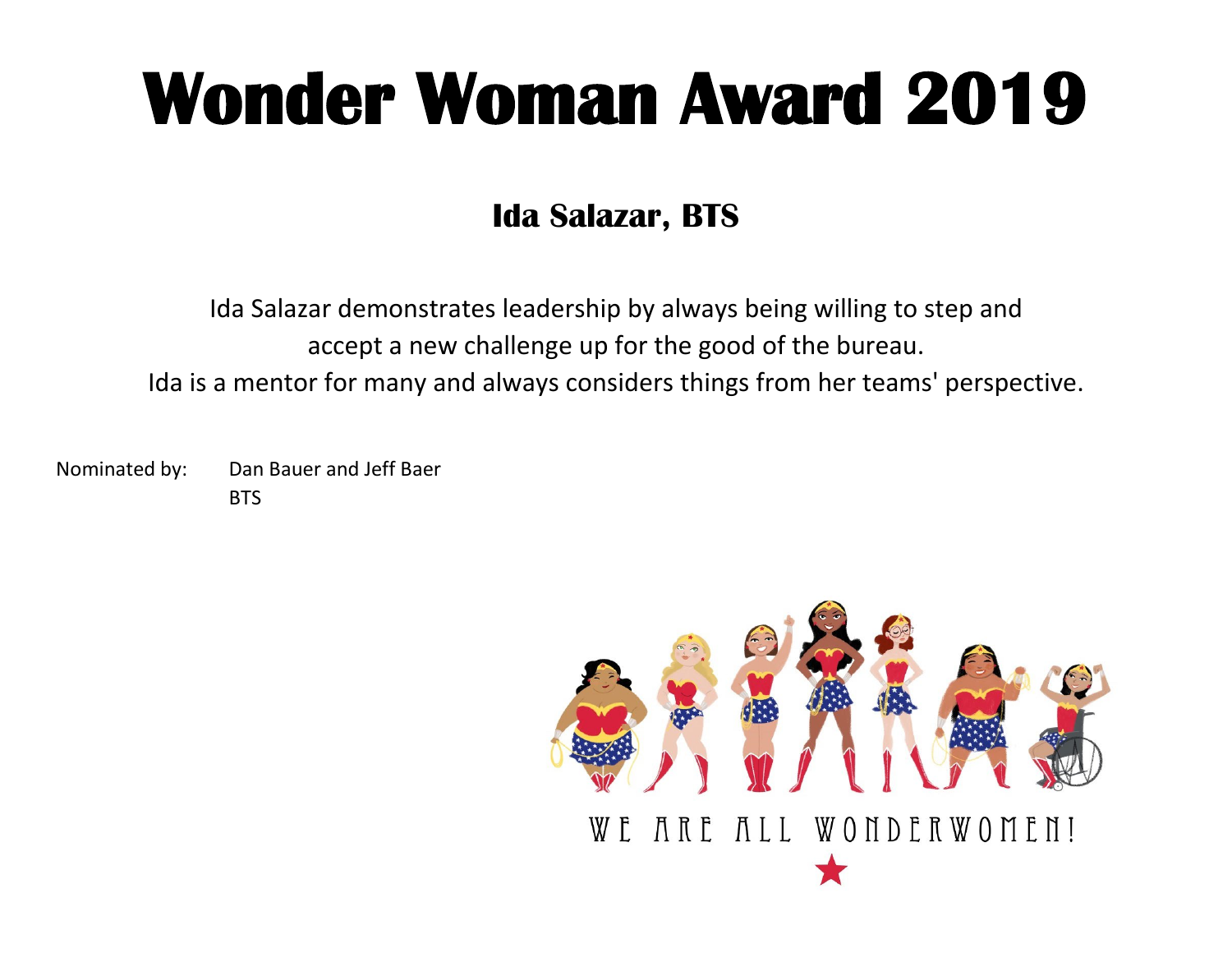### **Kate Schmidt, BTS**

As a Lead Business Analyst in BTS on the EBS team supporting the SAP system, Kate is a valued member of the team - her strong leadership and HR knowledge are key in leading the HCM team. She promotes collaboration and excellence to ensure we meet the HR business and compliance needs of the City. Kate exemplifies the qualities deserving of a Wonder Woman Award.

Nominated by: Diana Allen BTS-EBS

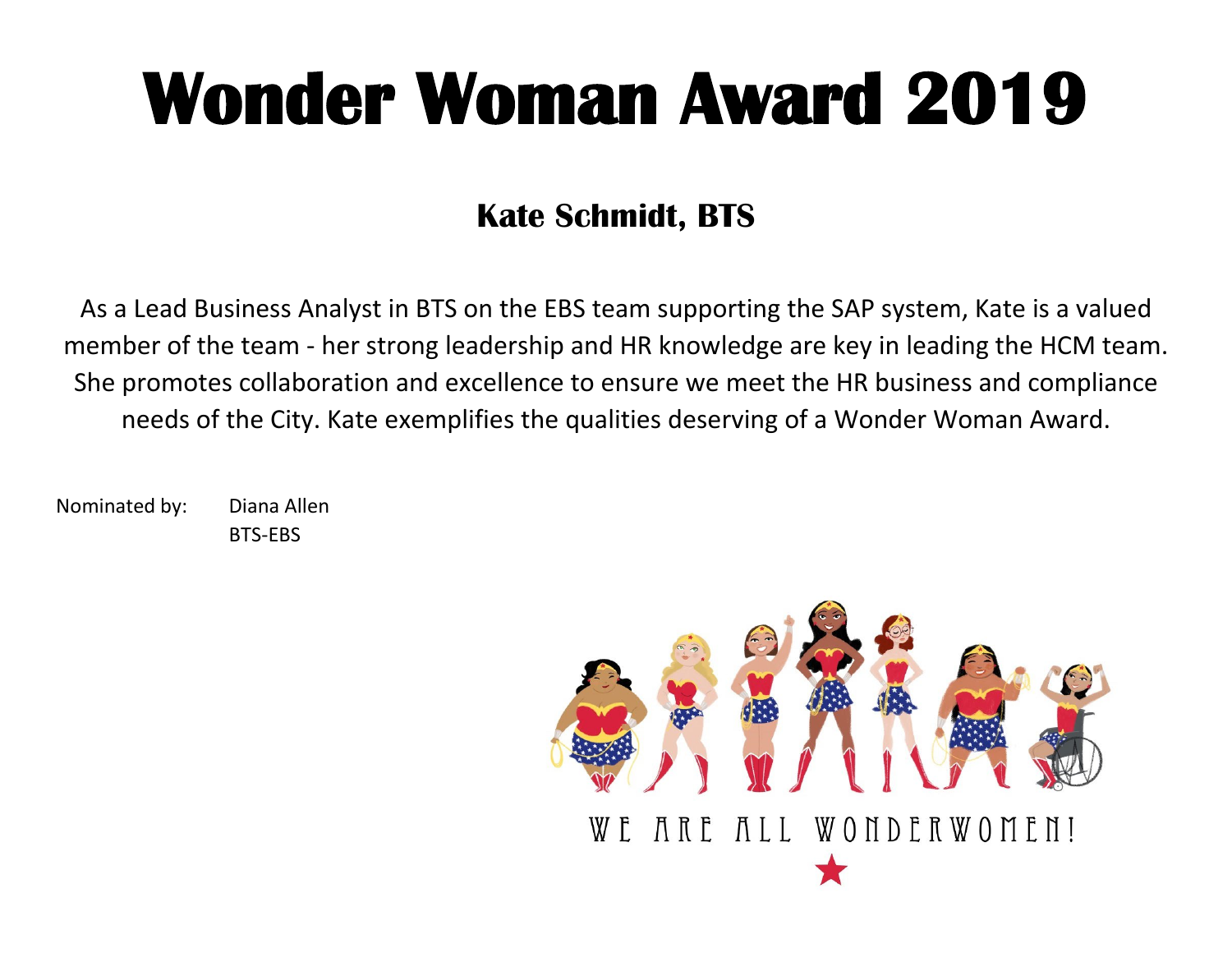### **Britt Schweizer, BTS**

As a Sr Business Analyst in BTS on the EBS team supporting the SAP system, Britt is a valued member of the team demonstrating her commitment to excellence in support of multiple HR modules. She proactively helps the team wherever it is needed and drives continuous process improvement. Britt exemplifies the qualities deserving of a Wonder Woman Award.

Nominated by: Kate Schmidt and Diana Allen BTS-EBS

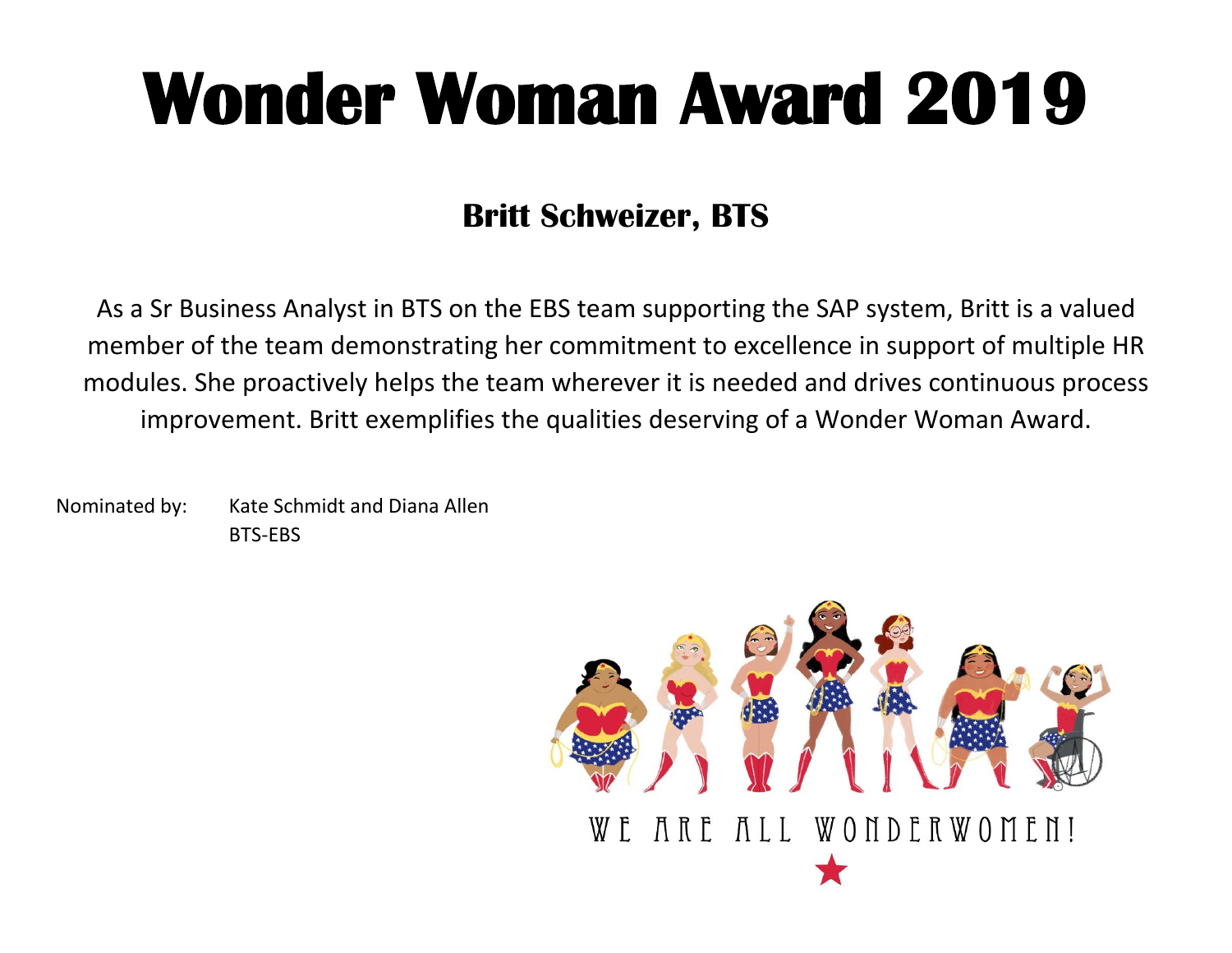### **Kathy Shorey, BTS**

Kathy is a go-to person in her support of the TRACS system. She has many years of dedicated service. Kathy is always willing to help and do the best job she can!

Nominated by: Ida Salazar BTS, Business Solutions Division

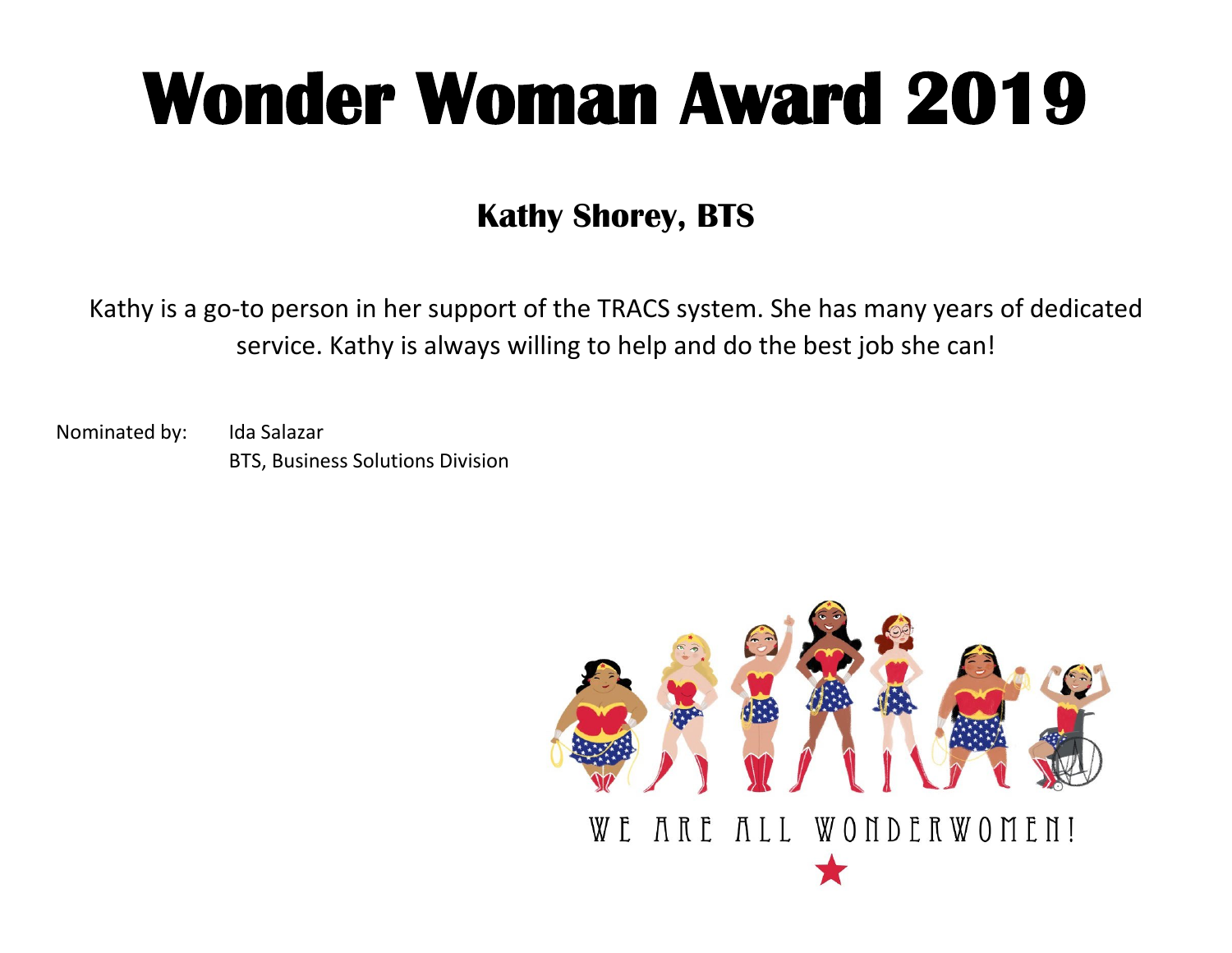### **Preeti Sinha, BTS**

As a Principal Information Analyst in BTS on the EBS team supporting the SAP system, Preeti is a valued member of the team providing excellent support and technical development for security and other initiatives. She is always eager to learn new technologies with a commitment to quality. Preeti exemplifies the qualities deserving of a Wonder Woman Award.

Nominated by: Diana Allen BTS-EBS

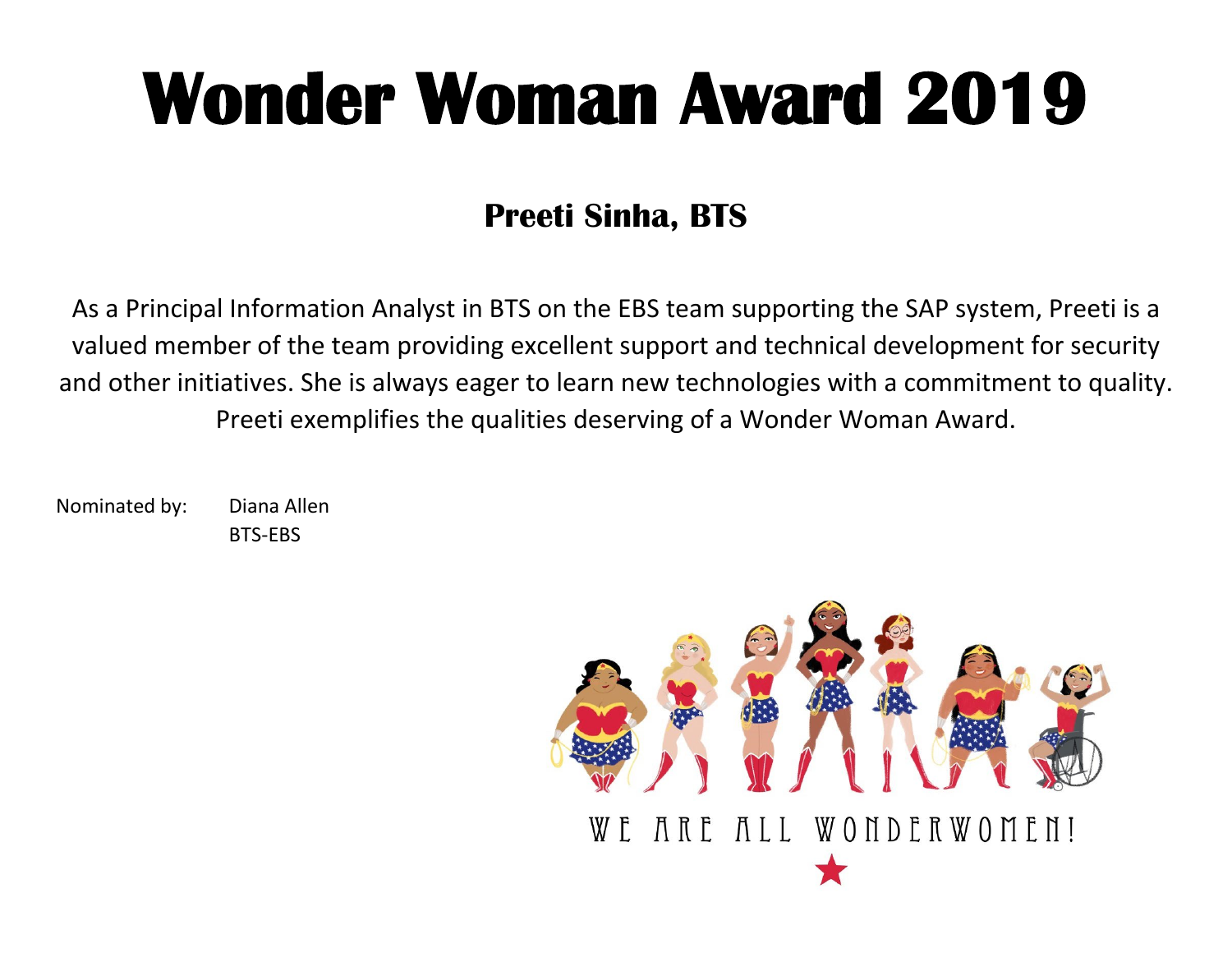### **Brittany Smart, BTS**

Brittany is dedicated to creating web design that engages the community to interact with the city website. She is direct, straight forward and tactful when addressing situtations that need to change!

Nominated by: Ida Salazar BTS - Business Solutions Division

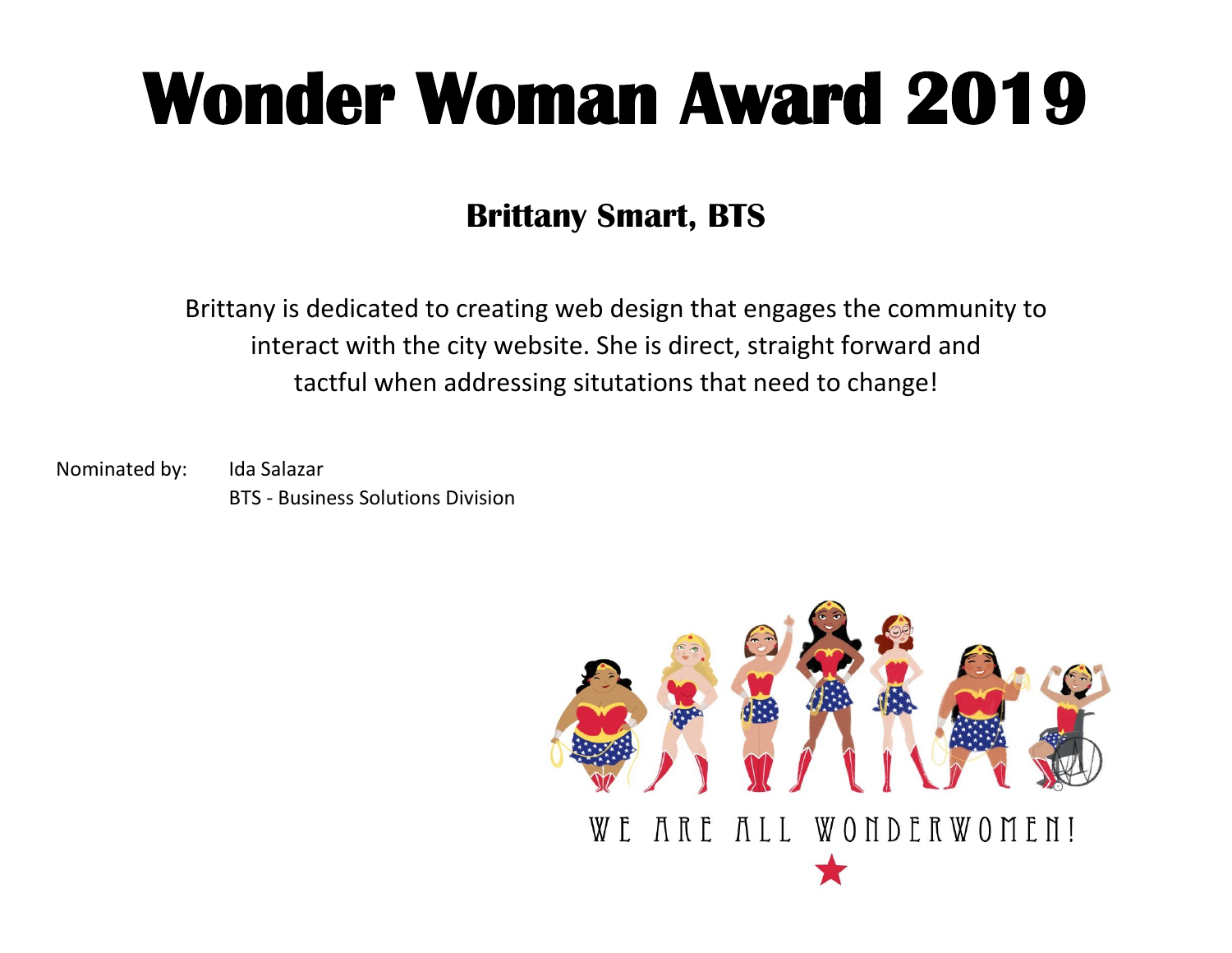### **Amy Tuttle, BTS**

Amy Tuttle is a role model for organizational management. Amy oversees Change Management, Budget and Personnel and uses her vast knowledge in these areas to provide indispensable support to the bureau.

Nominated by: Dan Bauer and Jeff Baer **BTS** 

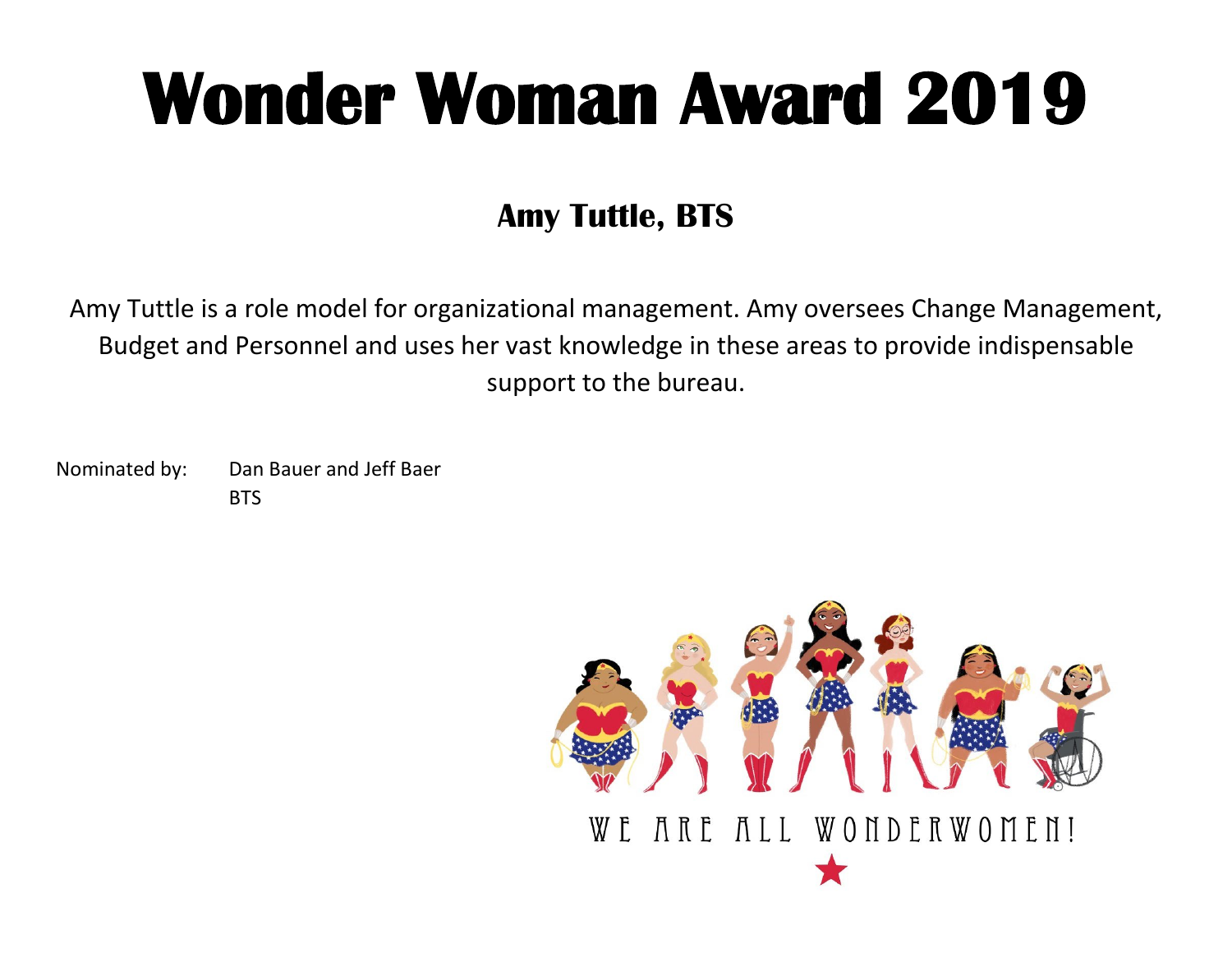### **Amy Tuttle, BTS**

Amy knows how to guide BTS through business process to ensure we are all making progress on deliverables. She adds value every day and we want to make sure she knows that!

Nominated by: Anonymous

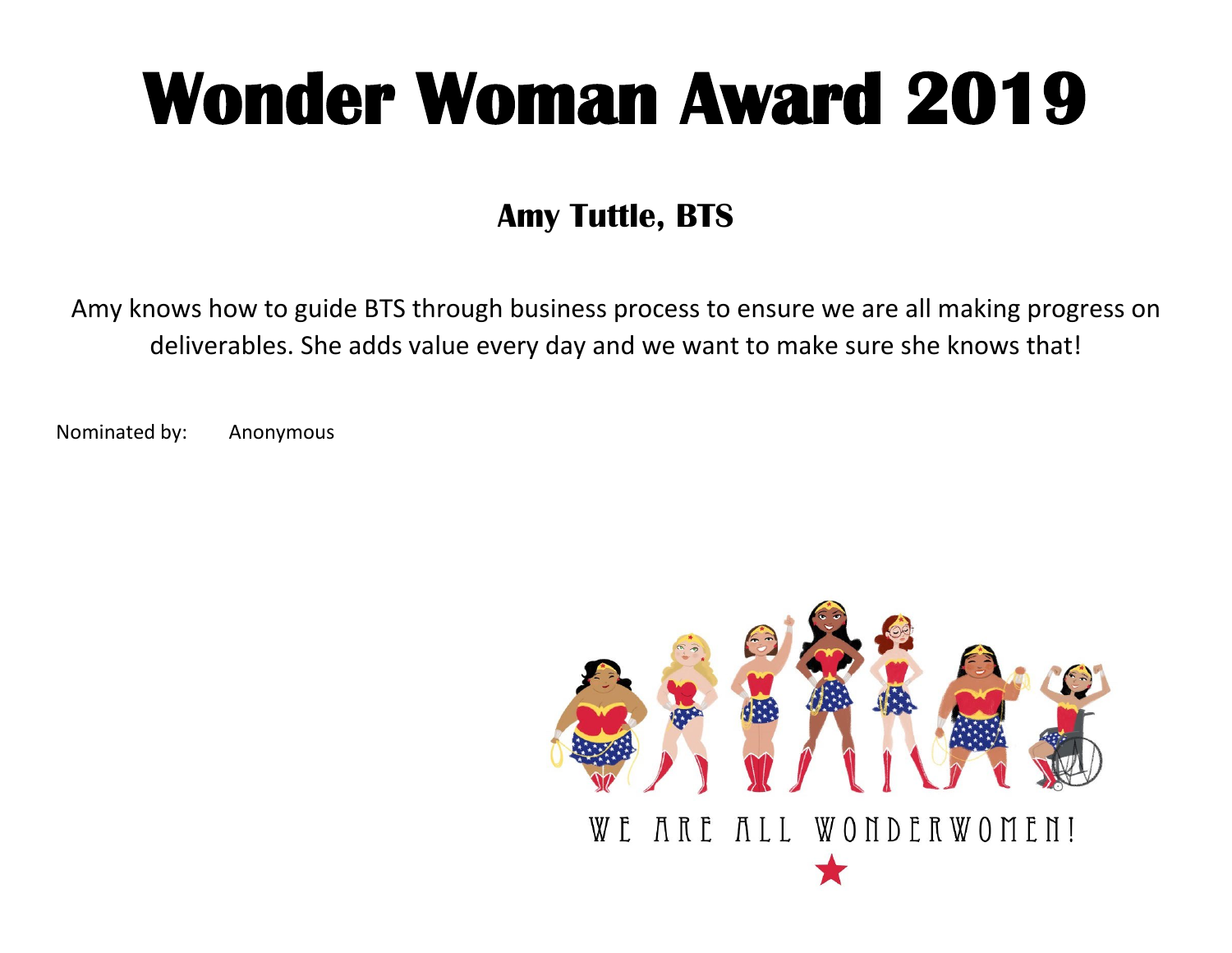### **Jess Eden, CBO**

Deep technical knowledge, spirit of innovation, and bold in follow through.

Nominated by: Greg Schundler CBO

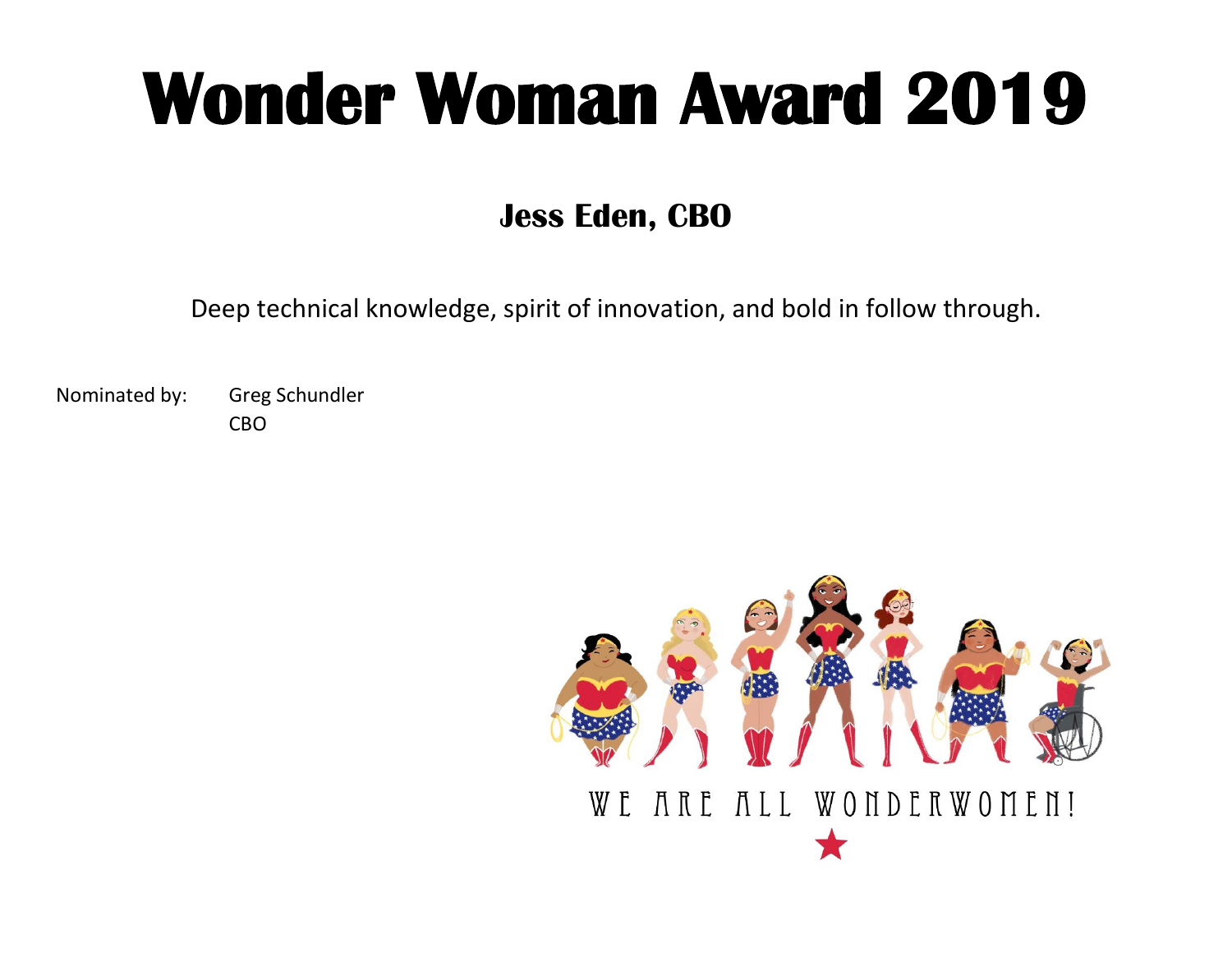#### **Anne Milligan, City Attorney Office**

Anne Milligan jumped right in about a year ago at the City Attorney Office. She has helped improve employee wellbeing over all of our ~28 bureaus. She is proactive, rather than reactive, which is a great quality in an attorney and a leader. I say leader, but I want to add that there are many great leaders that are not quality humans, and she possesses the rare quality to be both. The City is very lucky to have her and her passion to improve the lives of our employees, and through that work, ultimately the livability of our City. She took initiative to reviewed City policies and websites to help update the information employees need to take full advantage of the benefits and services the City provides. She helped with pay equity, ADA, FLMA, plus countless other benefits and services, in her very short year here. I am so fortunate to be able to work with such a shining example of what leadership can be used for to make the world a better place for all. I hope in continuing to do the great work she has does, others with follow in her footsteps, and join in her work to raise our collective bar of service for our employee. Happier employees leads to healthier employees, employees doing better work, and wanting to stay here to serve the public better. On a daily basis I see the changes she is making and I am honored to know someone that works as hard as she does day in and day out for others. All of the proactive work she does saves the City money in lawsuits that cannot be quantified because she has worked so hard to prevent them, and arguably more valuable than money, is the quality of life that has been improved for all involved. I am nominating the best attorney I have ever worked for in my 18 years as a paralegal, and hope that we all thank Anne for this amazing job by giving her this award. The City is much brighter place with Anne here and I am excited to see all of the great work she will continue to do in the future.

Nominated by: Michelle Welch

City Attorney Office

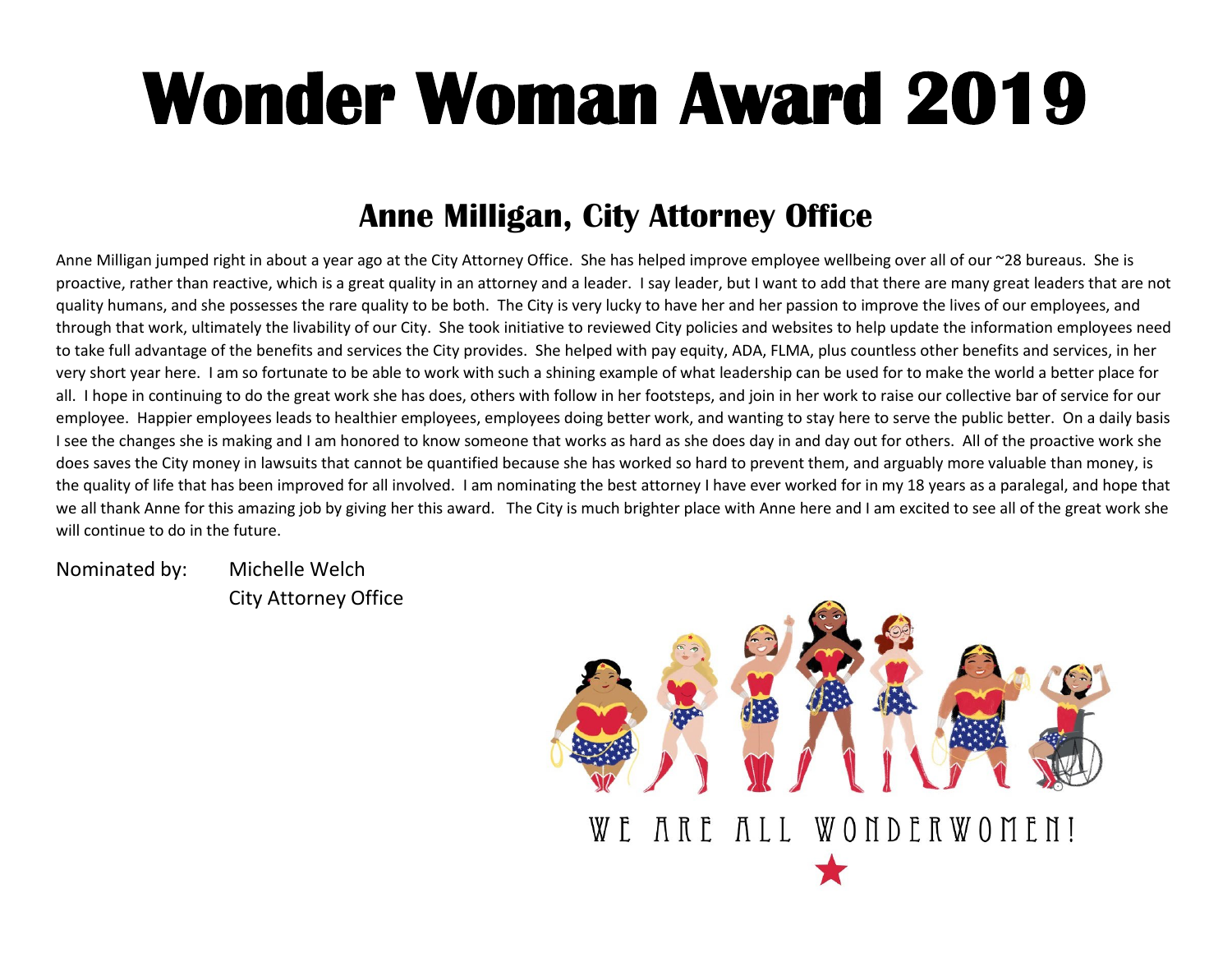#### **Pam Degler, City Attorney's Office**

Pam has been a mentor to me since I started with the City. She is always calm, knowledgeable, and kind. Pam is always composed with whatever bizarre question you may have about a case. Her institutional knowledge of all the cases at the CAO is amazing. She always remember  $\hat{a} \hat{\epsilon}$  cewe had a case like thatâ€<sup>[2]</sup> and then proceeds to help you find out how the office handled it. She is retiring in May and she will be greatly missed by all at the CAO.

Nominated by: Eileen Kelly City Attorney's Office

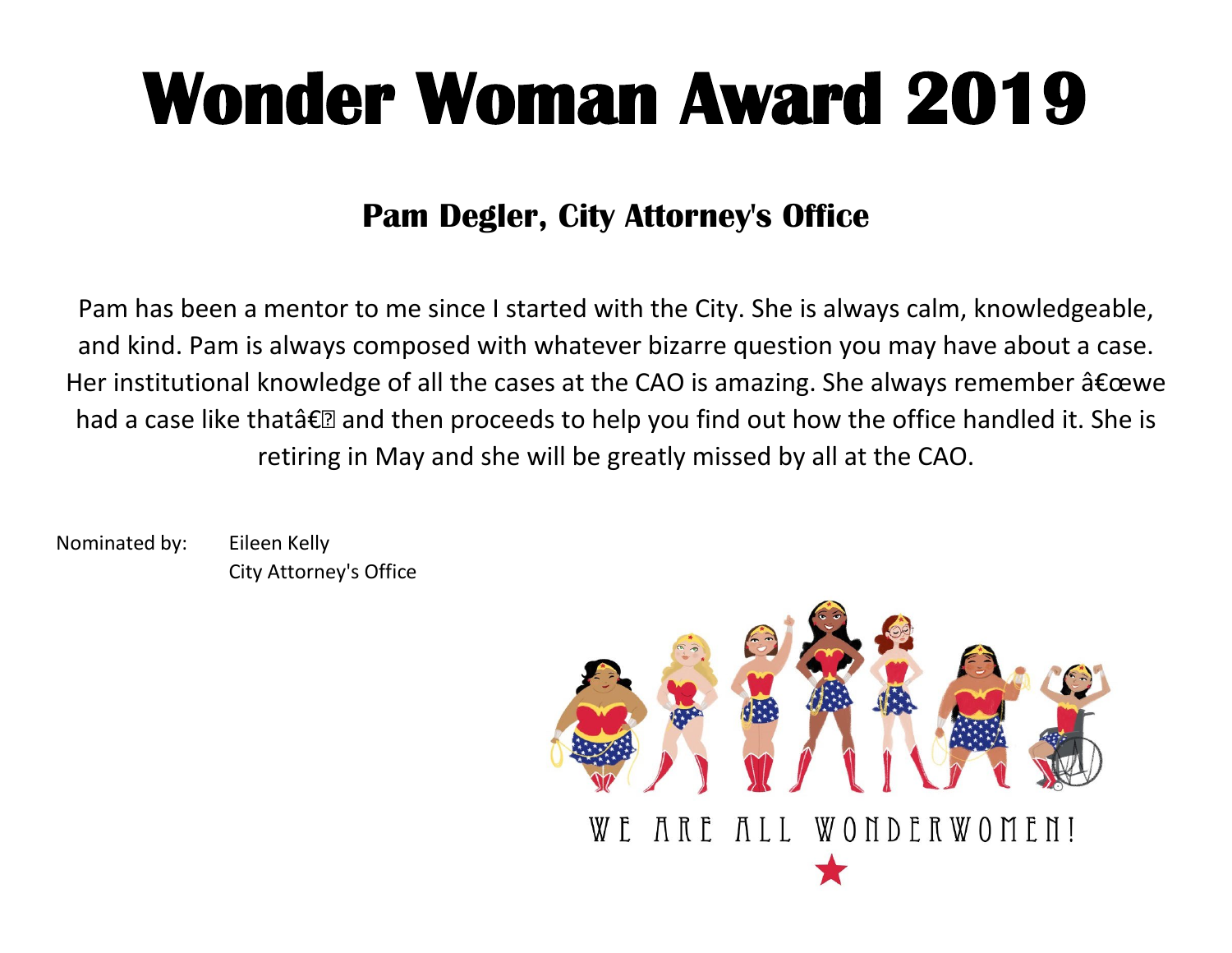#### **Lauren King, City Attorney's Office**

Lauren is competent and hard-working attorney who provide sound counsel to BDS staff. We'd be lost without her. She's also a pleasure to work with due to her sparkiling personality!

Nominated by: Hillary Adam BDS

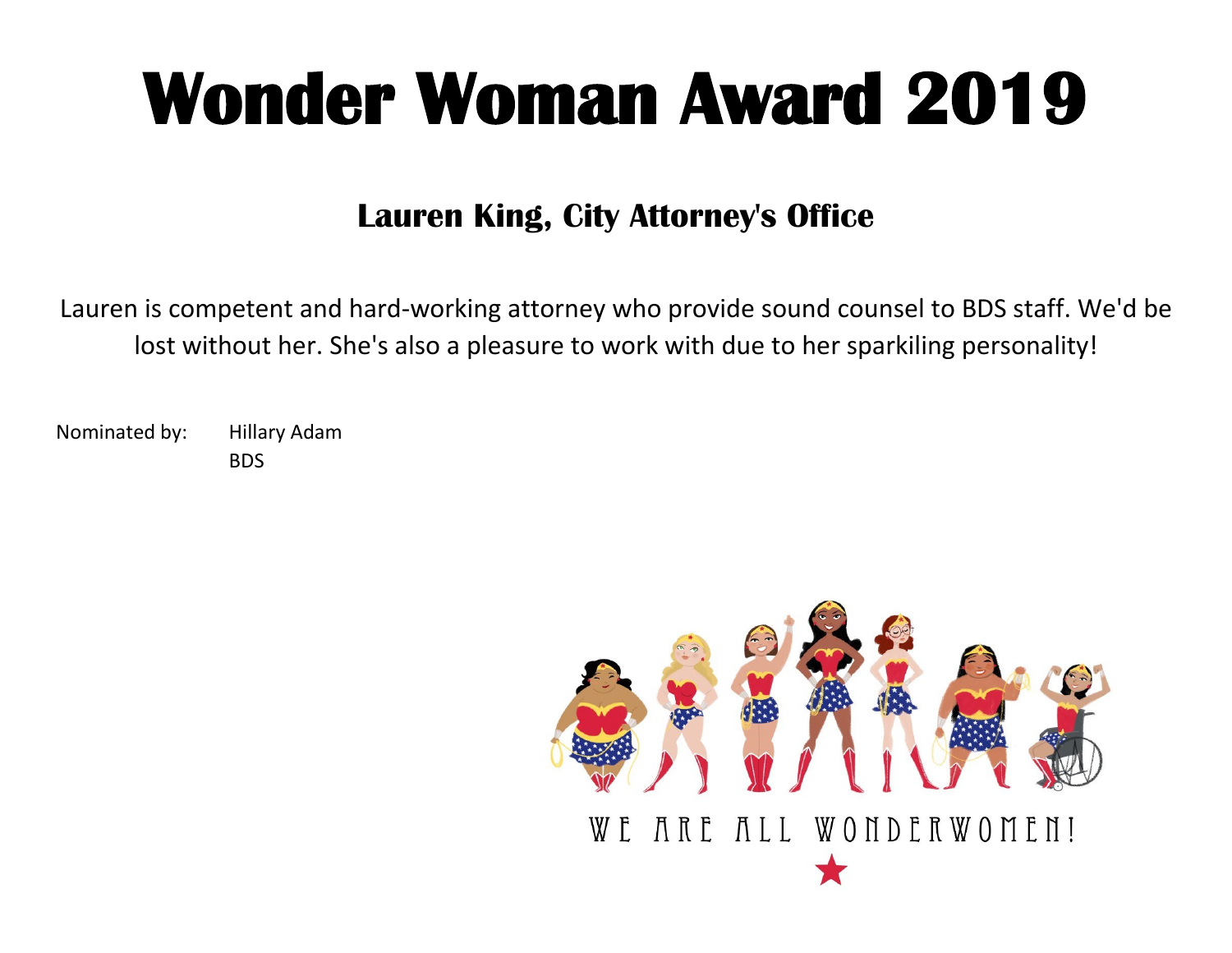### **Linda Law, City Attorney's Office**

Linda exemplifies good leadership. She leads by example, regularly going above and beyond to keep fellow colleagues informed of relevant happenings in and around the City, providing useful guidance on legal resources, and informing new colleagues of the institutional knowledge and history she has acquired. Linda is a champion for racial and gender equity, through her conduct and her advocacy. She is approachable, honest, understanding, and kind. She is absolutely, without question, a Wonder Woman.

Nominated by: Molly Washington City Attorney's Office

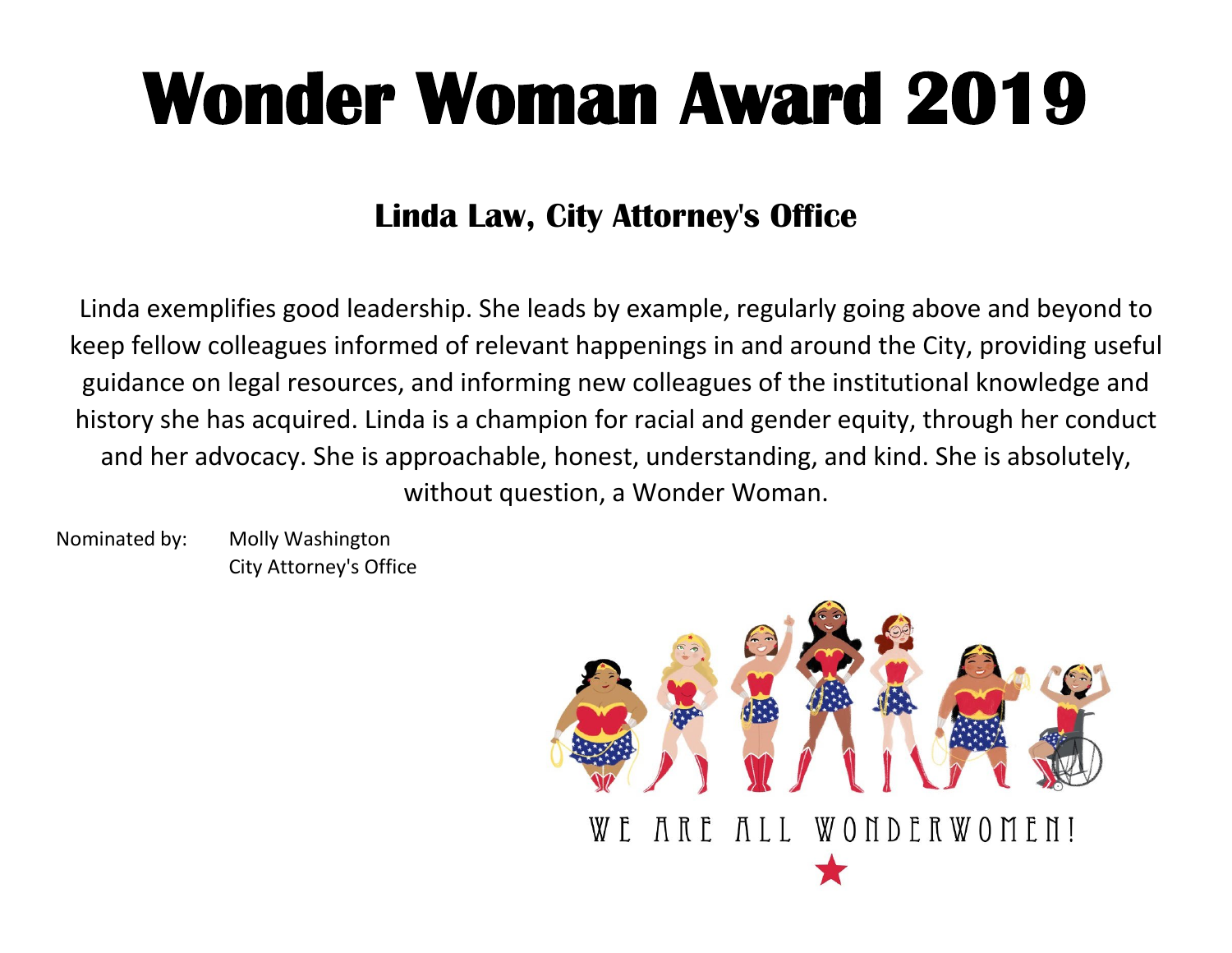#### **Linly Rees, City Attorney's Office**

Linly is a wise counselor who delivers solid advice with humor and sound reasoning. She works hard and diligently for the City. We'd be lost without her!

Nominated by: Hillary Adam BDS

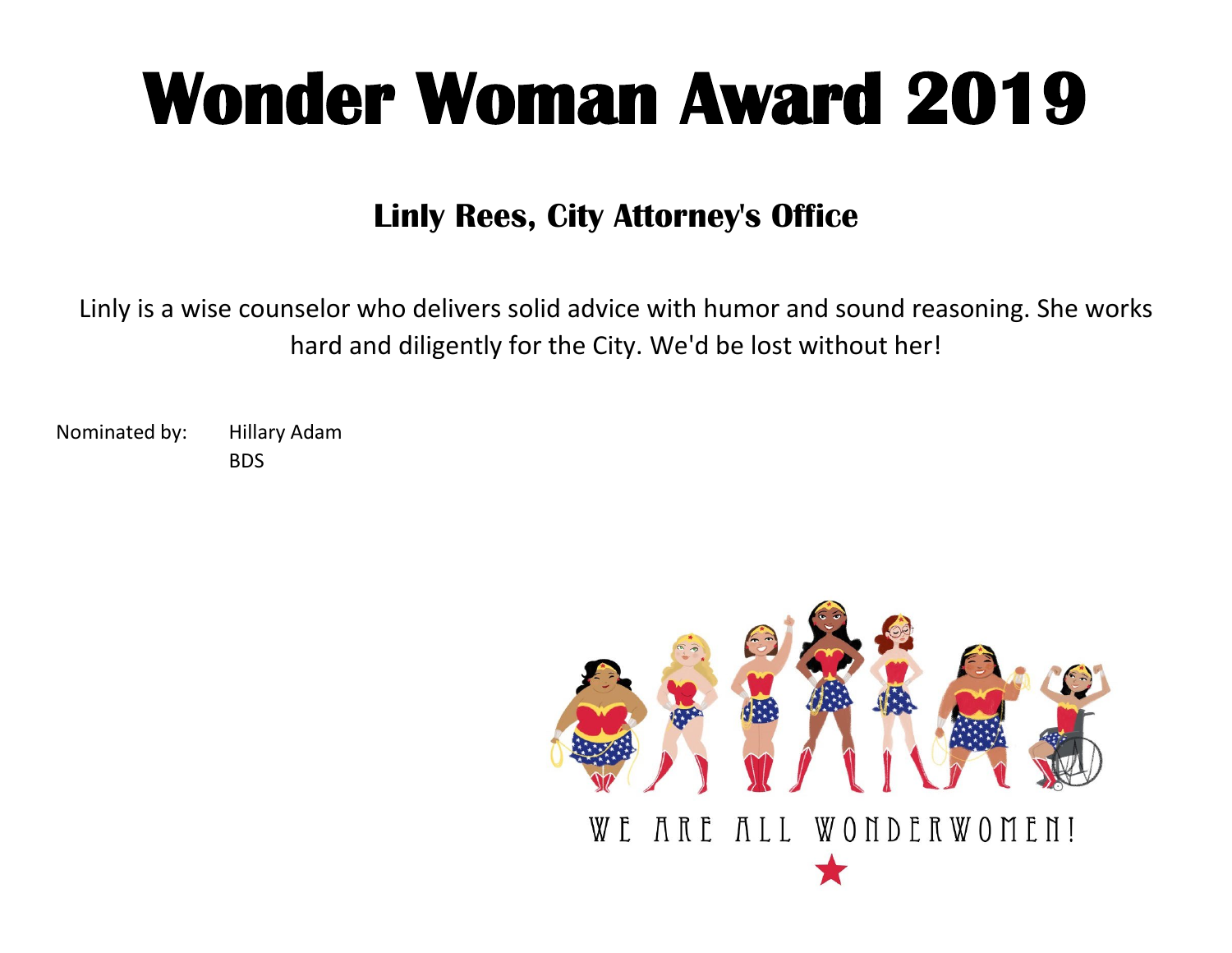#### **Linly Rees, City Attorney's Office**

Linly is very hard working, dedicated, and extremely bright! She is always ready to help out with challenging issues. Additionally, Linly is thoughtful and caring. She truly exemplifies a Wonder Woman!

Nominated by: Heidi Brown City Attorney's Office

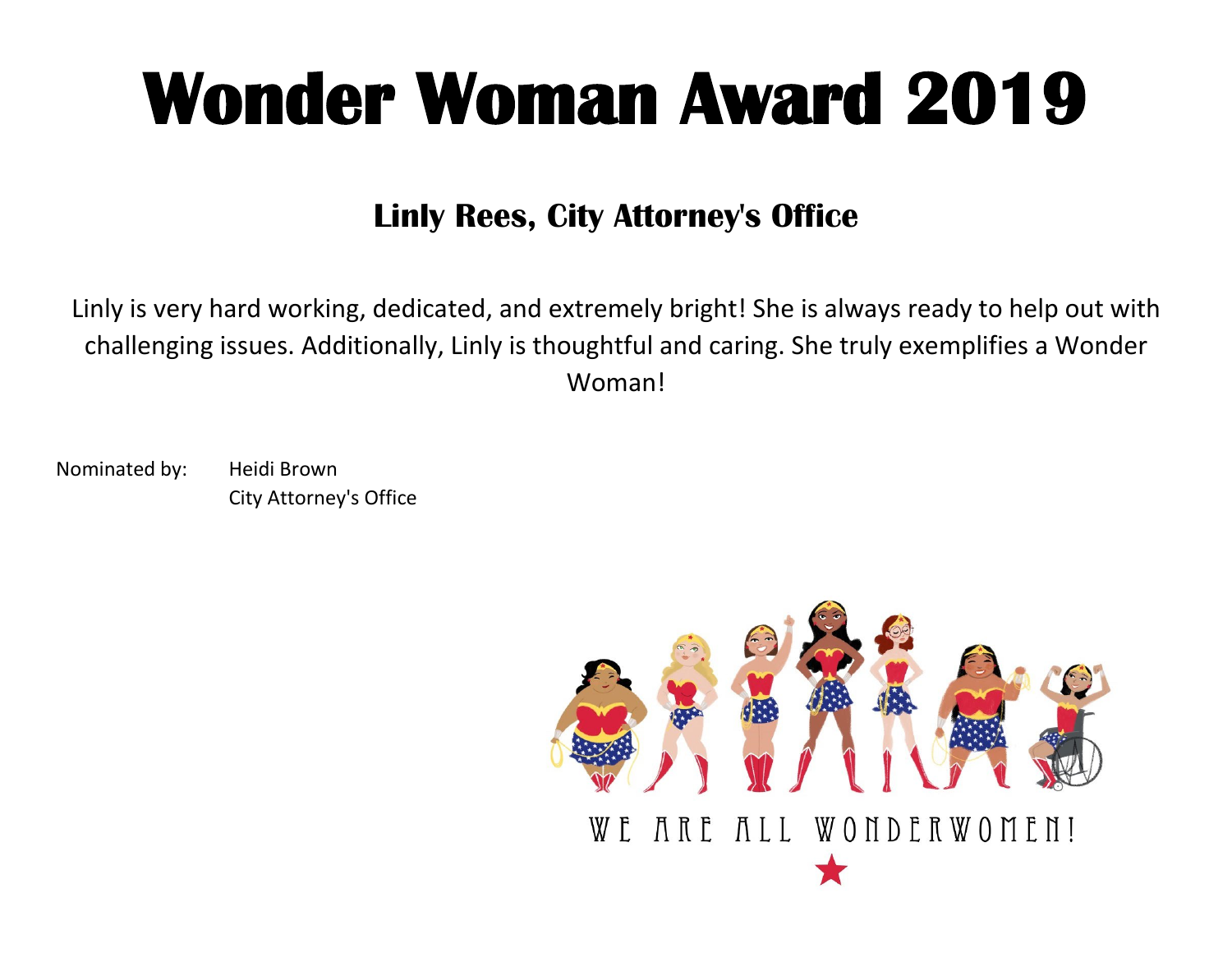#### **Sonia Schmanski, Commissioner Fish**

I am proud to work for Sonia, and I am incredibly grateful for her leadership. Sonia leads our office with the highest of standards, and yet she maintains an office environment that is collaborative, engaging, and, quite often, fun. Though her time is limited, with a larger portfolio than any other staffer in our office, she gives us all, individually, the time we need with her, to address our needs, flush out ideas, strategize, or to help guide us. We also have an office culture that is kind and collaborative, without competition. That culture was intentionally built and supported by Sonia.

Nominated by: Asena Lawrence Commissioner Fish

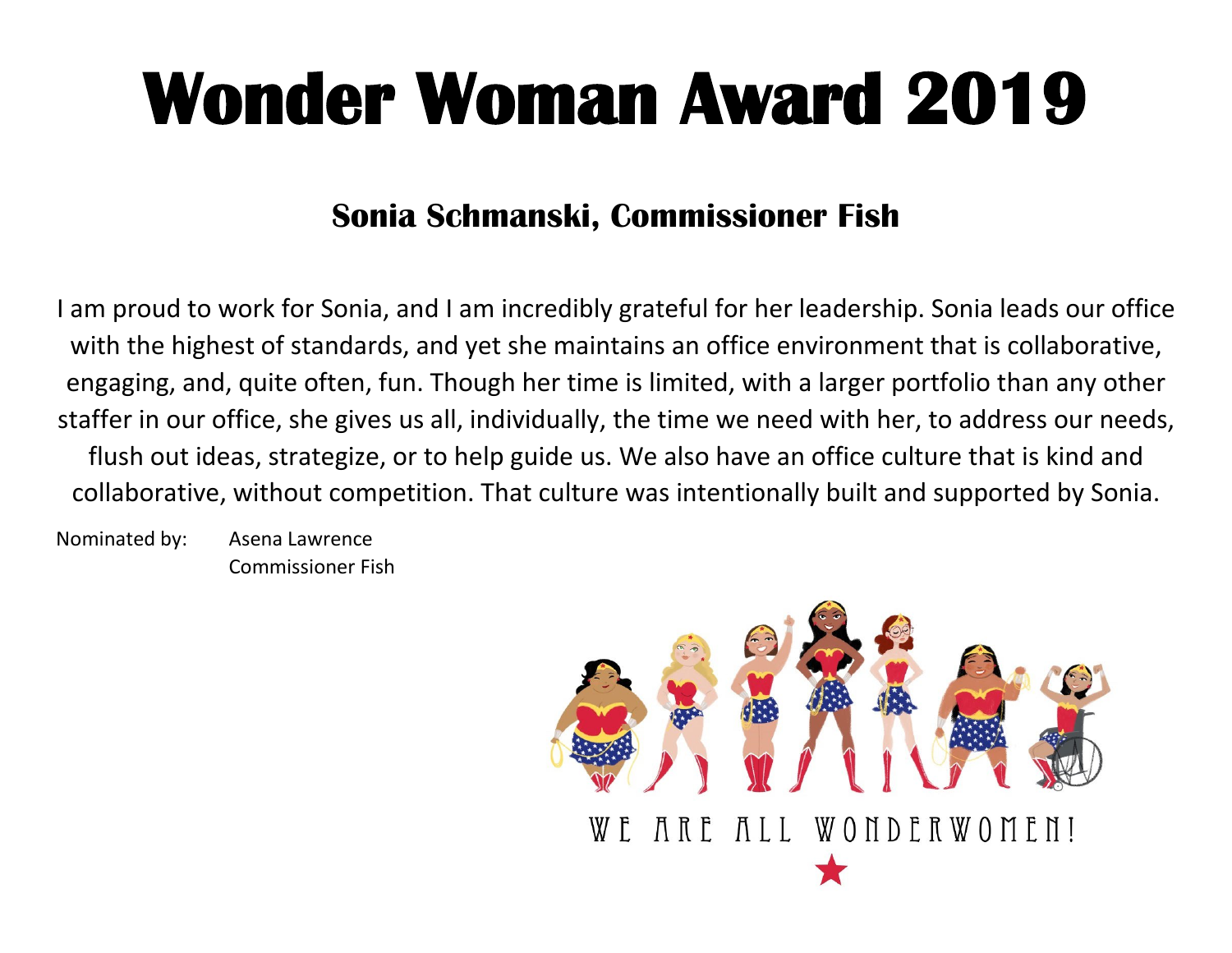#### **Kristine (Kris) Artman, Fire and Rescue**

Kris has repeatedly fought for what is right not just for herself but for everyone around her. Throughout her career she has shattered glass ceilings even when others have asked her out rightly not to. Her self-sacrifice is something that has served as a role model to countless others and has paved clear paths for generations of women to follow.

Nominated by: Becky Lamboley Portland Fire & Rescue, Equity Manager

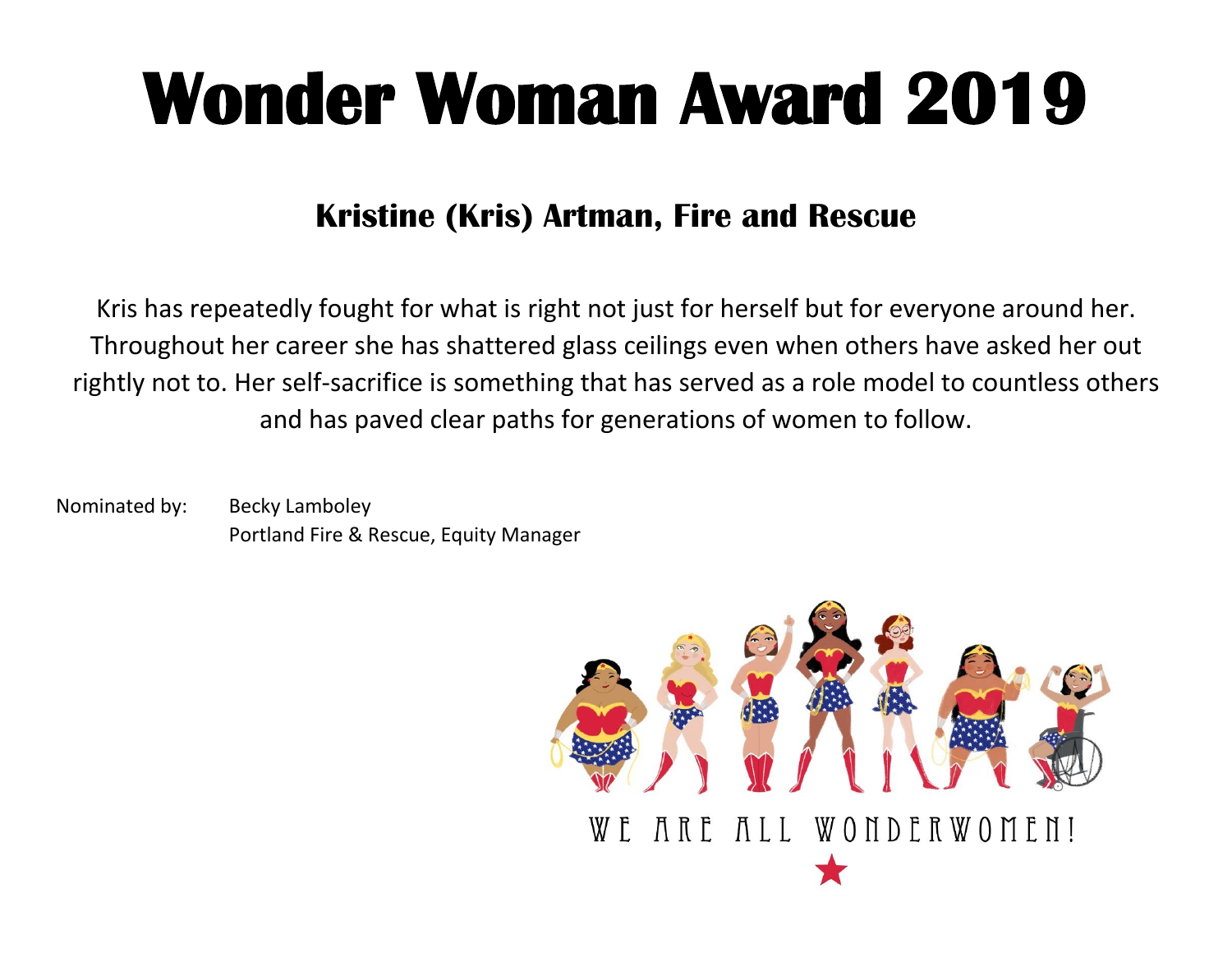#### **Magnolia Blackwood, Fire and Rescue**

Maggie has recently joined the fire service but has already distinguished herself in knowledge, leadership, dedication and service to the public, bureau and fellow firefighters. She has become a paramedic, fire instructor, and subject matter expert through diligence and hard work. Her contributions to EMS, training and line personnel have valuable and serve as a fine example of leadership through competence and work ethic.

Nominated by: Jason Cunningham Portland Fire and Rescue

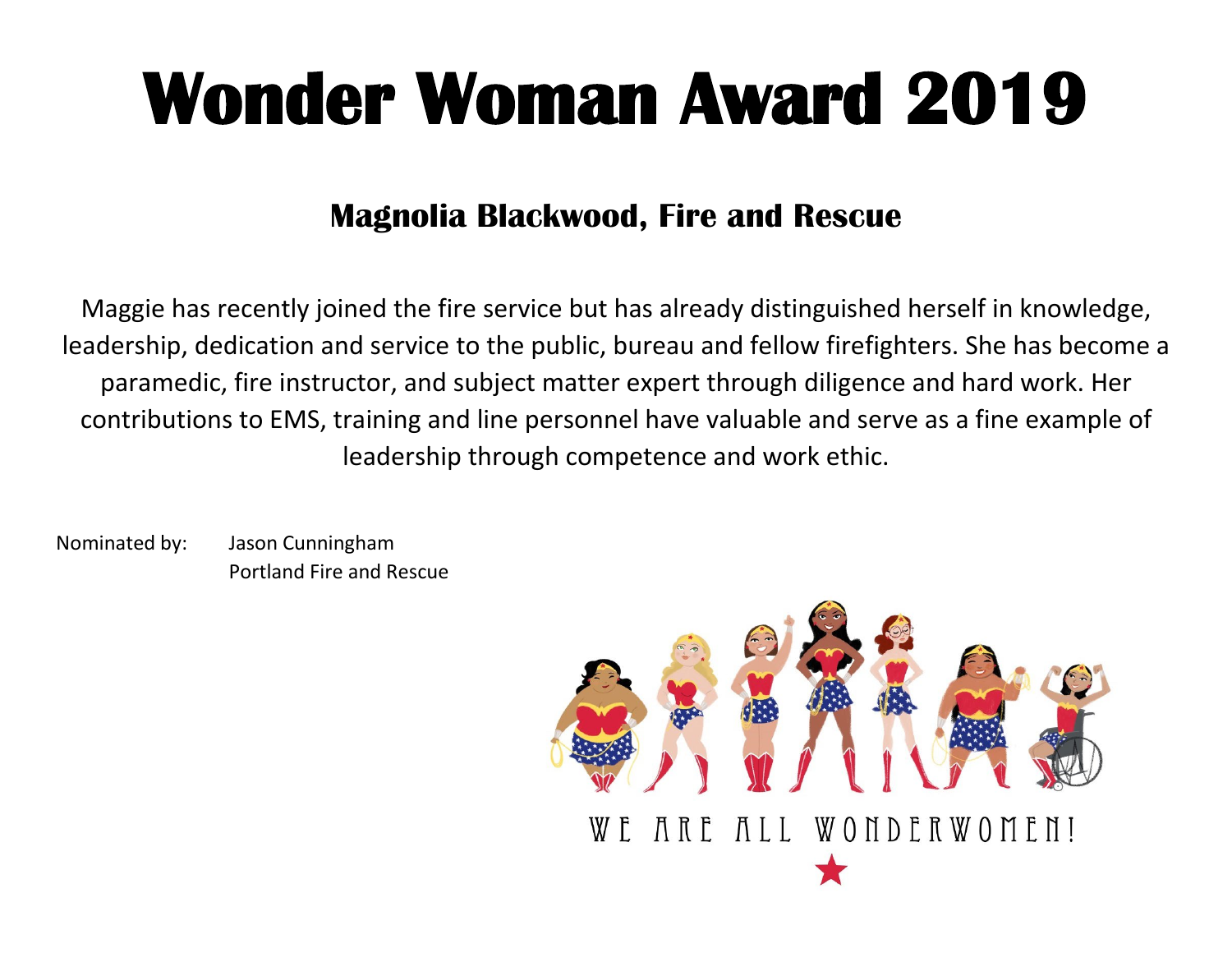#### **Caryn Brooks, Fire and Rescue**

Caryn has been working diligently with Fire to promote equity and diversity in every element PF&R's operations. Caryn is thoughtful, direct, and dedicated. When other bureaus and offices need support and guidance, Caryn is ready to assist with energy, smarts and leadership demonstrated in a variety of ways – stepping out in front or playing a support role. This has become more evident in recent months as Caryn has stepped in to assist Commissioner Jo Ann Hardesty's office as they get up and running at City Hall.

Nominated by: Felicia Heaton

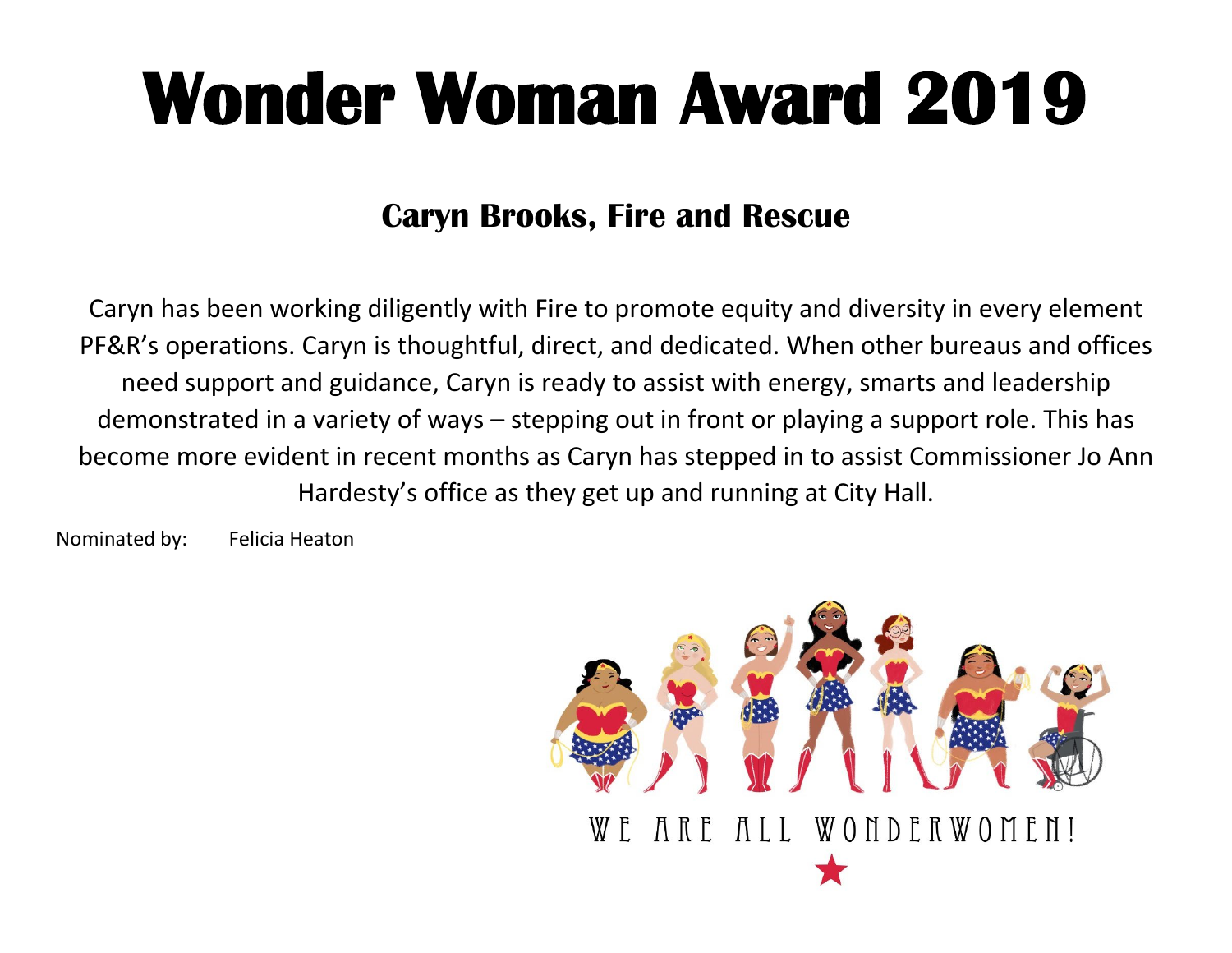#### **AJ Jackson, Fire and Rescue**

AJ always has a smile and a minute to provide guidance or answer a question, while battling an unrelenting load of work, constant inquiries from internal and external customers, and taking on additional tasks to help out the staff she supervises. All this plus being a working mom I'm sure there are untold obligations and responsibilities from home. AJ even dedicates afternoon breaks to leading staff in a 15 minute wellness work out.

Nominated by: Crystle Cowen Bureau of Development Services

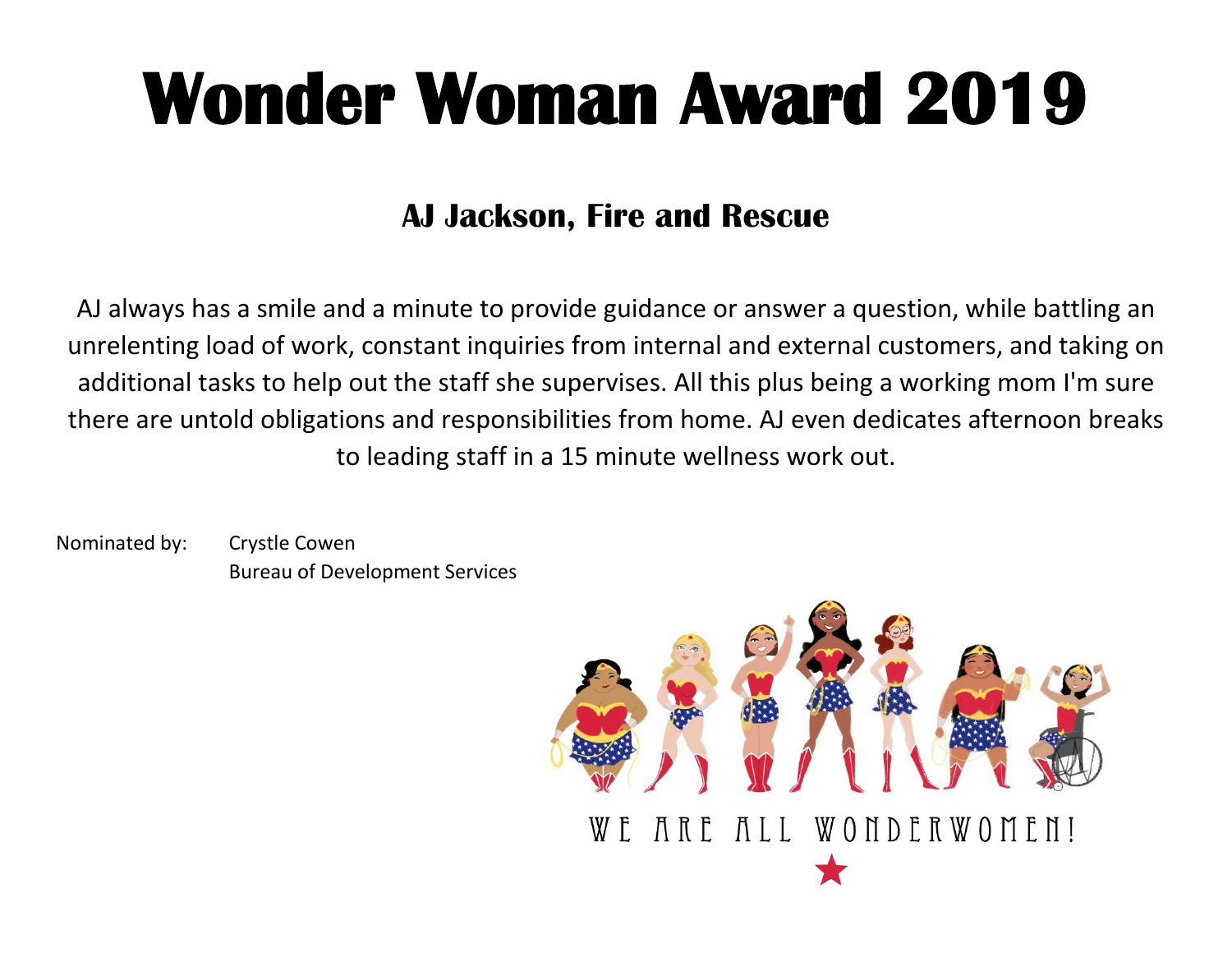#### **Aimee Rooney, Fire and Rescue**

Aimee consistently demonstrates professionalism and stands out as a leader in the Fire Bureau. She has been instrumental in coordinating programs and has spent a significant portion of her career leading in the Training Division where she stands as one of the first representatives of the Fire Bureau when a new employee enters the workforce. Her infectious attitude and quiet leadership have made her an asset to Portland Fire and the City of Portland. Aimee has mentored many firefighters and fire officers over her career. Whether formally in her role with the training division or informally over the coffee table at the station, she has provided countless hours of listening and advice. She is a consummate professional and is always seeking out ways to improve the programs she's involved in and the bureau.

Nominated by: Rob Root Fire Bureau

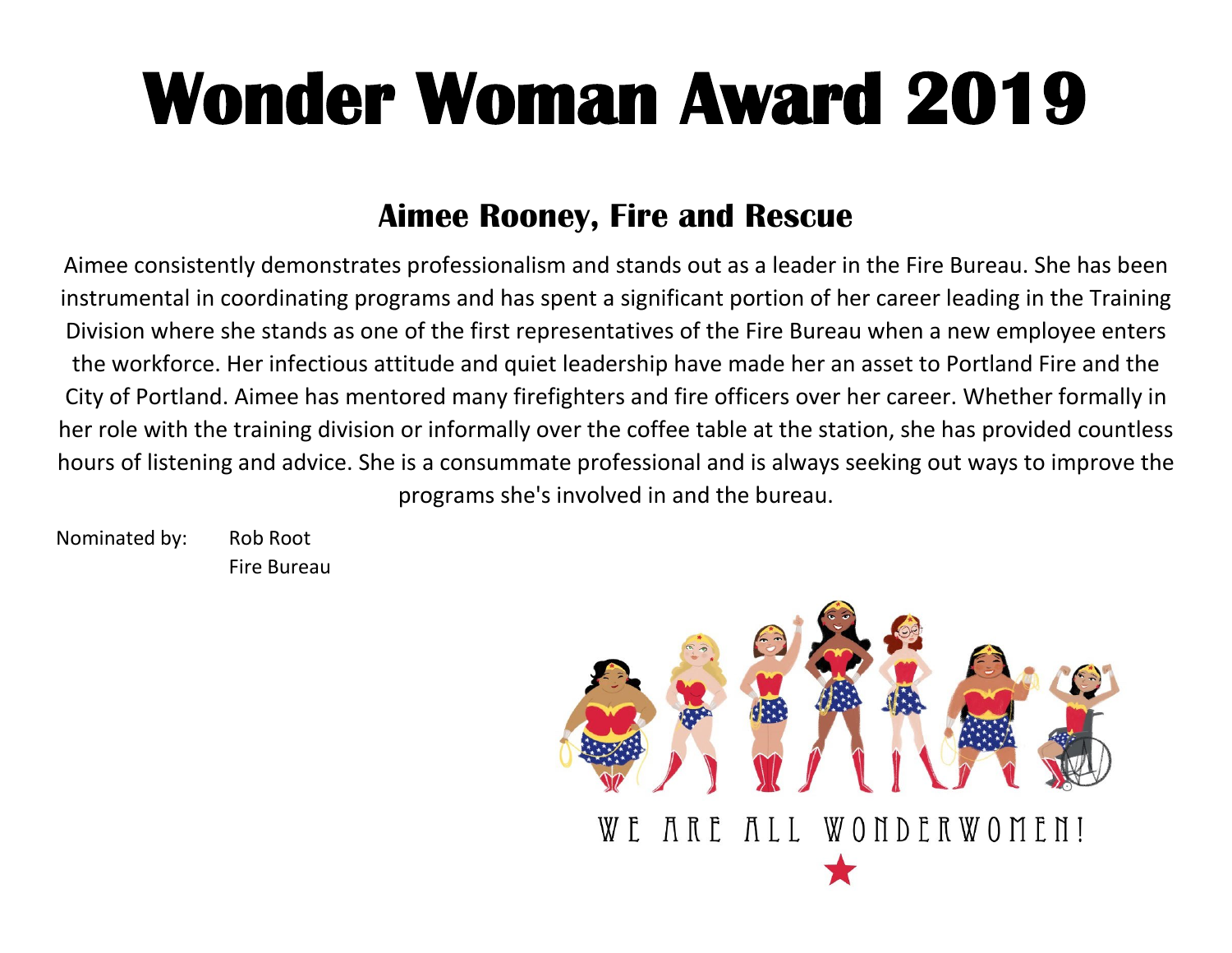#### **Elizabeth Thompson, Fire and Rescue**

Liz is an amazing employee for Portland Fire & Rescue starting with her role as firefighter for the last 18 years. She currently is at the training station, helping to shape the curriculum and culture of future firefighters. She is reponsible for the inception and subsequent follow-through of the Portland Metro Fire Camp, a 3 day fire camp for young women ages 16-20. She most recently made the Lieutenant's list and Fire Inspector's list and lastly is an amazing mother to a 5 year old who, thanks to a wonder woman mom, believes she can do anything.

Nominated by: Gretchen Pedersen Portland Fire and Rescue

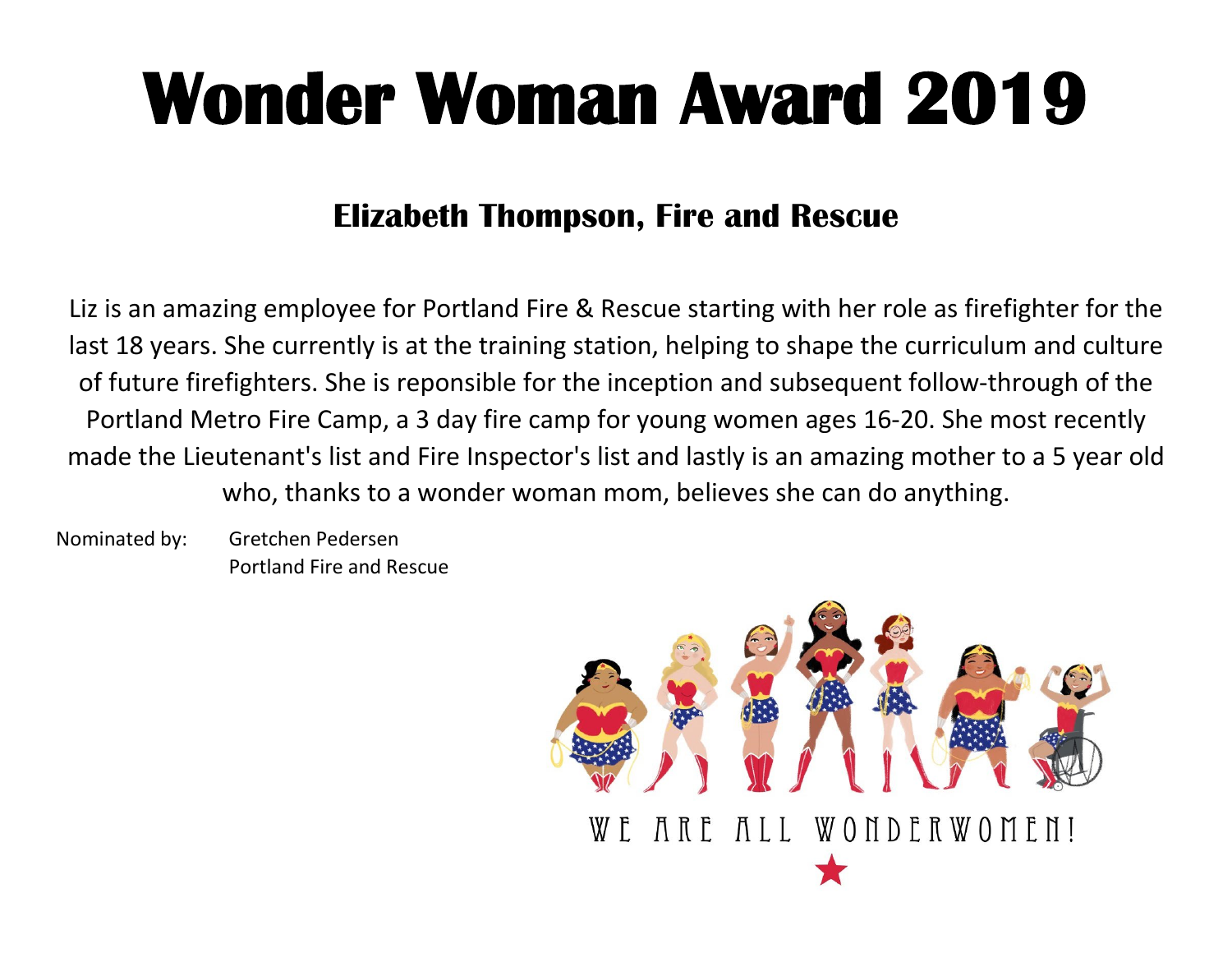#### **Shelia Bradley, Hearings Office**

Kind and offers support where needed, and listens.

Nominated by: April Golden Bureau of Development Services

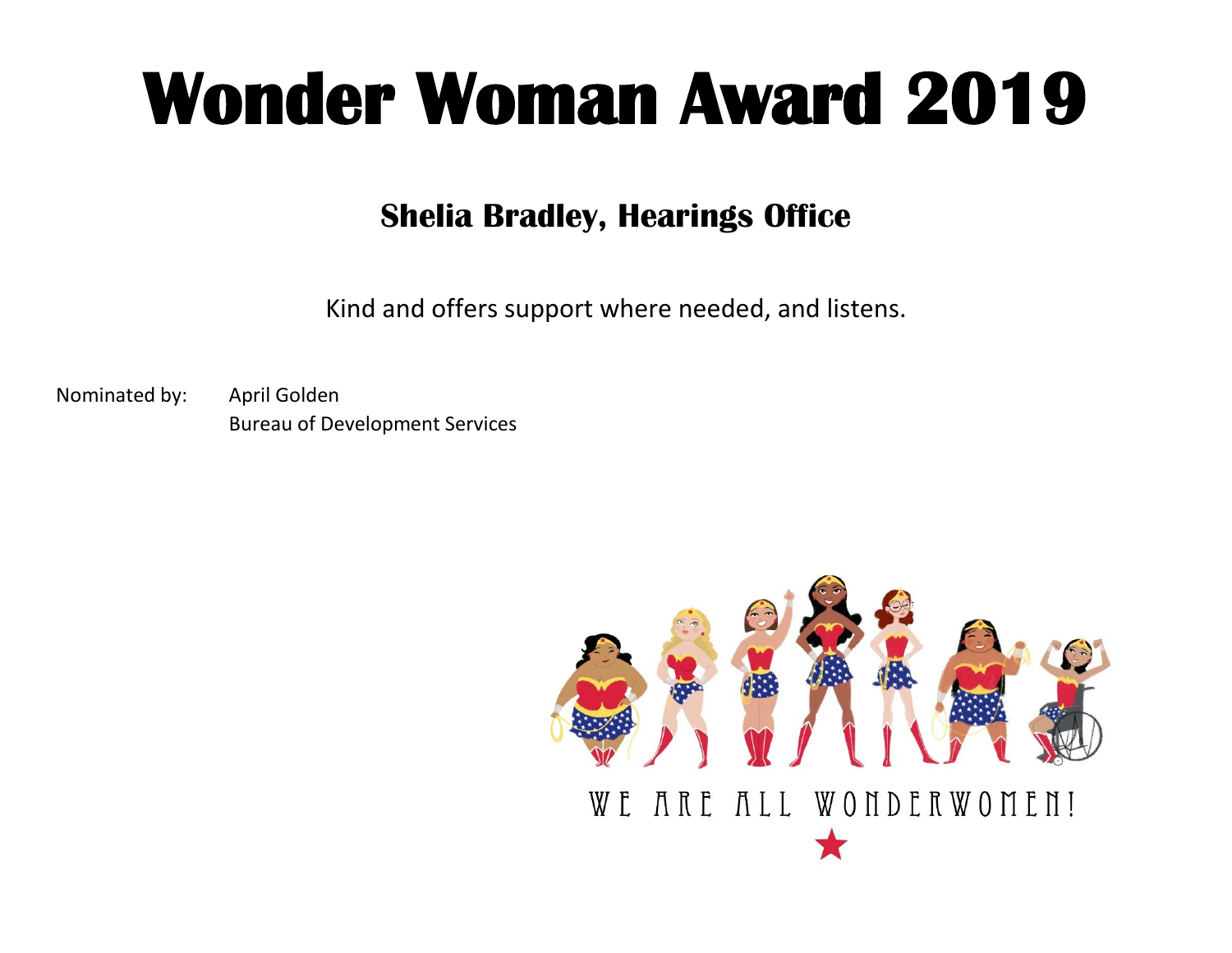#### **Seraphie Allen, Mayor's Office**

Seraphie has stepped up to the challenge of helping lead my office on homelessness and livability policy- especially as the city grows. She brings a steadfast, positive, and forward-thinking passion to our office, and I appreciate her energy & dedication.

Nominated by: Mayor Wheeler

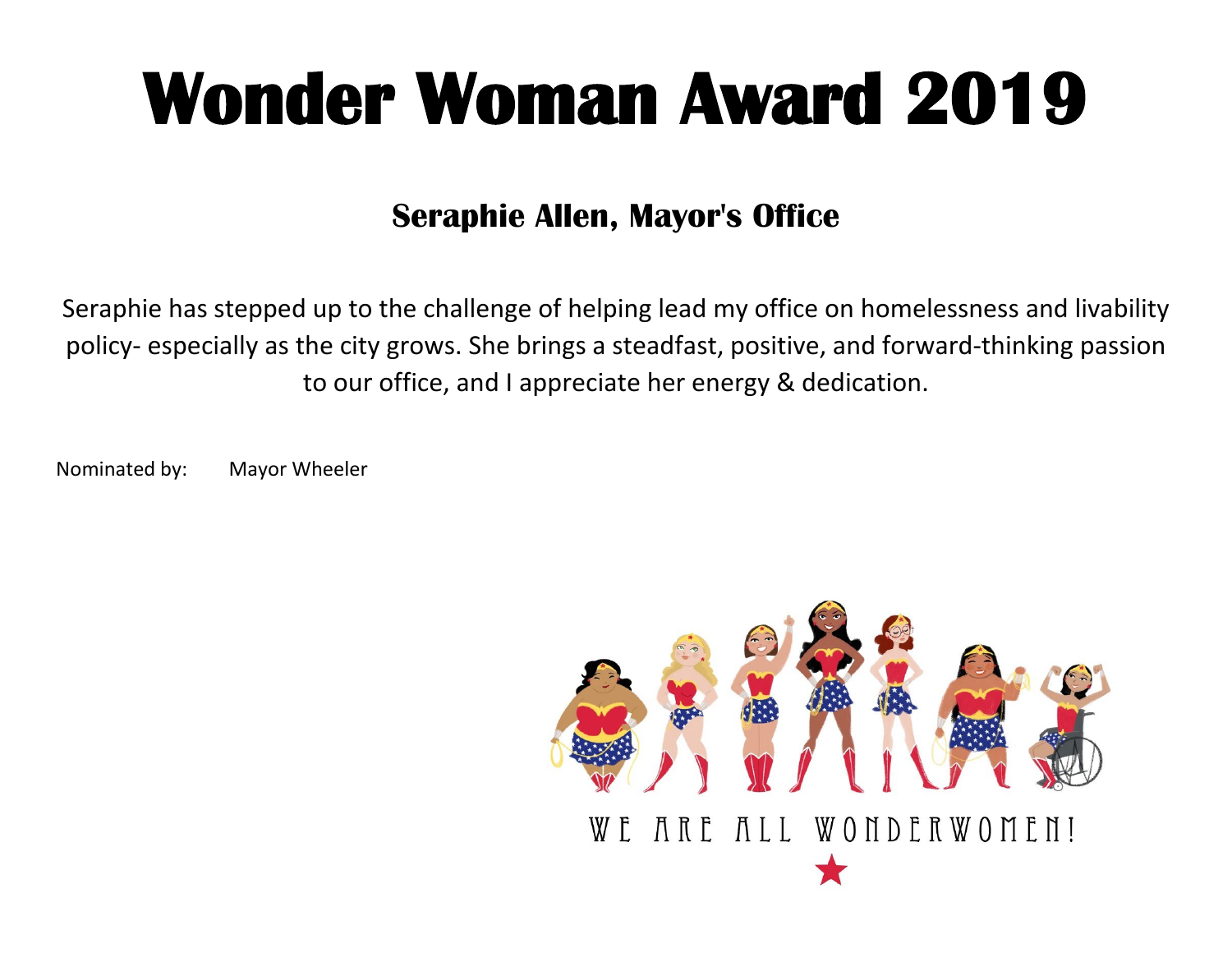#### **Seraphie Allen, Mayor's Office**

Seraphie works hard on both housing and lgbtq issues and it's appreciated!

Nominated by: Caryn Brooks Fire

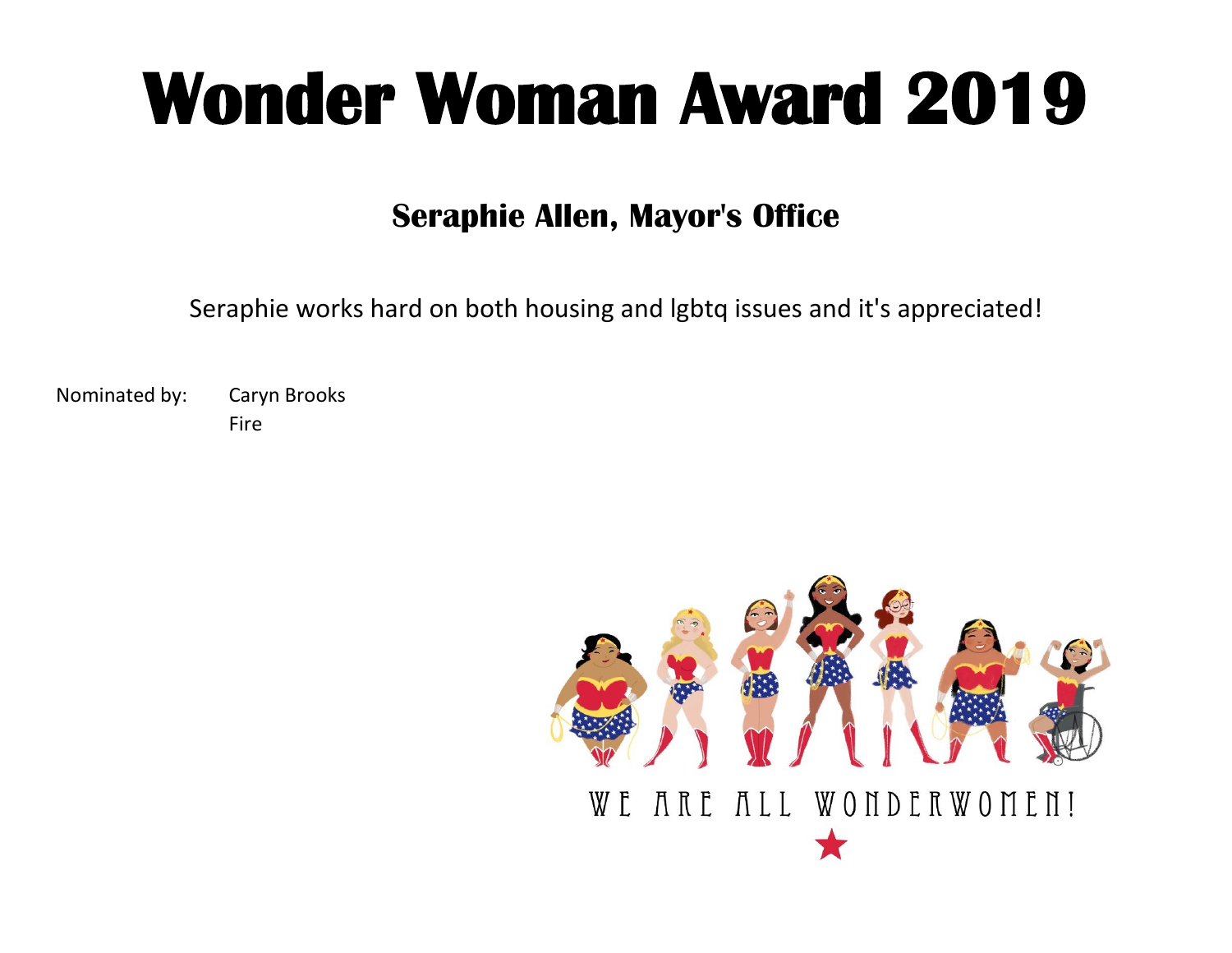#### **Jennifer Arguinzoni, Mayor's Office**

Jennifer is one of the staff members I rely on to interact with the community on many of our highlevel issues. Whether it's helping craft and direct our policies in association with the city of Portland's government relations team or making sure we are connected to national initiatives that will benefit the residents of Portland, Jennifer has shown dedication to making sure we are strategically aligned.

Nominated by: Mayor Wheeler

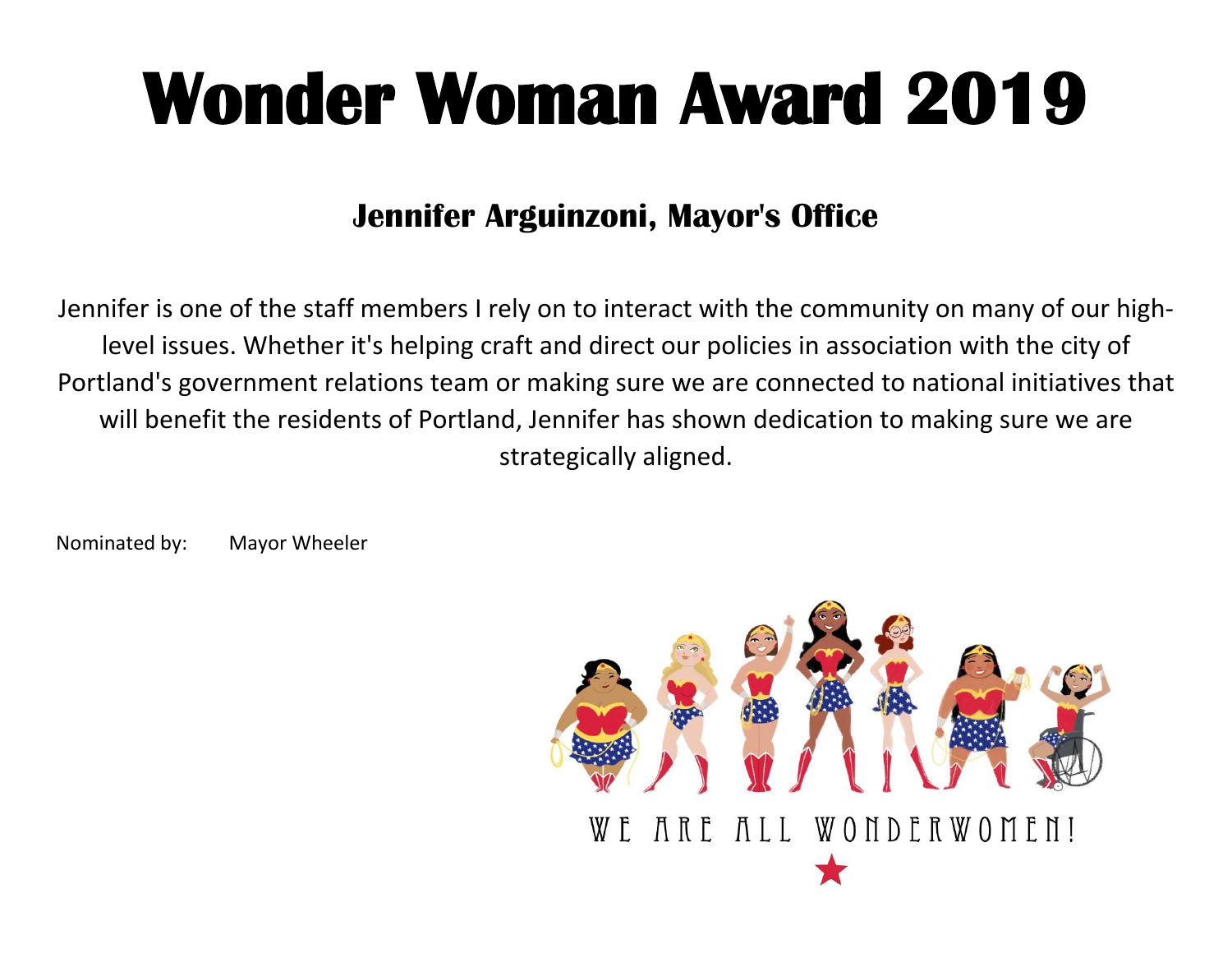#### **Kristin Dennis, Mayor's Office**

Stepping into the role as chief of staff, Kristin has shown incredible dedication to our office, while leading our strategic direction and handling the matters that need the most attention on my behalf. Kristin has shown determination and patience, and I am appreciative of her efforts for the City of Portland.

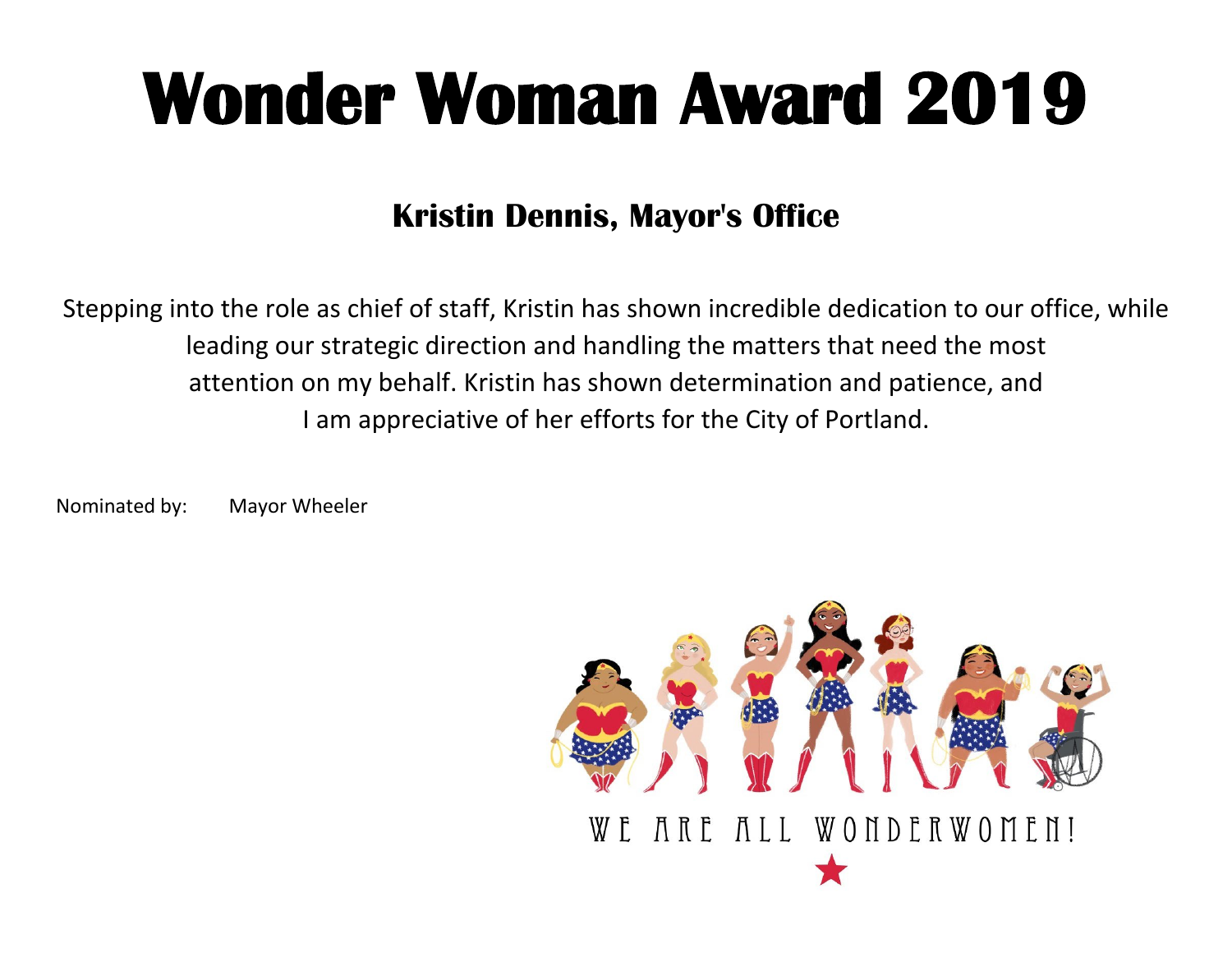#### **Kristin Dennis, Mayor's Office**

Kristin serves as a mentor, particularly to other women staff. Women are expected to be everything for everyone, and she shows leadership through creating health work/family life boundaries.Though she may not always be available on the phone at 10pm, her steady leadership is always there.

Nominated by: Seraphie Allen, Sophia June Mayor's Office

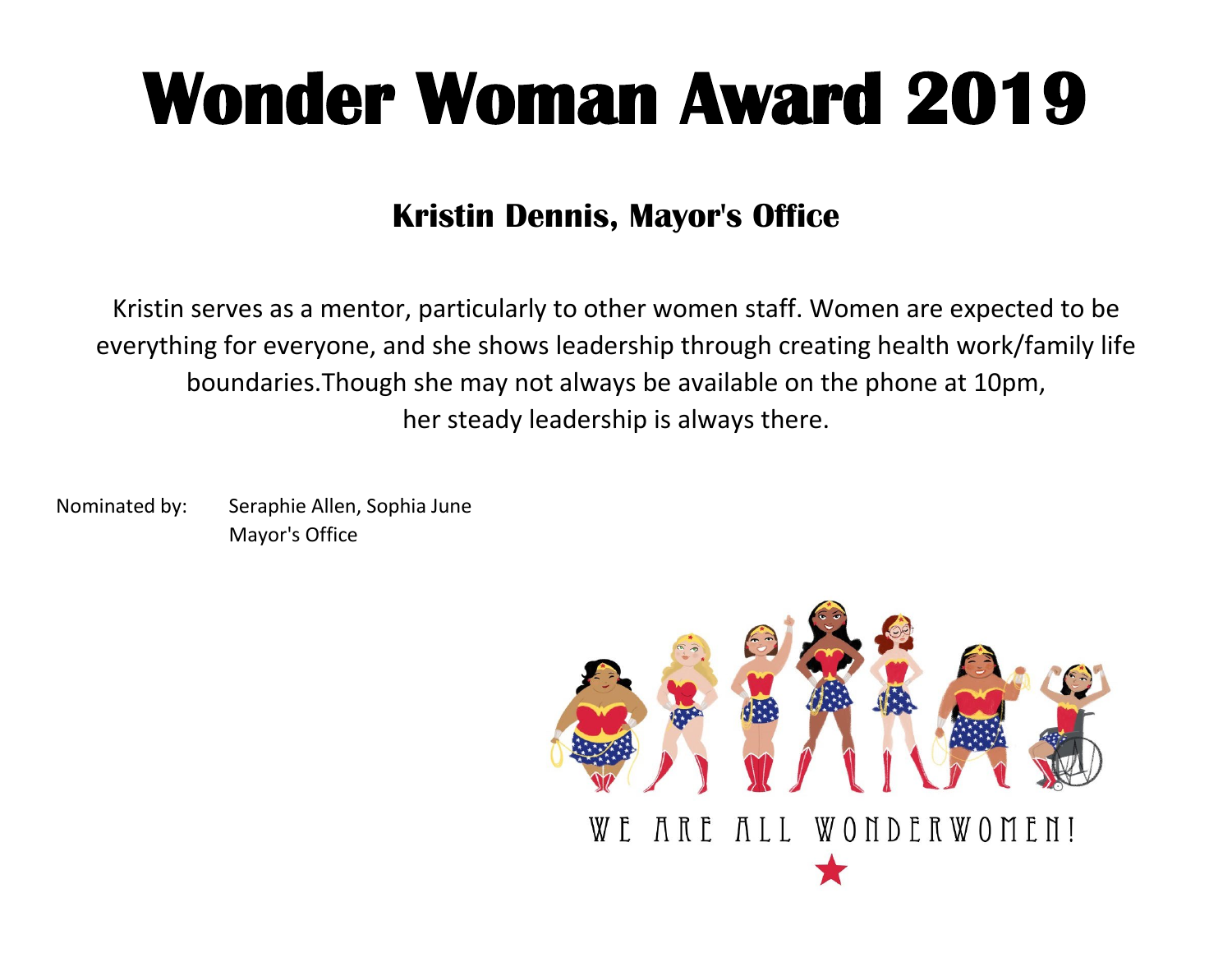#### **Nicole Grant, Mayor's Office**

This year, Portland took a strong stand on condemning white supremacy and hate" and Nicole was a large part of that on behalf of my office. Working in arguably one of the most difficult policy areas, Nicole has shown dexterity in helping craft police policy, help craft community involvement boards, and helped guide my office through justice settlement actions.

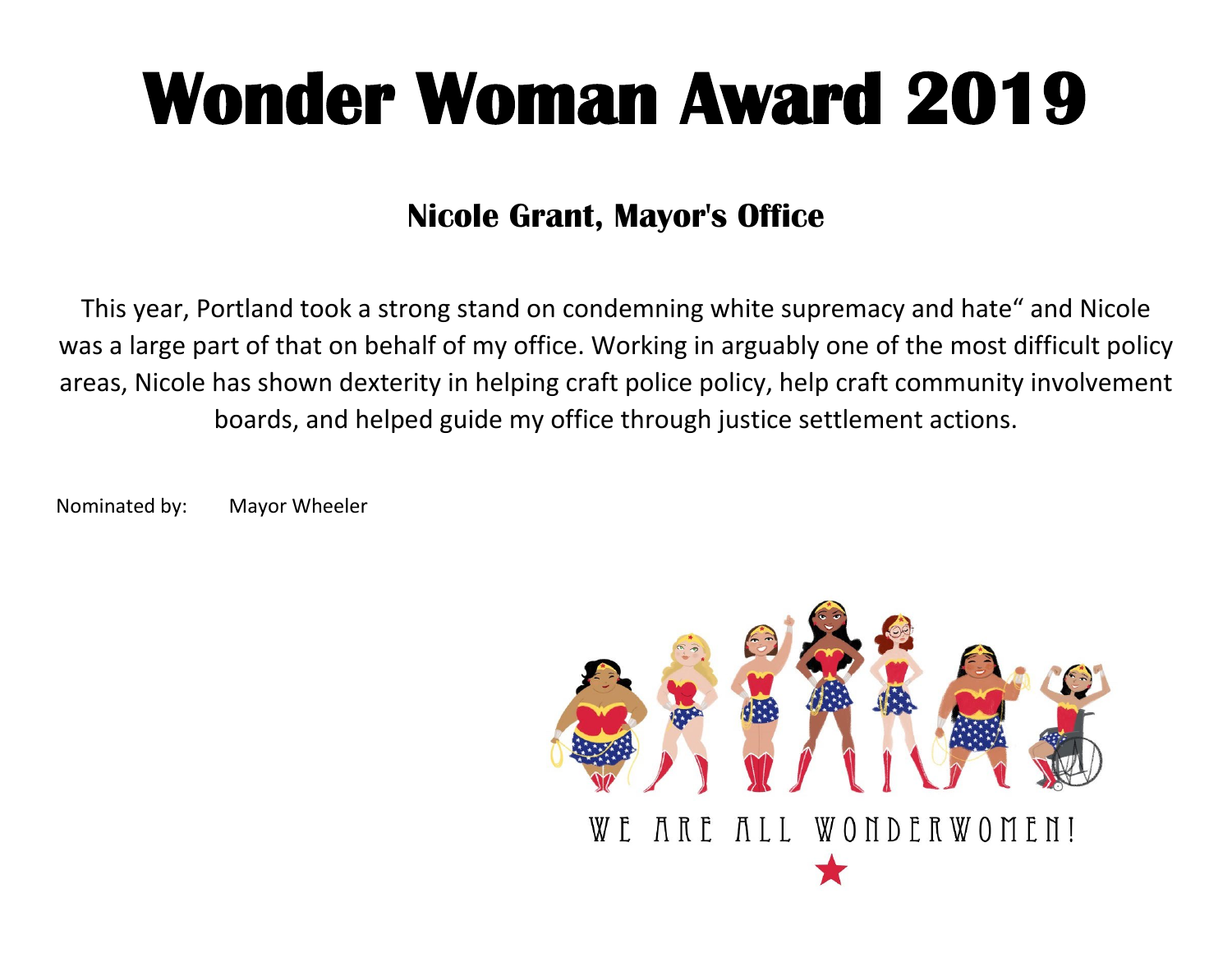#### **Nicole Grant, Mayor's Office**

She models robust engagement, constantly offering intelligent considerations as she works on the challenging issues. When she introduced a Resolution condemning white supremacy in Council, she shared a personal story about how racism in PDX has affected her, and inspired everyone watching, as she courageously modeled the power of speaking truth.

Nominated by: Sophia June and Seraphie Allen Mayor's Office

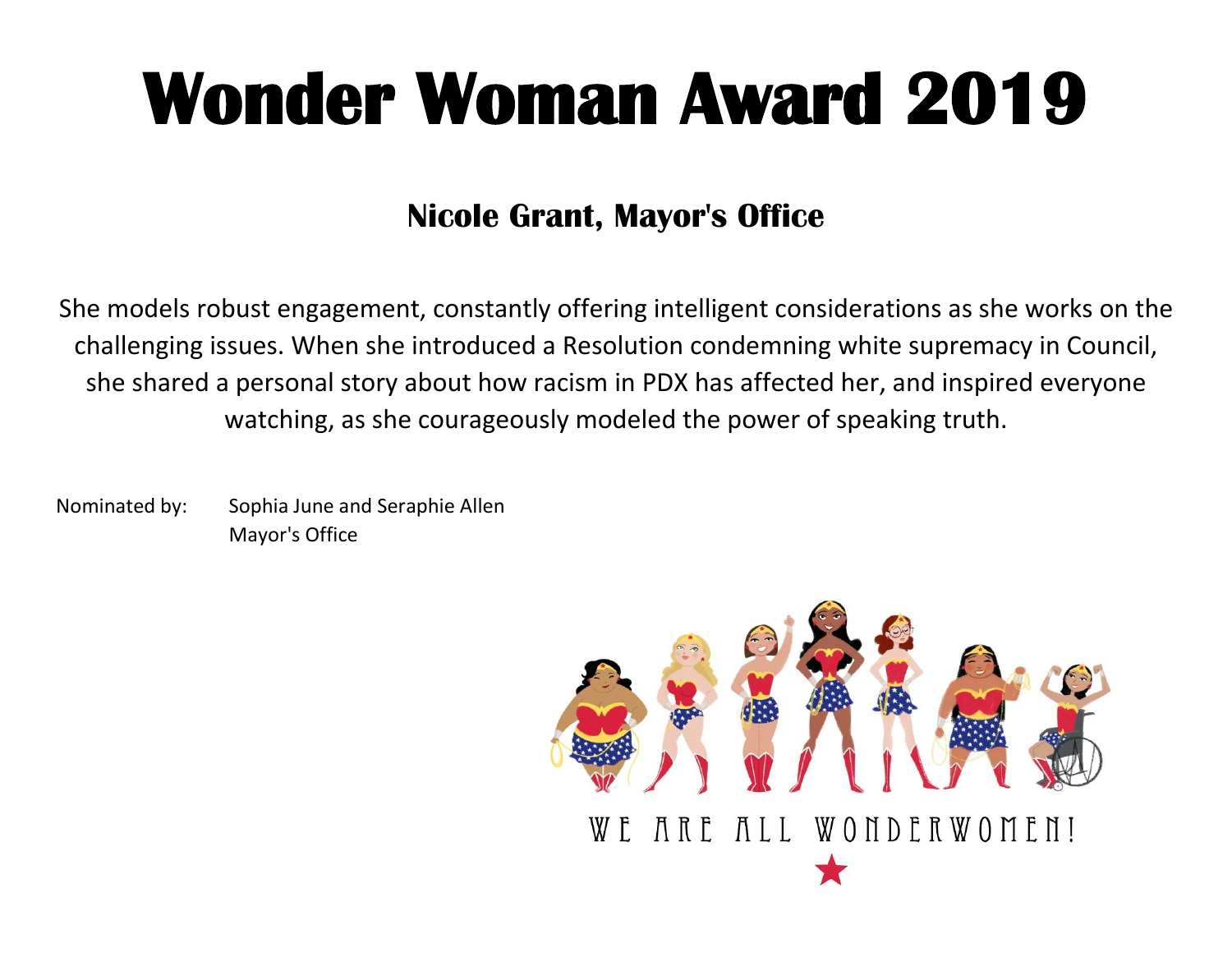### **Sophia June, Mayor's Office**

In a multimedia world, Sophia has brought energy, passion, and dedication to our office with her efforts. From co-authoring affordable housing narratives on behalf of my office, to fact checking our internal messaging and memo's, Sophia always provides a voice of reason, accountability, and inclusion. Holding us to our highest aspirations,

Sophia is someone that I can count on to stay true to our goals.

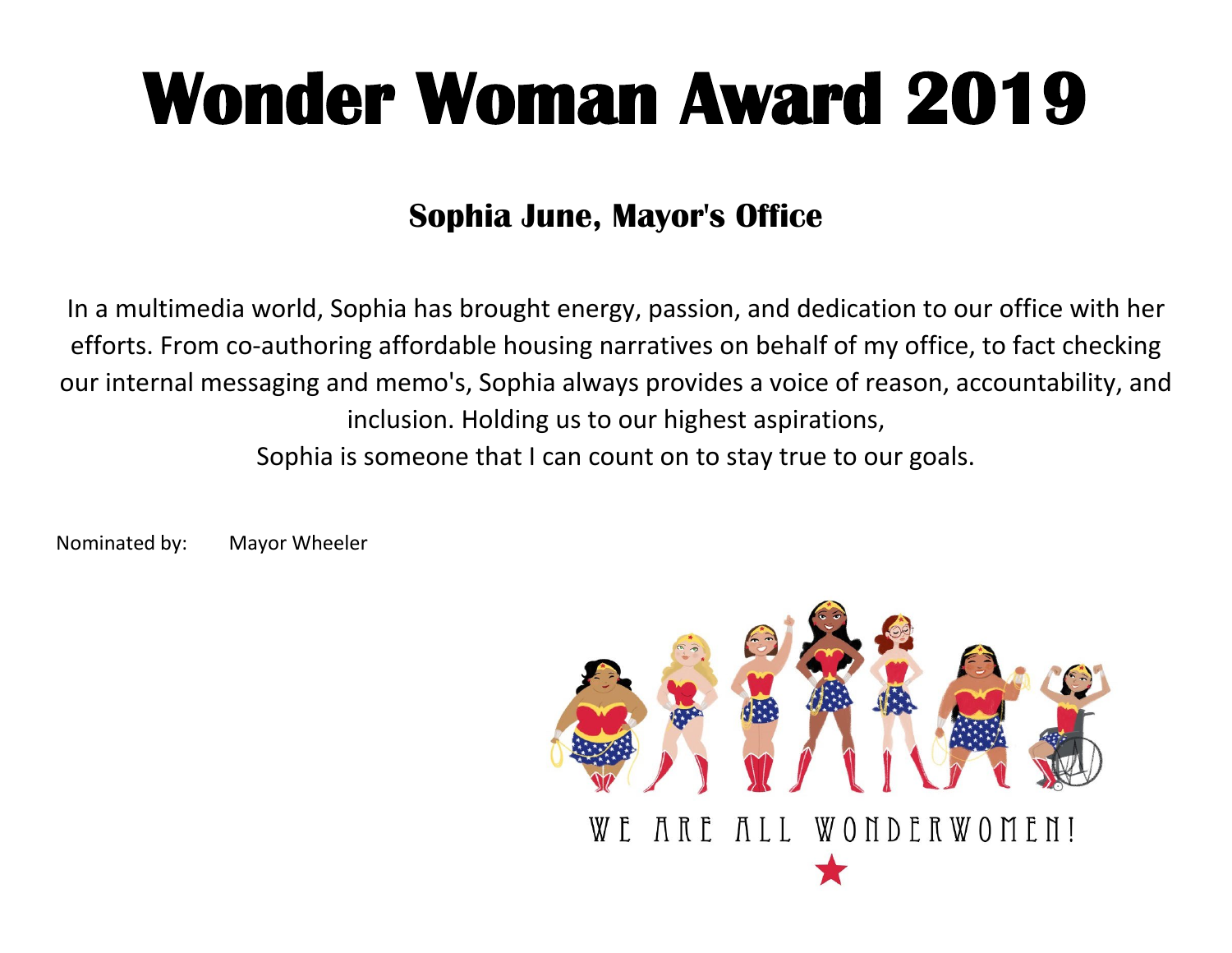#### **Eileen Park, Mayor's Office**

Eileen has been vital in crafting the messaging coming from our office and has brought a new energy and vision for how we communicate with Portlanders. From producing videos that center residents of Portland, to crafting messaging to communicate emergencies, Eileen has been vital in our communication efforts.

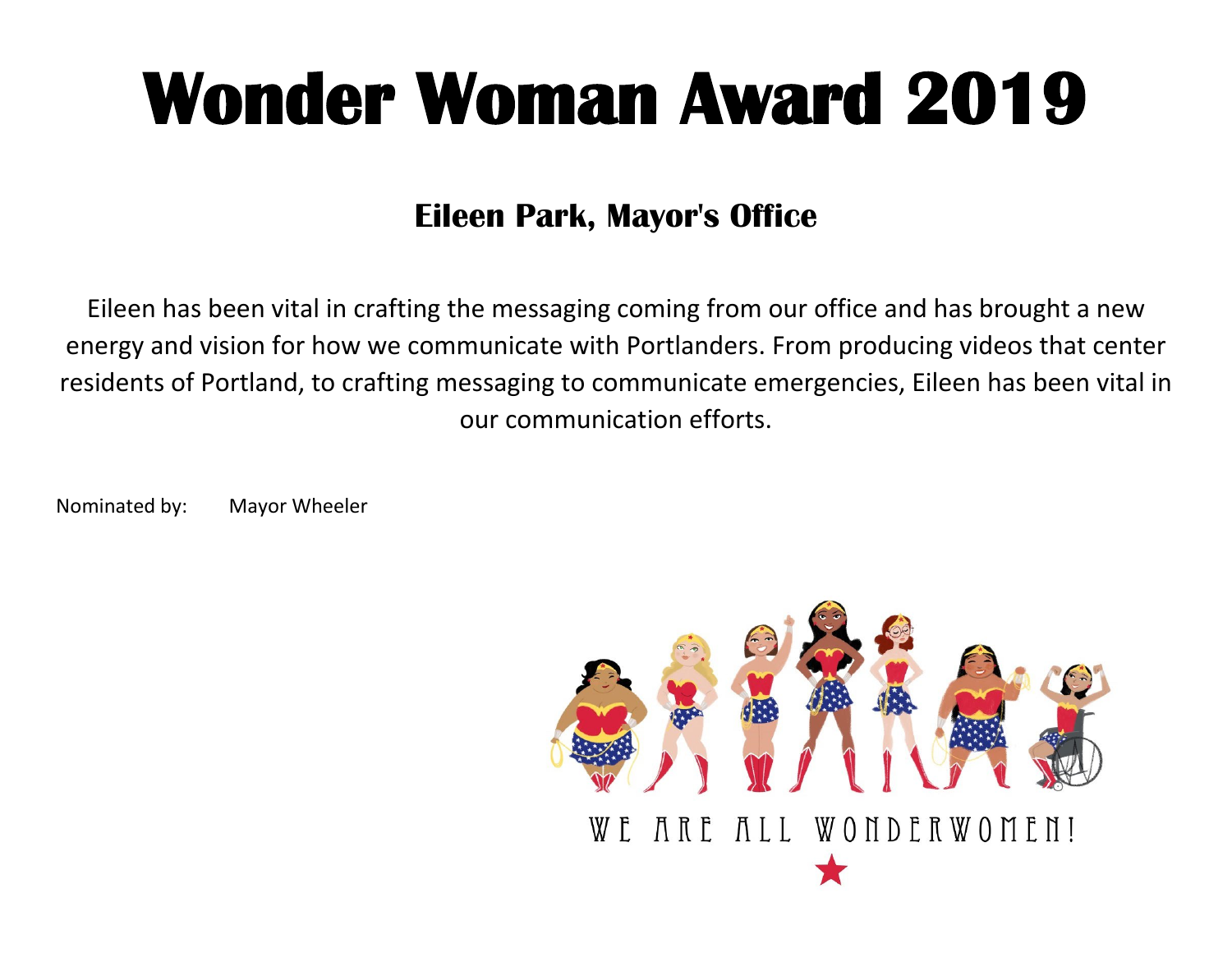#### **Elizabeth Perez, Mayor's Office**

In charge of aligning the internal and external work of the Mayor's office, Elizabeth has worked with helping re-organize internal office procedure, and has simultaneously worked with help establish and work as the current director of the office of community technology. Elizabeth has executed on a very high level, aptly working both positions and we are appreciative of her efforts.

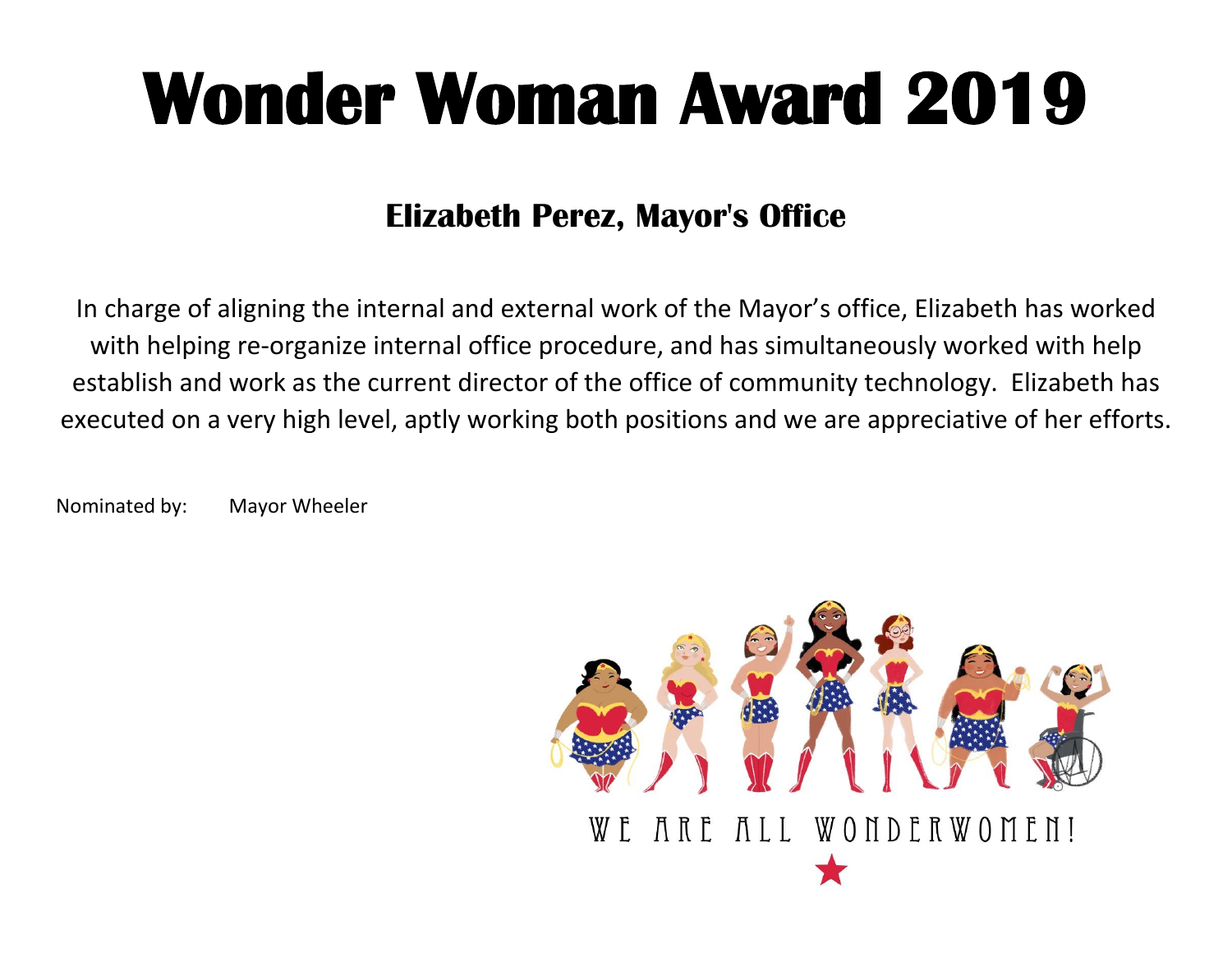#### **Michelle Plambeck, Mayor's Office**

As the Legislative Director, Michelle holds a high level of responsibility on my behalf for the council agenda, scheduling, and working with the council offices on the flow of topics. Working in a highly contentious environment (at times) due to the subject matter, Michelle has shown great poise and we know we can count on her to help us move forward!

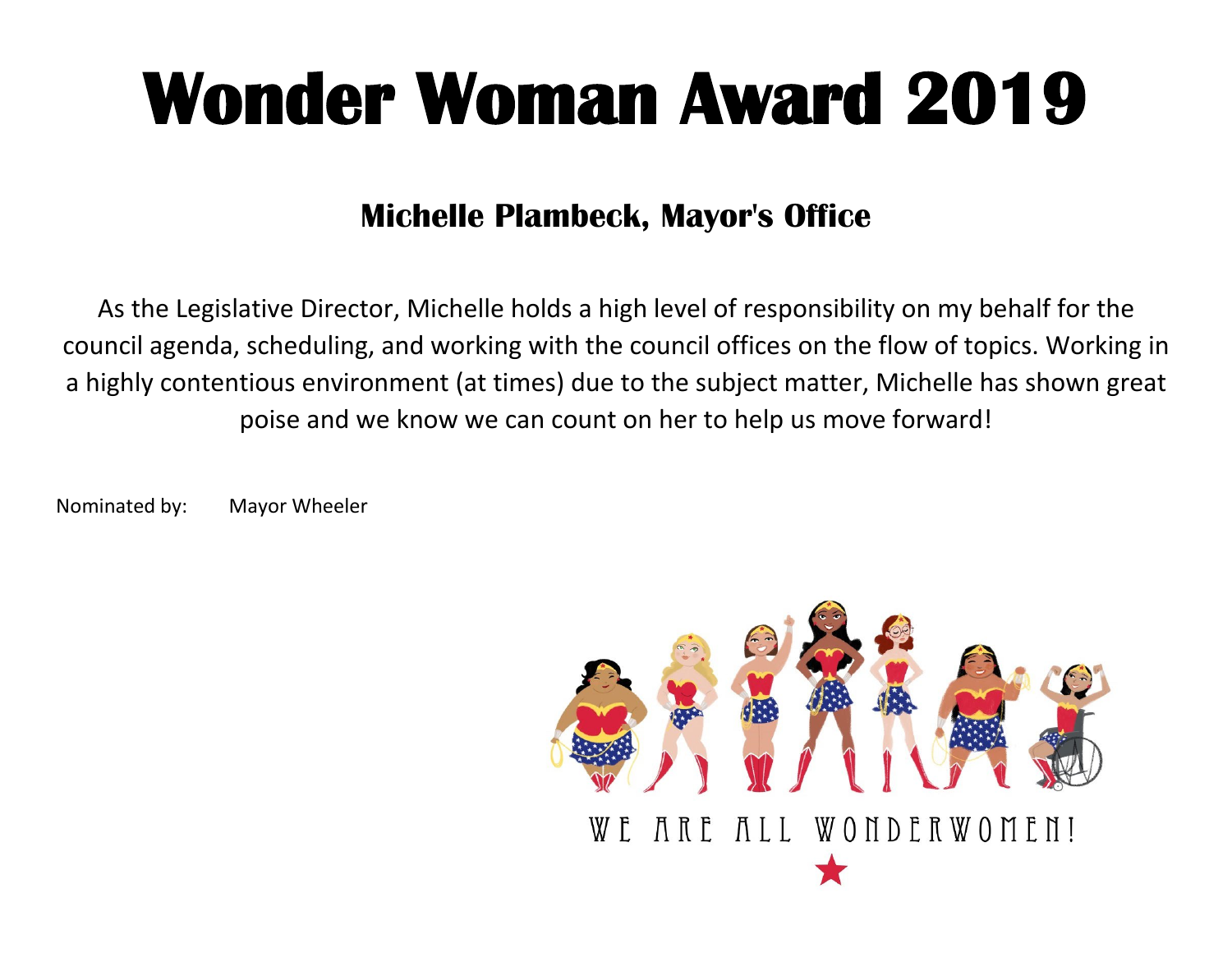#### **Amy Rathfelder, Mayor's Office**

Leading my efforts on policies around our environmental actions, Amy has worked on behalf of all Portlanders and my office on helping create a sustainable and ecofriendly city. From her work on reducing the impact of plastic straws, to looking at methods of reducing waste, Amy's dedication is admired and appreciated.

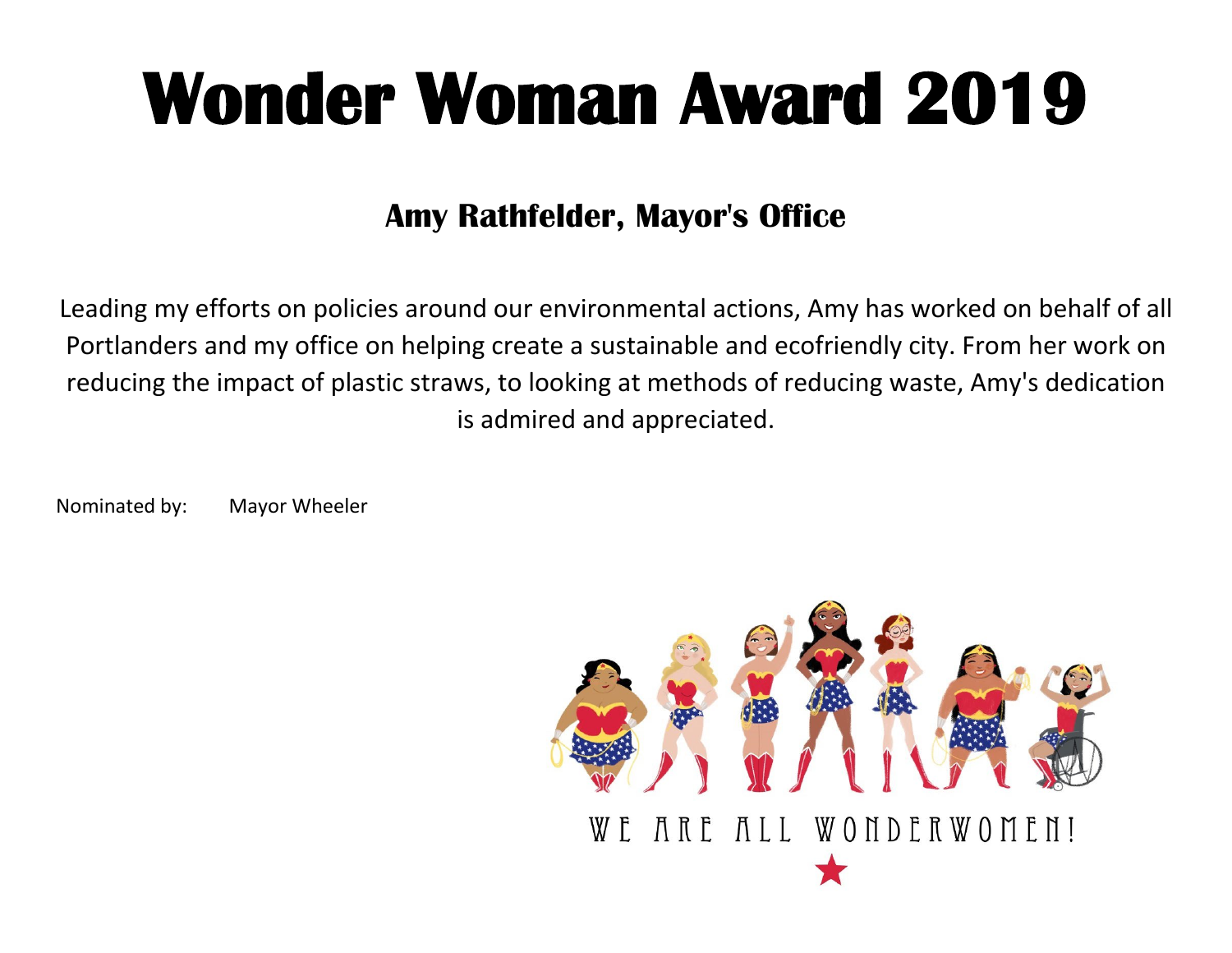#### **Lucy Sagoo, Mayor's Office**

As one of the first people you see in our office, Lucy assists anyone that comes in the way the need it. This is crucial for our team, as she is the first line of contact on my behalf and holds great responsibility in making sure visitors feel comfortable. As a full time college student, and an employee, she has shown herself as a dedicated, ambitious person and makes the office better as a result.

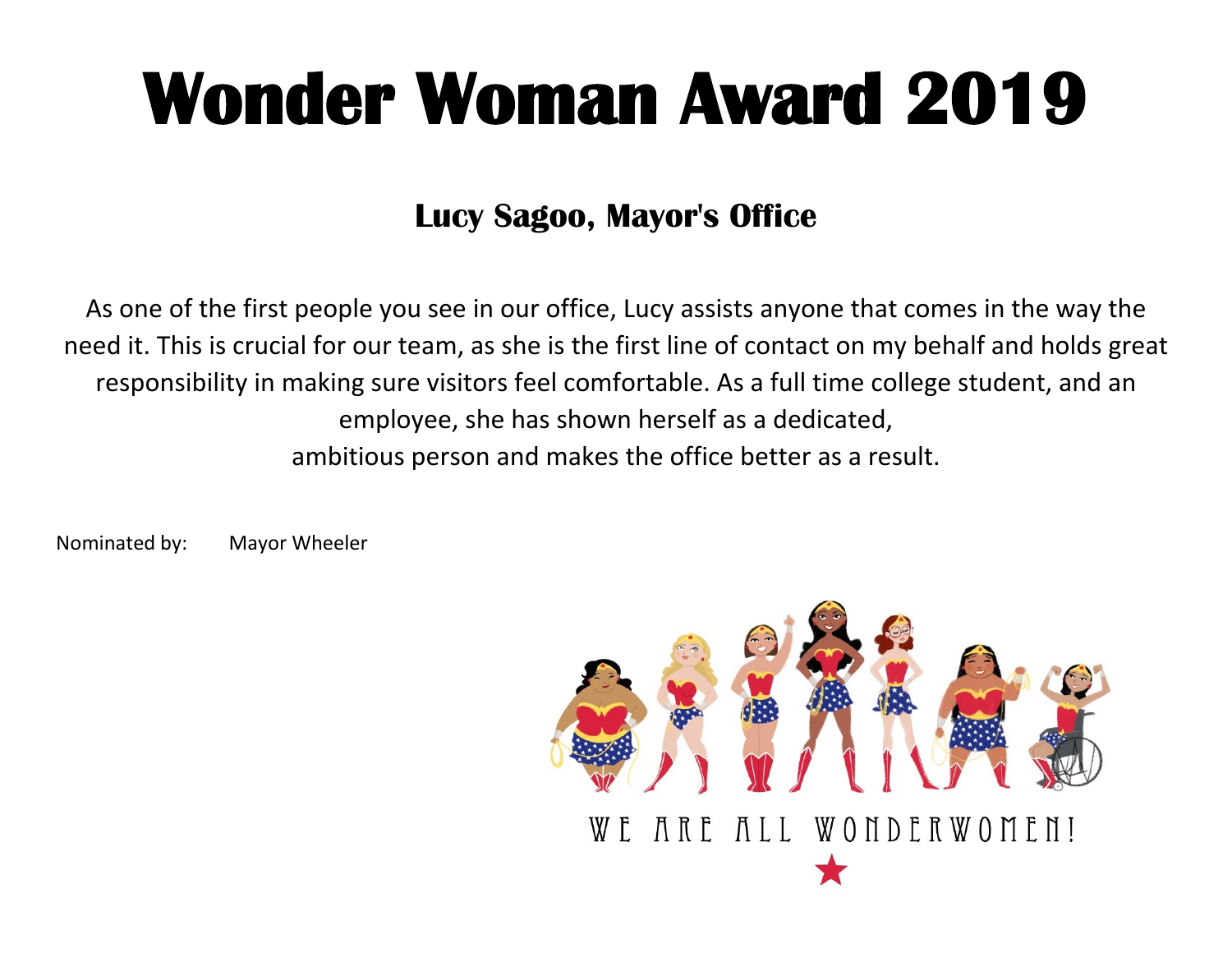#### **Andrea Valderramma, Mayor's Office**

A large responsibility was placed on Andrea this year in helping with the budgeting process, and she delivered. As one of my senior policy advisors, Andrea has worked cross functionally with bureau leadership, city leadership and community leadership in moving Portland forward. Her heart beats for the people of Portland, and I am thankful to have her on my team.

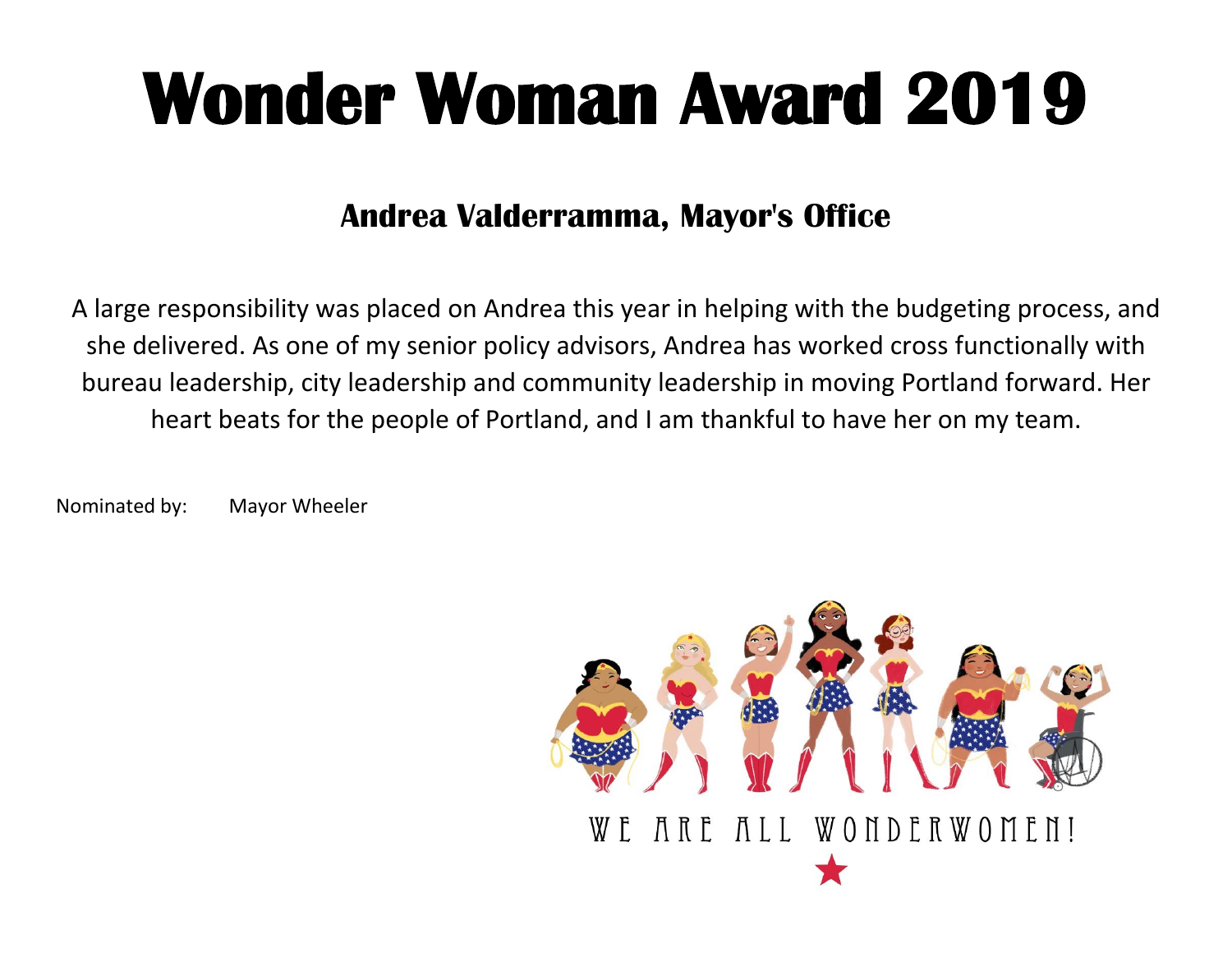#### **Amanda Watson, Mayor's Office**

Coming as an addition to through the Hatfield Fellows Program, Amanda is quietly one of the 'giants' in our office. From working on how to reduce carbon emissions on construction sites, to nearly any project I may assign her, Amanda has shown a steadfast commitment to working on behalf of Portlanders, and that does not go unnoticed. Thank you, Amanda

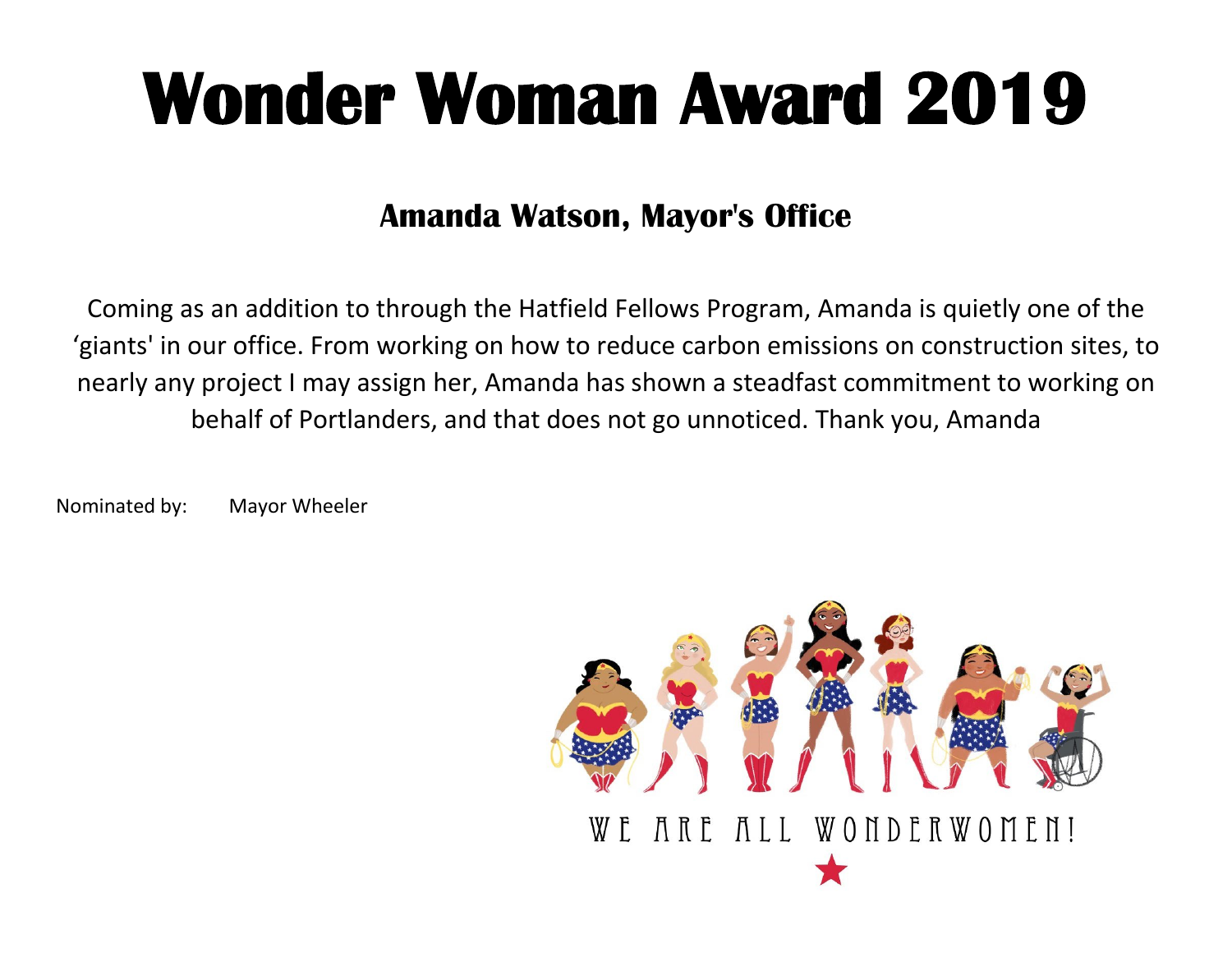#### **Danielle Brooks, OEHR**

Danielle's professional skills and experience make her a key asset to the Office of Equity and Human Rights, but her personal attention to her team mates warrants recognition. Whenever there is an opportunity to recognize a fellow employee for birthdays, milestones, or achievements, Danielle leads the way in making the team aware, and assuring we take the time to recognize our team mates.

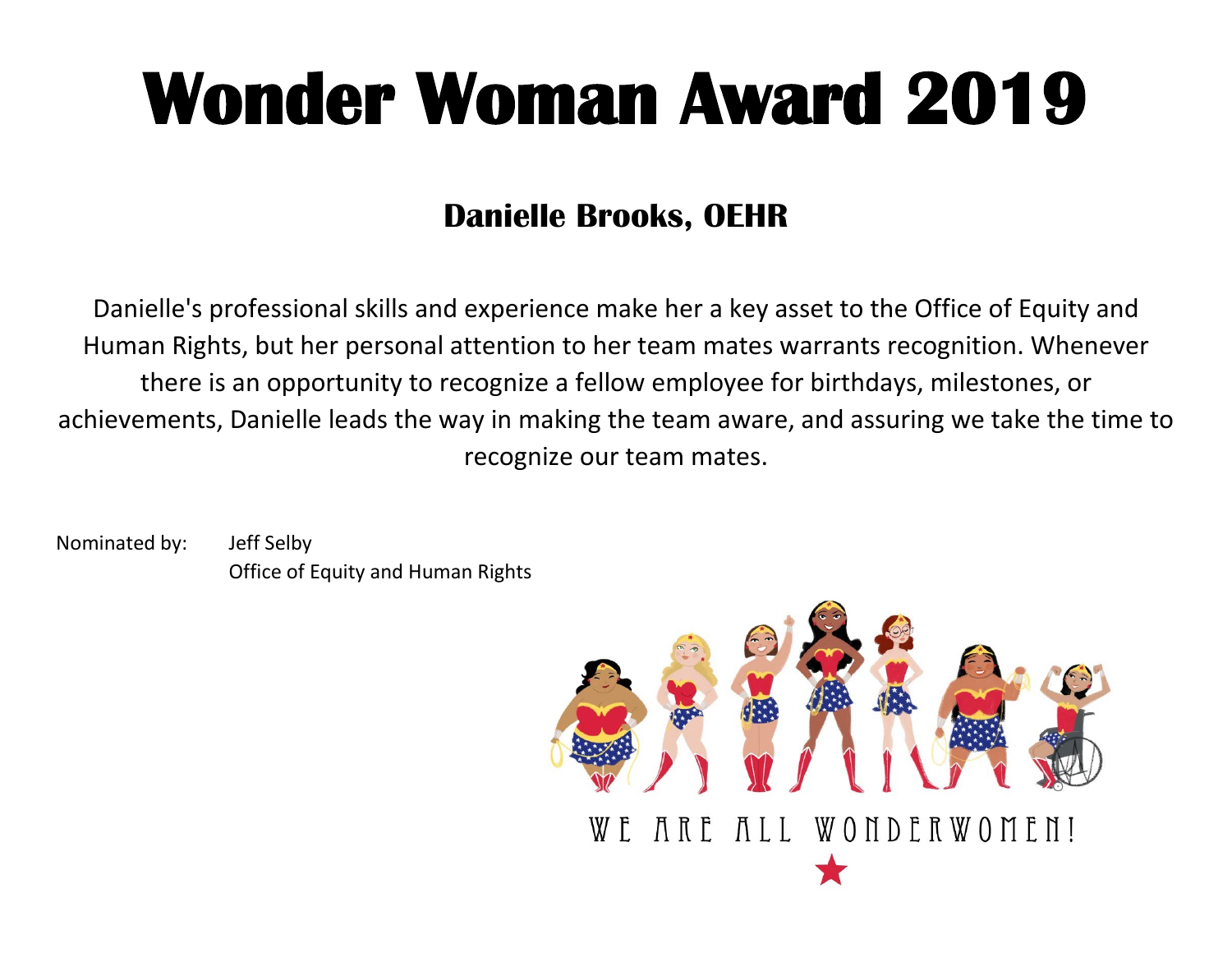#### **Nickole Cheron, OEHR**

Nickole is an amazing co-conspirator in bring equity into practice! Thank you for being a model and a support.

Nominated by: Danielle Brooks

OEHR

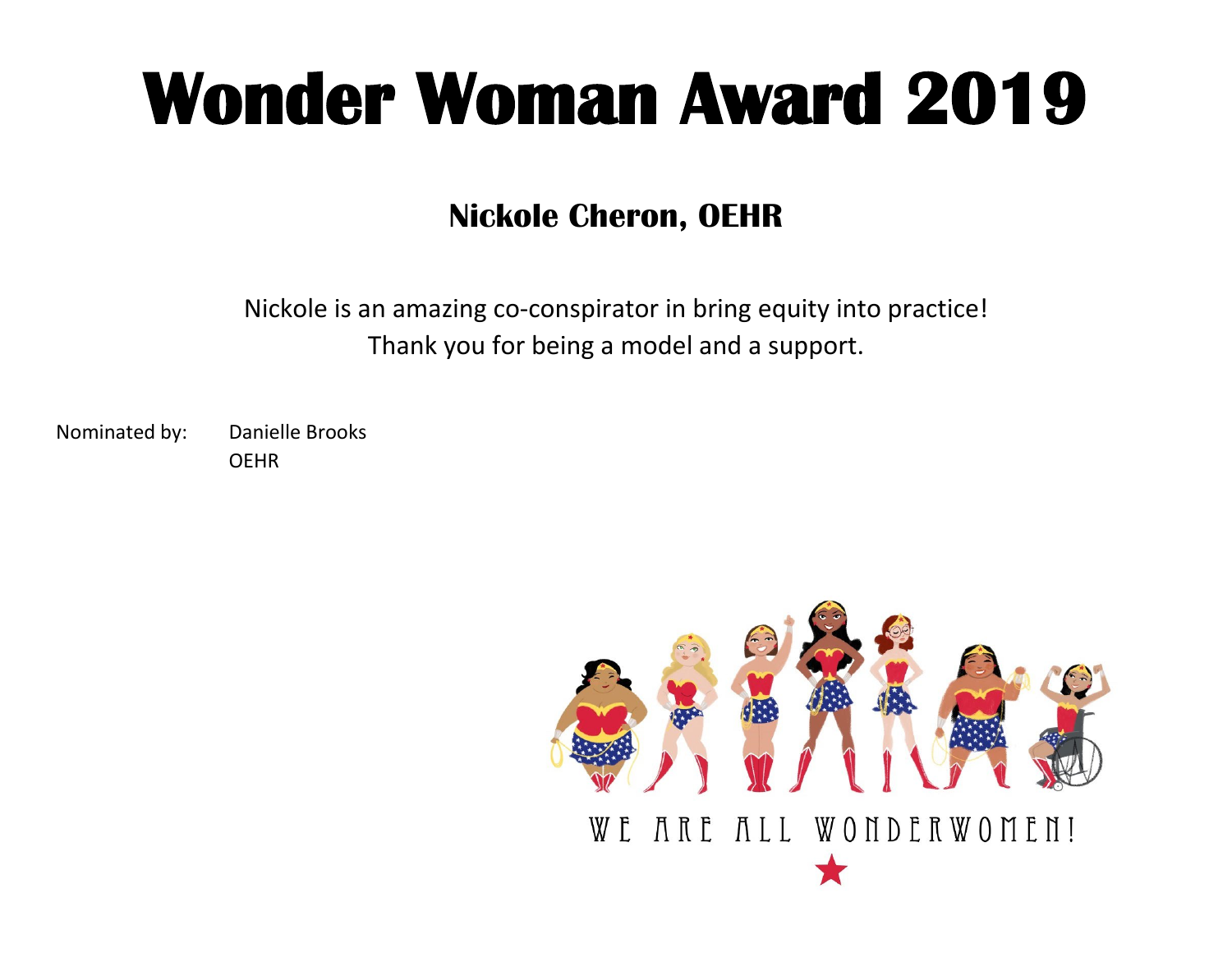### **Nickole Cheron, OEHR**

Nickole's non-nonsense approach to equity work is much appreciated, but she also frequently takes time out to check in on her team mates. Her sense of humor and self-awareness can make a real positive difference in our day.

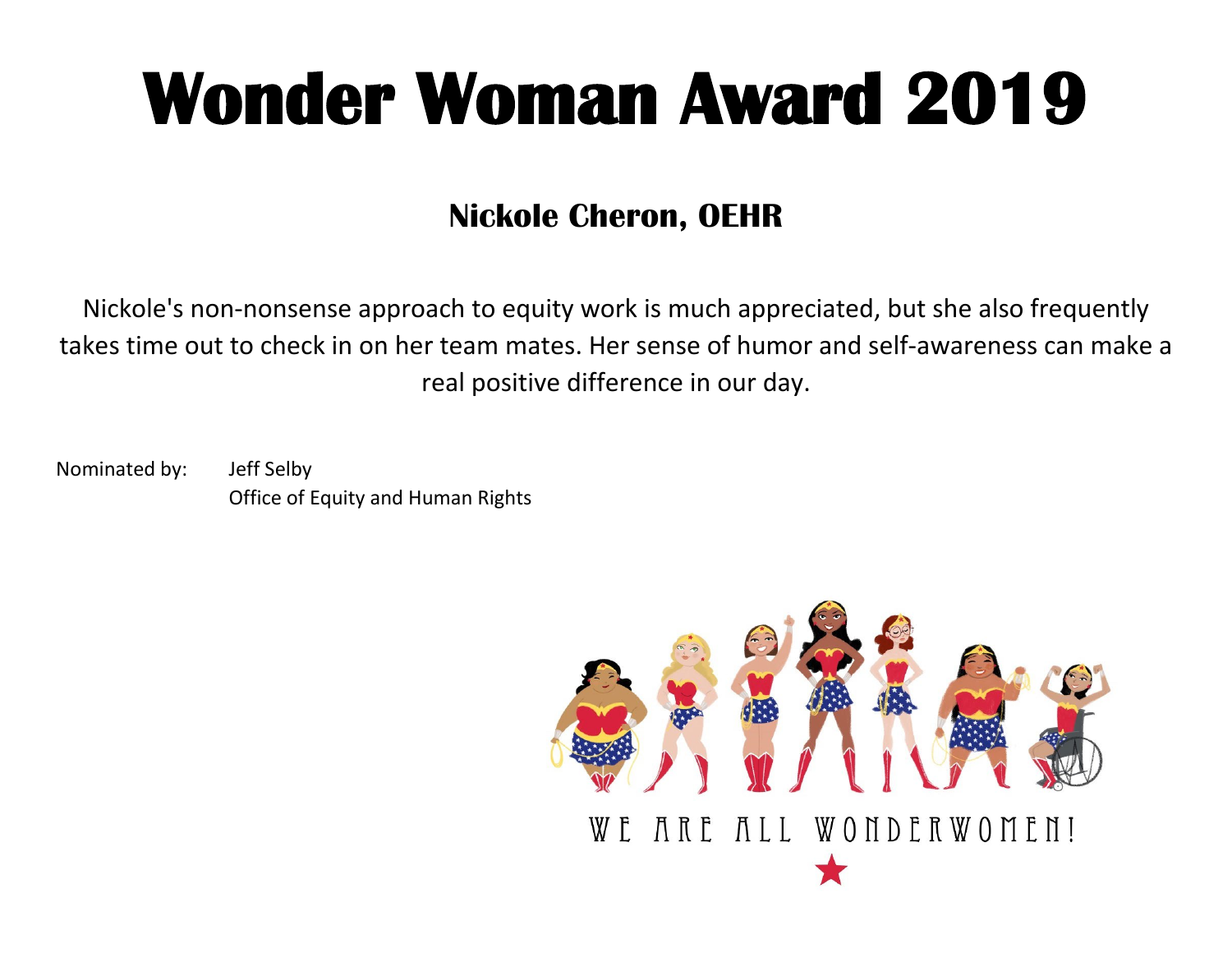### **Claudia Claudio, OEHR**

Claudia is amazing! She approaches her work with such thoughtfulness, diligence, excellent and compassion, she serves as a model for how to do our work and serve community.

Nominated by: Danielle Brooks OEHR

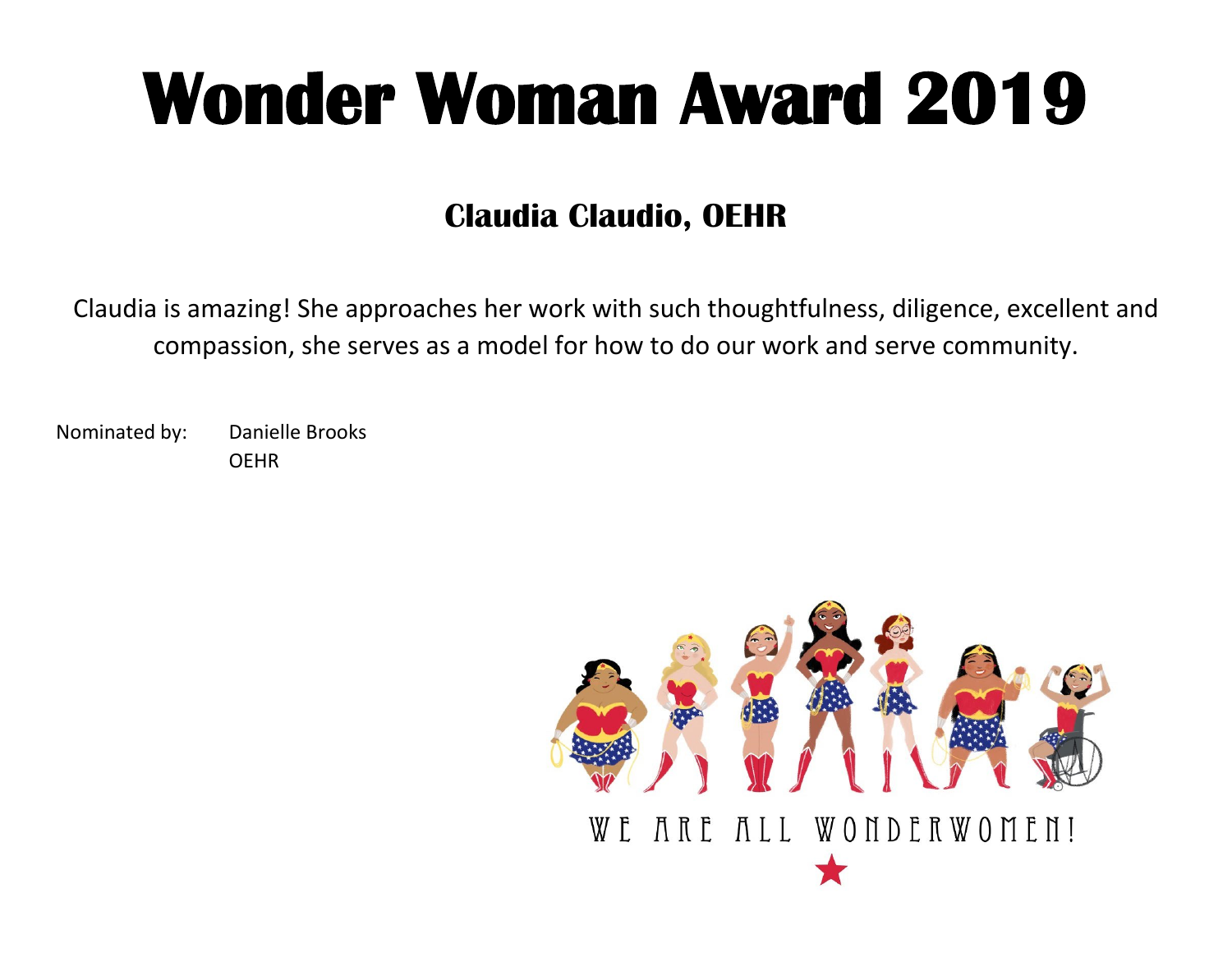### **Claudia Claudio, OEHR**

Claudia's professionalism and multi-disciplinary experience have helped her as she singlehandedly staffs the Portland Committee on Community-Engaged Poicing (PCCEP). Her role involves myriad tasks and handling many committee personalities, and she performs the job with a calm head, patience, and effective leadership skills.

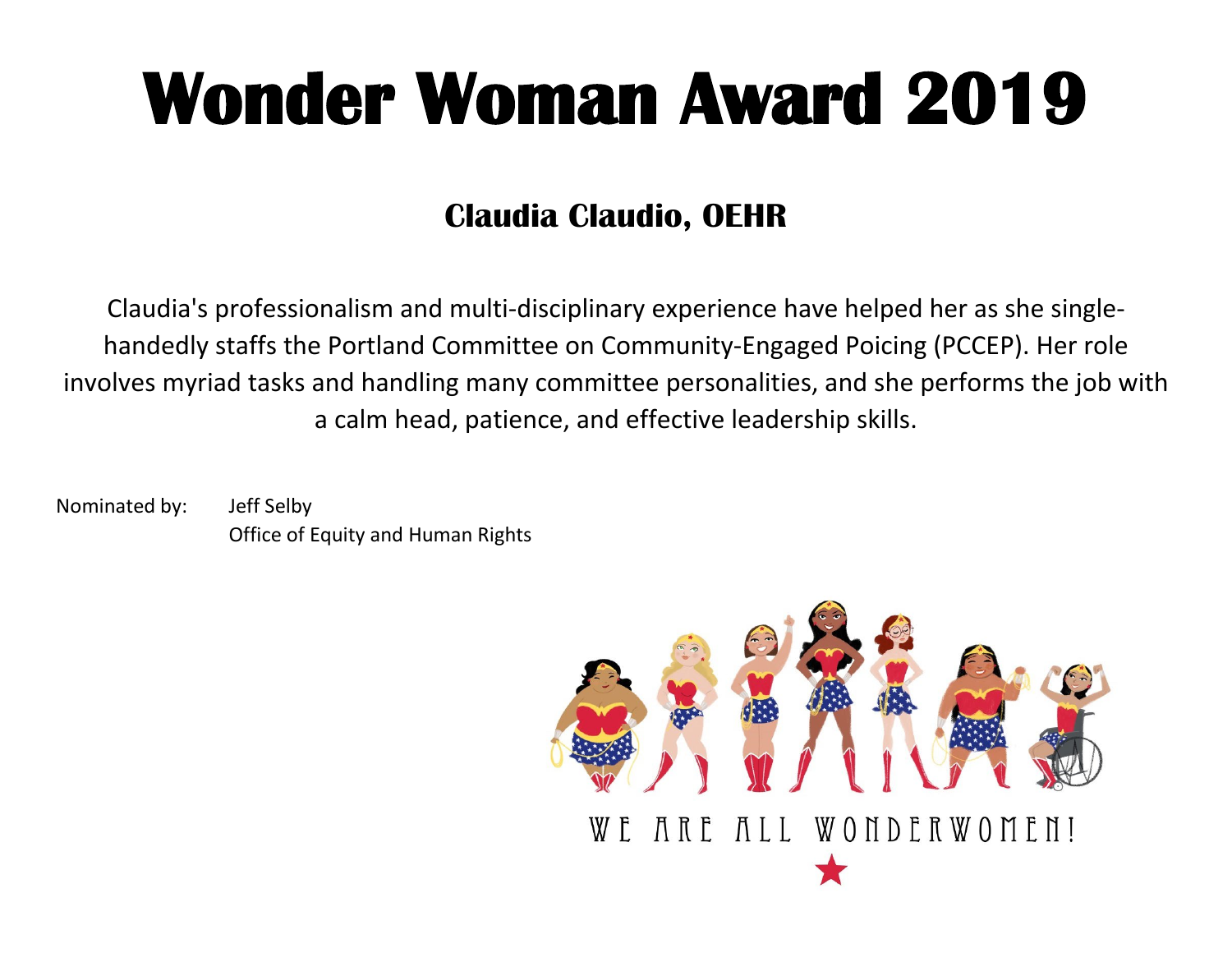### **Tatiana Elejalde, OEHR**

Modeling language access and a commitment to system-wide Equity!

Nominated by: Danielle Brooks OEHR

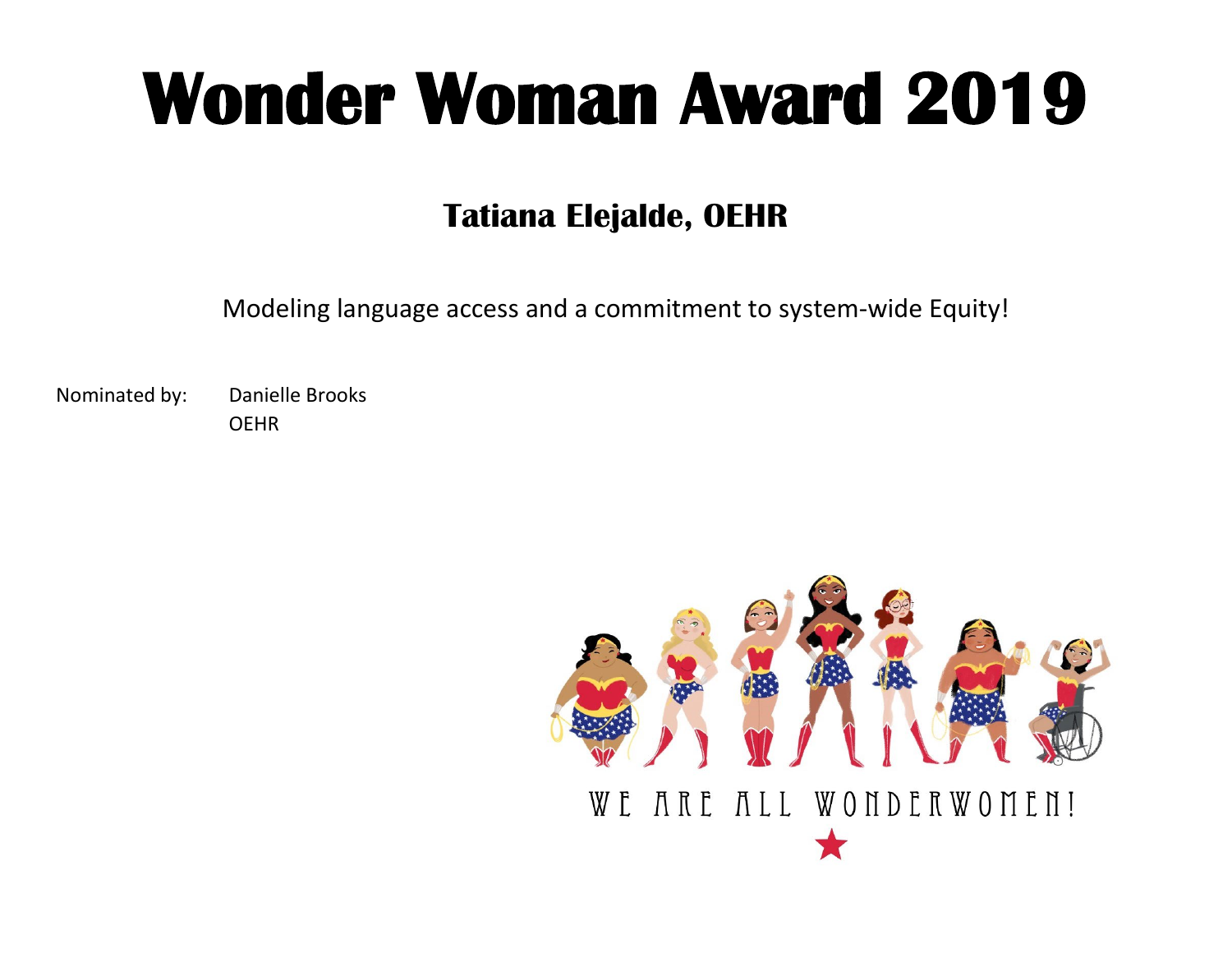### **Tatiana Elejalde, OEHR**

Tatiana uses her lived and professional experience to move equity work forward at the Office of Equity and Human Rights and City-wide. Her conflict resolution, facilitation, risk management, and equity policy lense along with her personable demeanor have made her an asset to the City of Portland's equity movement.

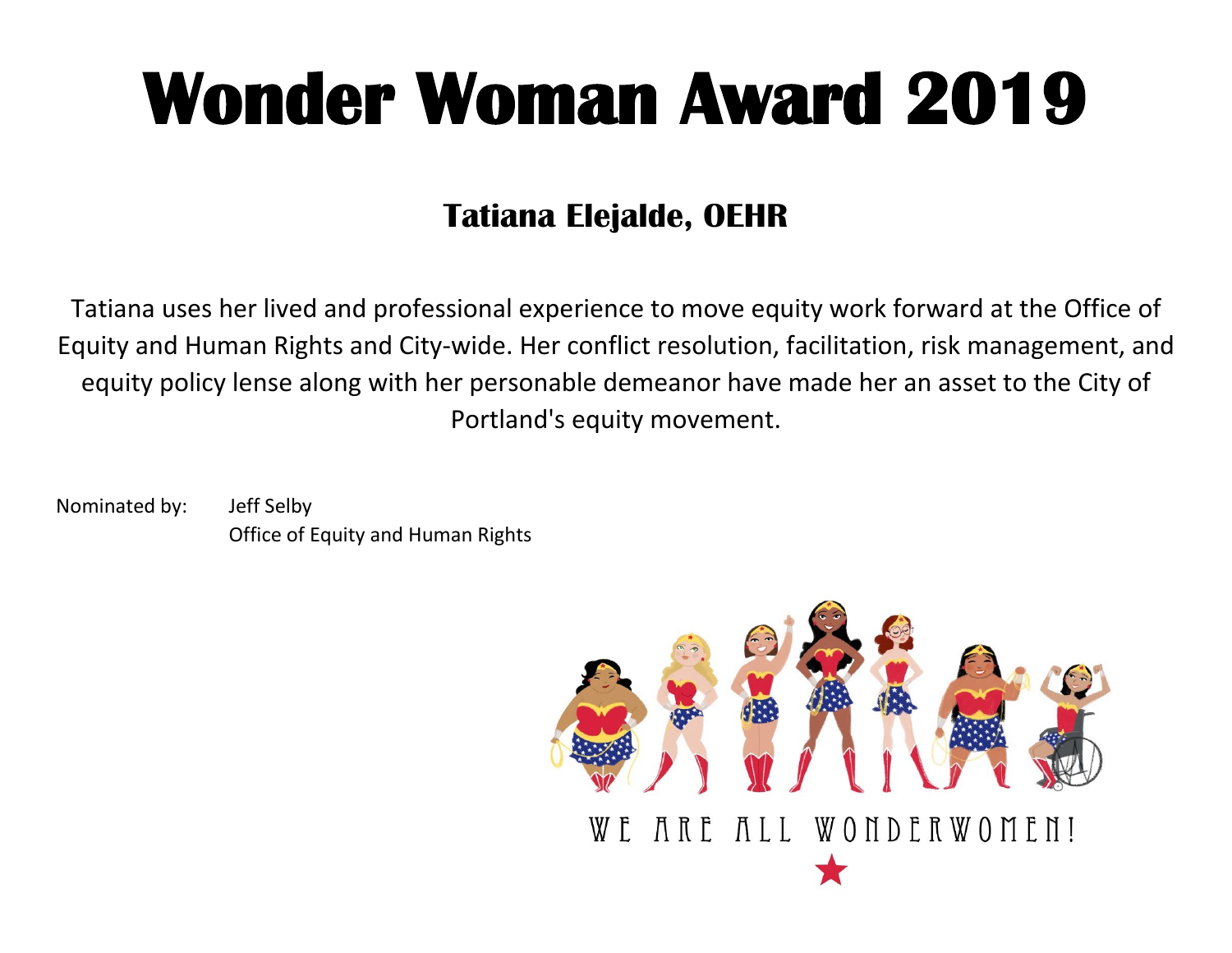### **Kapua Foster, OEHR**

Kapua is a rock, a go-to, a model, compassionate, visionary and brilliant. She generally knows all. She not only keeps us operating but makes us better. She's my sister in accountability and process and a great friend! Here's to the most amazing woman!

Nominated by: Danielle Brooks OEHR

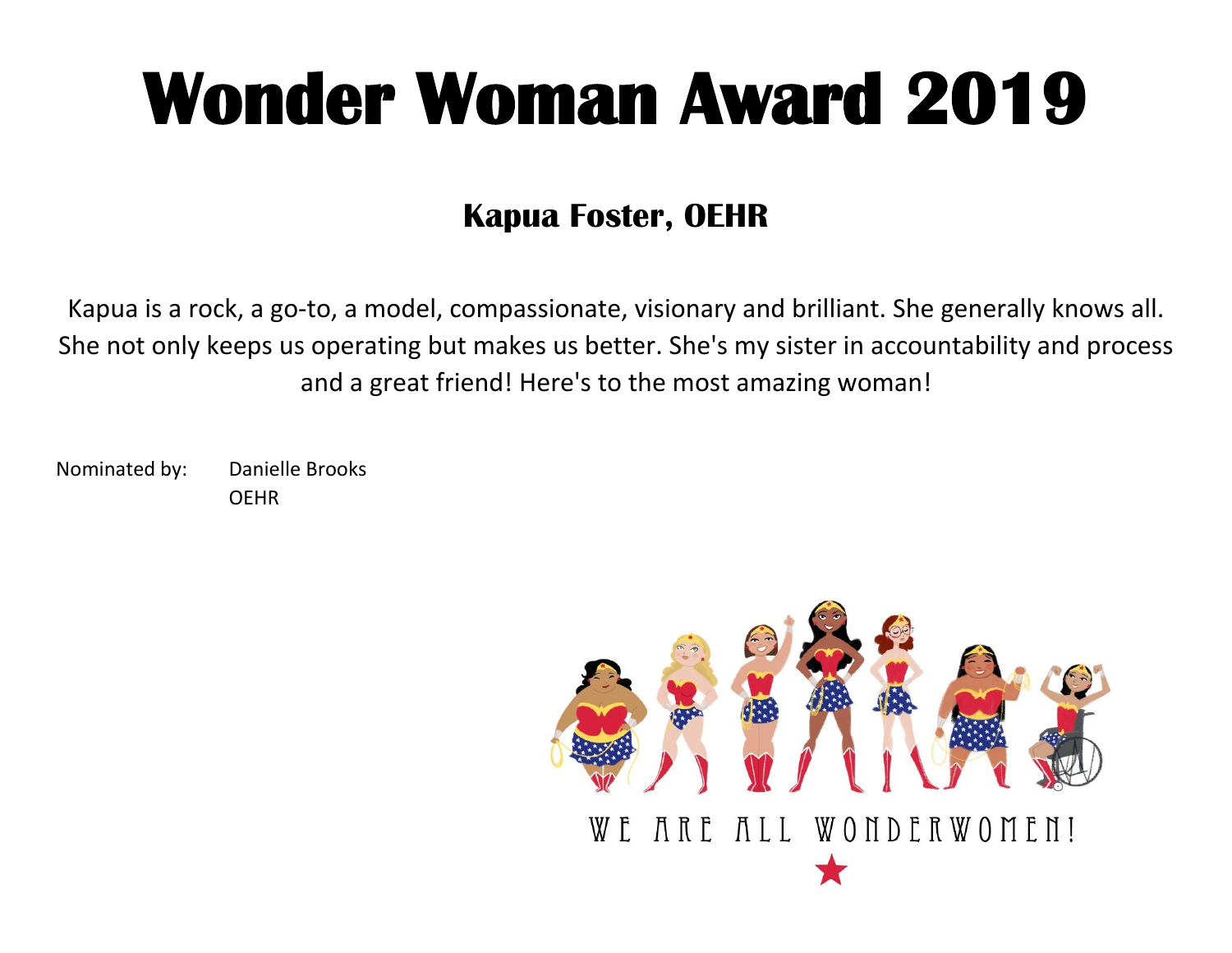#### **Kapuanani Foster, OEHR**

Kapua keeps the Office of Equity and Human Rights on track. Her support and guidance help staff with capacity and productivity, and her personality keeps us motivated every day.

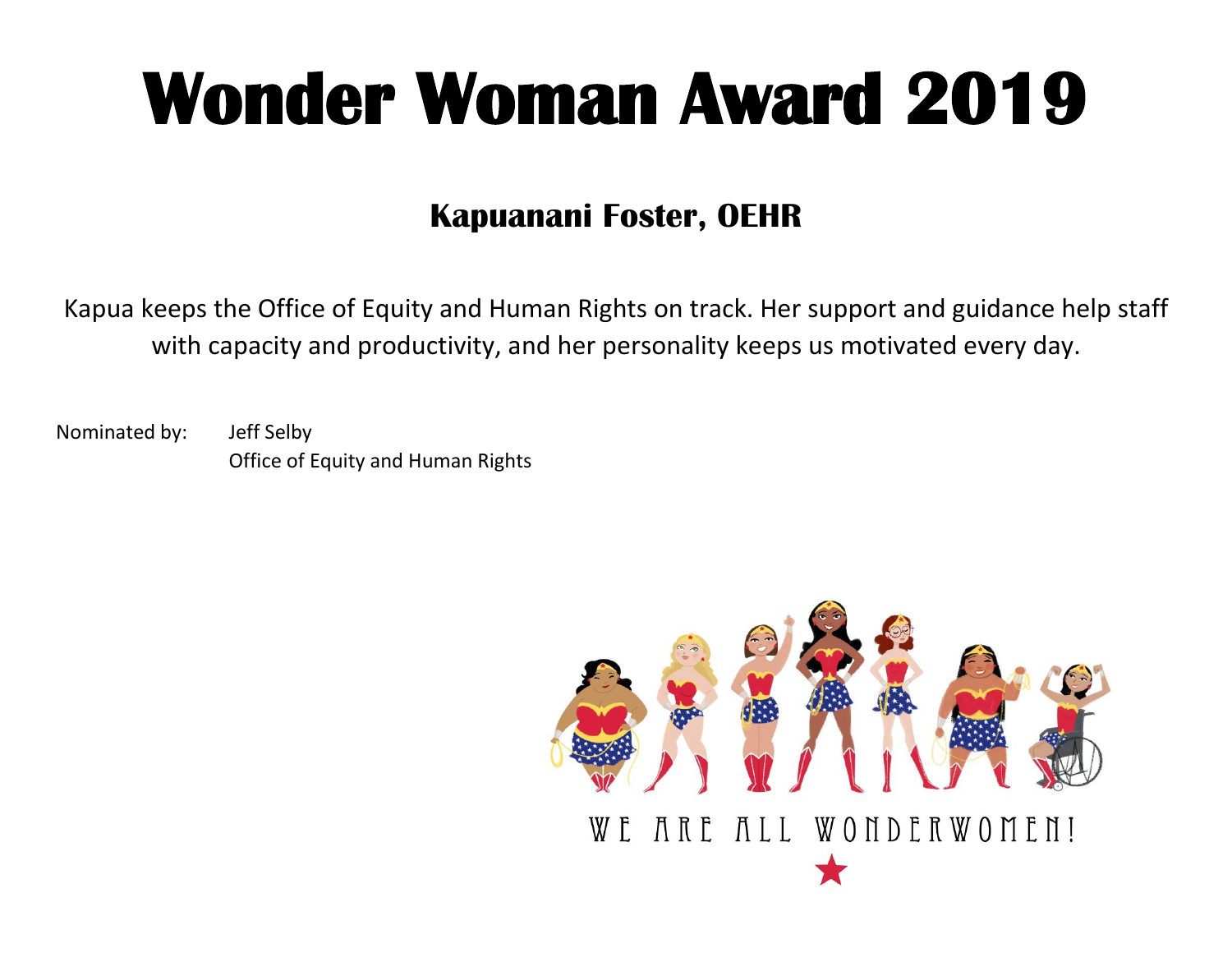#### **Grace Labrador-Hallet, OEHR**

Grace models everything one would want in a colleague. She's hardworking, thoughtful, compassionate and genuine. We are a better office because she's on the team!

Nominated by: Danielle Brooks OEHR

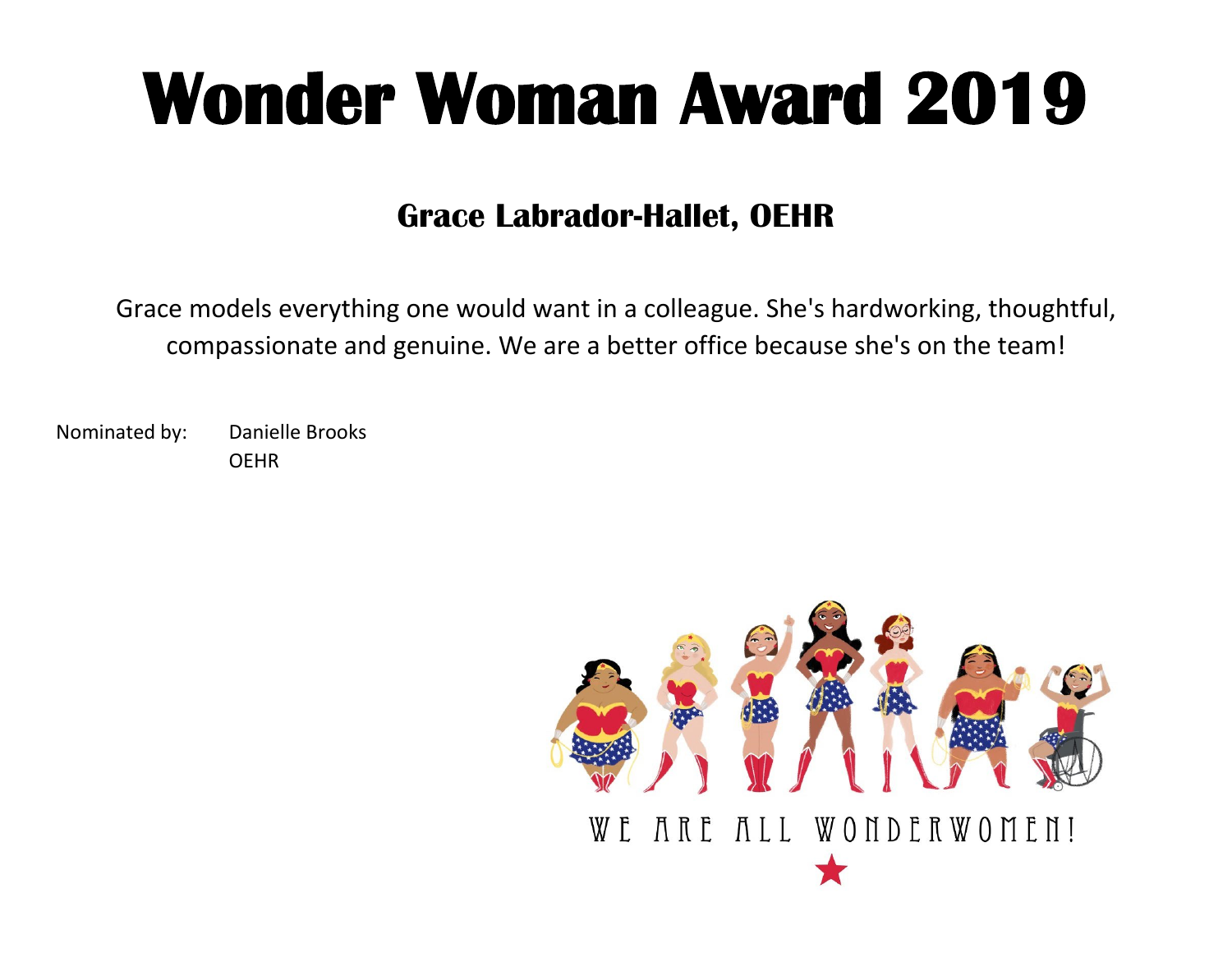### **Grace Labrador-Hallett, OEHR**

Grace Labrador-Hallett provides much of the glue that holds The Office of Equity and Human Rights' work together. Her support, with minimal direction, helps program leads focus on more on moving equity work forward. She gives us peace of mind, and her smile is an always-welcome part of our work day.

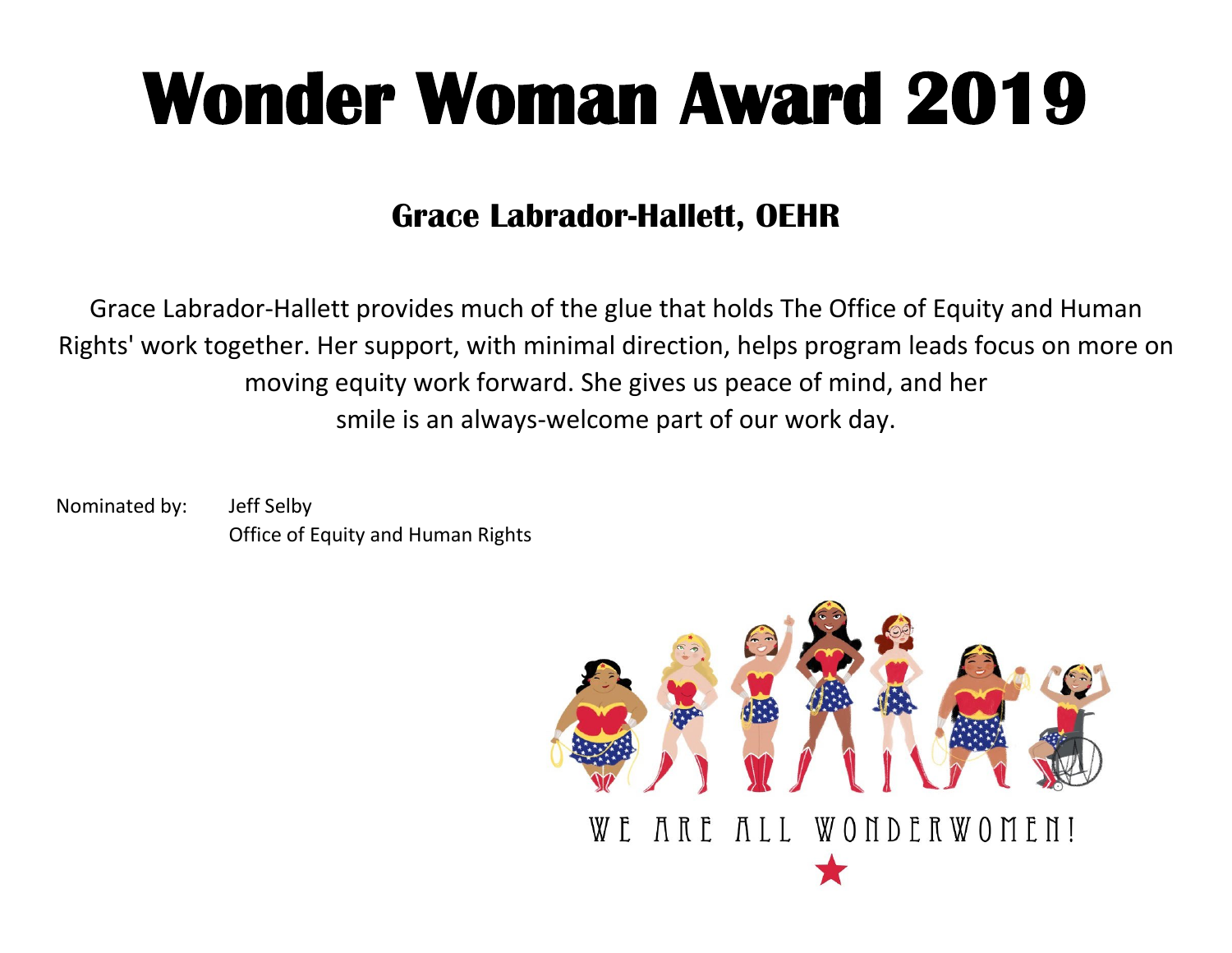### **Judith Mowry, OEHR**

Judith has served as a constant in a unsteady environment. She always strives and leads us to reach our vision.

Nominated by: Danielle Brooks

OEHR

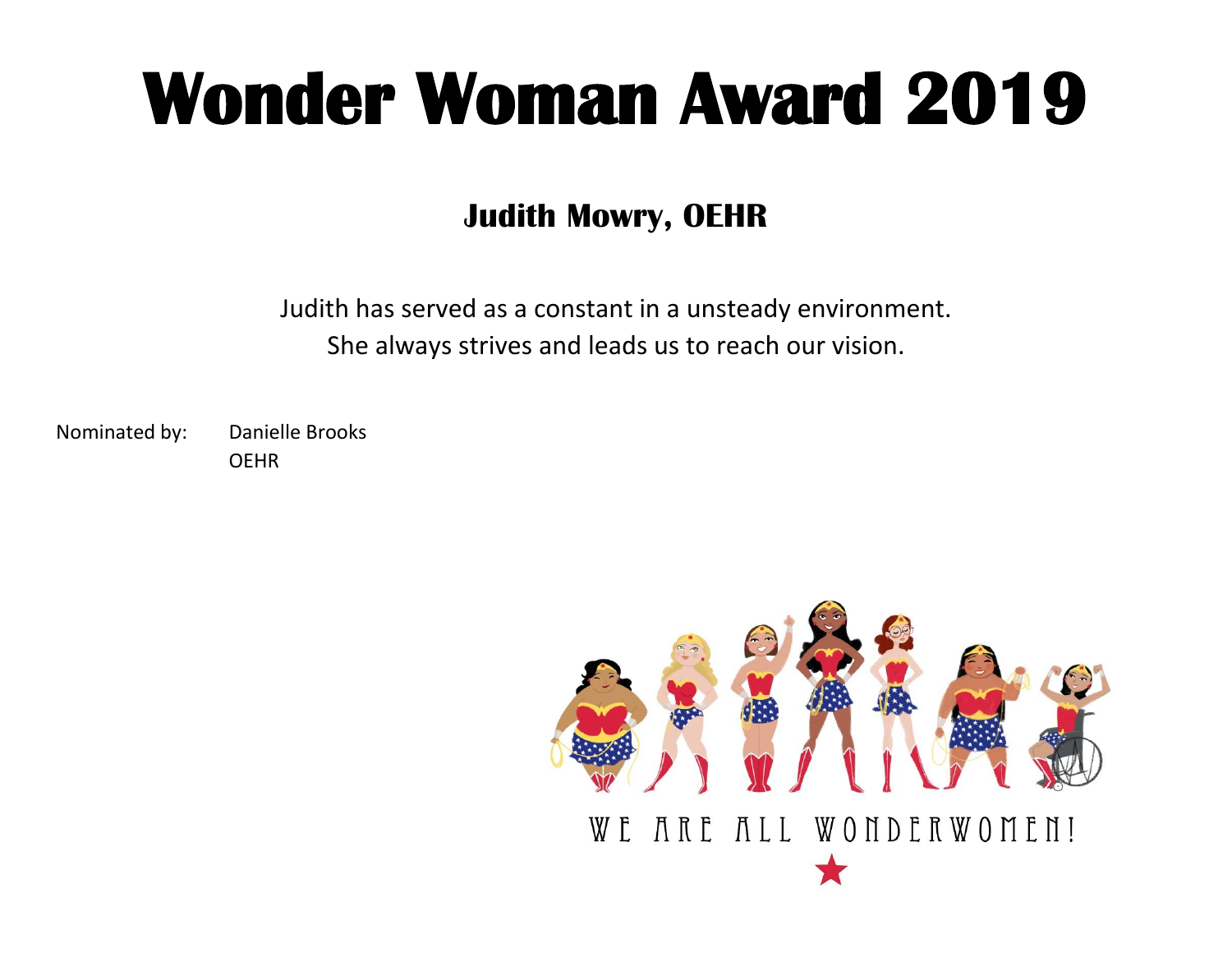### **Judith Mowry, OEHR**

Judith is a prominent voice in the City's equity movement. In addition to being a mentor, her guidance has helped many City staff members and leaders understand and help institutionalize equity in government.

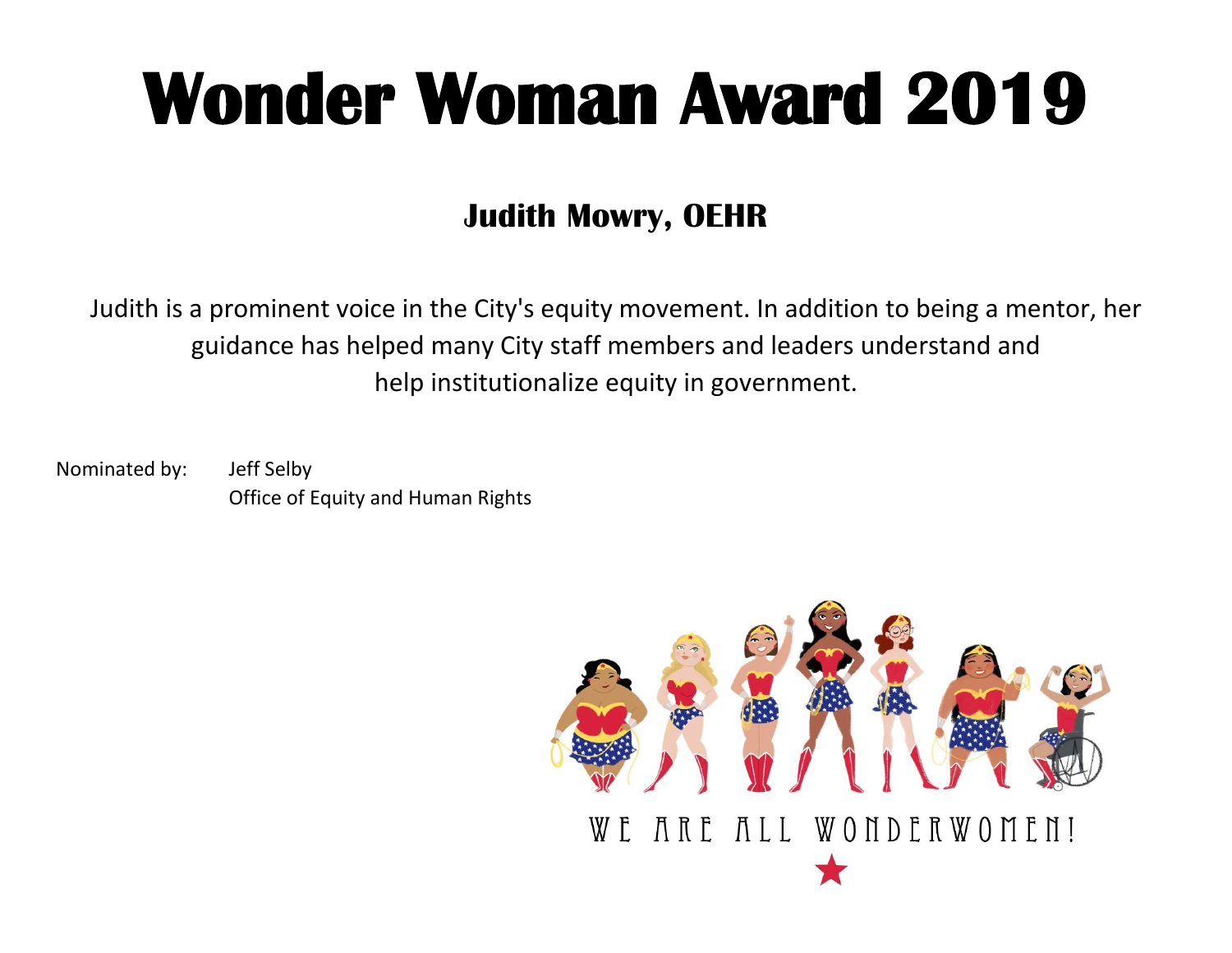#### **Yolanda Sanchez-Marquez, OEHR**

Yolanda just started her role as Training Manager but has already made meaningful improvements to the Equity 101 curriculum and coordinated the City-wide Results-Based Accountabilityâ,, c Training Cohort process. Her professionalism and work ethic help The Office of Equity and Human Rights institutionalize equity at all levels.

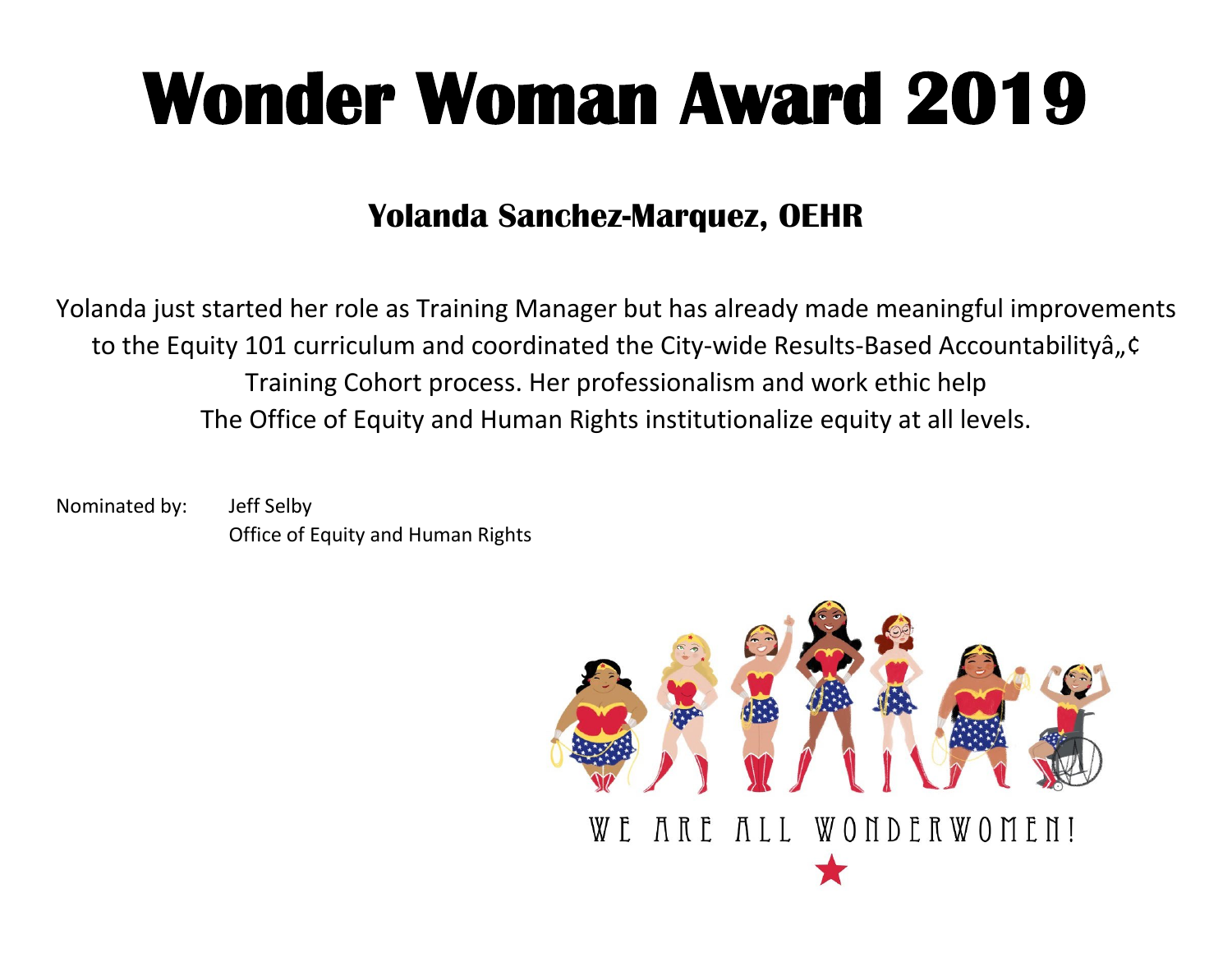#### **Yolanda Sanchez-Marquez, OEHR**

Yolanda brings a new and brilliant perspective to our work. While new, she has already sparked creativity and thoughtfulness in our office. Thank you for making us better and driving us to our vision of an equitable Portland.

Nominated by: Danielle Brooks Office of Equity and Human Rights

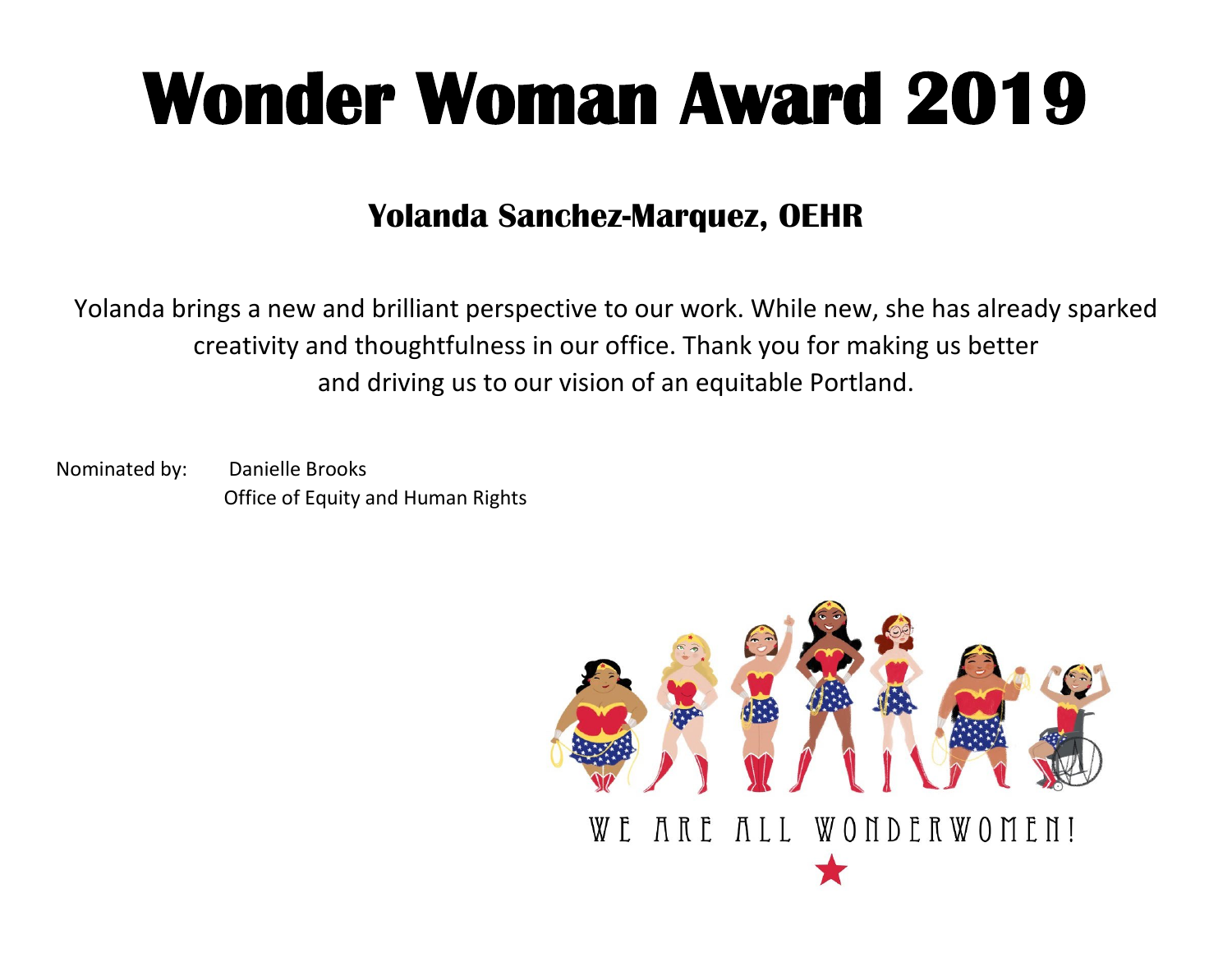### **Markisha Smith, OEHR**

Dr. Smith immediately stepped into her role as a leader. Though new, she has demonstrated thoughtfulness, commitment and passion in her work; this leadership has reignited the same qualities in her staff. Huge thanks to Markisha for guiding us toward our vision of an equitable City and community outcomes.

Nominated by: Danielle Brooks Office of Equity and Human Rights

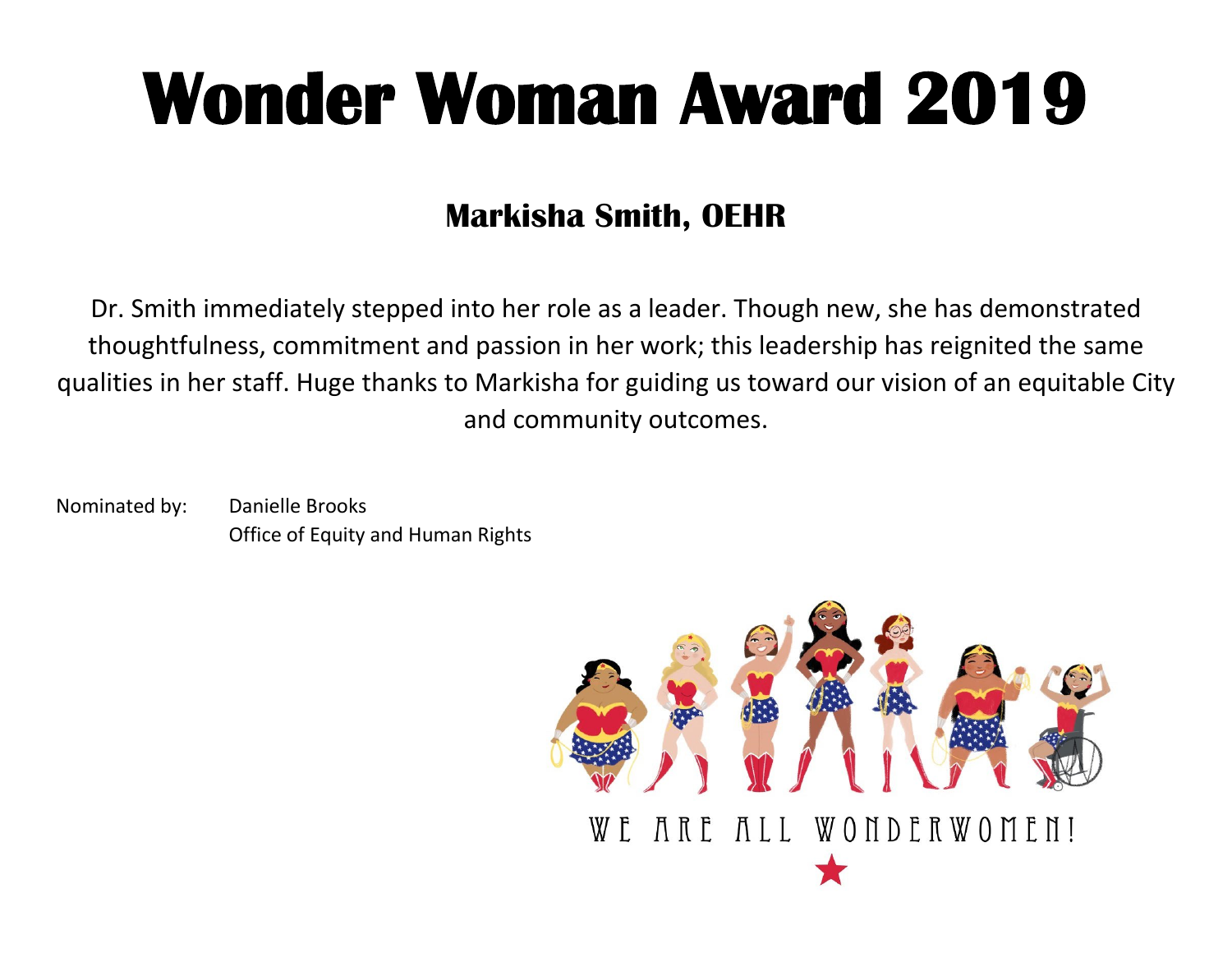### **Markisha Smith, OEHR**

In the short time since Markisha has taken the helm of the Office of Equity and Human Rights, she has approached her work with professional expertise, enthusiasm, humor, and compassion. She is making a real difference in improving team morale and direction.

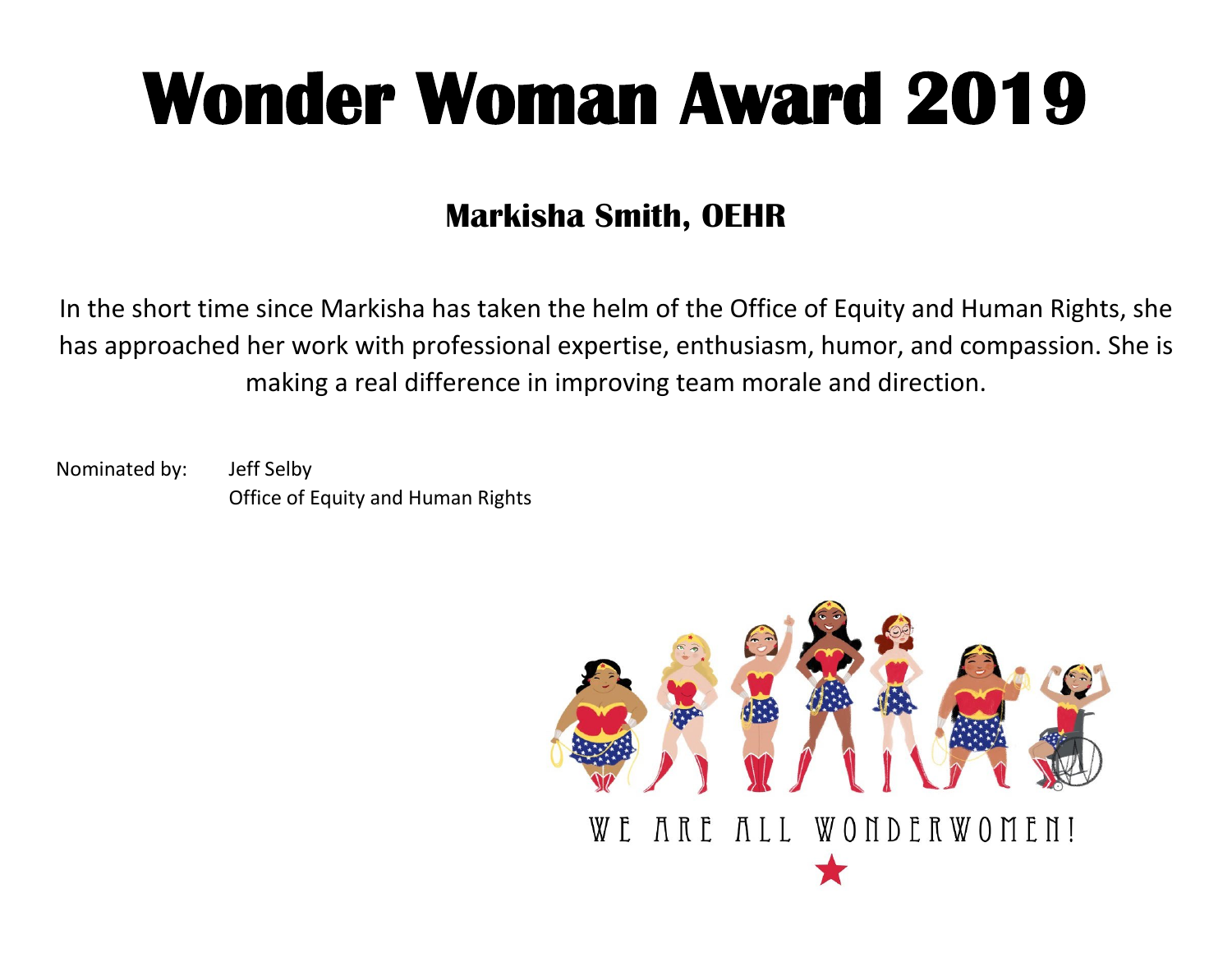#### **Ashley Horne, Office of Community & Civic Life**

Ashley is an operational queen! She is my model and co-conspirator in crafting institutionalized equitable practices. Ashley's hard work and thoughtfulness continues to inspire me and the work of the City. She truly drives community centered work and contributes to our vision of an equitable City.

Nominated by: Danielle Brooks OEHR

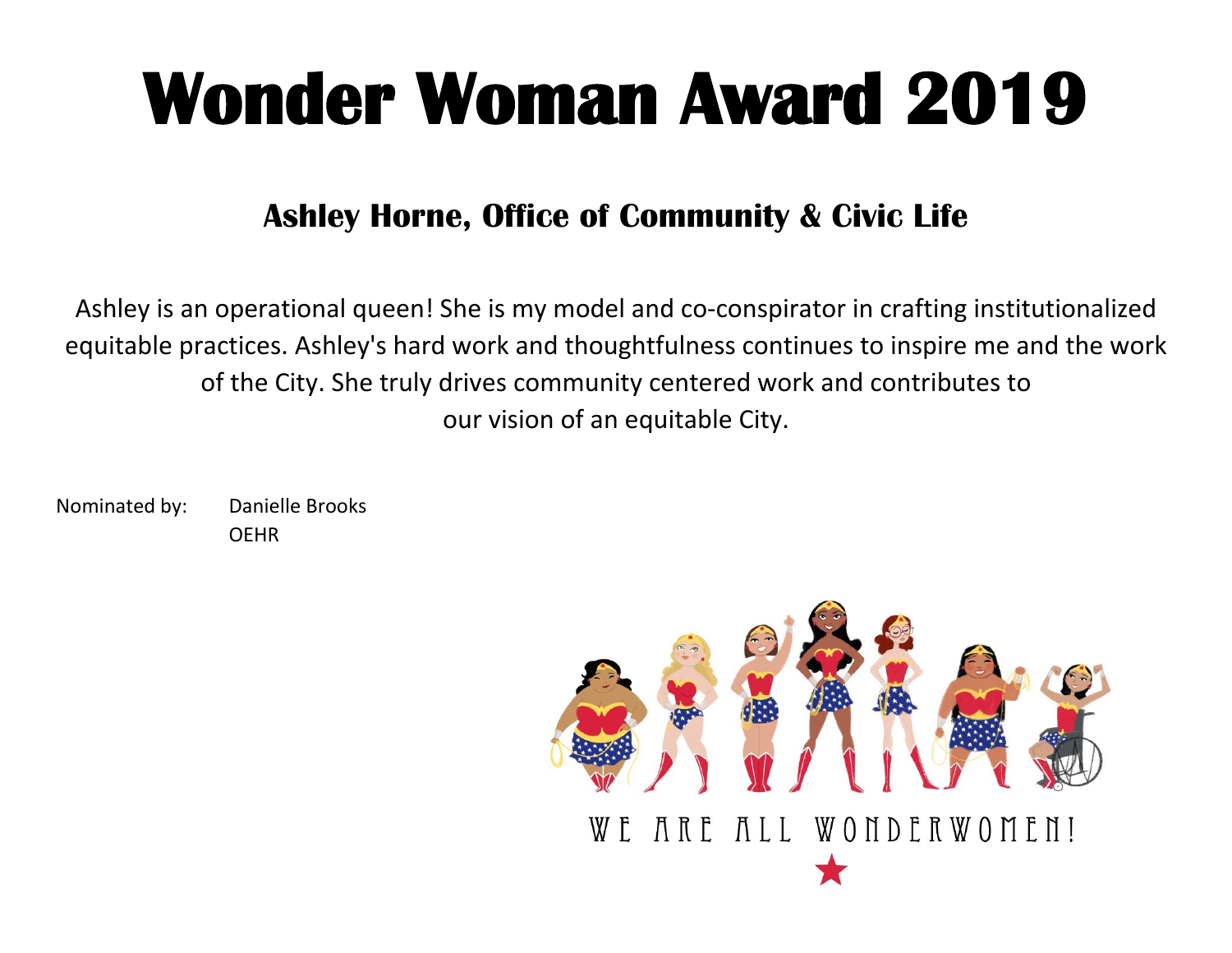**Kari Koch, Office of Community & Civic Life**

Kari's leadership and passion on Portland United Against Hate knows no bounds! Thanks for all you do to make our fair city a better place for all!

Nominated by: Carolyn Quan Lee Portland Parks & Rrecreation

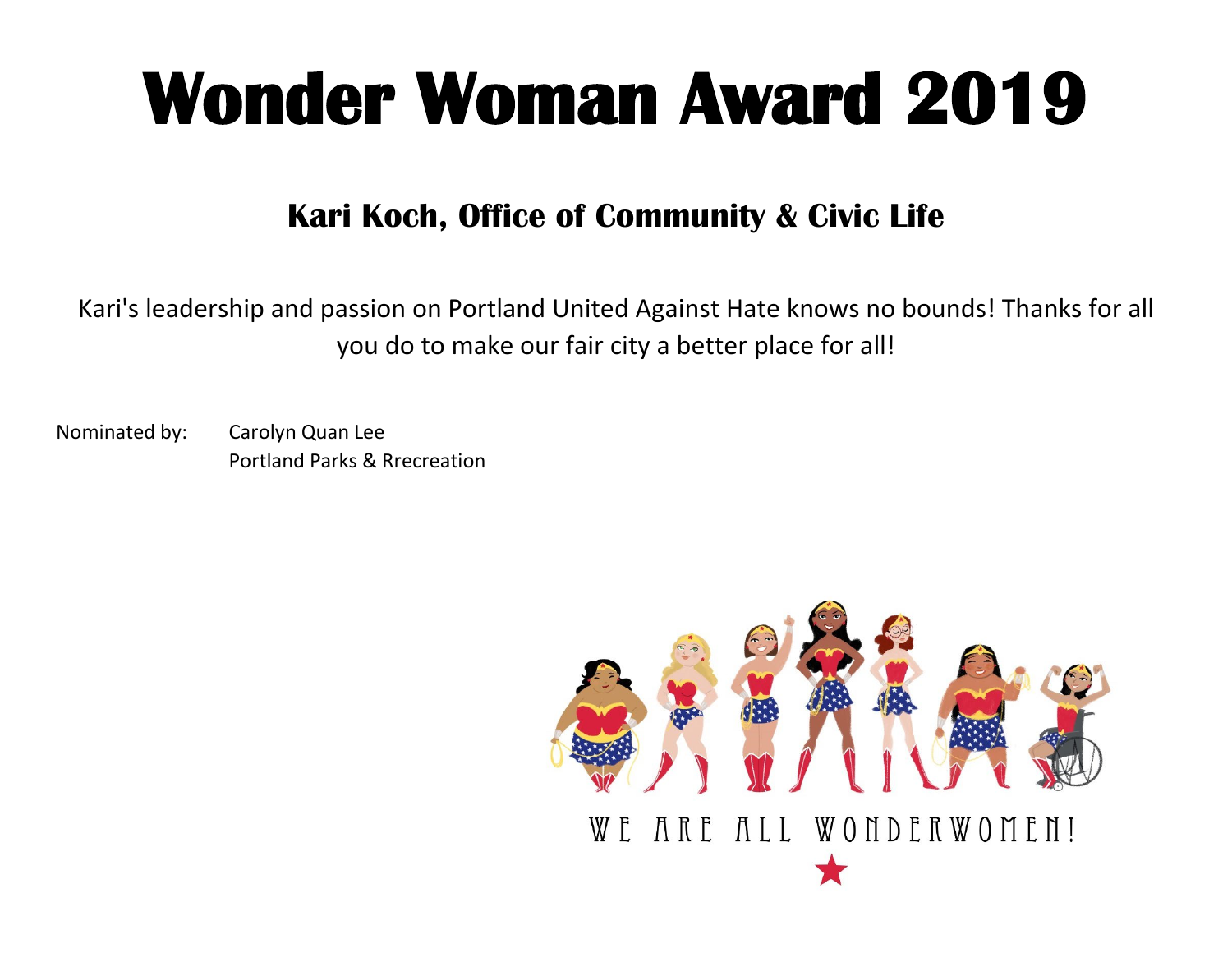#### **Tyesha McCool Riley, Office of Community & Civic Life**

Nominee is a great leader with a remarkable ability to envision and deliver community involvement goals.

Nominated by: Tosin Abiodun Portland Bureau of Transportation

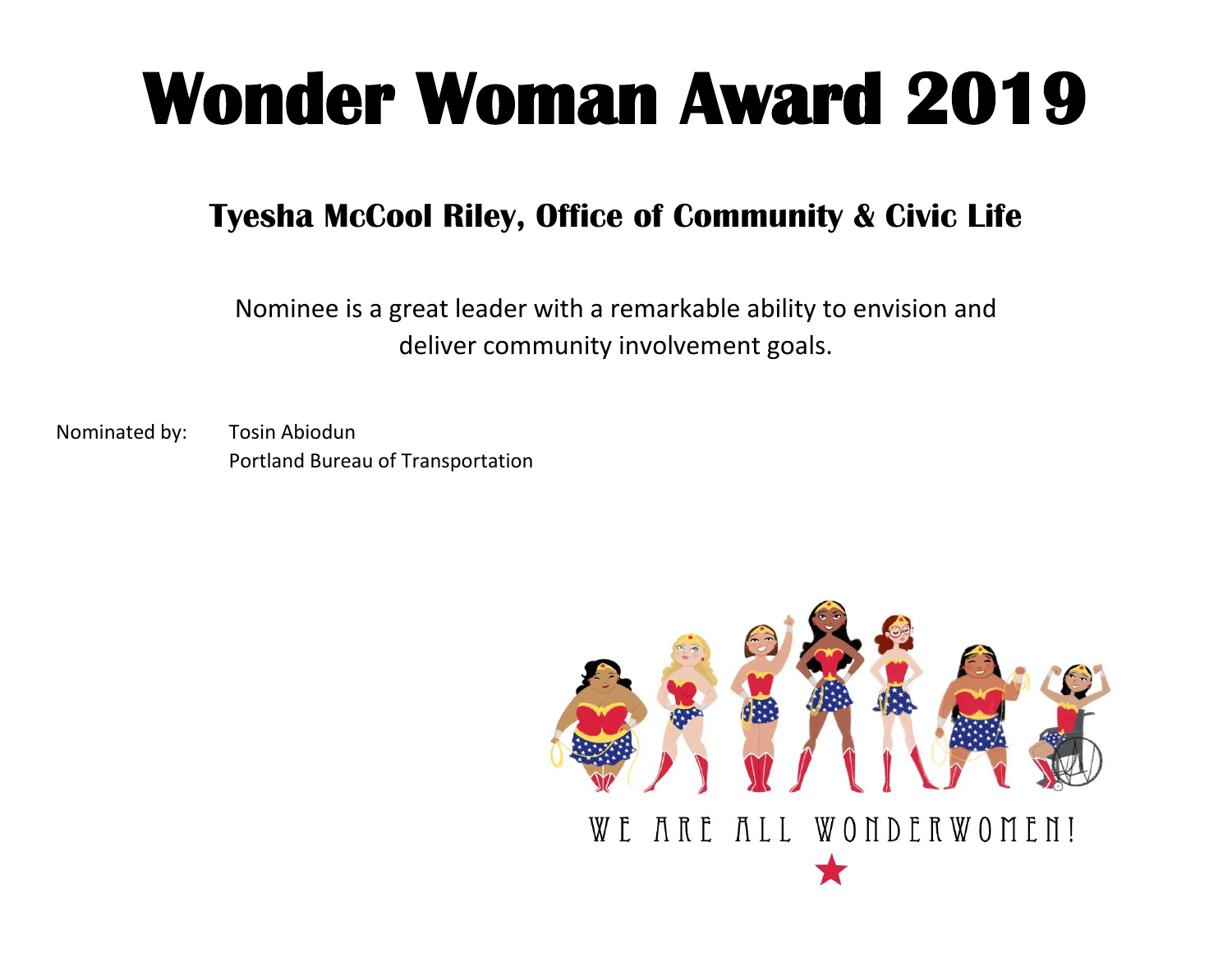#### **Louanne Moldovan, Office of Community & Civic Life**

As the sole person in the city's Liquor Licensing office, she carries the workload of at least two people. Her sweet personality and professionalism contribute to a positive working environment.

Nominated by: Nicholas Carroll Office of Community & Civic Life

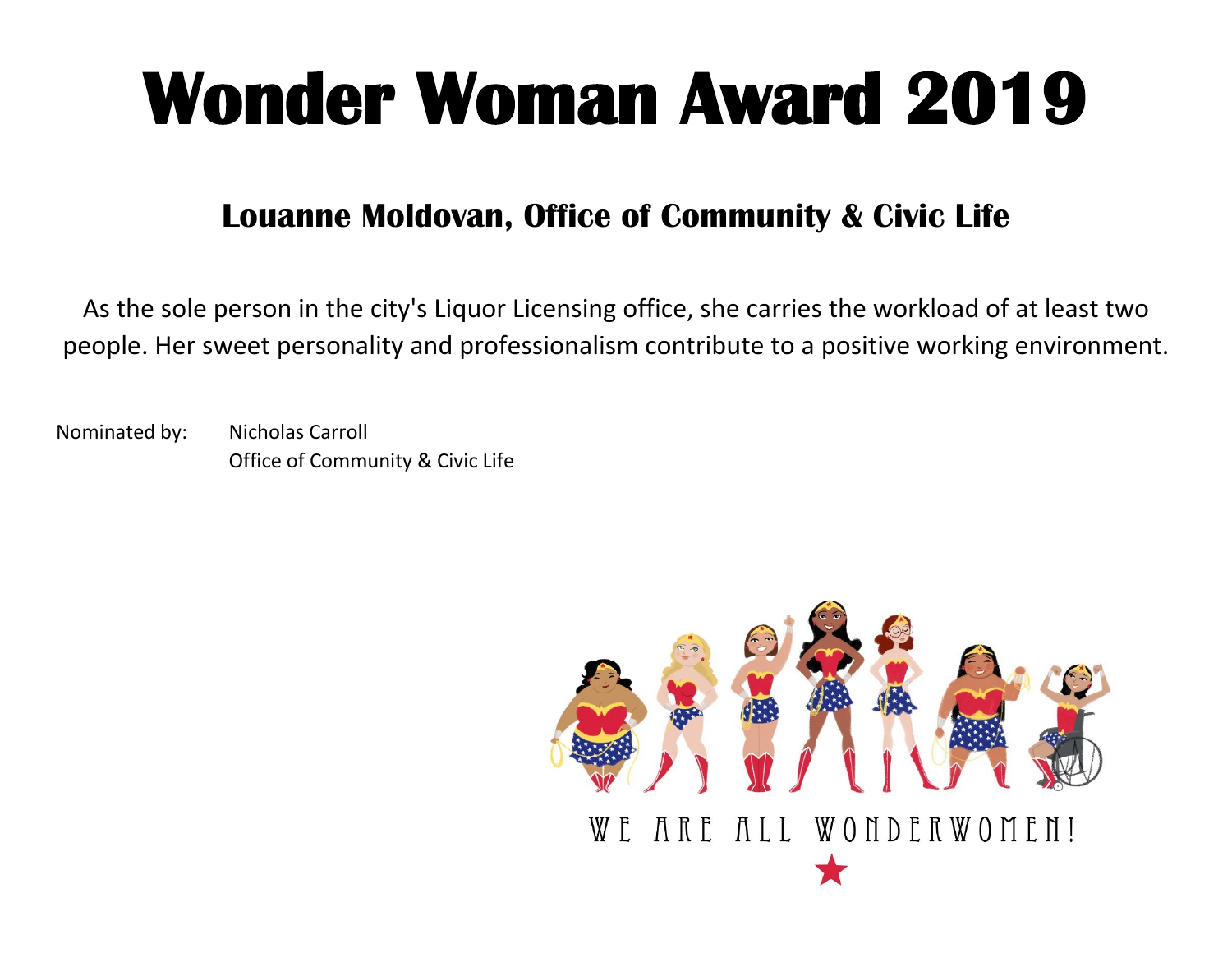#### **Suk Rhee, Office of Community & Civic Life**

Director Rhee is a change agent in the purest form.

Nominated by: Kenya Williams Office of Community & Civic Life

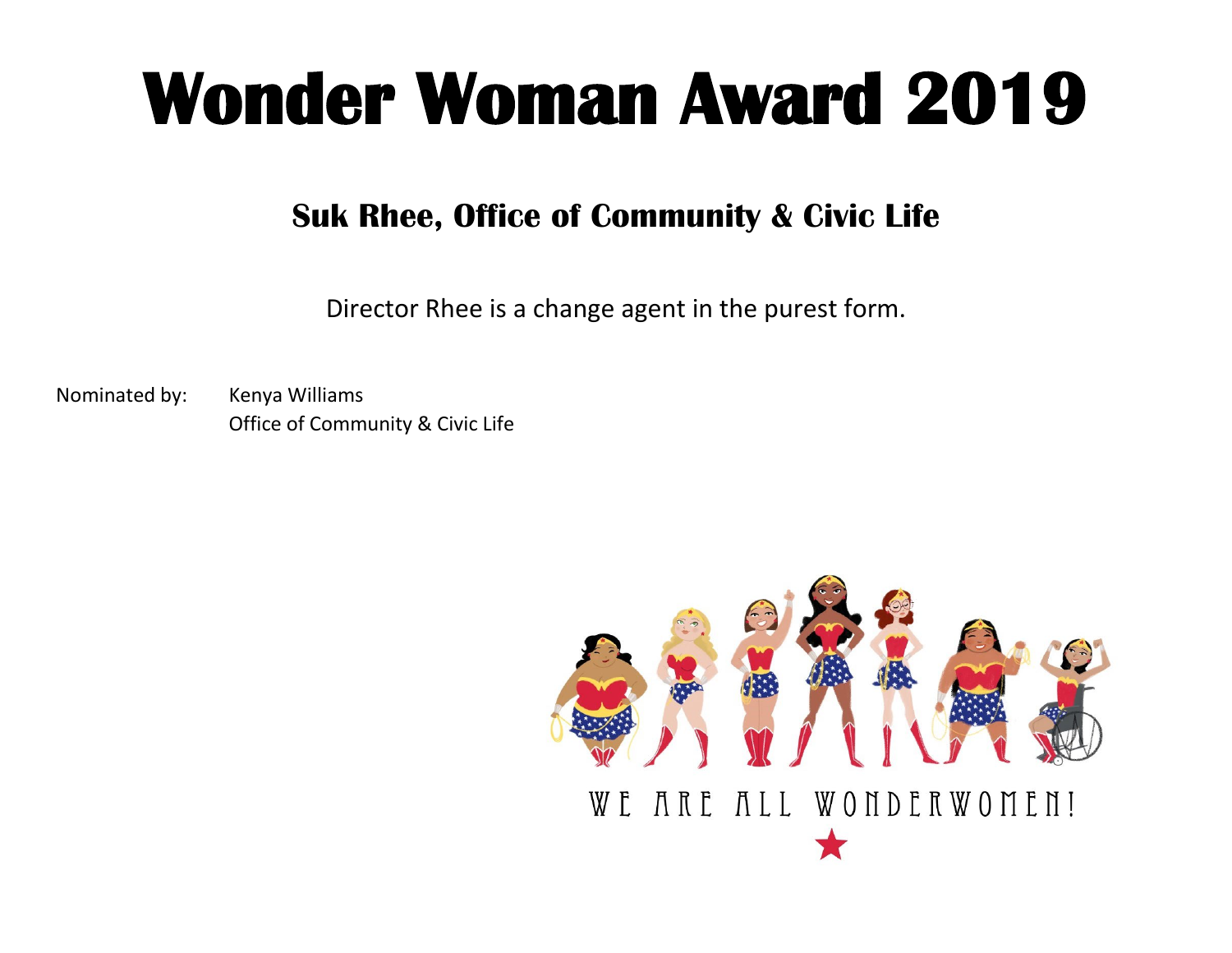#### **Suk Rhee, Office of Community & Civic Life**

She is the one who promotes the reaching out to Diverse Communities of Portland. Specifically, she is a Champion and Advocate for the upcoming CENSUS2020 to make sure that ALL Hard to Count Communities are counted. She is a Voice for the Community!

Nominated by: Shuk Arifdjanov Office of Community &Civic Life

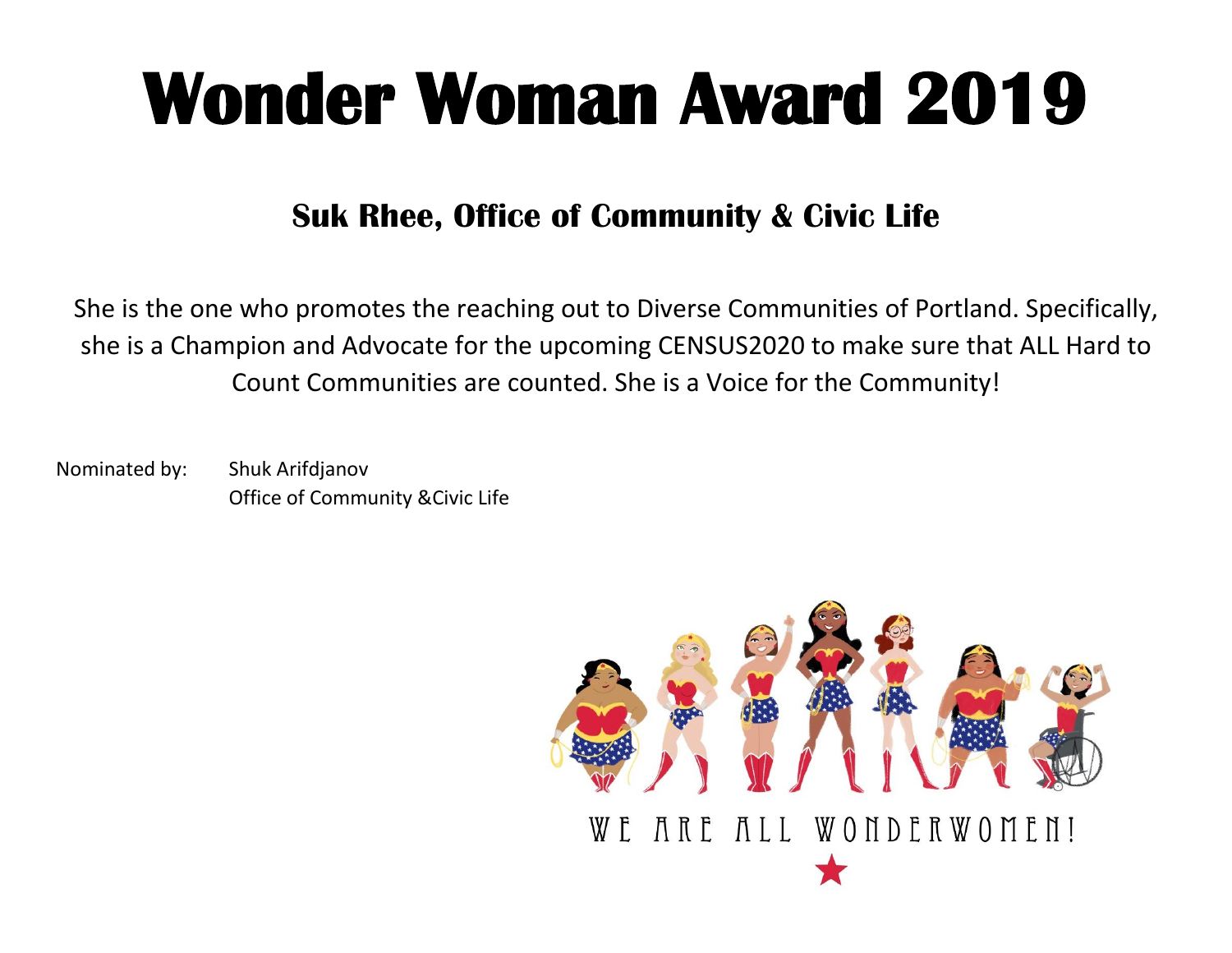#### **Michelle Rodriguez, Office of Community & Civic Life**

Michelle is an unselfish colleague who knows that WE is more powerful than ME.

Nominated by: Kenya Williams Office of Community & Civic Life

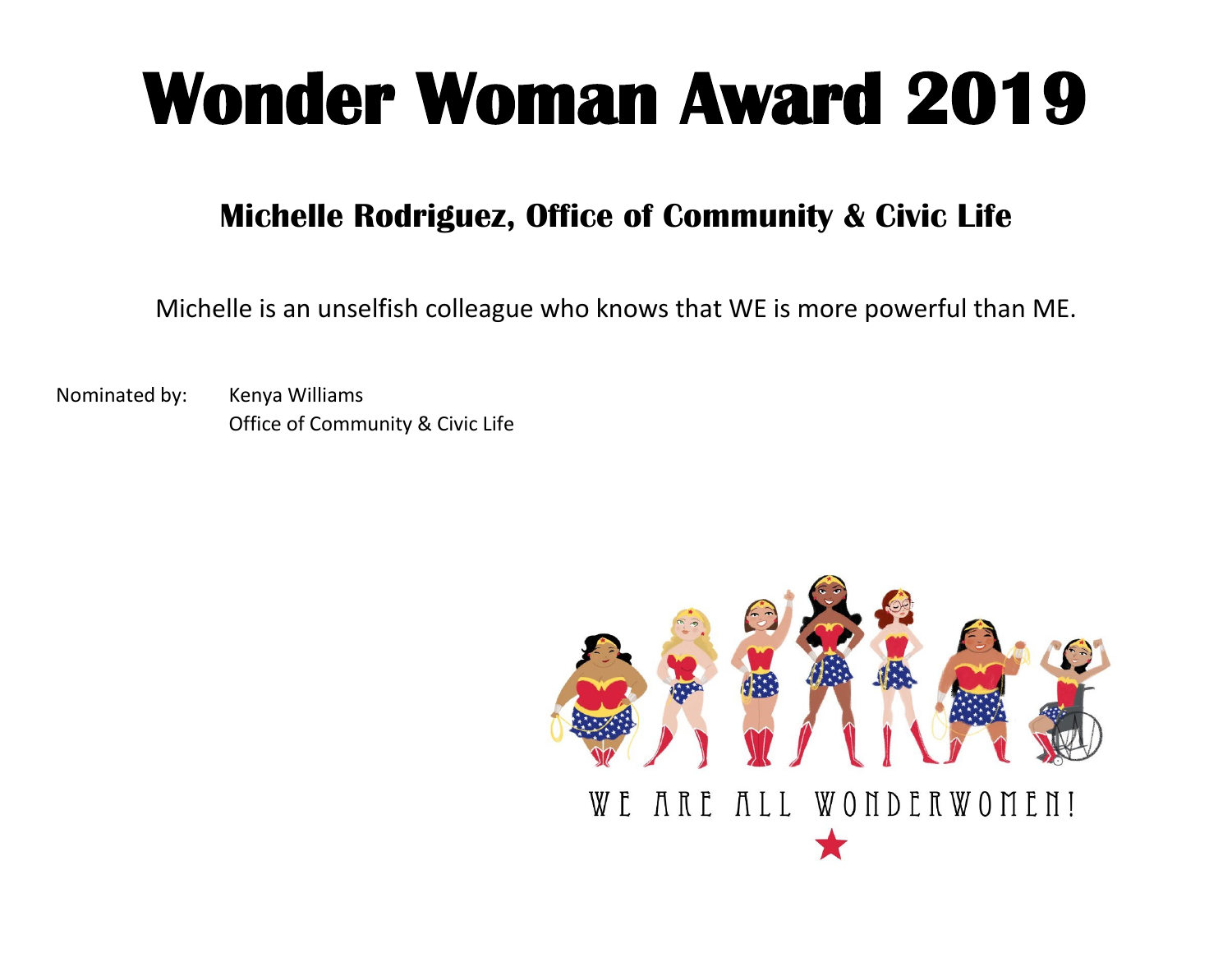#### **Ashley Tjaden, Office of Community & Civic Life**

I am struck by how effortlessly Ashley facilitated a panel event that encompassed varied difficult and emotional topics. Ashley has such a talent and unique compassion for work like this. Ashley is able to challenge, facilitate, and uplift all at the same time. Thank you, Ashley, for everything you are and what you do every day.

Nominated by: Anonymous

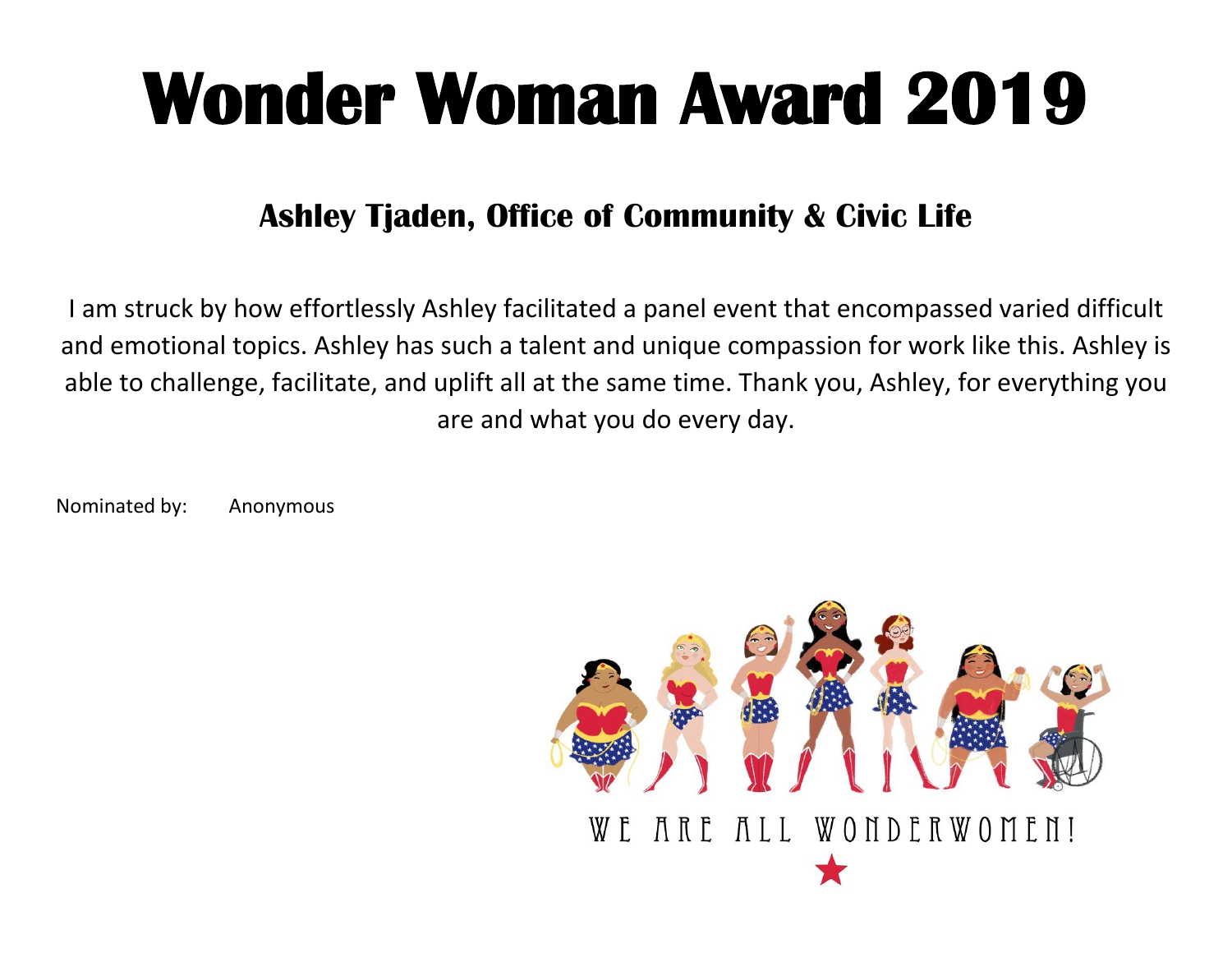#### **Ashley Tjaden, Office of Community & Civic Life**

Ashley is an agent of change and a champion for equity and inclusion.

Nominated by: Tosin Abiodun Portland Bureau of Transportation

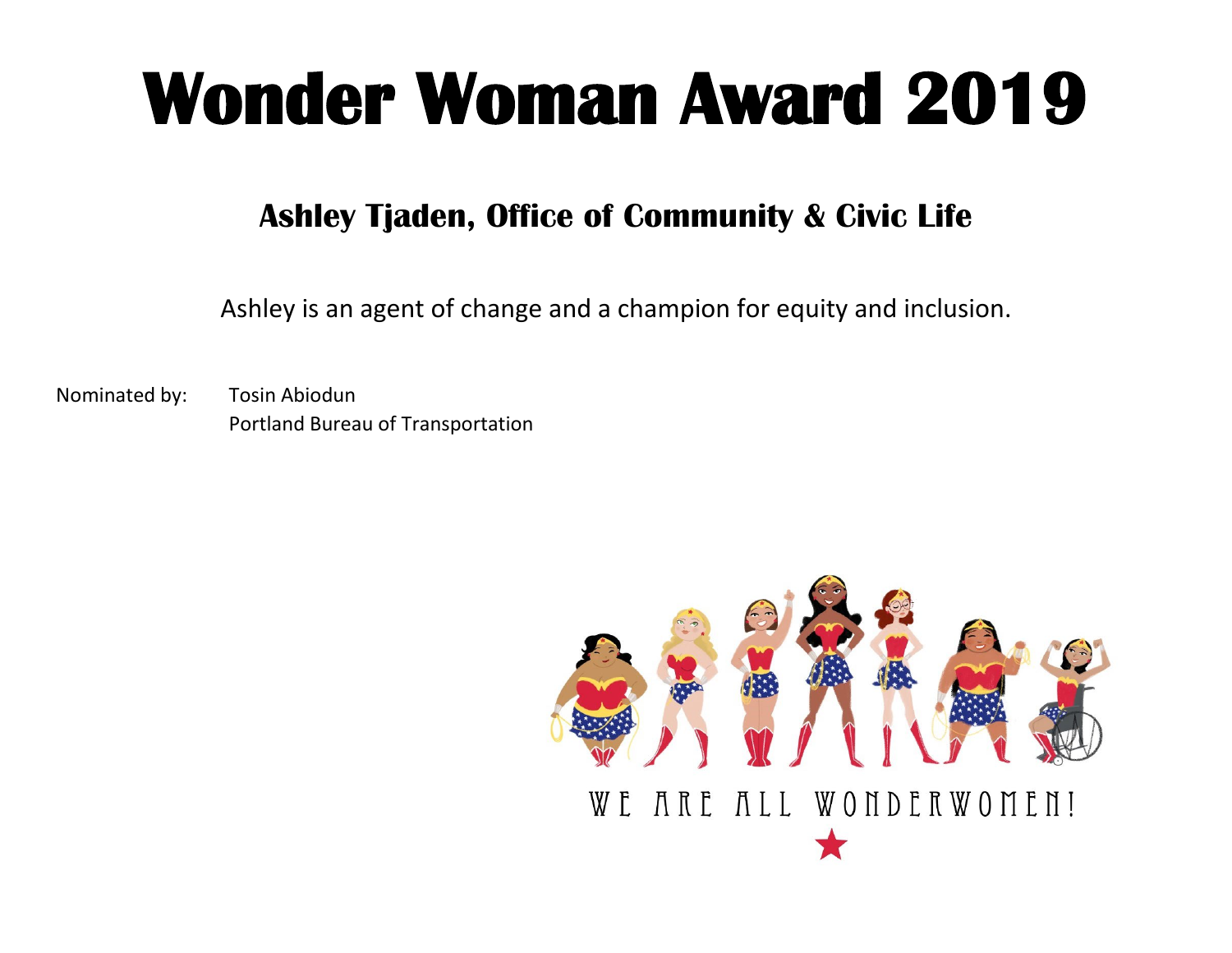#### **Ashley Tjaden, Office of Community & Civic Life**

Ashley is one of the most passionate and energetic women I've ever met. It's with this passion that she stands out as an agent of change for equity, diversity, raising fellow women to their full potential. She is often a voice for those who are not heard and a motivating inspiration for those who want to make a change. She is an advocate for all underrepresented groups and is a noticeable leader in all her endeavors.

Nominated by: Jay Brannon Portland Water Bureau

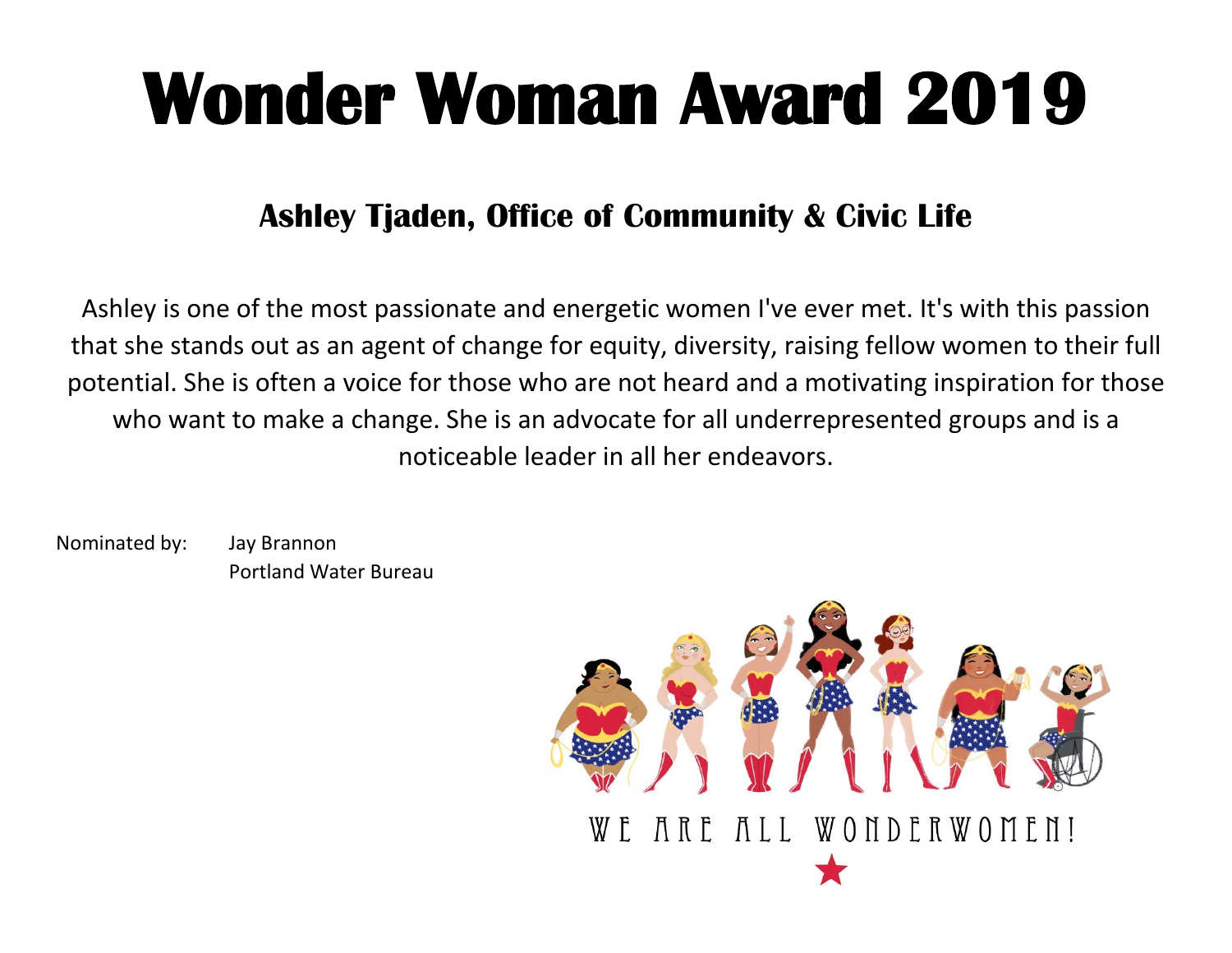#### **Ashley Tjaden, Office of Community & Civic Life**

Ashley works tirelessly to ensure that the City of Portland has equitable practices when convening advisory committees. She wants to make sure the voiceless have a voice.

Nominated by: Angie Tomlinson BDS

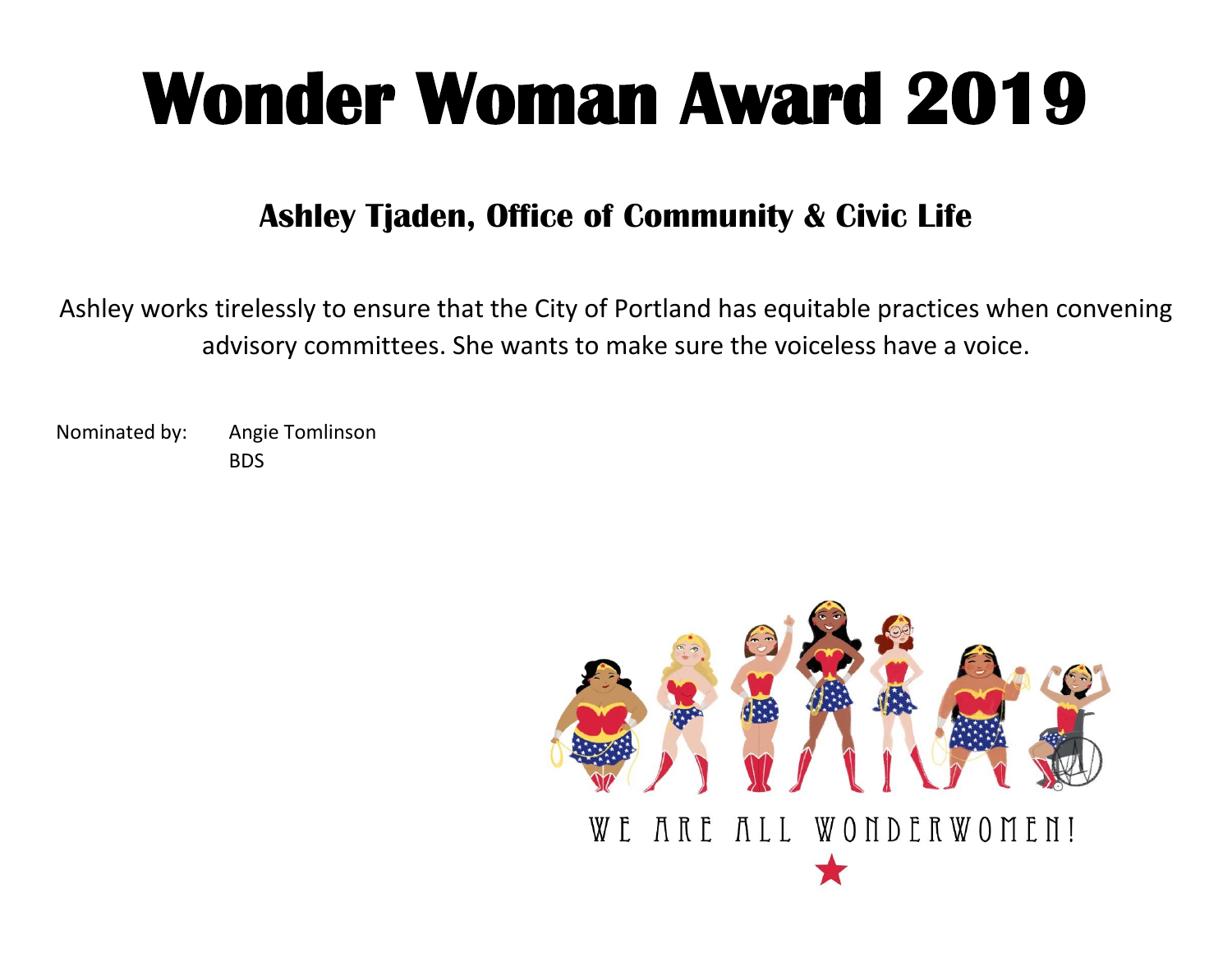#### **Sabrina Wilson, Office of Community & Civic Life**

Nominee stands out as a community leader and a bridge between the City and the African American Community in Portland

Nominated by: Tosin Abiodun Portland Bureau of Transportation

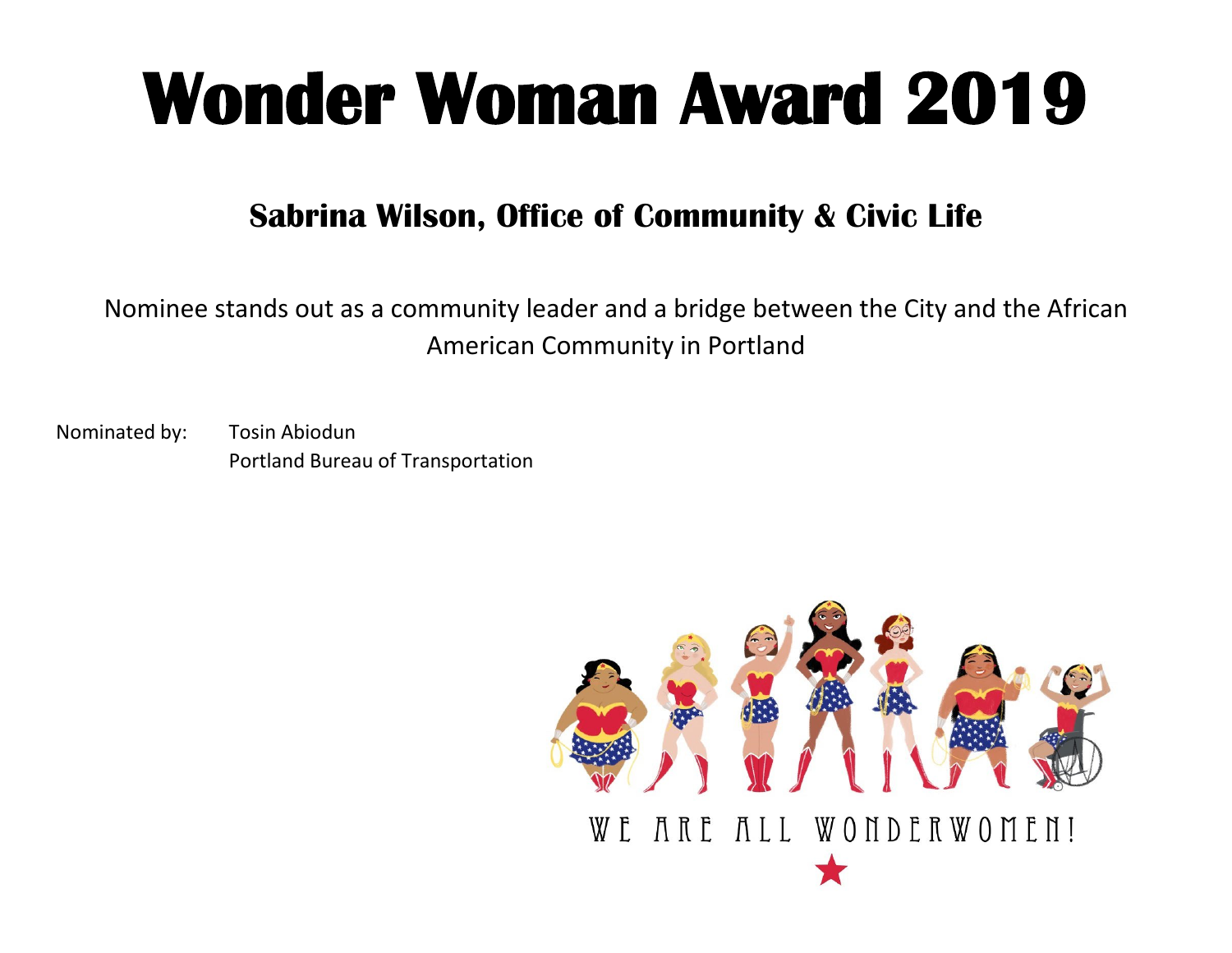#### **Mila Greisen, Office of Government Relations**

Mila Greisen only been with Government Relations for just under one year, and has already displayed mad skills in getting our office in order. She has diligently organized and cleaned our office storage, learned and implemented the public records system, represented us at various committees and teams like CHESS, COOP Public Records, and now the GREEN TEAM. Most of all, she is a caring and supportive colleague who pitches in no matter what the challenge is. She has taken on many tasks with ease! We appreciate her friendly smile everyday!

Nominated by: Susan Dietz Office of Government Relations

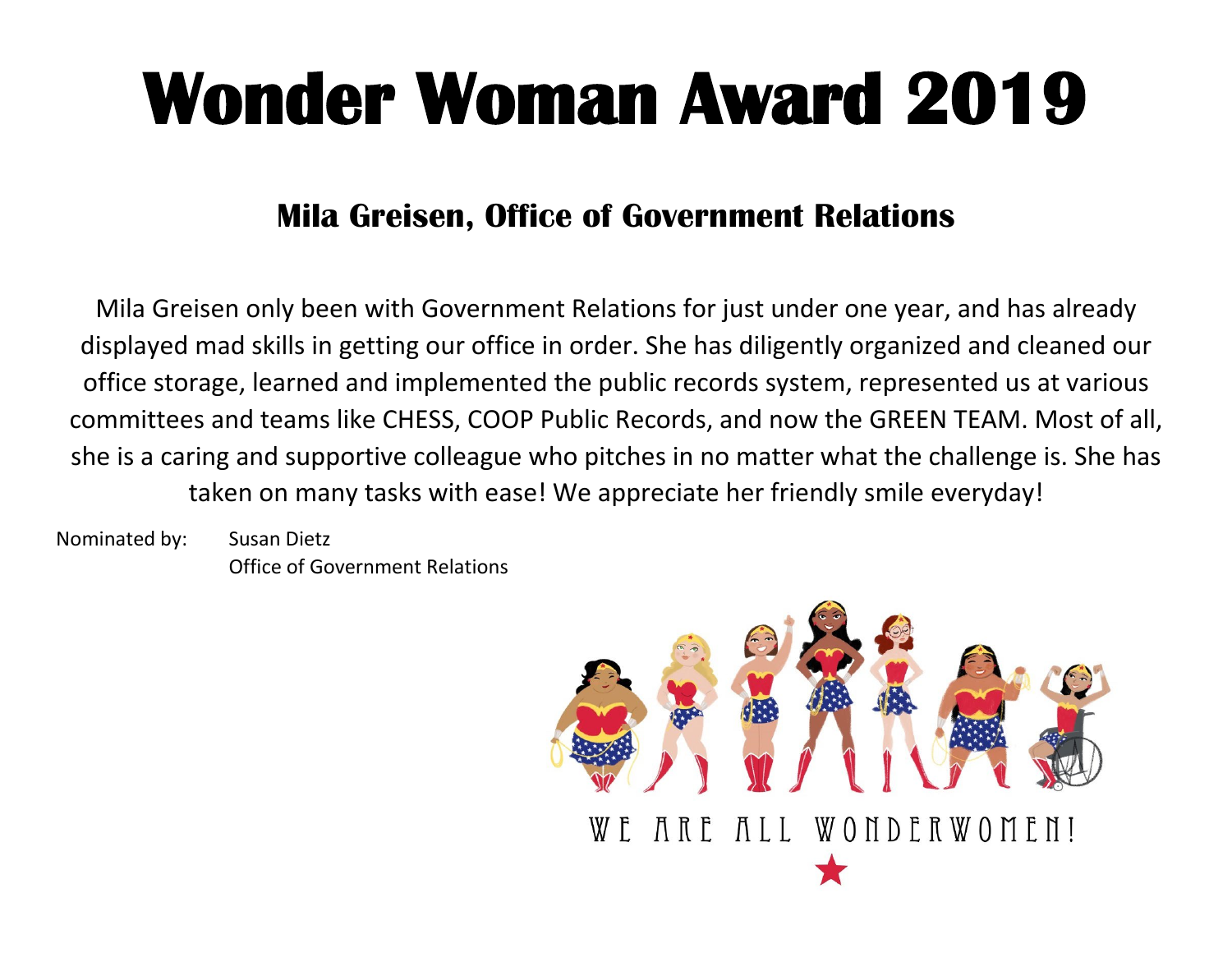#### **Carmen Merlo, OMF - CAO**

Carmen is a force of nature of the best kind. An inspiration and a true leader.

Nominated by: Janet Storm OMF/CAO

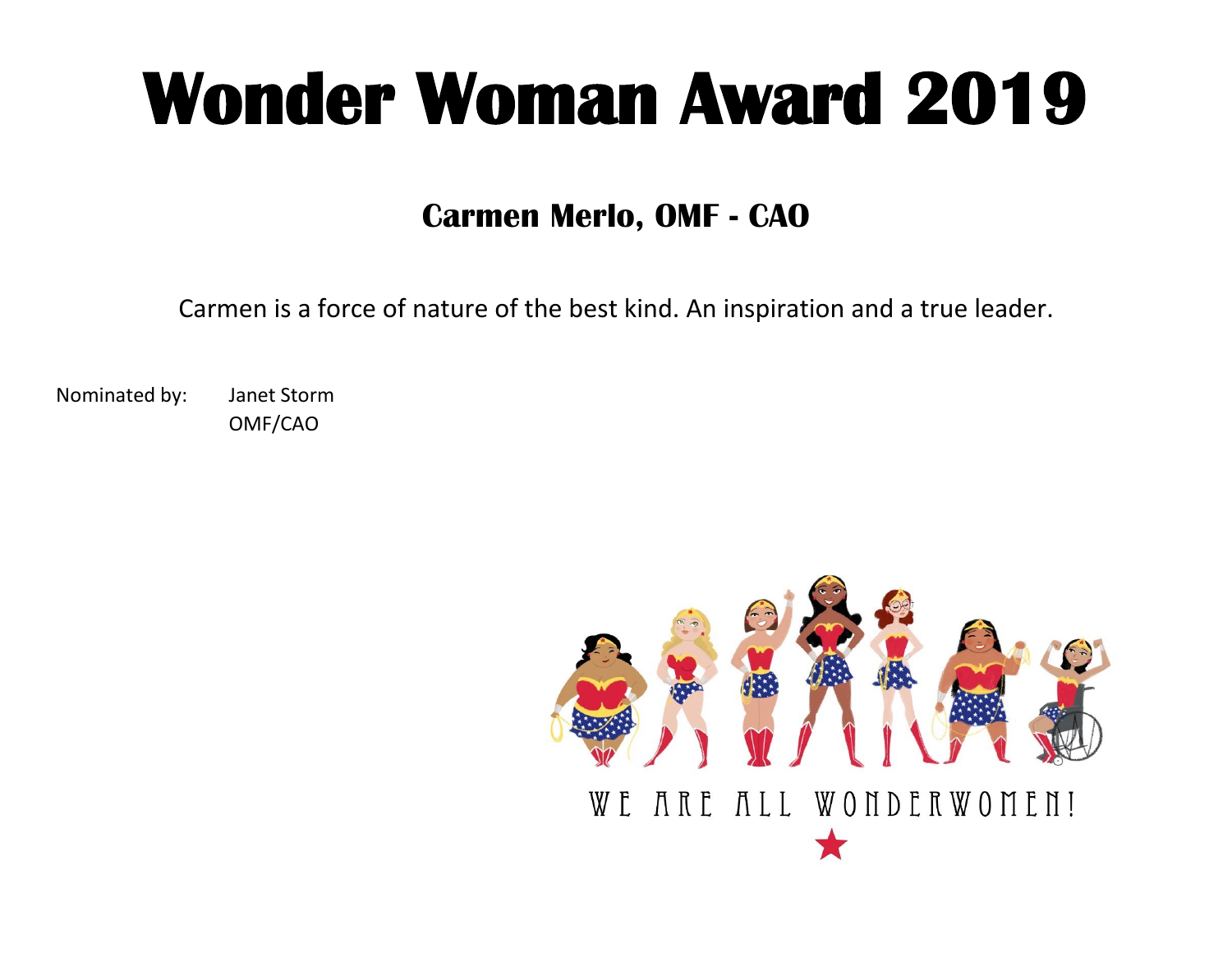#### **Sharon Raymor, OMF - Facilities**

Sharon, while serving approximately 3 years at the city as an OMF Facilities Project Manager, was asked to serve as an acting supervisor for the PM's while the position was filled permanently. Sharon so responsibly and elequently stepped up to the task, that she continues to provide guidance and assitance to here peers and the broader Faciltiies construction/engineering staff and managers. This sharing of ideas and support is not only on projects she is or was involved with, but also with a varity of issues from contracts, to personnel, and from site specific to public relations. While having passed the baton on to the new manager, Sharon now continues to carry a considerable project load, while also serving on broad reaching committees as a strong lead, a lasion for the group in personnel issues and or serves on committees as a critical supplier of research and information for studies related to the growth and continued welfare for the City and staff as a whole.

Nominated by: Jana Gerow OMF Facilities

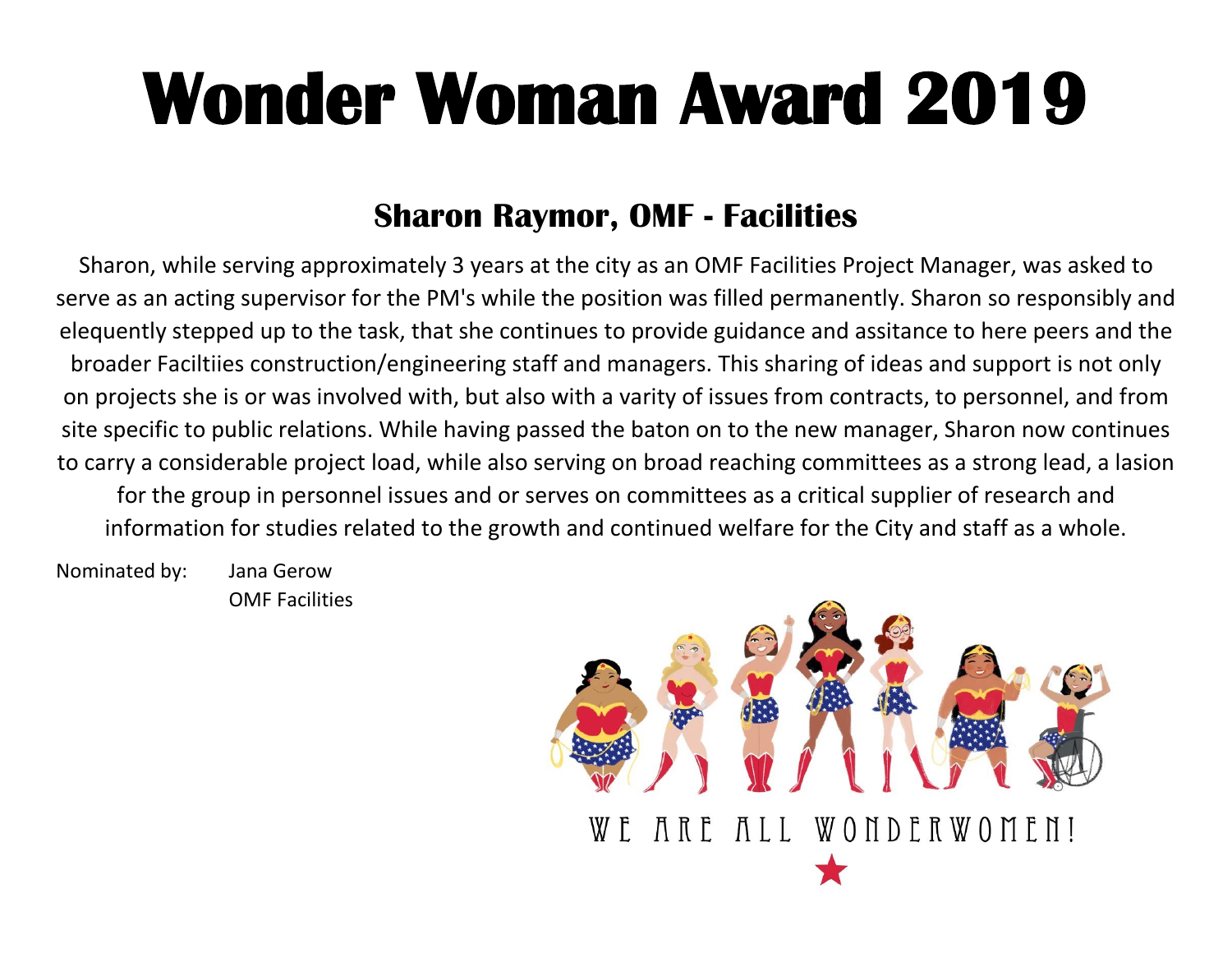#### **Imani Rose, OMF- CAO**

She is brilliant and she goes out of her way to help everyone.

Nominated by: Joanne Udasco OMF-CAO

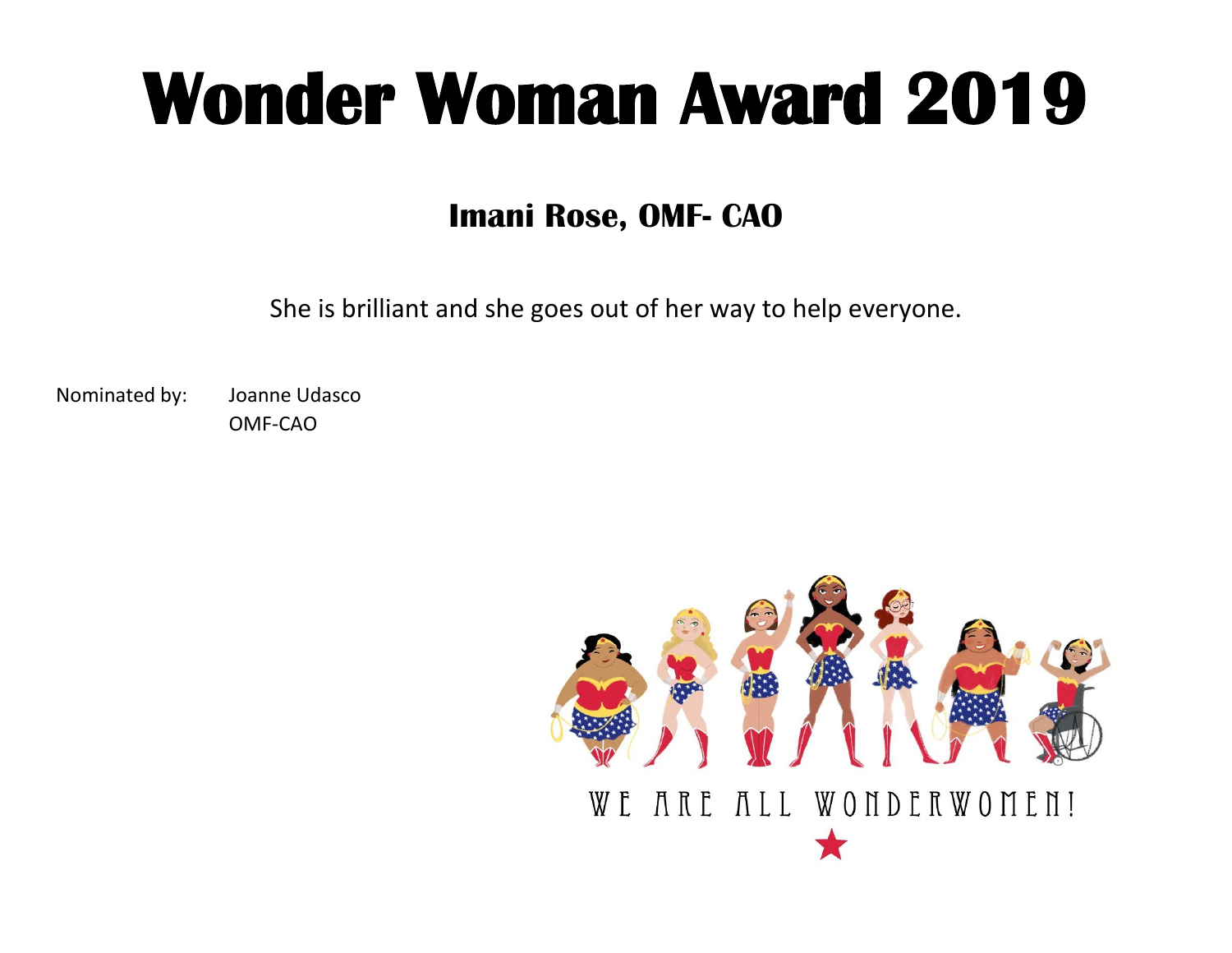#### **Aymie Reynolds, OMF Facilities**

Aymie is a positive force within Facilities, always willing to step in a help out, pays attention to details, follows through on commitments, has empathy and understanding, works tirelessly at being the best she can be for us. She is a gem and we're all lucky to have her.

Nominated by: Penelope Luedtke OMF DAM

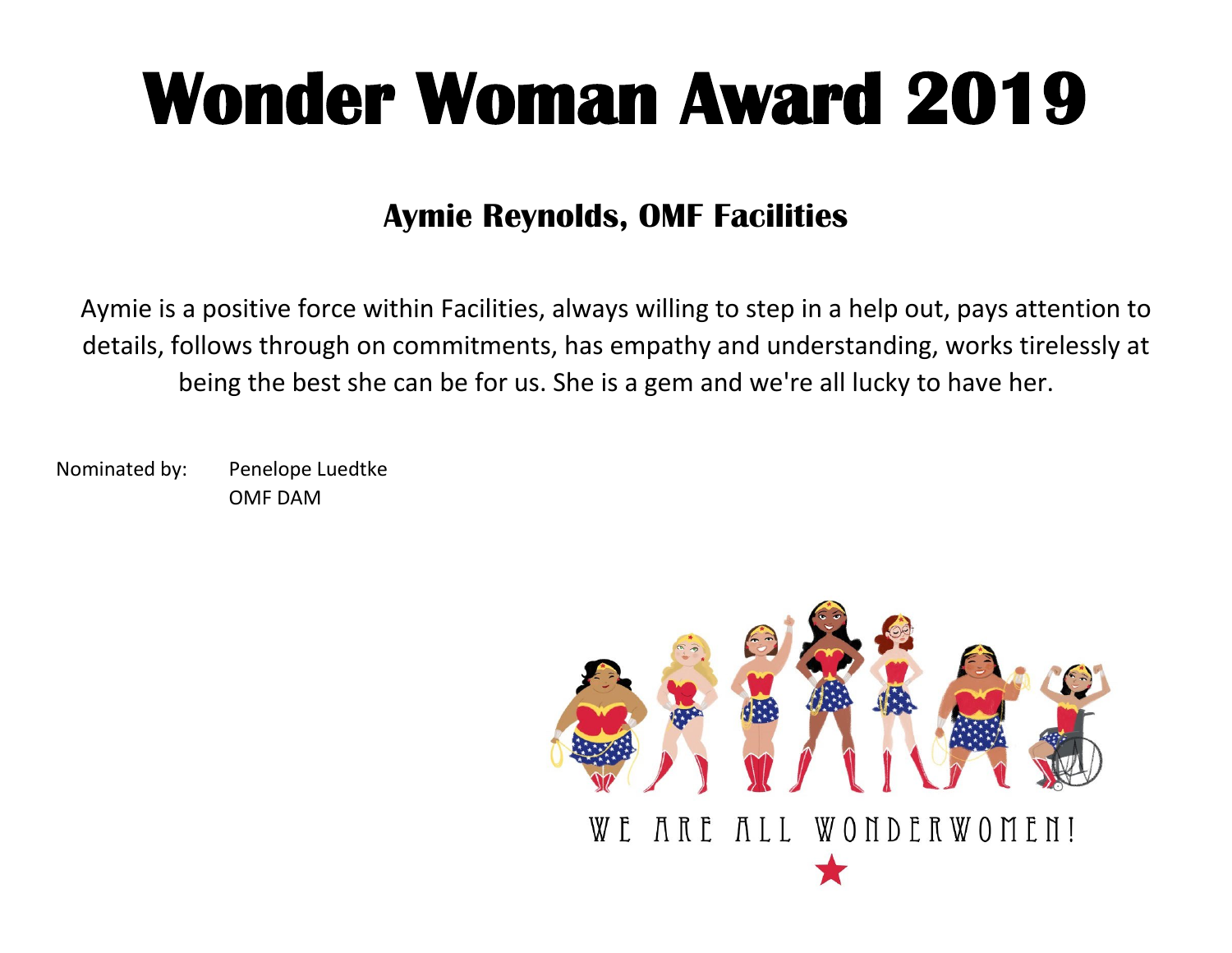#### **Melissa Walton Hendricks, OMF/ Asset Management**

I am so appreciative of Melissa! She is incredibly smart, courageous and professional! I love hearing her talk! I feel privileged to work with Melissa on the Women's Empowerment. She has dedicated a lot of time to advocating for the work of WE and I commend her for the accomplishments which she has achieved much by her own tenaciousness. Melissa has a big heart! Thanks for taking the time to share your stories with me!

Nominated by: Natalie Luttrell BDS/FIR

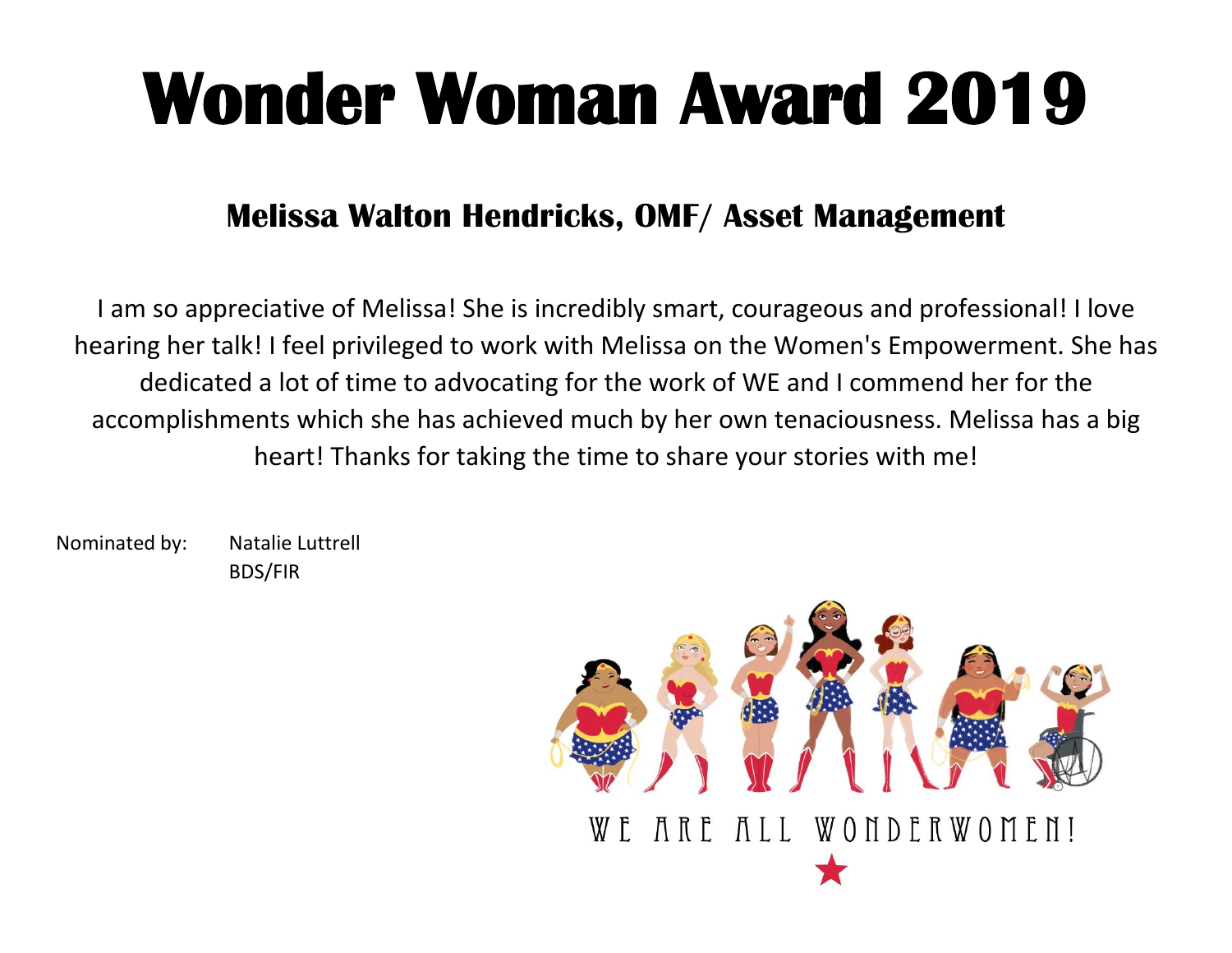#### **Carmen Merlo, OMF/CAO**

Carmen has taken on huge initiatives with great success. Her successful re-organization of Cityfleet and Facilities into a Division of Asset Management will significantly improve our services. Carmen has also been a change agent for both improving OMF's customer service and driving force behind major city projects.

Nominated by: Tom Rinehart OMF/CAO

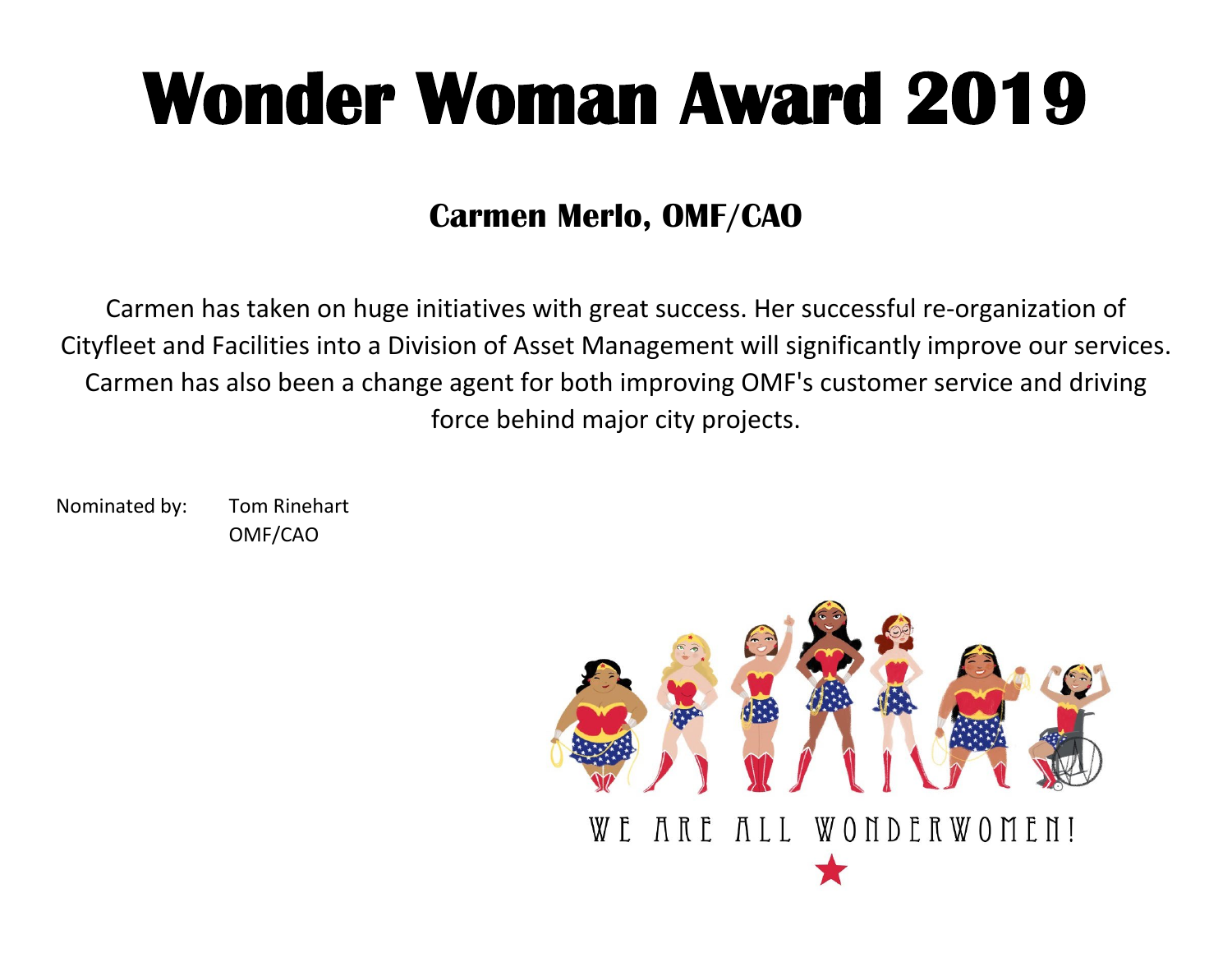### **Diana Shiplet, OMF/CAO**

Diana provides stability, professionalism, and an array of additional skills to the CAO's office ranging from research to project leadership.

Nominated by: Tom Rinehart OMF/CAO

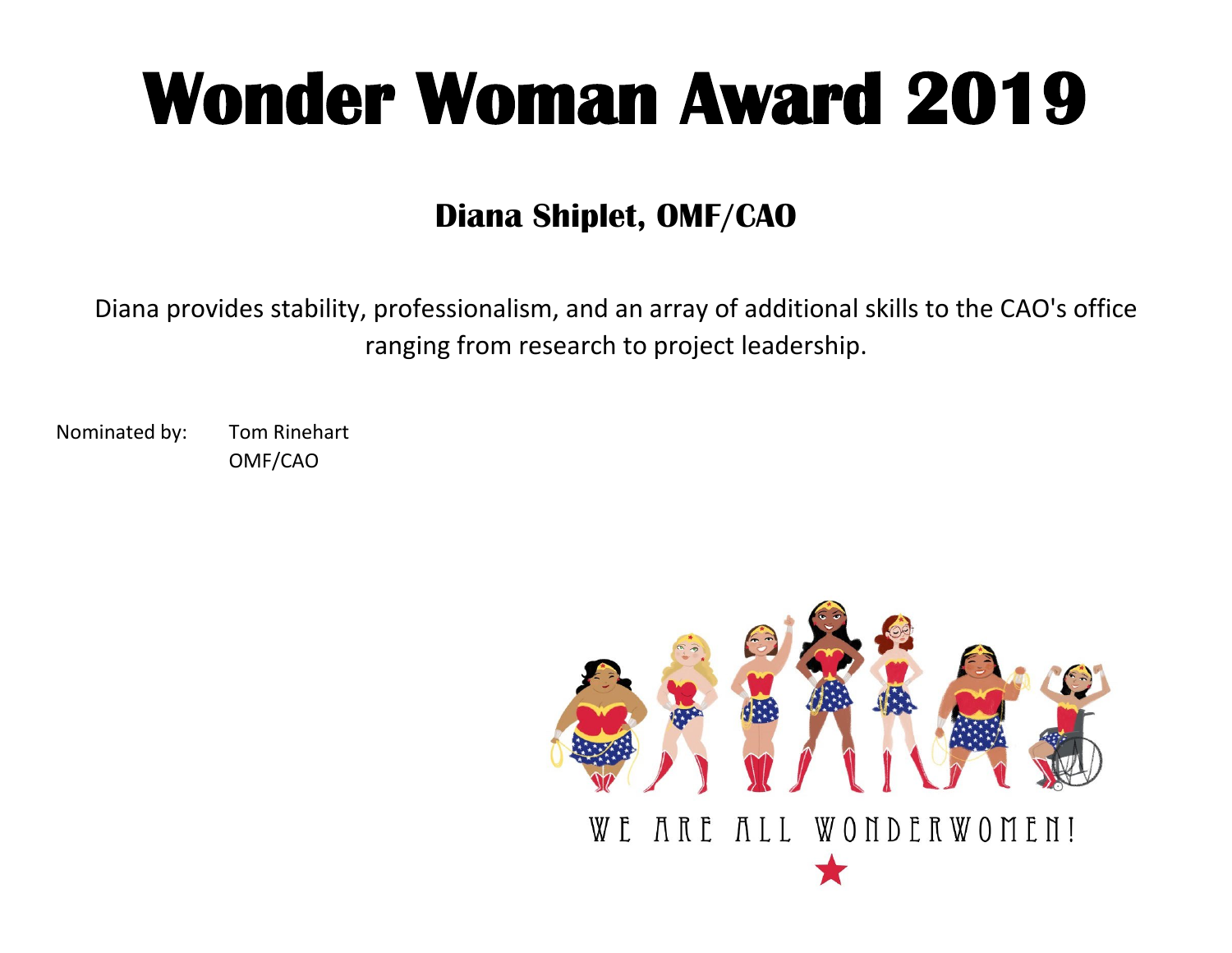### **Kristin Wells, OMF/CAO**

Kristin has led one of the most difficult projects at the City, the Portland Building Reconstruction Project, with tremendous dedication. Not only is the project ahead of schedule and on-budget, Kristin has helped the City capitalize on the project to improve our operations and management in various ways. She has proven herself to be a highly effective leader and is now balancing the leadership of the project with a transition to leading the Facilities Division on behalf of the City.

Nominated by: Tom Rinehart OMF/CAO

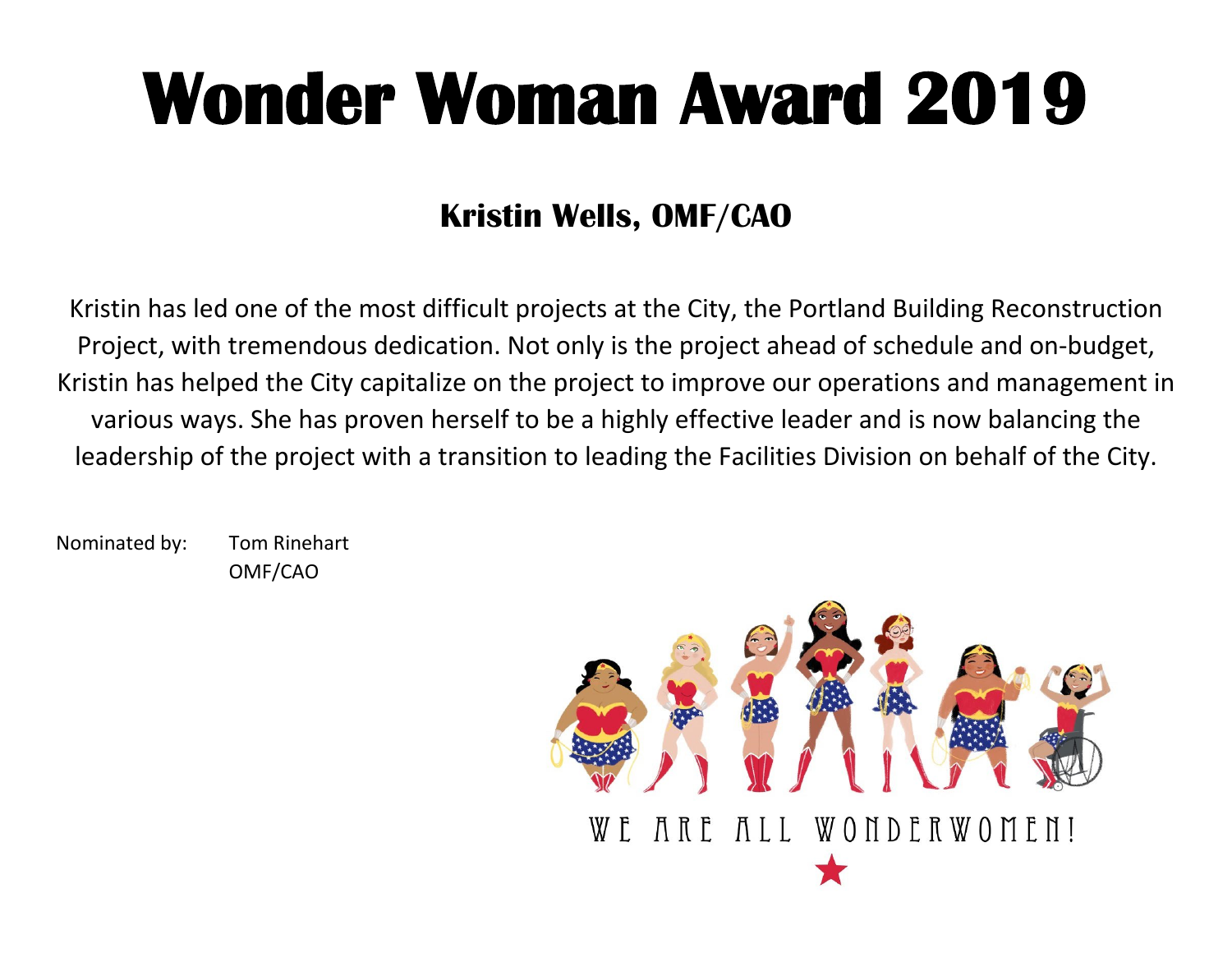#### **Francisca Garfia, OMF-CAO**

Francisca's positive attitude in tackling whatever comes her way is commendable, Deadlines are met, and work products are always professional. She is a valued member of the Communications Team and it is a pleasure to work with her.

Nominated by: Jen Clodius OMF-CAO

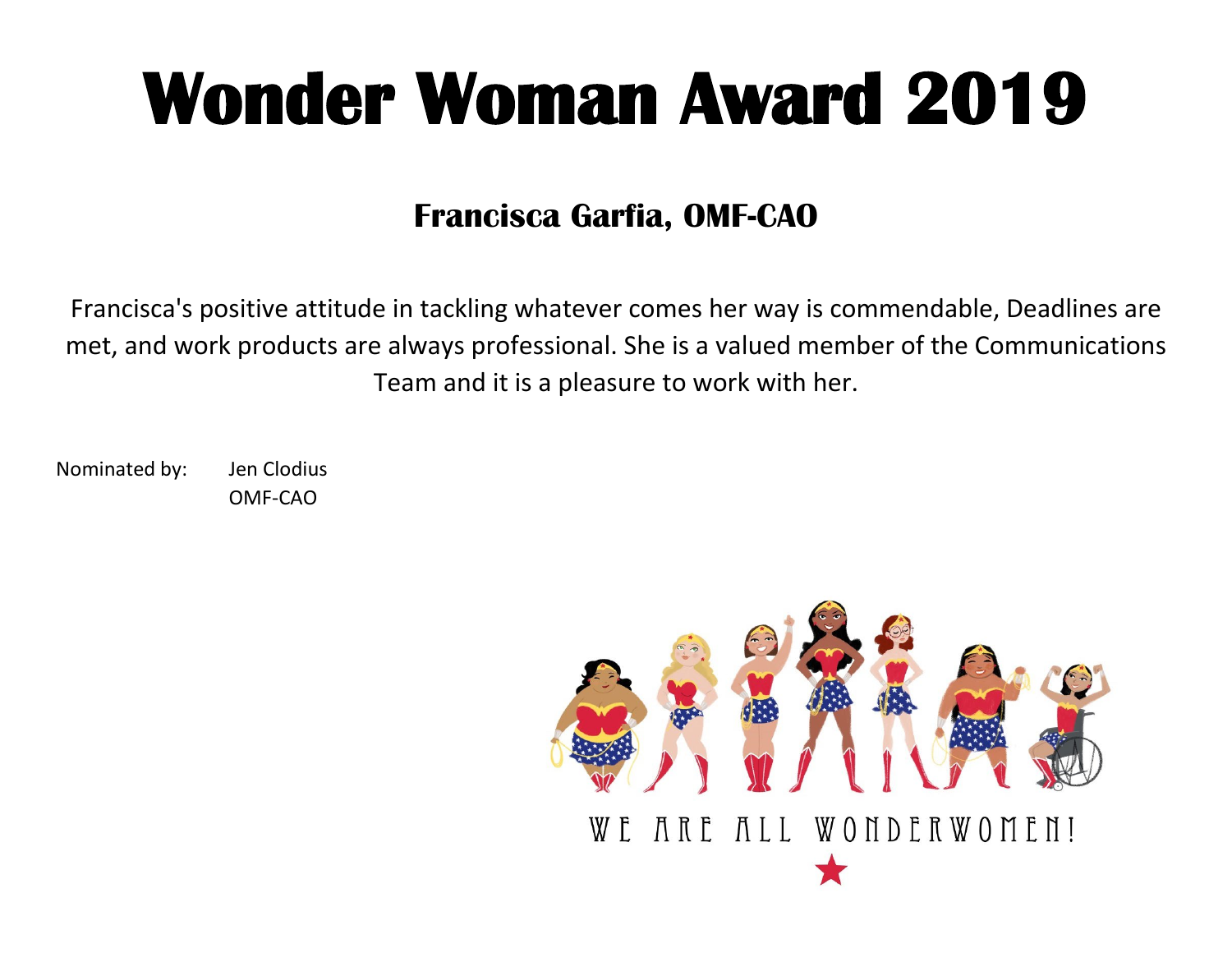#### **Heather Hafer, OMF-CAO**

Heather's positive attitude in tackling whatever comes her way is commendable, Deadlines are met, and work products are always professional. She is a valued member of the Communications Team and it is a pleasure to work with her.

Nominated by: Jen Clodius OMF-CAO

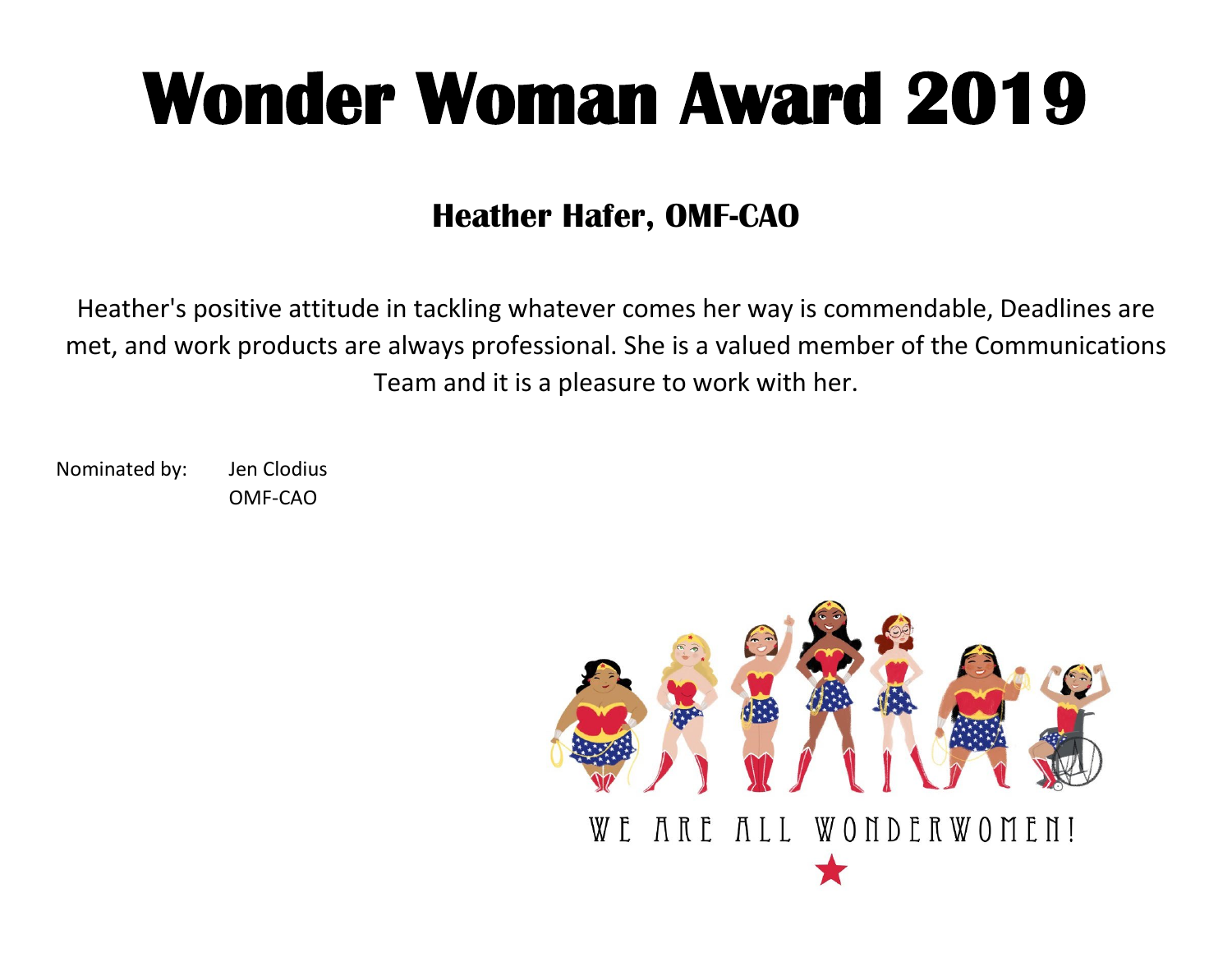#### **Janet Storm, OMF-CAO**

Janet's positive attitude in tackling whatever comes her way is commendable, Deadlines are met, and work products are always professional. She is a valued member of the Communications Team and it is a pleasure to work with her.

Nominated by: Jen Clodius OMF-CAO

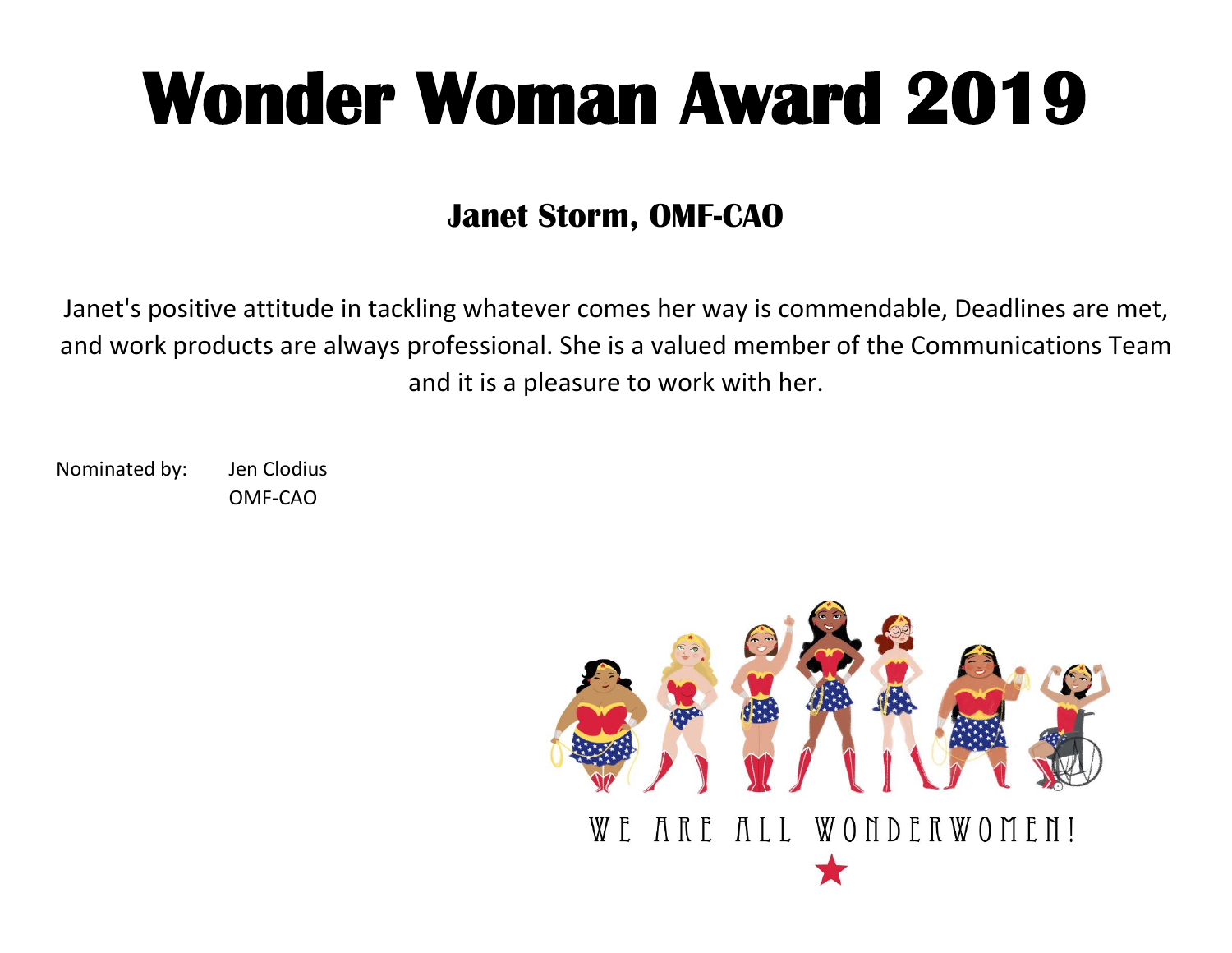#### **Barbara Aguon, Parks**

For her unwavering loyalty, life or service, sunny nature, safety expertise, and willingness to consistently go the extra mile in making her fellow Parkies lives better! The City of Portland is fortunate to call Barbara Augon an employee! I'm lucky enough to call her my friend!

Nominated by: Carolyn Quan Lee Portland Parks & Recreation

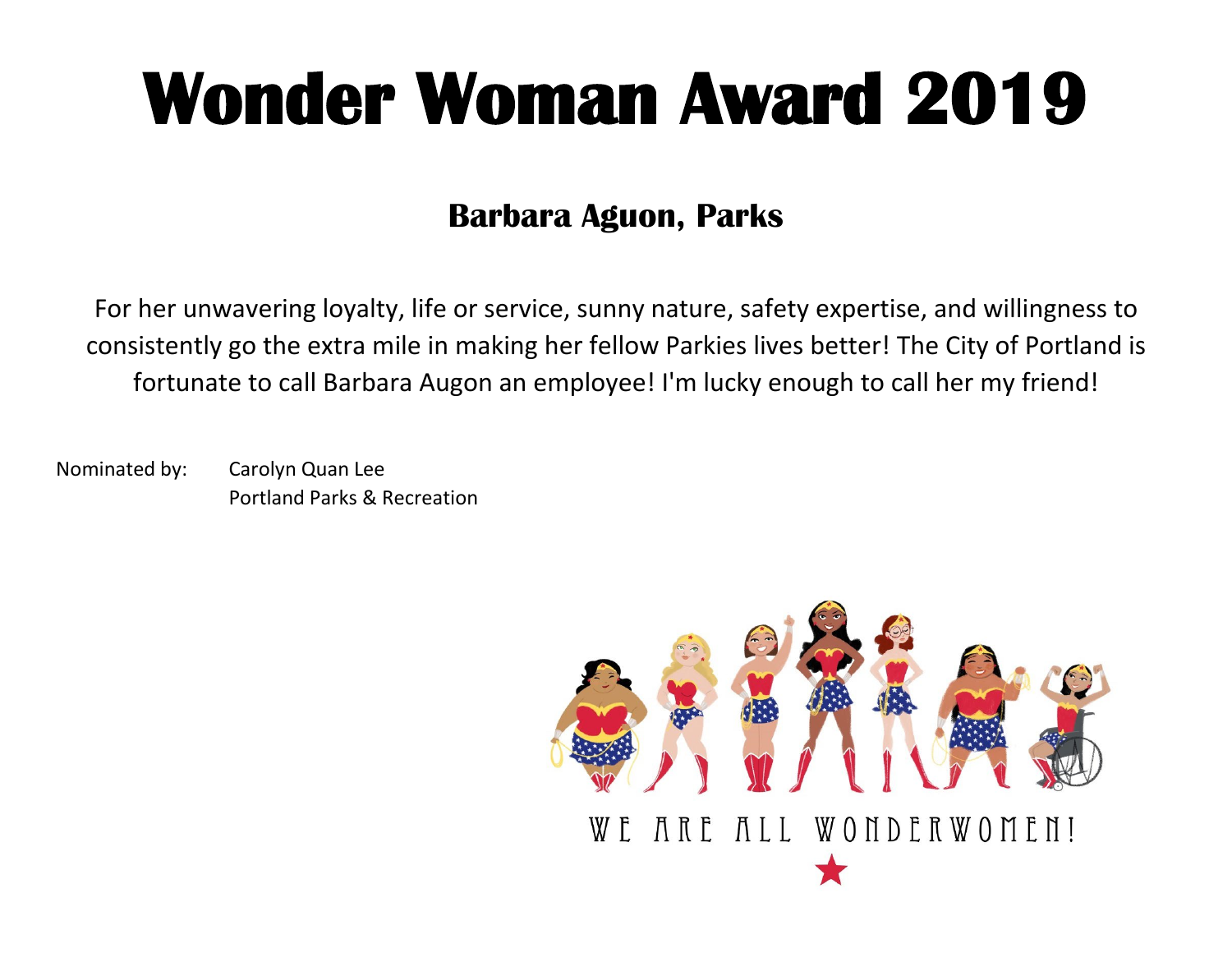### **Sadie Atwell, Parks**

Sadie Atwell is a Wonder Woman!!! She is a friendly face at East Portland Community Center, a mother of 2, an Albina Queen and a Portland African American Leadership Forum alum! We are just starting to get to know each other and I look forward to finding out about the incredibly multi-faceted life she has! Sadie, thank you for helping with Women's History Month and especially for Dress for Success donation drive. Hope to have more opportunities to swap mommy stories (I am signed up for swim classes!).

Nominated by: Natalie Luttrell BDS/FIR

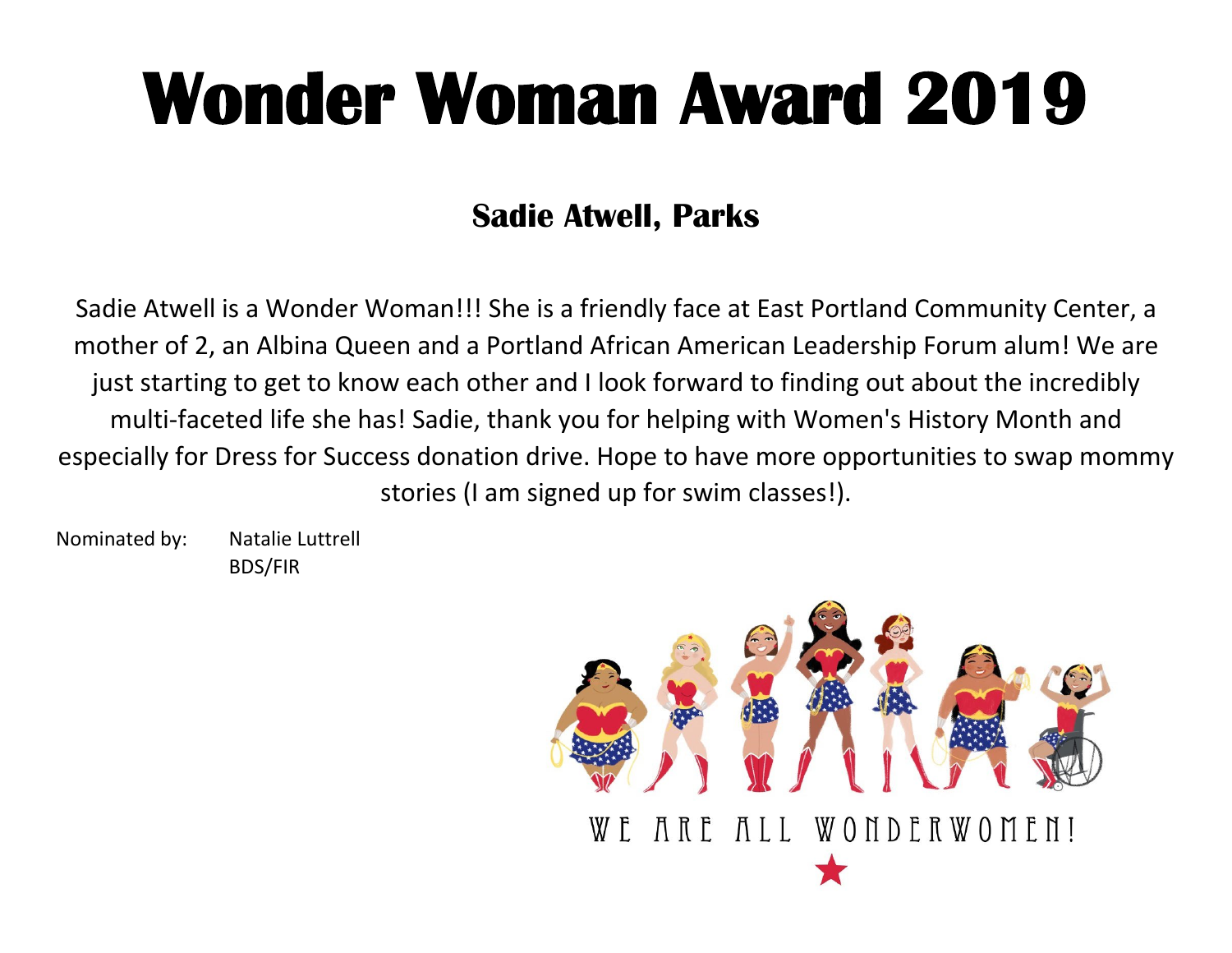#### **Kawana Bullock Clayton, Parks**

I was so happy when Kawana Bullock Clayton returned to Women's Empowerment (WE) leadership team. Kawana brings some much heart and energy to planning Womxn's History Month events. They helped connect WE to businesses and people in the Portland community and I am so grateful for their collaboration with those community members. I look forward to sharing many Womxn's History Months together and checking out their work with Concerts & Movies in the Park from Portland Parks and Rec.

Nominated by: Natalie Luttrell BDS/FIR

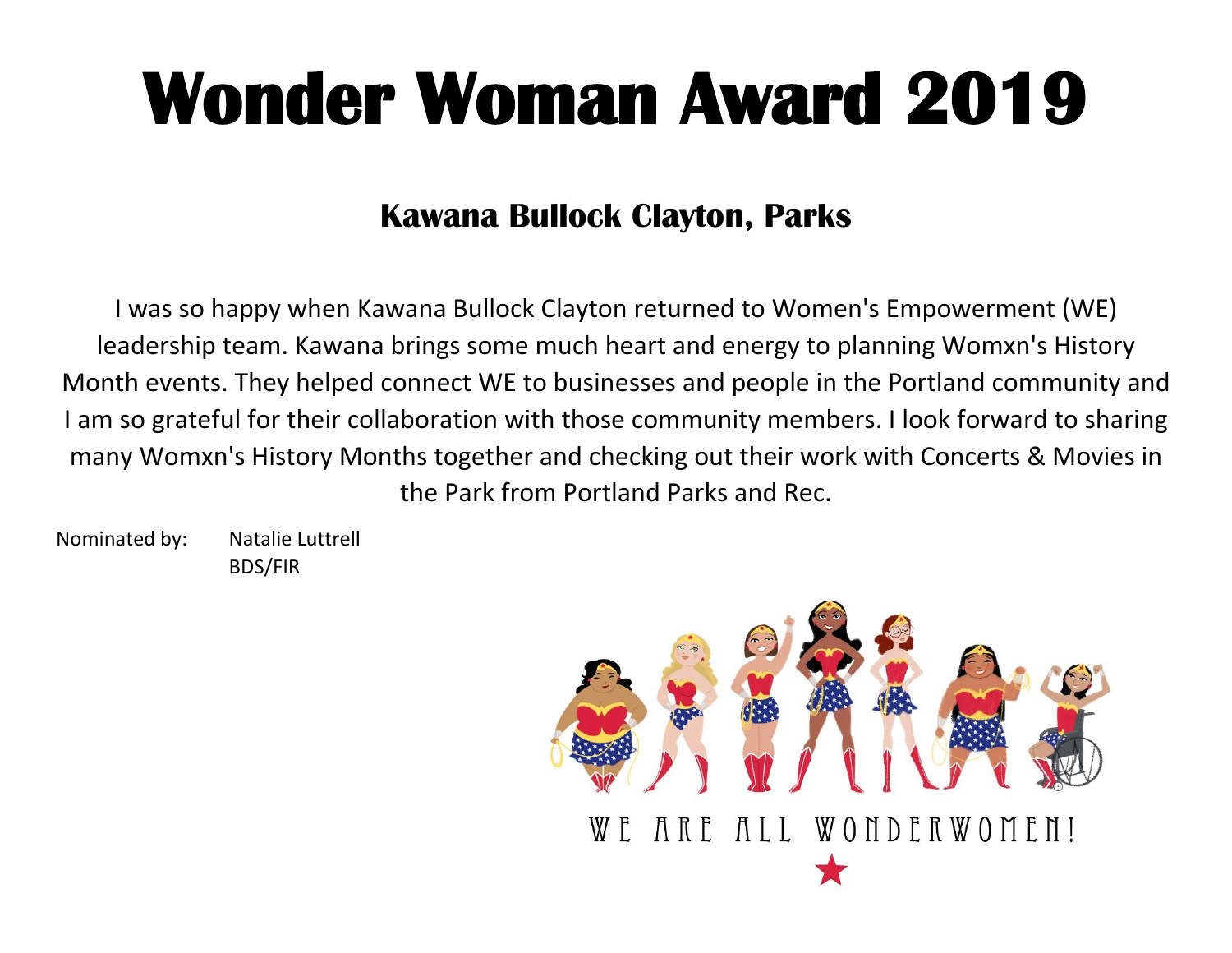#### **Mara Cogswell, Parks**

Mara is very professional yet down to earth. She explores numerous avenues to keep recreations trends up to speed. she is a friend and a mentor. Her smile is very reassuring!

Nominated by: Sadie Atwell PP&R

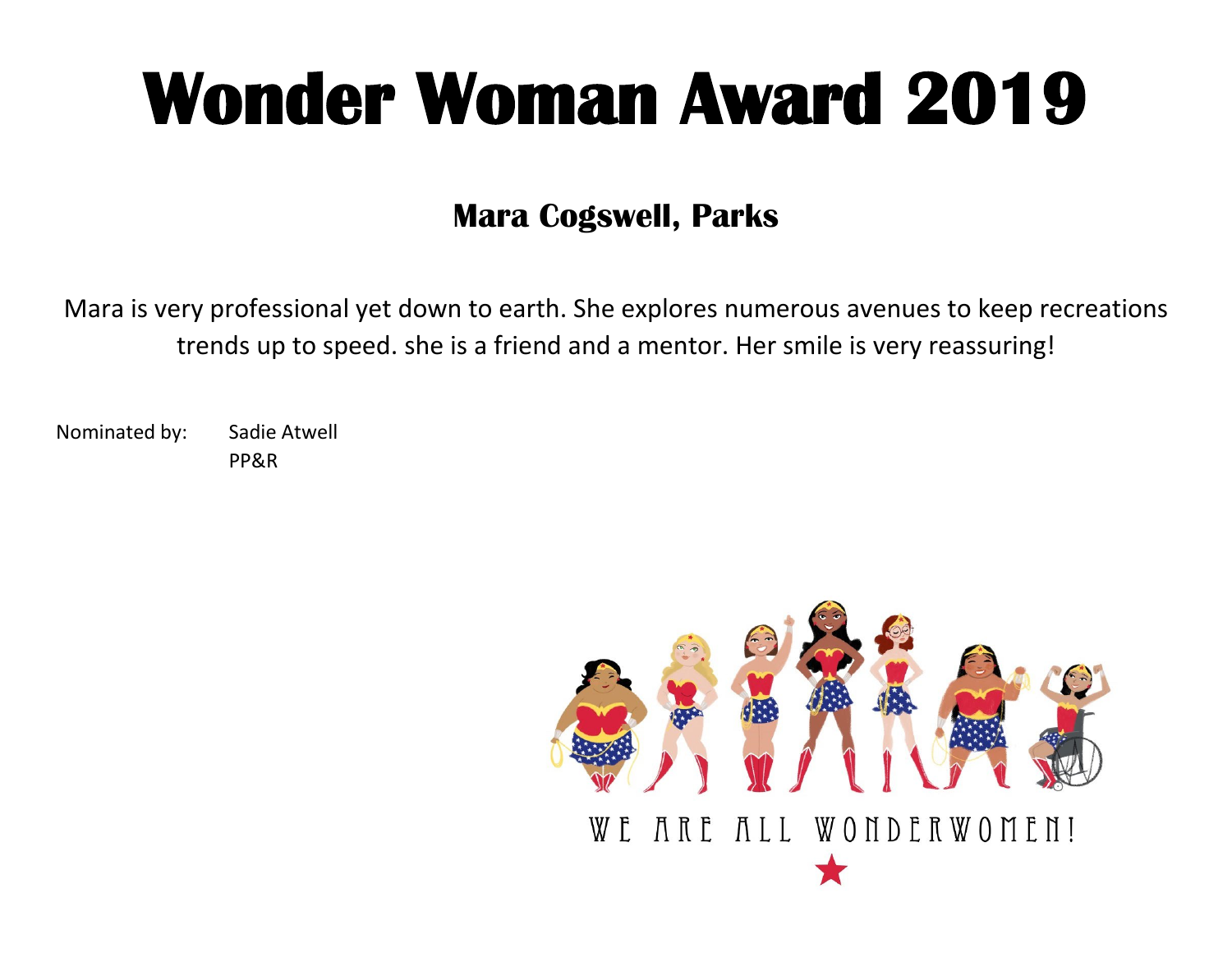#### **Amourie Downing, Parks**

Amourie's Diversity & Equity Committee leadership has forever transformed our work for the bureau. Her gentle, yet dogged determination knows no bounds. Many thanks for all you do!

Nominated by: Carolyn Quan Lee Portland Parks & Recreation

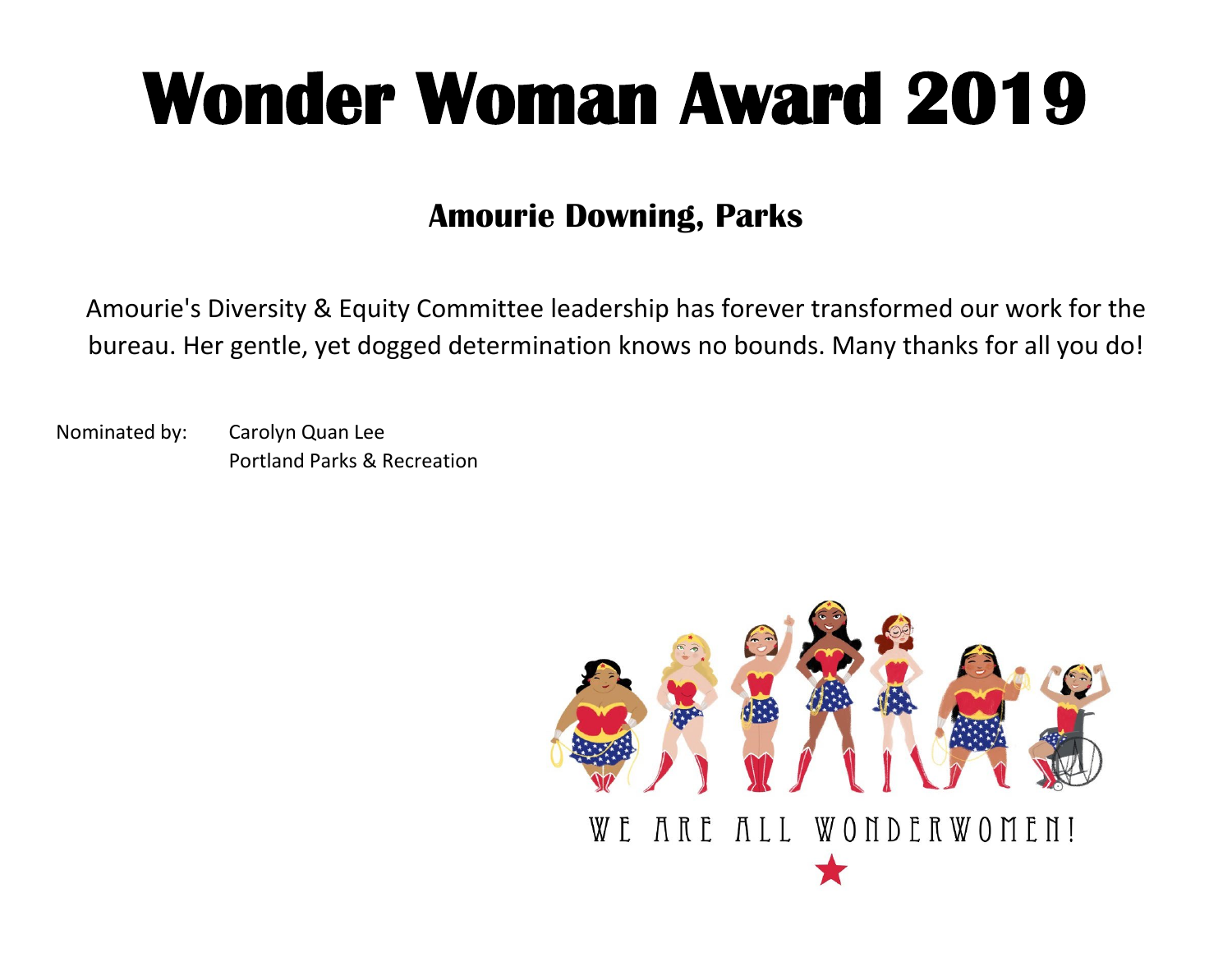#### **Amourie Downing, Parks**

Amourie is an outstanding role model for all women, demonstrated through her work, her relationships, her leadership and her example. In addition to her role as a highly respected Community Center Director for Portland Parks and Recreation, Amourie has served as the co-chair of Portland Parks' Diversity and Equity Committee, bringing the work of this committee forward in an authentic and successful way to the betterment of all Park staff and patrons. She gives her time as a speaker to young women, sharing her own life experiences that have served to make her an outstanding leader in her field and in our city. Amourie is a strong, empathetic leader who is effective, successful and caring in her every action and outcome. I am proud to nominate Amourie Downing as a Wonder Woman for 2019.

Nominated by: Terri Davis Portland Parks and Recreation

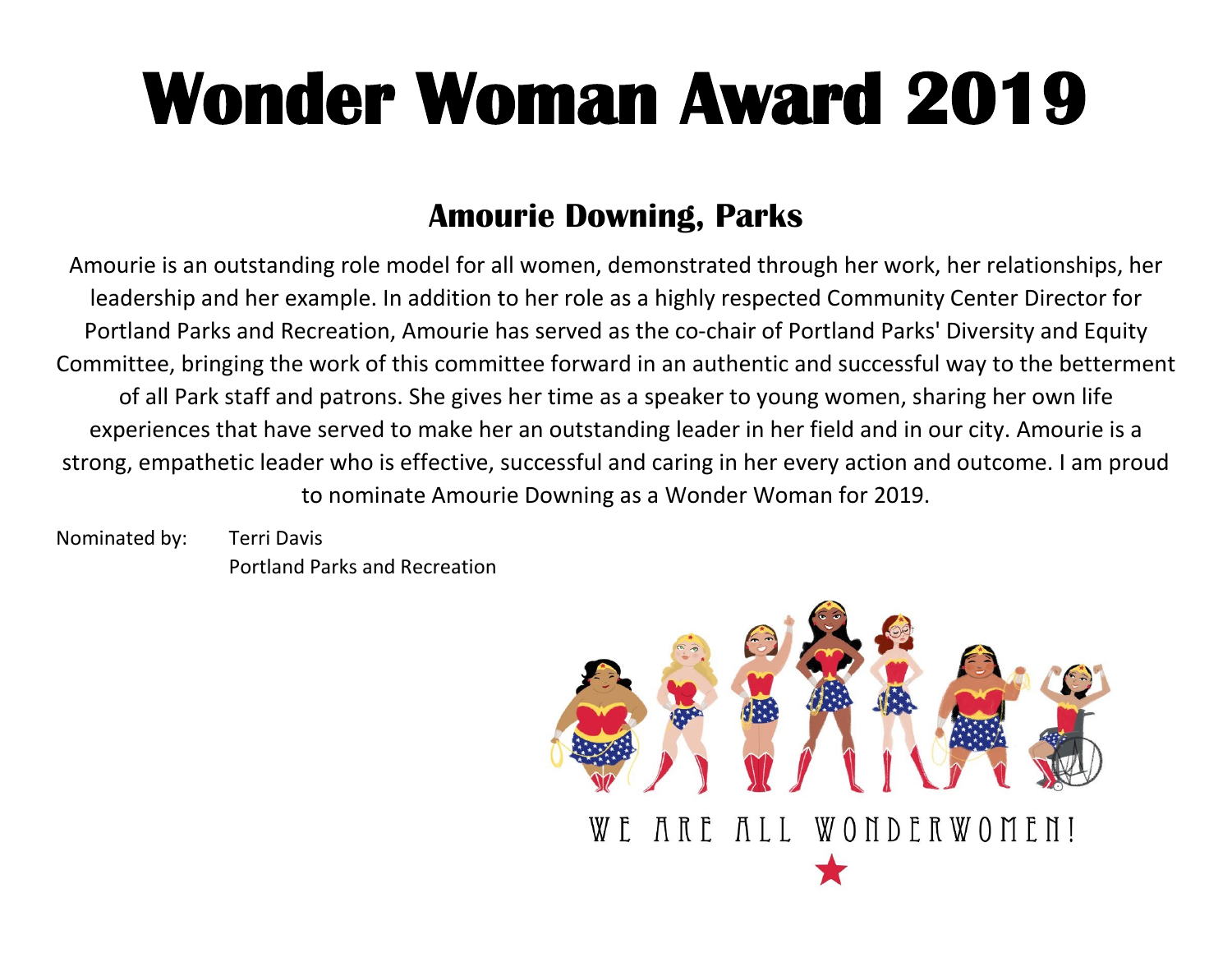#### **Demetri Finch-Brown, Parks**

Demetri has had an exceptional amount of change to deal with while realighning LHDS this year. She has continuously handled it with grace and strength . She remains positive and flexible. Her job has required a very high level of attention to detail and determination to do what she can to continue to operate LHDS under strict budget cuts and restraints. She is often behind the scenes and always an excellent friend, coworker, boss, and mentor to those around her. She is simply inspiriing and a true wonder woman!

Nominated by: Danielle Potter Parks- Customer Service

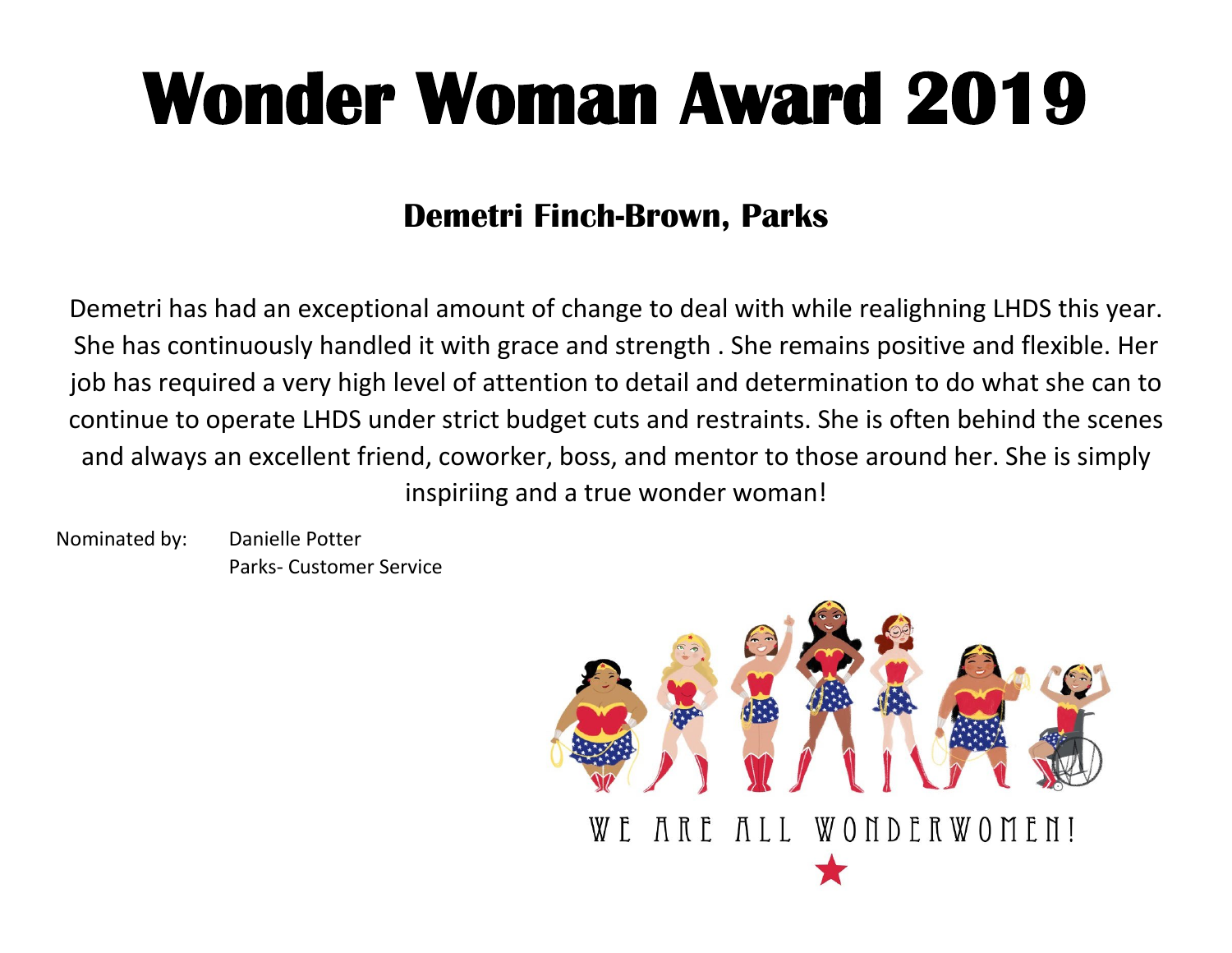#### **Deborah Harris, Parks**

Ms Debbie is a breath of fresh air. She models what Parks & Recreation is about. Her selflessness is so admirable and the community will always benefit from her solid dedication. She is special, fun-loving, and has a beautiful. My work momma for life!

Nominated by: Sadie Atwell PP&R

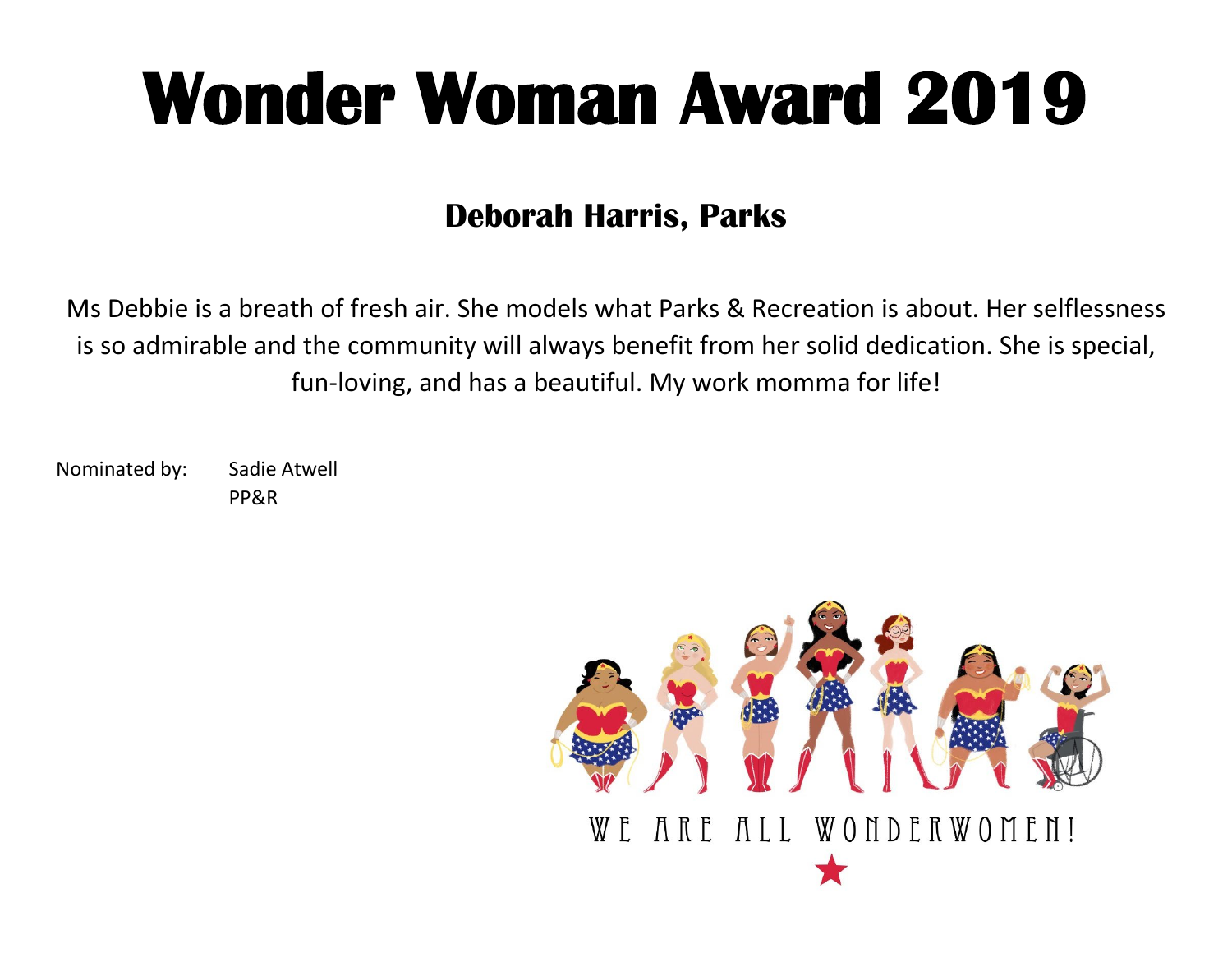#### **Christine Hickman, Parks**

Christine is one of my favorite people. She is a supportive and caring person that is always looking for ways to help others. Christine has come through for me more times than I can count. I have been lucky to work with her and have benefited from her kindness a thousand times overs. Thank you for all you do for us!

Nominated by: Evan Lilly Recreation/Aquatics

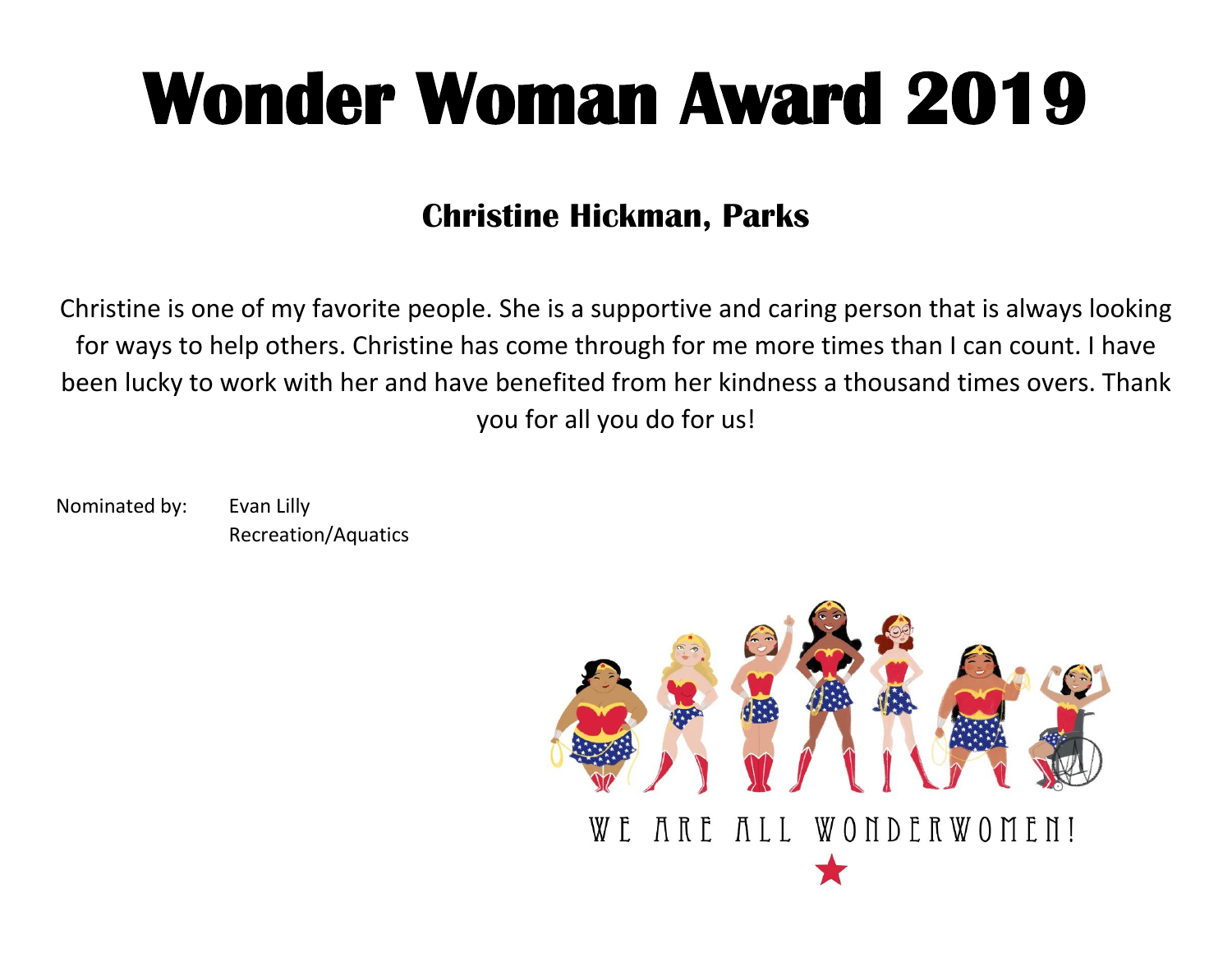#### **Casey Jogerst, Parks**

Casey is a true standout for her leadership, expertise, work with partners, and team management in an under-resourced and male-dominated work place. Go Casey and THANK YOU!

Nominated by: Jenn Cairo PP&R

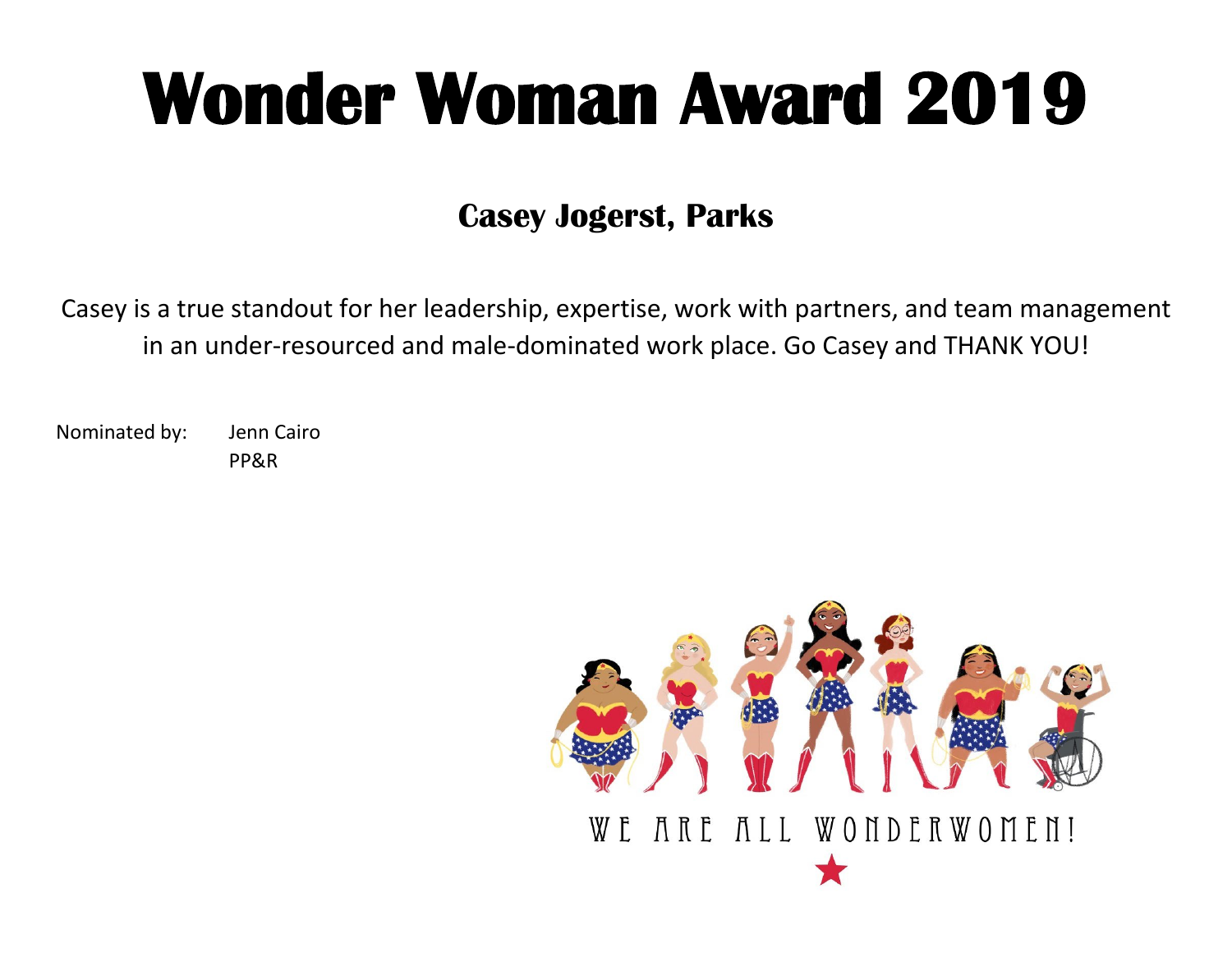#### **Debra Kneeshaw, Parks**

for stepping into her new role as supervisor, and doing so with confidence and grace. Debra fosters an environment of support for those around her, and cares very deeply, and obviously, about her coworkers.

Nominated by: Kiley Thoreson Parks

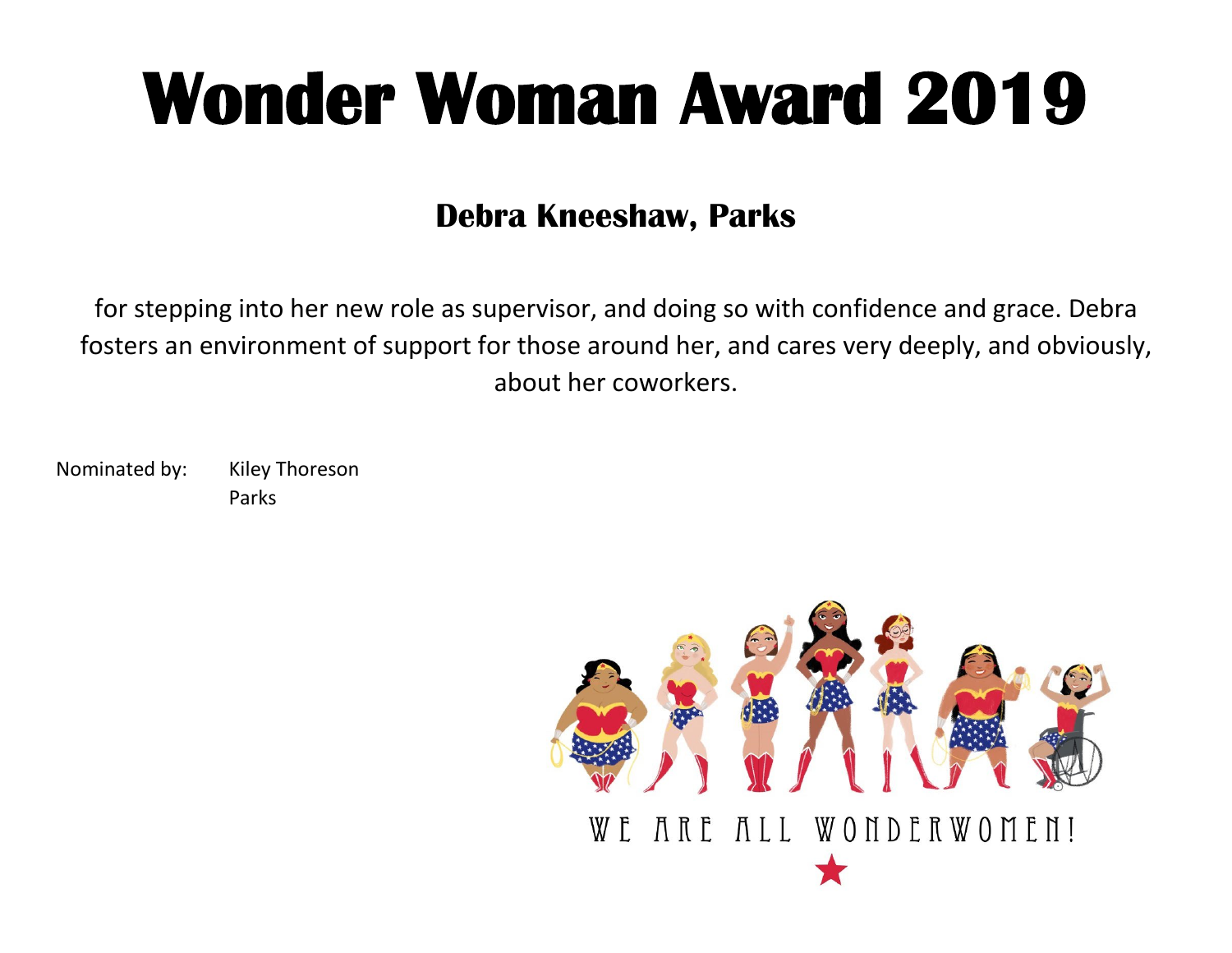### **Carolyn Lee, Parks**

Carolyn is the amplification of voices for those who want to express their views but don't feel safe enough to do so. She is always responsive, resolution oriented, and dedicated to making everyone feel included, respected and safe.

Nominated by: Barbara Aguon Portland Parks and Recreation

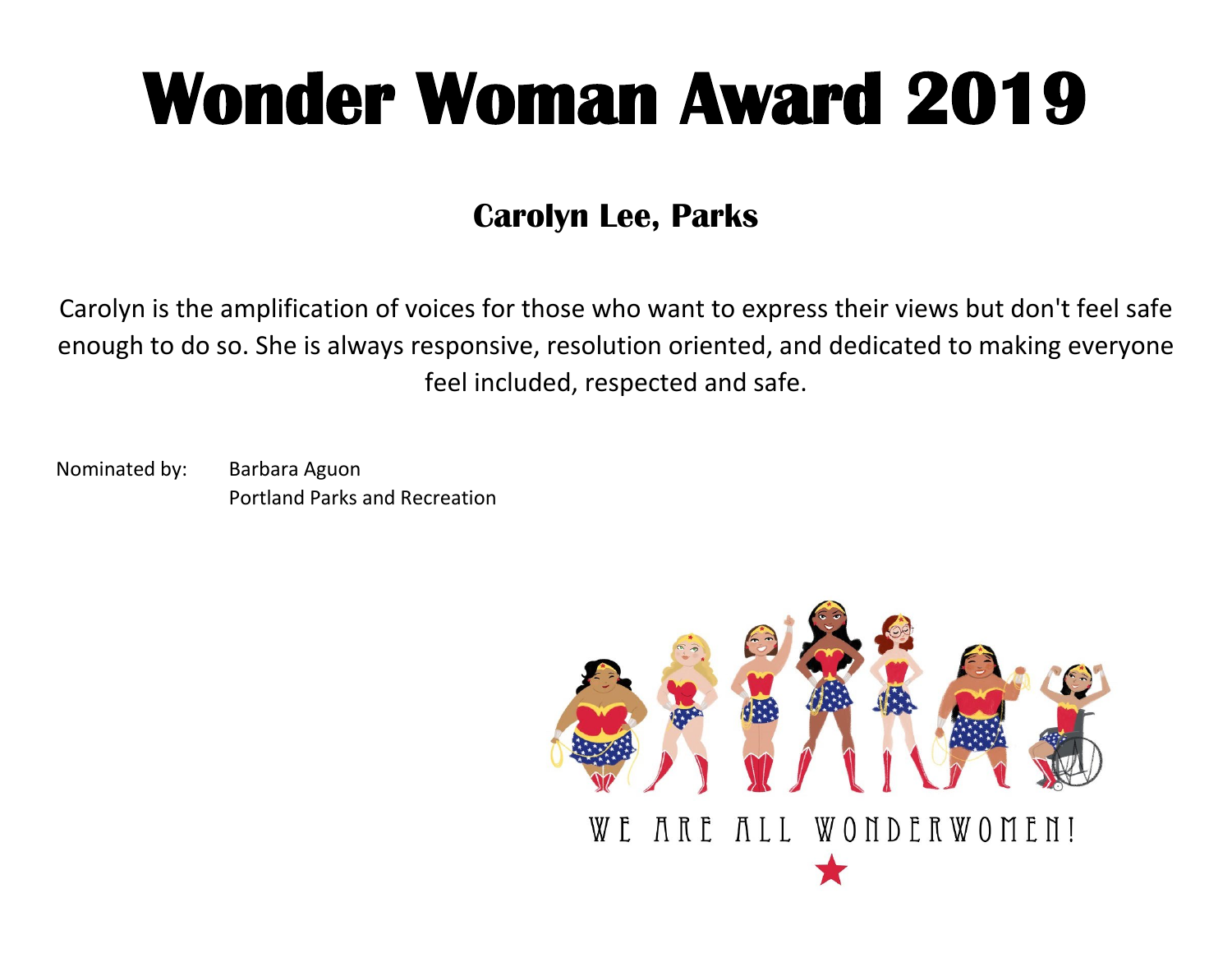### **Kristi Lilly, Parks**

Kristi is a great asset to PP&R. She is always willing to share her time andspace with everyone. Her passion for her work and expertise makes her so easy to work with. I adore her trmendously and wish to always have a relationship with her.

Nominated by: Sadie Atwell Parks

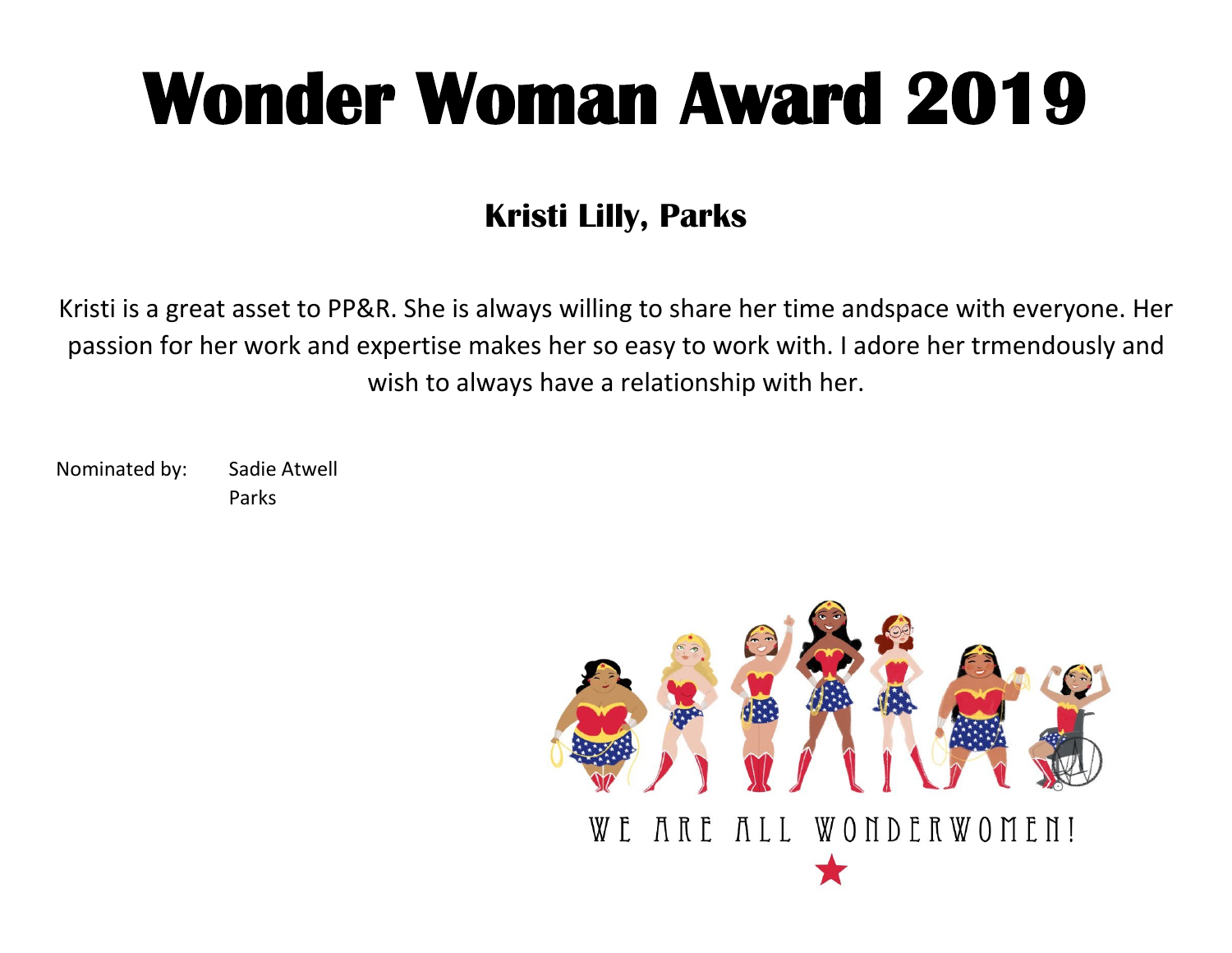### **Kristi Lilly, Parks**

Kristi is an amazing woman. She put the interest of others before herself and constantly looks for ways to support her team. Kristi is one of the strongest and most hardworking individuals I have ever met. She makes me want to be a better professional and person. We are massively lucky to have her in our organization.

Nominated by: Evan Lilly Recreation

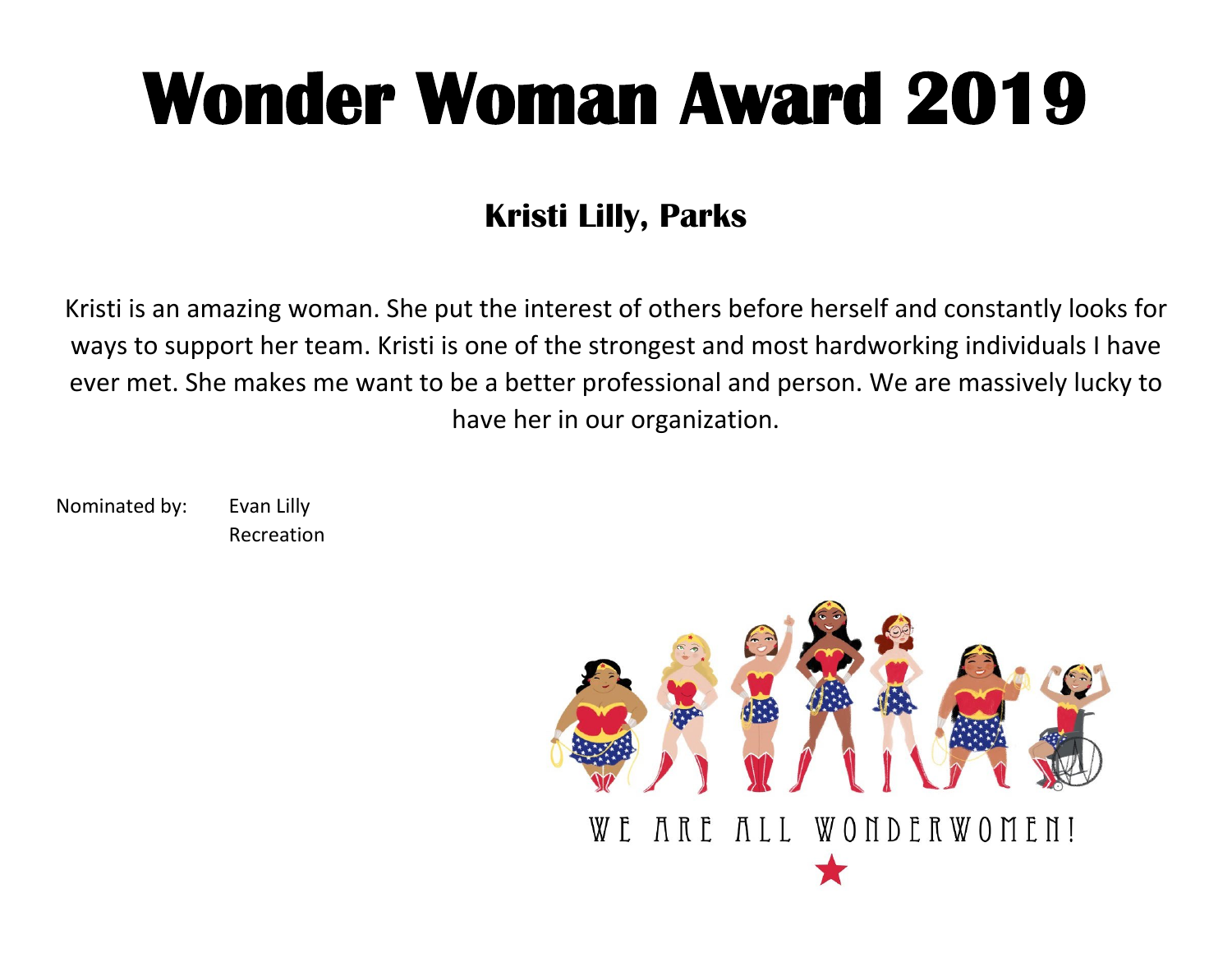### **Heather McKillip, Parks**

her for stepping her new role as supervisor of a different maintenance department, being personable and looking out for her employees, and fostering an environment of teamwork within the workplace where ever she is.

Nominated by: Kiley Thoreson Parks

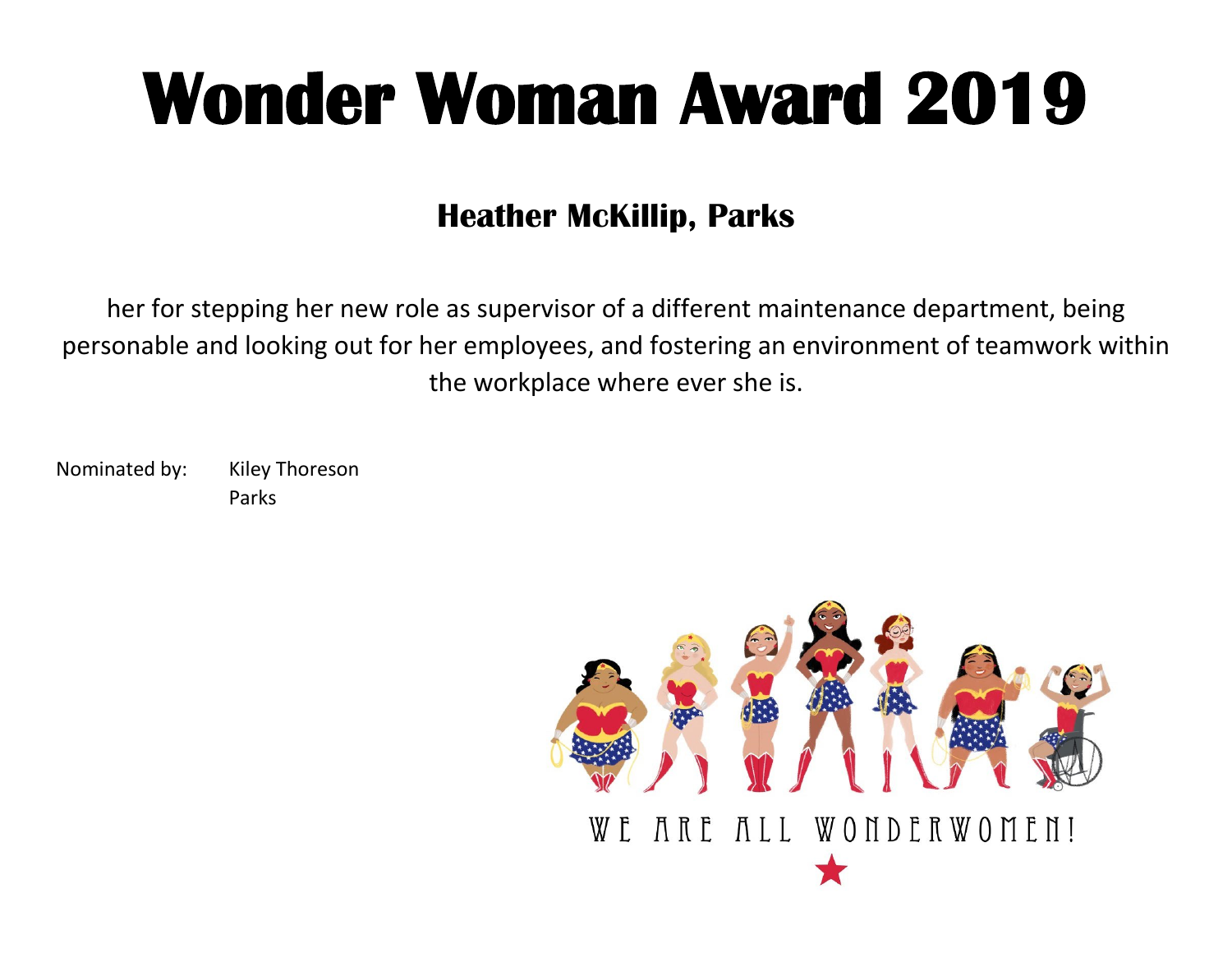### **Heather McKillip, Parks**

Heather is an outstanding mentor. She strives to build all of her team up and greets every day with a positive and cheerful disposition. She is a joy to work with and for.

Nominated by: Debra Kneeshaw Parks/Horticulture Services

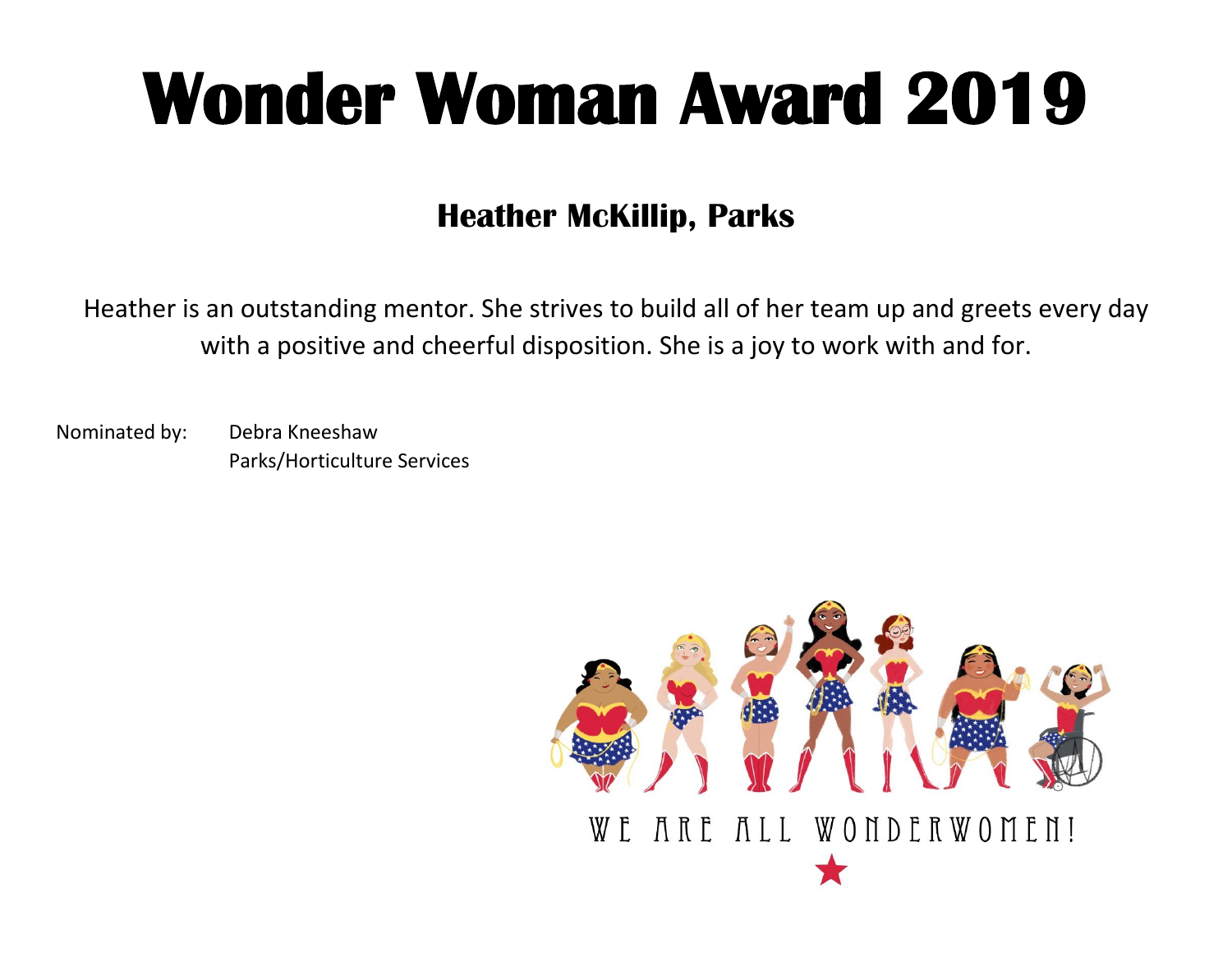### **Soo Pak, Parks**

I appreciate the effort Soo contributes to keeping equity at the forefront of decision making. She is consistent in her value of, and support for, equity efforts and demonstrates her commitment through action and follow-through. Soo speaks up when it's not the easy thing to do, makes space to hear from others, and seeks out the unheard.

Our bureau is fortunate to have Soo's voice in action.

Nominated by: Jamie Sandness Portland Parks & Recreation/Recreation

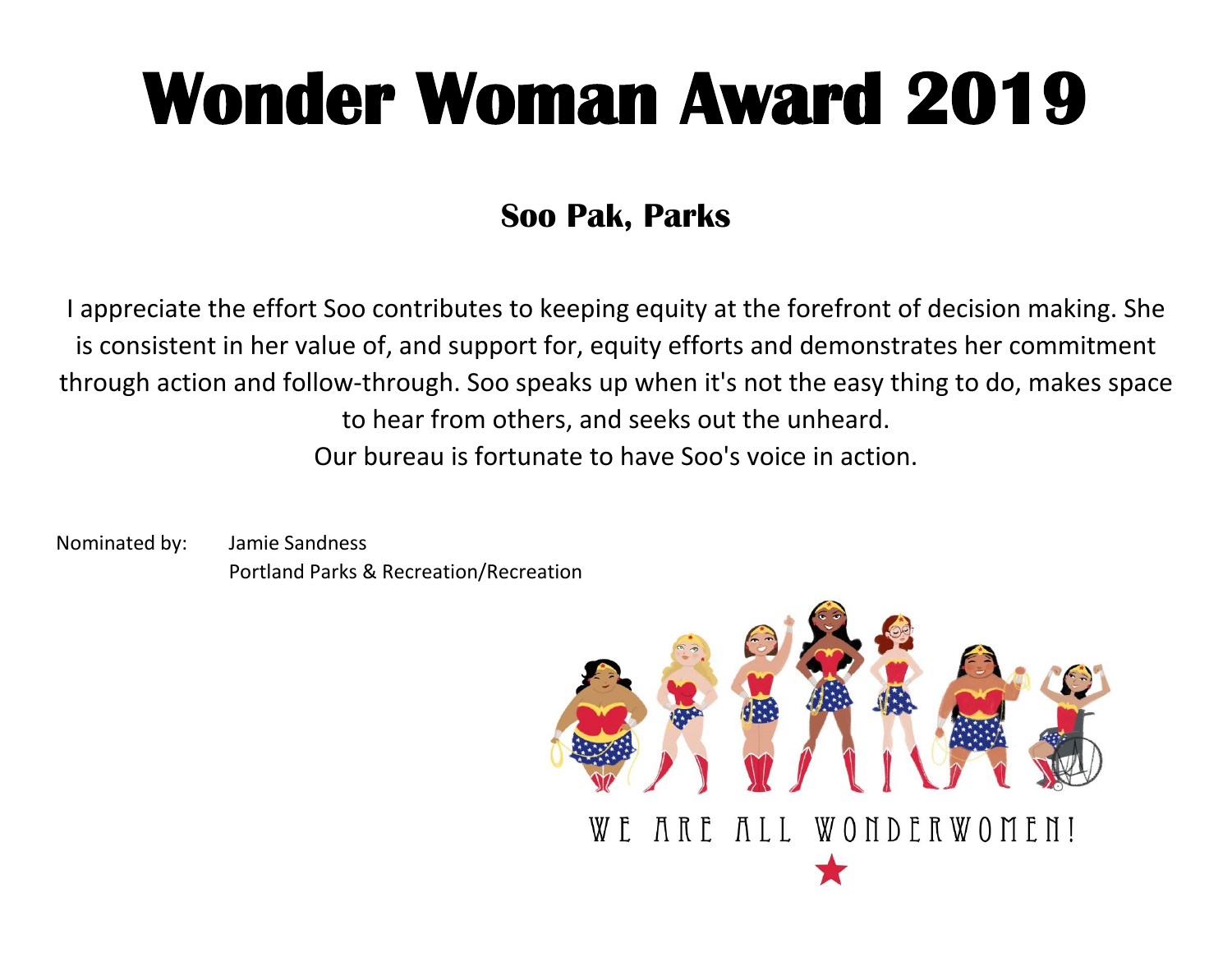#### **Courtney Roberts, Parks**

She hustles and is awesome and works hard to help make events in the City of Portland happen!

Nominated by: Claire Redfearn Development Services

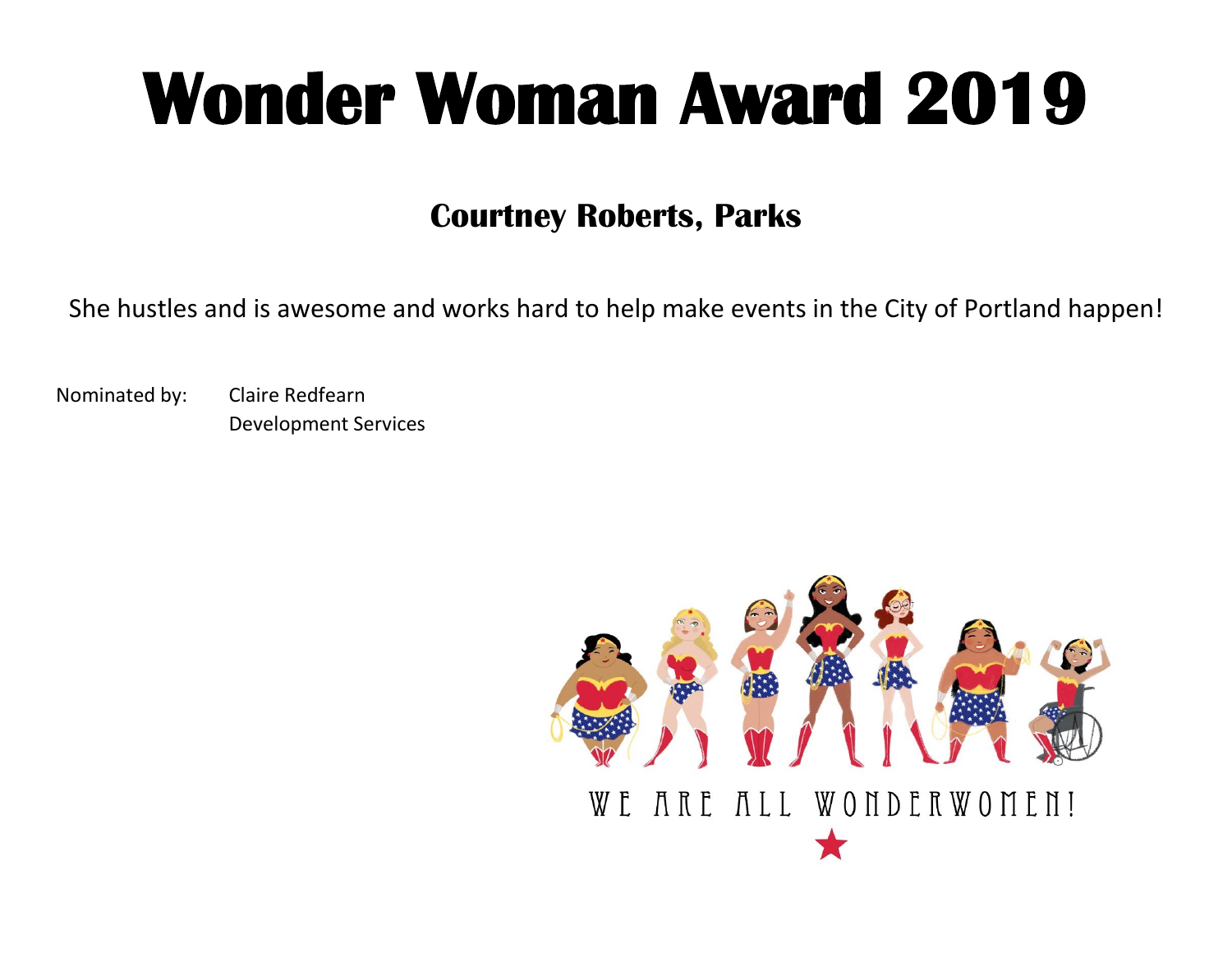### **Kelly Rosteck, Parks**

Kelly identified a gap in our training for our summer workers. Specifically, our summer workers may experience condescending and/or hateful remarks while working for us out in the greater portland area. Kelly has stepped up her participation and pushes forward with a committee to prepare a 'quick reference' sheet to provide to our staff, outlining what they may encounter and more importantly, what they are to do when this arises. Kelly is a great advocate for our young workers!

Nominated by: Barbara Aguon Portland Parks and Recreation

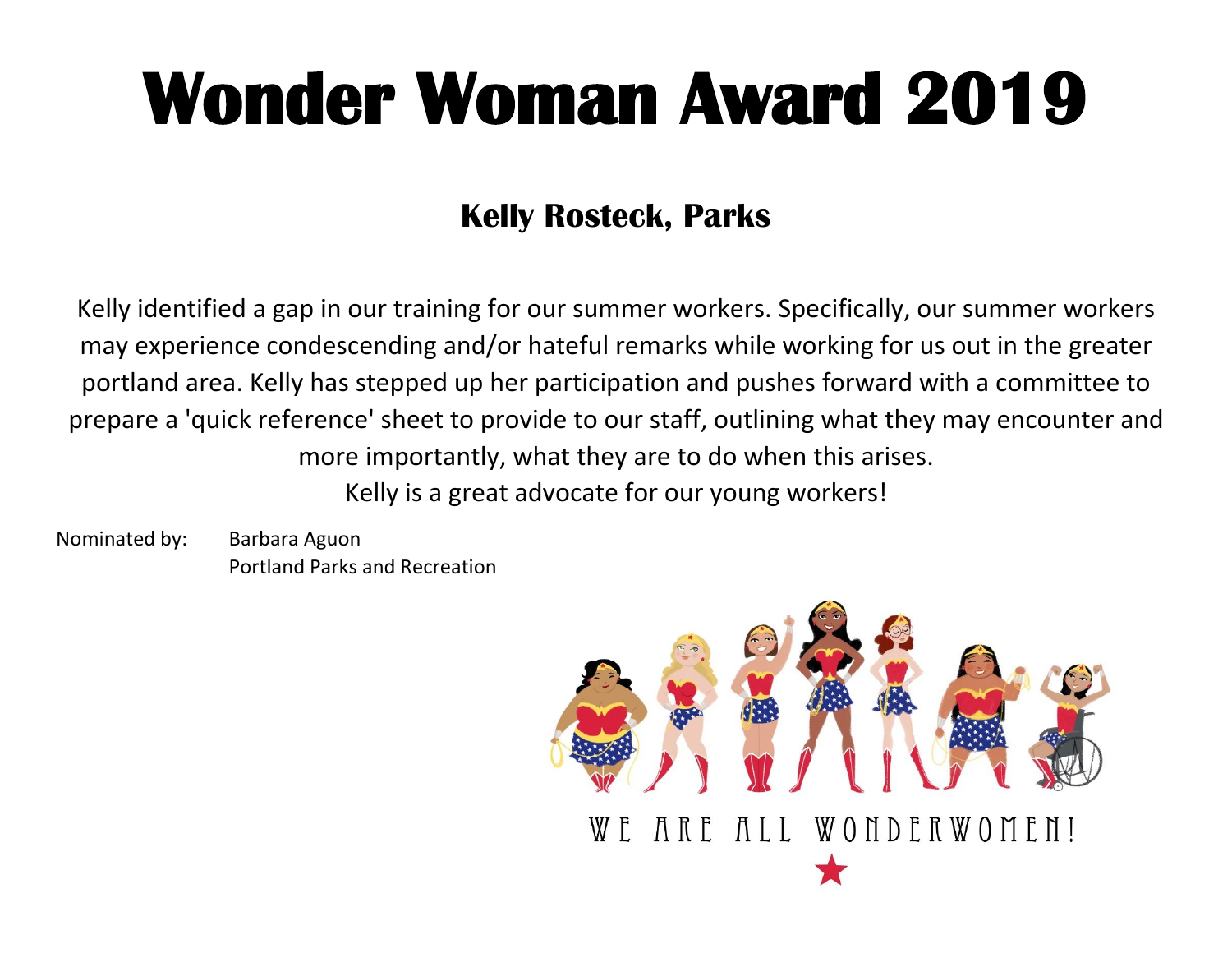#### **Emily Roth, Parks**

Emily is a fierce equity advocate. Her strategic leadership helps shape a much more inclusive and well rounded Diversity & Equity Committee. Emily is never afraid to speak her mind, which inspires all of us to do have the courage to do the same!

Nominated by: Carolyn Quan Lee Portland Parks & Recreation

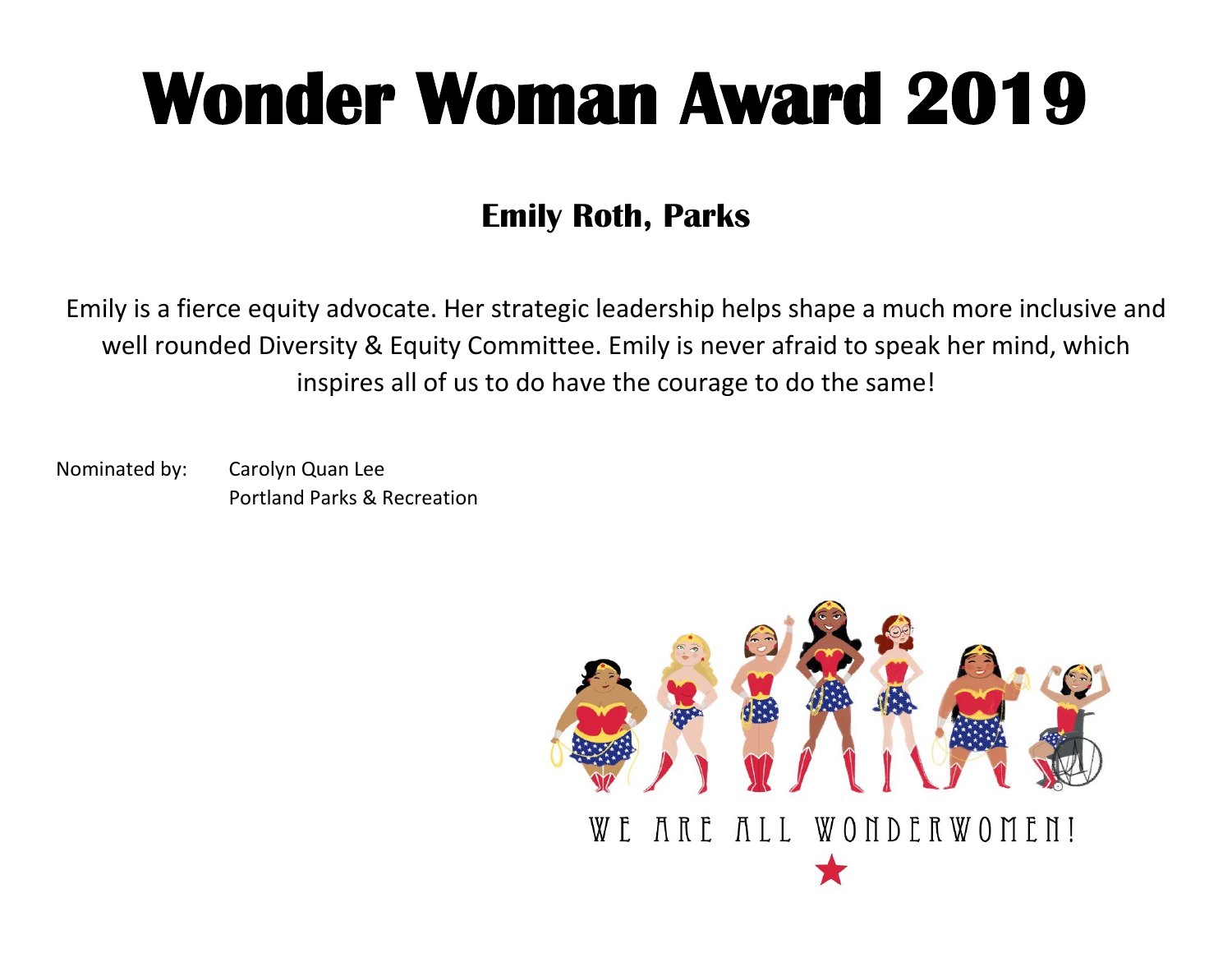#### **Nancy Roth, Parks**

Nancy is one of the most strongest and supportive bosses I have ever had. I have learned learn led so much from her guidance and influence. Nancy is an amazing and wonderful woman who only looks for ways to make others better. I am very fortunate to get to work with her.

Nominated by: Evan Lilly Recreation/Aquatics

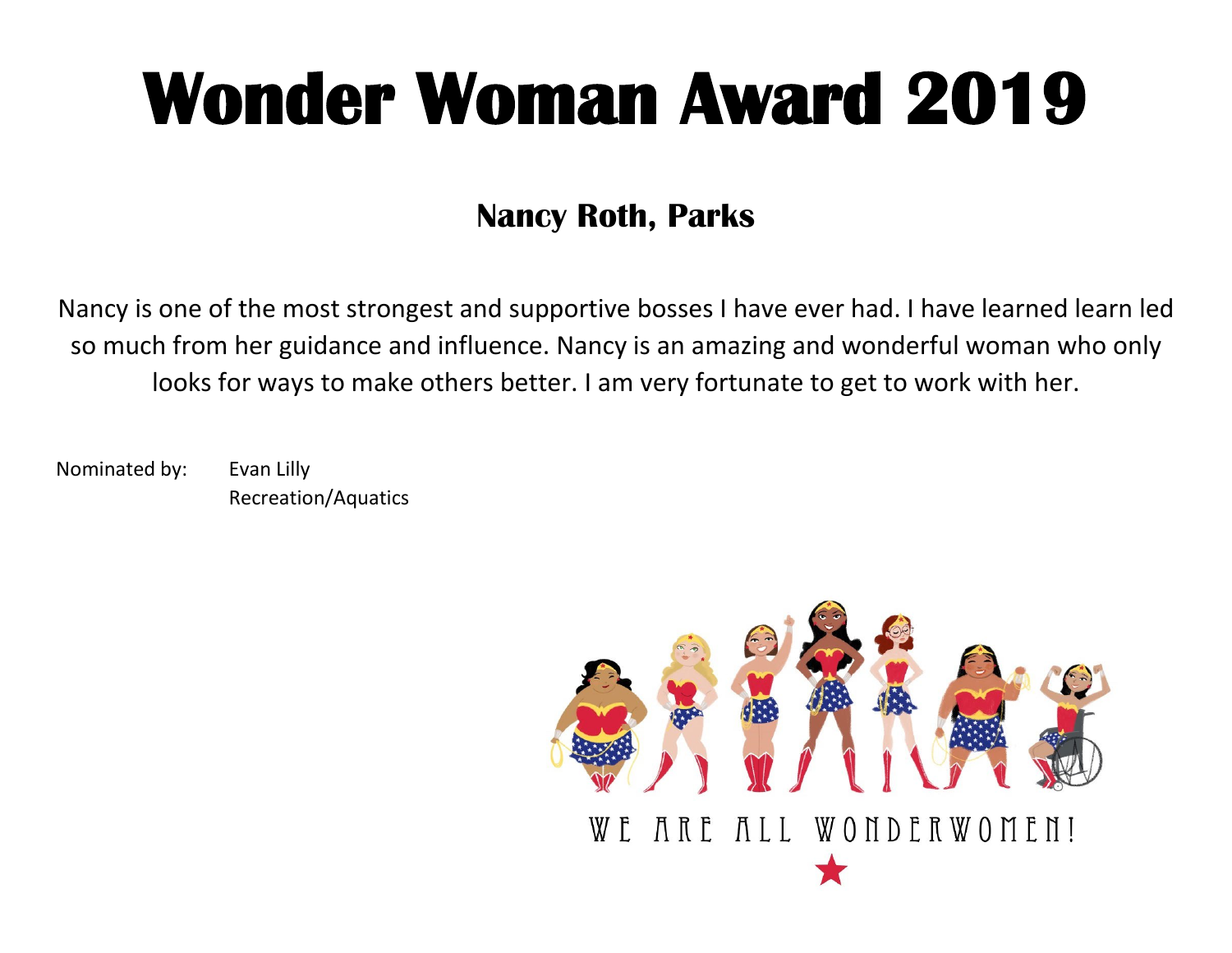#### **Amanda Snyder, Parks**

Amanda examplifies what Parks & Recreation is about. She's alwys front and center handling all aspects of customer services. her dedications to being so flexible is only one of the many skills she has. Her strong will, knowlege, and personable demeanor makes her very special.

Nominated by: Sadie Atwell PP&R

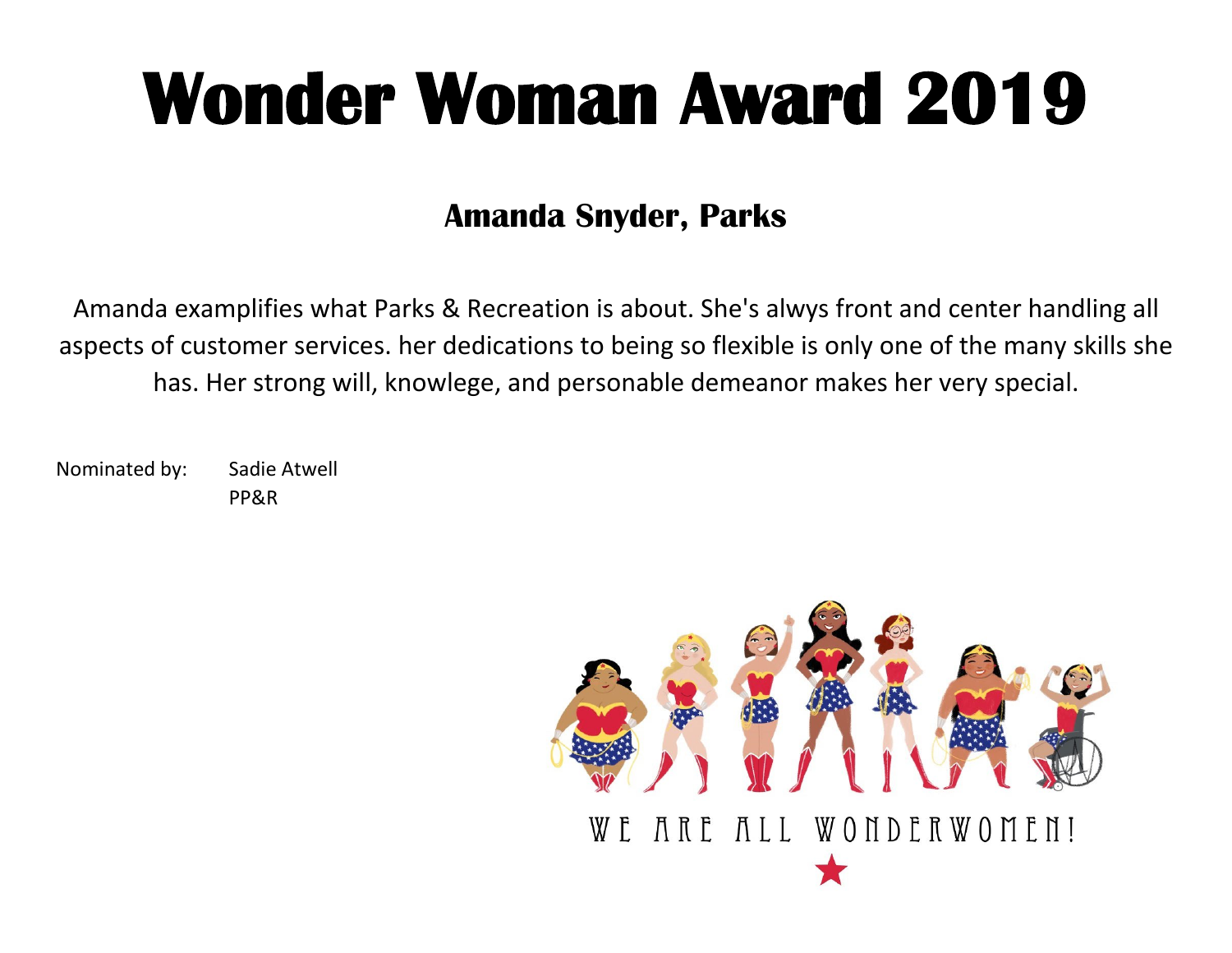#### **Danielle Solomon, Parks**

Danielle is an exceptional member of the Recreation Team. She builds relationship and connection across the Division and lifts the voices of others, most notably through her work and advocacy with FEST, DEC, afterschool meal programs, the Golf Advisory Committee, Miracles and more. Recreation is fortunate to have Danielle's voice in action.

Nominated by: Jamie Sandness PP&R/Recreation

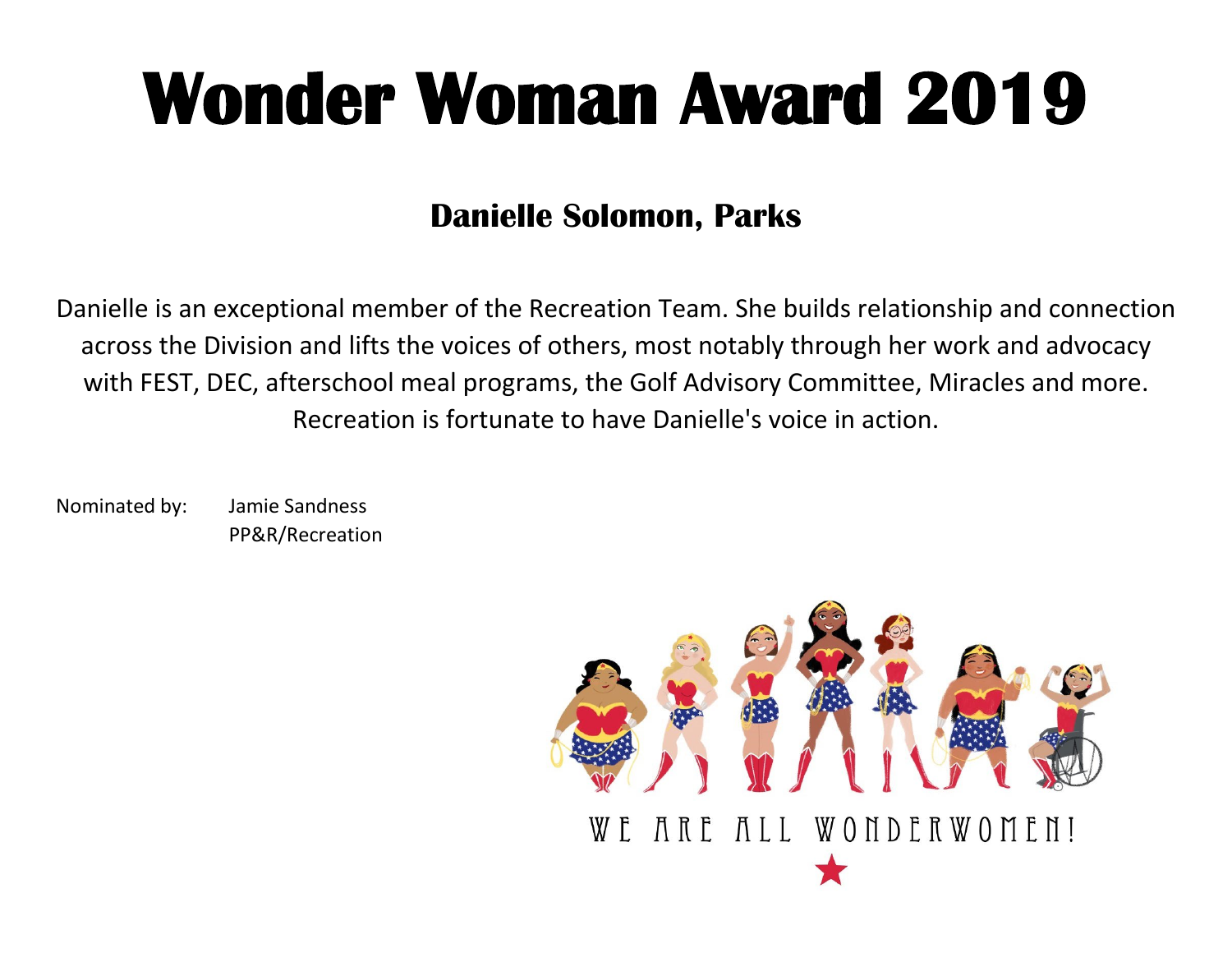#### **Danielle Solomon, Parks**

Danielle is a friend and mentor. She models dedication in her work and relationships. She is very well rounded and easy to talk to always.

She will always be one of my go to's as I enjoy her wonderful engery.

Nominated by: Sadie Atwell PP&R

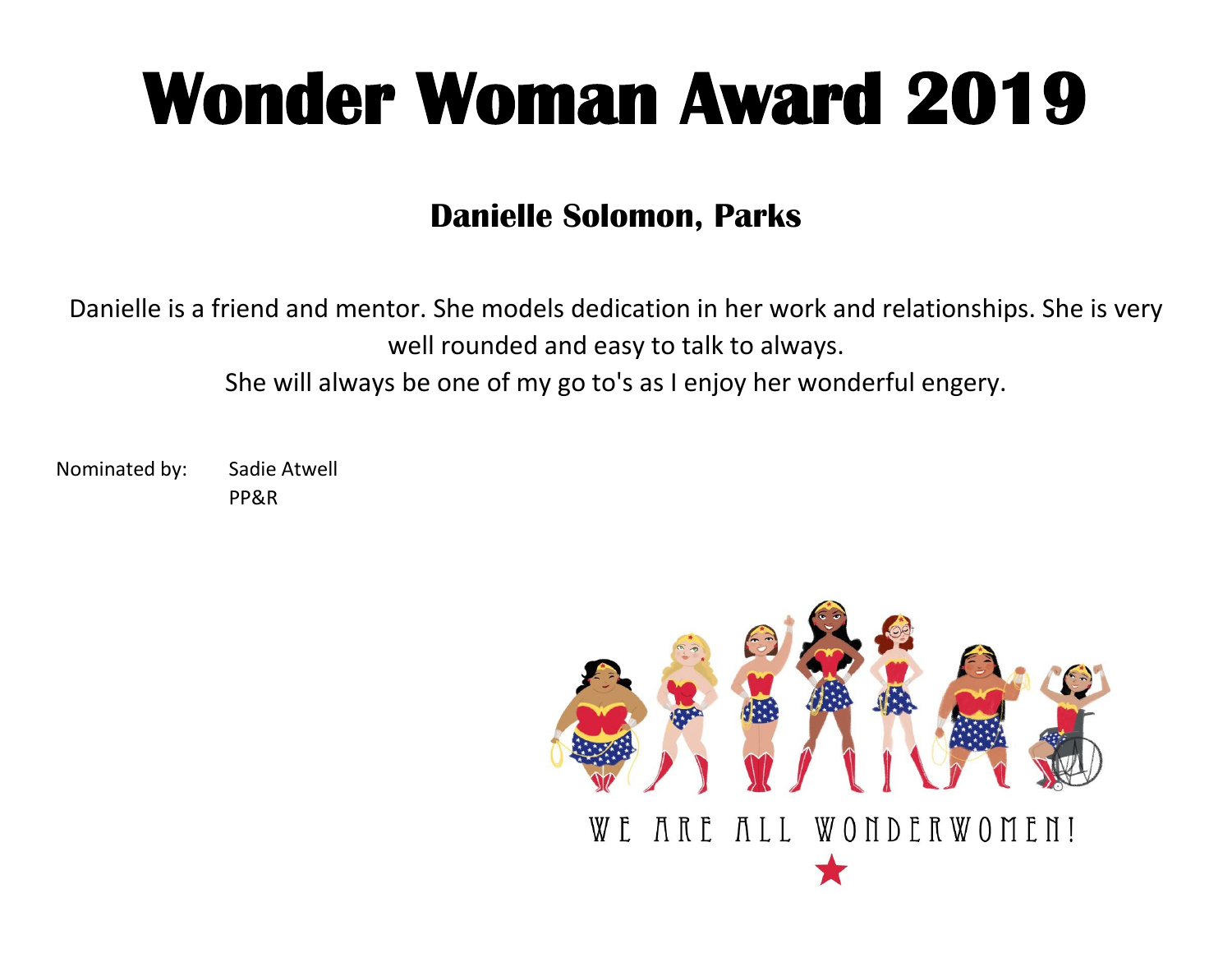#### **Kiley Thoreson, Parks**

Kiley is an amazing role model, having risen through the ranks of PP&R's GRUNT program and Youth Conservation Crew to Crew Lead for the No Ivy League and become a Seasonal Maintenance Worker. Kiley has now become a permanent FTE as a Park Technician. She always values education and has invested deeply into hers, both academically and on the job. She is an inspiration and it is a privilege to have her as my peer.

Nominated by: Debra Kneeshaw Parks/Horticulture Services

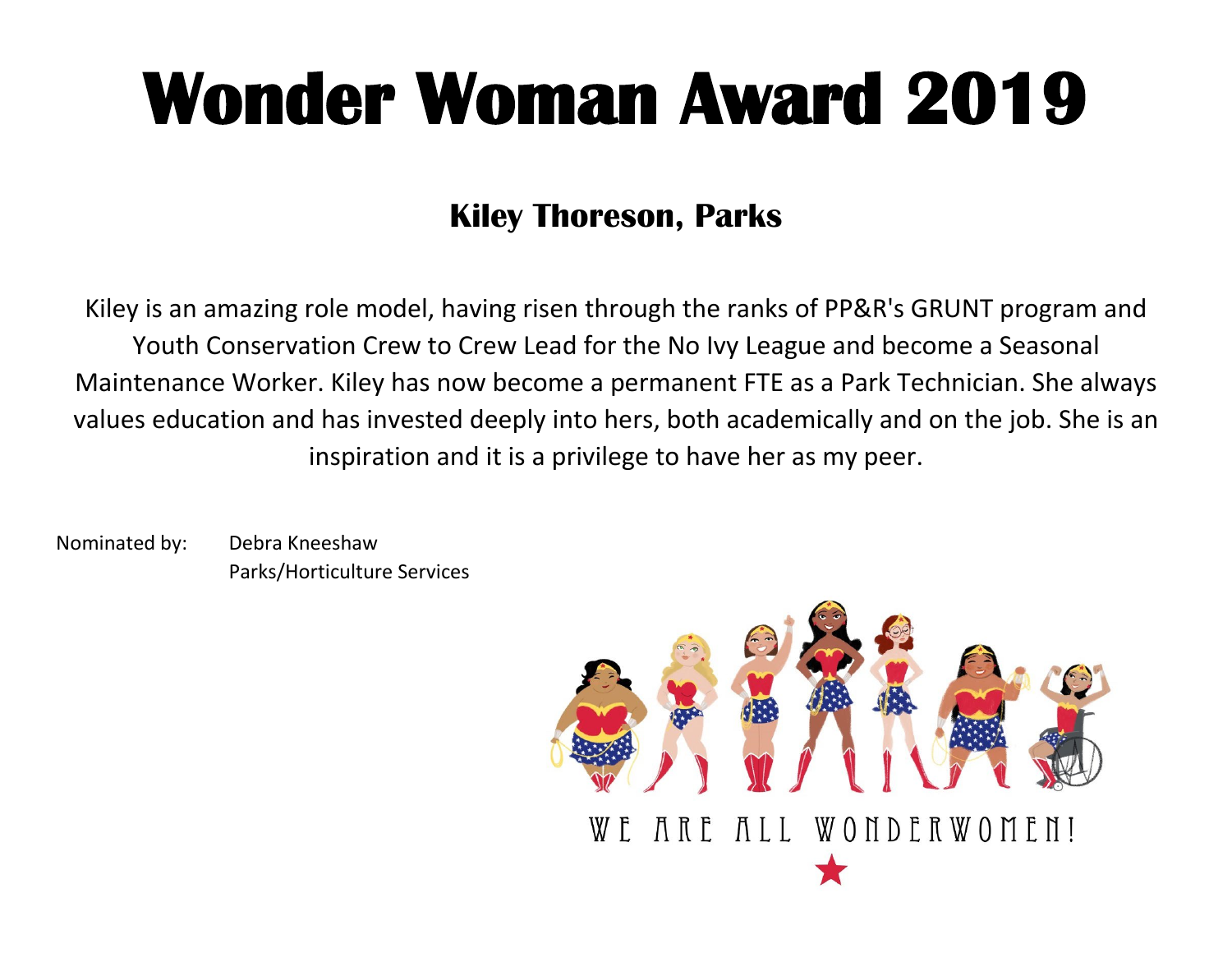#### **Karen Trappen, Parks**

Karen Trappen was born and raised in Portland Or. Bouncing around jobs paying bills. She was about 37 when she decided she wanted to do what she loved. She got into the carpenter apprenticeship program. Started working for other people doing small jobs and then actually started own business doing a lot of small jobs like bathroom and kitchen remodels. Then a friend of hers and herself started rehab in houses and she did that for a while until 2001 she was hired for Portland parks and recreation as a carpenter. 15 years later she became a locksmith here at mt tabor yard. Karen is an exceptional City employee. She is always on task, on time, and completes her work with a high degree of confidence. Parks can rely on Karen to get things done, even when it seems impossible. Her creative approach and committment to parks is seriously outstanding.

Nominated by: Galina Burley Parks

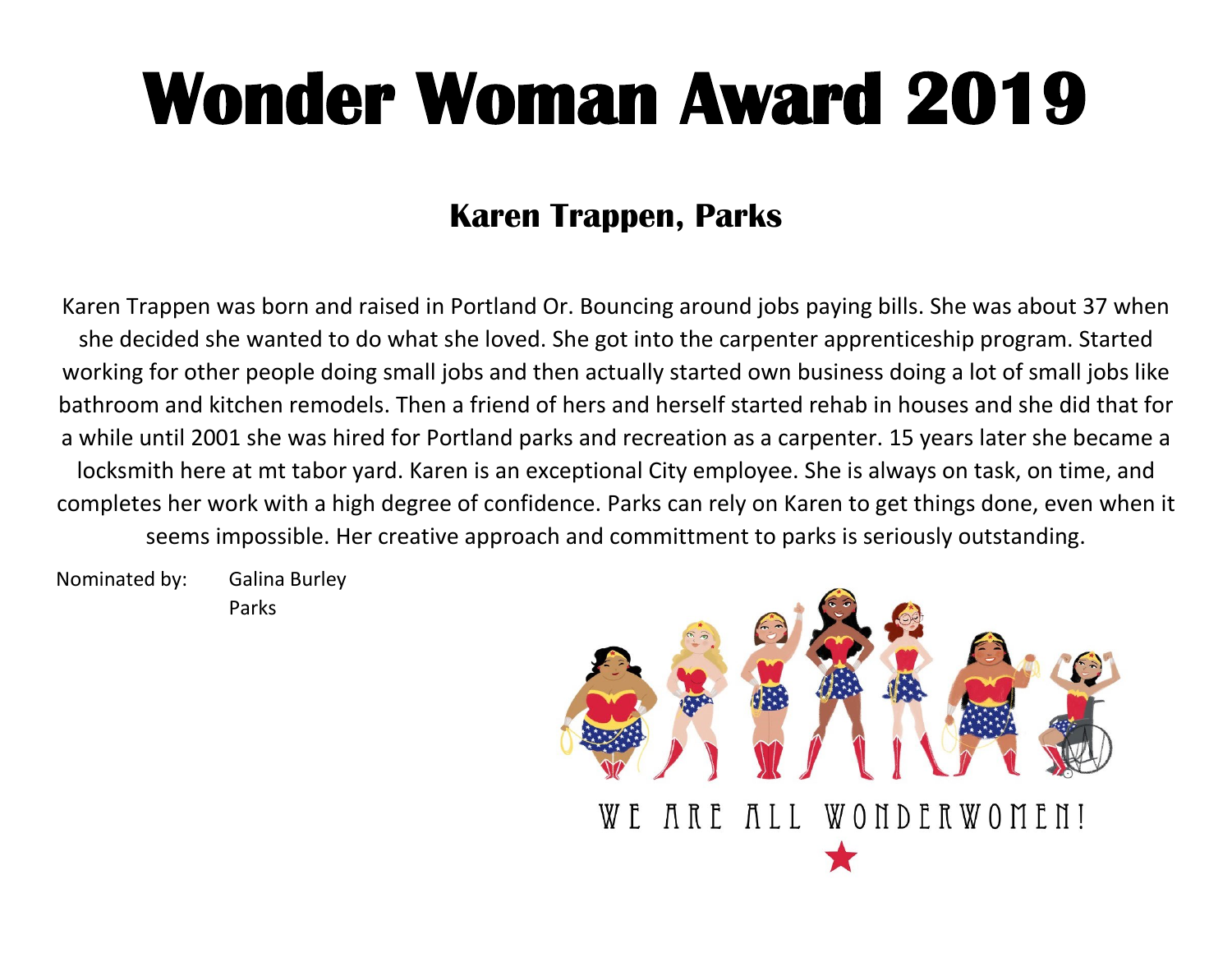#### **Elle Weatheroy, Parks**

Elle is an amazing partner and model in our work. Her thoughtfulness and commitment to the work, within her bureau and at the City level, serves as a model for all of us. She is a brilliant expert who inspires me and makes rethink, retool, and improve my work. Thank you Elle for your leadership and collaboration, driving us to our vision of an equitable City.

Nominated by: Danielle Brooks OEHR

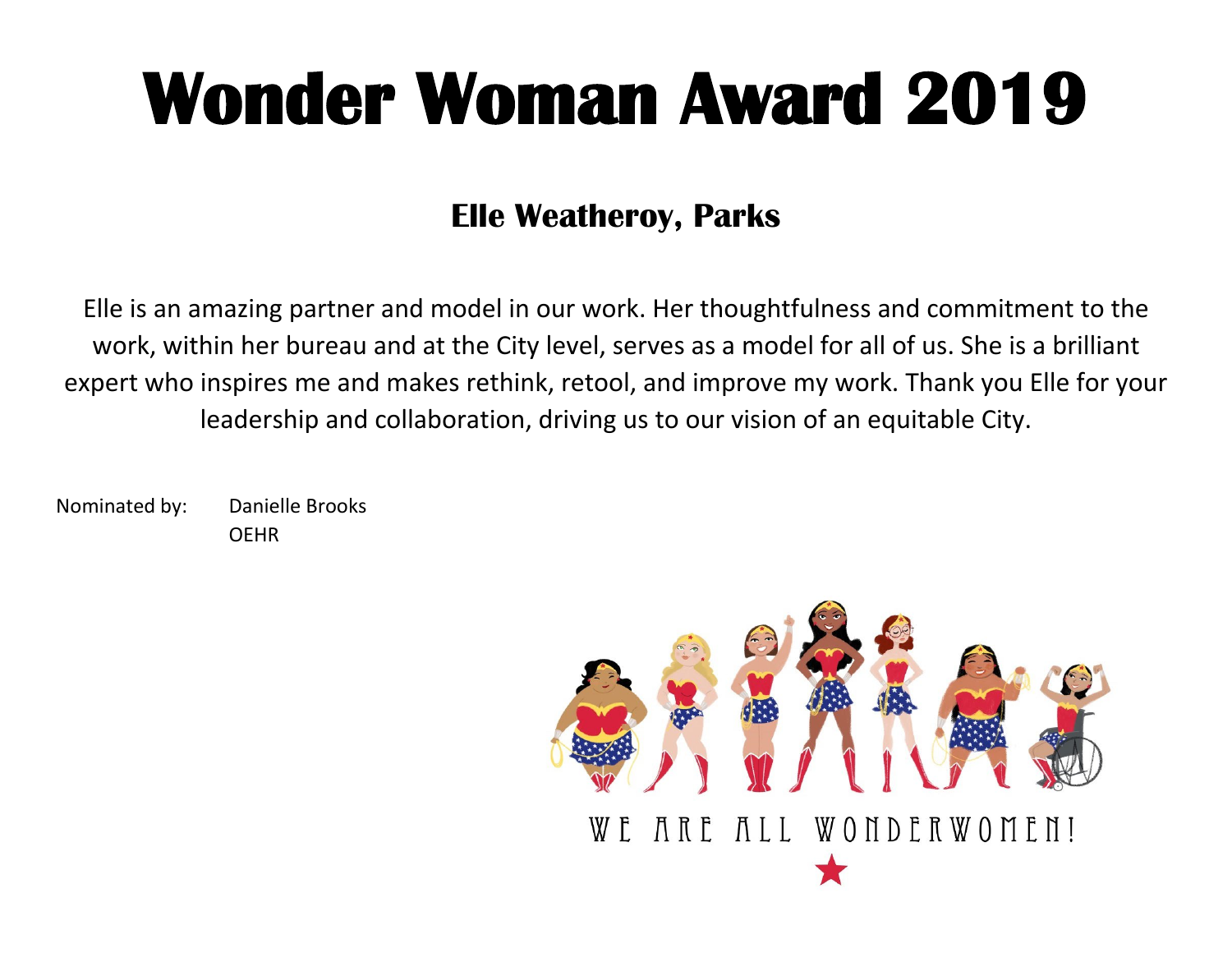#### **Sarah Wiggins, Parks**

Sarah is an amazingly strong and caring woman. She puts the betterment of others first and looks for ways to make everyone feel like they are cared about. Sarah has an ability to connect with people on a deep level that impacts their day to day. She only has fun and super cool... cool... cool cool cool.

Nominated by: Evan Lilly Recreation/Aquatics

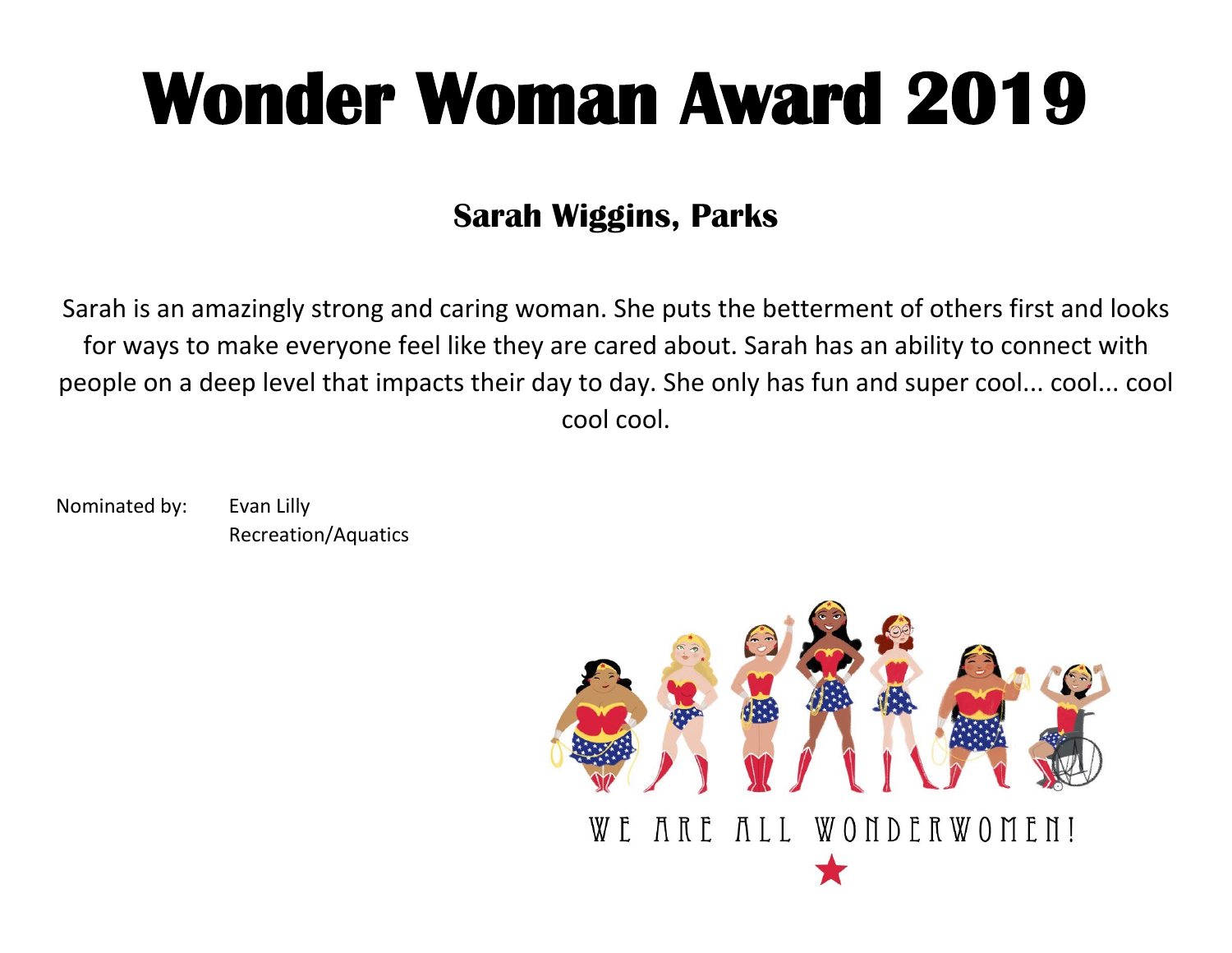#### **Lorraine Wilson, Parks**

Lorraine encourages everyone at PP&R to be more equitable and inclusive. She is a strategic thinker, who is never one to shy away from a challenge. She is forever willilng to offer a helping hand, an open ear, and an open heart. You are awesome, Lorraine!

Nominated by: Carolyn Quan Lee Portland Parks & Recreation

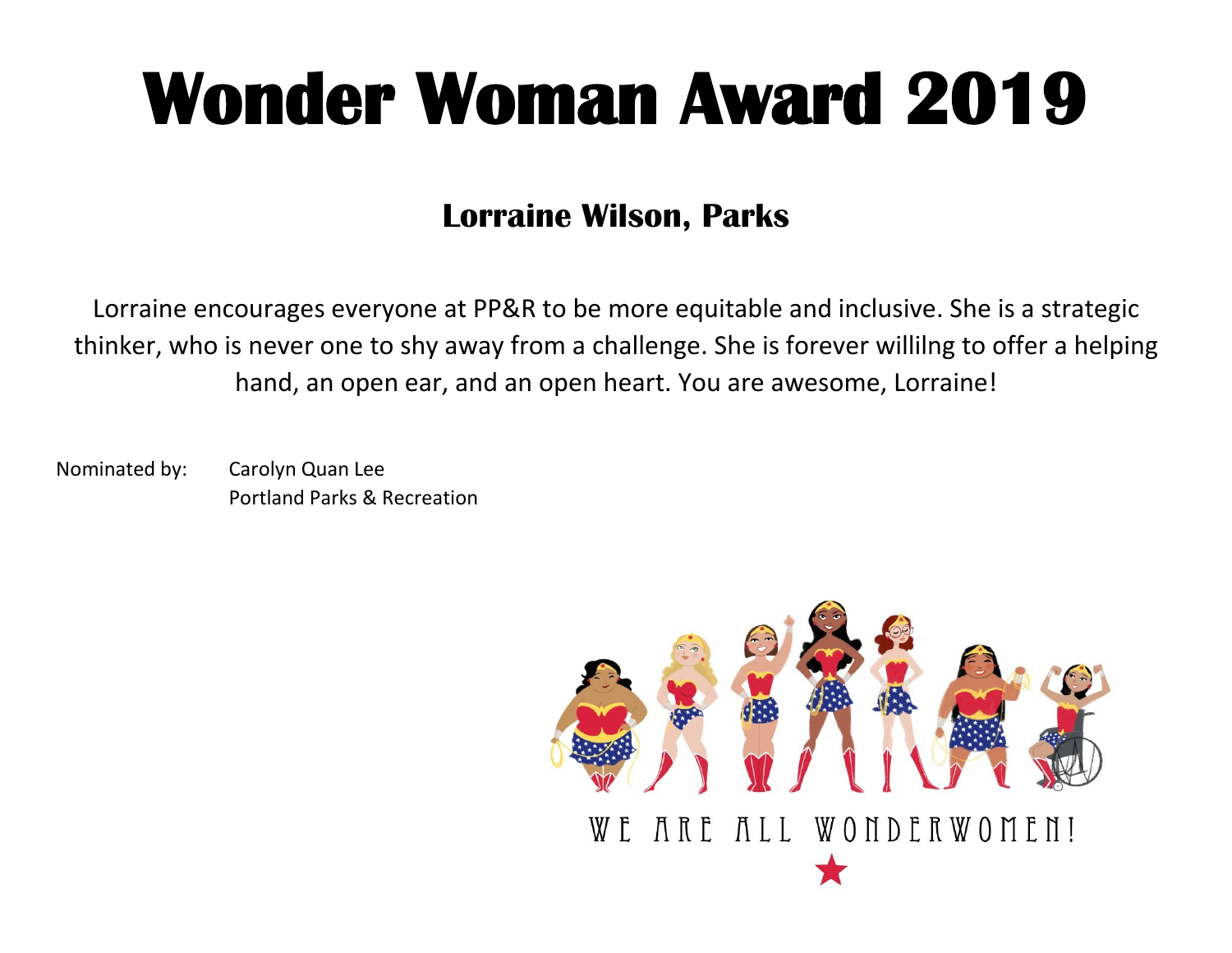#### **Lorraine Wilson, Parks**

Lorraine is the cornerstone for equity and inclusion at Portland Parks & Recreation

Nominated by: Kenya Williams Office of Community & Civic Life

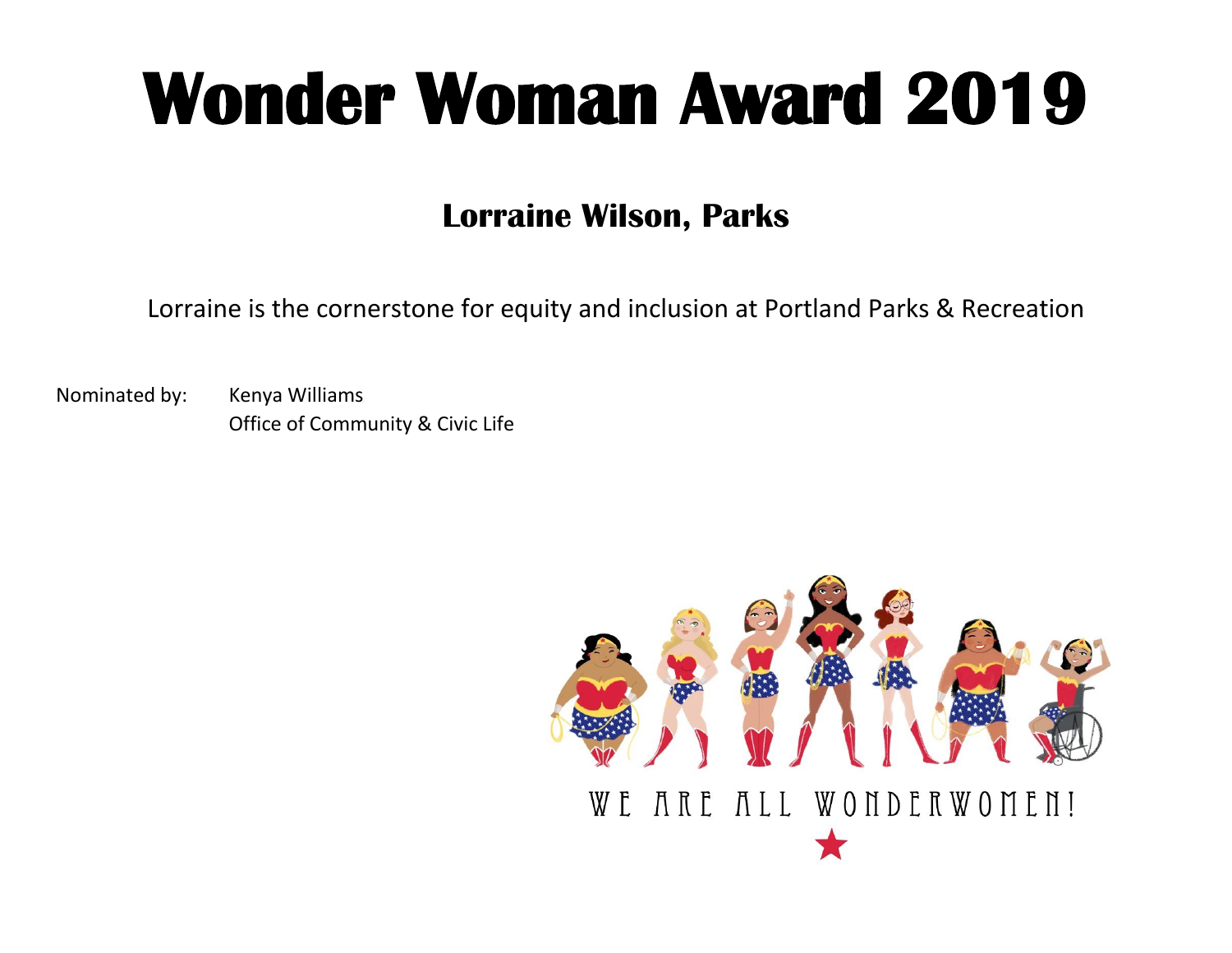#### **Somer Erickson, PBEM**

Anyone who has had the opportunity to meet Somer during her tenure at the City of Portland more than likely has been left feeling a bit more empowered, appreciated and with a bit more wealth of information in their back pocket as a result. I've had the privilege of working with her for over 4 years. I'm amazed at the wealth of knowledge she has about so much of the city between the people who work here, what the bureaus do, and most importantly the undocumented processes. She loves people and helping them whenever and wherever she can. Thank you Somer for just being you!

Nominated by: Jean Andreas PBEM

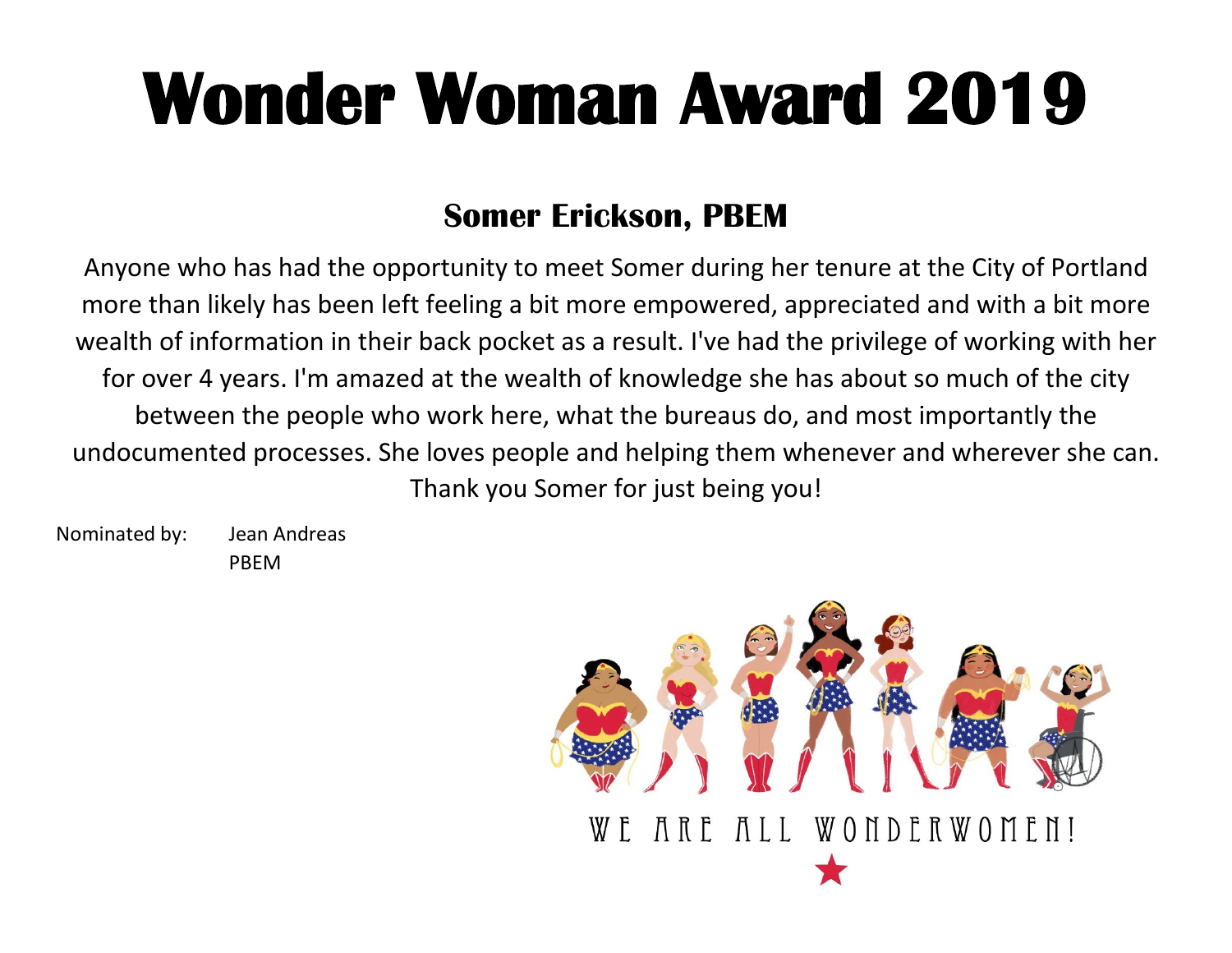#### **Somer Erickson, PBEM**

She is very hardworking, checks with the progress one everyone on the team both work and at home. She trains us, practically shows how you need to do and deliver some task. She is always there available for you to answer your questions even at the busy moments. She is enthusiastic for everyone to progress in his or her career. She comes early and leaves late after work. She is well oriented and happy person. She laughs with us, tells jokes and creates a team bond sessions. I feel like am at home with my siblings. We are more than bosses, co-worker and friends how we work. We feel like we are there for each other all the time. She is awesome person

Nominated by: Hussein Idow Portland Bureau of Emergency Management

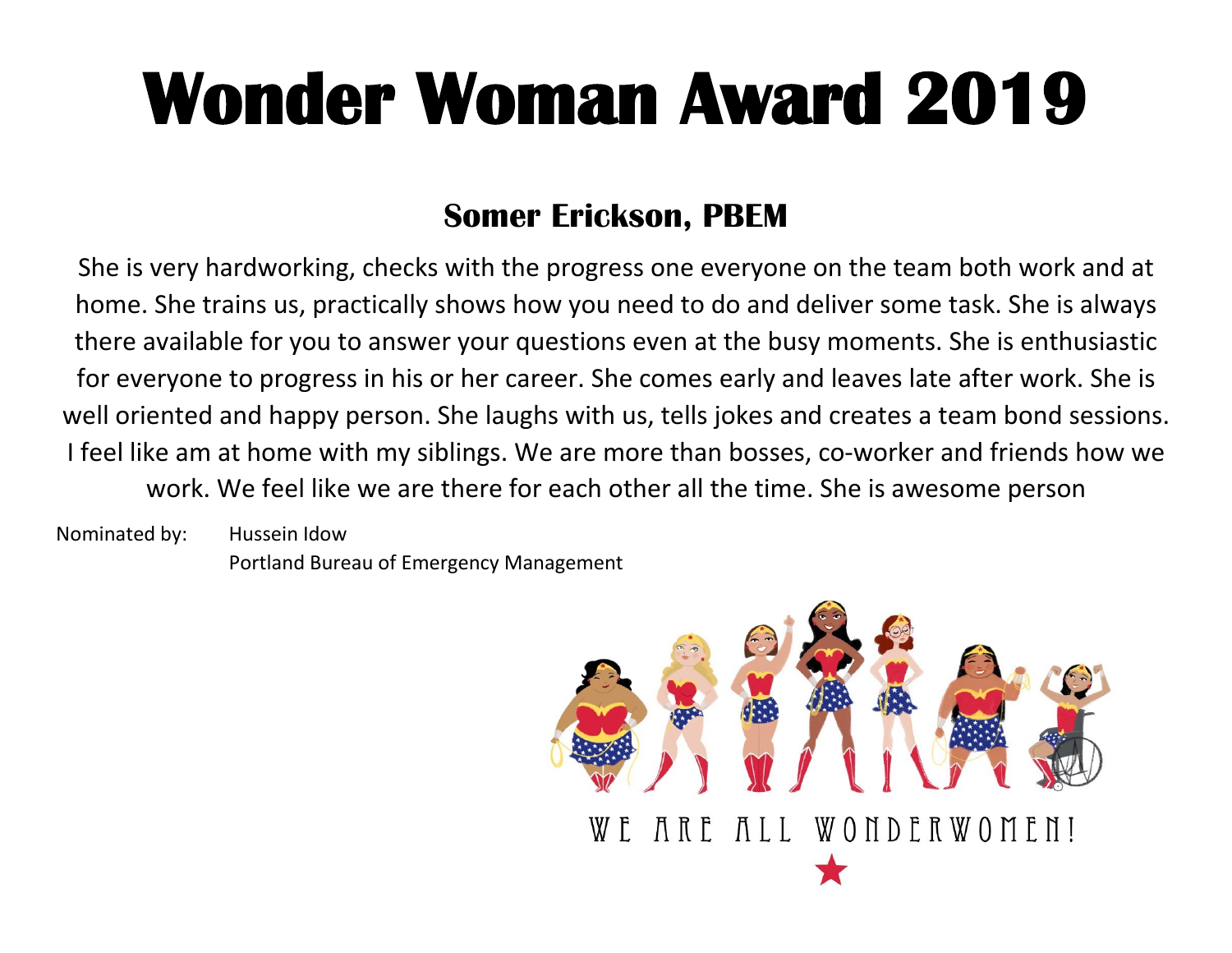#### **Jonna Papaefthimiou, PBEM**

She has done a herculean effort at bringing the orphaned and controversial topic of unreinforced masonry, and despite pushback and setbacks and a lack of political leadership, continues to march forward with a smile on her face.

Nominated by: Jamie Dunphy Commissioner Nick Fish's office

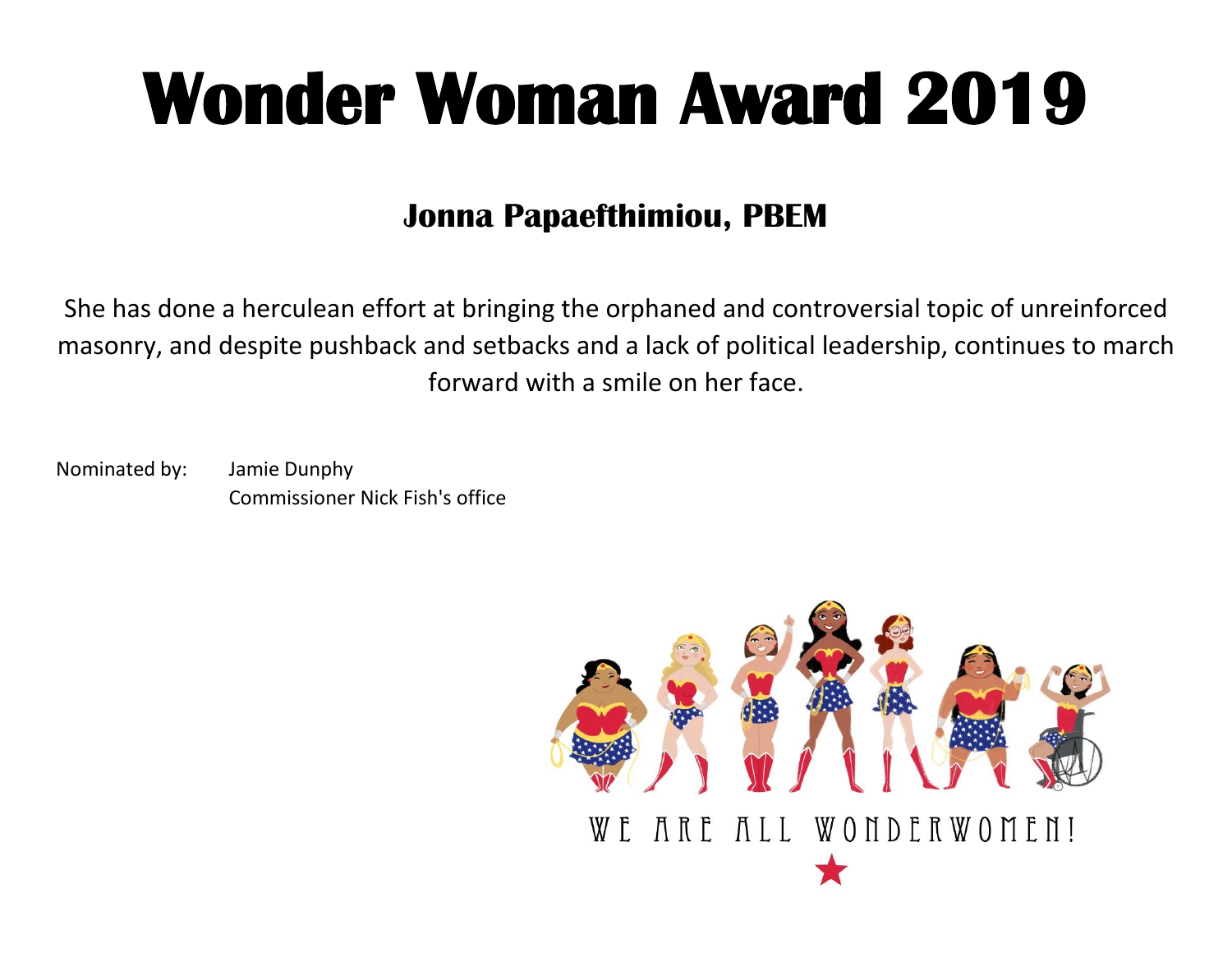#### **Tosin Abiodun, PBOT**

Tosin always has the answer or is willing to help find out. And she does it with a smile on her face every single day!

Nominated by: Hannah Schafer

PBOT

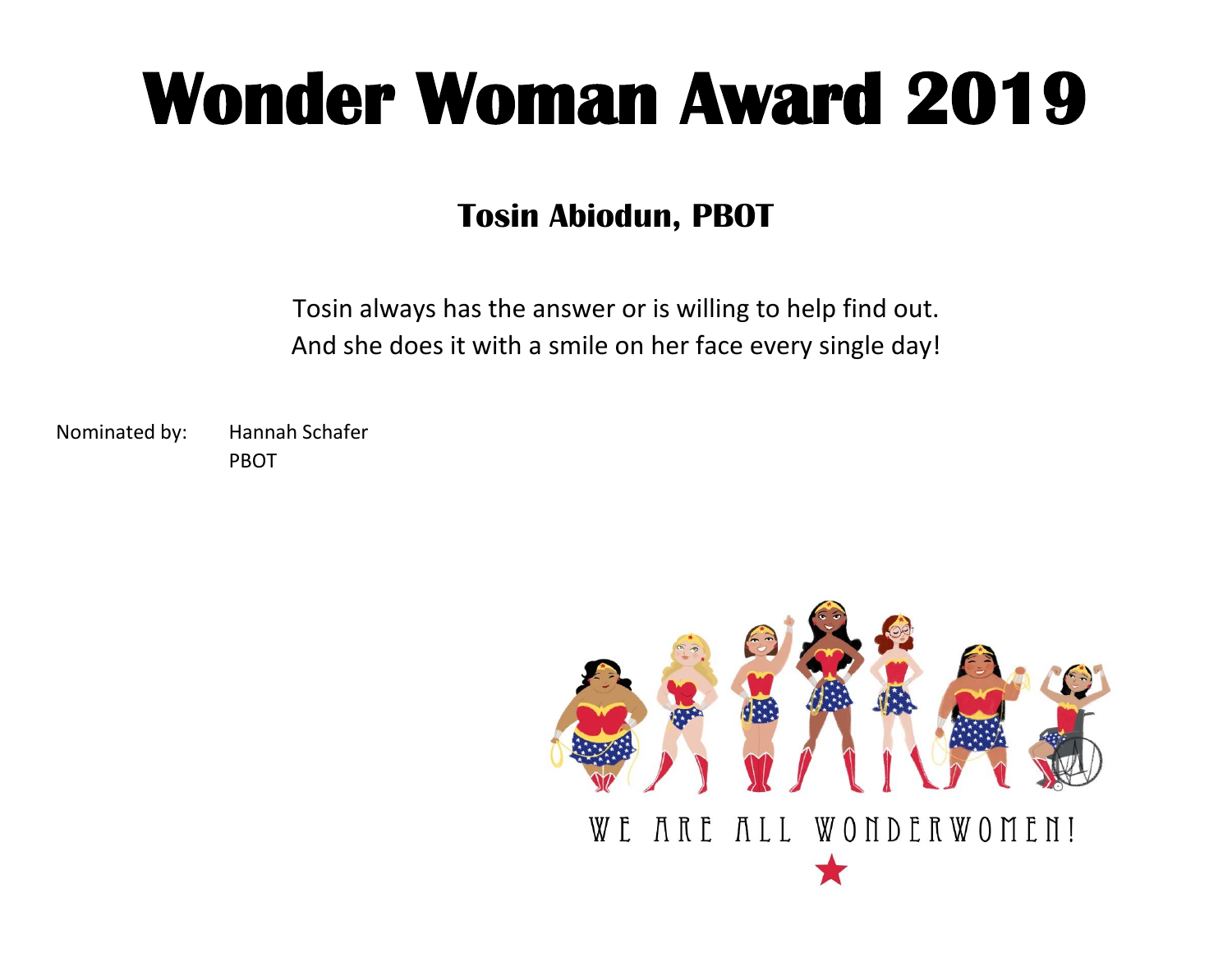#### **Tosin Abiodun, PBOT**

Tosin makes coming to work such a joy! She is so kind and considerate. I love being her neighbor!

Nominated by: Emily Tritsch PBOT

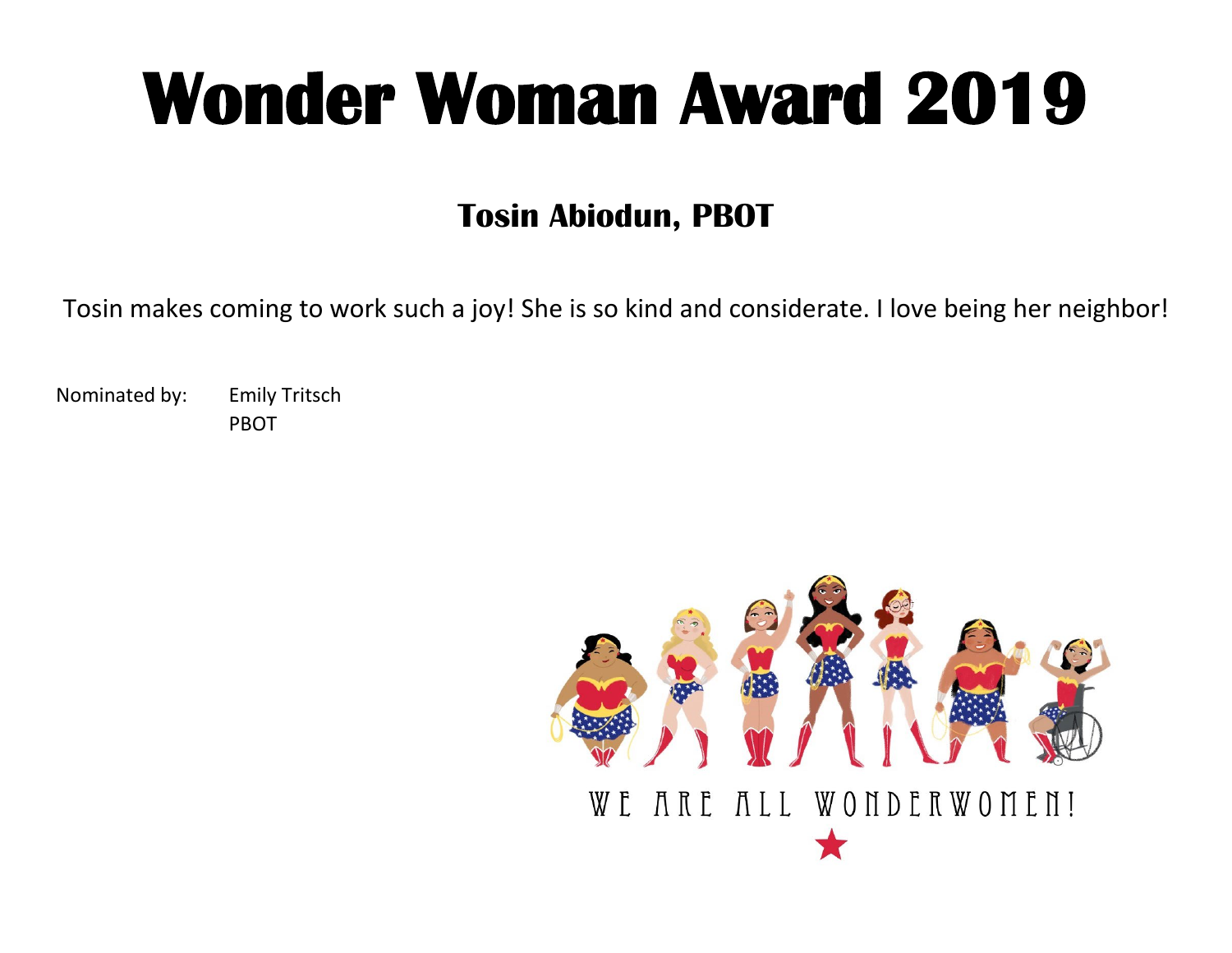#### **Toni Akerill, PBOT**

Toni is a great mentor to our new employees. She helps them through their first days, weeks and months on the job and provides them with the knowledge needed to succeed in their jobs. She is also available to the more seasoned employees she leads to provide the senior support when items are elevated.

Nominated by: Cori Wiessner Transportation

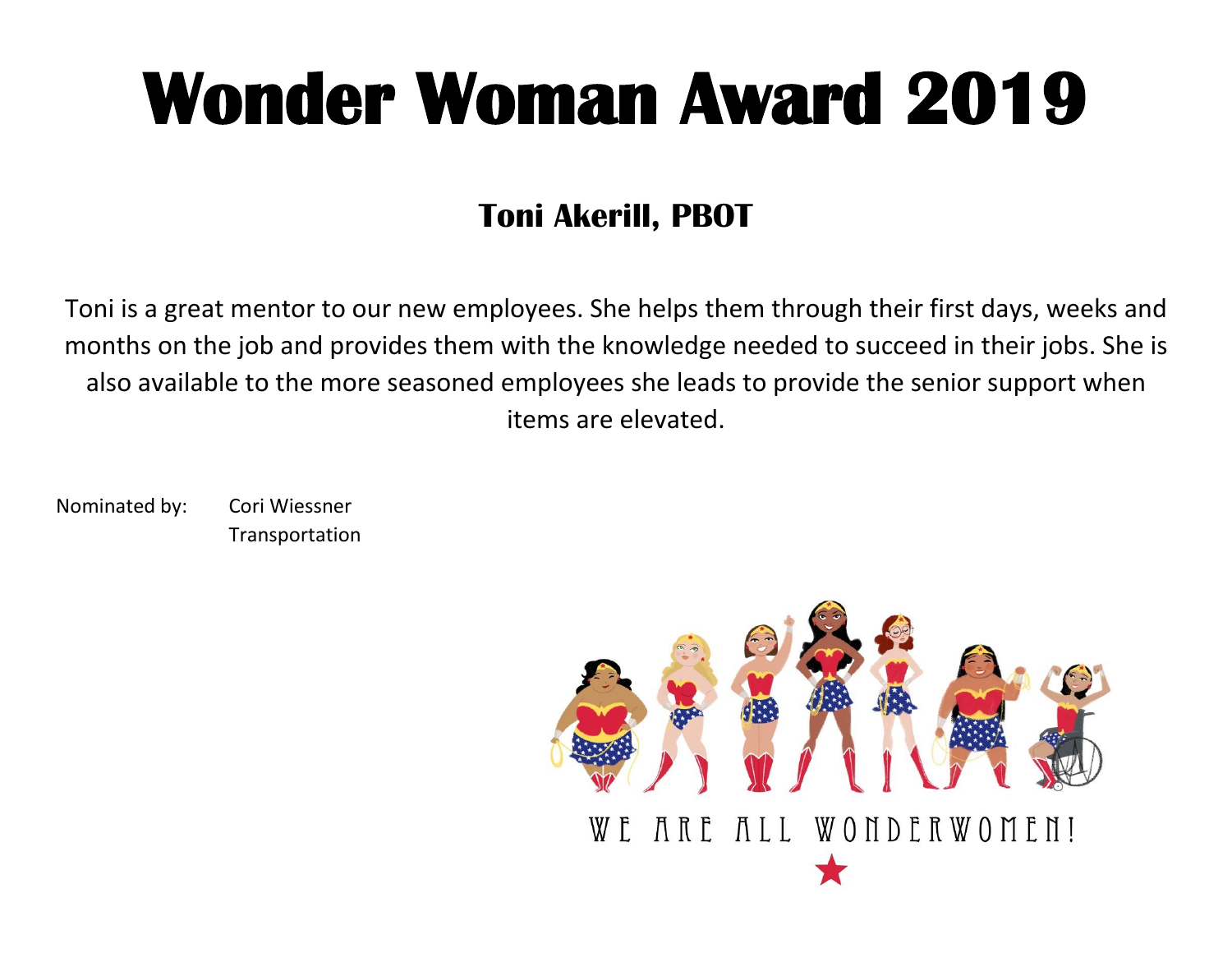#### **Tammy Boren-King, PBOT**

She was a planner for BDS and then moved to PBOT and truly wants to help the citizens of Portland. She evokes the spirit that most public employees have forgotten and she is truly a wonderful human being.

Nominated by: Claire Redfearn Development Services

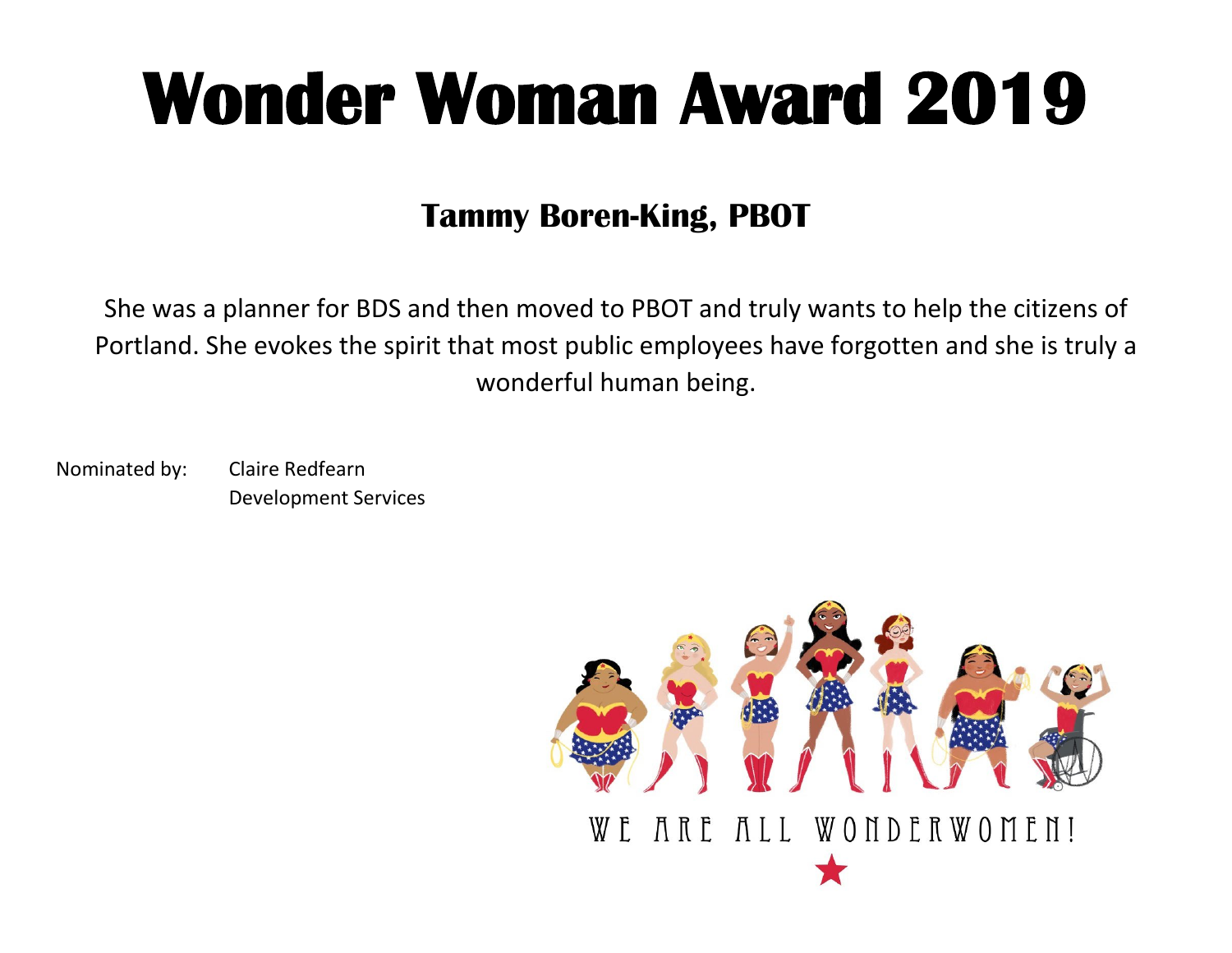#### **Rani Boyle, PBOT**

Rani Boyle over the past year has continued to develop and expand the PBOT Enforcement program. While her role is one of regulatory compliance, her approach both technically and personally has inspired others to strive to look for opportunities to build partnerships and connections beyond the Enforcement program. Her ability to engage and inspire her co-workers around her to find the joy in their work is beyond commendable. She leads by example and that example makes the City better. I, and others, have come to rely on her ability to bring excellence in all that she is involved with, I am impressed by Rani and thoroughly recommend her for this award.

Nominated by: Alex Bejarano PBOT

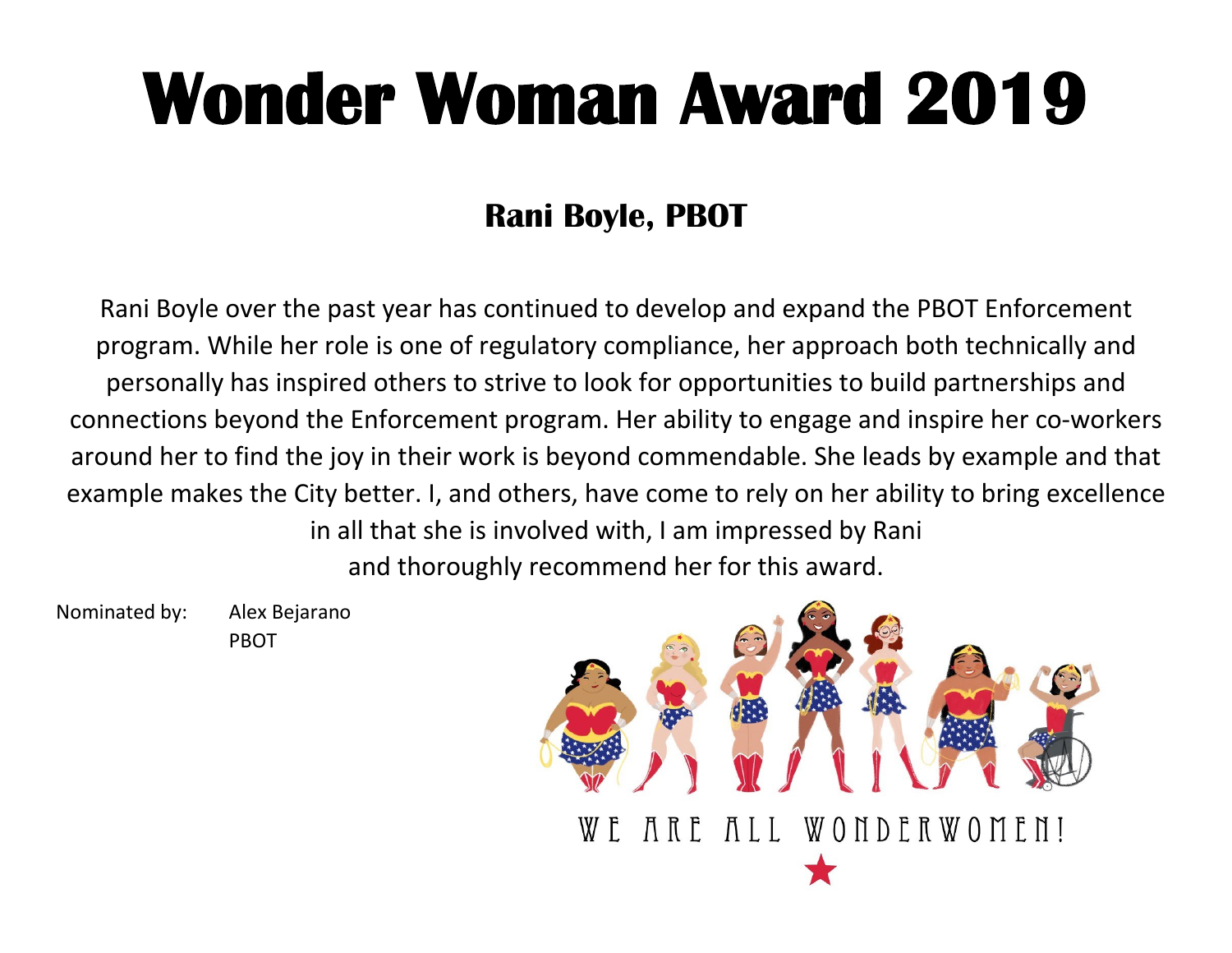#### **Shoshana Cohen, PBOT**

Shoshana is an inspiring employee - committed to the work she is doing and the resulting outcomes for the community. I have learned so much from working with her.

Nominated by: Emily Tritsch PBOT

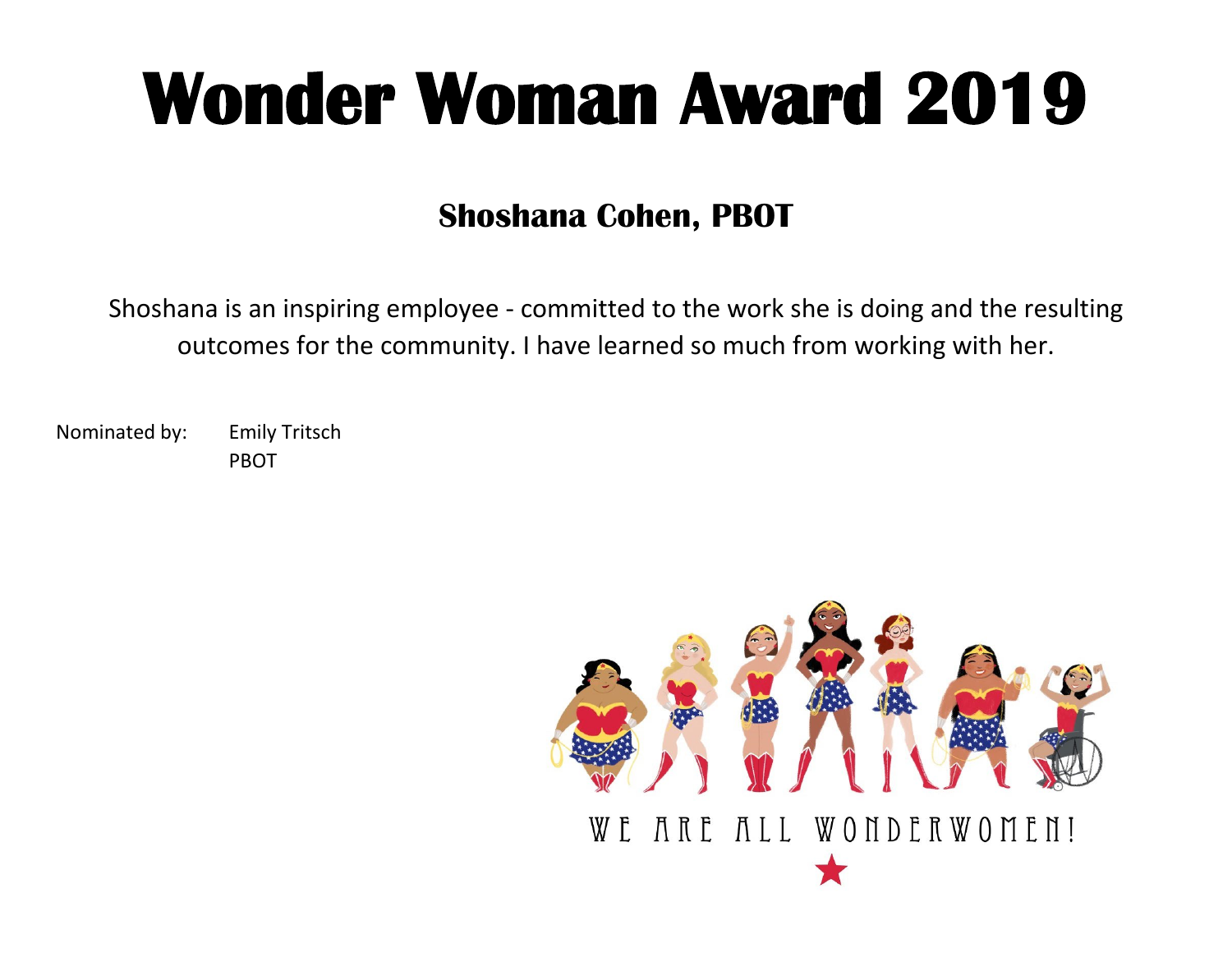#### **Lenore DeLuisa, PBOT**

Lenore is a excptional City employee because she is considerate, mindful, patient and diplomatic. People love working here because of her!

Nominated by: Laurel Motley PBOT Portland Streetcar Operations Supervisor

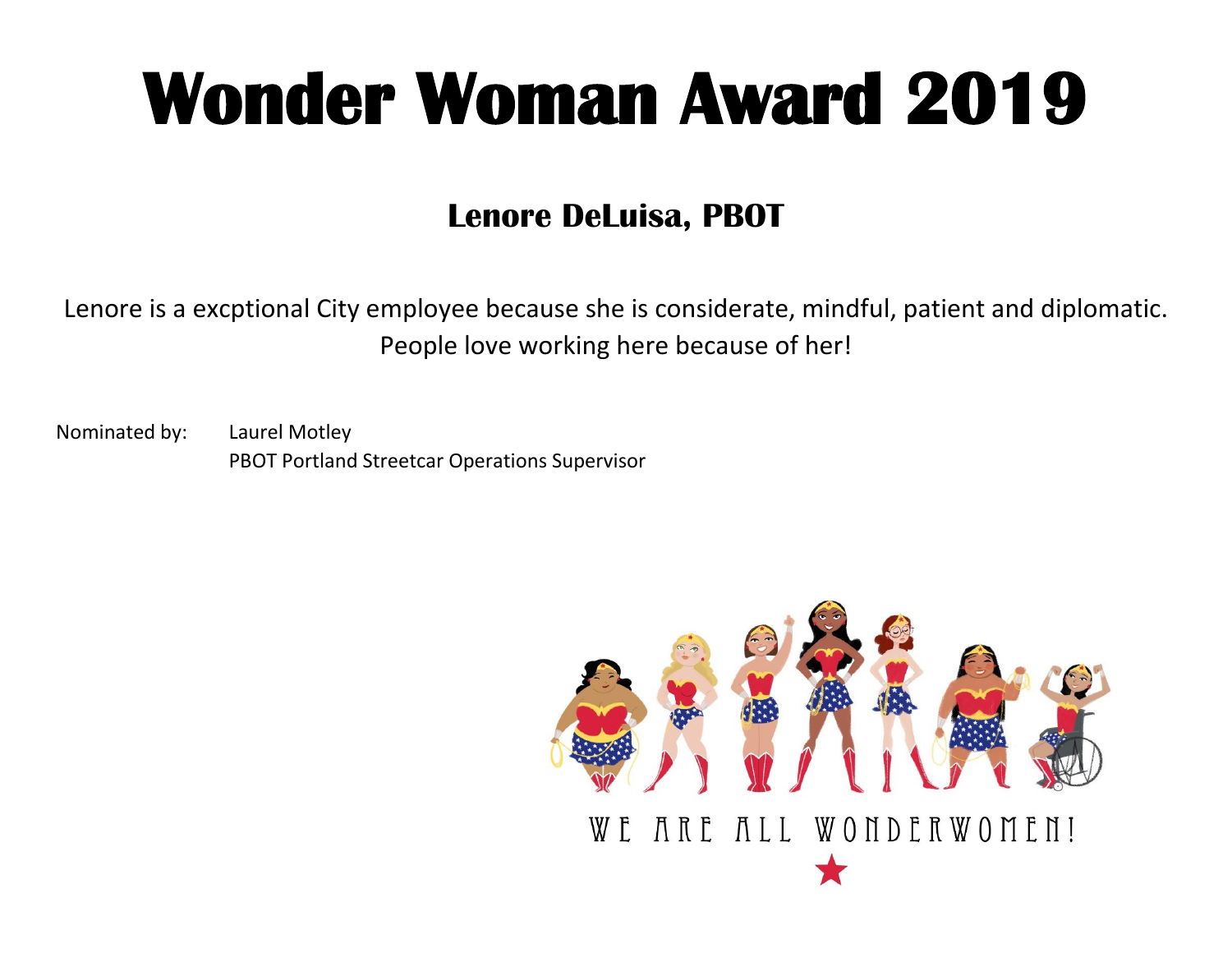#### **Dana Dister, PBOT**

Dana has been a dedicated and outstanding employee of the City for over 20 years! She is a great team player and supports our team in every way that she can. She took it upon herself to track everyone's birthdays and make sure that we celebrate each member of our team. This alone creates so much comraudery and makes each of us feel uniquely appreciated. She is an invaluable member of our team, and we really appreciate her!

Nominated by: Bridgette Coleman, Kalise Rucker, Rich Eisenhauer Transportation/ Development Permitting and Transit

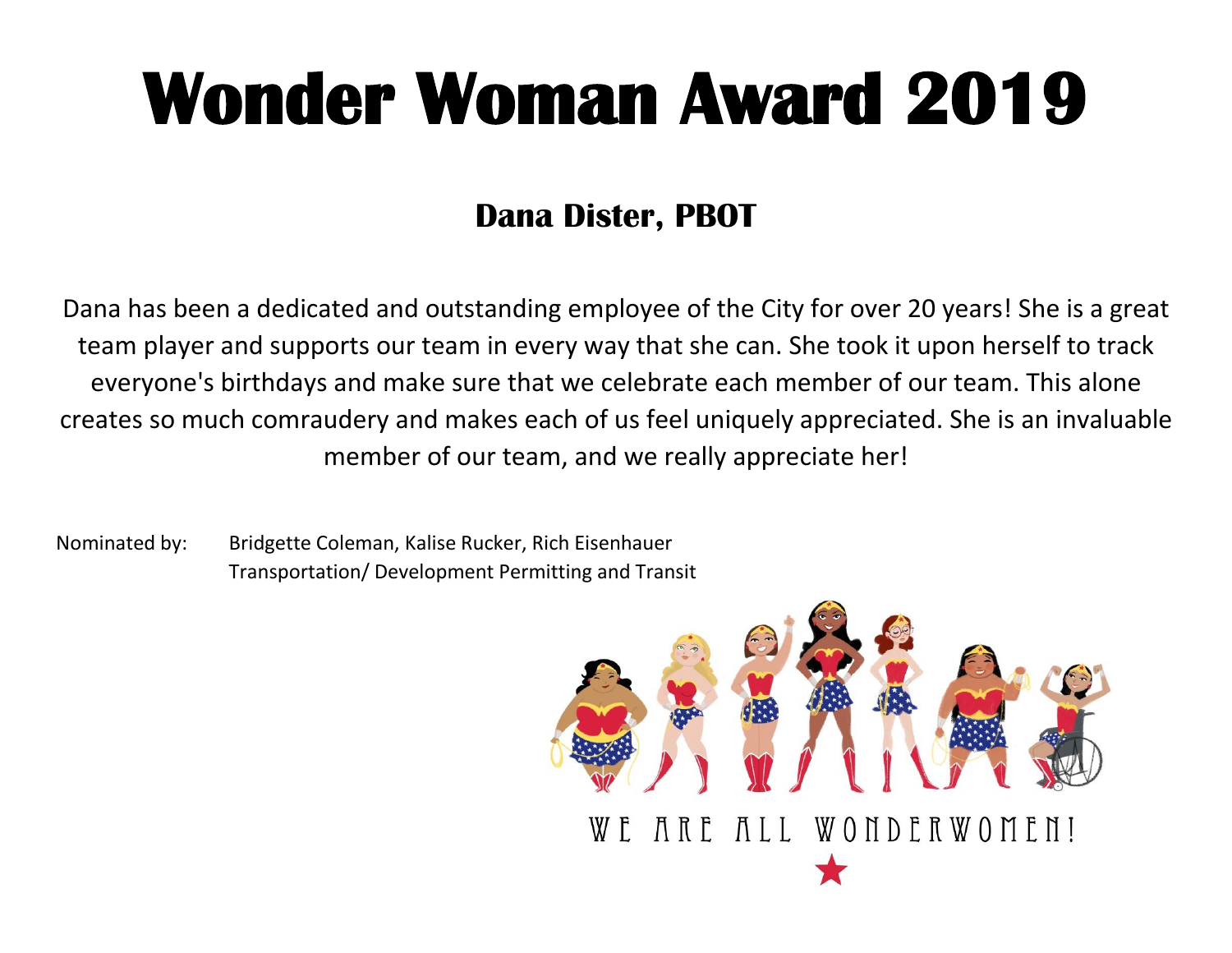#### **Courtney Duke, PBOT**

Courtney does it all! I truly do not know how PBOT would function without her. Oh and she's a fabulous friend to boot!

Nominated by: Hannah Schafer PBOT

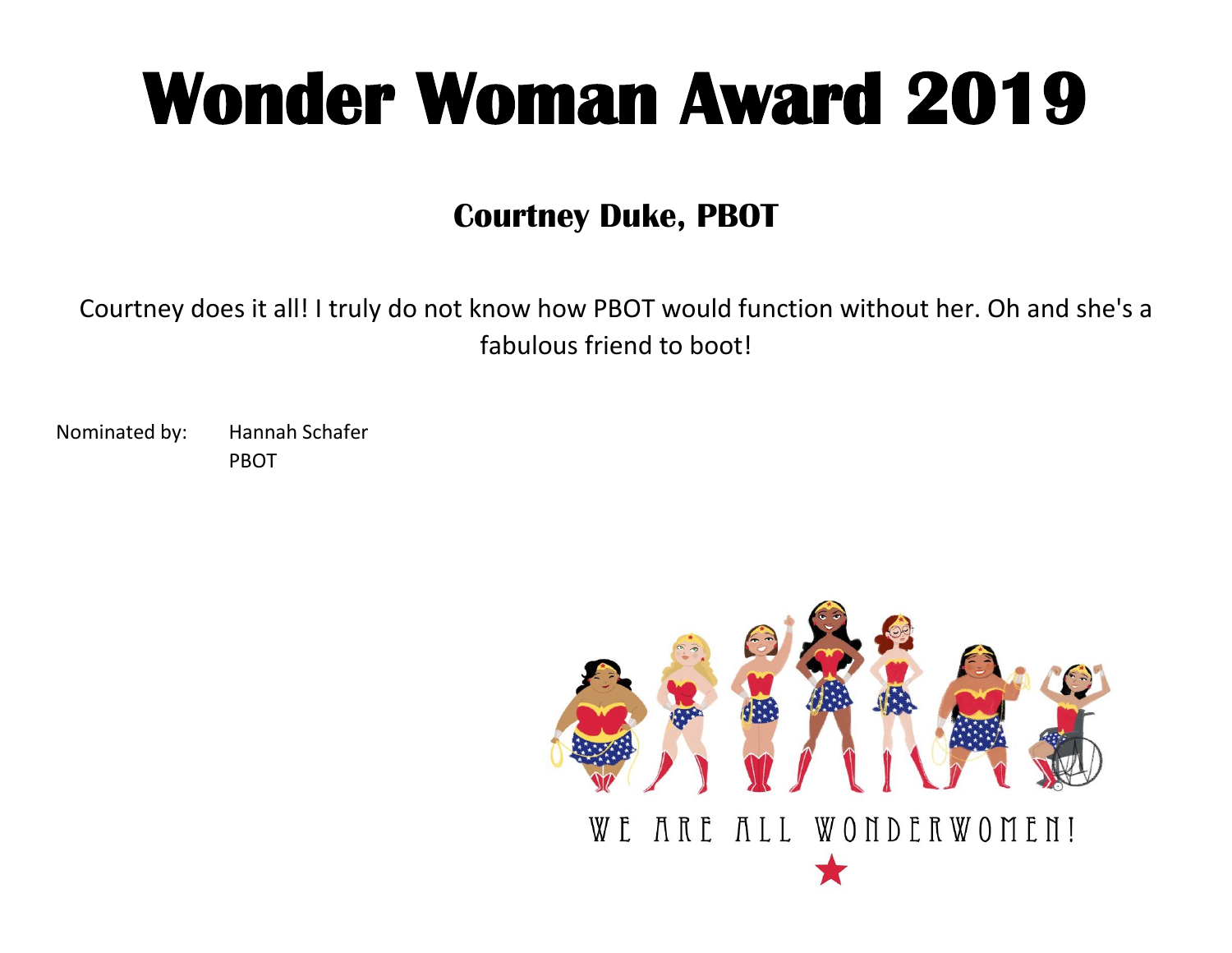# Wonder Woman Award 2019<br>Marquita Garner, PBOT

Marquita can be counted on to do a great job each day. She is an anchor of stability for the team and always reaches out to the group to assure each staff person is included and respected. Marquita consistently demonstrates her ability to understand the whole picture of the Temporary Street Use Permitting process and the implications of decisions TSUP makes in terms of temporary use of the right of way as it relates to City Code, Administrative Rules and Equity Goals. Key highlights of his work accomplishments include:

- Manage the daily work flow of Temporary Street Use Permitting, evaluating the production needs of the day and delegating work assignments to other Engineering Technicians to meet the production goals.
- Training new staff and developing levels of proficiency as staff members develop skills.
- She contributes creative ideas to gain efficiency and improve quality.
- Marquita responds quickly to requests for information or to take action with customers when asked by the Supervisor.
- She has been involved in the candidate selection process and sat on several interview panels. She consistently represents the needs of TSUP in the process and provides valuable input in new hires.

Her ability to guide customers in their application processes is efficient, thorough and respectful yet clear in setting limitations as identified in code. She is creative in her problem-solving skills and she understands and weighs the impacts

of decisions on the right of way and our community.

Nominated by: Faith Winegarden

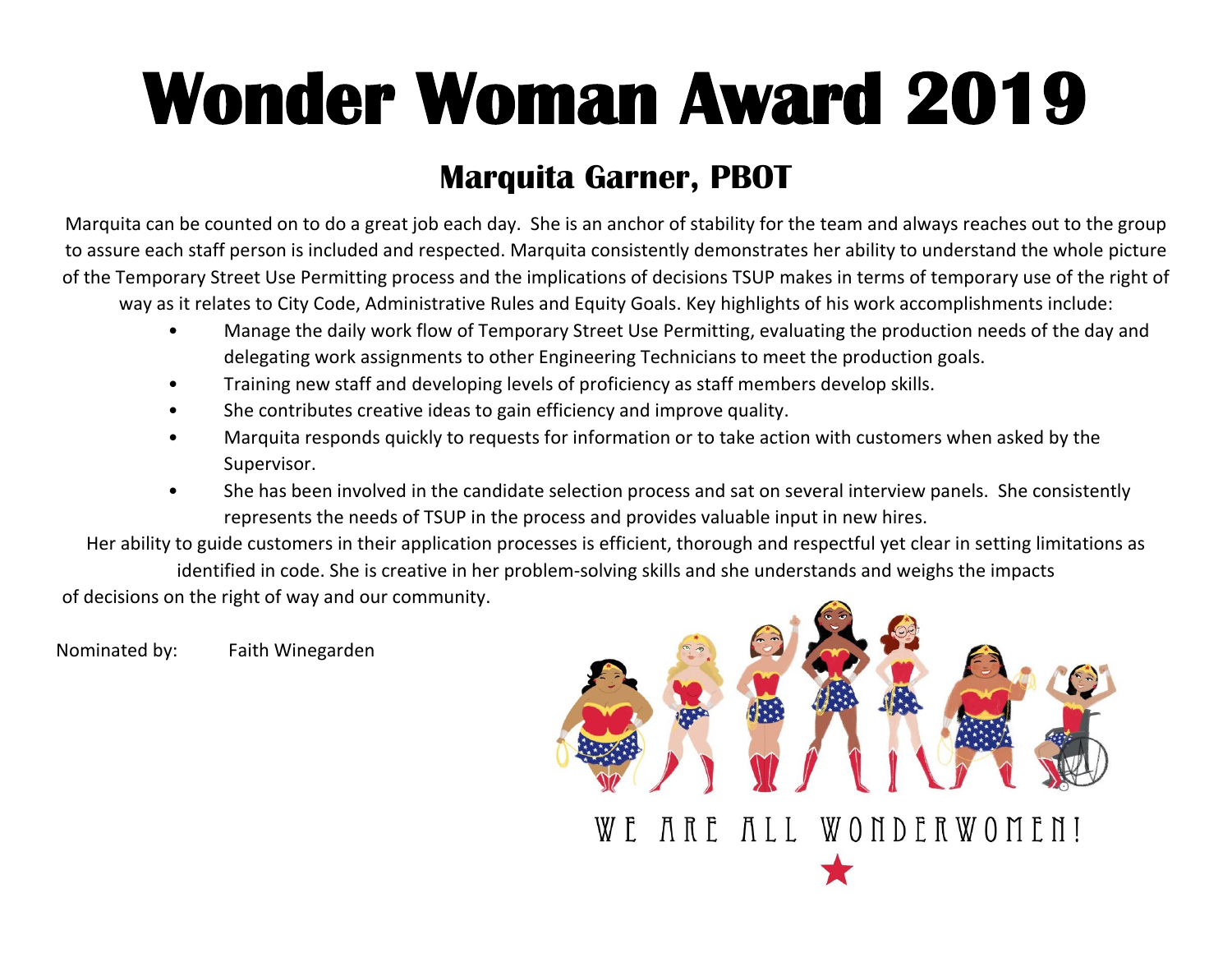#### **Alicia Gruber, PBOT**

Alicia is a thoughtful, bright, and effective leader. Remember whenever you feel pulled back, you are about to launch into something amazing

Nominated by: Emily Tritsch PBOT

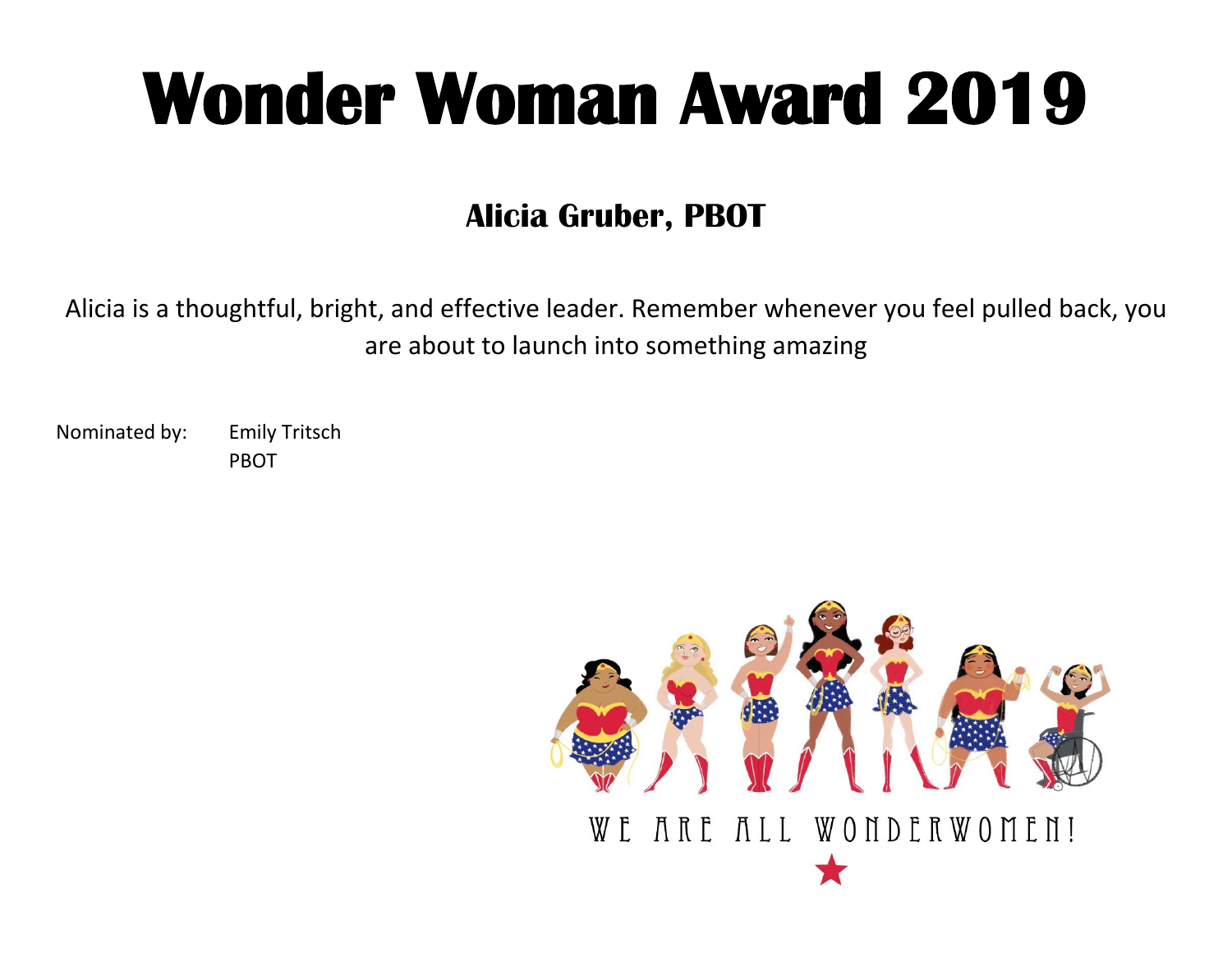#### **Alicia Gruber, PBOT**

Alicia is a talented person and an inspiring mentor. Her positivity and pragmatism allow her to provide valuable perspective to her mentees, helping them achieve their career goals. She is a great mentor because she leads by example, constantly taking on new challenges and continually learning.

Nominated by: Anne Phillip Environmental Services

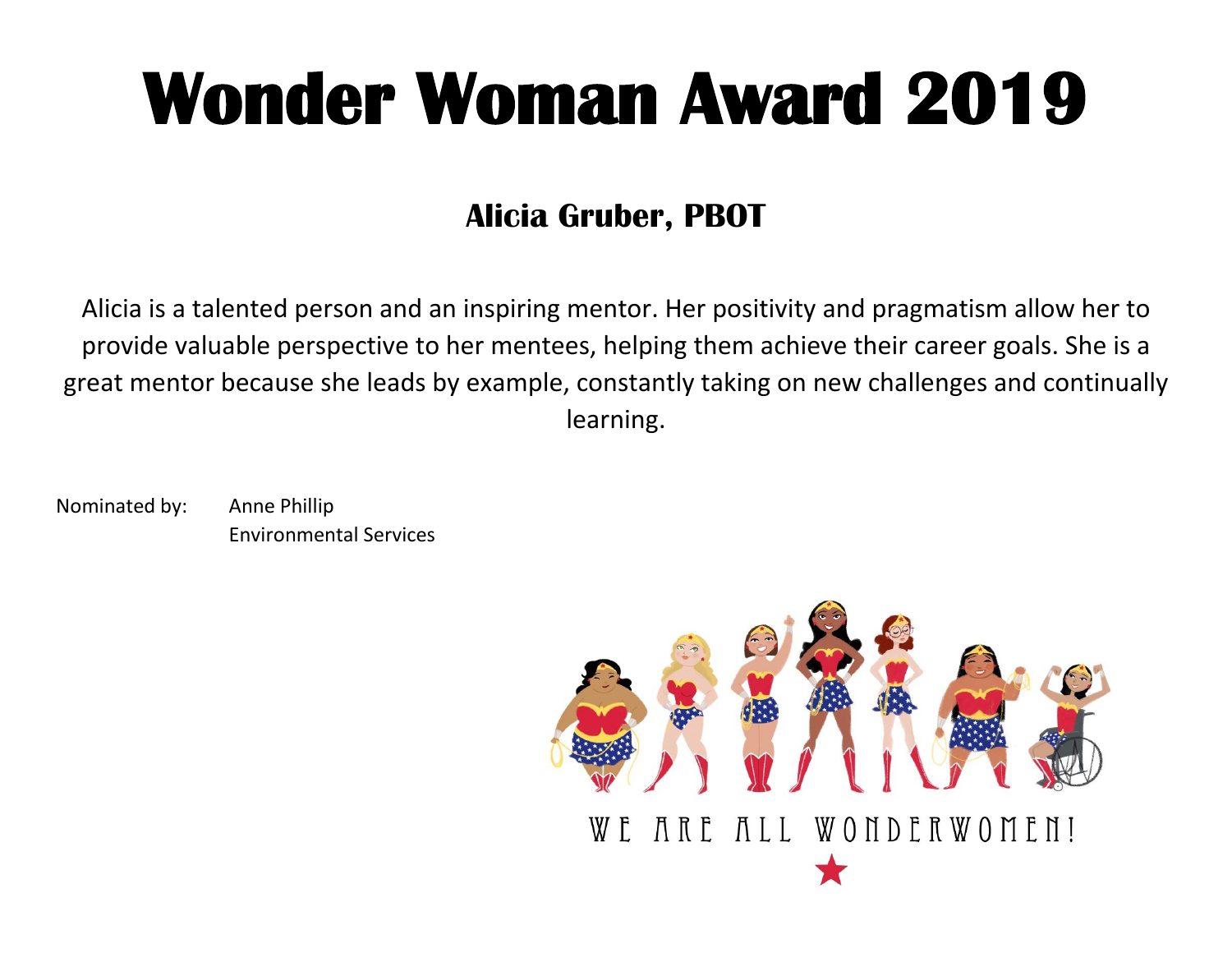#### **Anne Hill, PBOT**

Anne rocks! She is a driver and takes ideas, shapes them, and gets things done. She's smart and a great collaborator. She takes on every kind of challenge and gets things done well!

Nominated by: Christine Leon PBOT

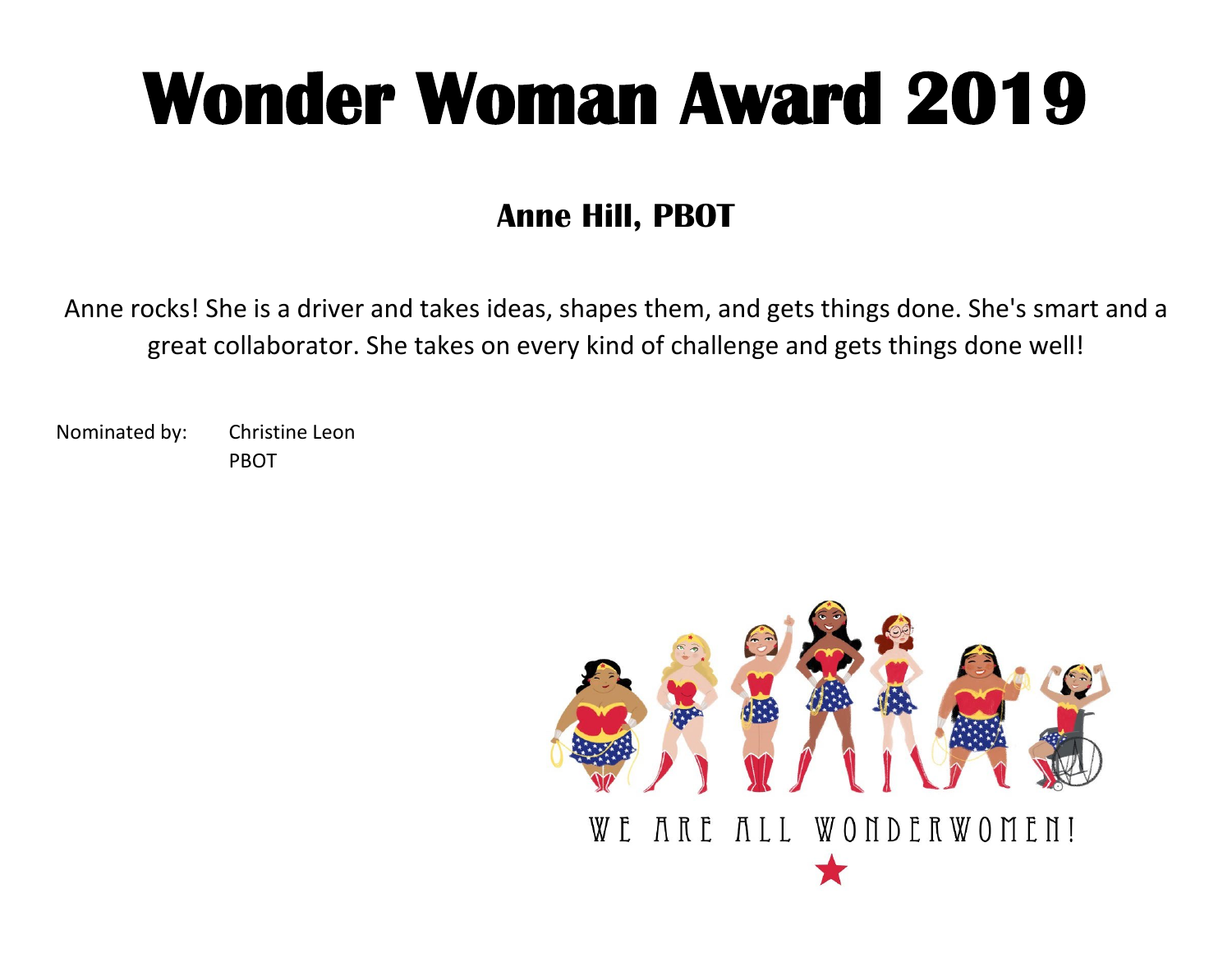#### **Valerie Joachim, PBOT**

Valerie is a great cheerleader for her work group and those around her. She brings a positive energy to her work day in and day out and deals with difficult people in stride.

Nominated by: Kurt Krueger PBOT

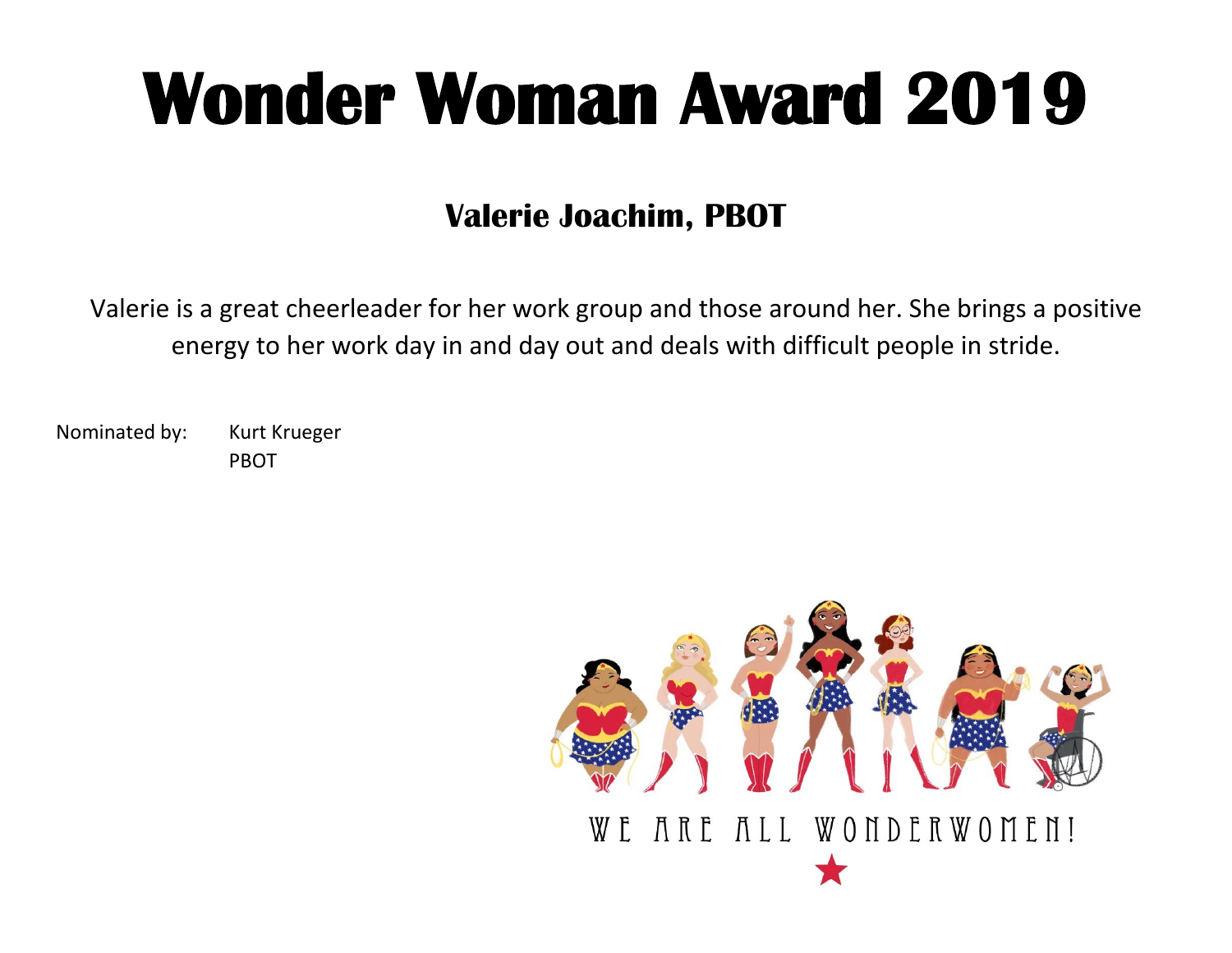#### **Valerie Joachim, PBOT**

Valerie brings intention to her supervision, and empowers her staff to look for effeciencies, improvements, and to ask - why have we done it this way? She provides a wonderful balance of trust and follow-up, and provides excellent customer service. She has been described as a "dedicated public servant" - her big-picture thinking and work-ethic back this up!

Nominated by: Jeanette DeCastro PBOT, ES

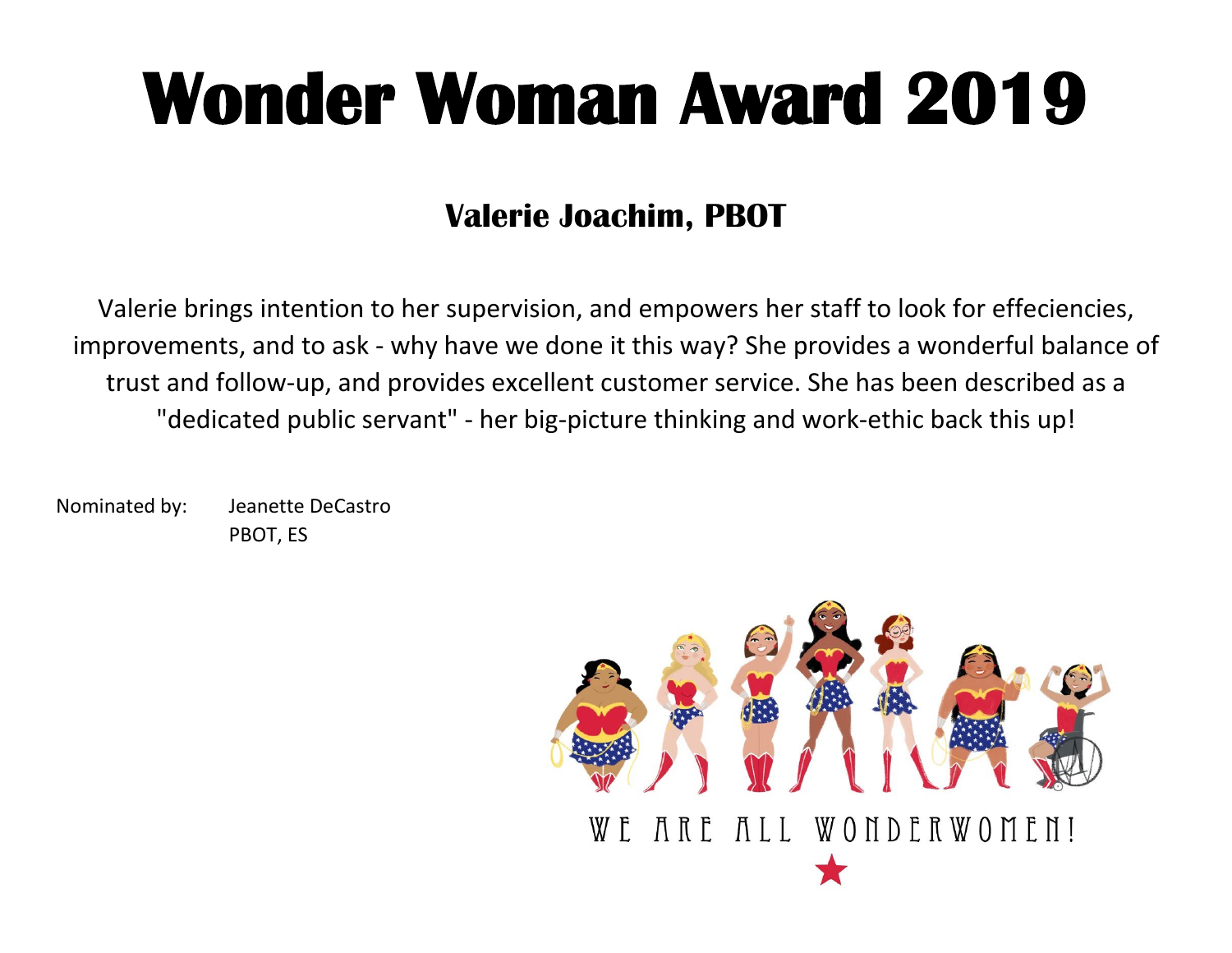#### **Jana LaFrenier, PBOT**

Jana has done an exceptional job in representing PBOT's interest in last summer's ODOT's I-84 maintenance work. Her work to coordinate city street changes made ODOT's project a success. So much so that ODOT presented her with a certificate of appreciation.

Nominated by: Chon Wong

Transportation

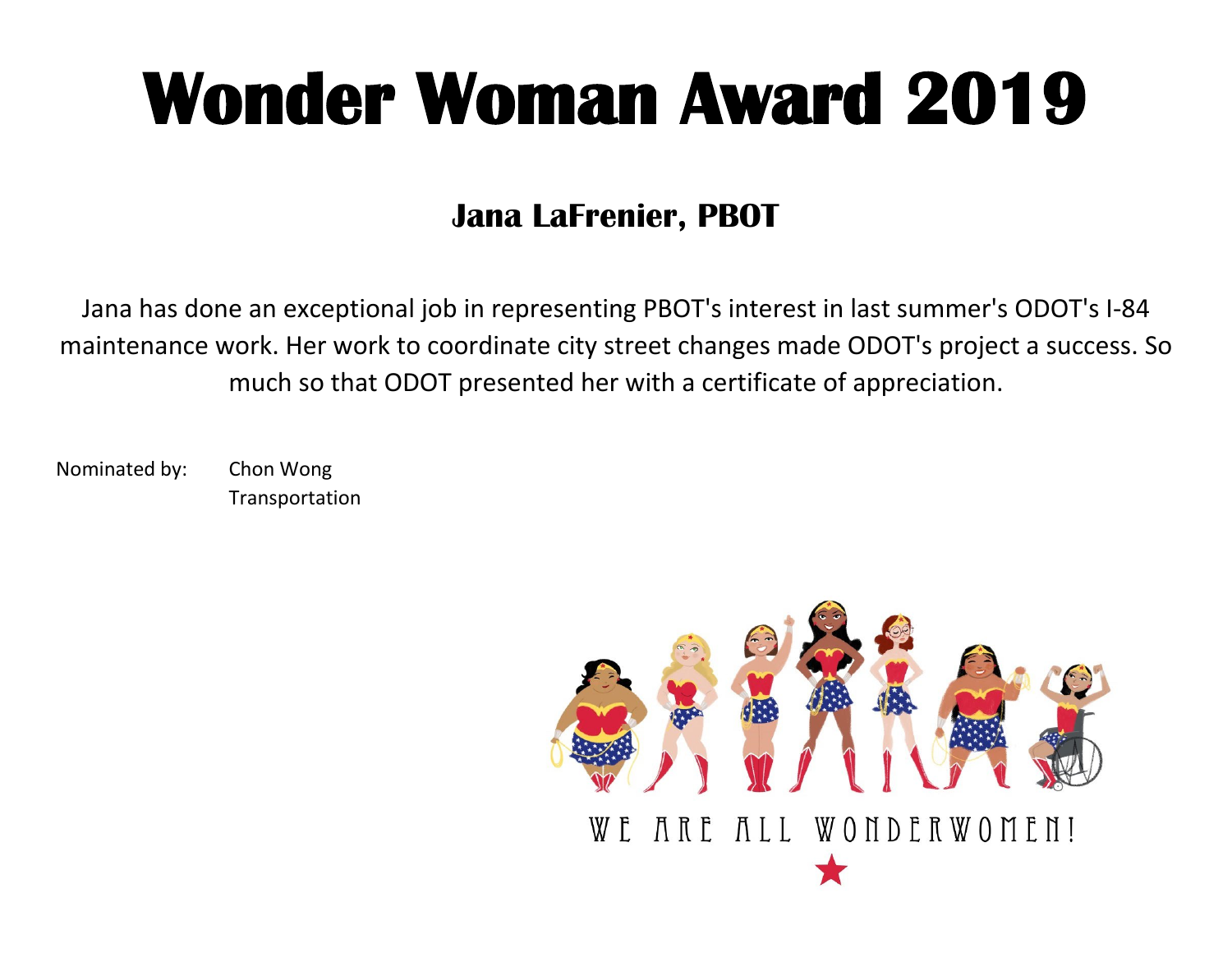#### **Kailyn Lamb, PBOT**

Kailyn joined PBOT less than a year ago and it feels like she's been here FOREVER. Smart, funny, kind. We're so lucky to have her on our team!

Nominated by: Hannah Schafer PBOT

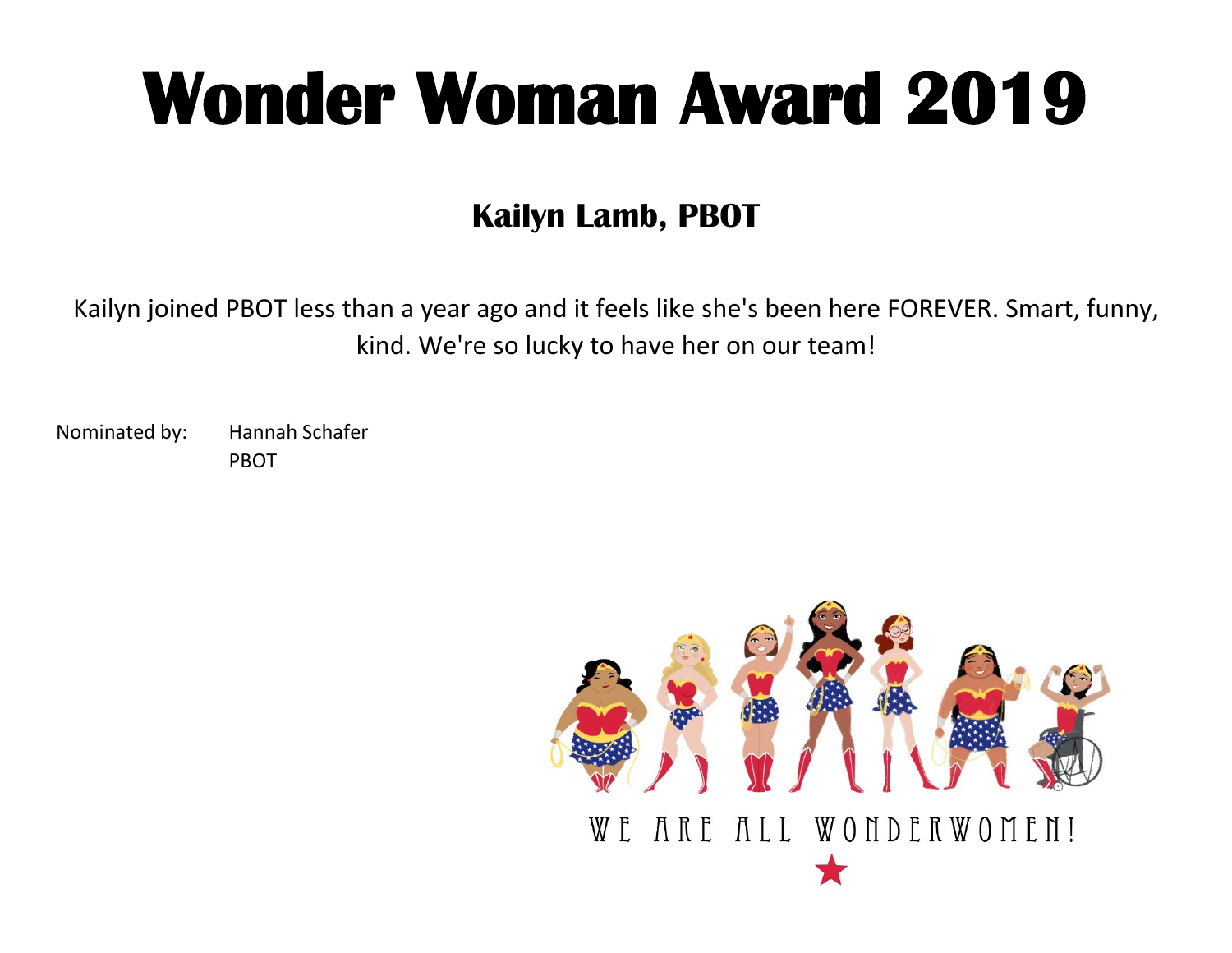#### **Kathyryn Levine, PBOT**

She is my manager at the Portland Streetcar. She is the most amazing manager that I have ever had. Always striving to ensure that our group has the tools it needs to accomplish our goals. She is professional about how she handles all of the conflicts that may come her way from our team. She manages a very diverse group of people with passion and it shows in how we all respond. When she became my manager, I felt like I got a new job and was excited for the future!

Nominated by: Lenore Deluisa PBOT

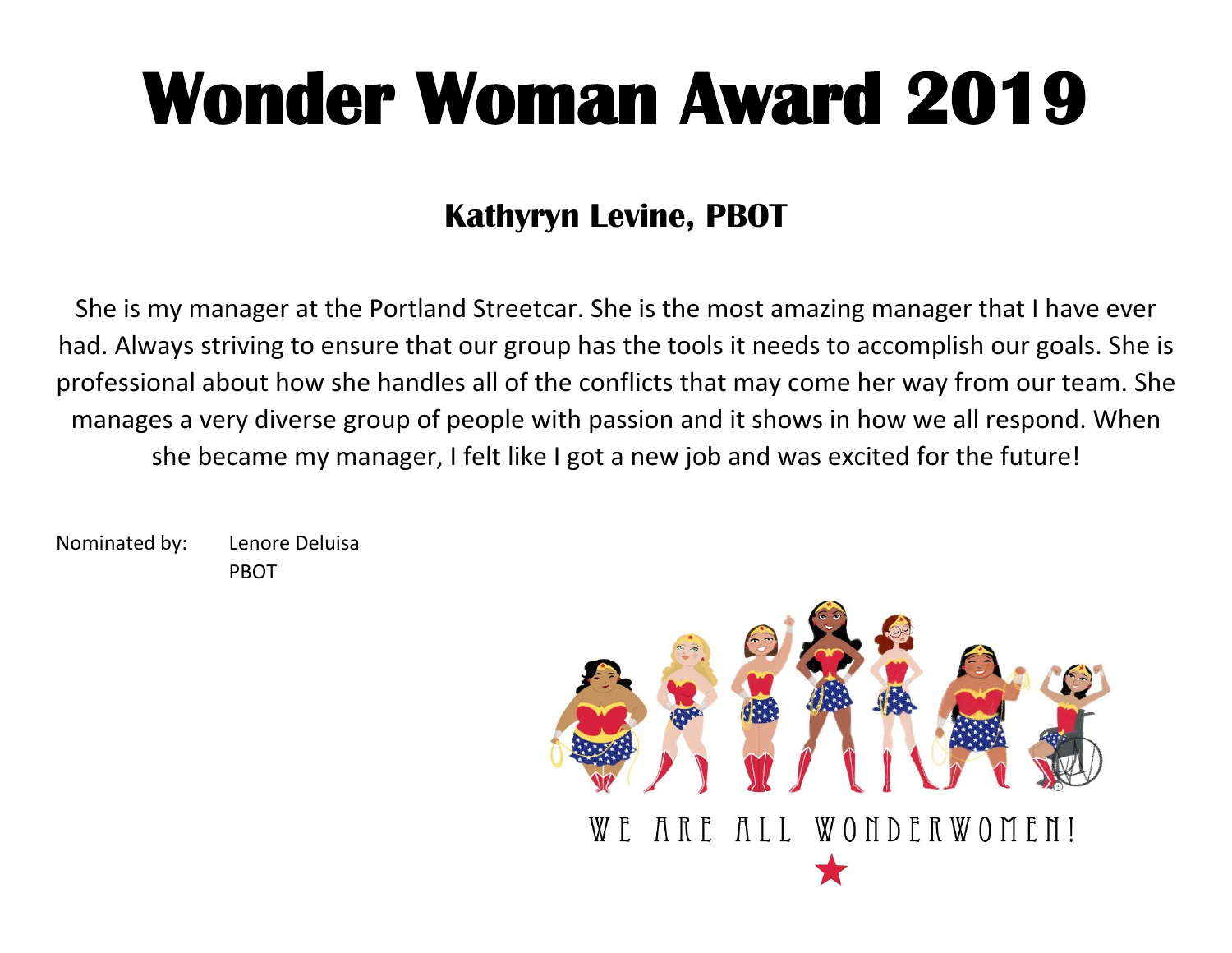#### **Kathryn Levine, PBOT**

Kathryn provides leadership with integrity for the streetcar staff and for the people who ride or experience the streetcar. She is diligent and conscientious about civil rights and mental health and the safety and welfare of all passengers. She is wonderful to work with.

Nominated by: Christine Leon PBOT Development Permitting Transit Group

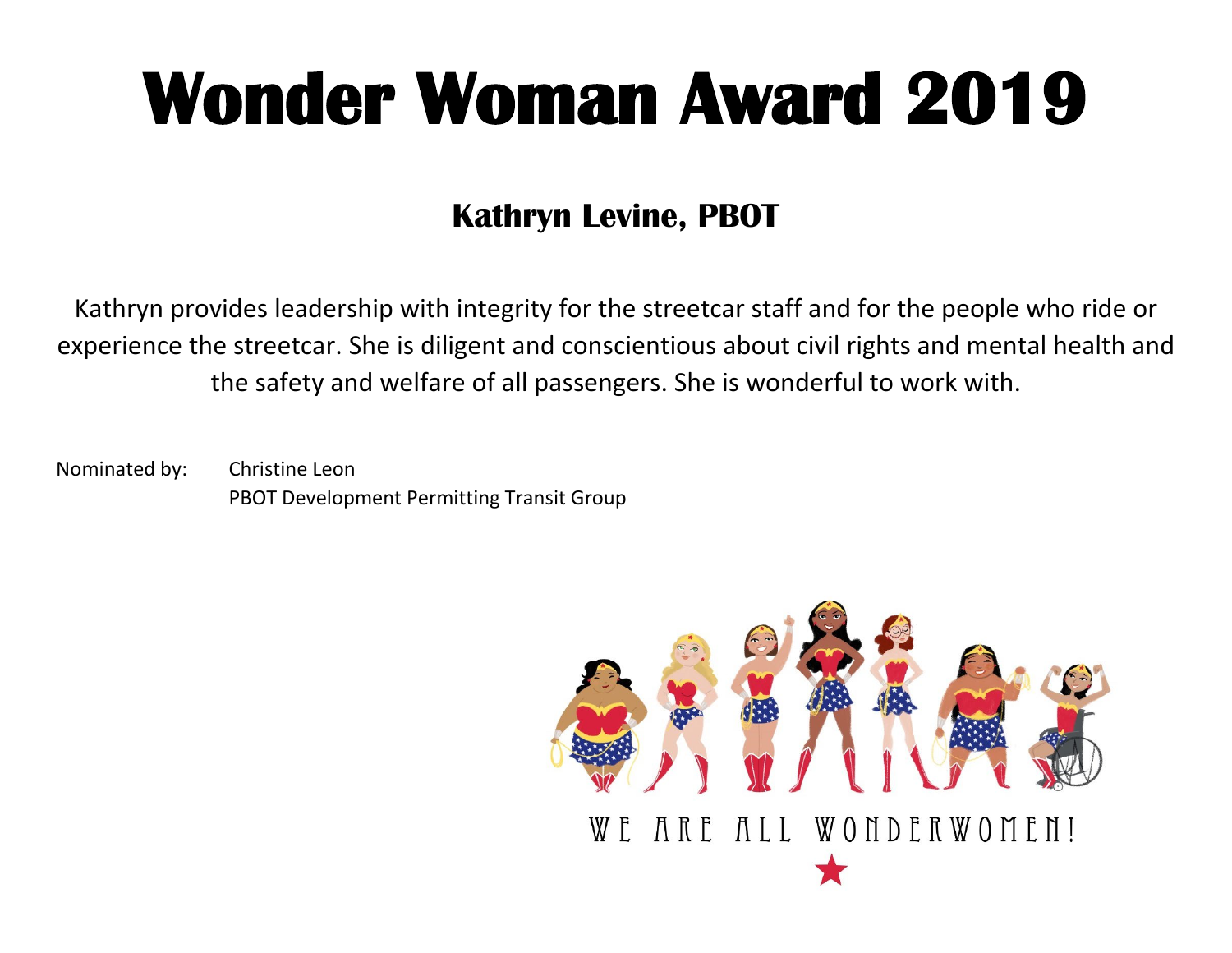### **Maria Lim, PBOT**

Maria has the best attitude. She's under fire at times, but helpful and cooperative, and suggests improvements in a compassionate and inclusive manner. I rely on her so much and I couldn't be successful without her help and insight.

Nominated by: Christine Leon PBOT/DPT Group

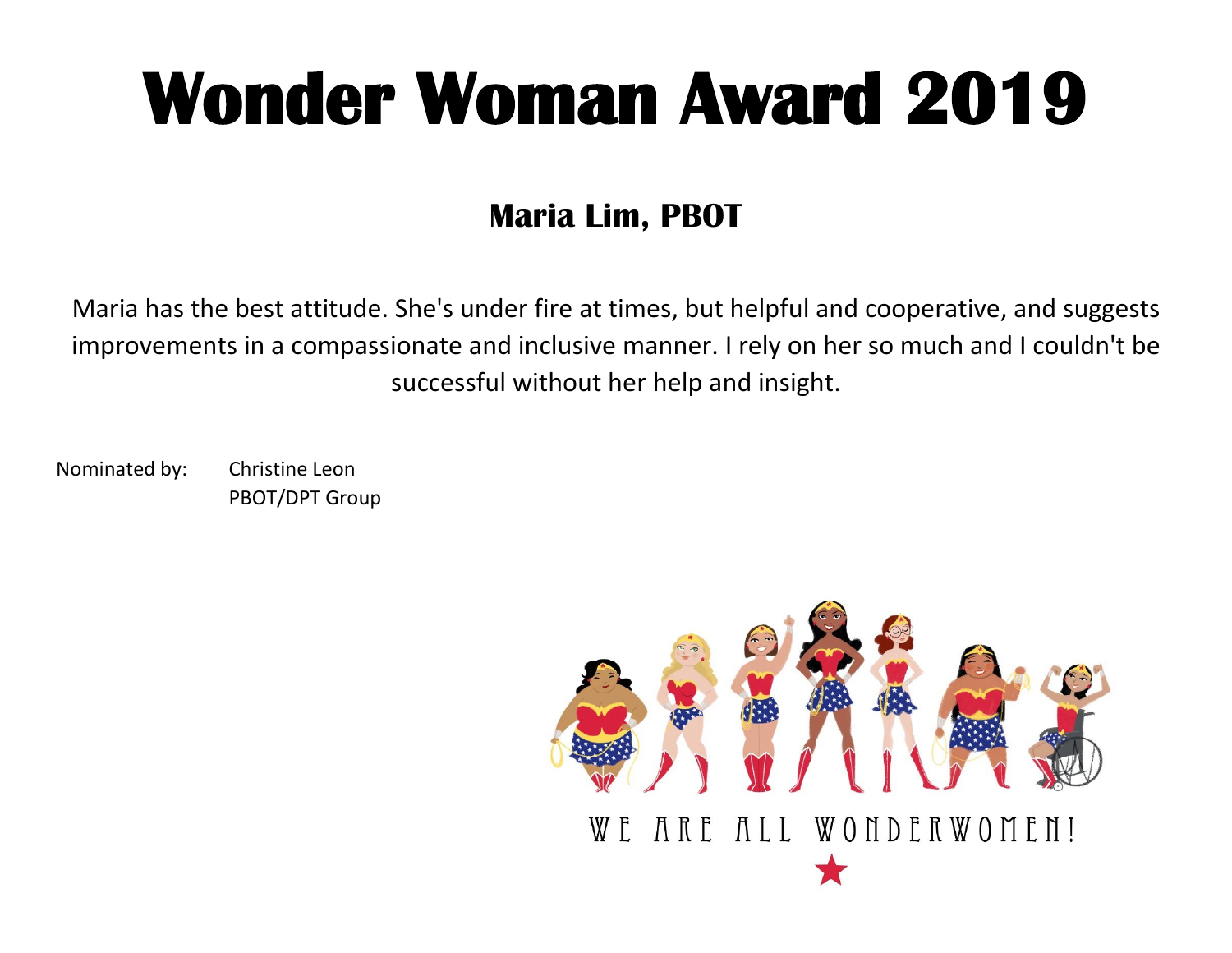### **Riza Liu, PBOT**

In the short time that Riza has been with PBOT as a traffic engineering associate, she has not only filled a critical role in ensuring that traffic control plans are reviewed in a timely manner, but also single-handedly taken over the PBOT Over-dimensional permit program.

Nominated by: Chon Wong

Transportation

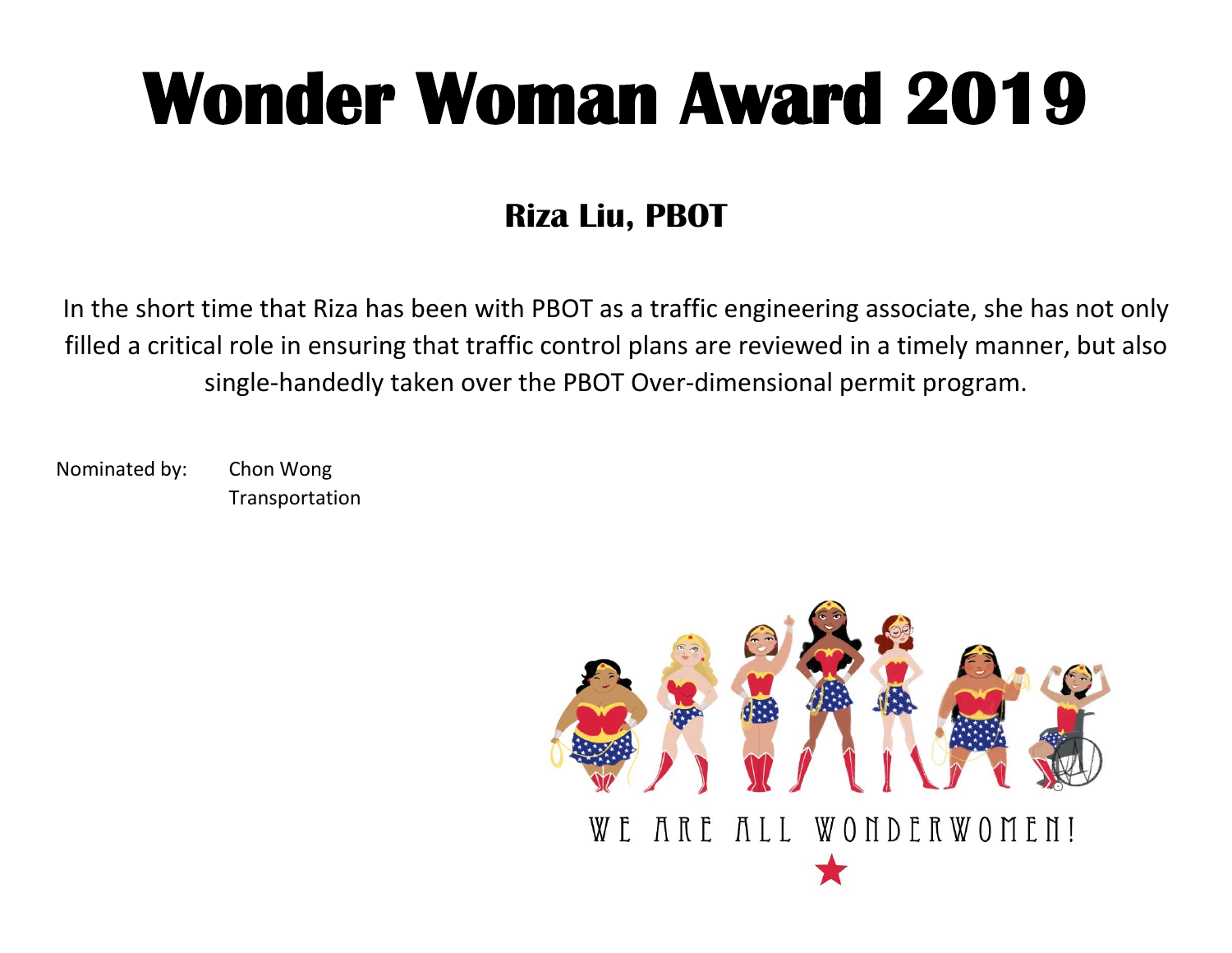#### **Irene Marion, PBOT**

Irene is transforming PBOT and the city into a more equitable place with her brilliance, charm and sense of humor. I am so grateful to call her my colleague and friend.

Nominated by: Hannah Schafer PBOT

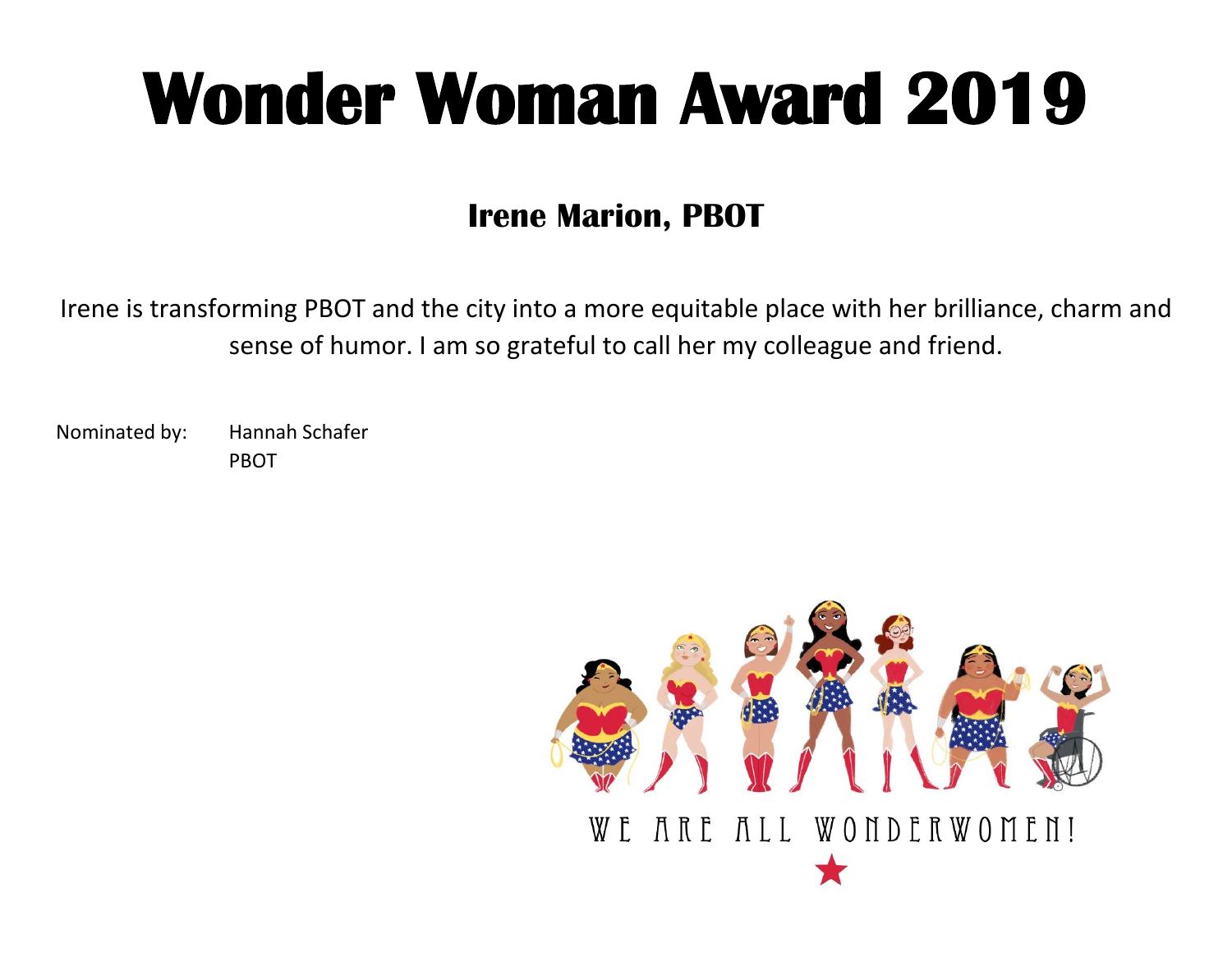#### **Irene Marion, PBOT**

Irene is a mentor, role model, co-conspirator and friend. Her approach, thoughtfulness, commitment and brilliance contributed to the development of the body and framework of racial justice work at the City, and continues to drive and improve the work for PBOT and the City everyday. Irene's work constantly inspires my own - leading me to retool and improve my own efforts. Irene is a primary driver leading us City towards our vision of an equitable City and contributing to present and future equitable outcomes.

Nominated by: Danielle Brooks OEHR

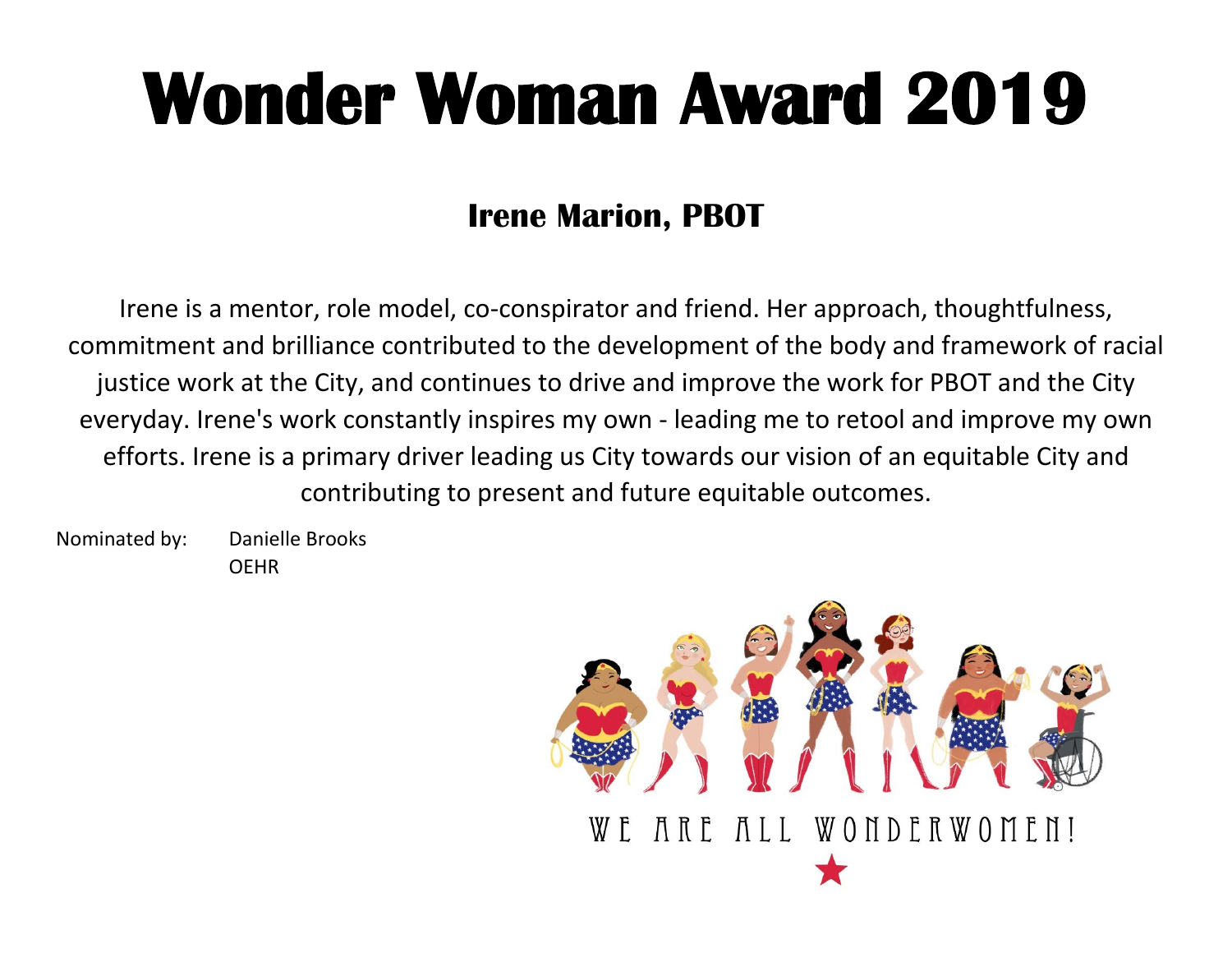#### **Irene Marion, PBOT**

I'm nominating Irene for her compassion, empathy and strength as she moves the bureau towards equity

Nominated by: Dana Dickman PBOT - Active Transportation and Safety

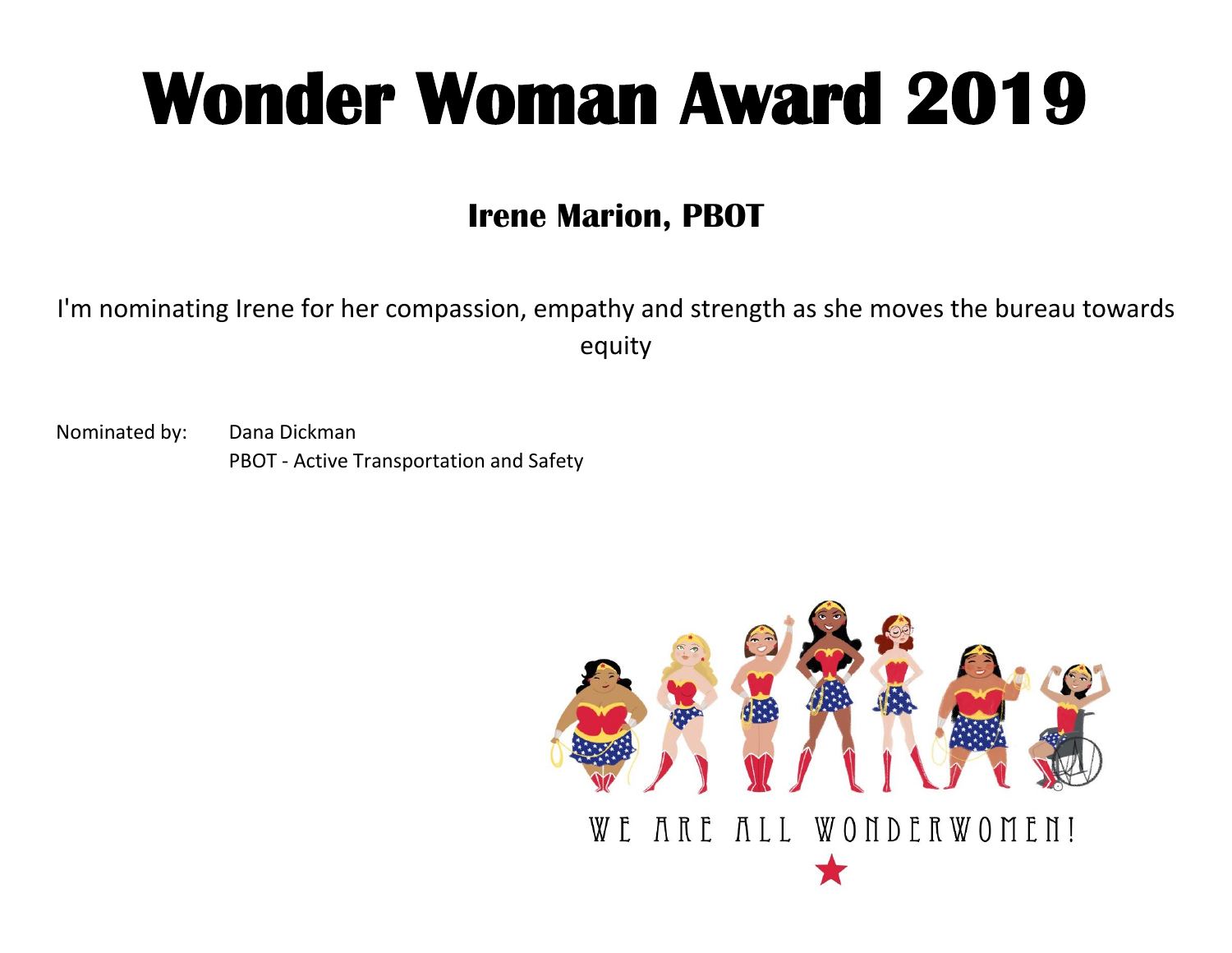#### **Irene Marion, PBOT**

Irene is truly down for the people and an outstanding employee. She is dedicated, impactful, and a remarkable leader.

Nominated by: Dyvisha Gordon Portland Housing Bureau

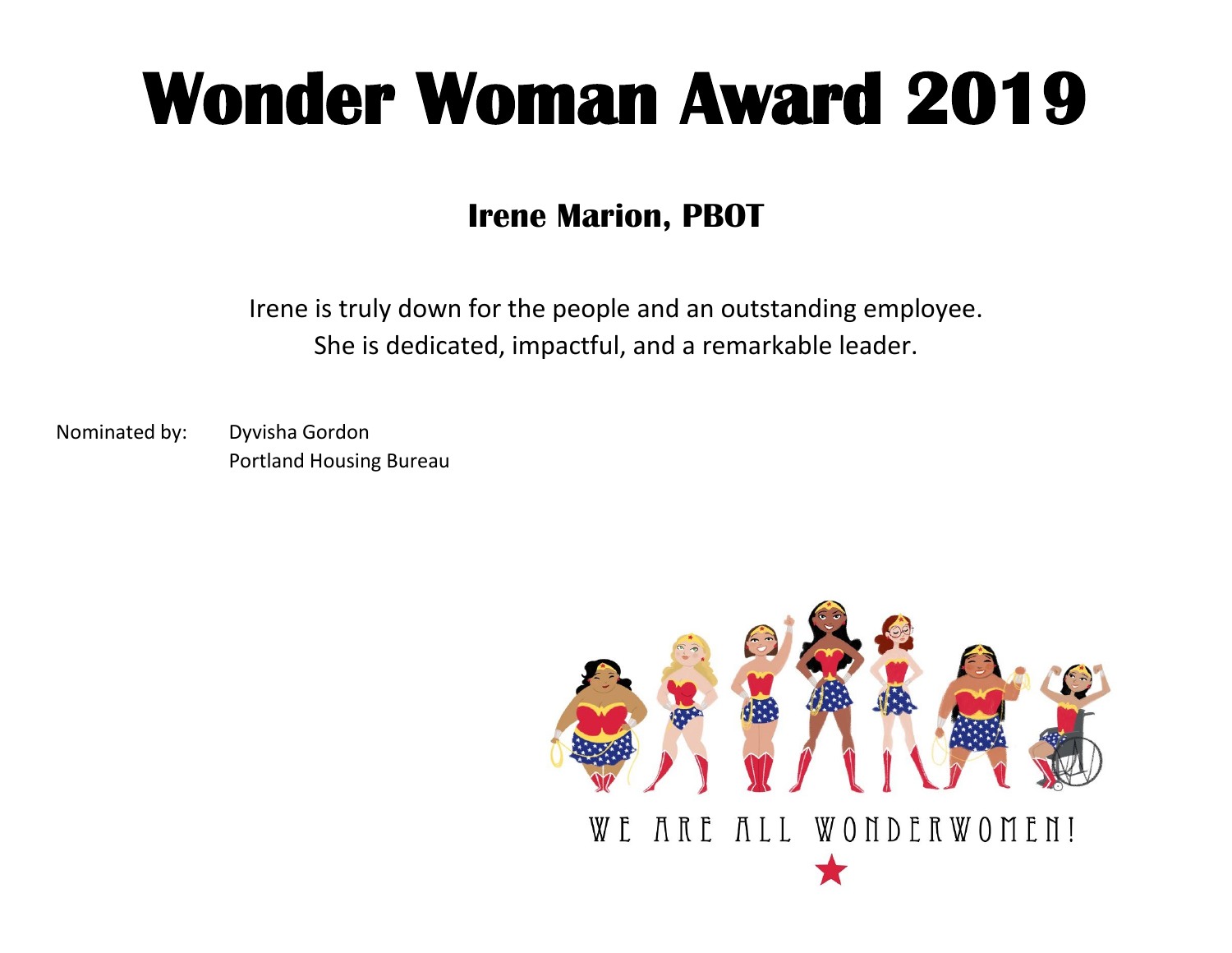### **Janis McDonald, PBOT**

For supporting and mentoring coworkers and her commitment to DEEP.

Nominated by: Dana Dickman PBOT - Active Transportation and Safety

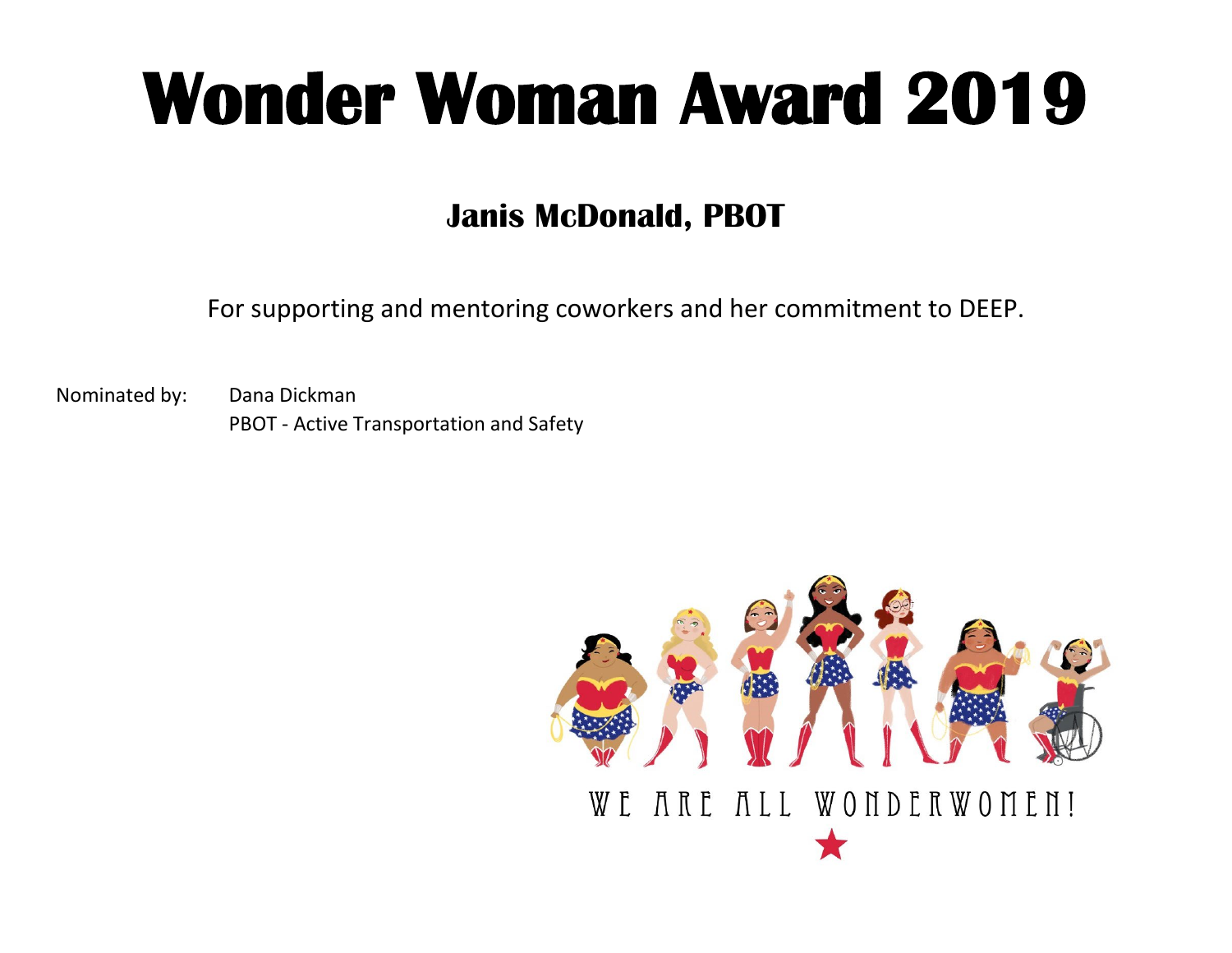### **Abra McNair, PBOT**

Creative, inspiring, kind, and compassionate. These words and more describe how Abra McNair is at work and with her co-workers. Abra often goes beyond the normal call of duty to create visually pleasing and artfully informative materials for the Safe Routes to Schools program. She uses her creative skills to sprinkle fun messages and images throughout Active Transportation and engages others in her playful attitude. Abra has been a wonderful resource for me, especially when I needed specific advice, insight and connections. She shared her experiences and resources with me and was a much needed and highly valuable listening ear when I needed it the most. Thank you Abra for everything you do at PBOT.

Nominated by: Sharon White PBOT

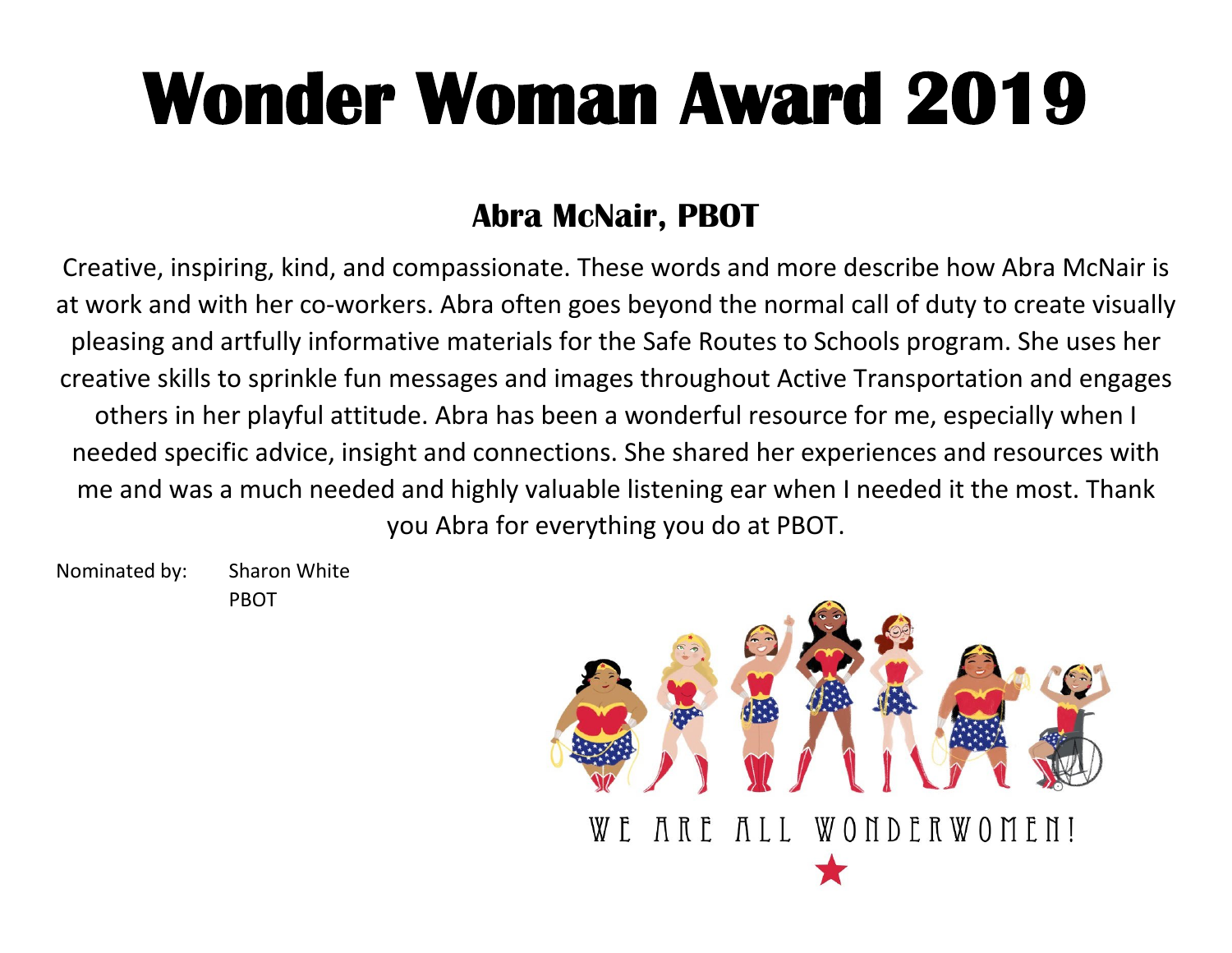#### **Teresa Montalvo, PBOT**

Teresa brings a strong professionalism to her workgroup and continues to take on more and more challenges with a positive effort and never a complaint. She has dealt with great personnel challenges in her workgroup over the last year and never gave up despite difficult situations.

Nominated by: Kurt Krueger PBOT

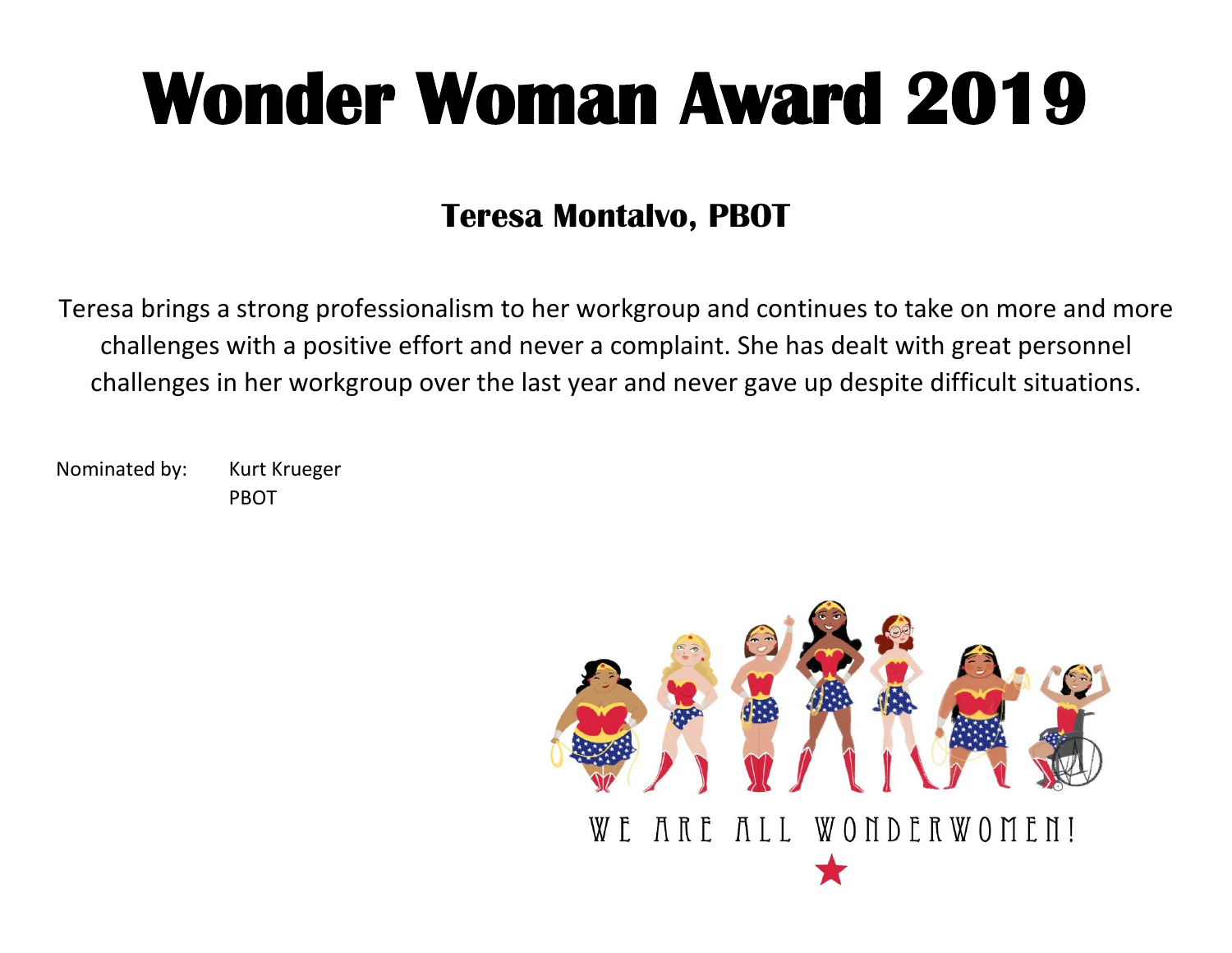### **Erika Nebel, PBOT**

She embodies the statement,"Empowered women empower women". She is funny, kind, supportive and smart. Her willingness to listen and provide solutions enables the office to work more efficiently and accomplish goals. Erika is a valued asset, co-worker and friend to everyone in Private for-Hire.

Nominated by: Mary Everson PBOT-Private for-Hire

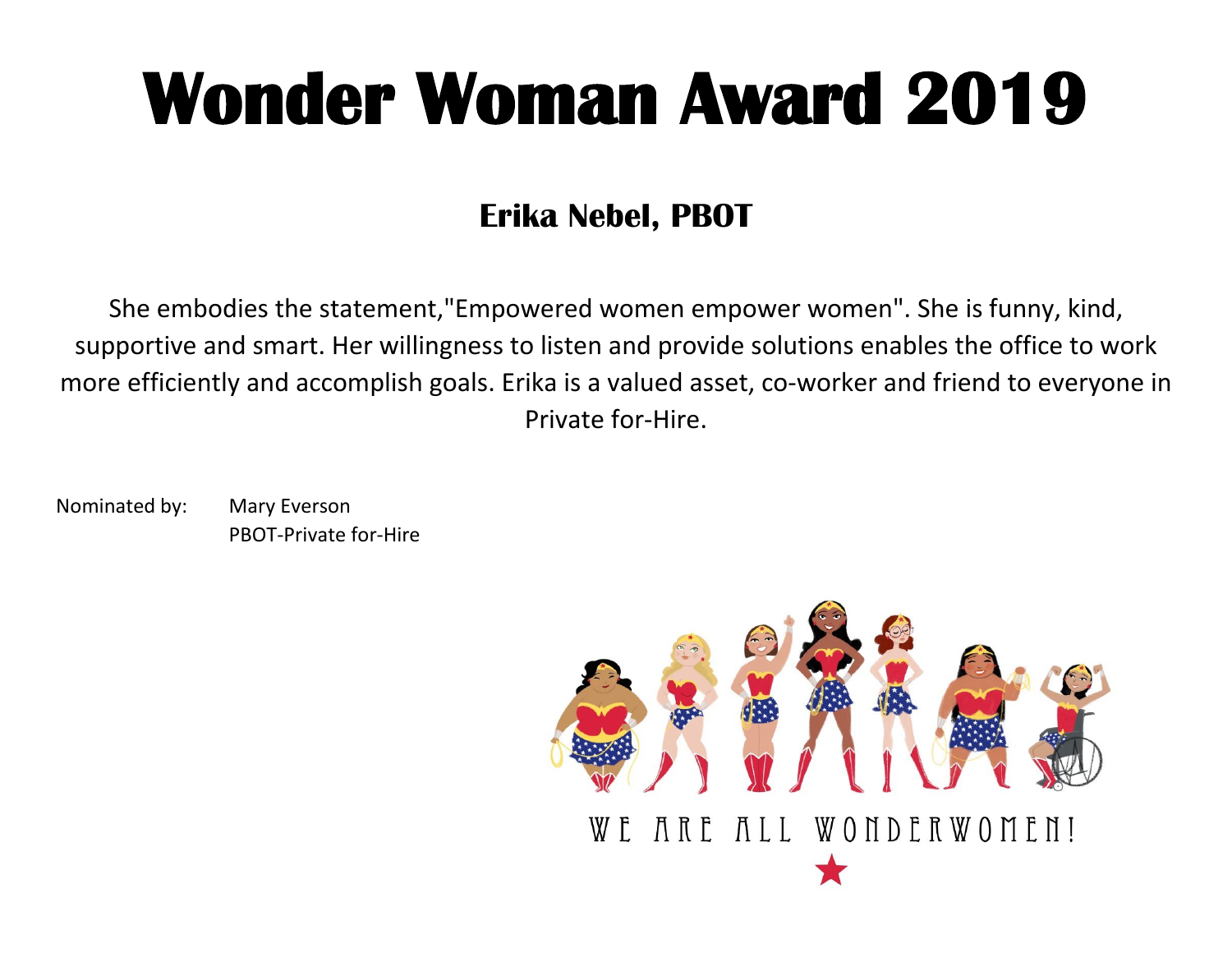### **Briana Orr, PBOT**

Briana is doing amazing work! On top of managing all the moving pieces of the for Portland's E-Scooter Pilot, including being a community liaison meeting with individuals and groups to thoughtfully listen to their questions and concerns, she is also in her first year of graduate school. Briana is a wonderful teammate and her ever persistent work ethic is ensuring that all Portlanders can be a part of the ever-changing landscape of transportation options.

Nominated by: Liz Hormann PBOT - Active Transportation and Safety

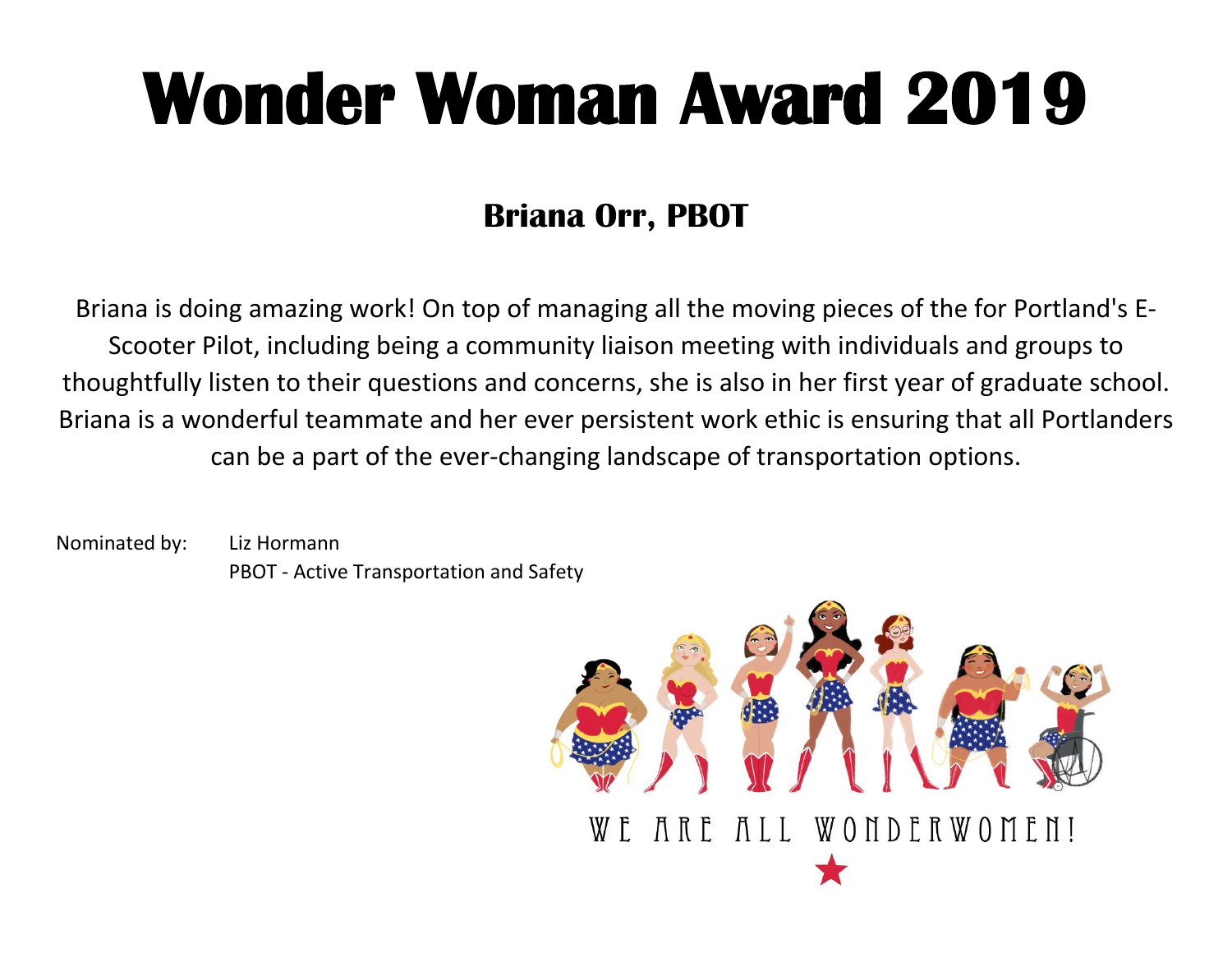#### **Anamaria Perez, PBOT**

For making a leap of faith and challenging herself in her new job and city.

Nominated by: Dana Dickman PBOT - Active Transportation and Safety

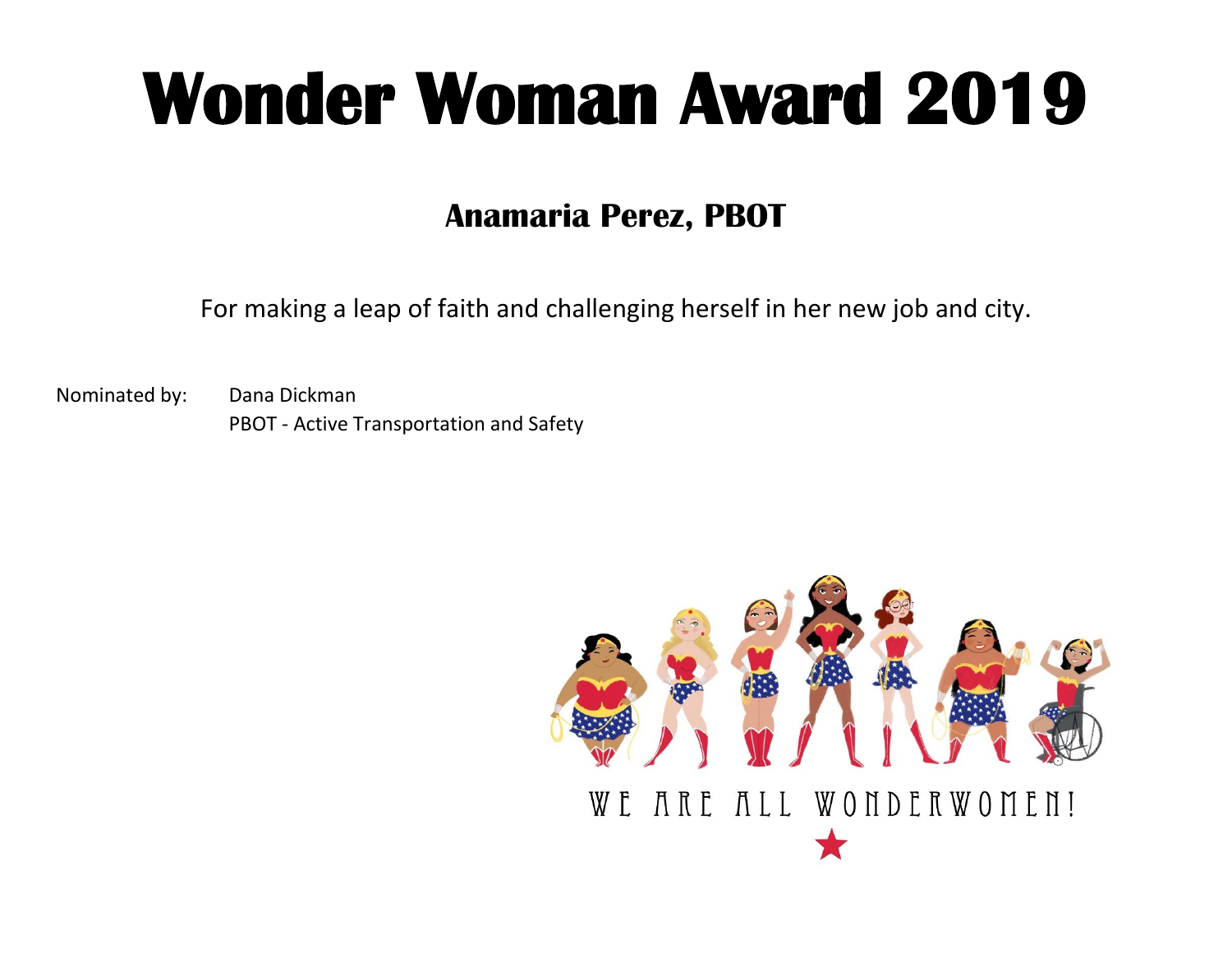#### **Sarah Petersen, PBOT**

Sarah is a brilliant graphic designer and the most supportive teammate. She is thoughtful, kind and innovative in her approach to her work. I learn so much from her every day!

Nominated by: Hannah Schafer PBOT

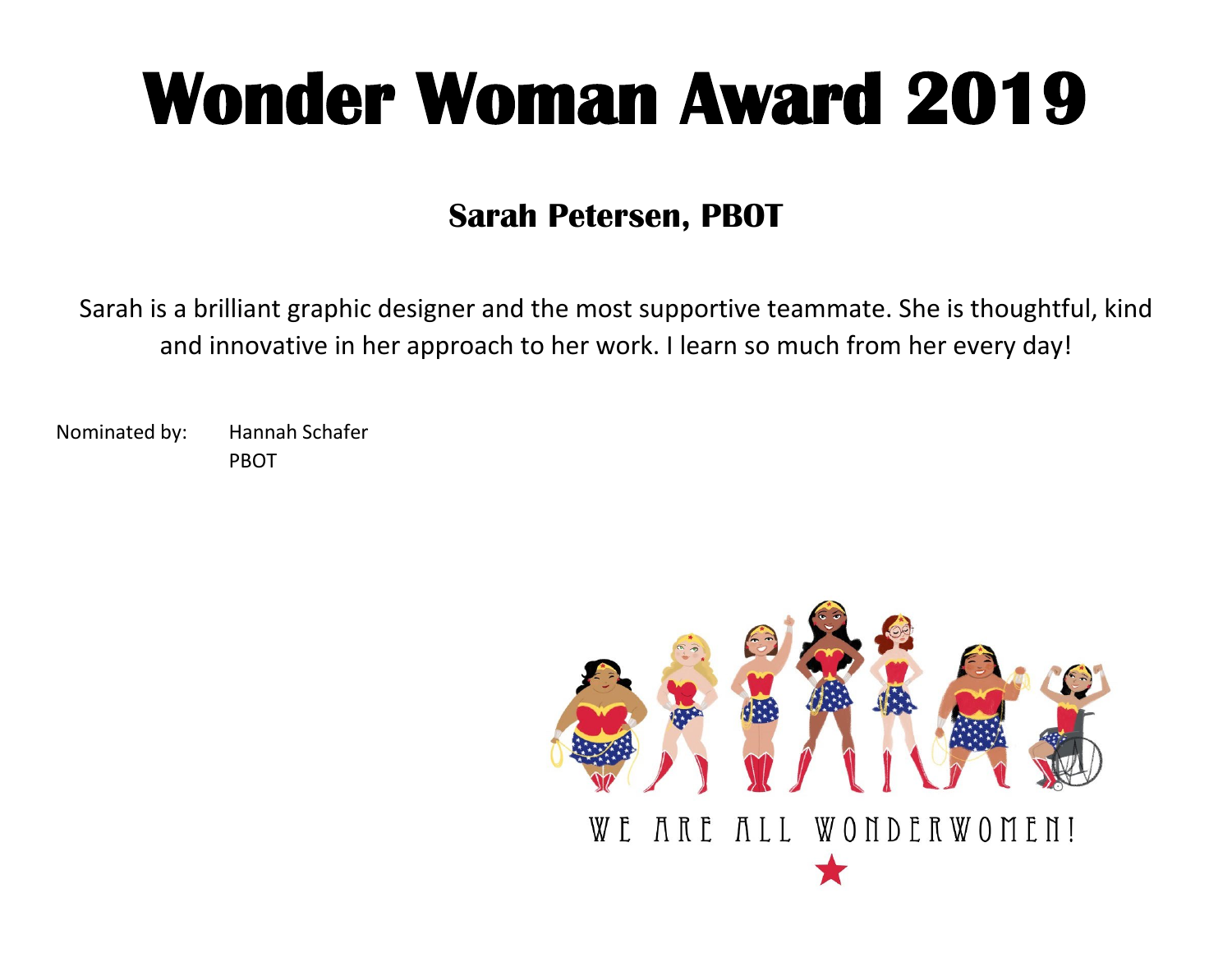#### **Shawnea Posey, PBOT**

Shawnea is a multi-tasker per excellence, a force to be reckoned and a leader to follow closely. Go girl!

Nominated by: Tosin Abiodun Portland Bureau of Transportation

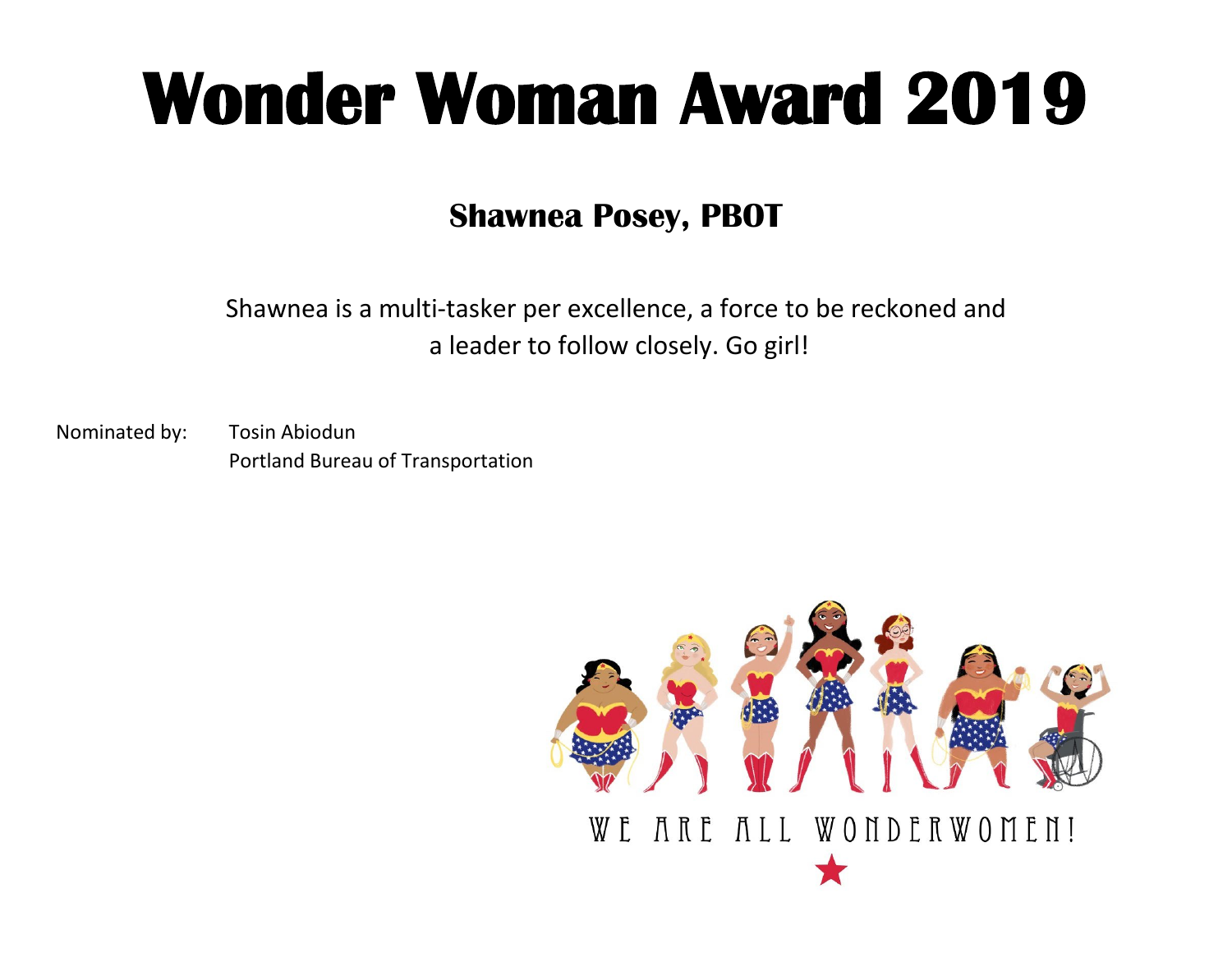### **Katie Root, PBOT**

Katie has shown exceptional strength as a leader in process improvements for the bureau.

She is always a pleasure to work with.

Nominated by: Alicia Gruber PBOT

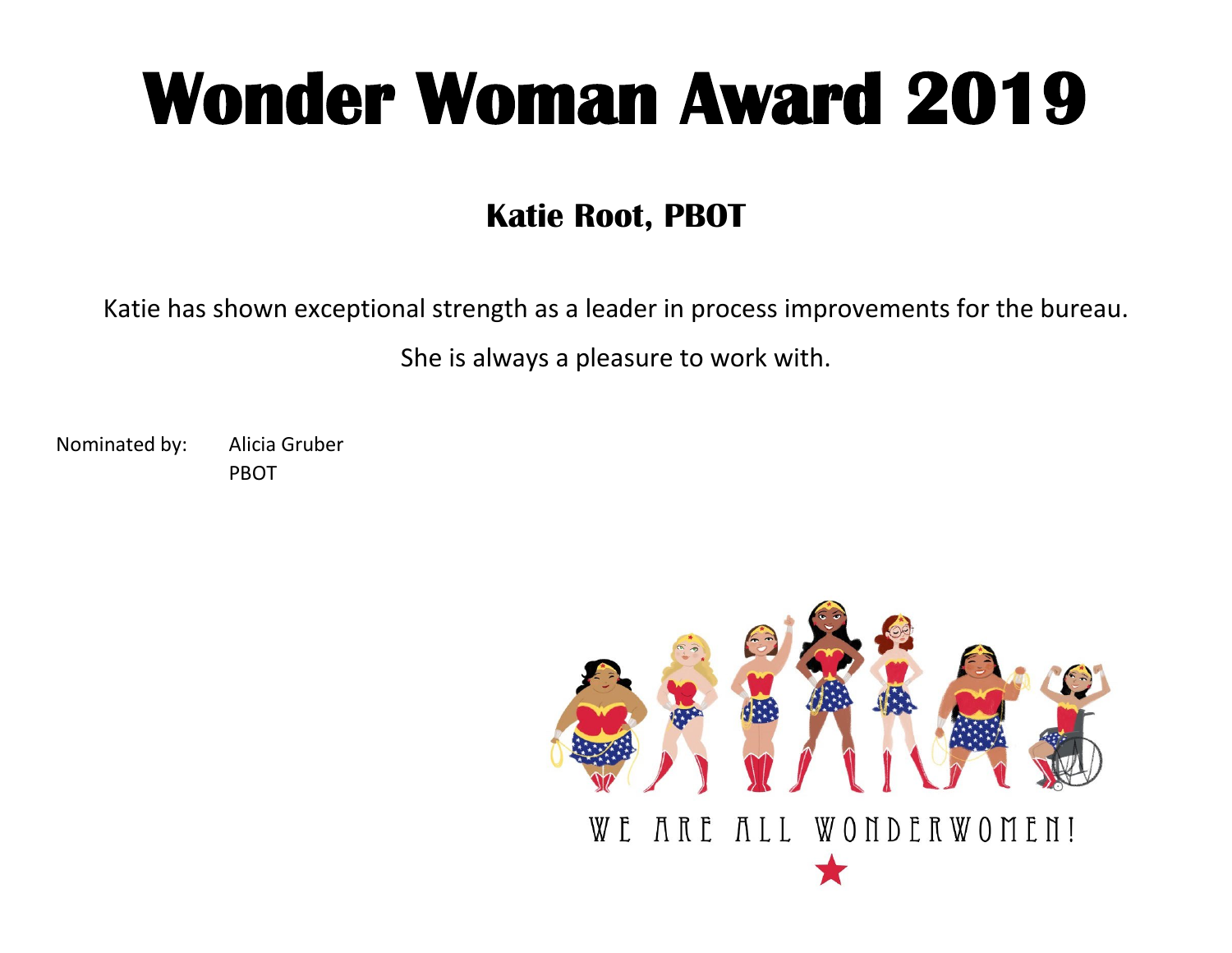#### **Lale Santelices, PBOT**

Lale is a champion for racial and social equity and inclusion within the bureau and outside in community.

Nominated by: Dana Dickman PBOT - Active Transportation and Safety

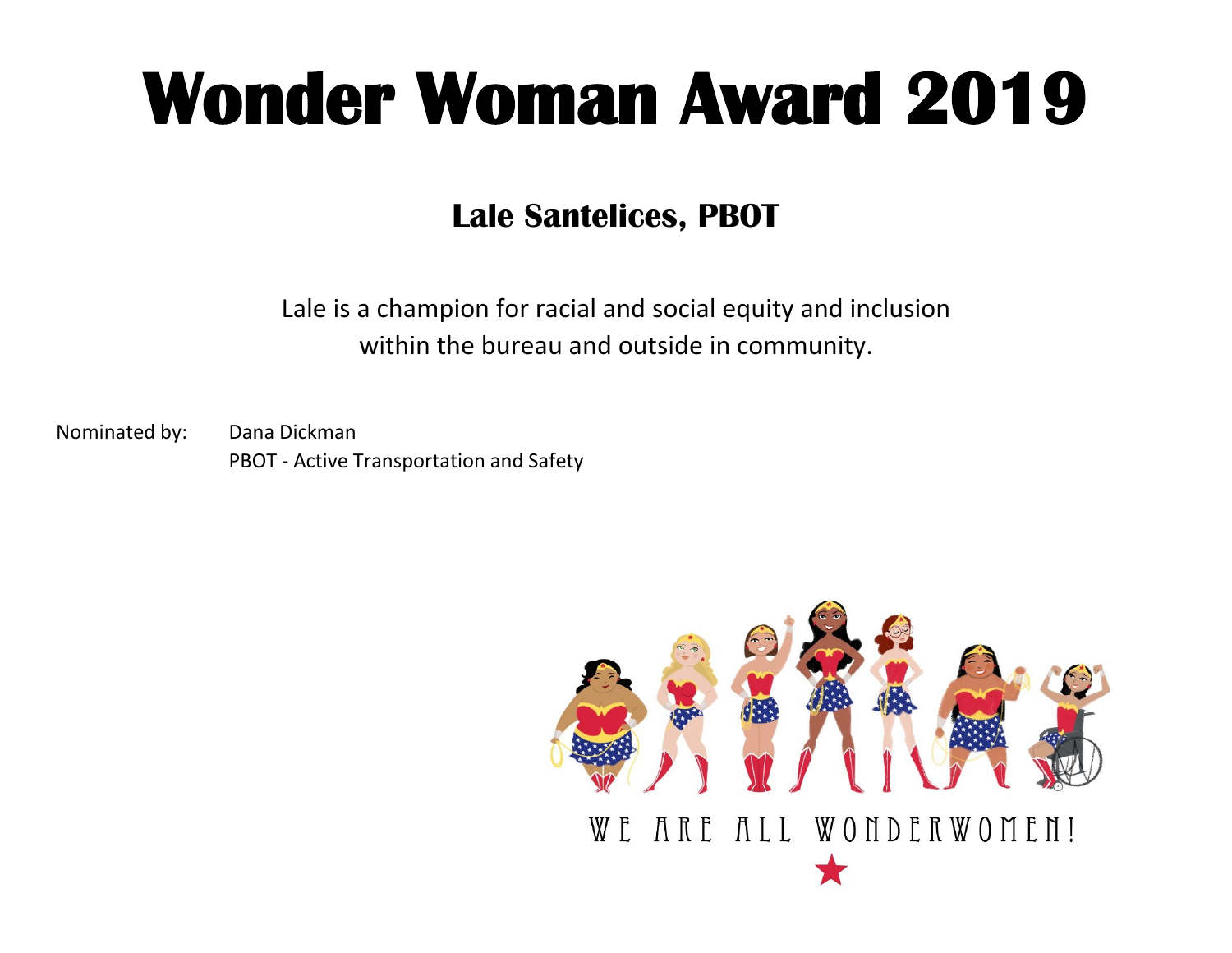#### **Beth Van Aernem, PBOT**

This Wonder Woman is a Bacon Saver Superstar!! She is always willing to share her knowledge of SAP, labor agreements, and HRARs. She has saved my bacon before, and I am sure I am not alone! She is a rockstar!

Nominated by: Crystal Smith **Water** 

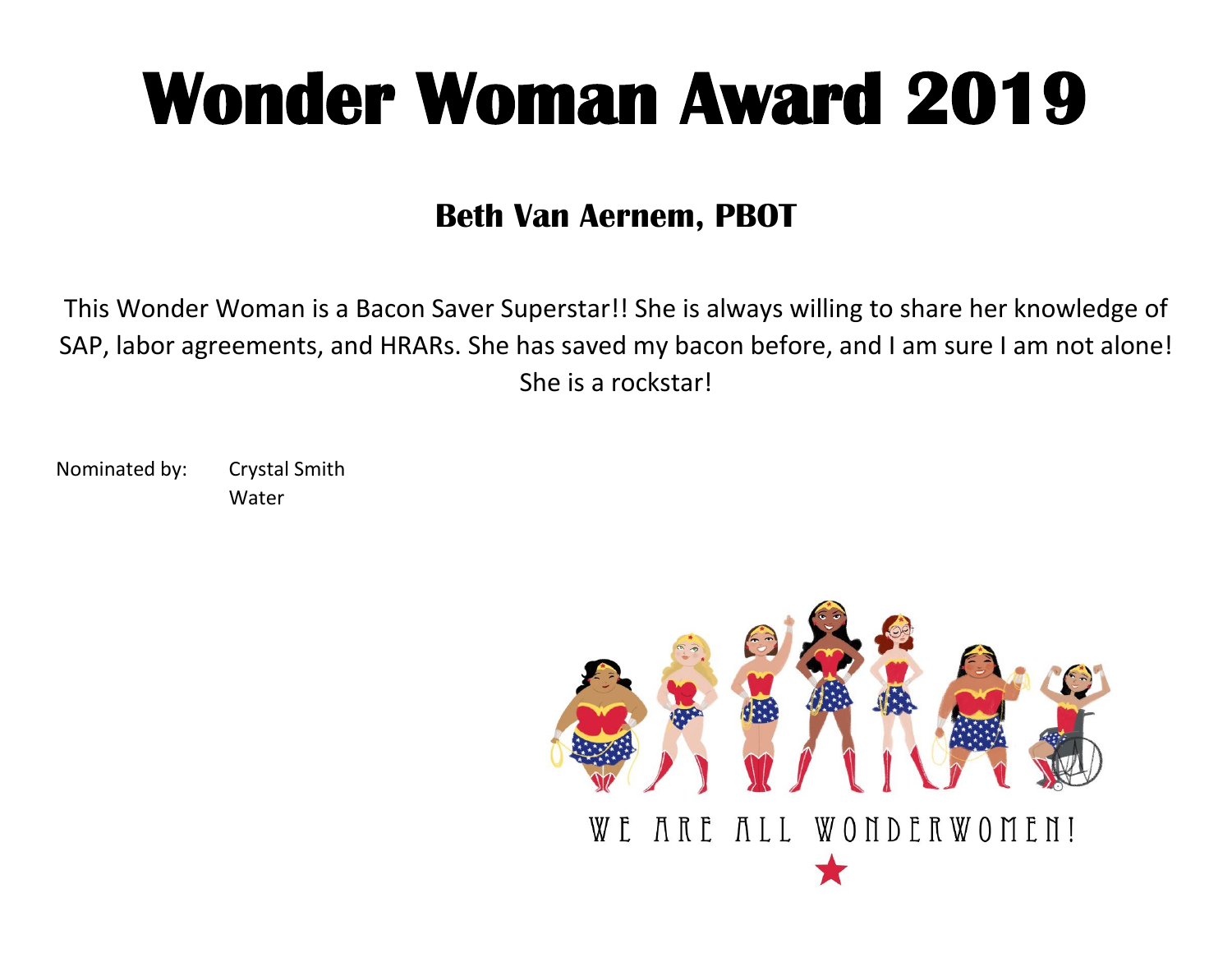### **Clay Veka, PBOT**

Clay is positive, motivated and dedicated everyday in her work towards safer streets.

Nominated by: Dana Dickman PBOT - Active Transportation and Safety

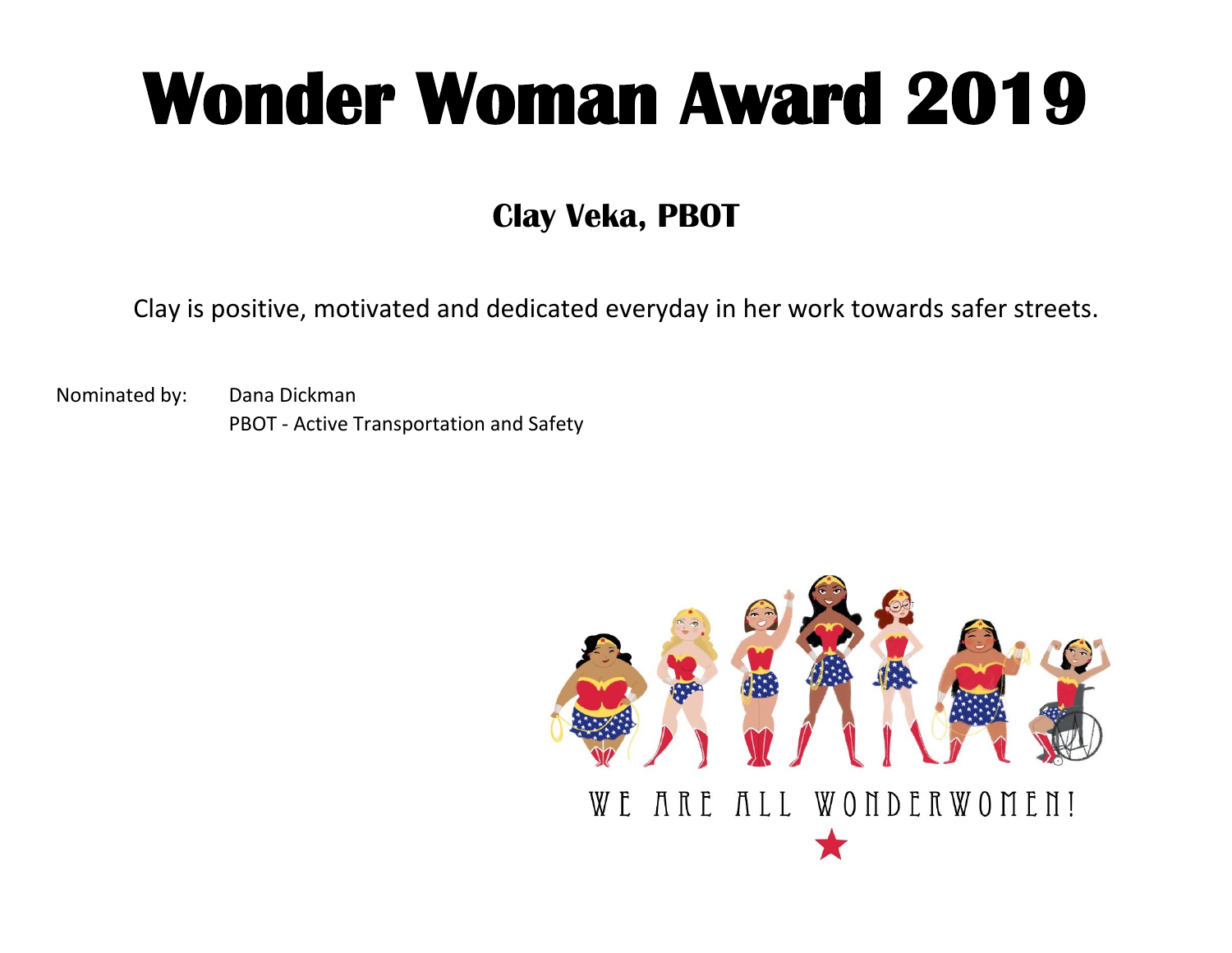### **Tara Wasiak, PBOT**

Tara lifts people up and makes them feel powerful. She makes me want to be better every day.

Nominated by: Emily Tritsch PBOT

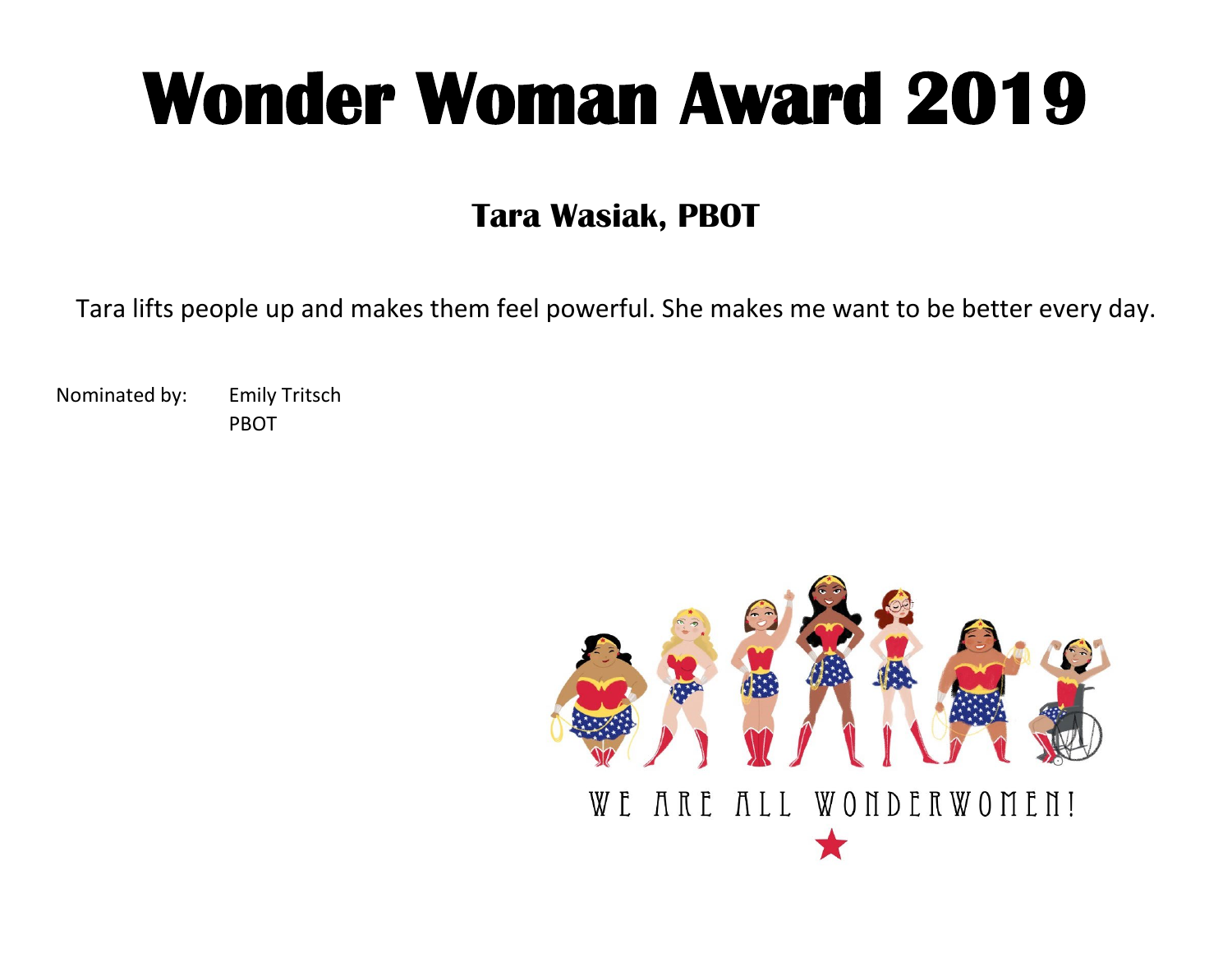#### **Brandi Wellborn, PBOT**

Brandi is an exceptional City employee because she always goes above and beyond to make sure things get completed. She encourages and helps the staff and employees.

Nominated by: Laurel Motley PBOT Portland Streetcar Operations Supervisor

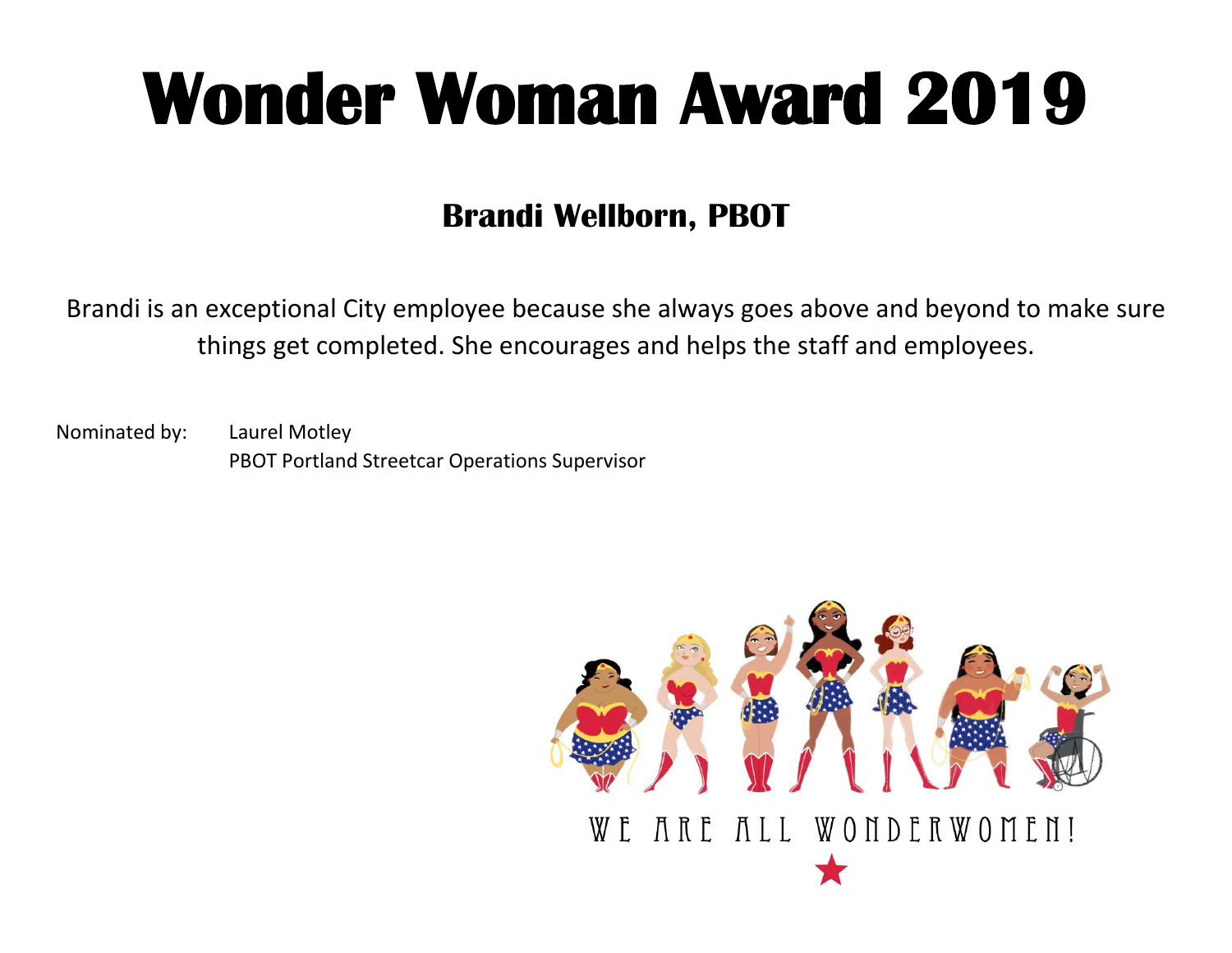### **Sharon White, PBOT**

Sharon is never wavering in her commitment to helping people in our community be safe while walking

Nominated by: Dana Dickman PBOT - Active Transportation and Safety

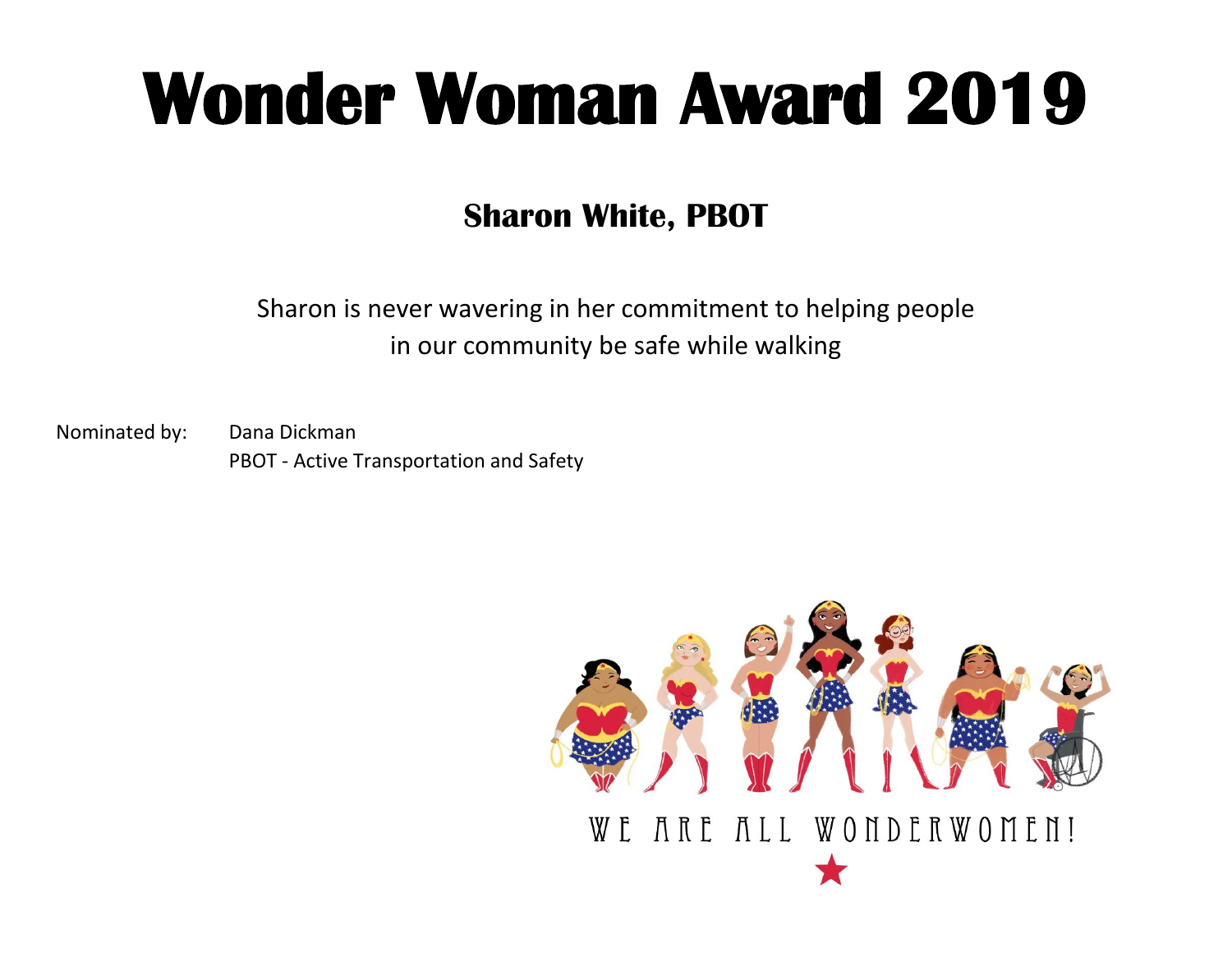### **Cori Wiessner, PBOT**

Cori is the epitome of the Wonder Woman Award. She is a mentor, leader, and a front-line supervisor. for the Public Works Inspection workgroup. Cori consistently goes above and beyond in her efforts to ensure Development Projects, Utility Inspections and complaint resolutions are handled in a courteous and professional manner. Her ability to lead by example is being exemplified, daily, by other engineers, technicians and other managers with whom she works and interacts with. I am impressed by Cori and thoroughly recommend her for this award.

Nominated by: Alex Bejarano PBOT

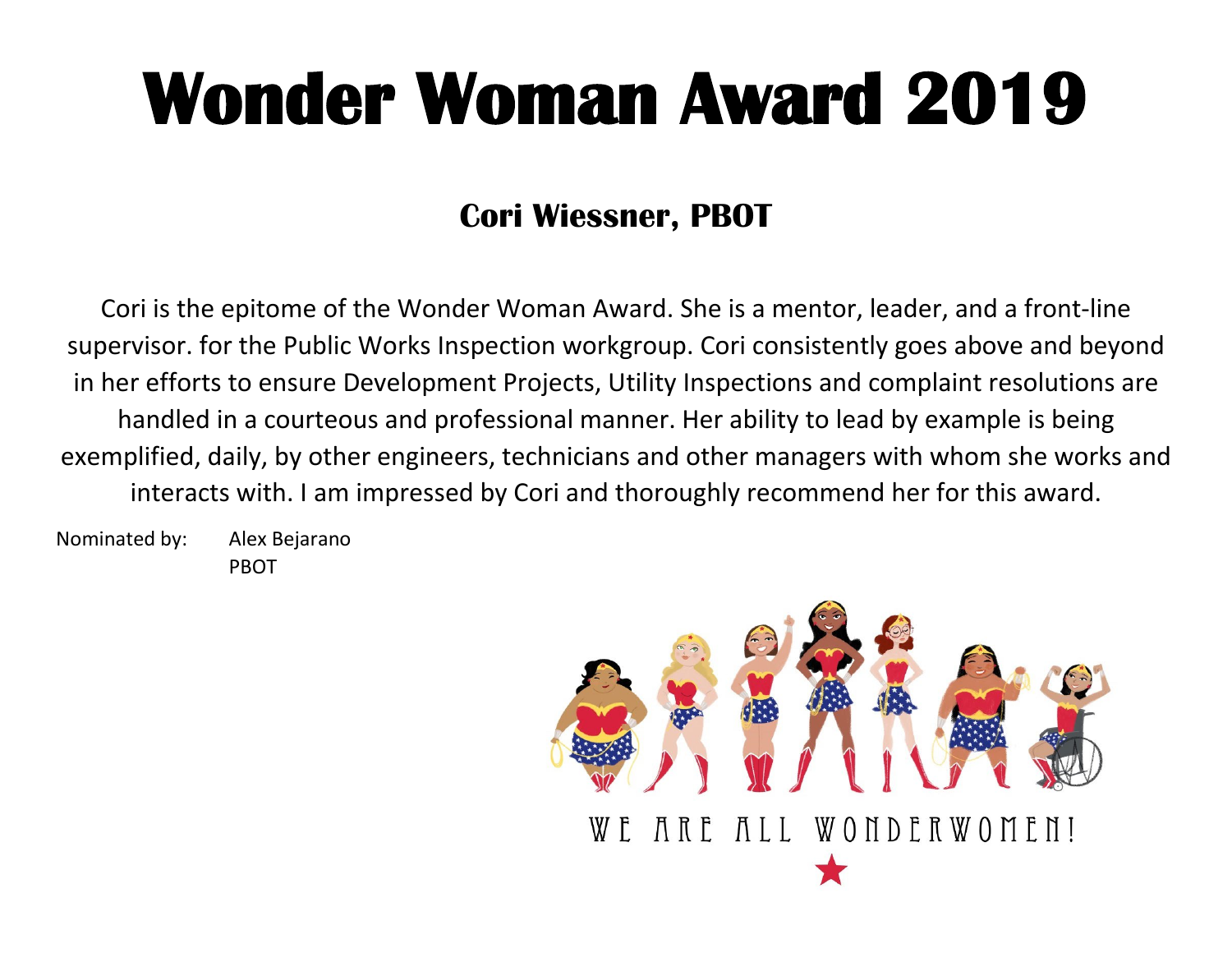#### **Millicent Williams, PBOT**

Millicent is a brilliant leader - always working her hardest to get things done on time and on budget!

Nominated by: Hannah Schafer

PBOT

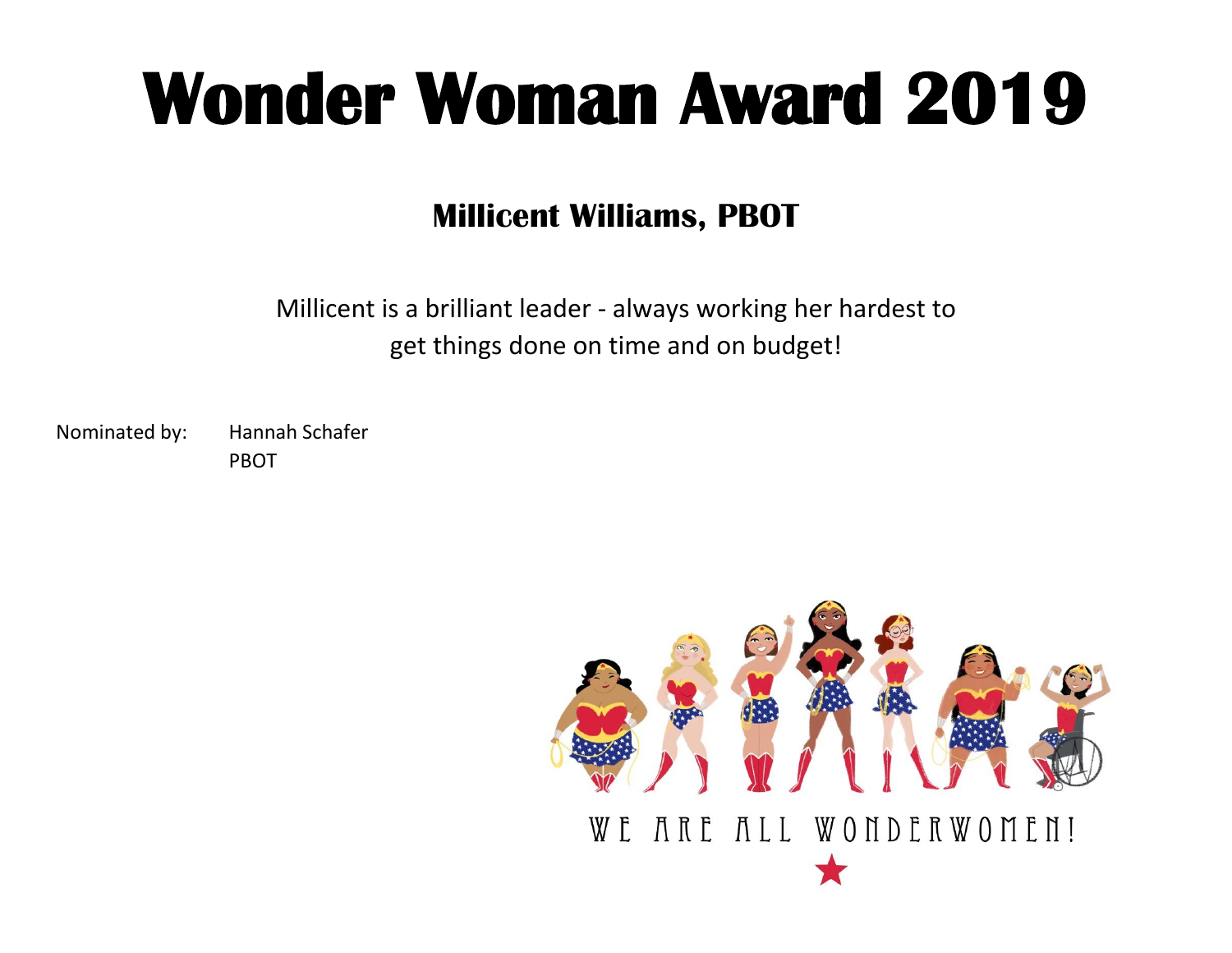### **Millicent Williams, PBOT**

Millicent joined the City 2 years ago, taking the helm of PBOT's fast-growing capital improvement program. Her quiet advocacy, support and wise counsel has resulted in my own program growing since her arrival at the City. She enables success for all of her employees with her capable leadership.

Nominated by: Andrew Aebi PBOT

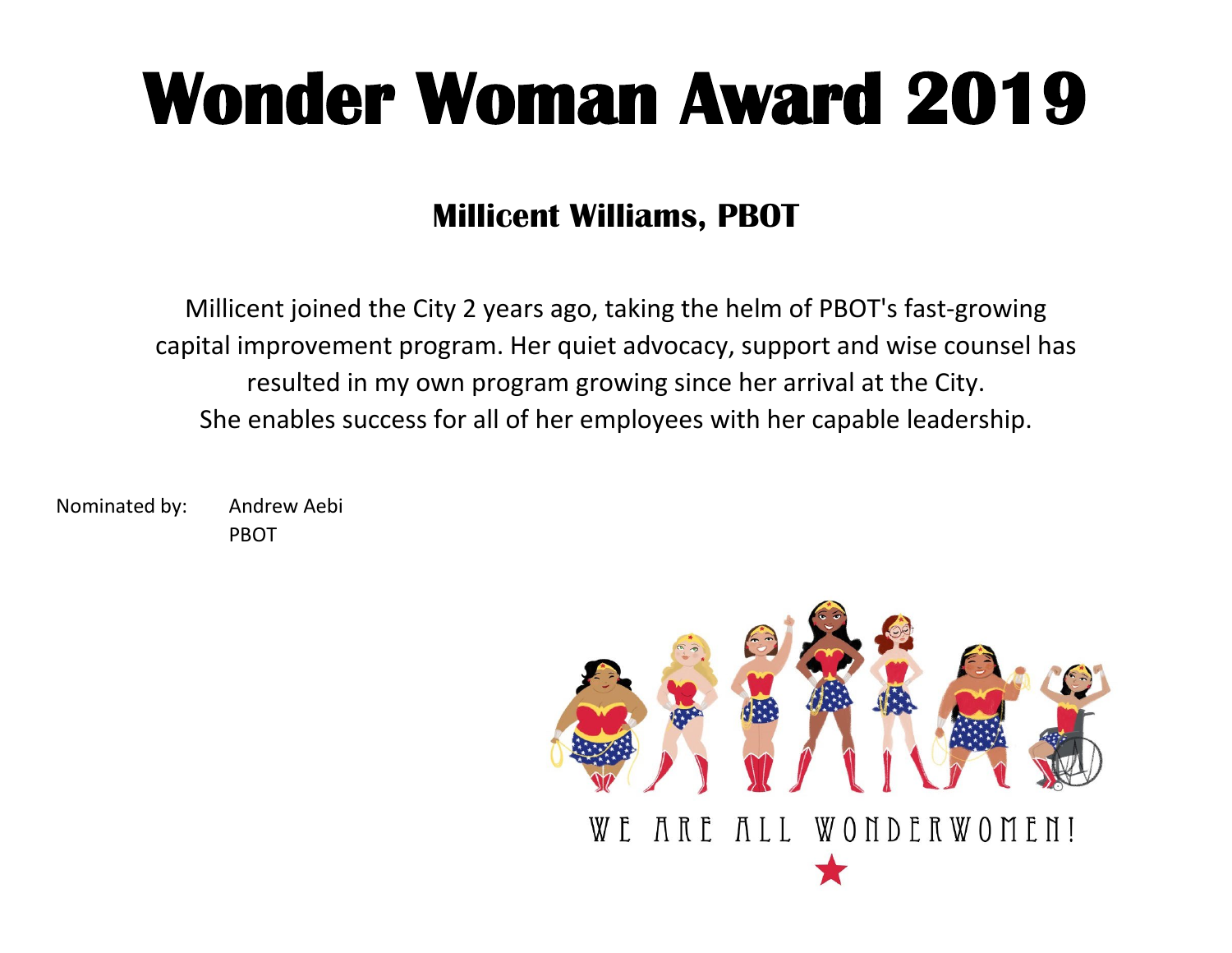#### **Faith Winegarden, PBOT**

Faith Winegarden is an outstanding, innovative and exemplary Supervisor and leader. Her efforts to consistently improve processes and mentor staff to strive to be and do better is commendable. In addition, Faith is an exceptional supervisor as she manages the Temporary Street Use Permitting (TSUP) section of PBOT. Faith's efforts in developing and implementing an electronic permit application system and electronic payment portal allows the public to interact with TSUP in a more efficient and responsive manner. This innovation will make the City better now and for the future, her innovative efforts are worthy of recognition. I completely recommend her for this award.

Nominated by: Alex Bejarano PBOT

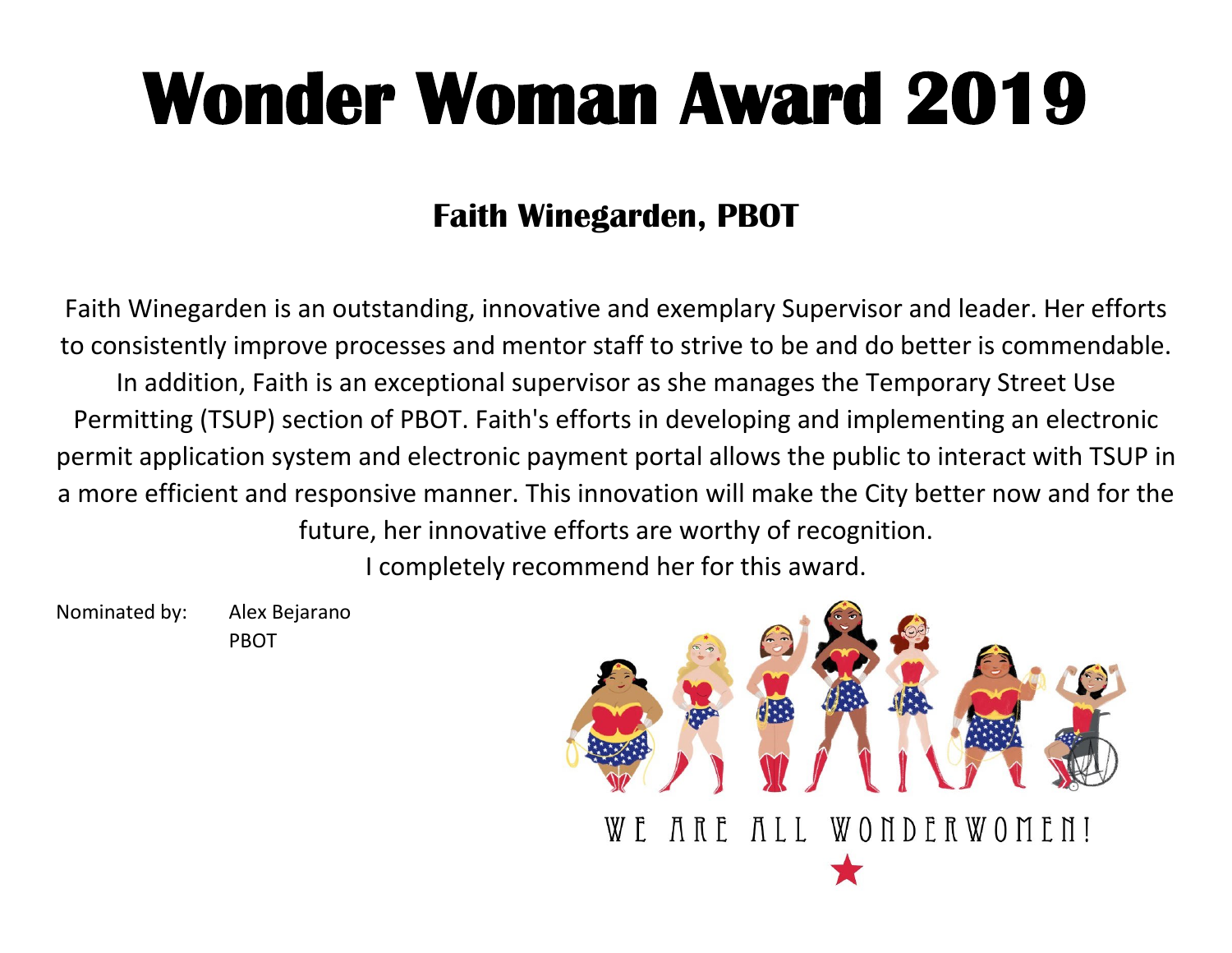### **Xao Xiong, PBOT**

For her commitment to serving youth in East Portland.

Nominated by: Dana Dickman PBOT - Active Transportation and Safety

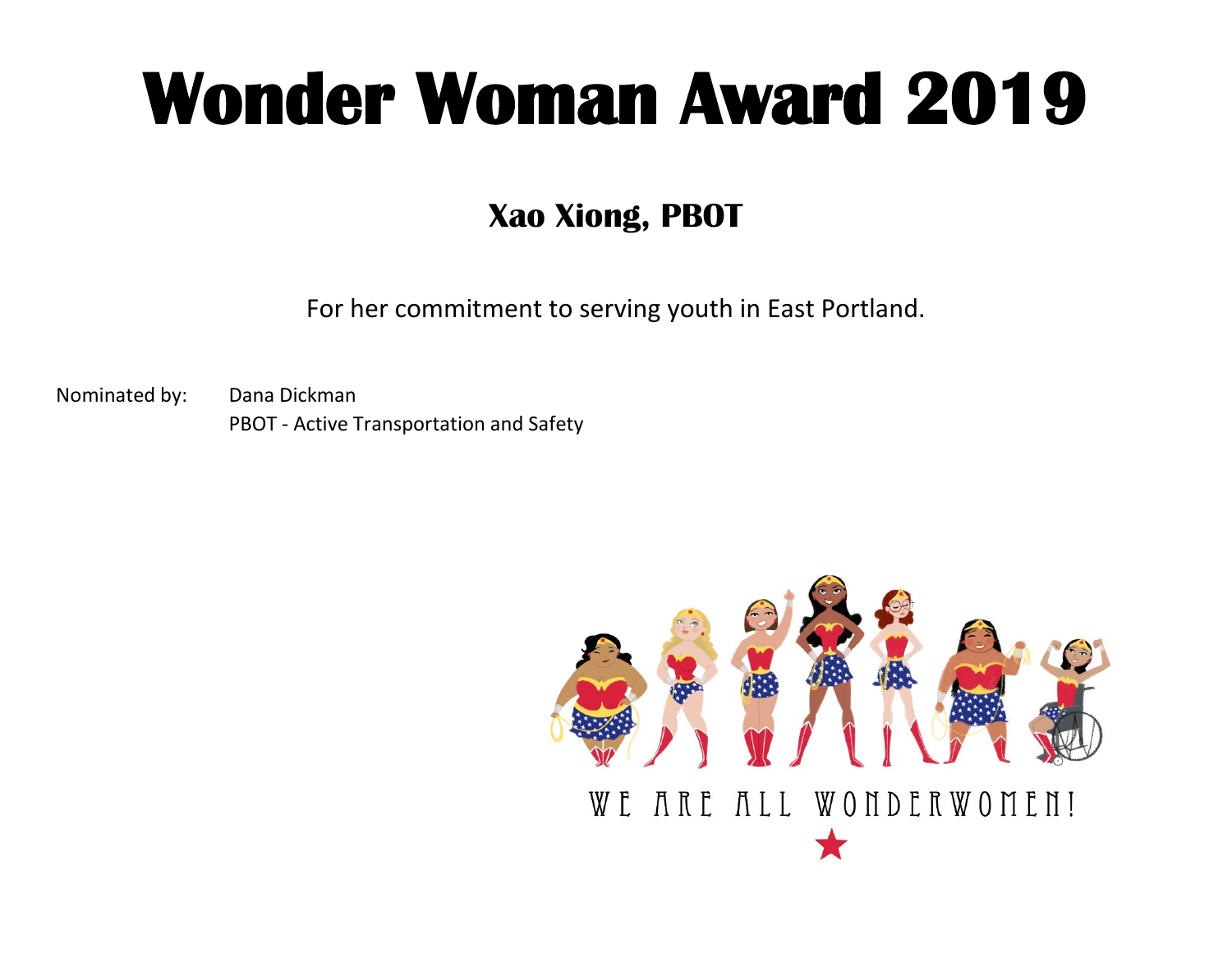### **Elesa Atulu-Tofi, PBOT MO**

Lesa mans our permit desk and on any given day an angry resident comes to the permit desk and after working with her they leave laughing.

Nominated by: Cora Crary PBOT MO

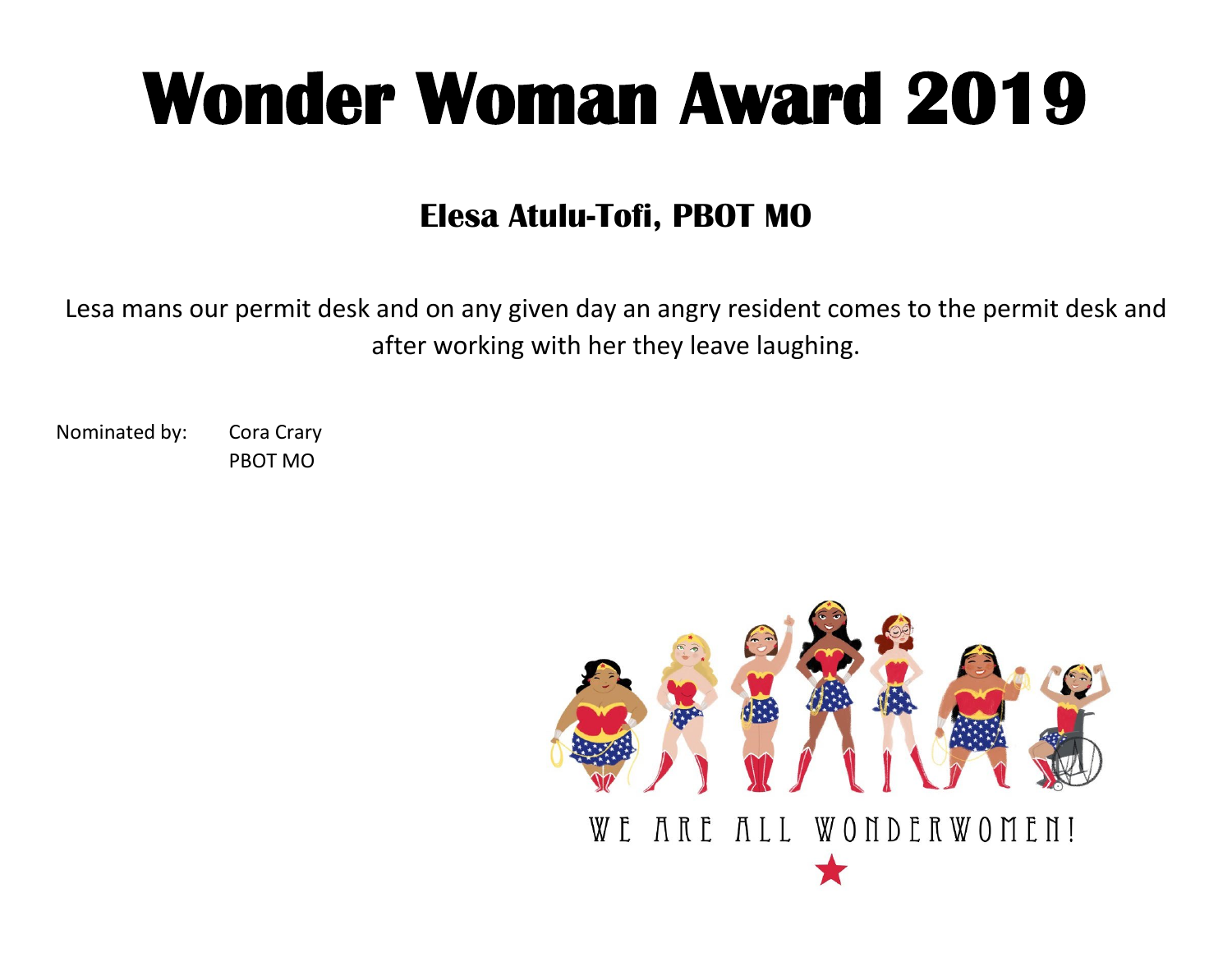### **Cora Crary, PBOT MO**

She is super helpful and ALWAYS has kind words for everyone.

Nominated by: Tish Leos PBOT M.O.

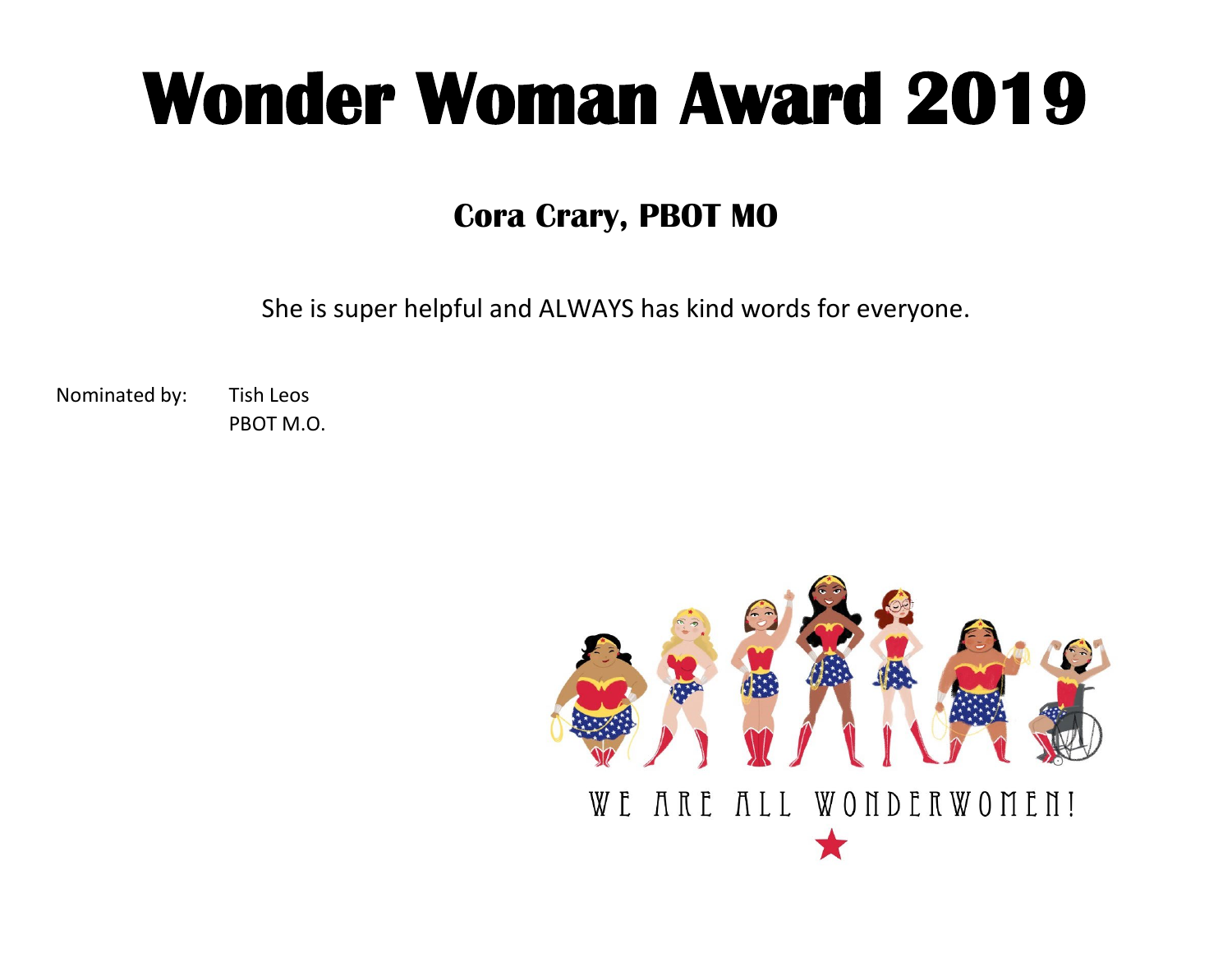#### **Angela Hopper, PBOT MO**

Signs, signs everywhere signs. Thanks to Angie we can find our way when we are out on the roads of Portland.

Nominated by: Cora Crary

PBOT MO

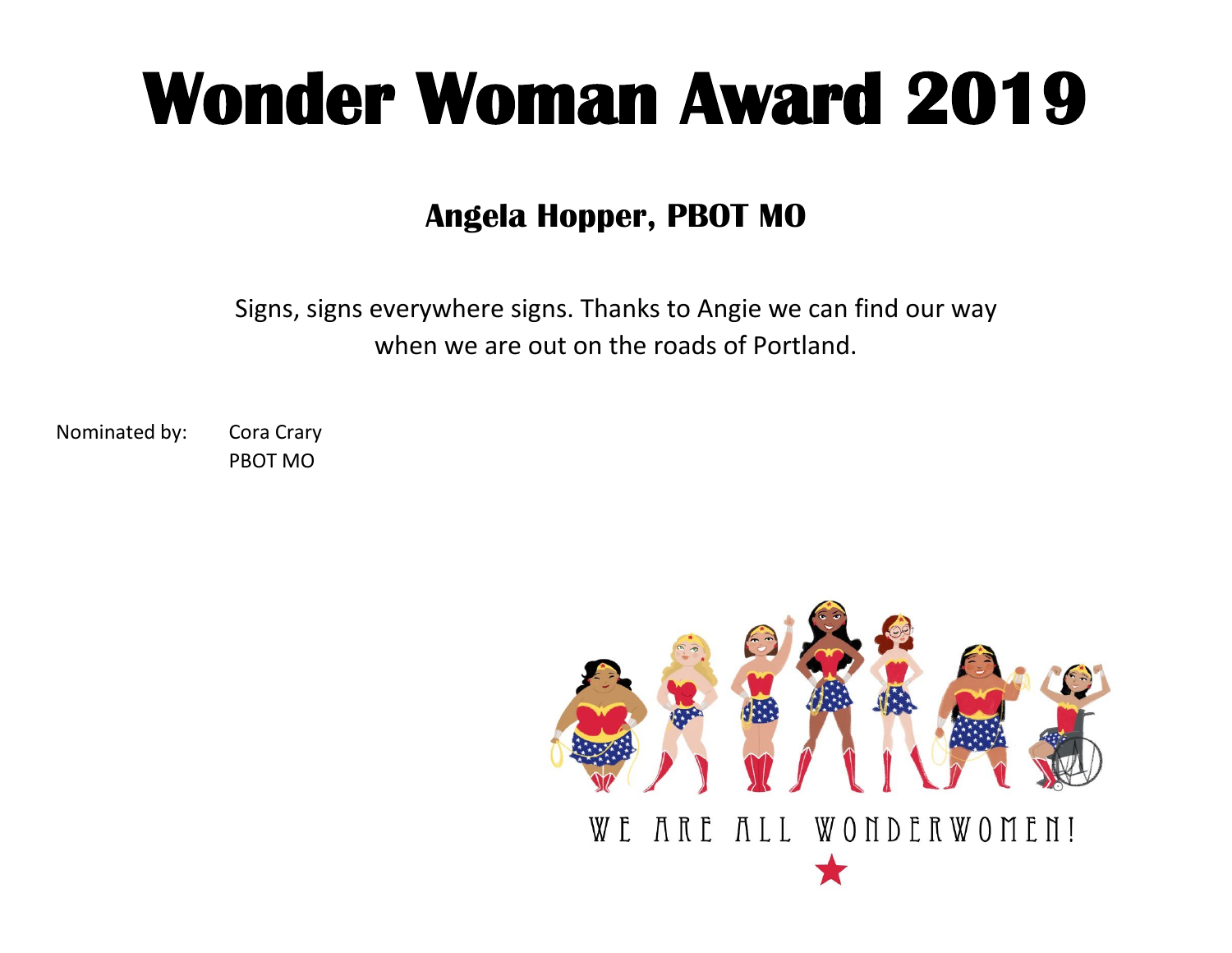#### **Joanie Hough, PBOT MO**

Joanie is our financial wizard helping with Maximo questions big and small.

Nominated by: Cora Crary PBOT MO

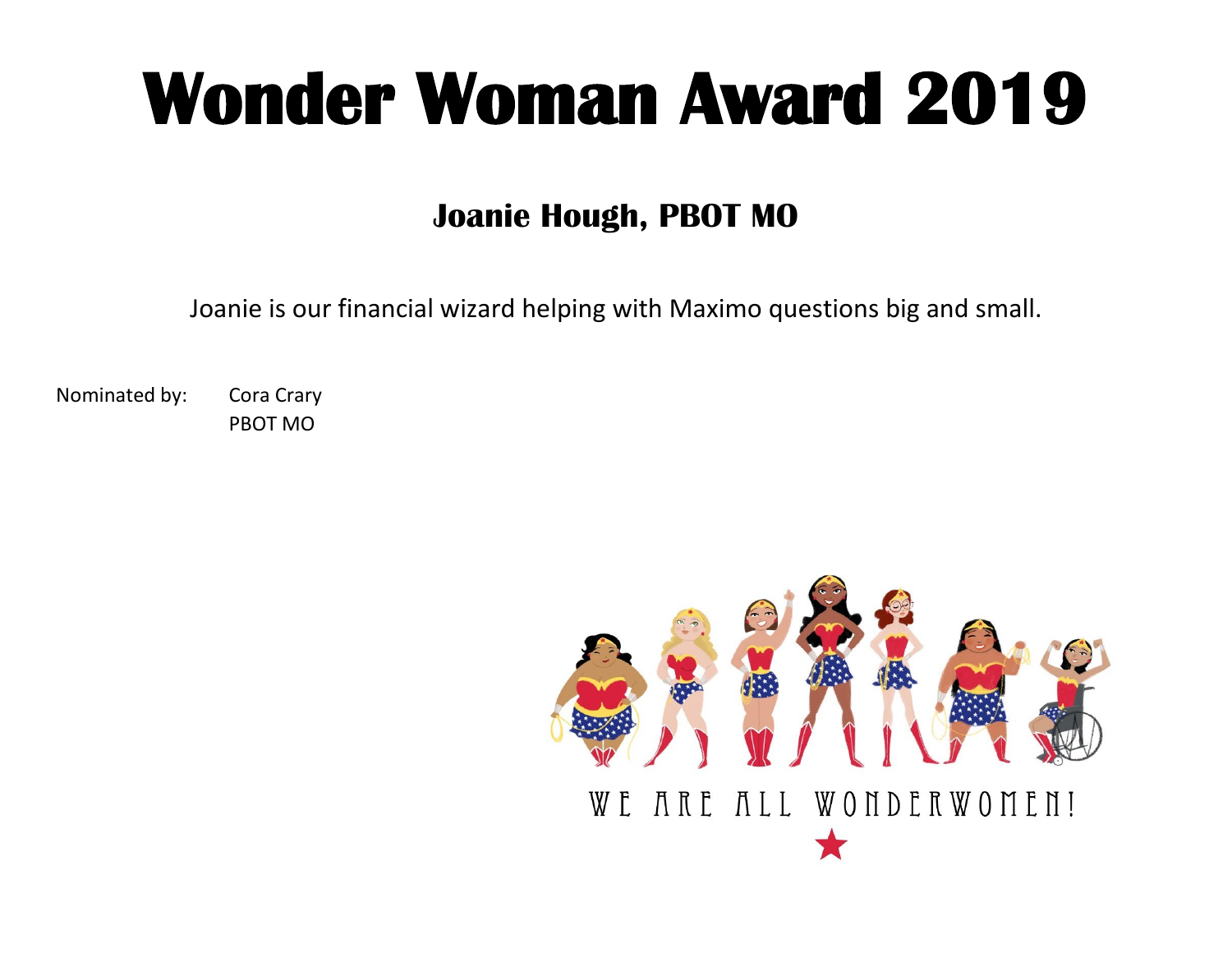#### **Nicole Jackson, PBOT MO**

Nicole has been task with keeping us on track. As an admin. assistant in street systems with over 100 employees this is no easy task. She is smart, dedicated, hardworking and committed to the Bureaus success. Street Systems is thankful to have her on board, she has quickly become a tremendous asset to the city and our team. Nicole will be Street Systems real WONDER WOMAN

Nominated by: Linda K Goheen PBOT Maintenance

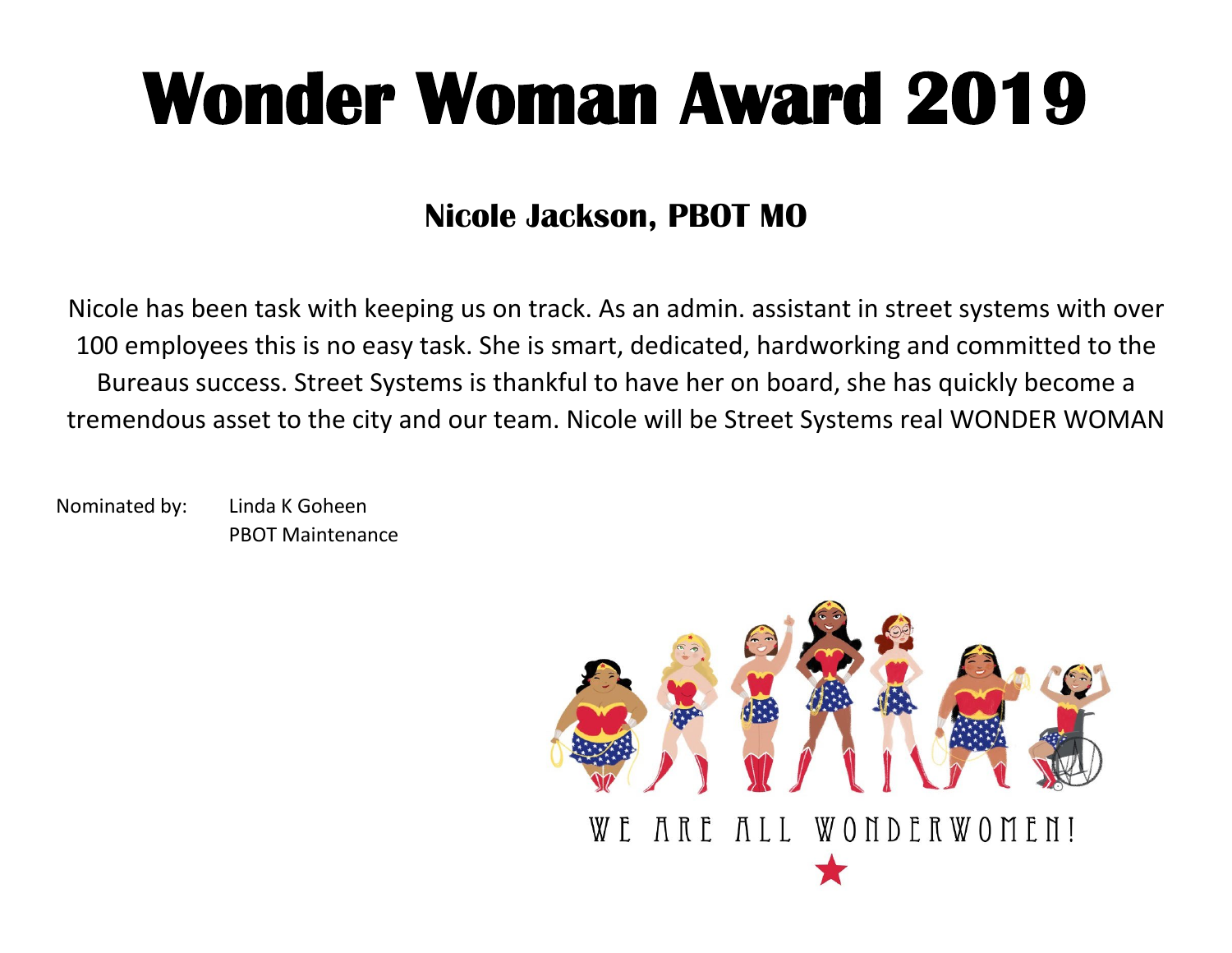### **Tish Leos, PBOT MO**

Every day Tish faces new challenges and still manages to keep our aging facilities functioning.

Nominated by: Cora Crary PBOT MO

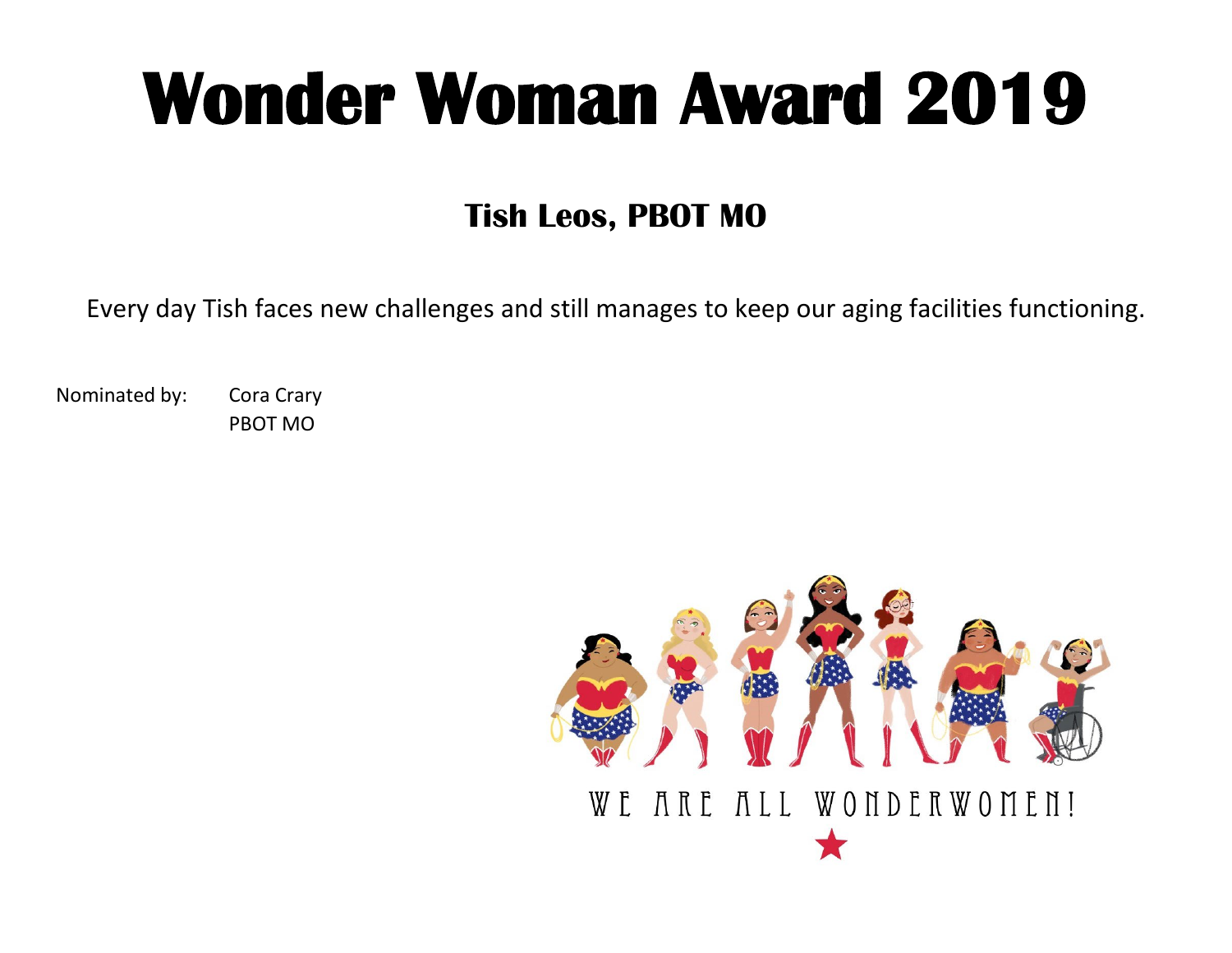#### **Keri Munson, PBOT MO**

Keri became a Supervisor in 2018 and then went to work! Thanks for all that you do to keep the streets clean, Keri!

Nominated by: Cora Crary

PBOT MO

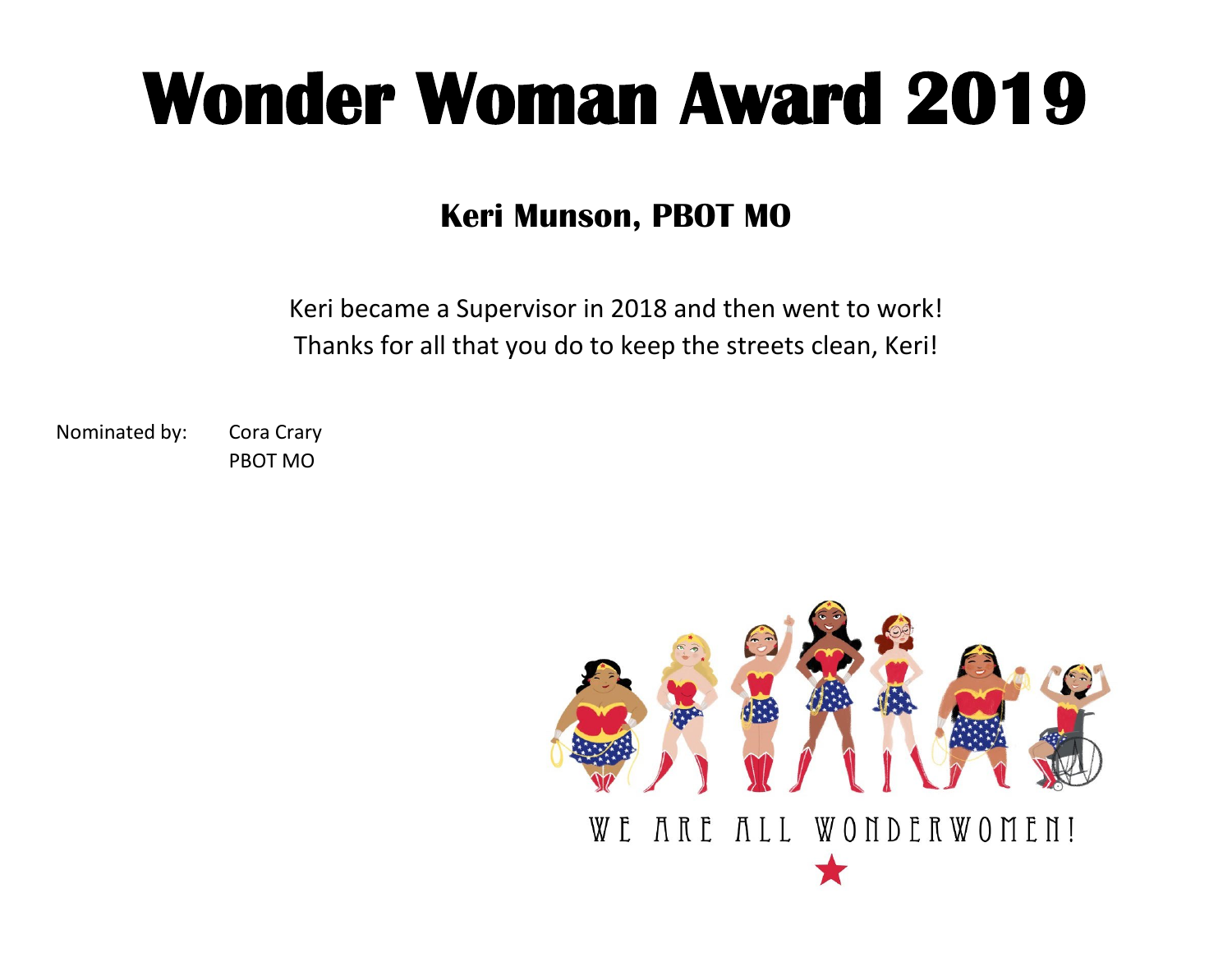#### **Marilou Nazario, PBOT MO**

Marilou is a true wonder woman. Thank you for all that you do, Marilou!

Nominated by: Cora Crary PBOT MO

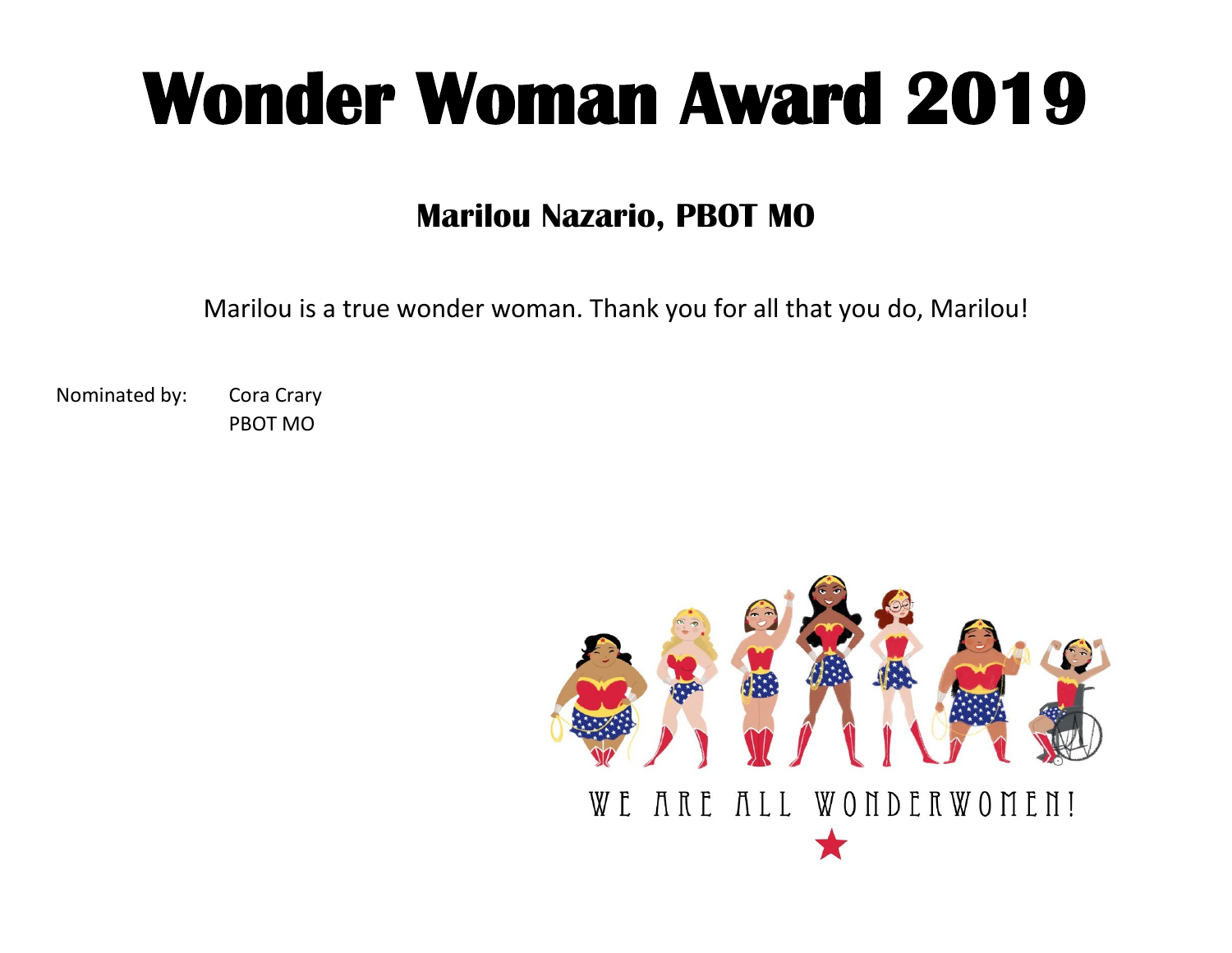#### **Angel Rogers, PBOT MO**

Angel makes my job better. And I know I'm not the only one that benefits from her incredible service.

Nominated by: Cora Crary

PBOT MO

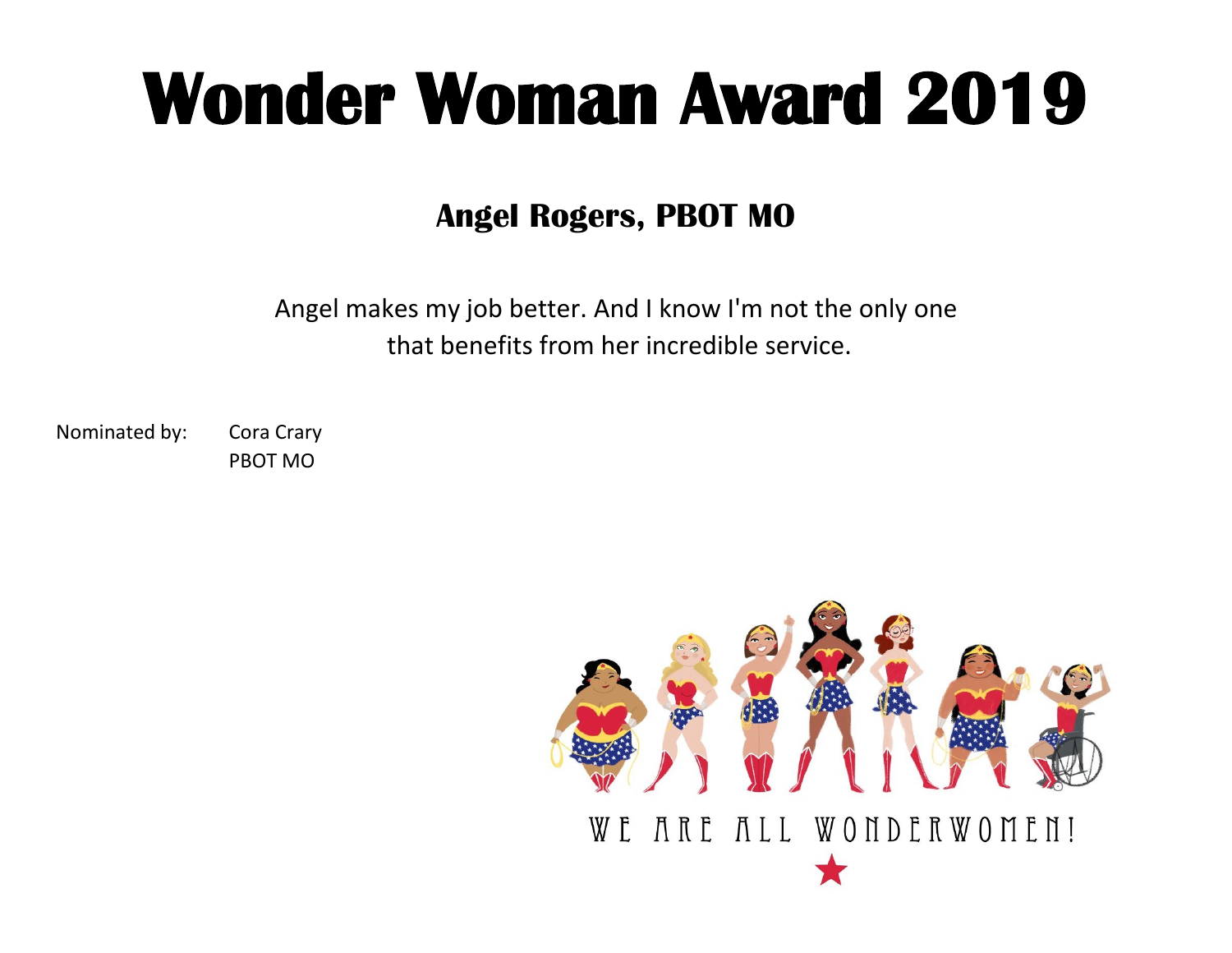### **Tracy Rush, PBOT MO**

I would like to nominate Tracy because she goes above and beyond, she is committed and dedicated to the team and her work, she does everything for everyone else and is selfless. She is a great person and an excellent employee. Because of her knowledge and her character, she has been impactful!

Nominated by: Linda K Goheen PBOT Maintenance

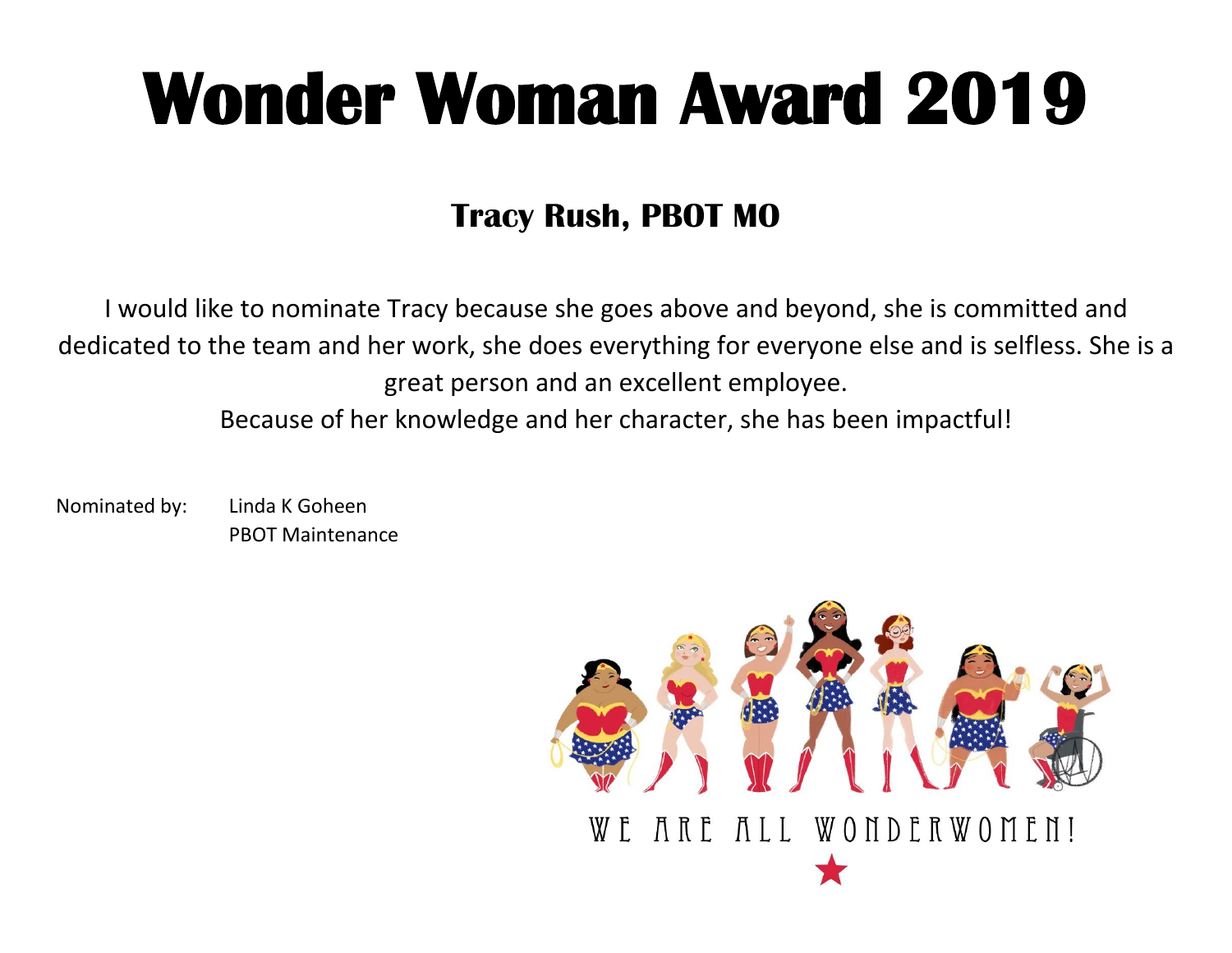### **Emily Benoit, PHB**

Emily is a true leader. She is positive, extremely good at her job, and always up for a new challenge. Her dedication to improving the lives of the people we serve is only matched by her desire to help her colleagues in their success.

Nominated by: Matthew Tschabold and Antoinette Pietka Housing Bureau

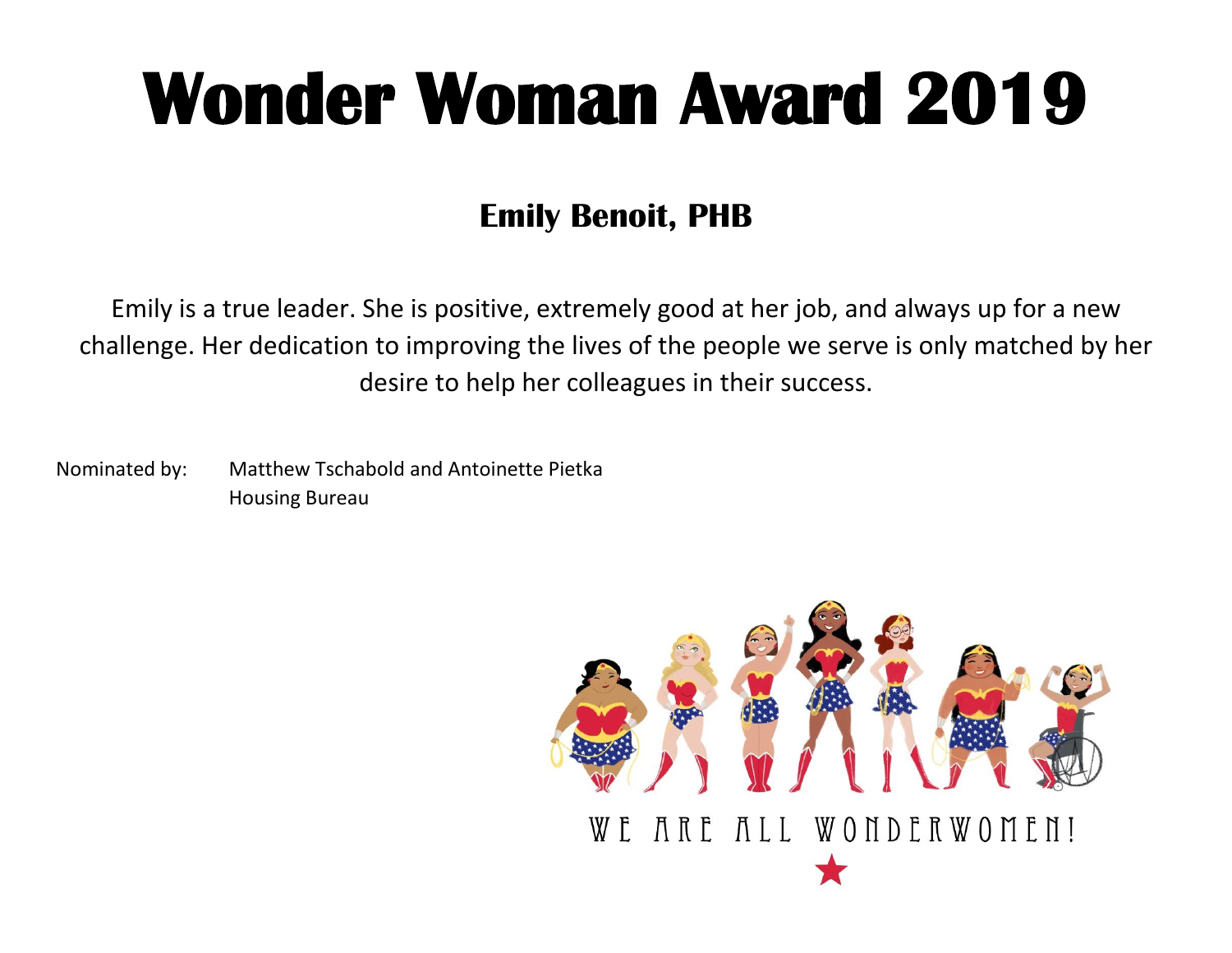#### **Letimya Clayton, PHB**

Letimya is the embodiment of a hard-working, dedicated professional. She always finds a solution.

Nominated by: Dyvisha Gordon Portland Housing Bureau

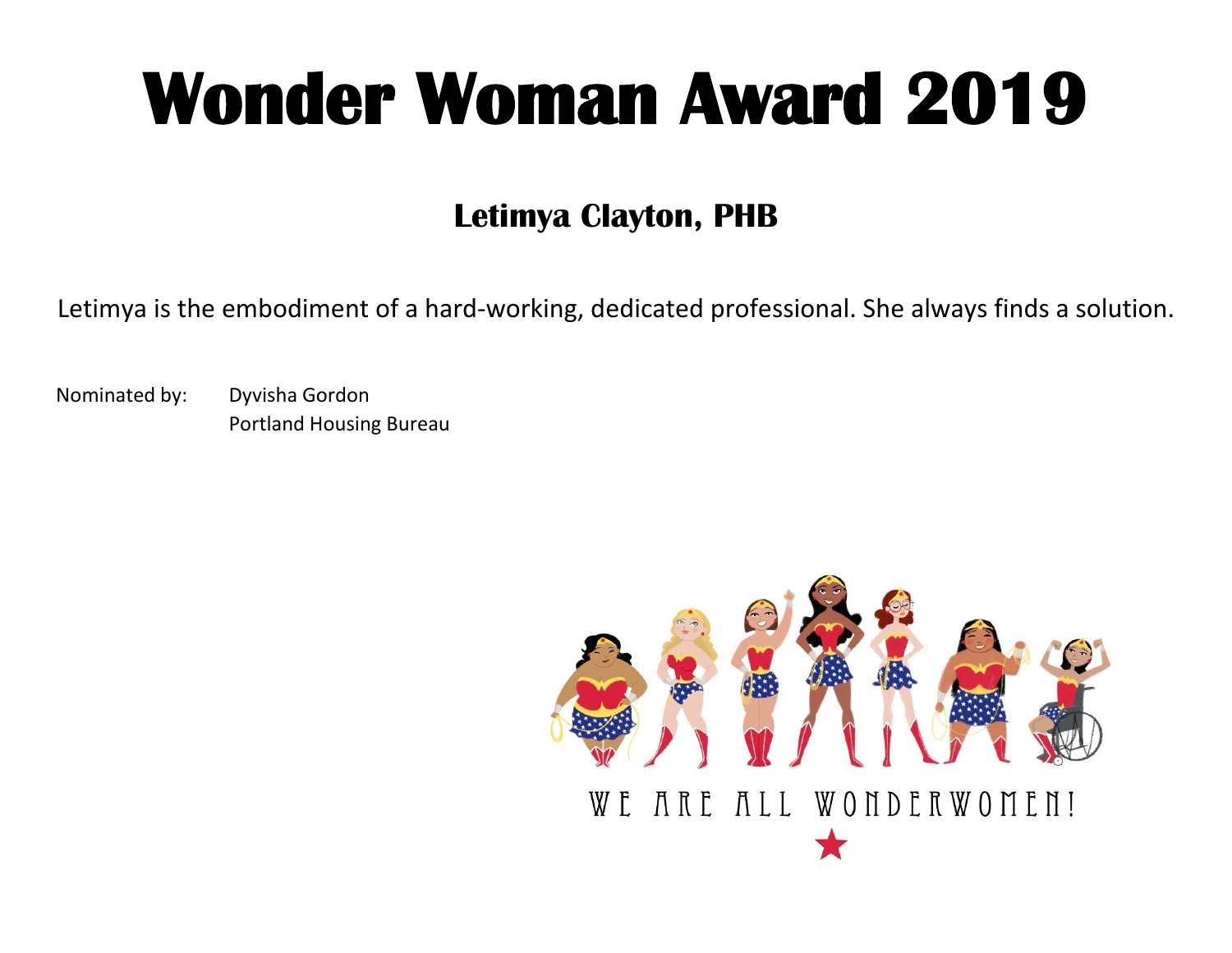### **Jessica Conner, PHB**

Jessi is the type of person who can learn and do anything and bring people along in the process. She is centered on racial and social justice and applies that in her work. Jessi is looked to by others in the bureau as a leader and we are lucky she is here.

Nominated by: Matthew Tschabold and Antoinette Pietka Housing Bureau

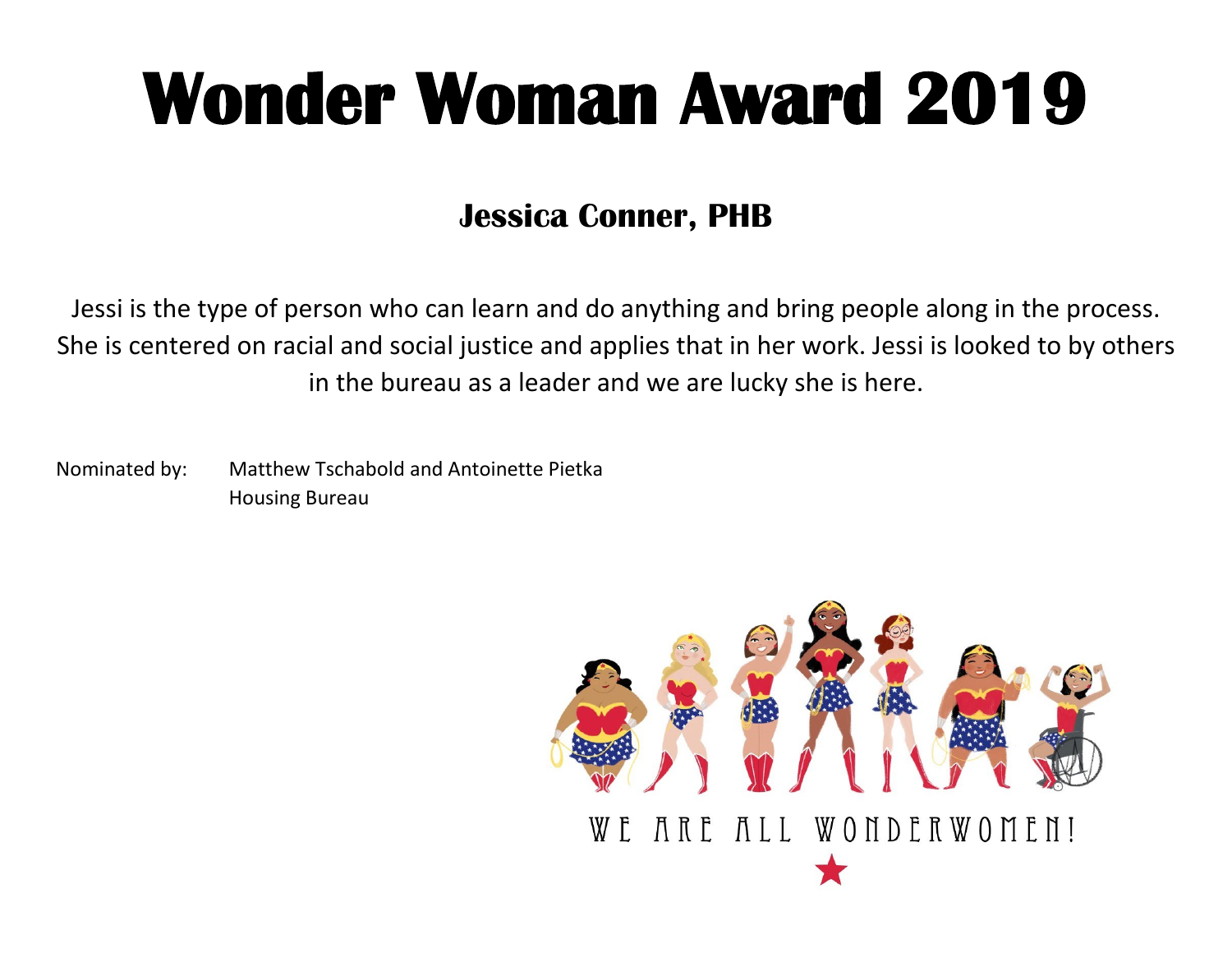#### **Jessica Conner, PHB**

Jessica is helpful, engaged, dedicated and always willing to provide support. She is an outstanding co-worker

Nominated by: Dyvisha Gordon Portland Housing Bureau

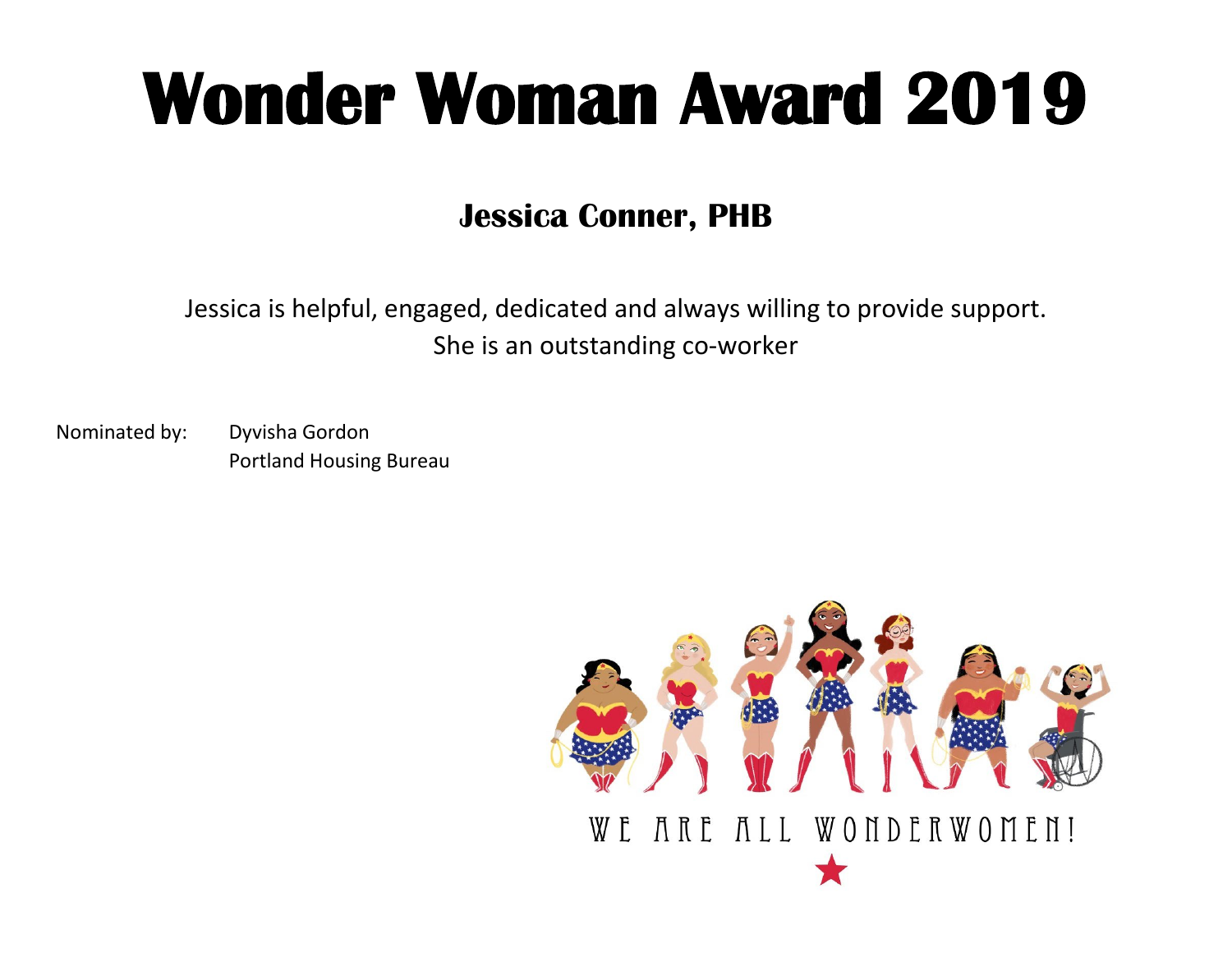### **JoAnn Gillmer, PHB**

JoAnn took on a new, challenging role in the office when we were under-staffed and underresourced. With enthusiasm and a positive attitude, she began helping the public on controversial regulations. She is patient and empathetic to frustrated callers and stands out as a leader among her peers.

Nominated by: Matthew Tschabold and Antoinette Pietka Housing Bureau

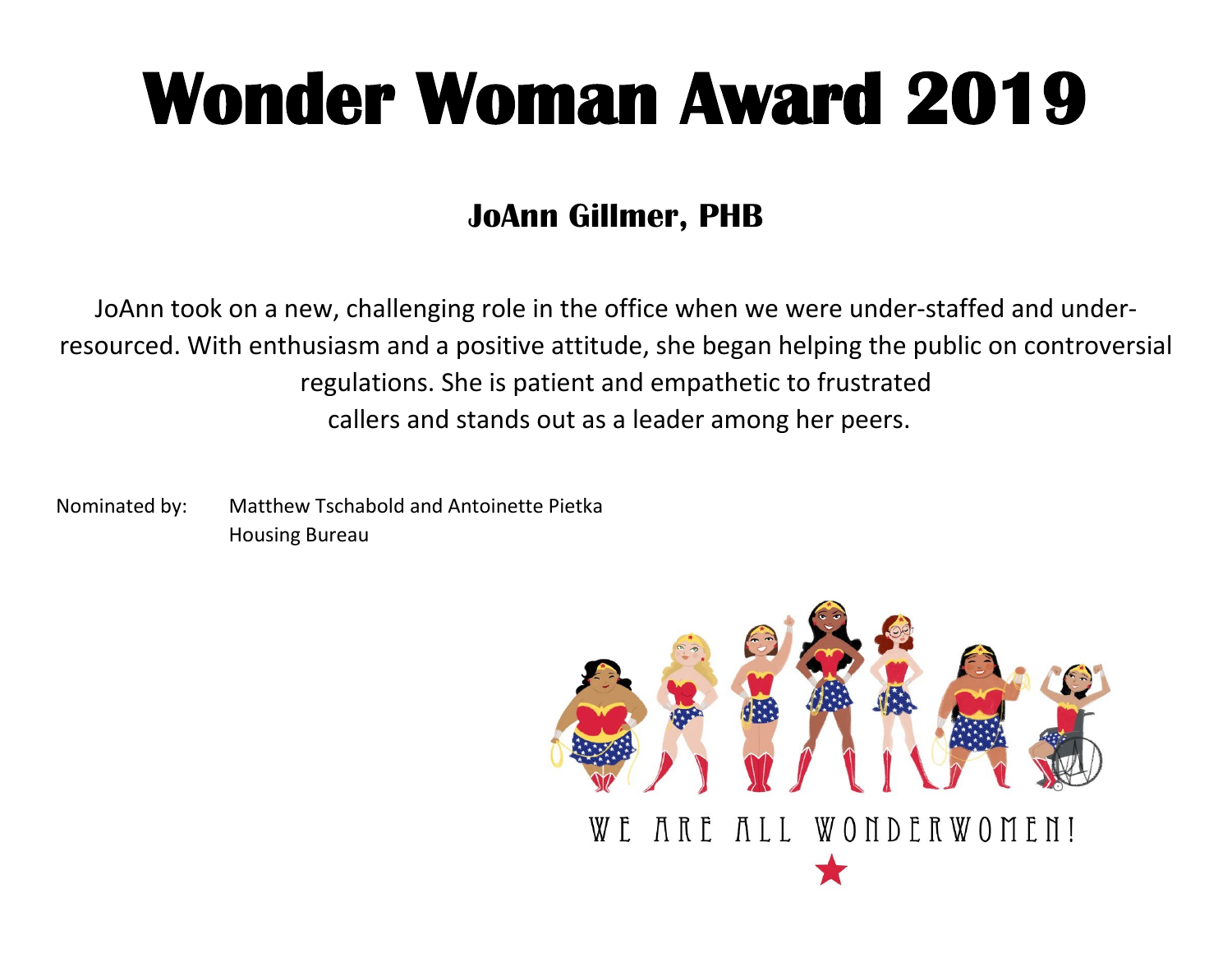### **JoAnn Gillmer, PHB**

JoAnn has been a super star! Single handedly managing the Rental Services helpline and exemptions, first as a temporary employee, and now as a permanent employee. Her contributions to the team, and ability to learn improve office processes has been invaluable.

Nominated by: Andres Oswill PHB

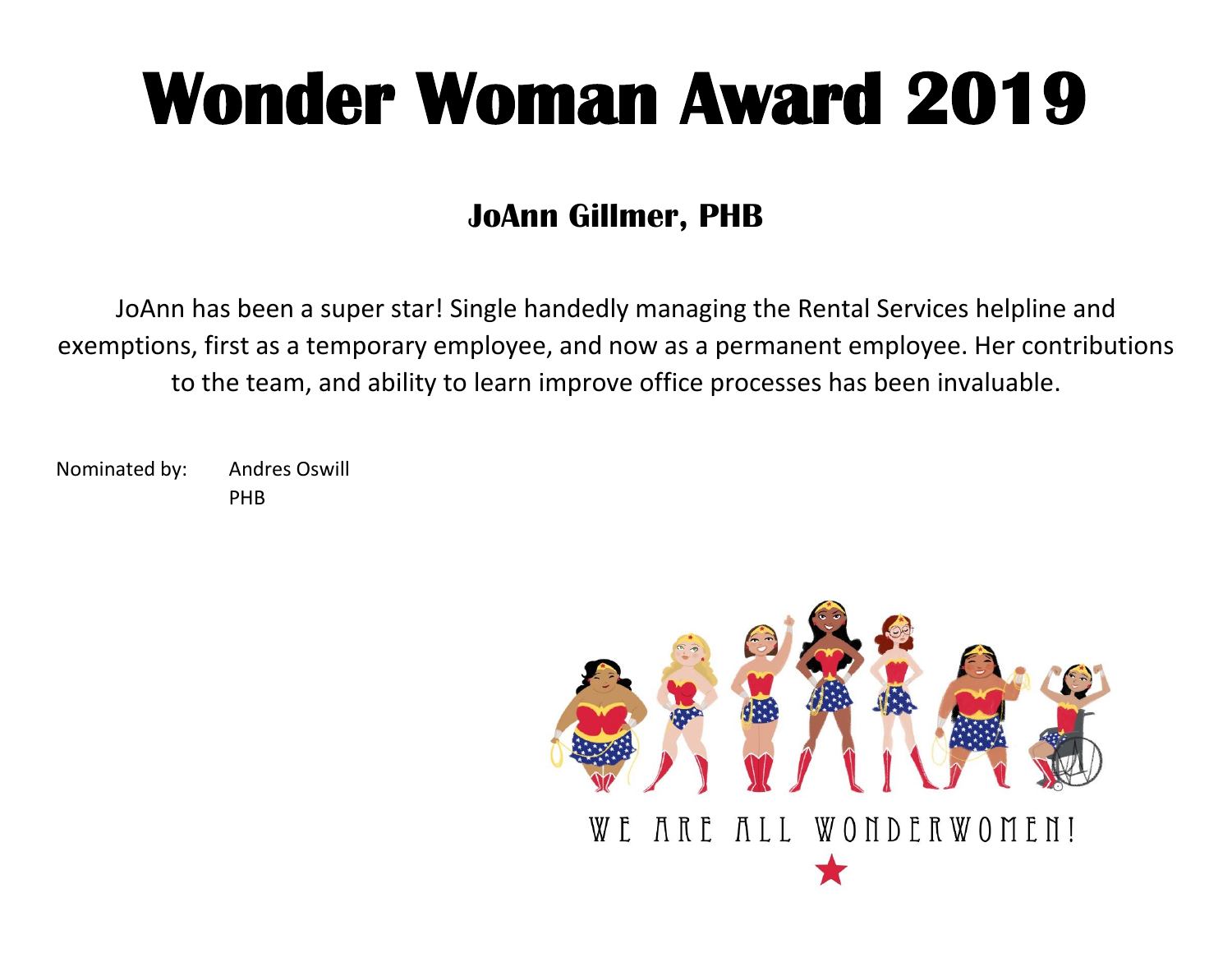#### **Dyvisha Gordon, PHB**

If the Wonder Woman Awards had a different name it would be the Dyvisha Gordon Awards, because Dyvisha is the definition of a Wonder Woman. She is a racial justice warrior, constantly on the move working to improve the lives of her clients, her family, and her colleagues.

Nominated by: Matthew Tschabold and Antoinette Pietka Housing Bureau

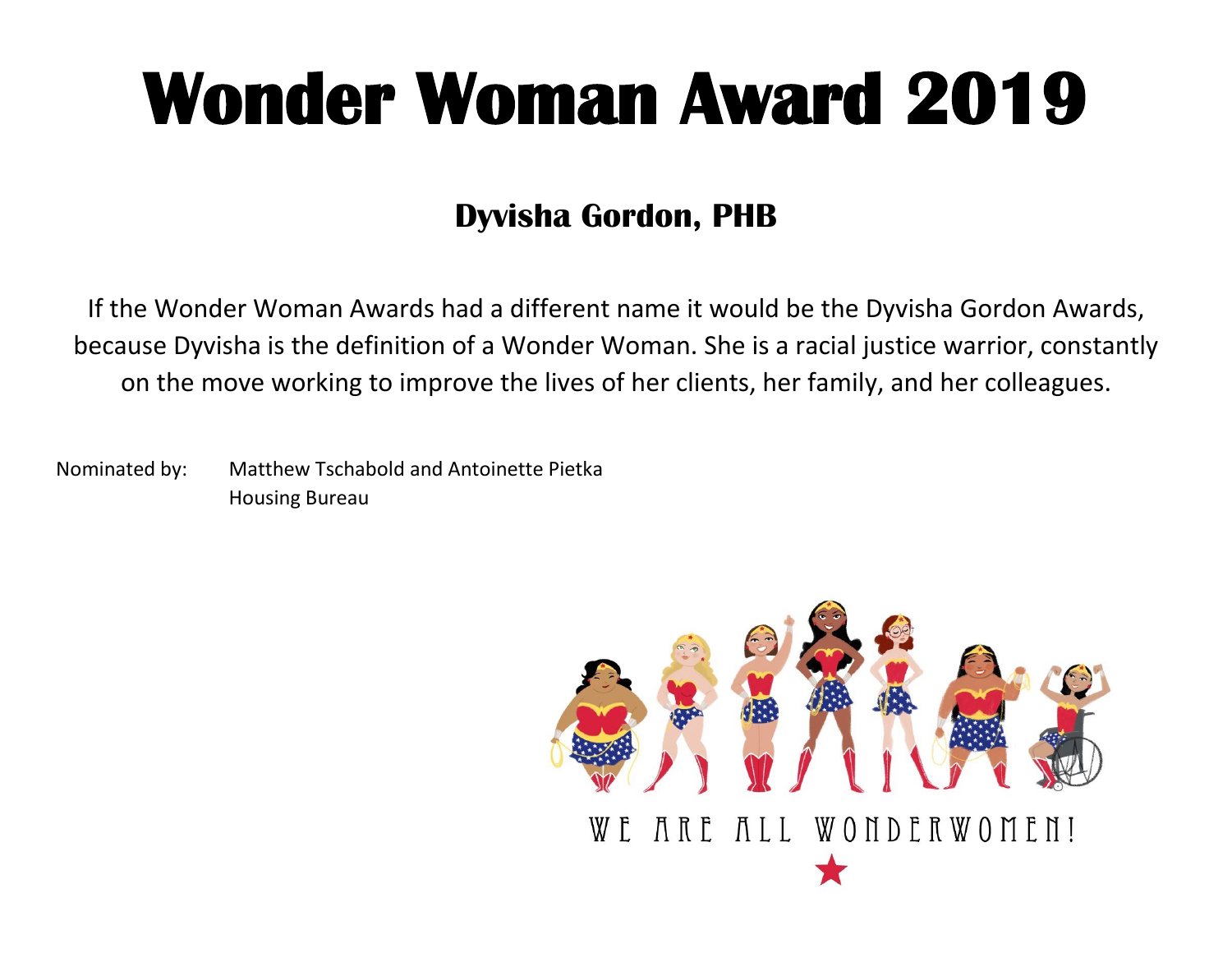#### **Dyvisha Gordon, PHB**

Dyvisha is dedicated to serving the community. She is responsive, respectful and perserves the dignity of folks in need of services.

Nominated by: Dana Ingram

Housing Bureau

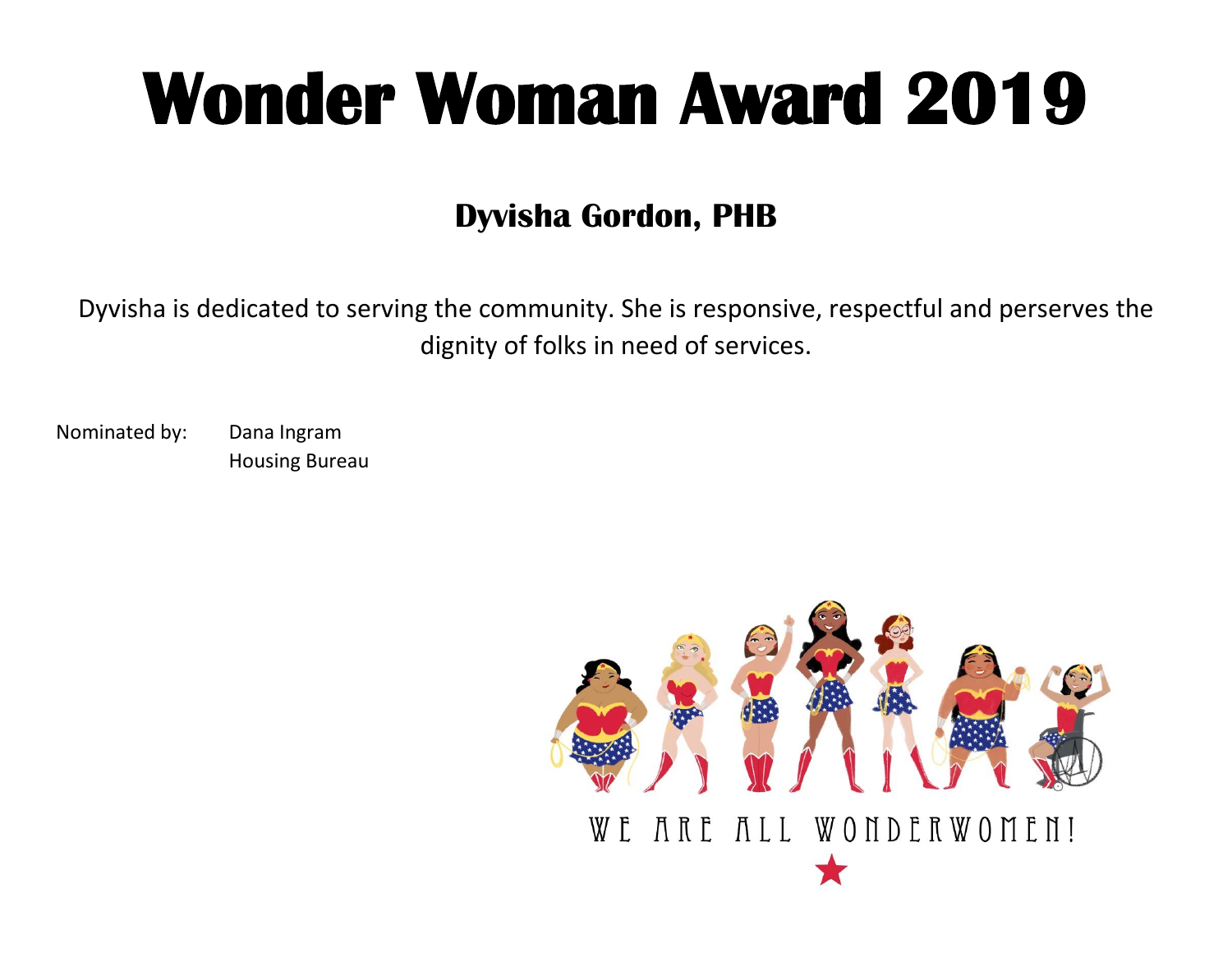#### **Dyvisha Gordon, PHB**

Dyvisha gives exceptional customer service to community members through all aspects of her very public facing work. She approaches her work with the customers best interest in mind, compassion, and supports their ability to participate in housing programs to the fullest extent that her job allows. She is a critical member of her team and offers valuable policy insights in to the bureau's work.

Nominated by: Anonymous

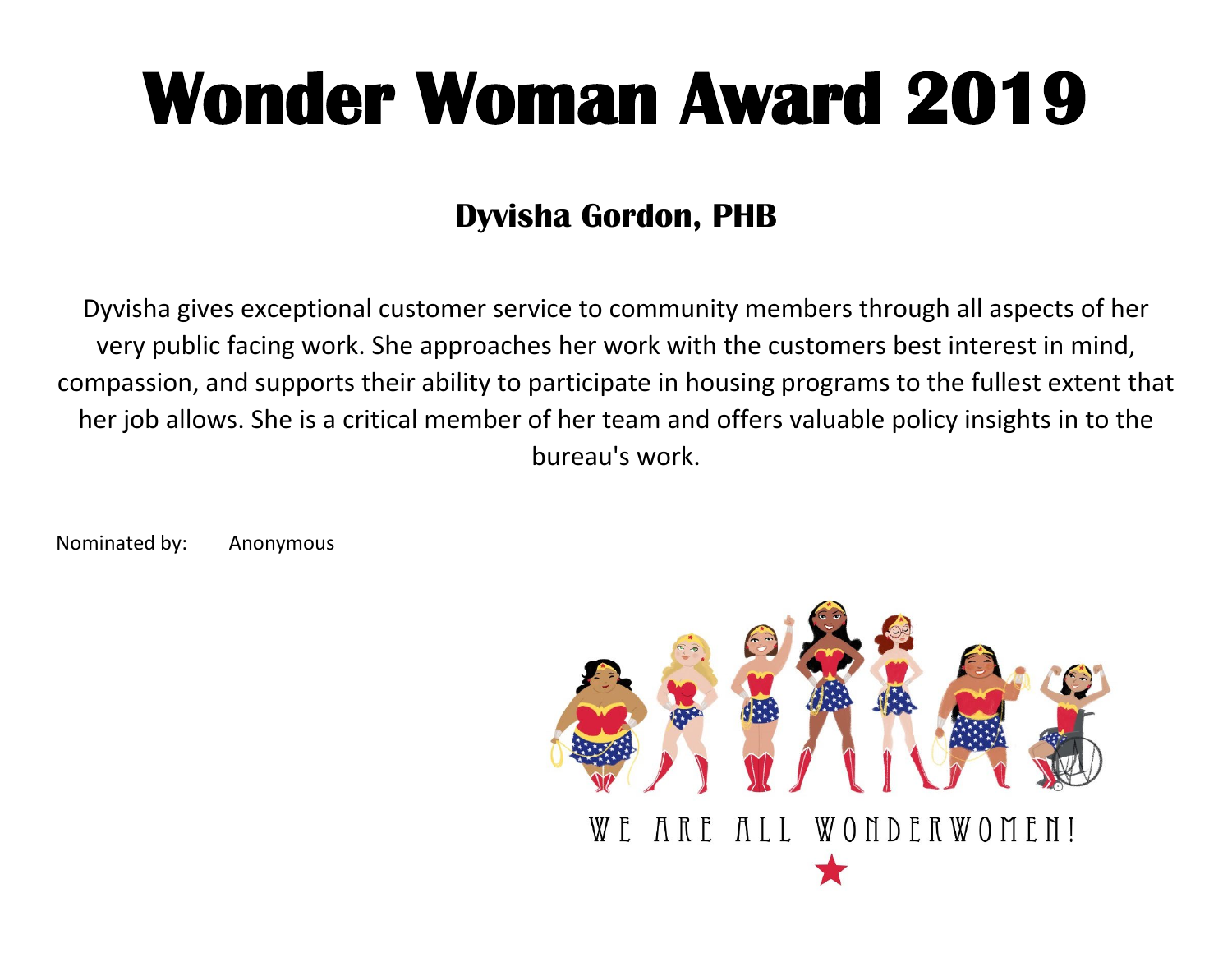#### **Rouella Iverson, PHB**

Rouella is driven by perfection and takes her job very seriously. She is also generous with her time and knowledge and is always there to assist any teammate who needs it.

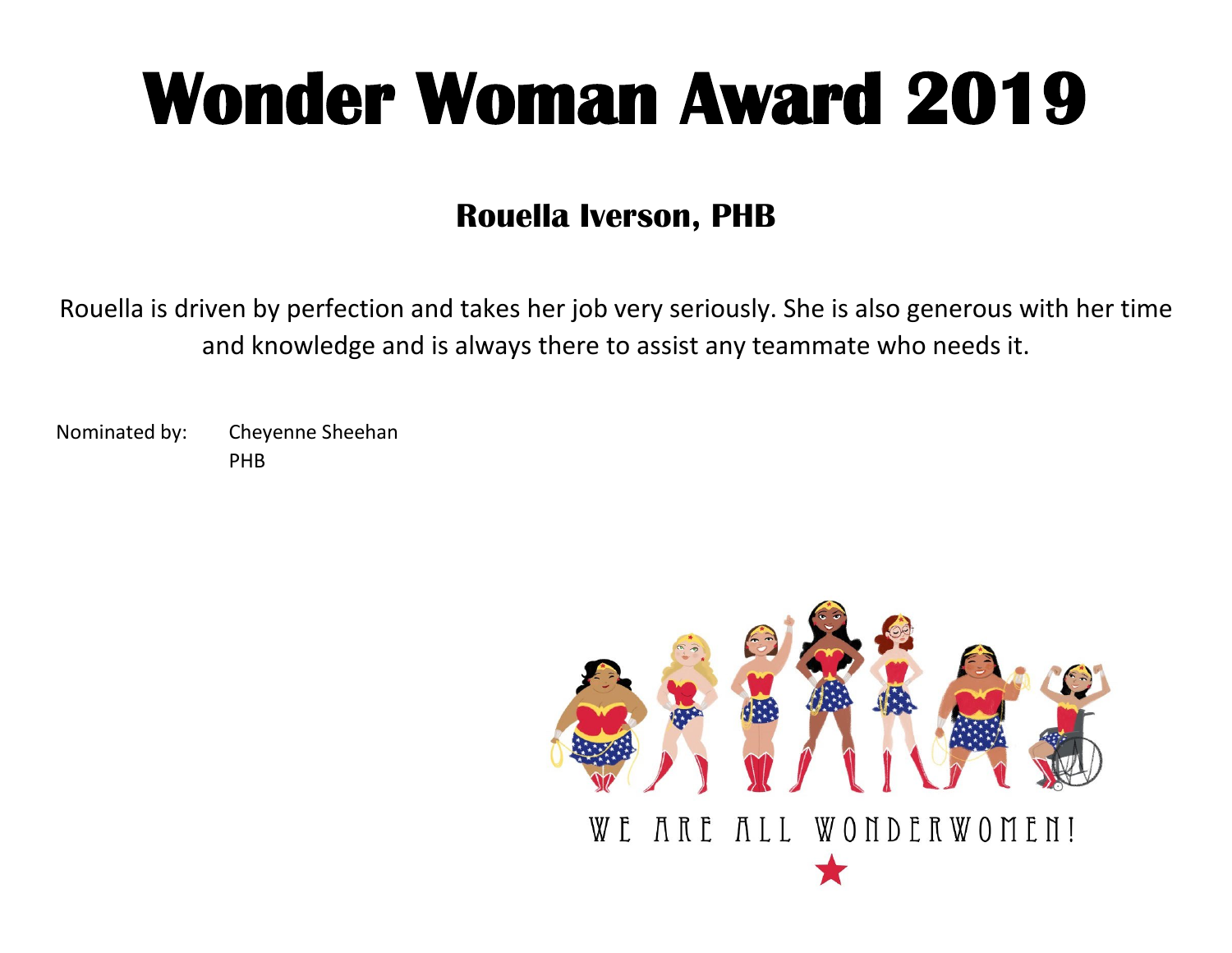#### **Lynnette Jackson, PHB**

She is a wonderful Lady, with lost of energy and spirit. She always show respect and kindness to others. She is one of a kind, always puts a smile on my face.

Nominated by: Anonymous

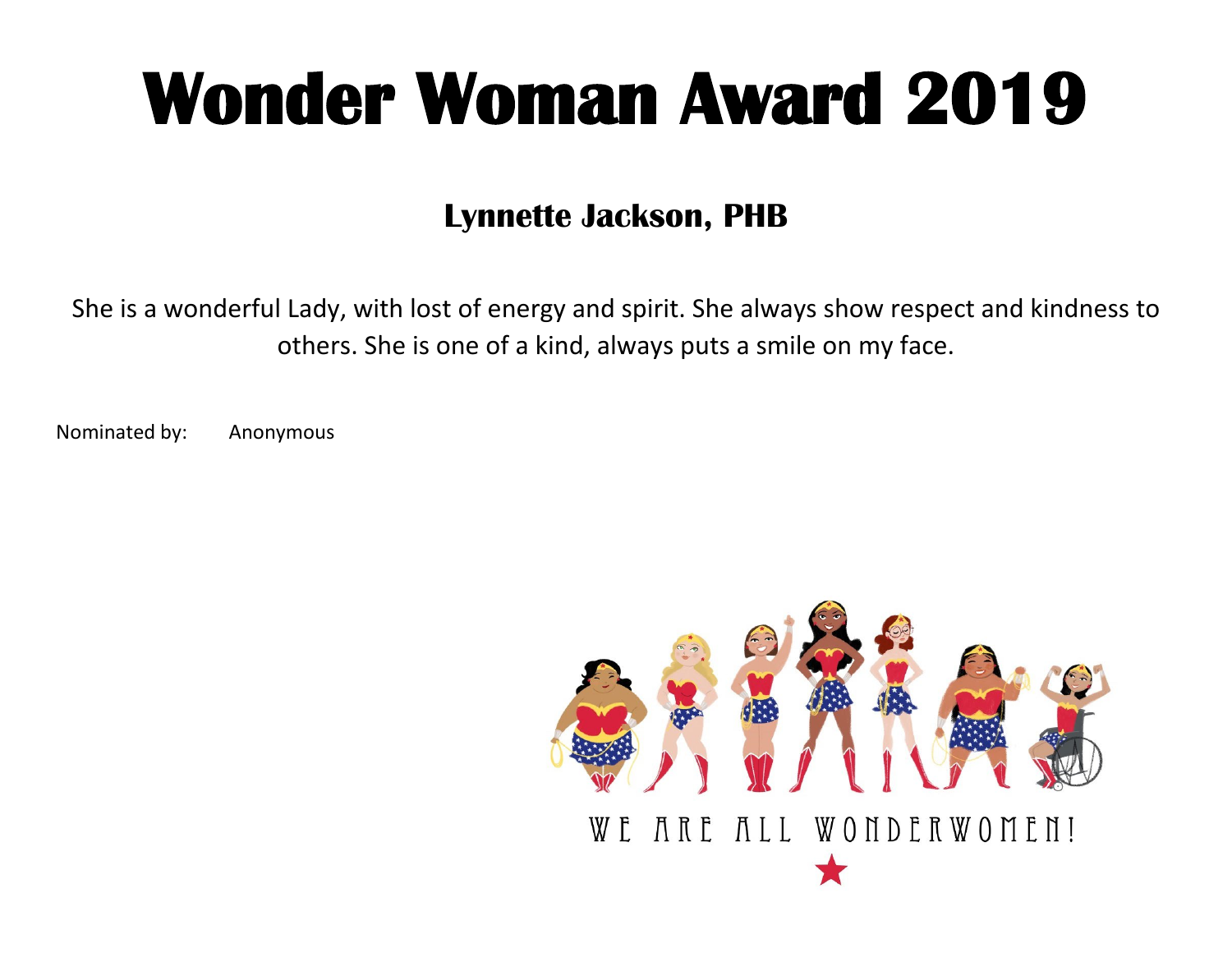### **Stella Martinez, PHB**

Stella has been given the task of managing a rag tag team who only needed support and direction to do great work and she is highly respected by her team because of her listening skills and pragmatic nature. The team has grown so much under her direction.

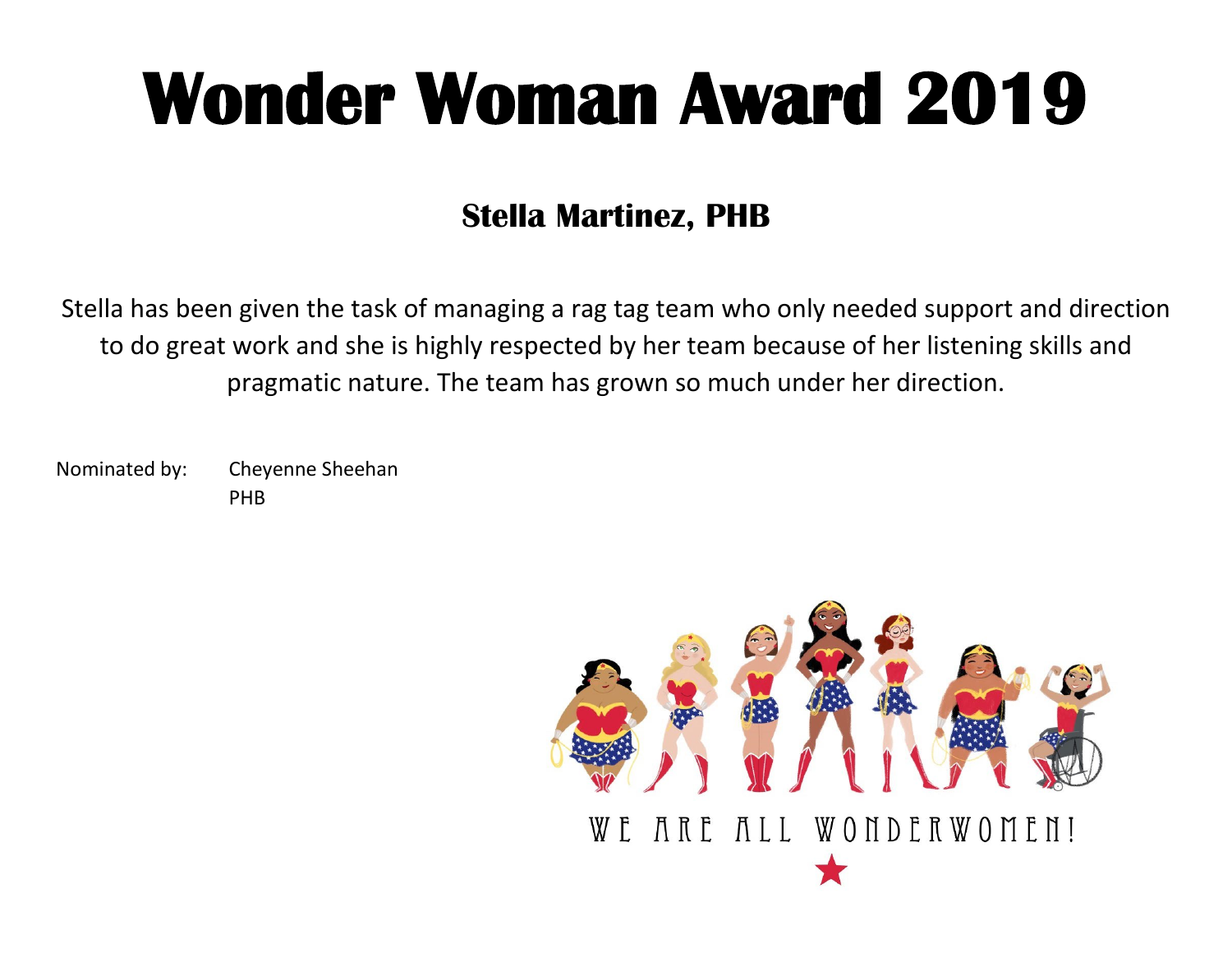#### **Stella Martinez, PHB**

She is an amazing, patient, kind, friendly, and supportive person. She is a mentor to so many women, and a role model to everyone. she keeps it real all the time, what you see is what you get. she is someone you can trust and rely on.

Nominated by: Anonymous

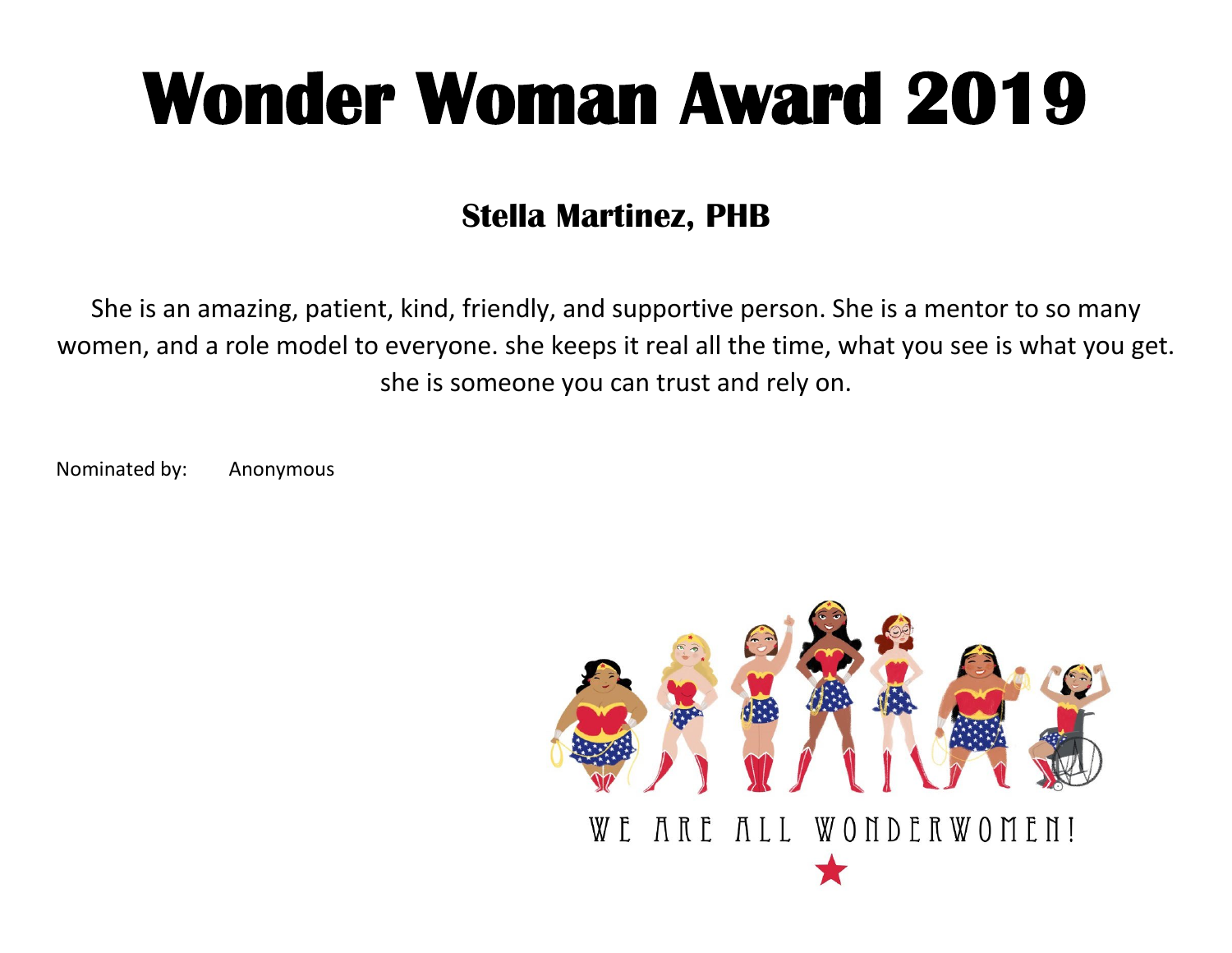### **Kim McCarty, PHB**

Kim is always working on meaningful ways to engage the community and involve the community in our work. She excels in her work, is dedicated to the community, and is intentional. It is a pleasure to work with her.

Nominated by: Dyvisha Gordon Portland Housing Bureau

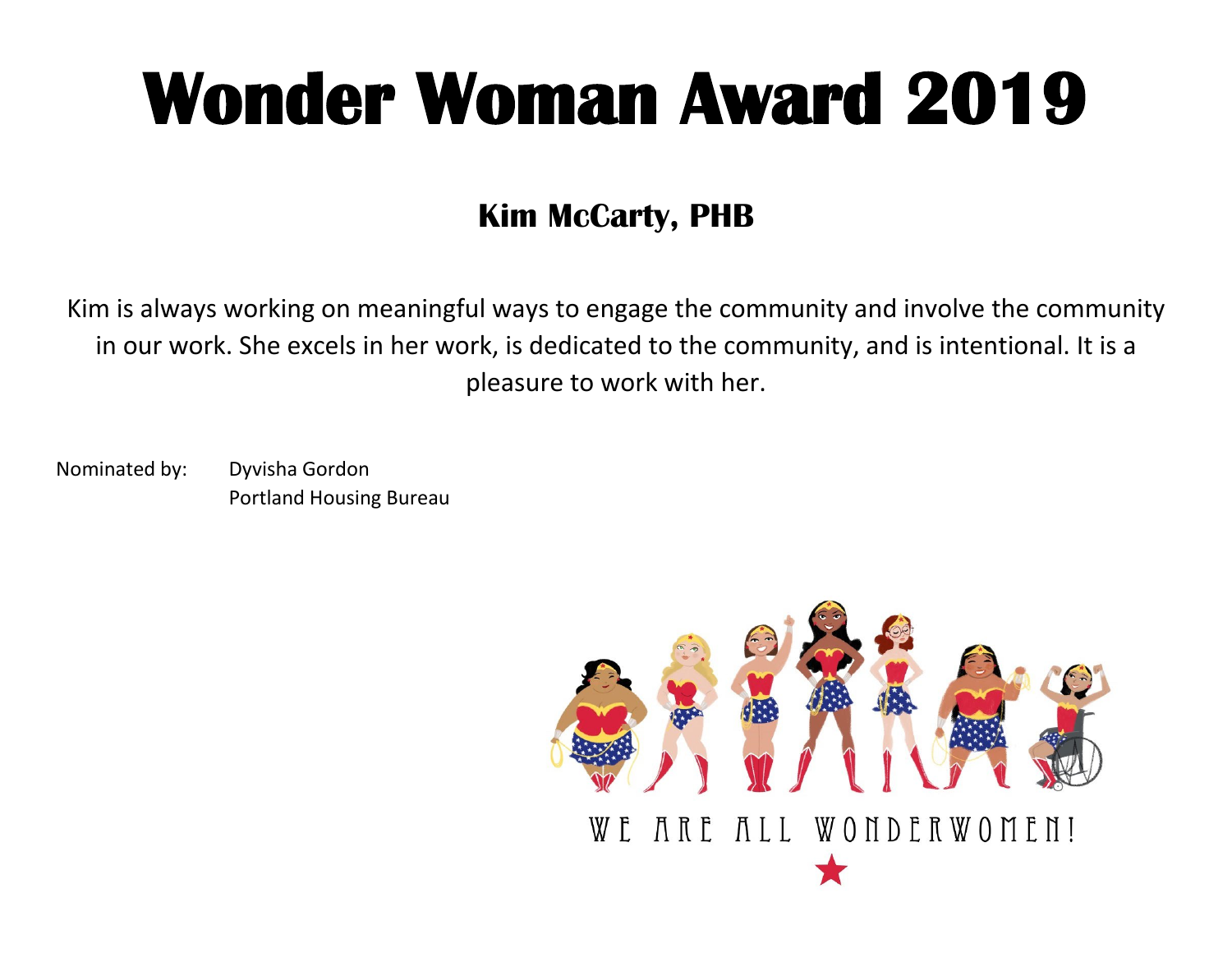#### **Jessica Polanco, PHB**

While Jessica is in a limited duration position, you'd never know it from how she has become an integral part of the admin team at PHB. I don't think I've ever seen her frown. She is simply a bright spot in every day.

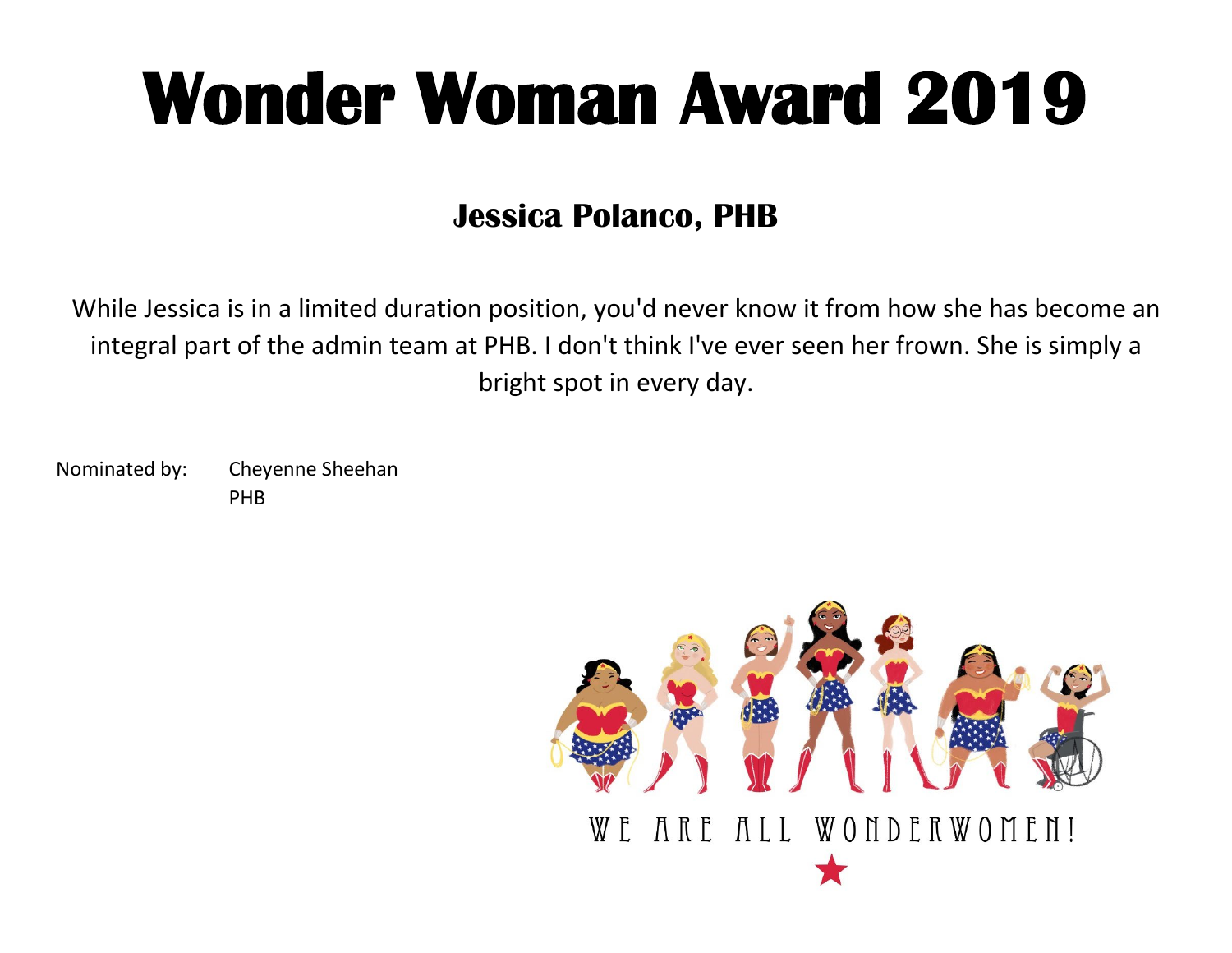### **Gena Scott, PHB**

Gena is a new member of the RAC and her expertise and readiness to take on any challenge is inspirational to me. I've learned a lot from her and appreciate her eye toward process simplification and improvement.

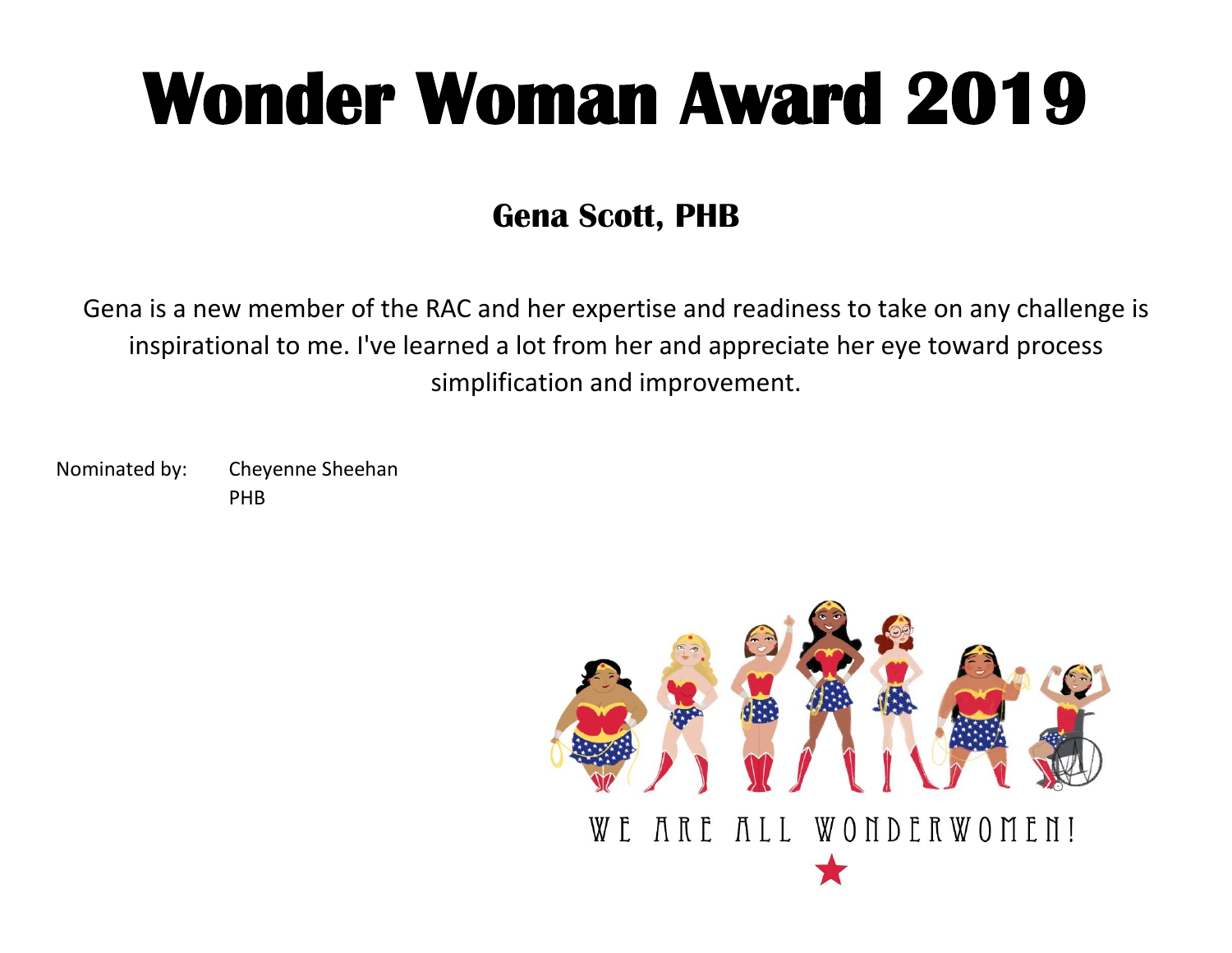### **Doan Thao-Oanh, PHB**

Doan often toils in obscurity, but she does very detailed and important work for the bureau with very little support or assistance. She is reliable and always has a smile or a sweet word for her coworkers.

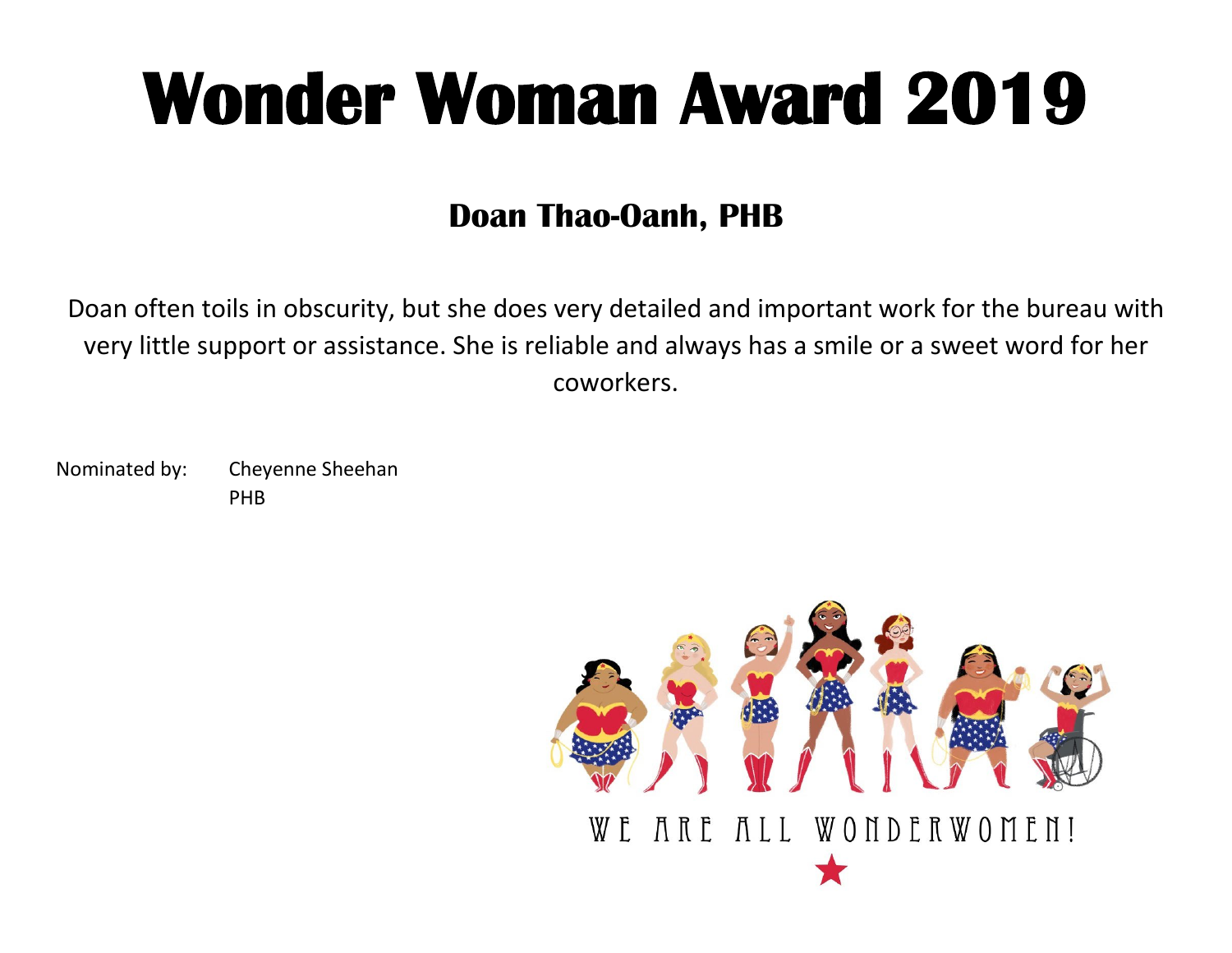### **Norma Trujillo, PHB**

Norma is a humble and selfless person who regularly goes above and beyond normal responsibilities to make the Housing Bureau a wonderful place to work. Many people don't know how much she does for the organization, but things wouldn't be the same without her.

Nominated by: Matthew Tschabold and Antoinette Pietka Housing Bureau

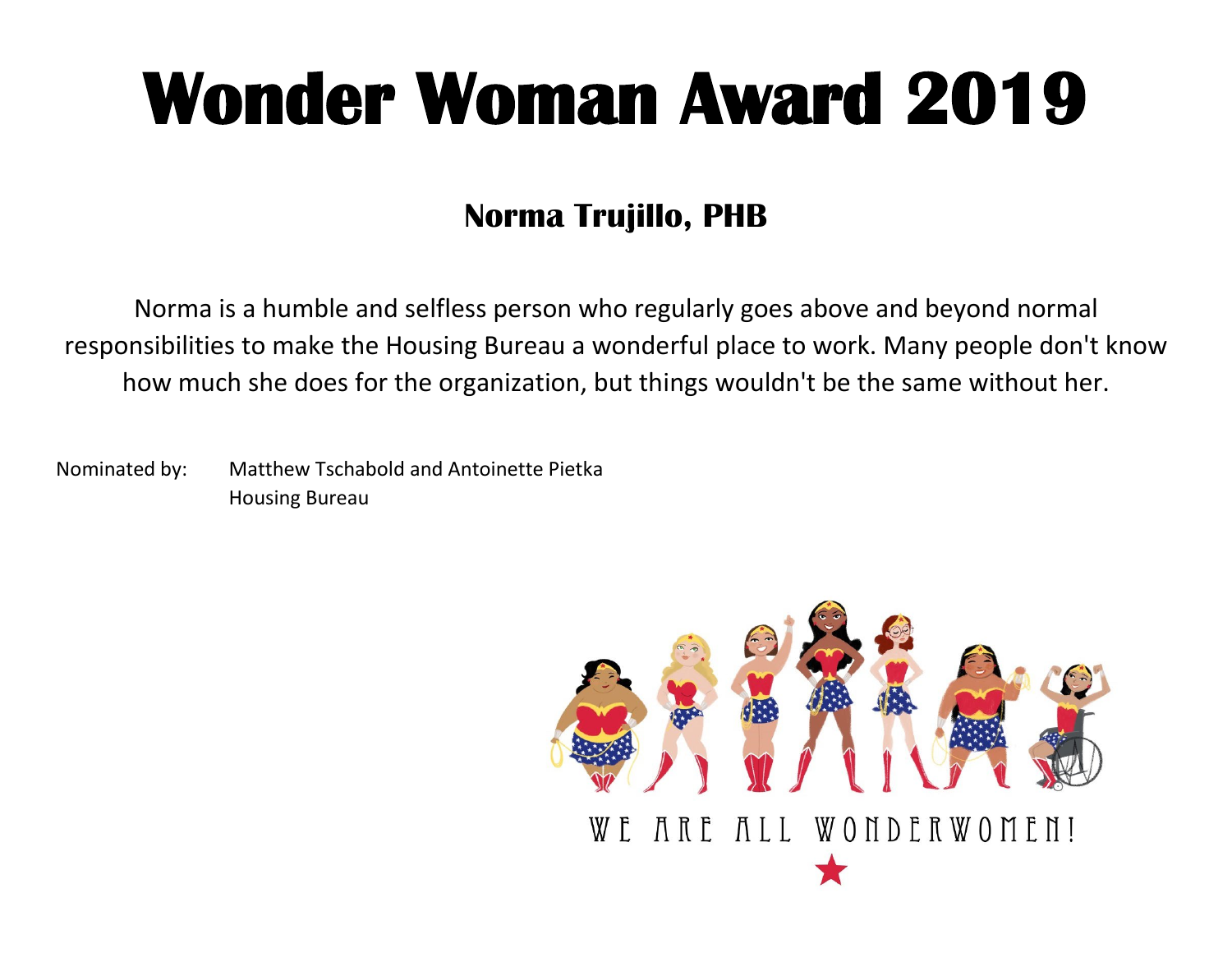### **Norma Trujillo, PHB**

Norma is just an incredible, generous, and giving person. She has the ability to make everyone feel at ease and important and always goes above and beyond expectations.

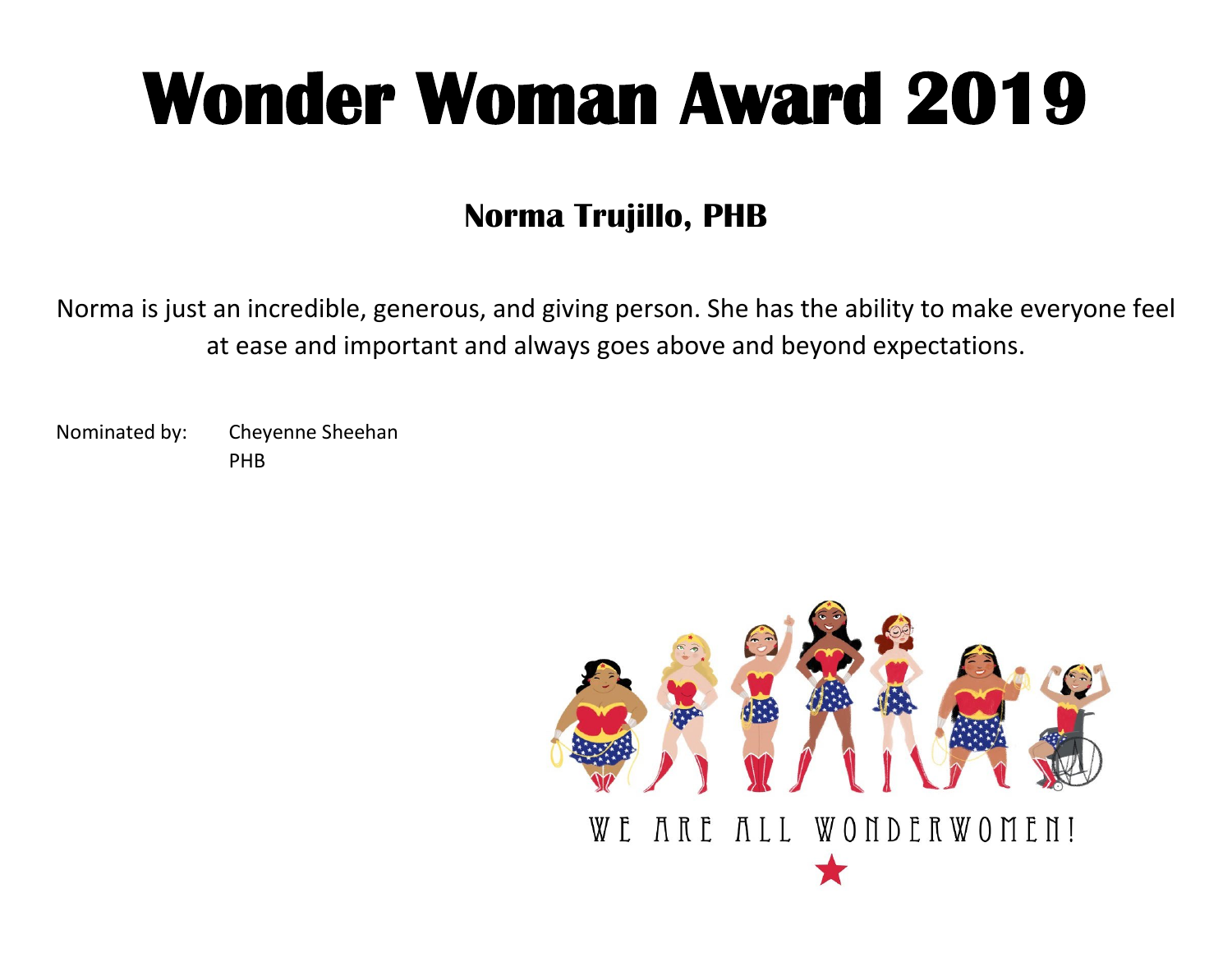#### **Kelly Anderson, Police**

Kelly exemplifies Chief Outlaw's goals of Organizational Excellence and Community Engagement and Inclusion. She coordinated our division's 2018 Adopt-a-Family, and partnered with Patty Hanna for our Sunshine Division Food Drive. She worked with Joe Felix to start notifying owners by text when their stolen vehicle is recovered.

Nominated by: Jenn Hollandsworth Reed Portland Police Bureau, Records Division

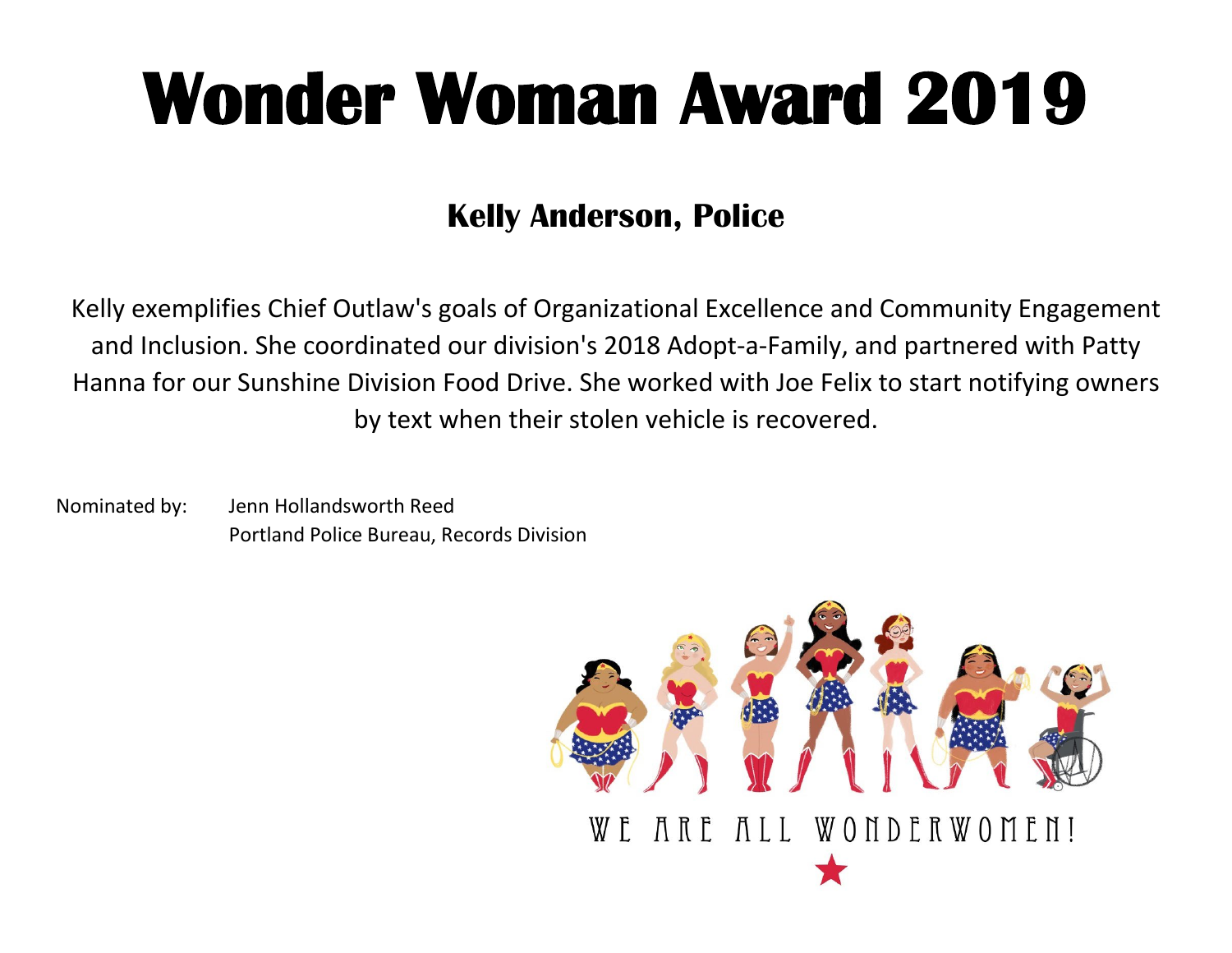### **Lisa Dunn, Police**

Lisa is the Police Bureau FMLA Coordinator and she carries out her role with great knowledge and compassion. She not only keeps up with the latest laws and rules and procedures, she is a caring compassionate contact for employees who need her services. Detail oriented and conscientious, the Police Bureau is lucky to have her in this role and working in the Personnel Division.

Nominated by: Jae Nakanishi Police Bureau Personnel Division

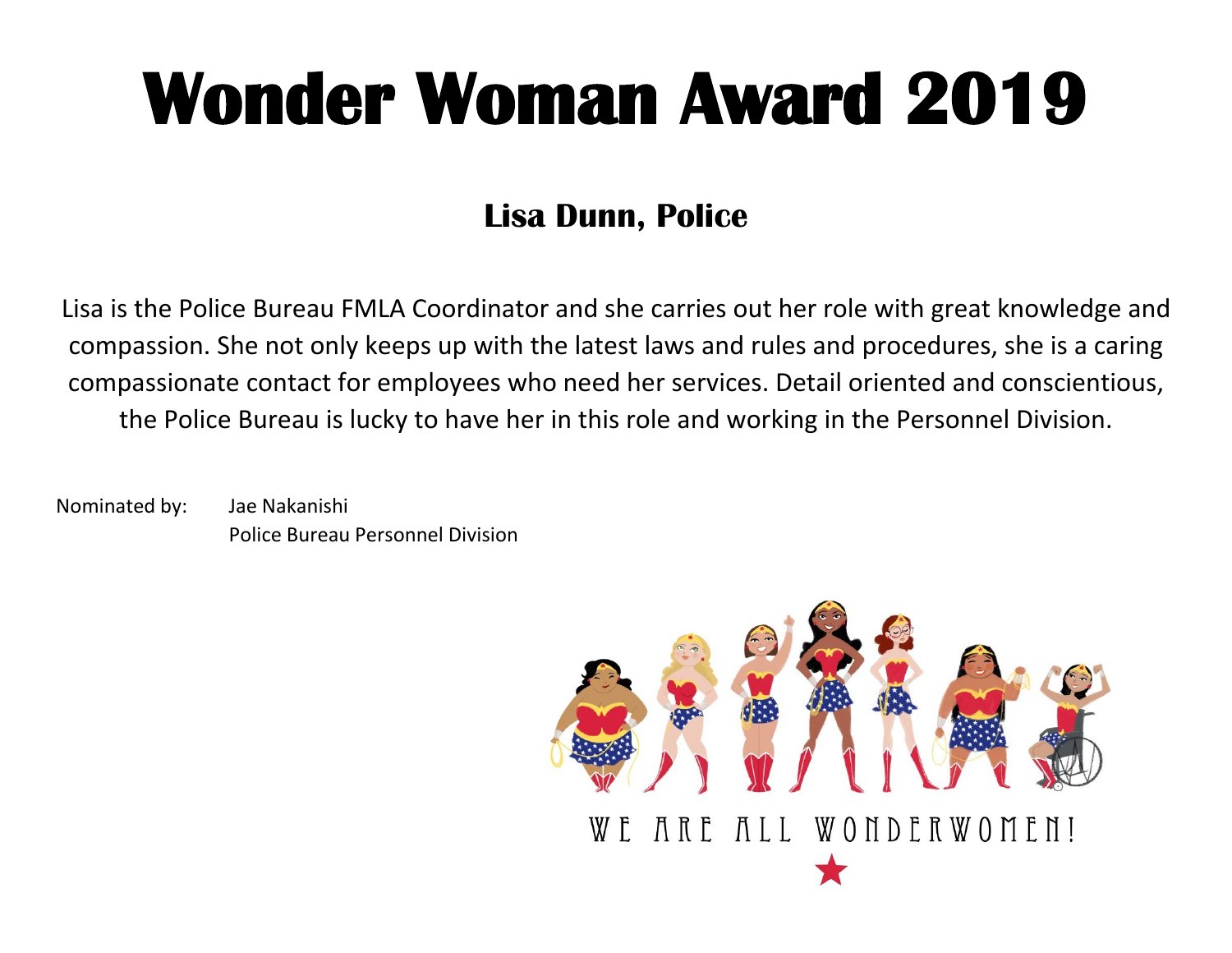### **Lisa Dunn, Police**

Lisa Dunn is a knowledgeable, caring, and funny person. She is my go to coworker - I know that if Lisa doesn't know the answer to my question, she will figure out who does. Lisa is also a woman of principle and will speak up for what is right and doing the right thing. I've long heard the term that "Portland is the city that works you over." If more City employees were like Lisa Dunn, it would definitely be "The City That Works."

Nominated by: Jenny Farres Portland Police Bureau / Personnel Div

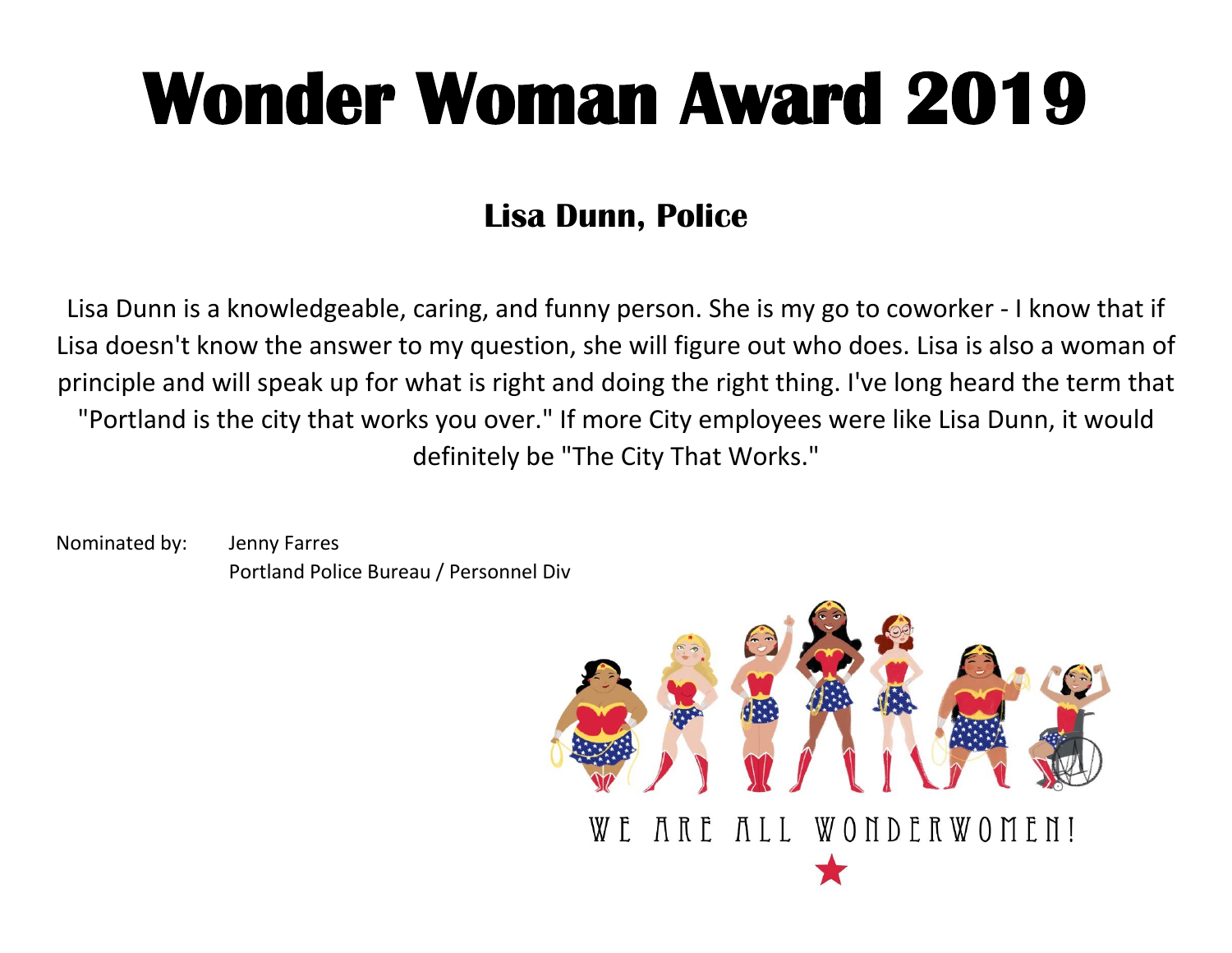#### **Sara Johnson, Police**

Sara has been the indefatigable director of the WomenStrength program for over a decade and is an incredible leader with a passion and enthusiasm for the program that brings more benefit to it than anyone else in the same role possibly could. She is an asset to every woman in Portland.

Nominated by: Gloria Harrison BDS

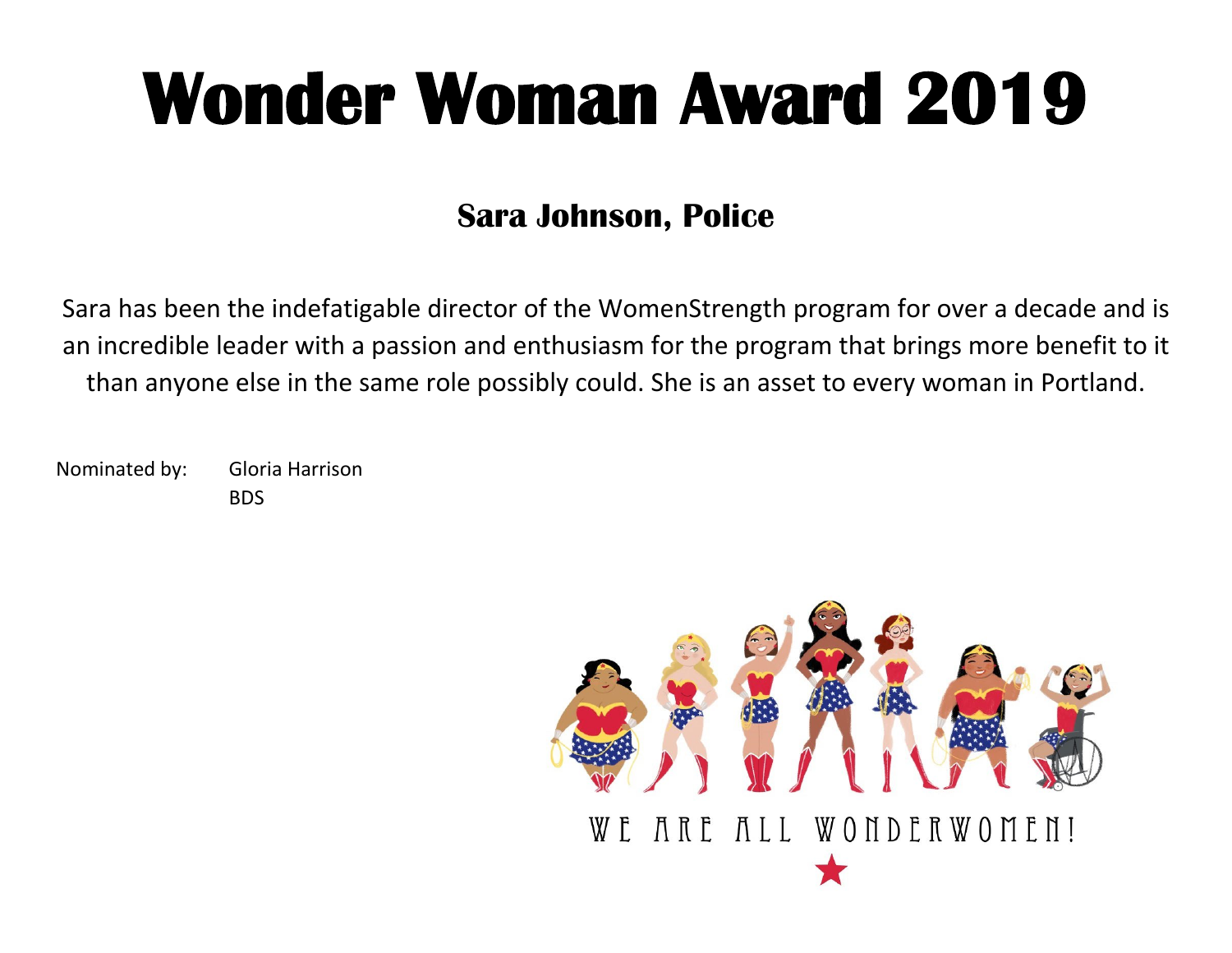#### **Sara Johnson, Police**

Sara has been rocking the direction of WomenStrength, the only FREE self defense program in the City, for 14 years. She has just completed facilitating her 13th volunteer staff training, equipping class instructors with over 100 hours of training in self defense principles. She has trained THOUSANDS of community members (of all gender identities) in personal safety practices and through her actions, makes our City an absolutely safer place to be!

Nominated by: Sarah Berkemeier Civic Life

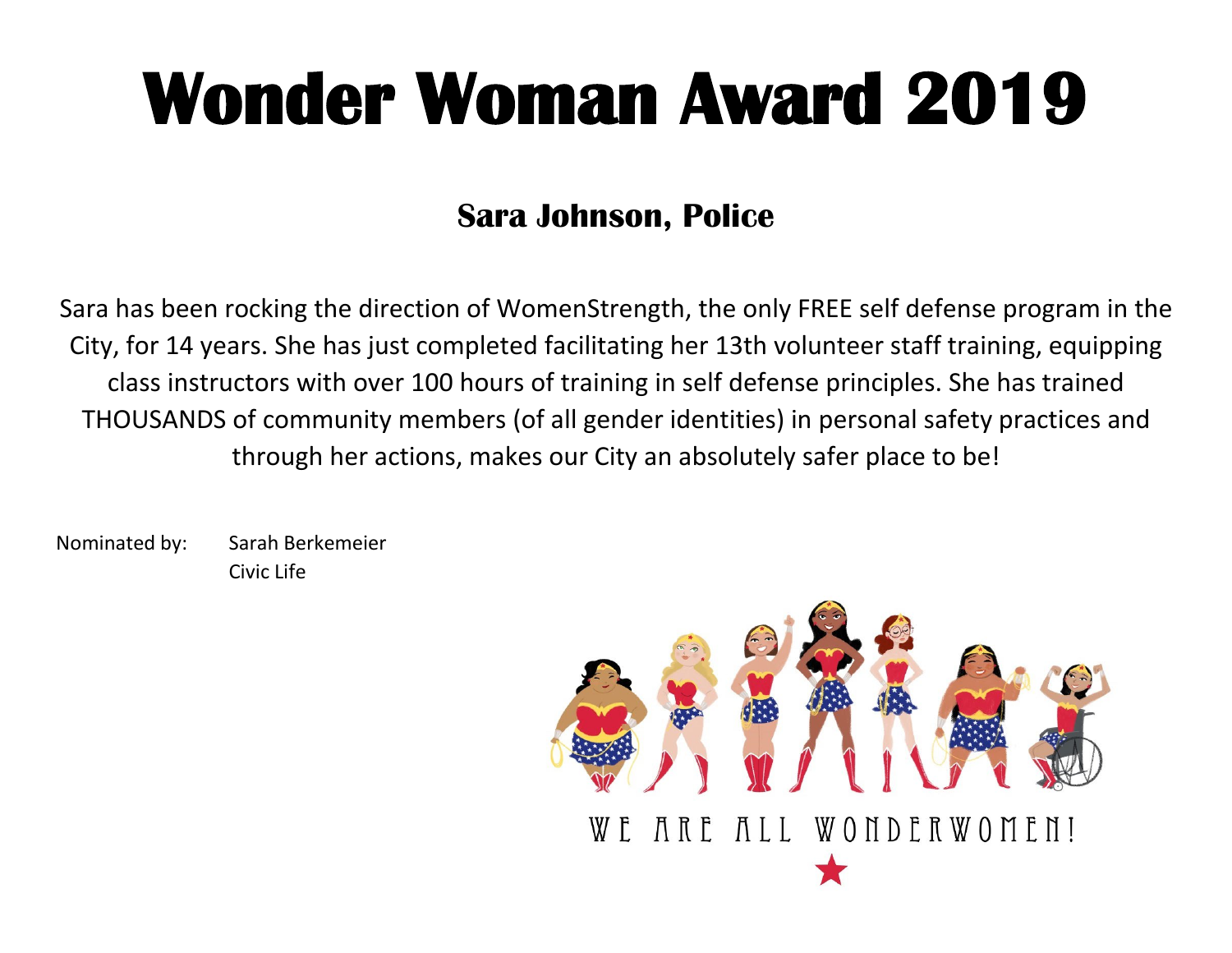#### **Rebecca McKechnie, Police**

Rebecca is an incredibly hard worker who is extremely knowledgeable and goes out of her way to help employees with HR related issues. Her dedication to her job and work ethic deserves to be recognized and celebrated.

Nominated by: Jae Nakanishi Police Bureau Personnel Division

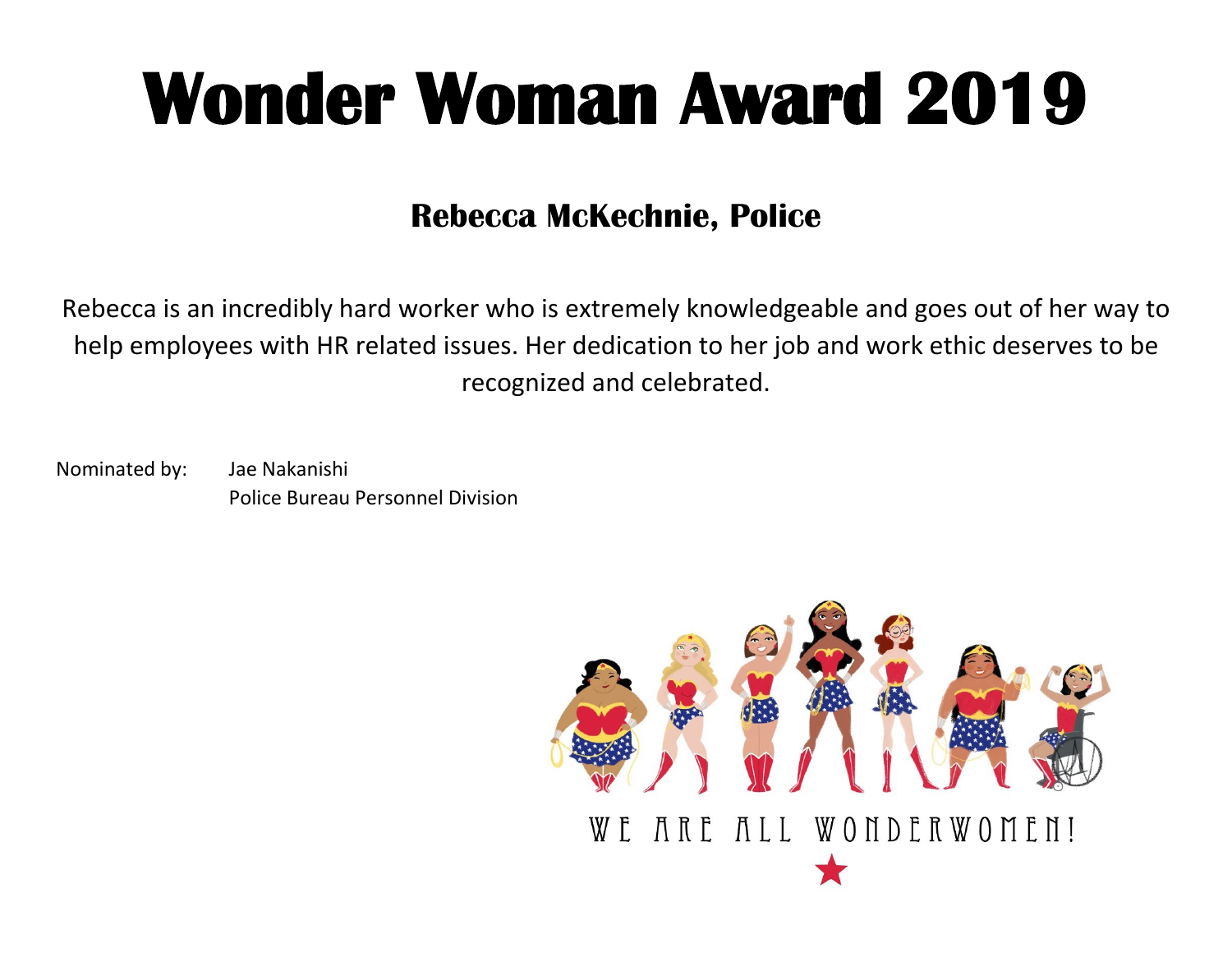#### **Rebecca McKechnie, Police**

Rebecca always steps up when there is a need and assists where needed. She never complains, instead spreading positive energy. She tries to resolve issues quickly and using common sense, while respecting the employee. She frequently comes in on her day off in attempt to get work done. When the other HPBP left, she assumed the additional workload without complaint. She is constantly busy, but still finds the time to listen when an employee comes to her with an issue. She is a great example of who we should all strive to be.

Nominated by: Robert Bruders Bureau of Police

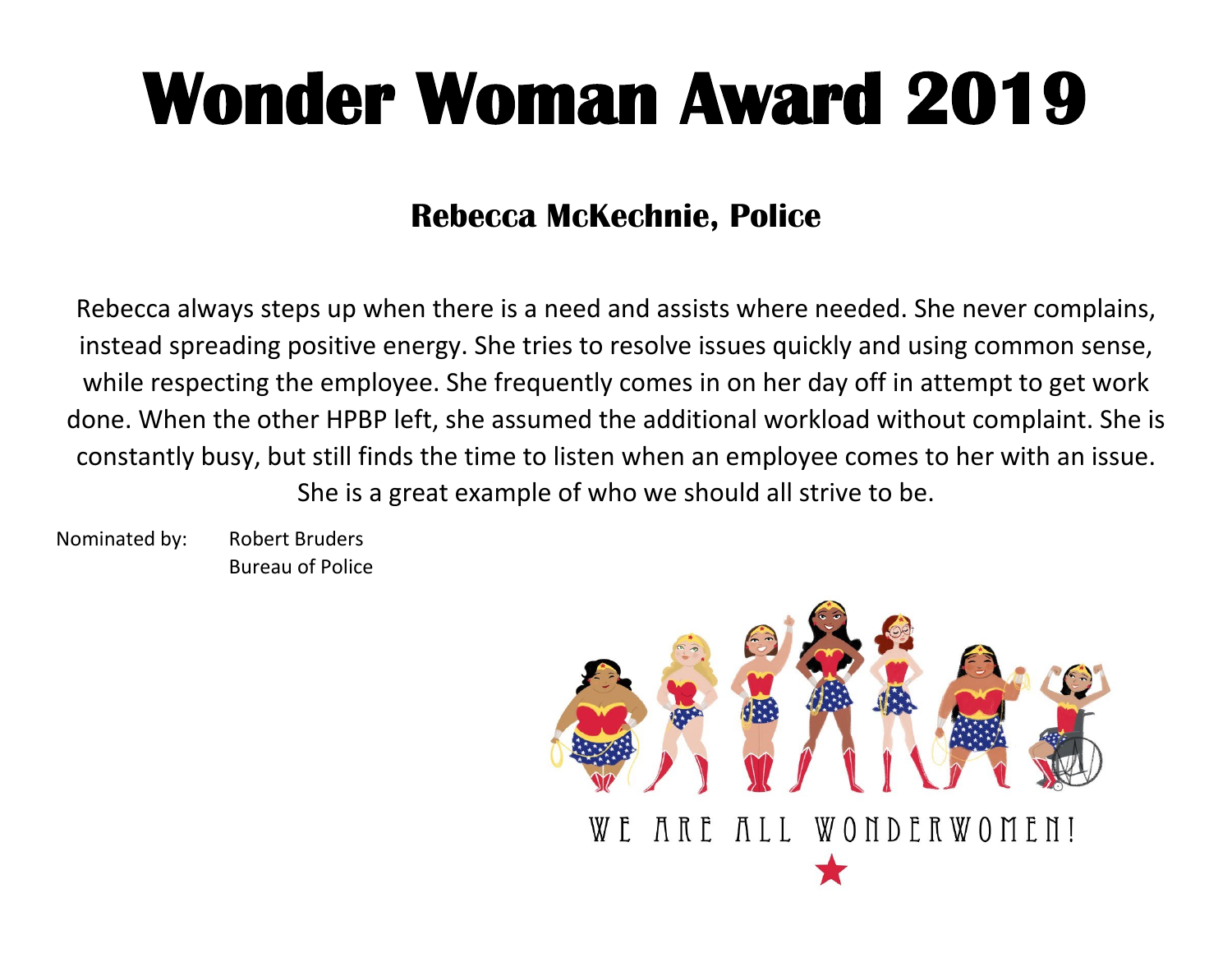#### **Wendi Steinbronn, Police**

Commander Steinbronn is presently the only female Commander in the Police Bureau. Commnader Steinbronn continues to champion and has consistanly been a role model for women in law enforcement. Her committment to excellence has been demonstrated through her continued advocacy of recruitment of women, equity and community trust throughout the city of Portland.

Nominated by: Captain Dave Golliday Captain Portland Police Bureau North Precinct

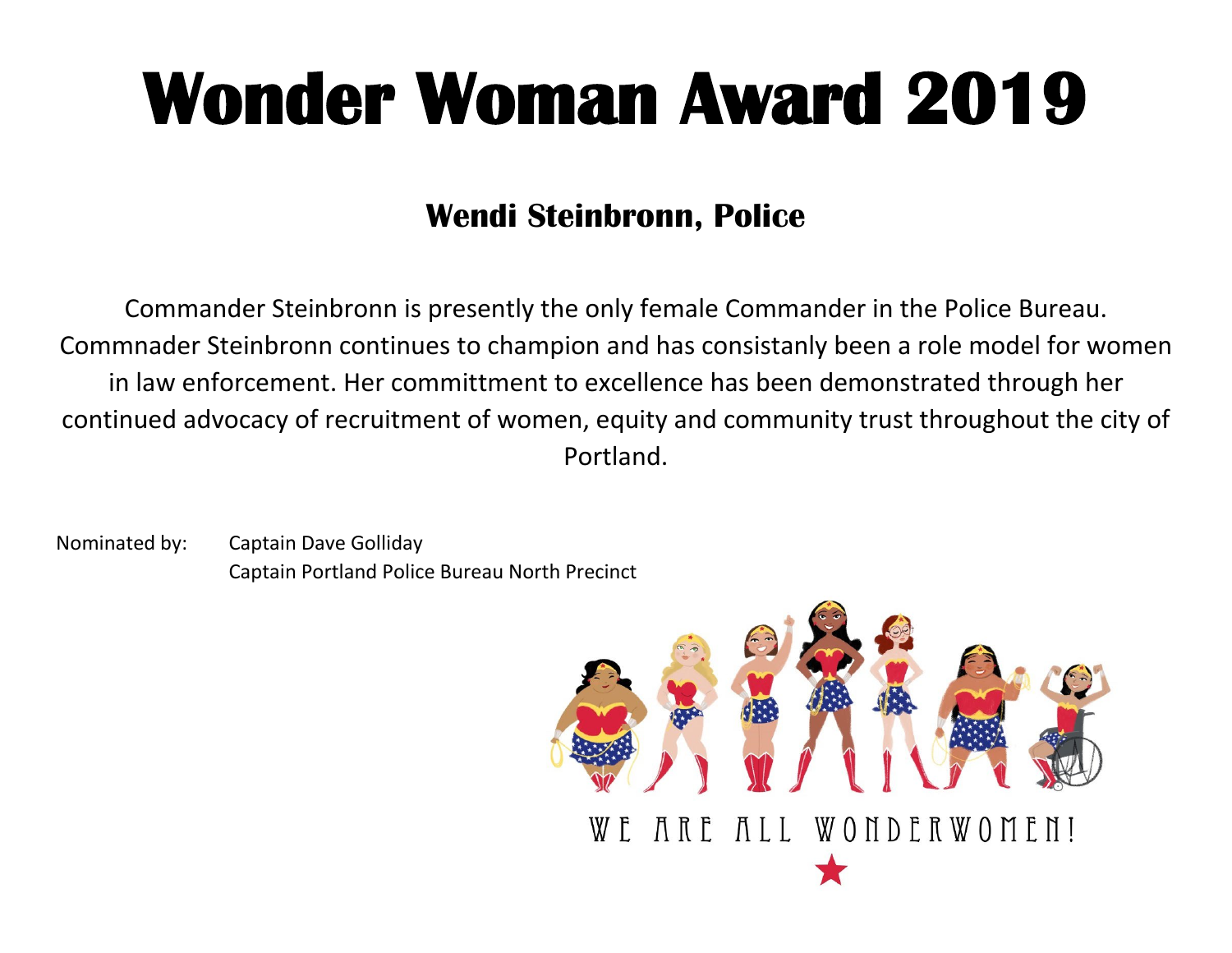#### **Torrey Streed, Police**

She is an awesome individual who has great investigative skills, a strong desire to help women in human trafficking, incredible self-confidence, and a great self-awareness.

Nominated by: Mike Francis

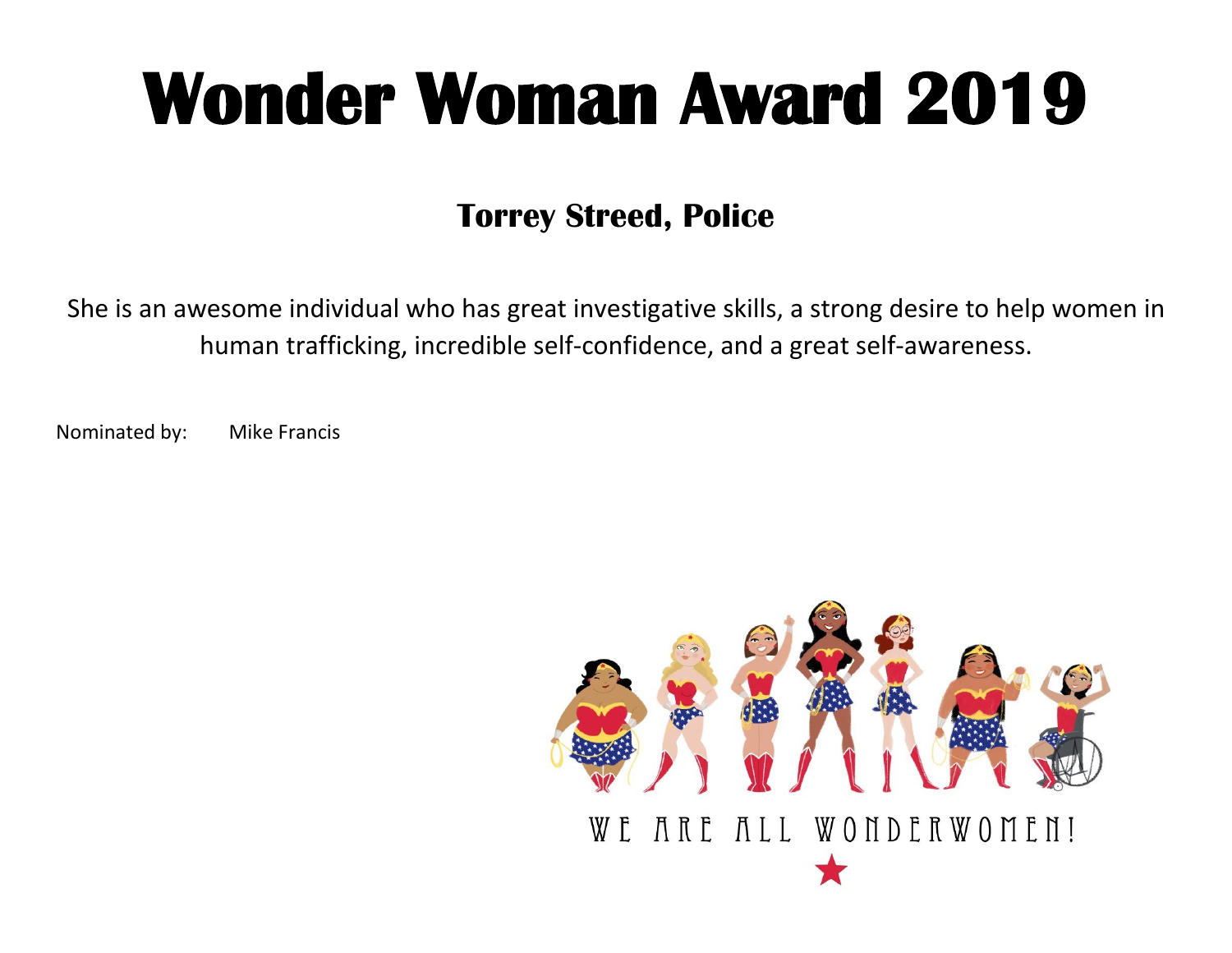#### **Meredith Watkins, Police**

Meredith is deceivingly quiet with a wicked sense of humor. She is independent and adventurous. She is young, but wise. The City is lucky to have Meredith on our team!

Nominated by: Angie Tomlinson BDS POPS

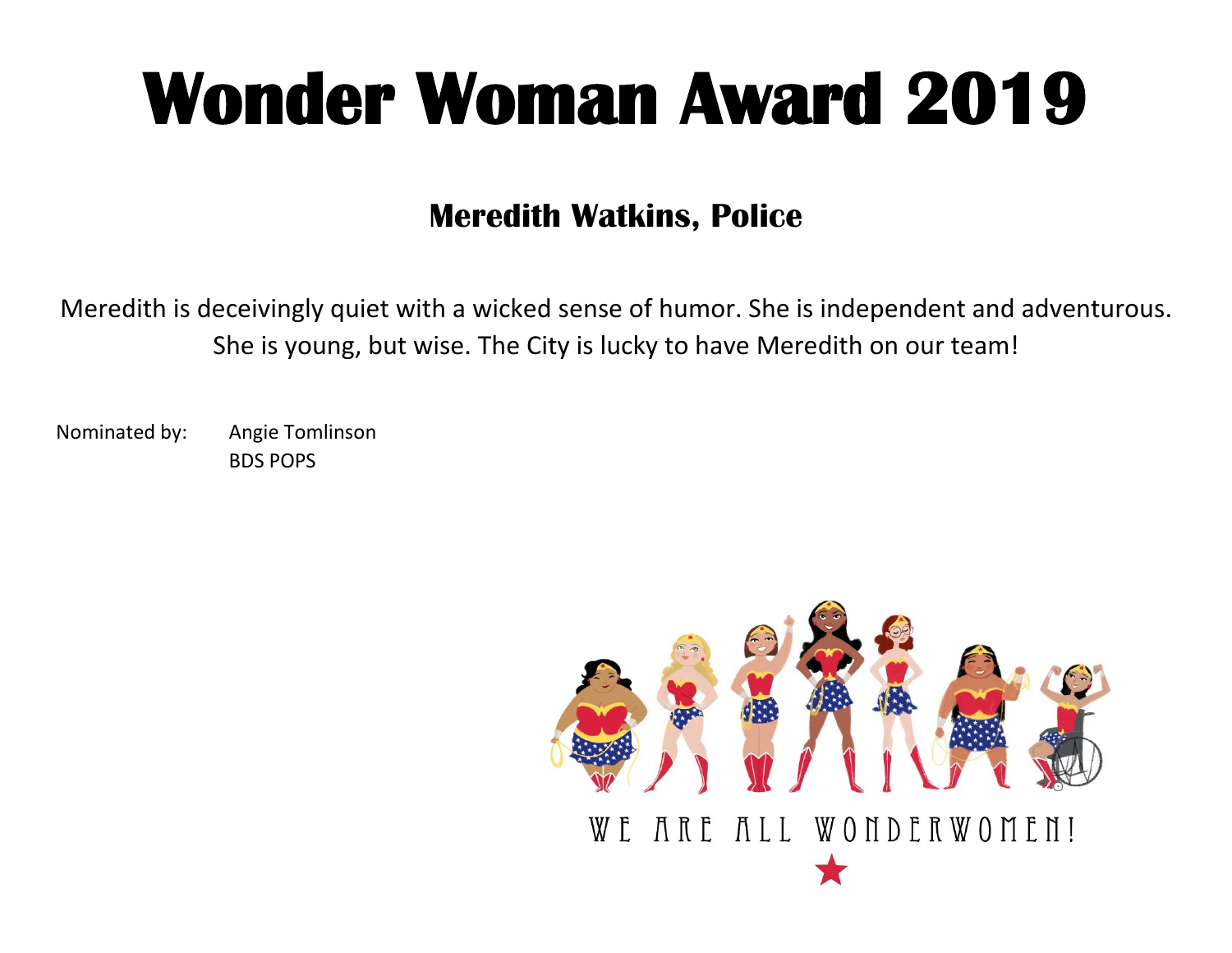### **Anna Becker, Water**

Anna Becker and I are got familiar with each other through Women's Empowerment (WE). I knew from the previous year, Anna had a knack for thinking of incredibly exciting events and discussions. I am grateful that she is on the WE leadership team and always excited to work with her! Anna, thanks for challenging me to think differently about the world and those around me. Knowledge is power! You rock!

Nominated by: Natalie Luttrell BDS/FIR

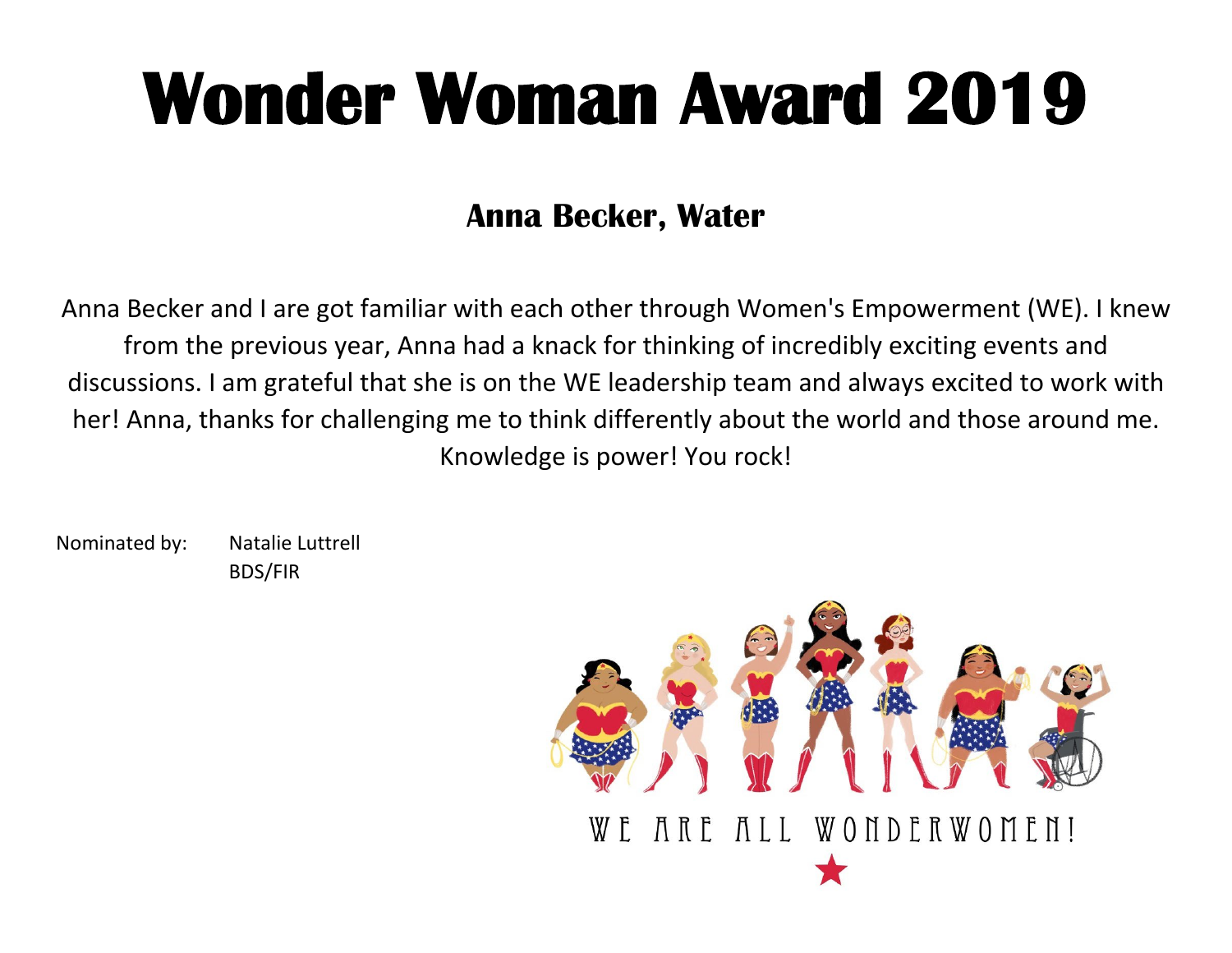#### **Terry Black, Water**

Terry Black is a delight to have in our group. She goes over and beyond the call of duty to help out when needed. Terry I appreciate all you do to say you are a true Wonder Women.

Nominated by: Angie Harris Water Bureau

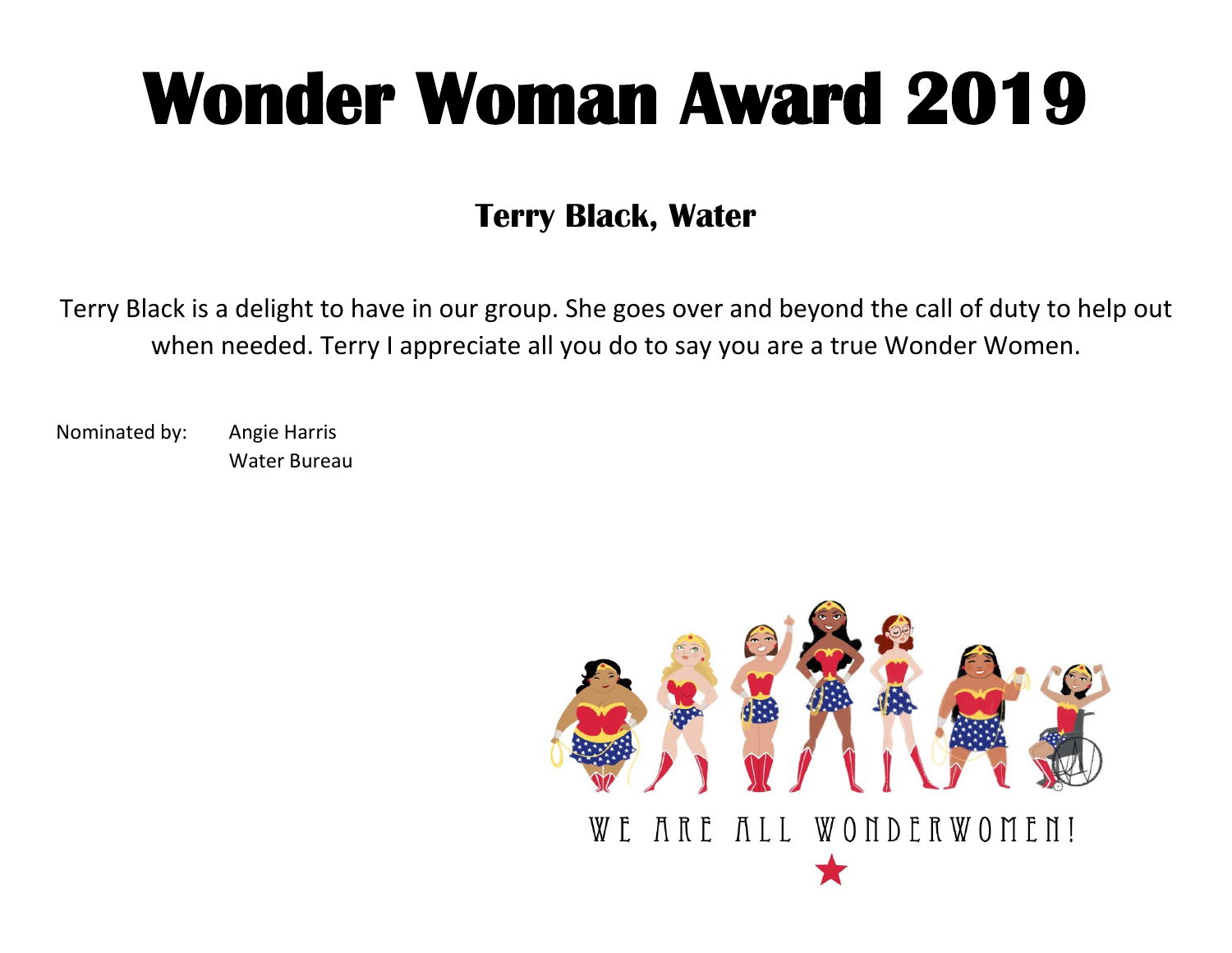#### **Jay Brannon, Water**

Jay is hard working, thoughful, and driven. She really cares about her work and it shows. She's an exceptional woman who is always trying to help others succeed.

Nominated by: Brianna Wells Bureau of Environmental Services

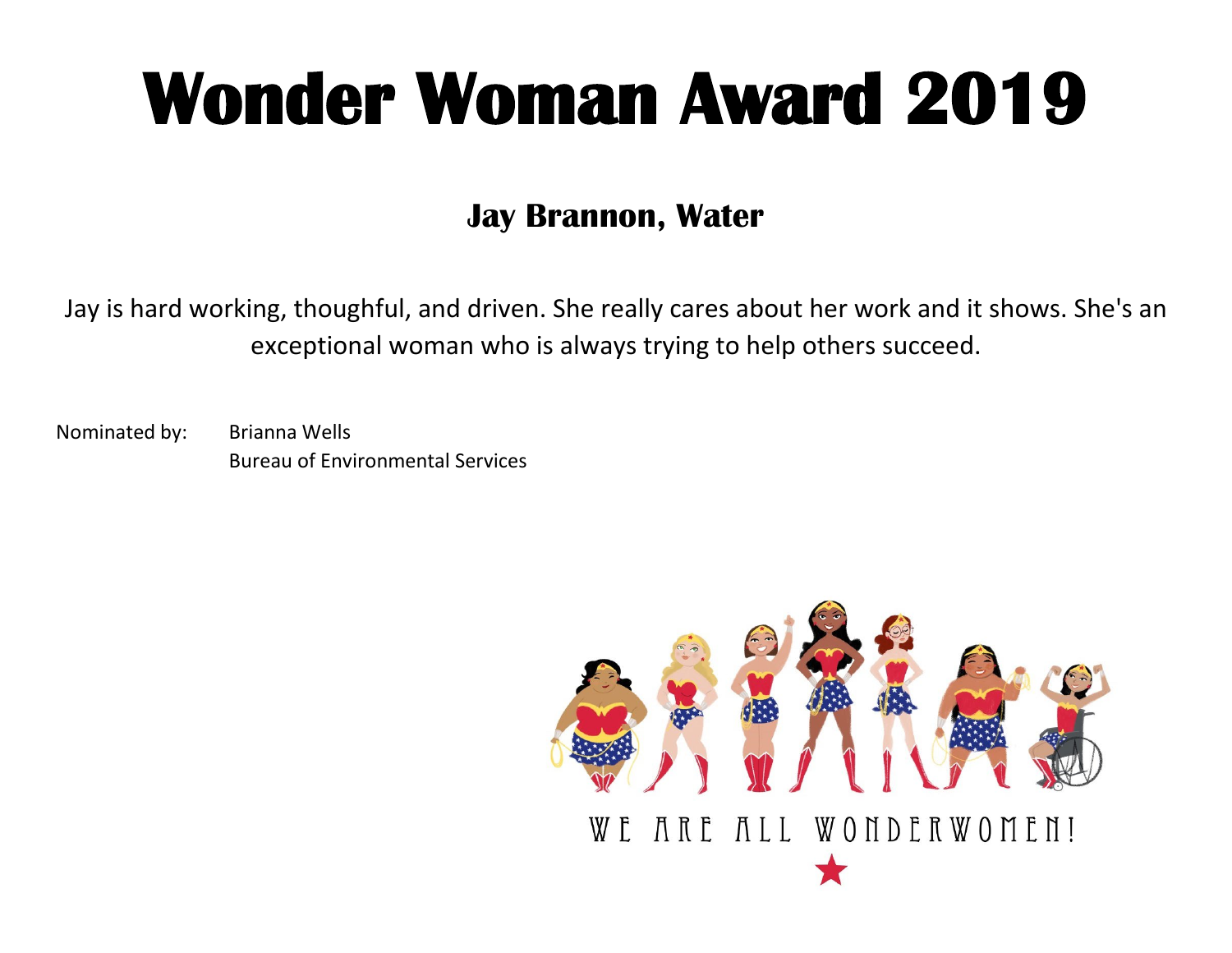#### **Julie Burley, Water**

Julie is our dispatcher. She is an essential employee and is always on time, task and keeps this place moving forward. We can count on her to do her work exceptionally well. She also takes on extra duties to help our team. Her care for our work is special and we are lucky to have her.

Nominated by: water bureau staff

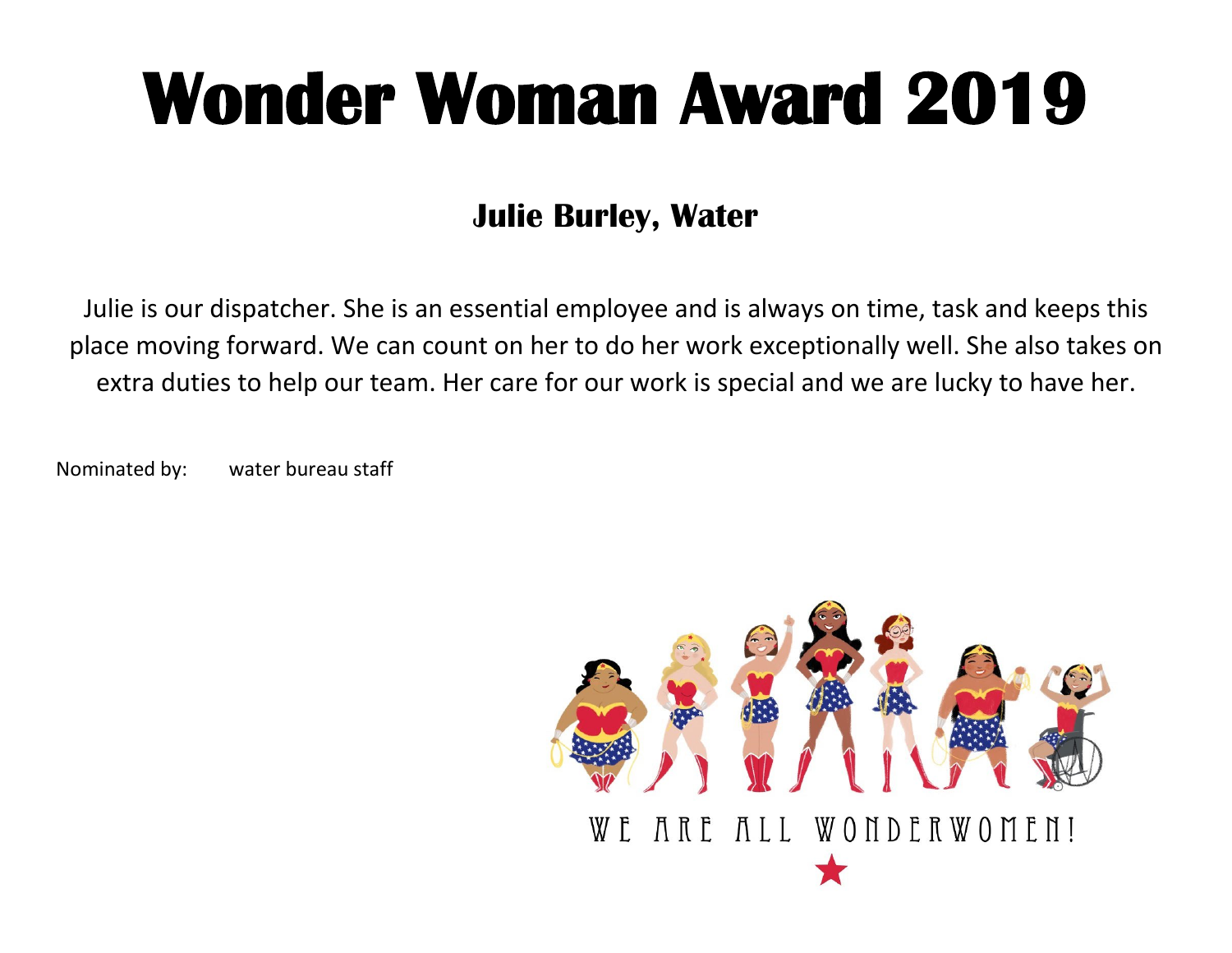### **Linda Curtis, Water**

As Payroll Administrator for the Portland Water Bureau, Linda Curtis shares her wealth of SAP, PA, Labor Agreement, HRAR and other City knowledge with the bureau's timekeepers, managers, and staff with patience and aplomb. She is trainer, guide, and mentor to many, and she has a wonderful sense of humor. We're so lucky and grateful to get to work with her!

Nominated by: WB Timekeepers

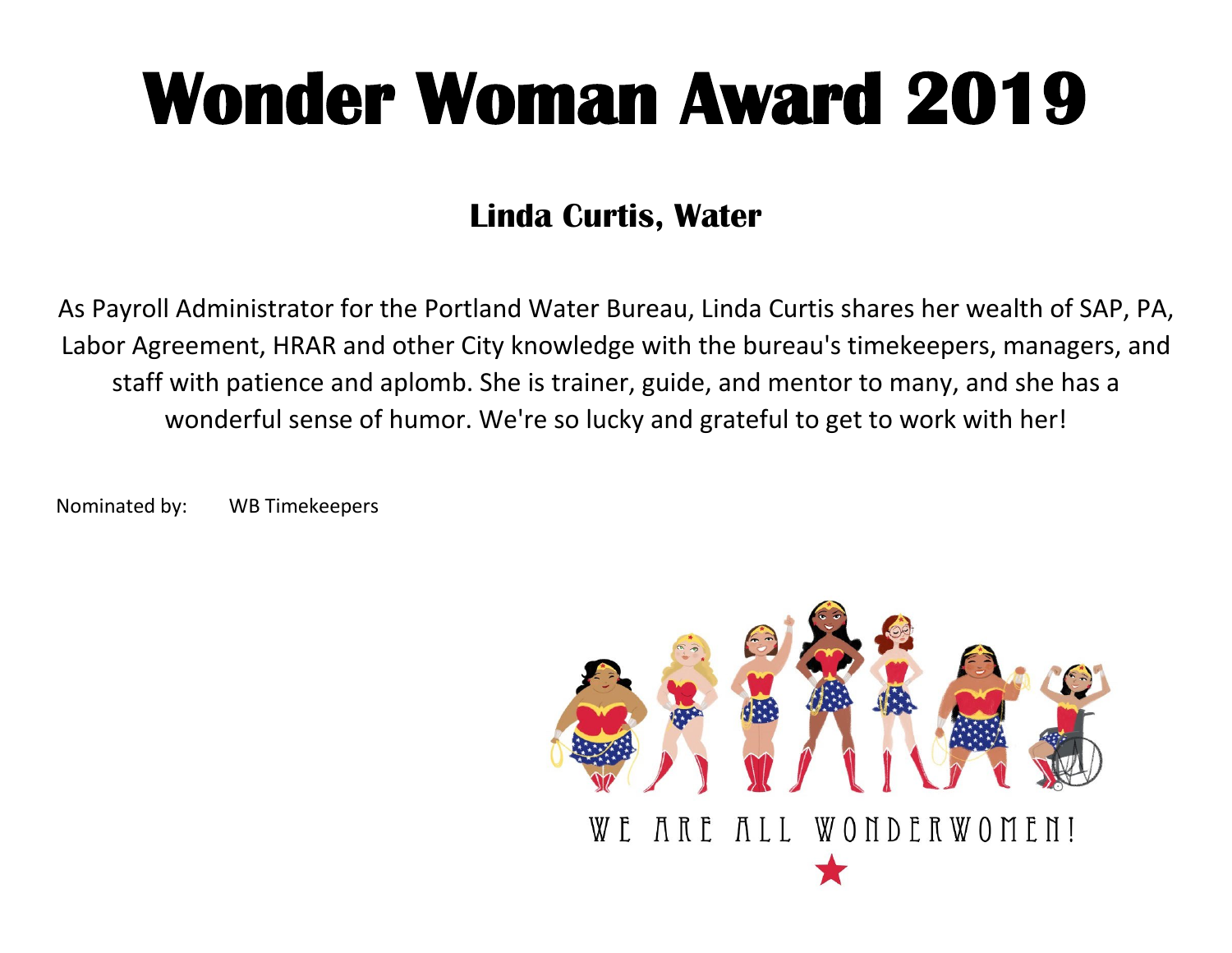#### **Anna DiBenedetto, Water**

Anna is always eager to help and goes above and beyond. She is thorough, organized, a good communicator and brightens people's day with her positive outlook. She is an example of hard work and dedication.

Nominated by: Jennifer Eichler Water Bureau

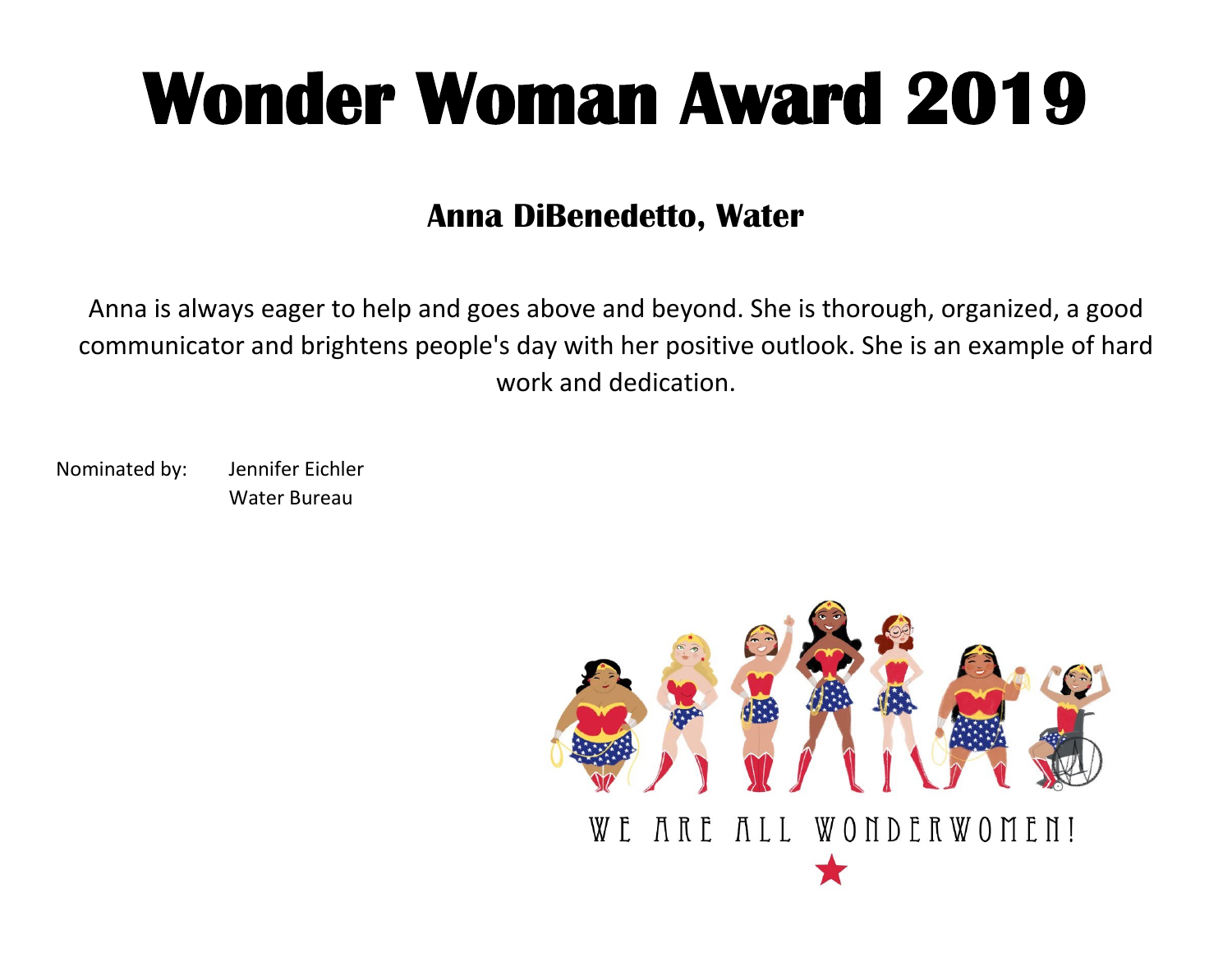### **Jennifer Eichler, Water**

Jennifer has elevated the safety program at the Water Bureau to new heights. She is continually looking at new ways to improve safe work practices. Jennifer has made safety an exciting subject that is on peoples minds and daily work. She brings people togather to resolve safety issues, and brings resolution. With this she has created a " Buzz" about safety that has people excited, and active for future improvements.

Nominated by: Kirk Southworth Portland Water Bureau

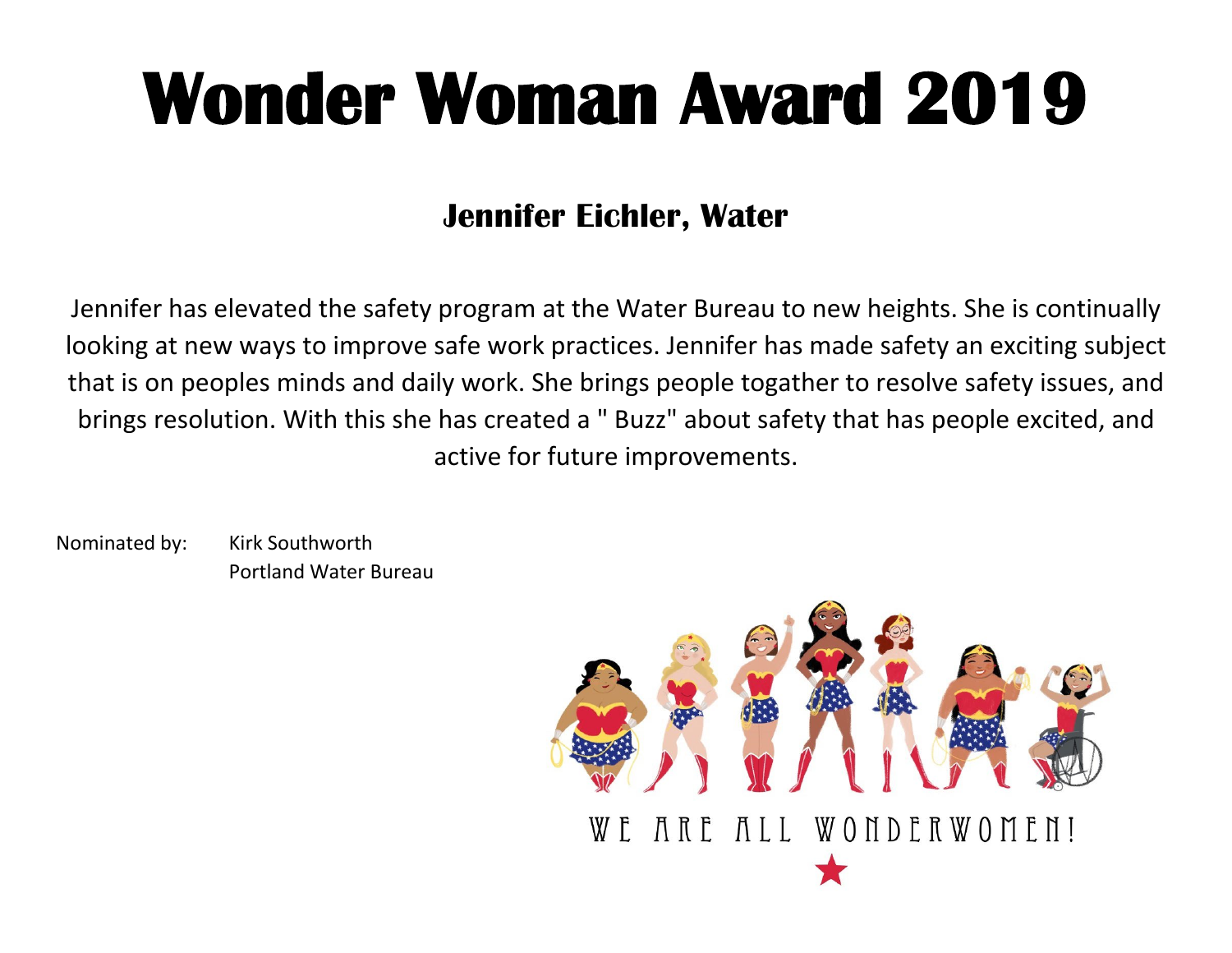#### **Teresa Elliott, Water**

Teresa is a strong leader who has excellent judgment and character. She doesn't expect anyone to give more than she is willing to give, while simultaneously giving a tremendous amount to her projects and management of the Water Bureau. As the first woman chief engineer of the Water Bureau, Teresa recognized the opportunity and risk of being "the first." She rose to the challenge to blaze a new trail for women to follow.

Nominated by: Molly Washington City Attorney's Office

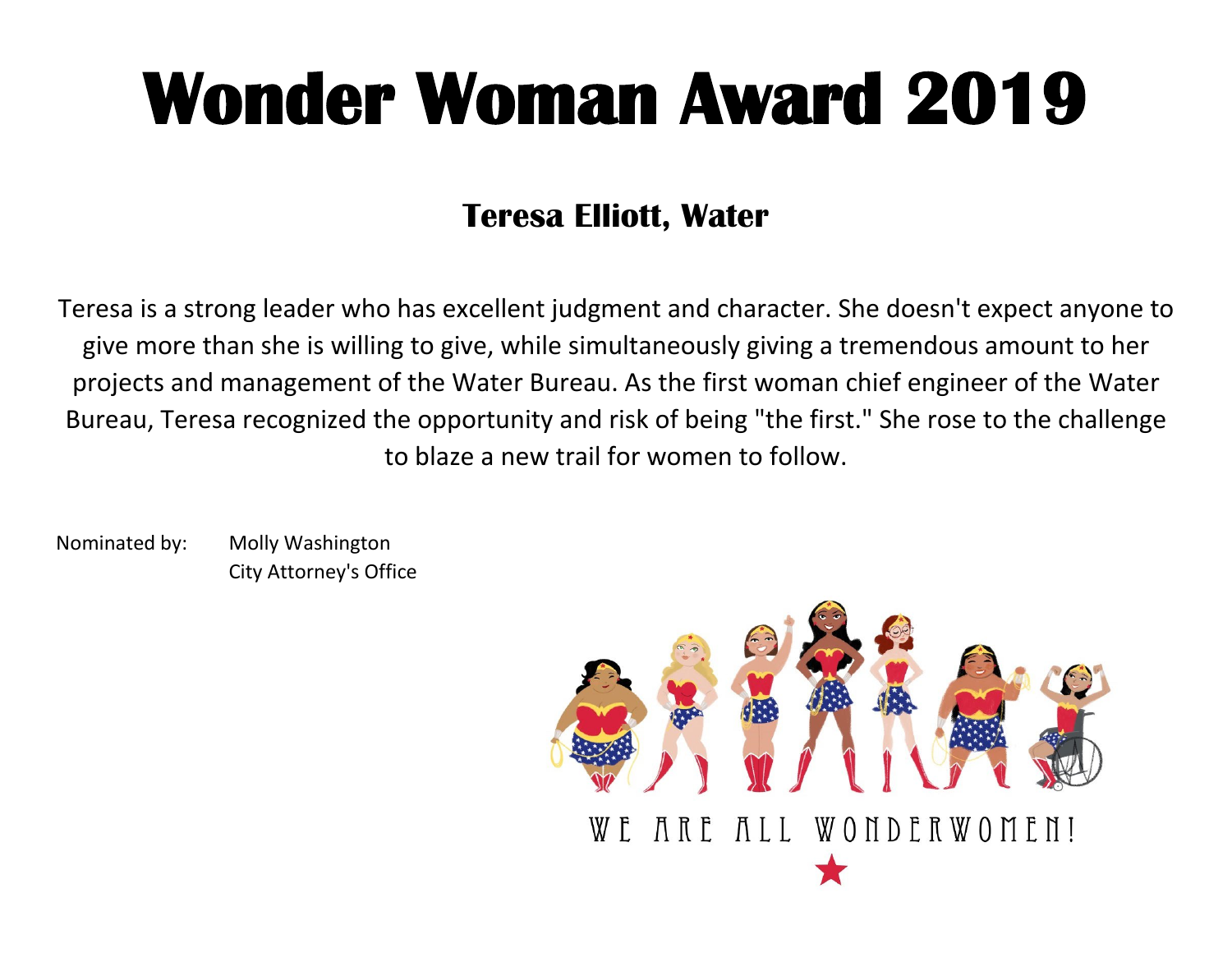#### **Angie Harris, Water**

Full of energy, caring for people she work with as well as community,

Nominated by: Neelam jain Water

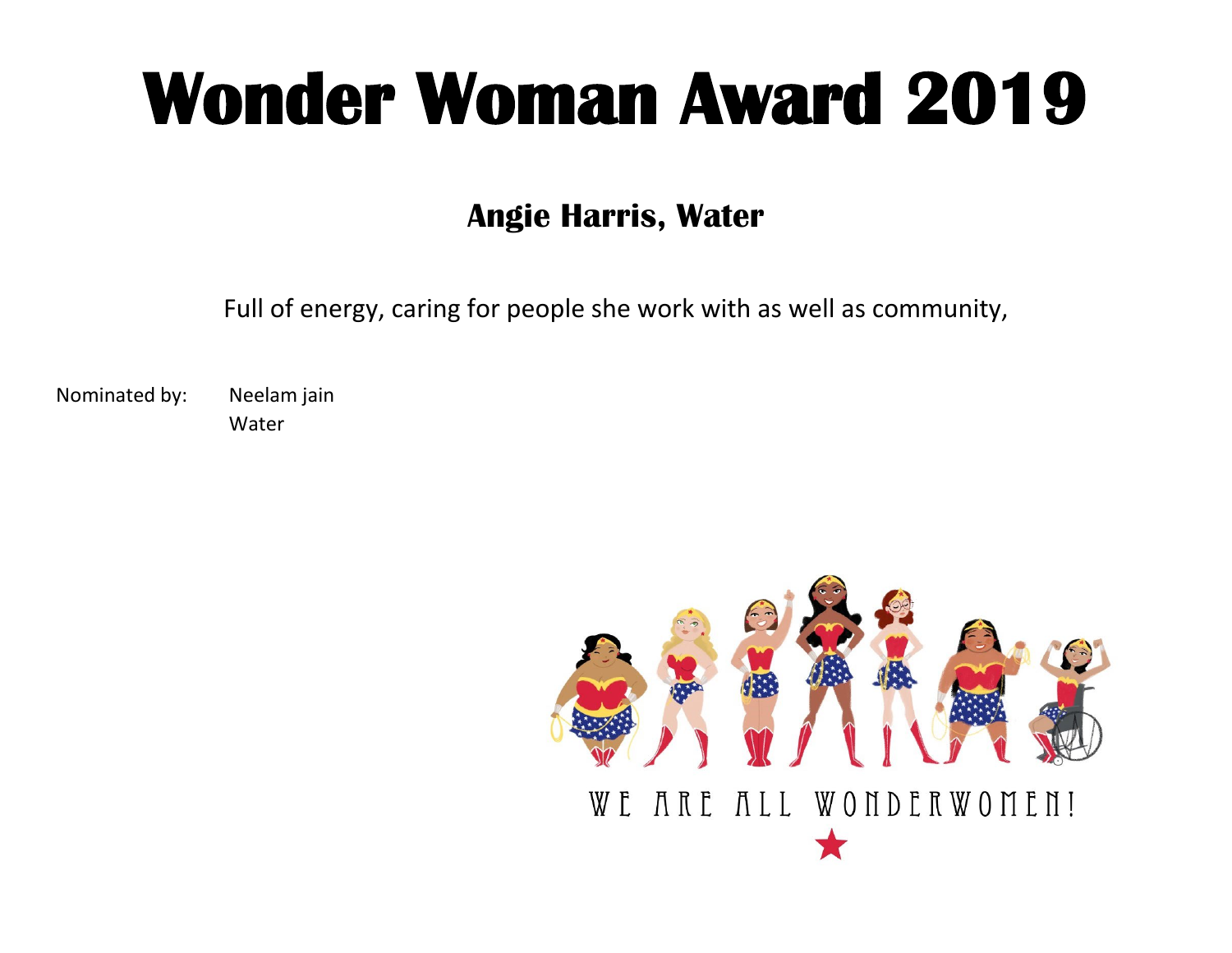### **Emily Hauth, Water**

Emily is very smart and full of enthusiasm for her work. She is a technical nerd that is flexible enough to adapt to all situations in which she can learn. The City is lucky to have such a productive and smart worker.

Nominated by: Angie Tomlinson BDS POPS

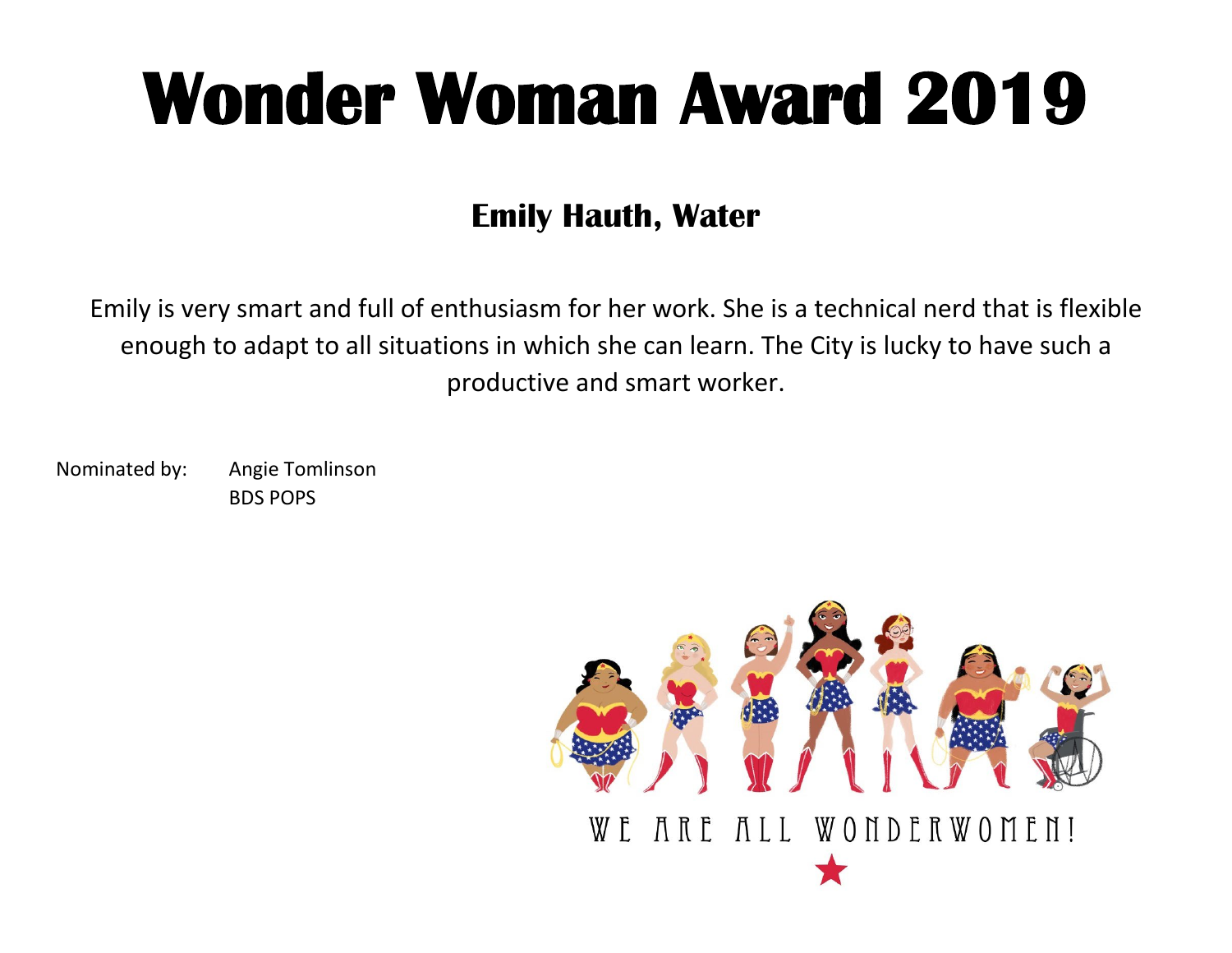### **Felicia Heaton, Water**

Felicia has made the Water Bureau a better place in just a few months. She is committed to equity in practice and inspires all around her to be the true public servant she models every day. She brings a unique skill set of thoughtful review and innovative, solutions-oriented effort that allows her team to thrive.

Nominated by: Gabriel Solmer Water

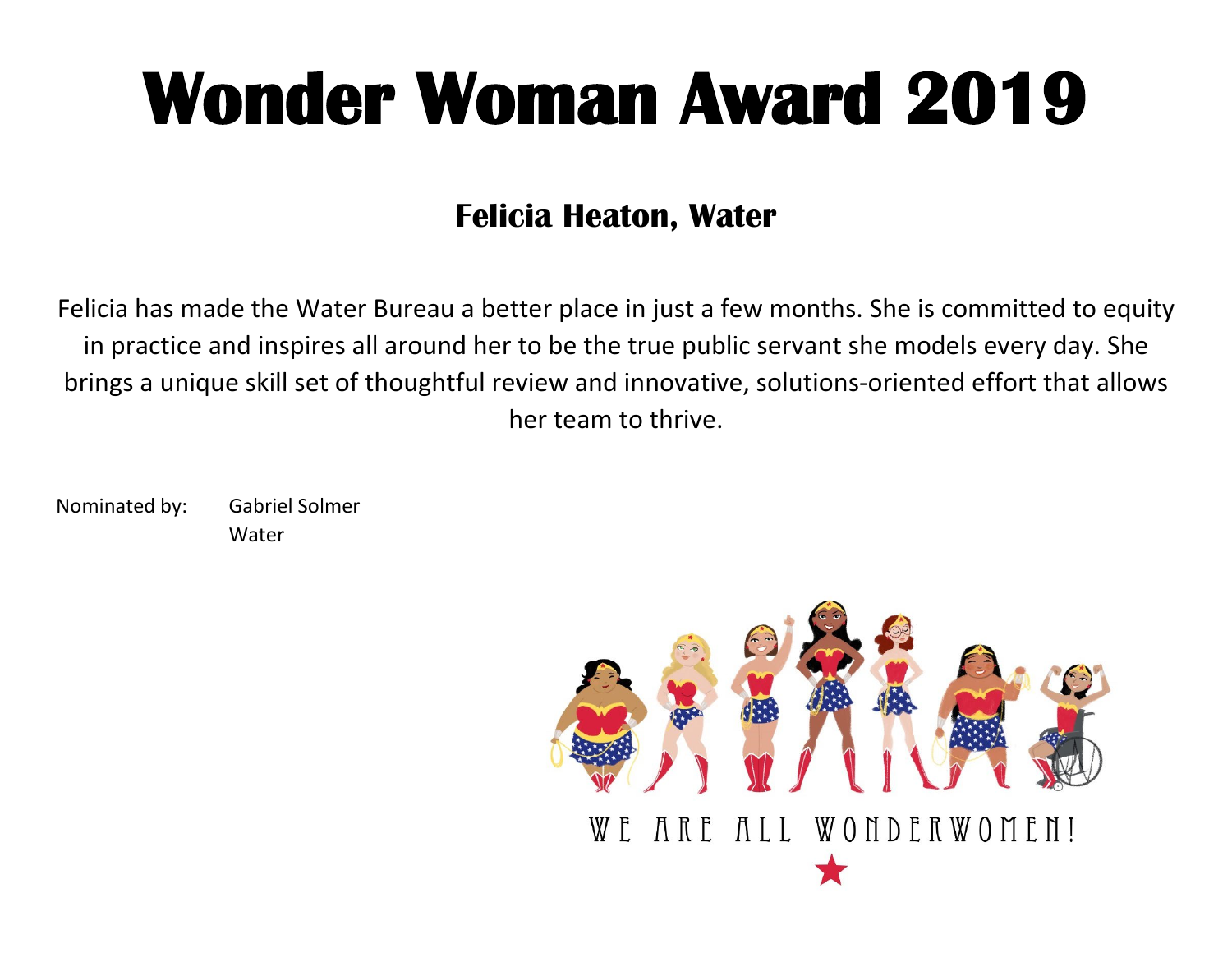#### **Wendy Heckard, Water**

I am nominating Wendy Heckard for the Wonder Woman Award because she goes above and beyond her duties on a daily basis. Wendy is a hard charger and leads by example. She handles situations safely and effectively as far as dealing with the homeless population on Water Bureau propery. She is our go to person for all of our union questions. Wendy has been our union steward for approximately 5 years. Wendy does not shy away from a challenge. She will attack any problem with her large tool box of problem-solving skills she has attained through out her 24 plus years as a city employee.

Thank you for considering Wendy Heckard for a Wonder Woman award.

Nominated by: Debra Swisher Water Bureau Ranger bldg

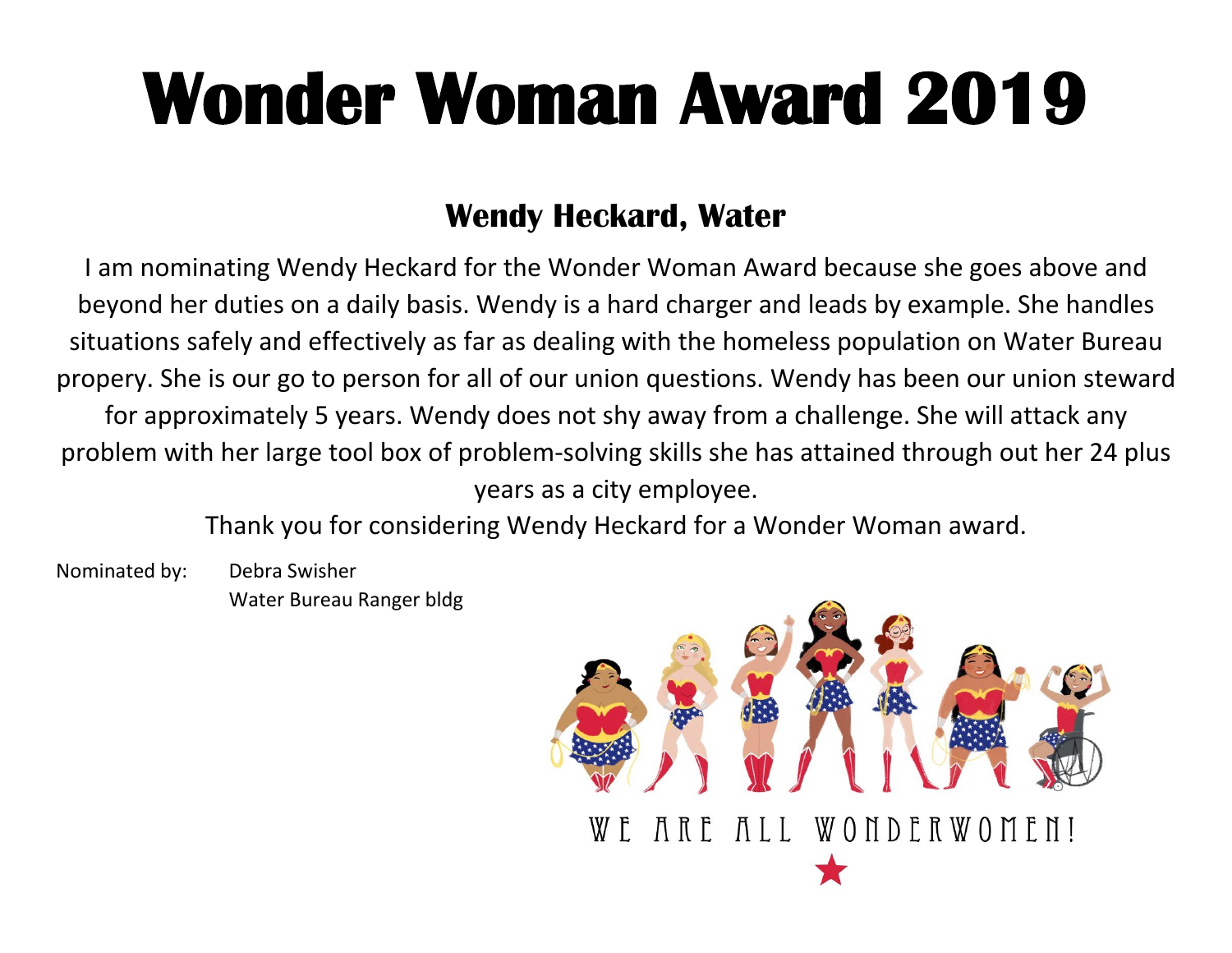### **Cecelia Huynh, Water**

Thank you, Cecelia, for taking care of your staff. We love and appreciate you. You accept and give feedback, you go to bat for our positions, stand before Council on behalf our bureau, meet with stakeholders, and so much more, yet you maintain a sense of humor--that is refreshing in a boss! You are amazing. Thank you for taking care of us.

Nominated by: WB Finance and Support Services Water

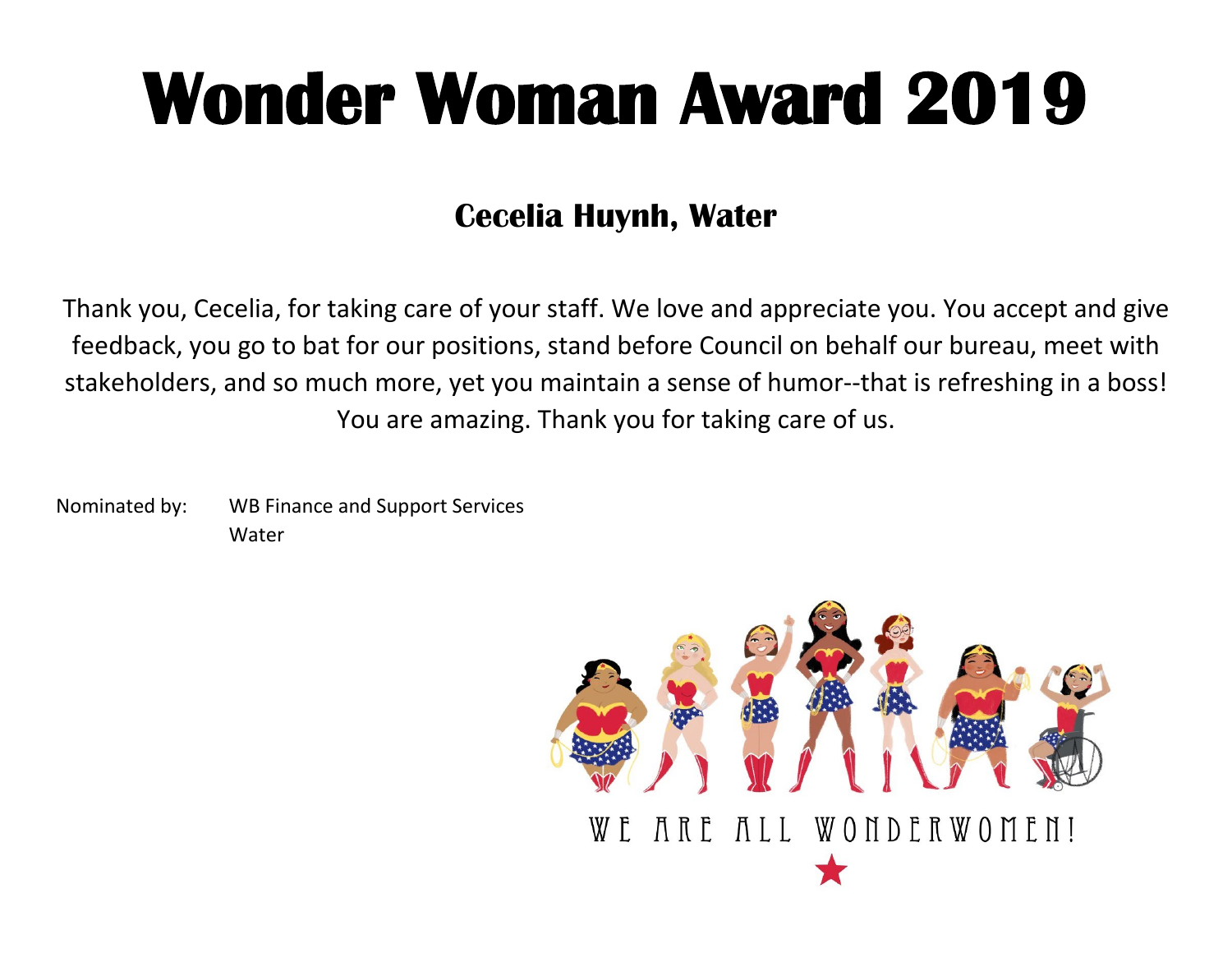### **Rachel Jamison, Water**

Rachel shines as a proactive, dedicated, and extremely proficient city employee. She is focused on making better outcomes for her team, the city, and the broader Portland community. She has a tremendous work ethic and is an excellent role model for all who are lucky enough to work with her.

Nominated by: Gabriel Solmer Water

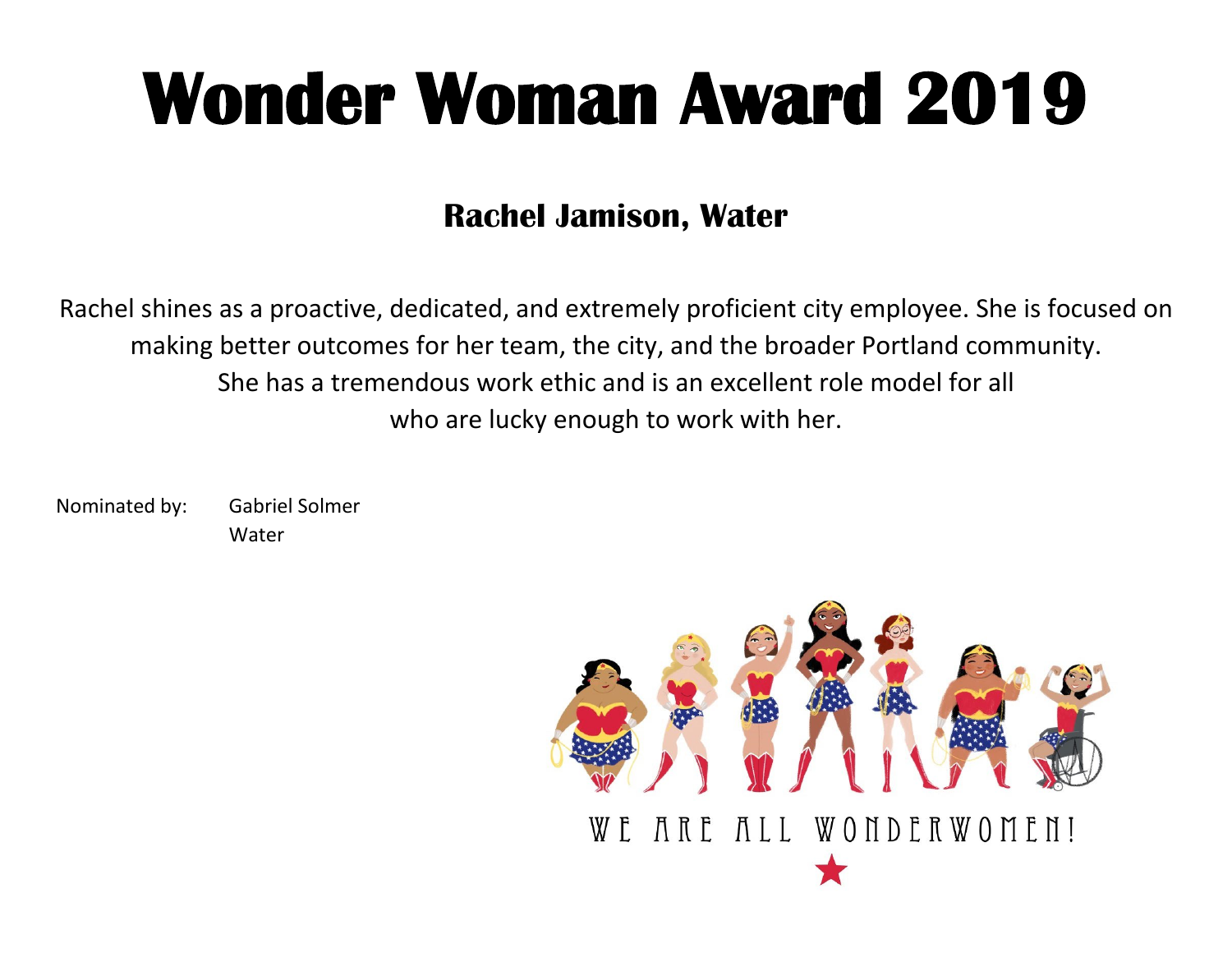### **Emily Jennings, Water**

When the Water Bureau set out on a search for someone to help support the bureau's Strategic Business Plan efforts, little did they know that they would find a candidate so perfectly suited to the job. Emily Jennings is a strategic thinker, a master organizer, and a people connector. She does her job with skill and grace and envy-worthy poise. While she will never take credit for it, we all know that this massive and critical Strategic Business Plan undertaking has proceeded as smoothly and successfully as it has largely due to Emily's contributions. She is truly a Wonder Woman.

Nominated by: Briggy Thomas & Yone Akagi **Water** 

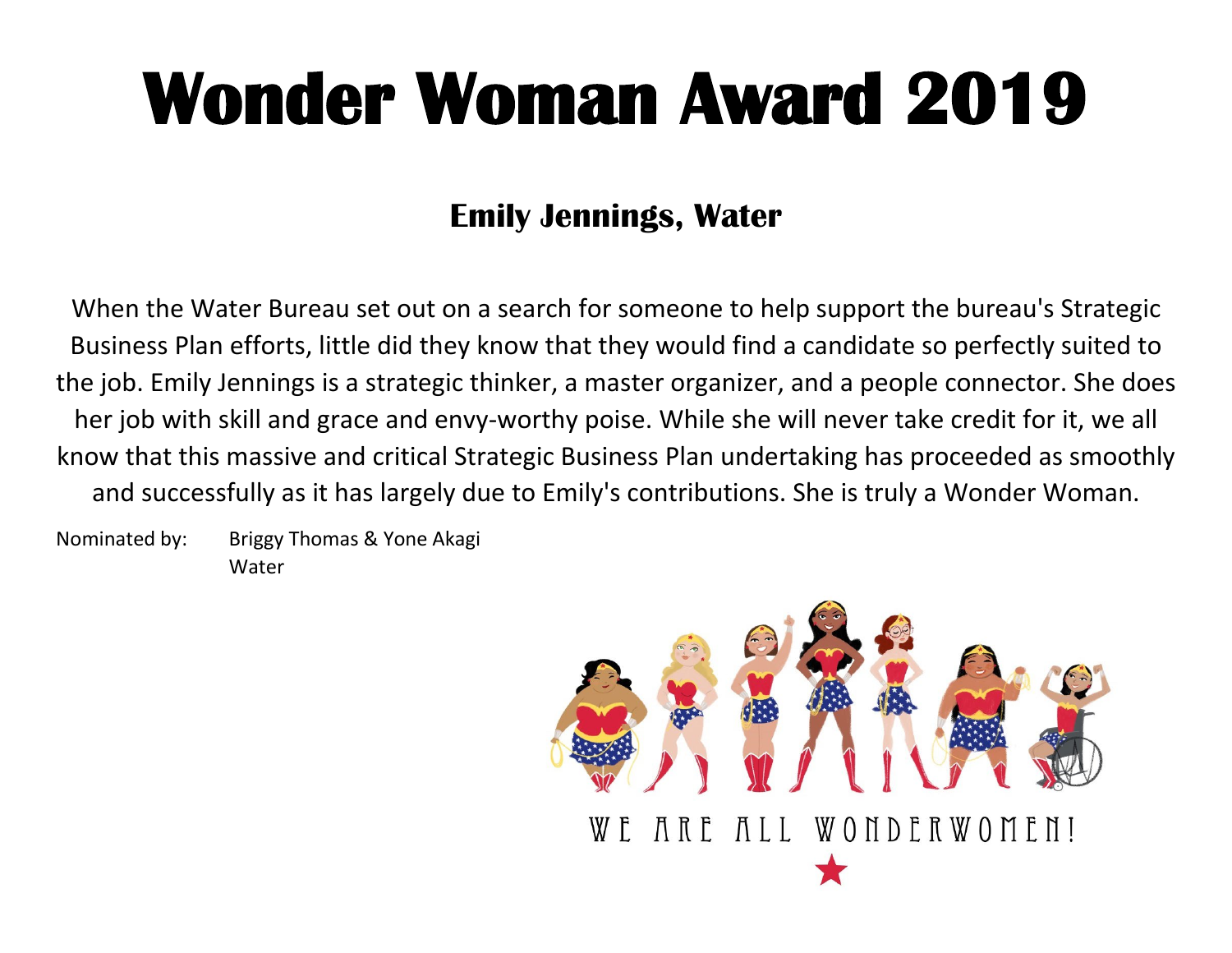### **Cindthia Jones, Water**

Cindthia is a remarkable employee who works so hard and is focused on producing quality work! I appreicate her attitude, commitment and dedication. She is always eager and willing to tackle any task handed to her. Her commitment and determination is admired and appreciated! Thank you for all you do, Cindthia! You are a valued member of our team!

Nominated by: Jennifer Eichler Portland Water Bureau

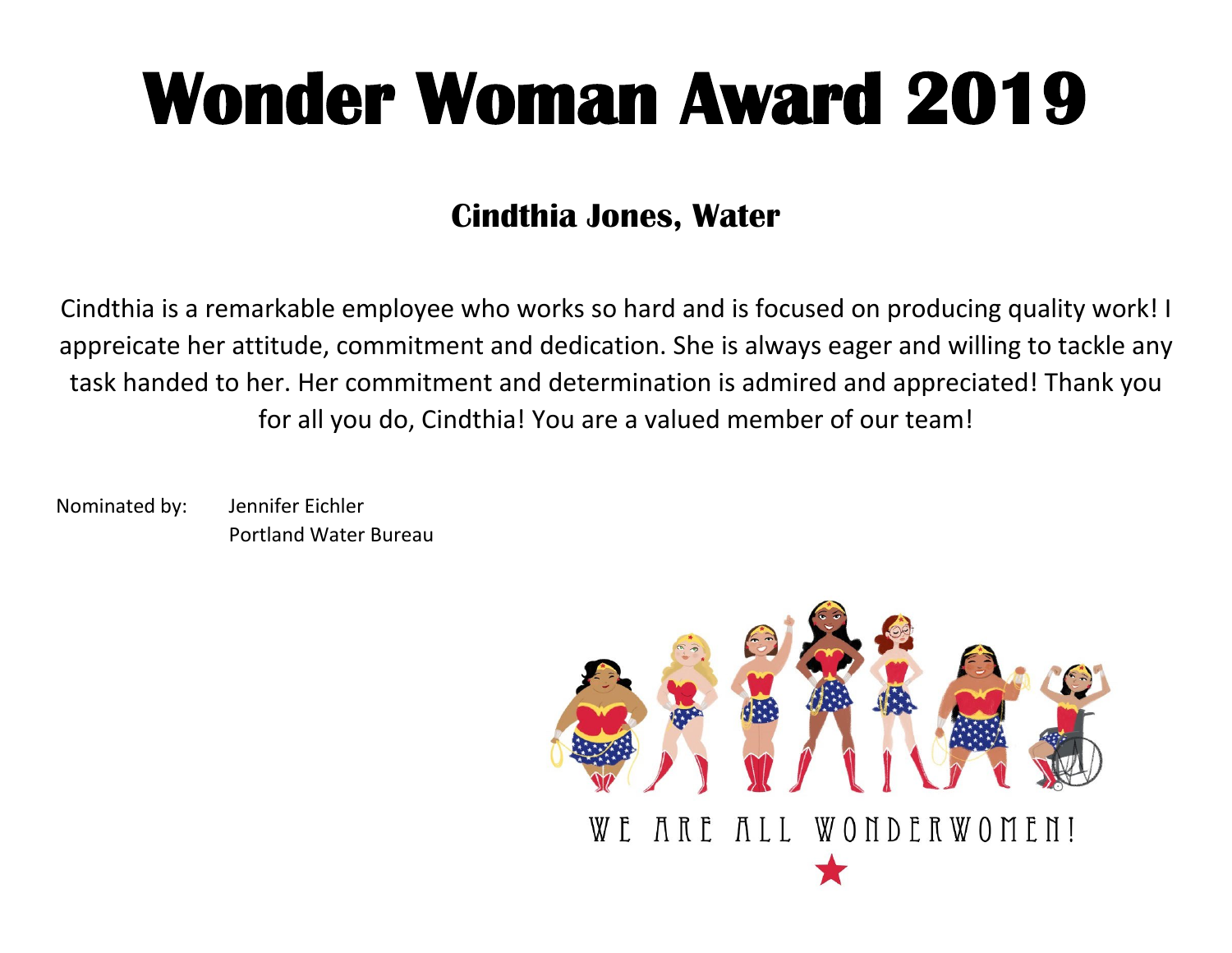### **Anna Mcdonald, Water**

Anna has been our lead for a long time and somtimes she fills in as Supervisor. Anna is a great leader, teacher, always willing to go the extra mile, loads of knowledge, and Everyones go, that is a Wonder Woman.

Nominated by: Sheila Water

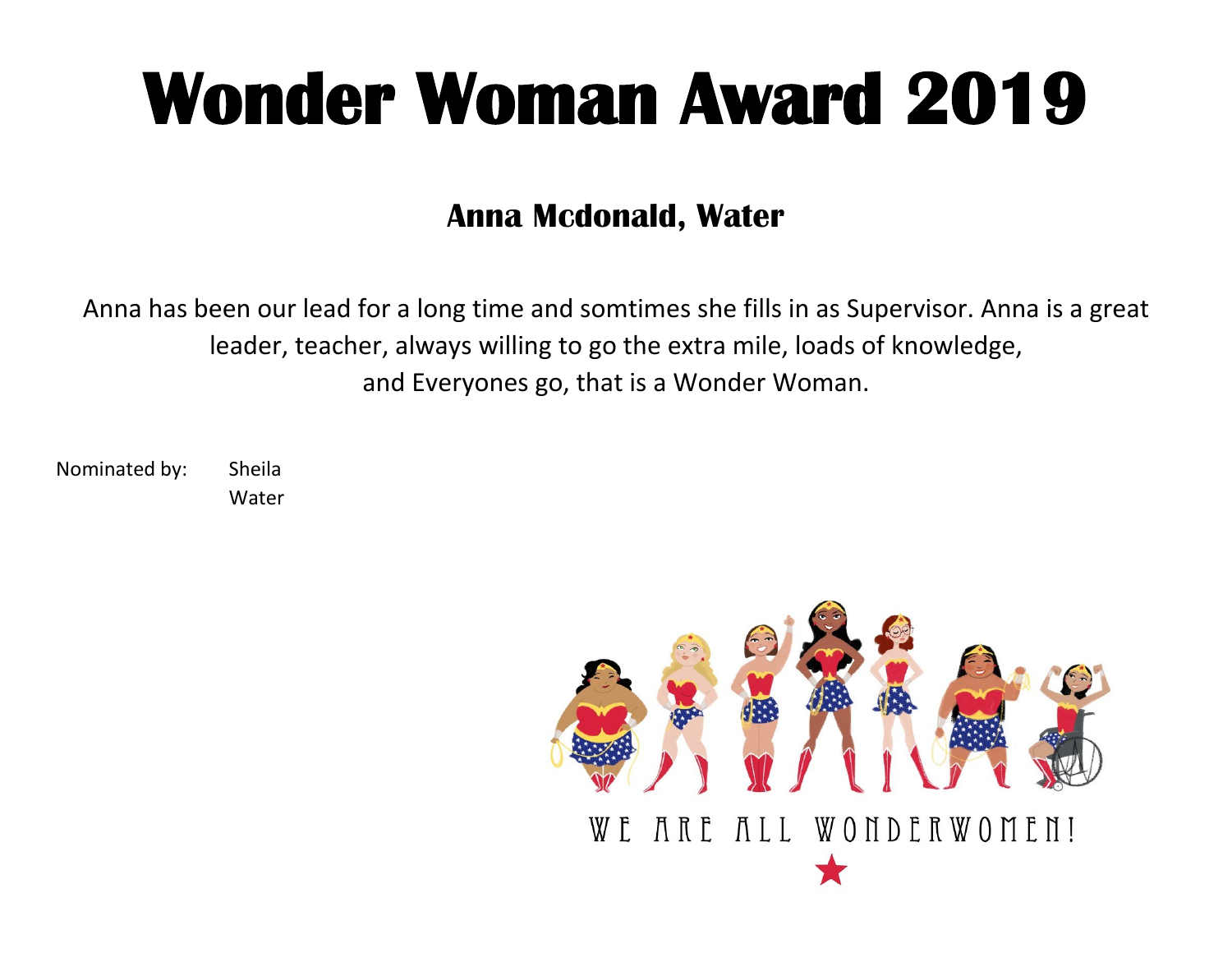### **Erin Mick, Water**

Not too recently Erin left the Bureau of Development Services to take a management role with the Portland Water Bureau. While it wasn't easy to fill the void she left with BDS, we have appreciated partnering with her in her new position as an Inter Agency plan review manager. Erin has approached her work with dedication and devotion to creating clear systems, transparency, and documented processes - all which better serve City staff and customers. Thank you Erin for being an advocate for your staff and your hard work. Even though you are not with BDS, we still get to benefit from your professionalism.

Nominated by: Crystle Cowen Bureau of Development Services

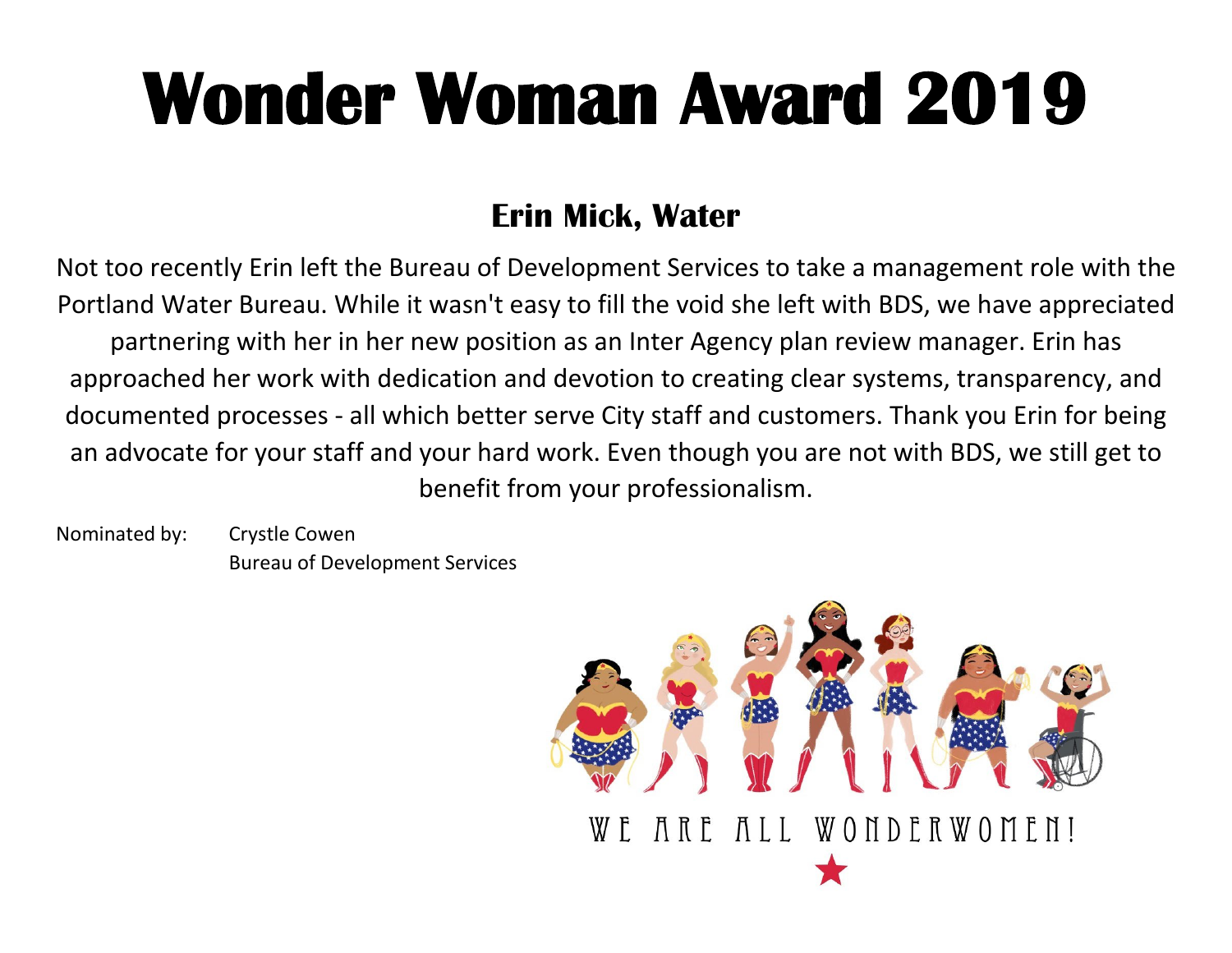### **Sadie Silkie, Water**

Sadie stands out as a role model, mentor, and an exceptional City employee through her stellar work as Program Manager for the LT2 Team in Water Quality. She seamlessly stepped into the role last summer and juggled a heavy work load with grace and skill. Sadie is an exceptional listener and encourages independent thought and creativity. As a new employee, I looked to Sadie for guidance in career development as well as help with navigating working for the city. Sadie brings important skills to the city, as a scientist and engineer, inspiring young professionals, like myself. Thanks Sadie!

Nominated by: Sarah Mattecheck **Water** 

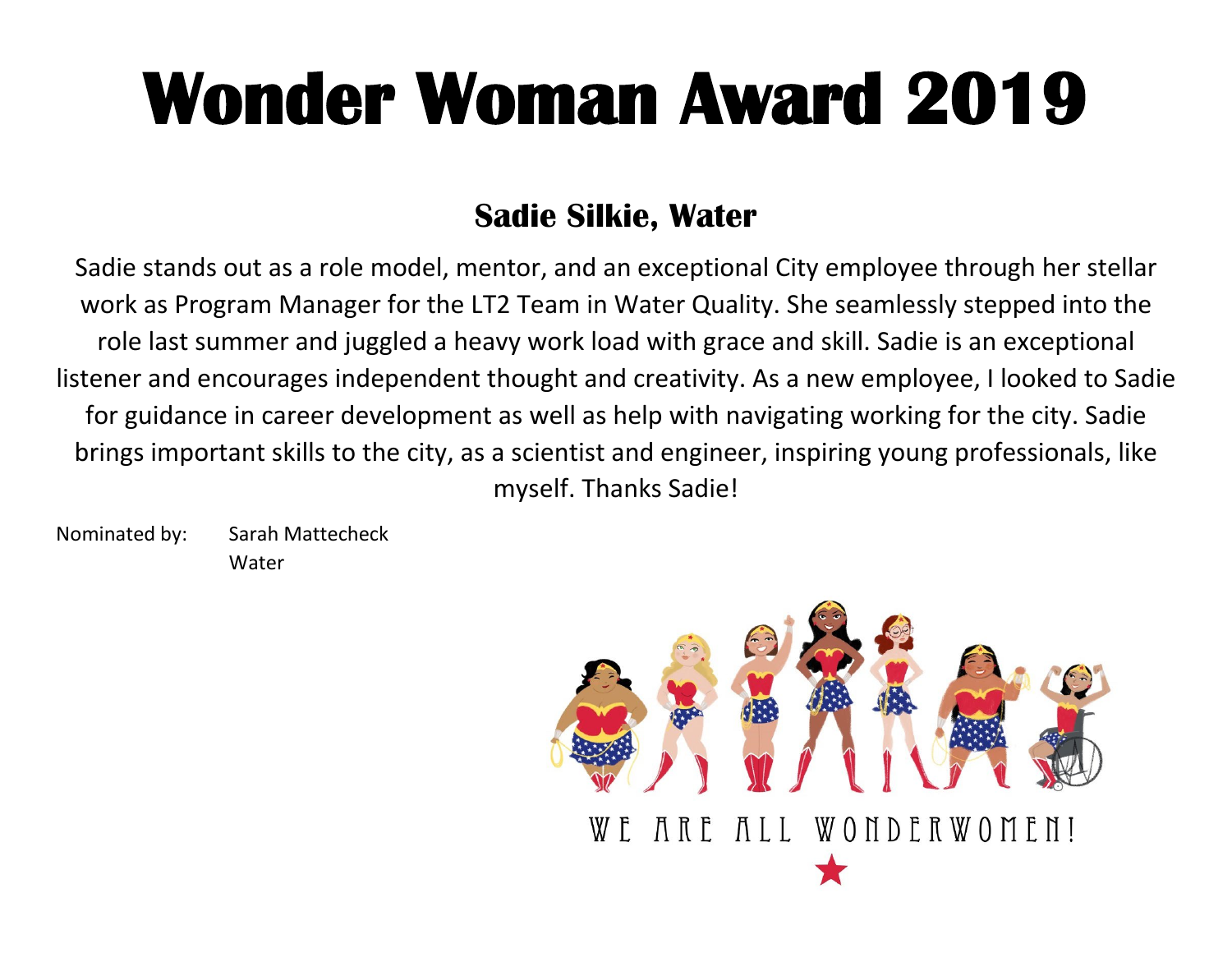#### **Sarah Spotts, Water**

I am recognizing Sarah for her dedication to making the city an amazing place to work! Our new vacation leave policy is due in large part to her vision and hard work, and I am so appreciative for all the effort she put into that process. Thank you, Sarah, you are a Wonder Woman!

Nominated by: Sarah Messier **Water** 

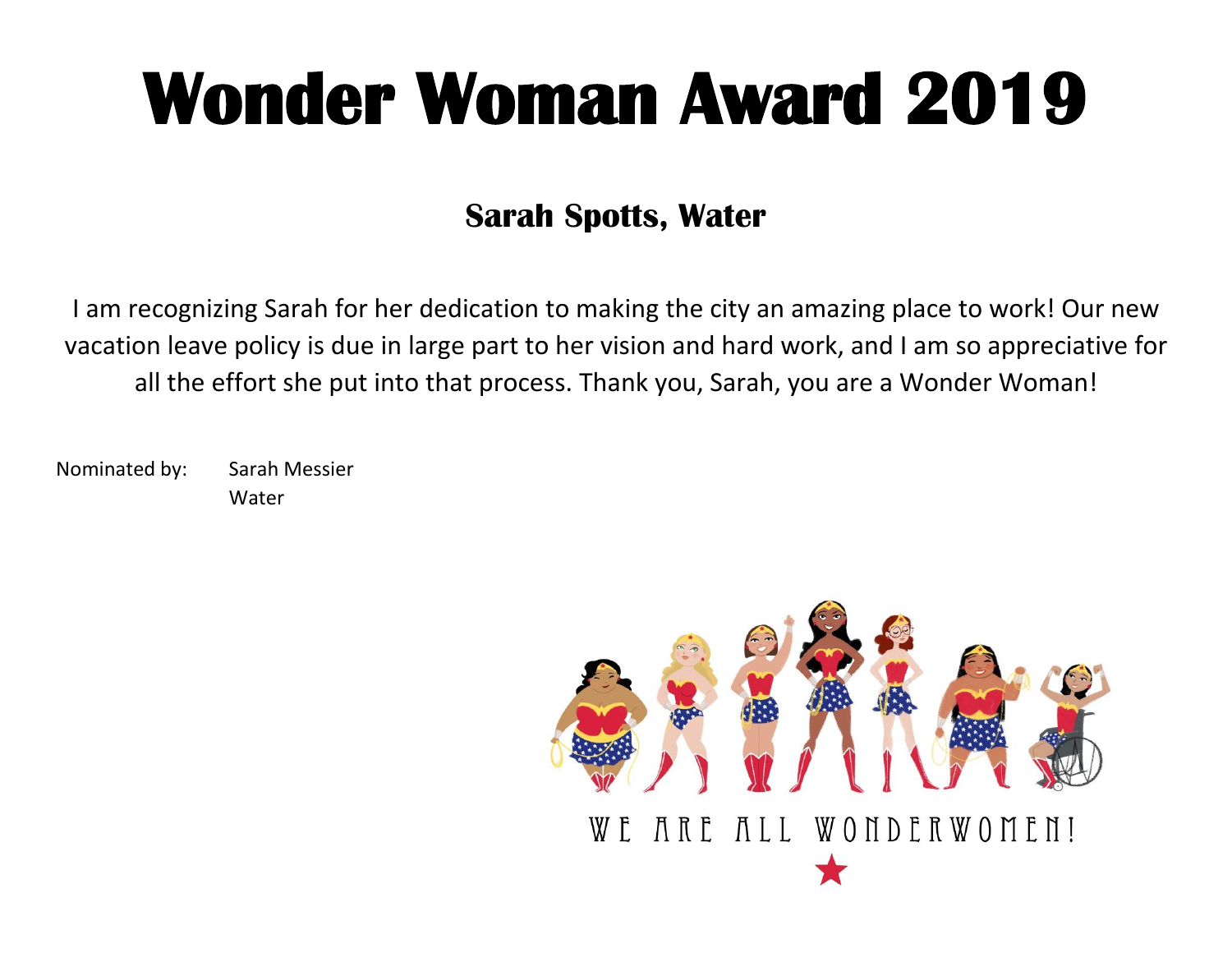#### **Carol Stahike, Water**

Great caring personality, always ready to help.

Nominated by: Neelam jain Water